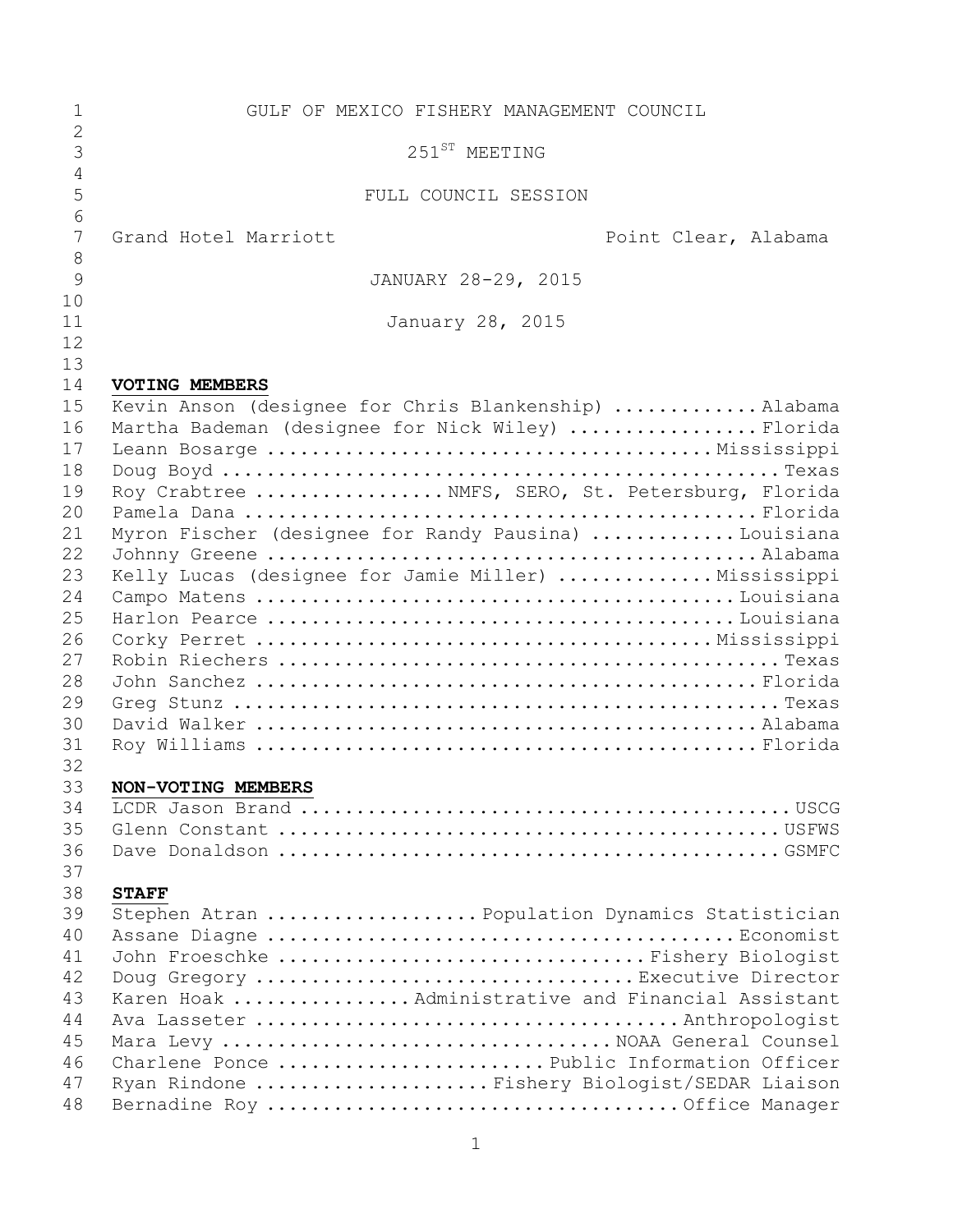Charlotte Schiaffo ........... Research & Human Resource Librarian

## $\frac{2}{3}$ **OTHER PARTICIPANTS**

| 4  | Pam Anderson  Panama City Beach, FL                       |
|----|-----------------------------------------------------------|
| 5  | Billy Archer  Seminole Wind, Panama City, FL              |
| 6  | Jeff Barger  Ocean Conservancy, Austin, TX                |
| 7  |                                                           |
| 8  |                                                           |
| 9  |                                                           |
| 10 |                                                           |
| 11 |                                                           |
| 12 |                                                           |
| 13 | Eric Brazer Reef Fish Shareholder's Alliance              |
| 14 | JP Brooker  Ocean Conservancy, St. Petersburg, FL         |
| 15 |                                                           |
| 16 |                                                           |
| 17 |                                                           |
| 18 |                                                           |
| 19 | Shane Cantrell Galveston Charter Fleet, TX                |
| 20 |                                                           |
| 21 |                                                           |
| 22 |                                                           |
| 23 |                                                           |
| 24 | Jason Delacruz  Reef Fish Shareholders Alliance/Gulf Wild |
| 25 |                                                           |
| 26 | Michael Drexler St. Petersburg, FL                        |
| 27 |                                                           |
| 28 |                                                           |
| 29 | Maurice Fitzsimmons Daphne, AL                            |
| 30 |                                                           |
| 31 | Jack Gaines, II Dauphin Island, AL                        |
| 32 |                                                           |
| 33 |                                                           |
| 34 |                                                           |
| 35 | Ken Haddad  American Sportfishing Association             |
| 36 | Chad Hanson  Pew Environmental Group                      |
| 37 |                                                           |
| 38 |                                                           |
| 39 | John Hollingshead Pensacola, FL                           |
| 40 |                                                           |
| 41 |                                                           |
| 42 |                                                           |
| 43 |                                                           |
| 44 |                                                           |
| 45 |                                                           |
| 46 |                                                           |
| 47 | Eric Mahoney Clearwater, FL                               |
| 48 |                                                           |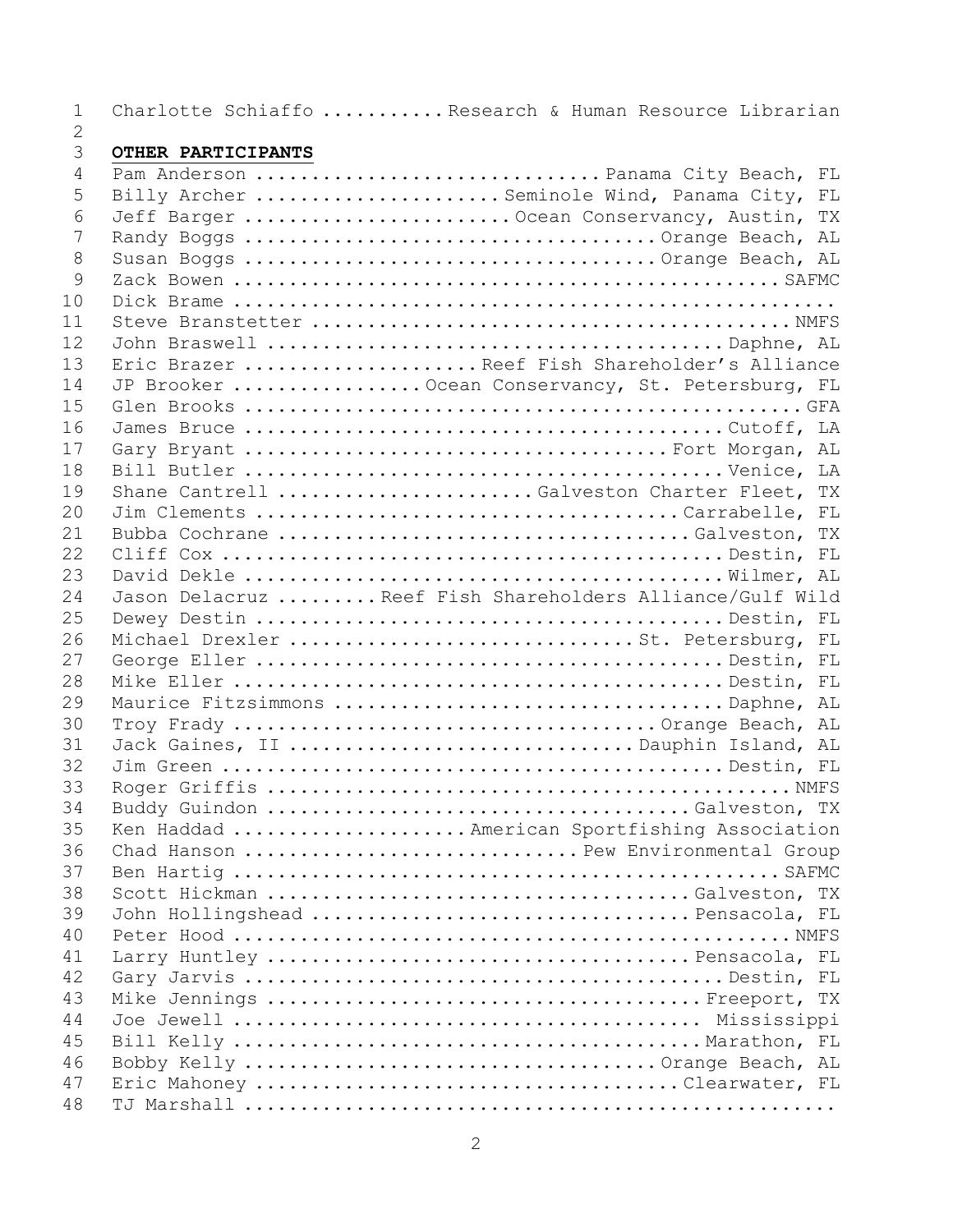| $\mathbf{1}$   | Sharon McBreen  Pew Environmental Group                                |
|----------------|------------------------------------------------------------------------|
| $\overline{2}$ |                                                                        |
| 3              |                                                                        |
| $\overline{4}$ |                                                                        |
| 5              |                                                                        |
| 6              |                                                                        |
| 7              |                                                                        |
| 8              |                                                                        |
| 9              |                                                                        |
| 10             |                                                                        |
| 11             |                                                                        |
| 12             |                                                                        |
| 13             | Mike Thierry Dauphin Island, AL                                        |
| 14             | Skipper Thierry Dauphin Island, AL                                     |
| 15             |                                                                        |
| 16             |                                                                        |
| 17             |                                                                        |
| 18             |                                                                        |
| 19             | Chad Wilbanks  Gulf Coast Leadership Conference, Austin, TX            |
| 20             |                                                                        |
| 21             |                                                                        |
| 22             |                                                                        |
| 23             | Jillian Williams Galveston, TX                                         |
| 24             | Johnny Williams Galveston, TX                                          |
| 25             |                                                                        |
| 26             |                                                                        |
| 27             |                                                                        |
| 28             | - - -                                                                  |
| 29             |                                                                        |
| 30             | The Full Council of the Gulf of Mexico Fishery Management              |
| 31             | Council convened at the Grand Hotel Marriott, Point Clear,             |
| 32             | Alabama, Wednesday afternoon, January 28, 2015, and was called         |
| 33             | to order at 1:30 p.m. by Chairman Kevin Anson.                         |
| 34             |                                                                        |
| 35             | CALL TO ORDER AND INTRODUCTIONS                                        |
| 36             |                                                                        |
| 37             | <b>CHAIRMAN KEVIN ANSON:</b> Good afternoon, everyone. Welcome to the  |
| 38             | 251 <sup>st</sup> meeting of the Gulf Council. My name is Kevin Anson, |
| 39             | Chairman of the Council. If you have a cell phone, pager, or           |
| 40             | similar device, we ask that you keep them on silent or vibrating       |
| 41             | mode during the meeting.                                               |
| 42             |                                                                        |
| 43             | The Gulf Council is one of eight regional councils established         |
| 44             | in 1976 by the Fishery Conservation and Management Act, known          |
| 45             | today as the Magnuson-Stevens Act. The council's purpose is to         |
| 46             | serve as a deliberative body to advise the Secretary of Commerce       |
| 47             | on fishery management measures in the federal waters of the Gulf       |
| 48             | of Mexico. These measures help ensure that fishery resources in        |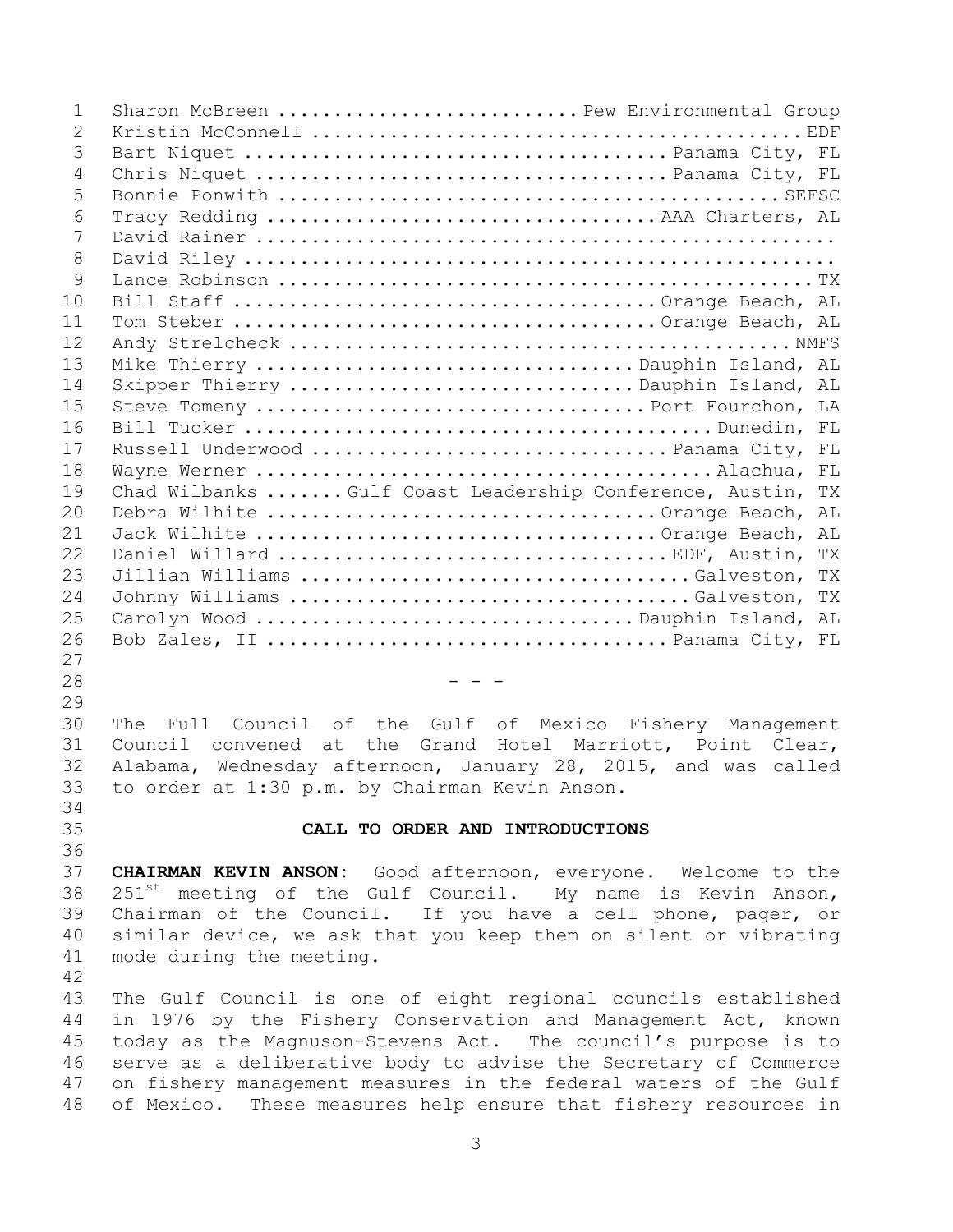the Gulf are sustained, while providing the best overall benefit to the nation. The council has seventeen voting members, eleven of whom are appointed by the Secretary of Commerce and include individuals from a range of geographical areas in the Gulf of Mexico and with experience in various aspects of fisheries. The membership also includes five state fishery managers and the Regional Administrator from NOAA Fisheries Service, as well as several non-voting members. Public input is a vital part of the council's deliberative process and comments, both oral and written, are accepted and considered by the council throughout the process. The Sustainable Fisheries Act requires that all statements are to include a brief description of the background and interest of the persons in the subject of the statement. All written information shall include a statement of the source and date of such information. Oral or written communications provided to the council, its members or its staff, that relate to matters within the council's purview are public in nature. All written comments will be posted on the council's website for viewing by council members and the public and will be maintained by the council as a part of the permanent record. Knowingly and willfully submitting false information to the council is a violation of federal law. A digital recording is used for the public record and therefore, for the purpose of voice identification, each member is requested to identify himself or herself, starting on my left. **MR. ROY WILLIAMS:** Roy Williams, Florida. **MR. CORKY PERRET:** Corky Perret, Mississippi. **DR. KELLY LUCAS:** Kelly Lucas, Mississippi. **MS. LEANN BOSARGE:** Leann Bosarge, Mississippi. **MR. DAVE DONALDSON:** Dave Donaldson, Gulf States Marine Fisheries Commission. **MR. MYRON FISCHER:** Myron Fischer, Louisiana. **MR. CAMPO MATENS:** Camp Matens, Louisiana.

```
4
```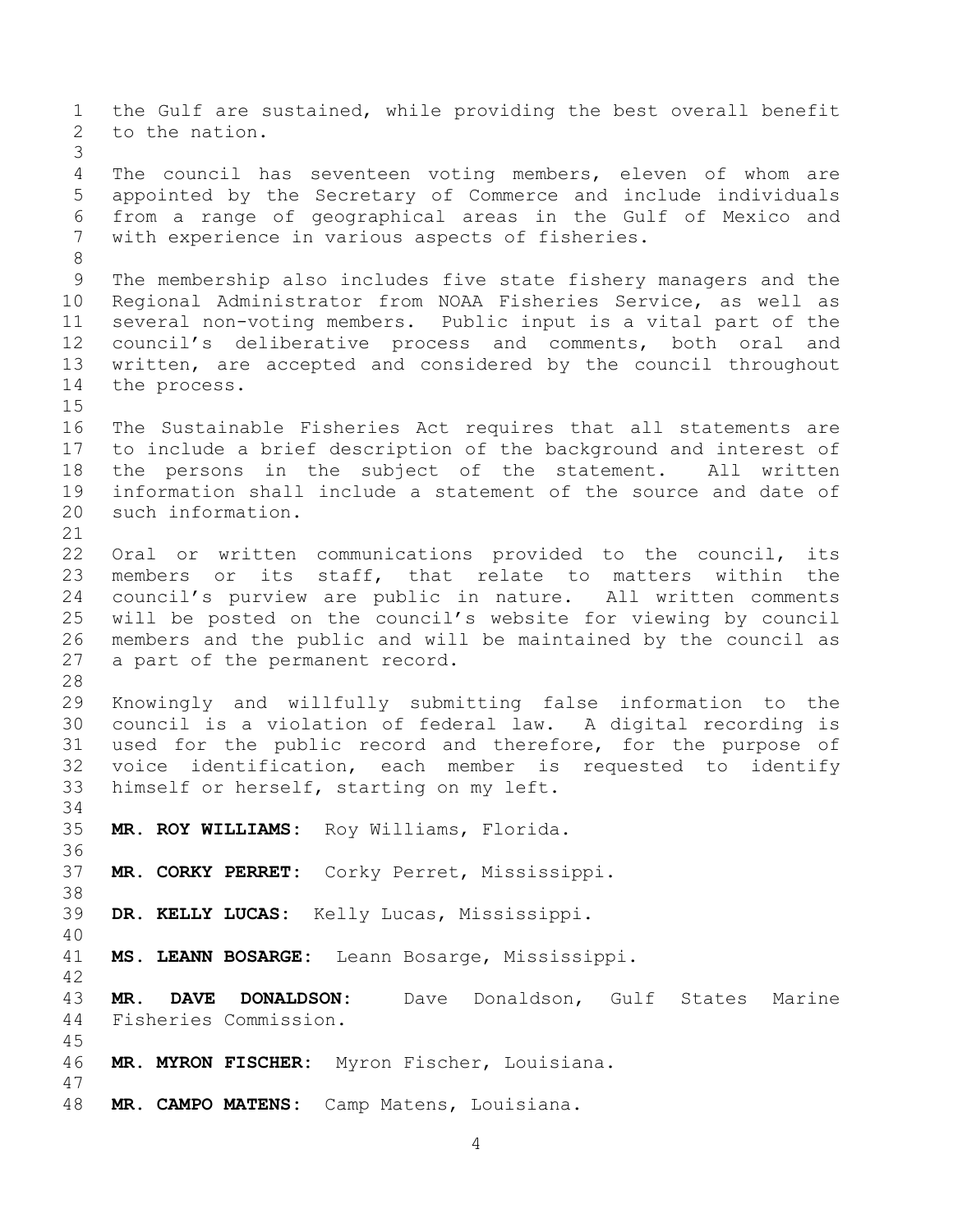**MR. HARLON PEARCE:** Harlon Pearce, Louisiana. **DR. PAMELA DANA:** Pam Dana, Florida. **MR. JOHN SANCHEZ:** John Sanchez, Florida. **MS. MARTHA BADEMAN:** Martha Bademan, Florida. **MR. GLENN CONSTANT:** Glenn Constant, Fish and Wildlife Service. **MR. ZACK BOWEN:** Zack Bowen, Georgia. **MS. MARA LEVY:** Mara Levy, NOAA Office of General Counsel. **DR. ROY CRABTREE:** Roy Crabtree, NOAA Fisheries. **DR. STEVE BRANSTETTER:** Steve Branstetter, NOAA Fisheries. **DR. BONNIE PONWITH:** Bonnie Ponwith, NOAA Fisheries. **DR. GREG STUNZ:** Greg Stunz, Texas. **MR. ROBIN RIECHERS:** Robin Riechers, Texas. **MR. DOUG BOYD:** Doug Boyd, Texas. **MR. JOHNNY GREENE:** Johnny Greene, Alabama. **MR. DAVID WALKER:** David Walker, Alabama. **LCDR JASON BRAND:** Lieutenant Commander Jason Brand, U.S. Coast Guard. **MR. DOUGLAS GREGORY:** Douglas Gregory, council staff. **ADOPTION OF THE AGENDA CHAIRMAN ANSON:** Thank you and just for the record, Zack Bowen from Georgia is representing the South Atlantic Fishery Management Council here today. We have the council agenda, which is Tab A, Number 4. We have Adoption of the Agenda and does anyone have any changes to the agenda? Is there a motion to accept the agenda as written? **MR. PERRET:** So moved. **CHAIRMAN ANSON:** Do we have a second?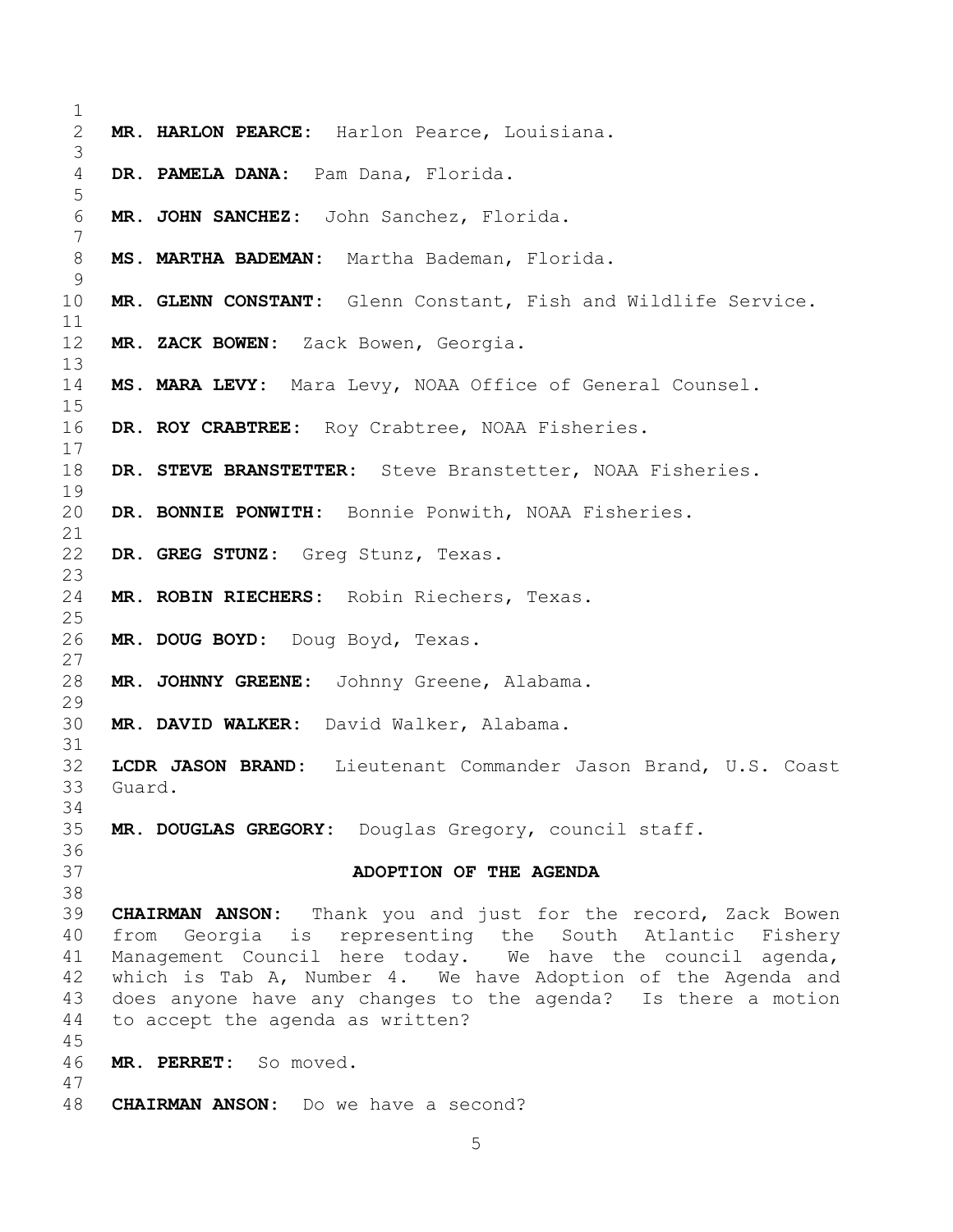**MR. WILLIAMS:** Second. **APPROVAL OF MINUTES CHAIRMAN ANSON:** It's been seconded by Mr. Williams and is there any discussion? Is there any opposition to approving the motion as written? All right. The next item is Approval of the Minutes. The minutes are at Tab A, Number 4 and 5. Any changes to the minutes? **MS. LEVY:** I just have a couple. On page 194, line 3, change "be" to "are" and then on page 198, line 19, remove the extra "at". Thanks. **CHAIRMAN ANSON:** Thank you. Any other changes to the minutes? Is there is a motion to accept the minutes as amended? **MR. WILLIAMS:** So moved. **CHAIRMAN ANSON:** Is there a second from anyone? **MR. PEARCE:** Second. **CHAIRMAN ANSON:** Thank you, Mr. Pearce. Any opposition to the motion? Seeing none, the minutes are approved. That takes us to Item Number II, Red Drum Update, and, Mr. Rindone, were you going to give an update on red drum? **RED DRUM UPDATE MR. RYAN RINDONE:** I sure was. Thank you, Mr. Chairman. The council had requested that the states each update the escapement rates for red drum following the meeting of the Special Red Drum Working Group and, to date, we have only received letters from Alabama and Florida with respect to their efforts to update those escapement rates. Alabama is currently working on it and Florida plans to address it when they assess red drum again, which is this year. As far as the other states, we haven't heard anything back yet and so we're still waiting on that. **MR. RIECHERS:** Ryan, when we discussed it at the meeting, at the time you had indicated that we had already updated from some other states. **MR. RINDONE:** That is correct, Mr. Riechers. We had updated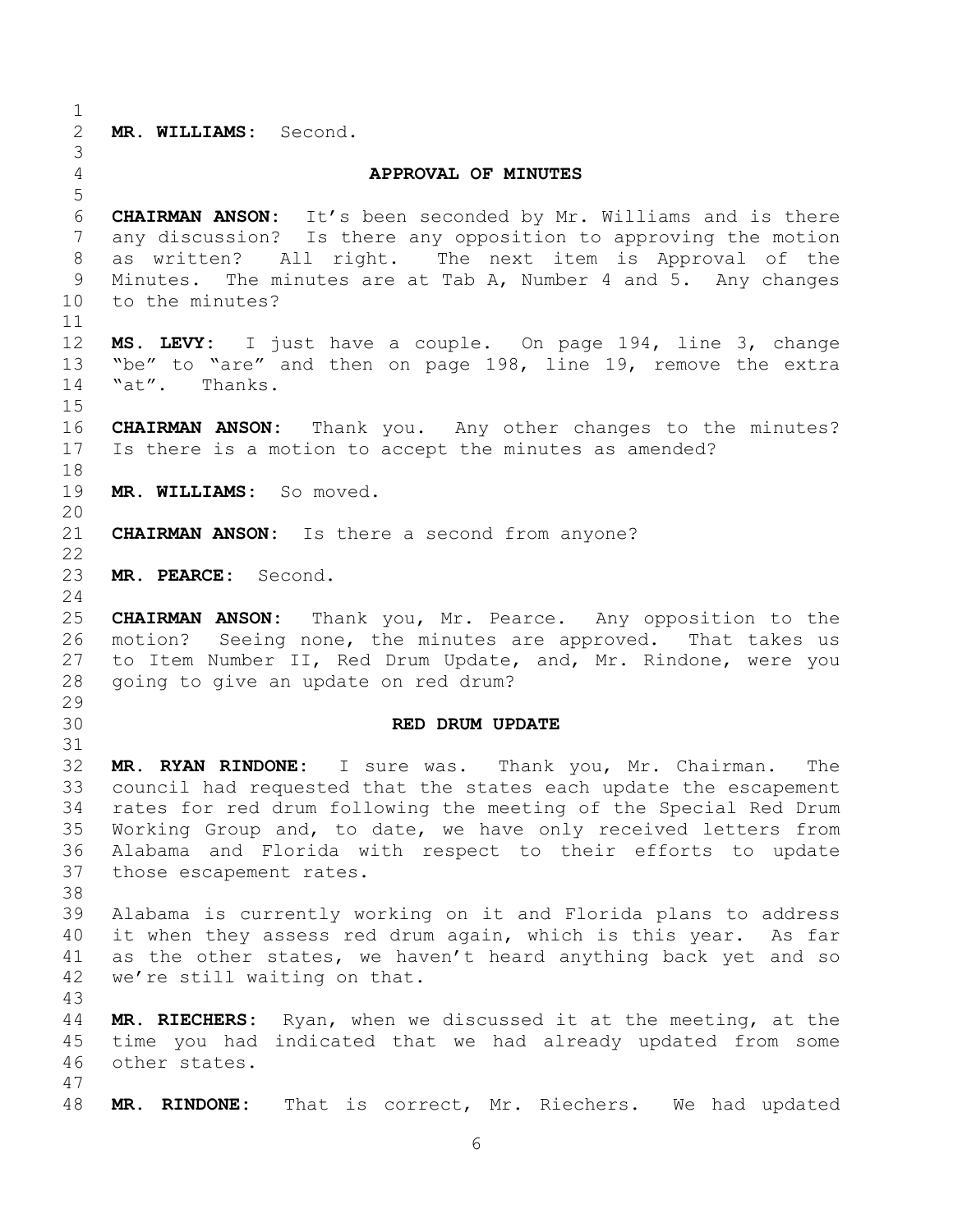escapement numbers for Texas. Mississippi had rerun some of their data and they were showing that they were perhaps under the escapement rate, but they were going to analyze those again and we haven't heard anything from Louisiana, but I'm just talking about as far as letters back to the council in response to the request that was sent out. We have only heard from two of the states.

 **CHAIRMAN ANSON:** What you're saying, Ryan, though is that Texas has updated information and then Alabama and Florida you have received positive comments and even Louisiana you received comments that they are working on it, correct?

 **MR. RINDONE:** Nothing from Louisiana. Texas has given us information through 2014 and so a response from them is kind of moot and then Mississippi is working on theirs. They had initially explored a new method of determining their escapement using a new model and so there is some testing that they were doing with that, but nothing from Louisiana.

 **CHAIRMAN ANSON:** Based on the communications you've received then, you should be getting something before the end of the year, within the next six months, and is that how you think things will shake out?

 **MR. RINDONE:** From the remaining two states? I couldn't tell you. I would only hope that that would be correct. 

 **CHAIRMAN ANSON:** All right. Thank you. Any other information to add to the Red Drum Update, Ryan? Any other comments or questions? That will take us to Item Number IV, the Presentations, and the Briefing Regarding the NOAA Fisheries Climate Science Strategy and is Dr. Griffis in the audience?

 **EXECUTIVE DIRECTOR GREGORY:** We have Dr. Roger Griffis here from Headquarters to explain the climate strategy that NMFS and NOAA has developed. We got a copy of it last Wednesday and I emailed it to the full council.

 The deadline for comments is before the beginning of our next council meeting and so what we'll do is any comments you have here today I will take note of and start drafting a letter of comments from the council and then we will also go through the strategy during a committee meeting of the Sustainable Fisheries Committee at our March meeting and finish generating comments for National Marine Fisheries Service.

That's the best game plan we have for meeting their deadline.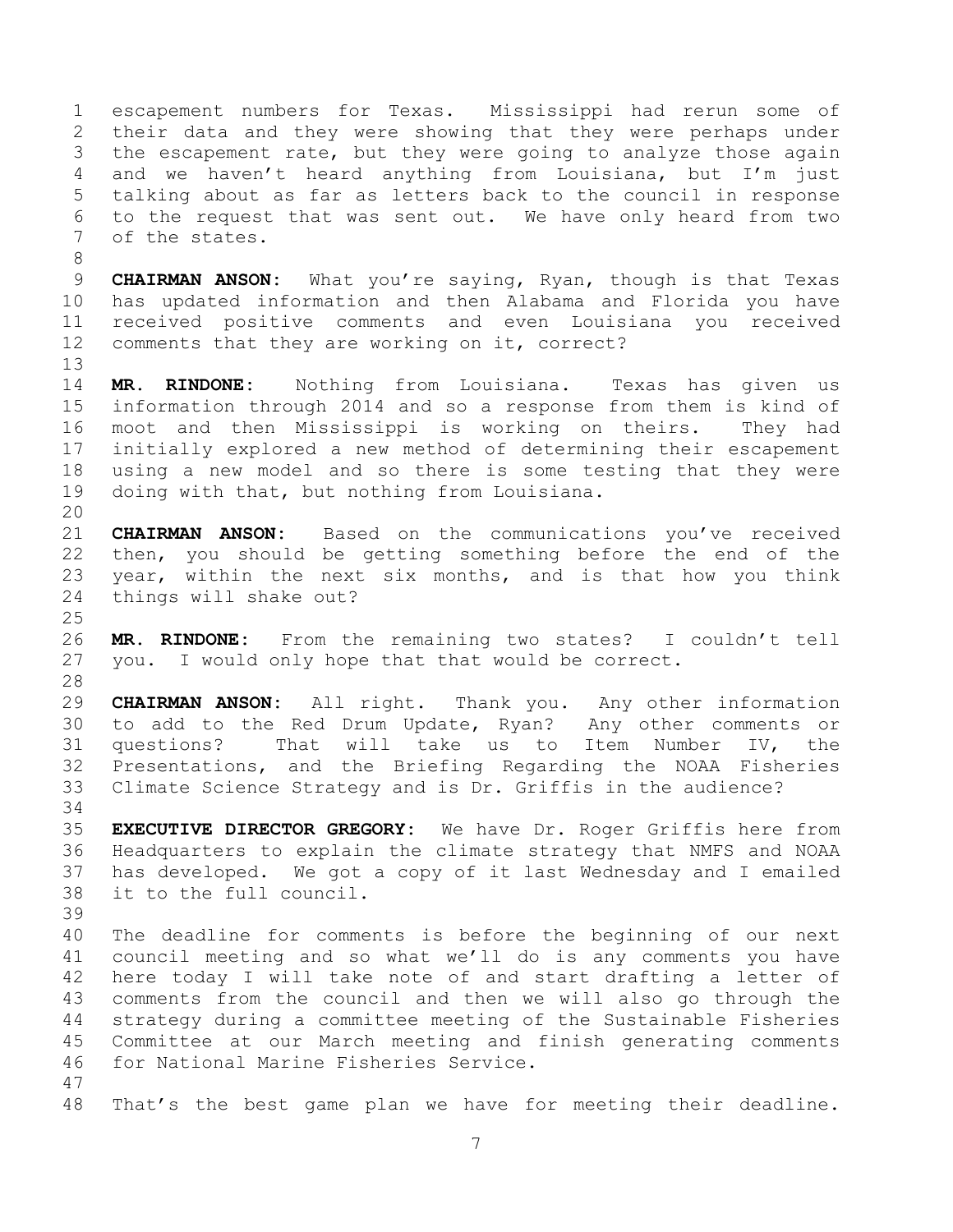With that, thank you, Roger, for being here and I will turn it over to you. 

## **PRESENTATIONS**

## **BRIEFING REGARDING THE NOAA FISHERIES CLIMATE SCIENCE STRATEGY**

 **DR. ROGER GRIFFIS:** Thank you very much, Mr. Chairman. Council, it's a pleasure to be with you here today to talk about what we think is a very important effect to improve the Science Center prize, the National Marine Fisheries Service Science Center prize, to better deliver information to you all for making the decisions that you need to make in a changing world that includes changing oceans and changing climate.

 What I have is a brief presentation describing the draft climate science strategy. As you heard, NOAA Fisheries Service released it for public comment last Wednesday, January 21. The Federal 18 Register Notice posting was Friday, the  $23^{\text{rd}}$ .

 You all were notified by the Fisheries Service in a number of different ways, but the bottom-line message is we are hoping that you all will take an opportunity to give us some feedback on this strategy. We really want to know what your science needs are, so that you can make your decisions in the best possible way with the best possible science, given the fact that our world is changing, our climate is changing, and that affects our oceans those resources.

 I will proceed with a brief presentation and feel free to interrupt me if there are questions and I will hopefully have time at the end for questions, too.

 The presentation basically has three parts: why did we develop this strategy; what's the goal and some of the content of the strategy; and then I will end with the ask and that is the ask for input from you all. I will talk a little bit about that. 

 The first part of the presentation talks a little bit about why the rationale for developing this strategy. There are a number of reasons. At the largest level, the most recent intergovernmental panel on climate change report that came out the end of last year, in a series during last year, makes some pretty startling conclusions, based on the best available science, that climate-related changes, including ocean acidification, are profoundly altering ocean ecosystems. 

 Most importantly for us, interested in fishery resources, those -- They also conclude that there are some pretty significant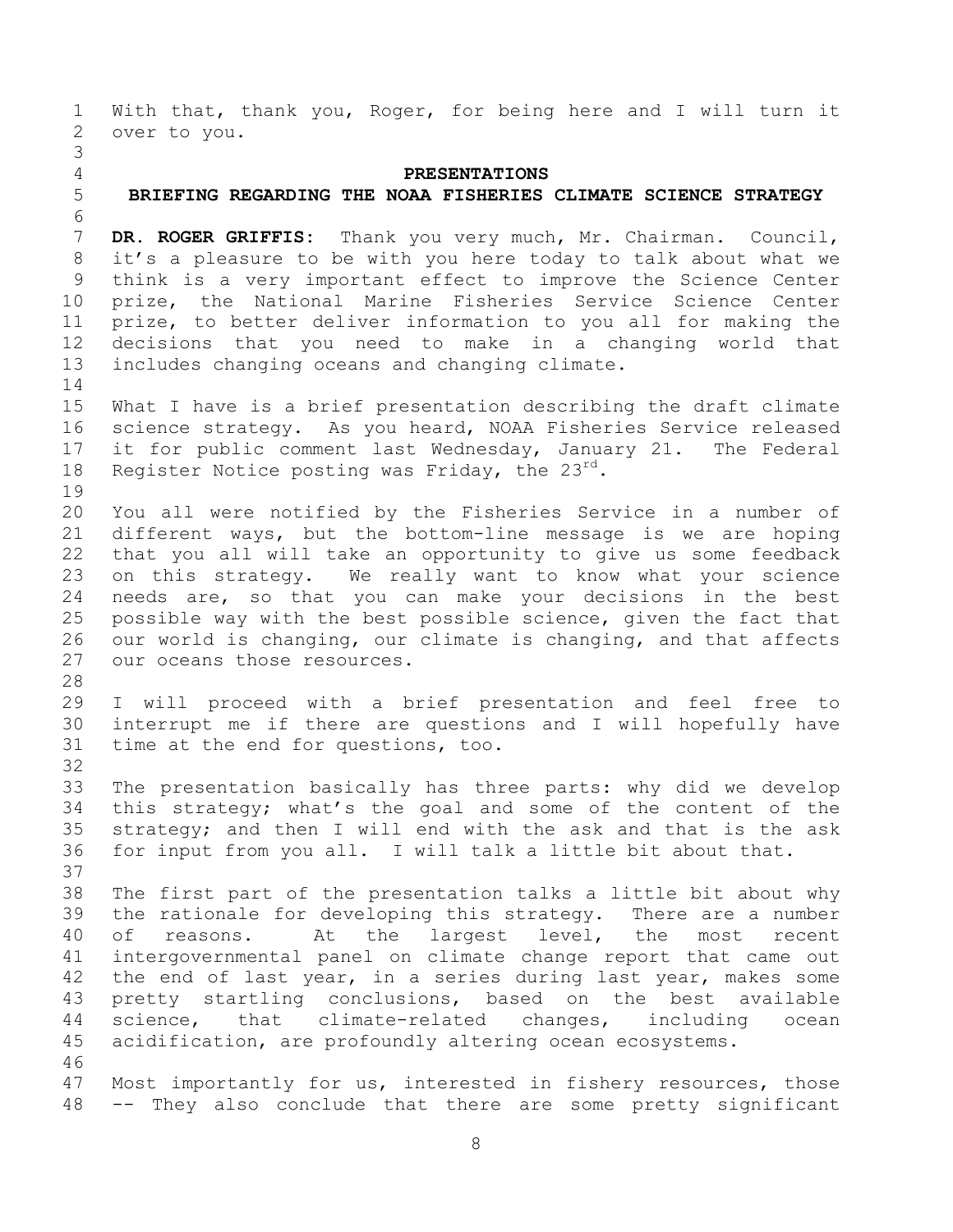negative impacts expected for the world's fisheries. Those negative impacts are particularly focused on particularly tropical-related areas, where there are expected to be major declines in the productivity and catch of fisheries, but potentially some very positive impacts for high-latitude fisheries, with warming oceans and expansion of cold-water species into the northern areas or southern areas, in the poles. 9 They conclude that obviously there are other stressors that -- That climate will exacerbate other stressors, impacting major resources. They do note very clearly that these changes will bring significant challenges for resource management in these changing conditions. Closer to home, there really are five or six major issues in thinking about how climate affects the resources that we care 17 about here in the United States, marine resources. There really are these kinds of issues that we're thinking about and observing changes, changes in water, precipitation that affects drought. Most recently, I'm sure you've been reading about the drought affecting our colleagues on the west coast. Thermal stress, increasing ocean temperatures, affecting many different areas, and I will talk more about that. Our colleagues in the Alaska region are dealing with changes in both temperature, but also in the coverage and timing of sea ice, which affects productivity of major fisheries in that region. You all are thinking a lot about rising seas and inundation and the effect on habitats and people, coastal communities, and, of course, we're all wondering what the effects of ocean acidification might be, really a major concern, but also a major question. There is a strong body of science and we know that changing climate can dramatically affect ocean systems. The real question is how can we improve our knowledge of those changes and better understand what may be coming in the future and use that information, provide that to decision makers like yourselves to use that information, wisely in making decisions about resources. This cartoon is meant to represent some of the ripple effects of changing climatic conditions and how it may ripple through the physical and chemical parts of our ocean system, from temperature to sea ice to fresh water and acidification, as I mentioned, but, of course, as you know well, the biological productivity and all the vital rates of fish stocks and other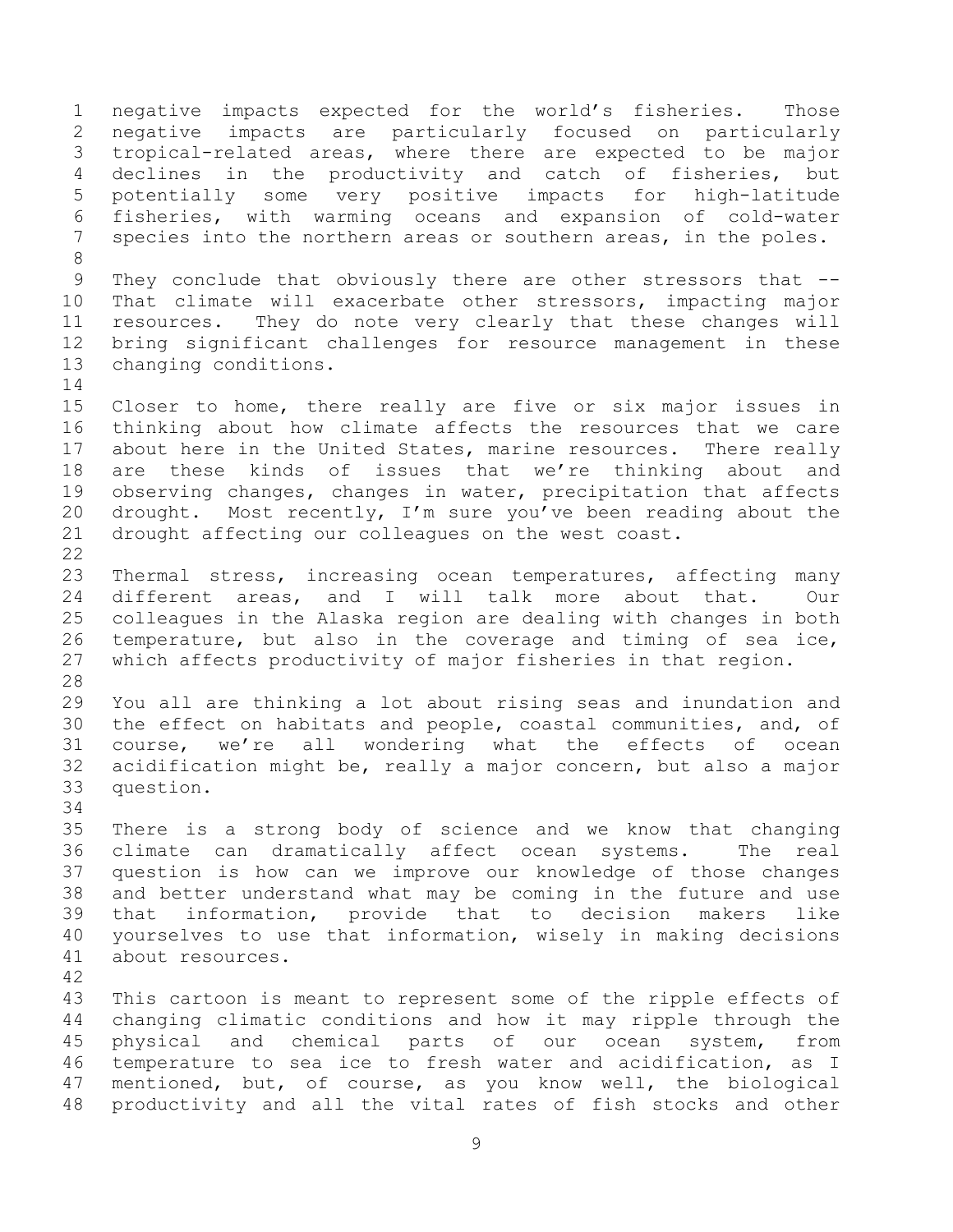species are directly related to and affected by those kinds of 2 things, temperature of the water and chemistry, and so those kinds of changes can ripple through the system, through the biological impacts, and then potentially affecting those that depend on it, the social and economic impacts. These changes have a number of implications for fisheries management, as you know well. Climate-driven changes in the ecosystems can have dramatic effects on productivity and species interactions and at the population level, it can affect vital rates that affect population abundance, things like growth and mortality and recruitment and those kinds of things, and obviously those bear on fishery management and management decisions, everything from biological reference points to distributions in allocations to recovery planning and those kinds of things. We think this is a pretty important topic to be looking at. The purpose of the strategy is to identify what some of those key information requirements are and lay out a framework for filling the gaps that we think exist in our ability to provide the science to you and others to make informed decisions in a changing world. These four panels represent kind of the big bins of those information requirements, as you might guess. The first one is understanding what's changing now and what has already changed? What was the baseline and how has it changed? Why is it changing? This one is pretty important, particularly for the next one, because if we can understand why changes in climate affect Species X or Recruitment Y, we can begin to better model and project and perhaps respond to those changes. This is an important process research area to inform the next one. It will basically give us the power in our models and forecast so we can provide better information about how it will change in the future and what will these fish stocks look like and what will the ecosystem look like five, ten, twenty-five, or fifty years down the road? Then the last one is how do we respond? How do we use this information to help reduce impacts and build resilience, both in the fish stocks and perhaps in the fisheries? I am going to quickly -- Obviously there are a variety of impacts in U.S. ecosystems. Changing temperature is affecting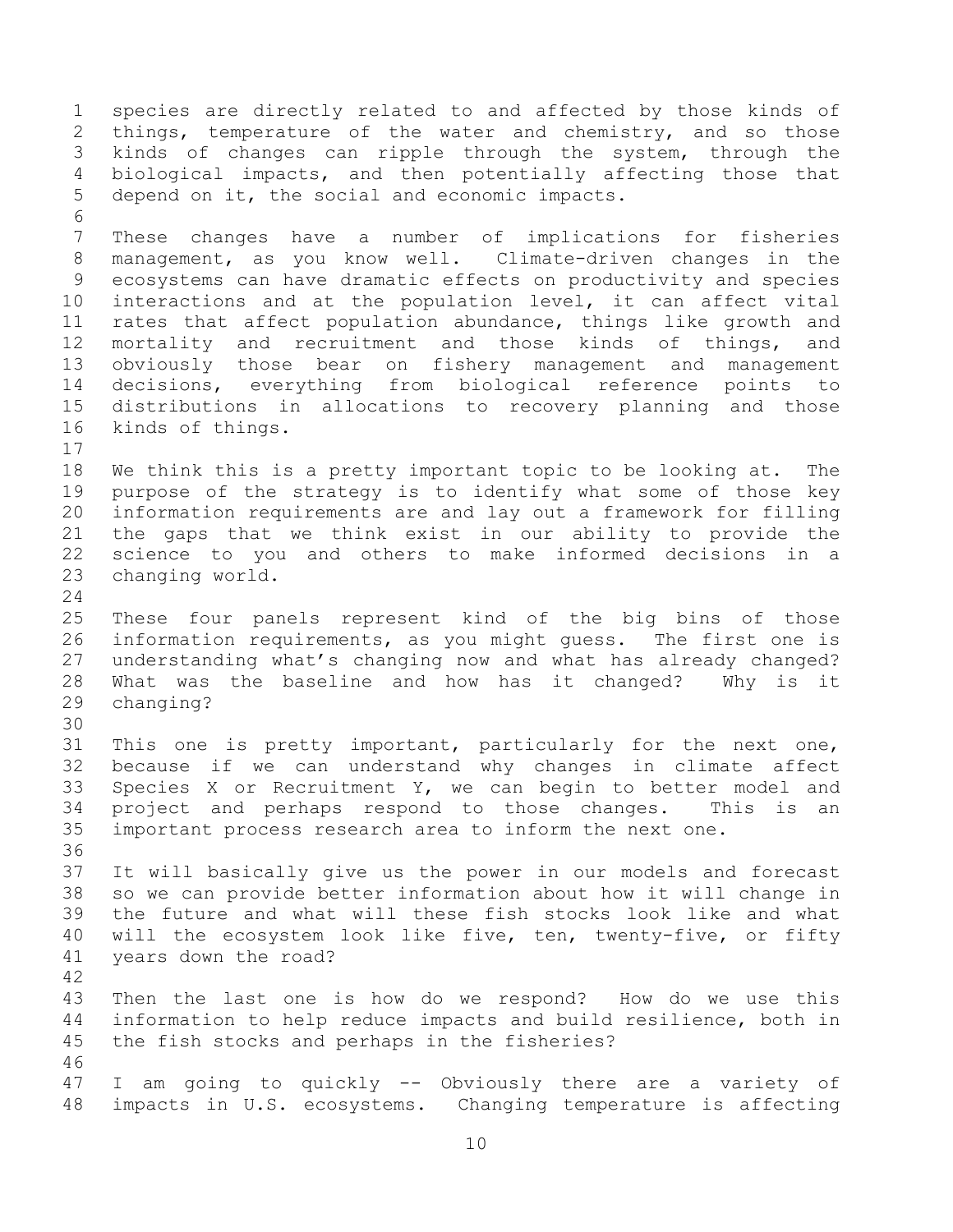nearly all of them and then any given region -- You can just click through and a bunch of different things will pop up. In the Alaska region, of course, they are dealing with warming temperatures and changing timing of sea ice and seasonality and we could pick any region here. My point here is that all of the regions are dealing with some common issues, but each region has a unique situation and so part of what this strategy lays out is a common framework and seven key core information goals, but it's designed to be tailored to the needs of each region. Here in the Gulf, as you know better than I do, you all are thinking about a number of climate-related changes in your system and when I talk about changes, I am talking about both the variability, the natural variability in the system, but also potentially changes in that system over time. The kinds of things that you're thinking about, of course, are increasing temperatures or perhaps increasing frequency or intensity of extreme storm events and what that might mean for winds, currents, and ocean circulation and potentially ocean 22 acidification and, of course, that combination of things coming<br>23 off the land, changing precipitation patterns and mavbe off the land, changing precipitation patterns and maybe affecting salinity of your estuaries and nutrient loading and perhaps hypoxia and obviously the big one here in the Gulf region is the rising sea level or changing inundation patterns. We picked out just a few things to highlight here and there is a lot more information available on the kinds of changes that you're seeing here in the Gulf region, but temperature was probably the one that is most well documented. For example, there has been generally increasing, a slight increase, in temperature over the past twenty years or so, but there is a projected increase of two to three degrees Celsius down to quite a bit of depth, down to 200 meters. Obviously this has implications for productivity, vital rates, habitats. If you haven't seen or heard about some really interesting work going on by a team of scientists from the Fisheries Service and other places looking at climate-driven changes in the Gulf of Mexico, they have developed a very sophisticated regional ocean model that they can push with some of the climate projections and the reason they're doing that is because they wanted to investigate the question of how climate-driven changes in the Gulf may affect the habitat for larval tuna and other pelagics. It's really, I think, one of the state-of-the-art efforts underway across any of the regions and I would recommend it to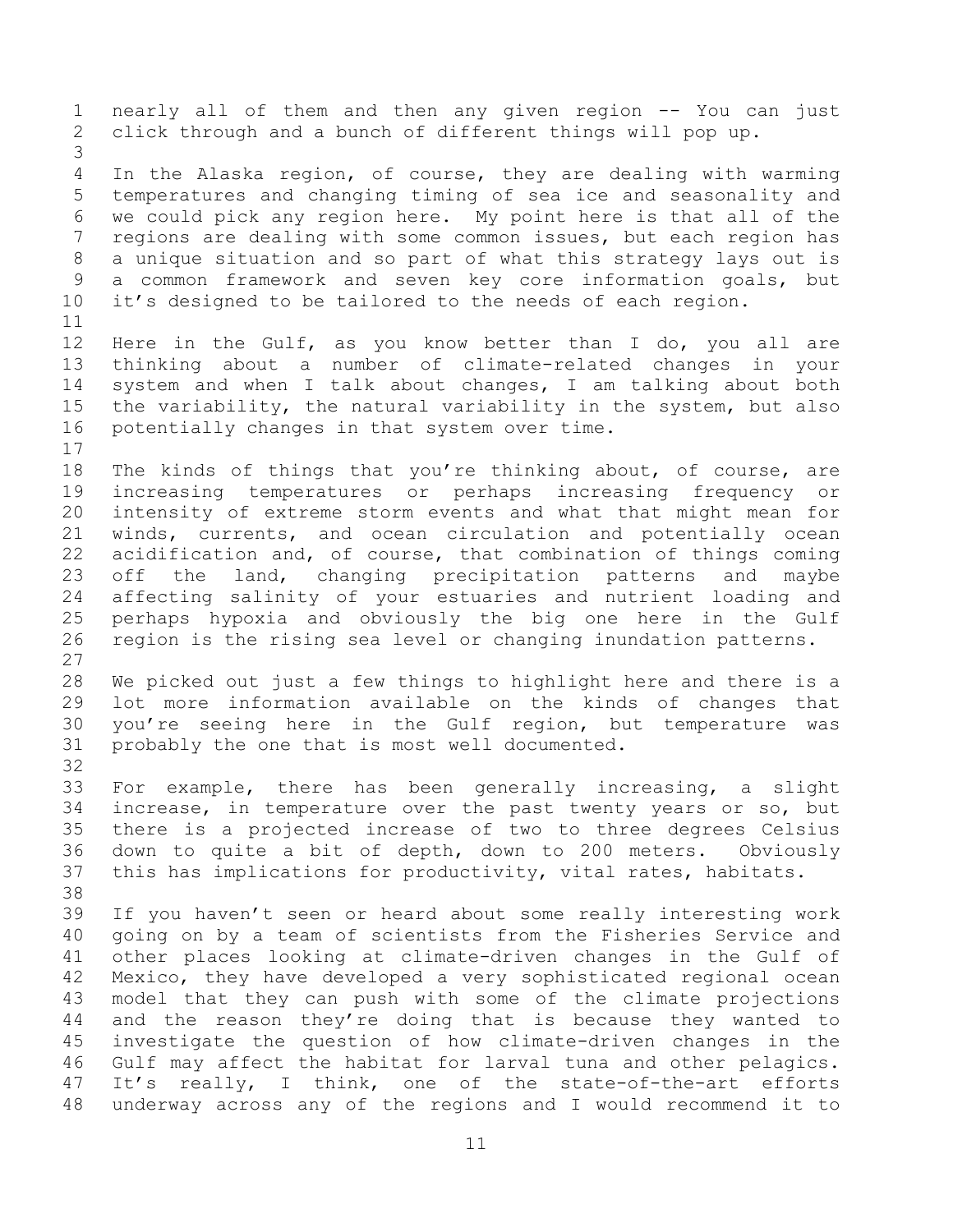you. Obviously there are other indicators of a warming Gulf of Mexico. That's what that Atlantic Warm Pool Index goes to, but obviously the sea level rise is the other major factor that you all are thinking about that could have significant impacts, particularly on those species that are dependent on those near- shore habitats. There is quite a bit of work and, again, you know better than I, looking at what those inundation levels would be and who would be affected. Obviously our fishing communities and sectors should be and I think are part of those analyses, but they're also looking at what habitats would be affected and potential implications for the stocks that you all are interested in. Here are some of the potential implications of some of these changes, both observed and the ones that are projected. Obviously there's a lot of interest now in shifting distribution of species and the North Atlantic, for example, the Northeast folks are seeing massive shifts in their stocks up the eastern seaboard. There is an interesting study that looked at shifting distributions in all the U.S. marine regions and evidence over the past forty or fifty years of shifting stocks in the Gulf and obviously they can't go north, but actually the pattern has been shifting west and at depth and so one of the questions is will that continue and where will things go? Obviously a major interest in how species productivity may change with increasing temperature and other changes and concern about hypoxia, the invasive species, with a warming Gulf and changing ocean conditions. Will that continue to lend itself to the spread of things like lionfish and others? The ocean acidification question and when and how and if that will begin affecting the base of the food chain and, again, affect productivity and the coral bleaching issue that you all are familiar with, I am sure, the fact that the Florida Keys system has been seeing coral bleaching now for twenty years or so and a general degradation of that system and actually the lack of recruitment for most of the major corals, which is obviously a serious issue for the reef system. What I tried to do is just frame some of the issues that you already know about. The changes in the Gulf, both observed and projected, are not nearly as dramatic as some of the other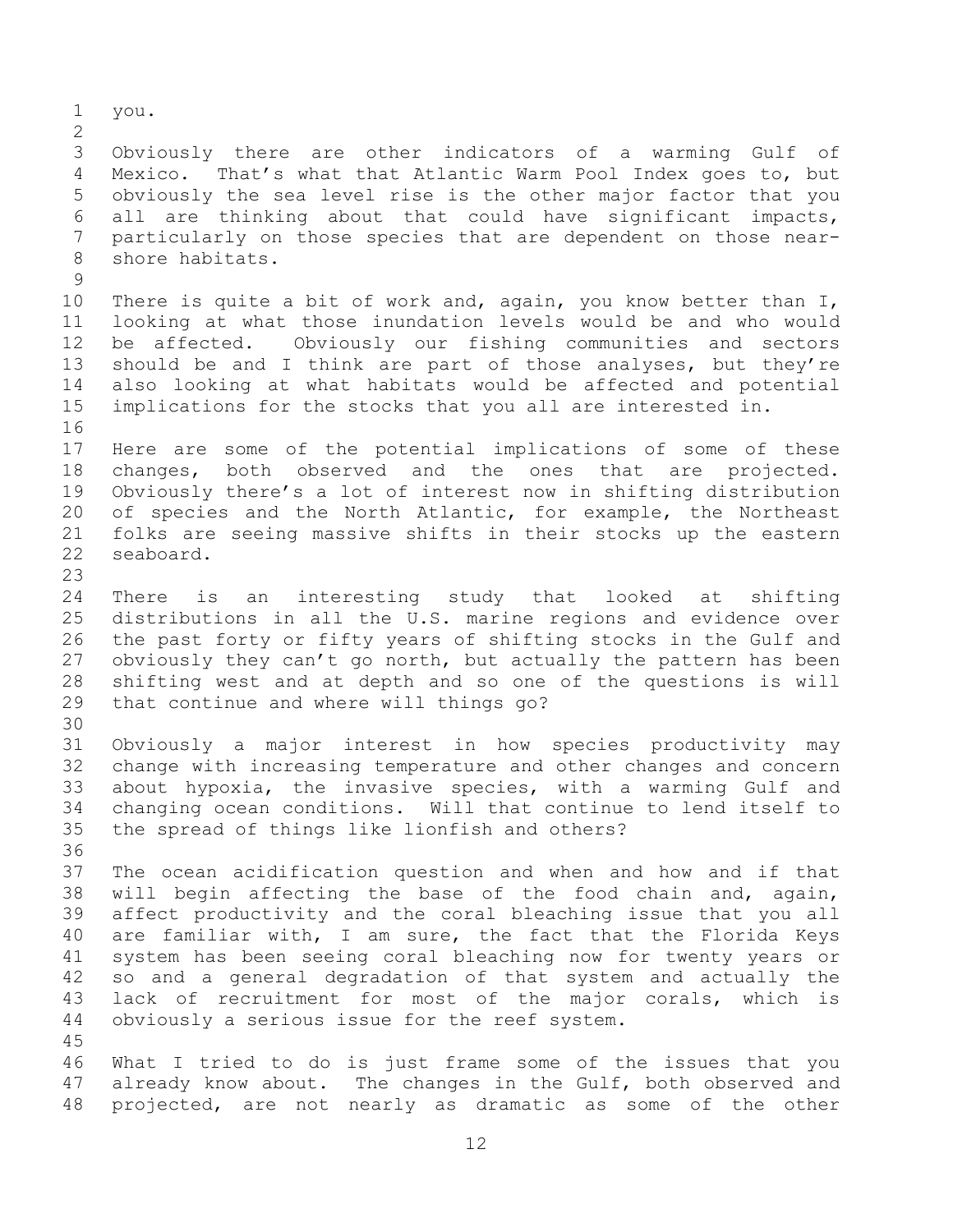ecosystems, but, nonetheless, one of the key questions, of course, is what are the implications not only for the marine resources, but also for the fishing sector and the fishing communities? Questions about what's at risk and how should we prepare? How do we reduce those risks and then how can we increase the resilience of both the resources and the communities? The goal of the strategy is to help build a science enterprise in the Fisheries Service that can better begin to answer some of these questions and provide you all with the information that we think you and we need to manage these resources in a changing climate and in a changing ocean. The goal of the strategy is to do just that. It's to increase the production, the delivery, and the use of climate-related information to support NOAA Fisheries and you all and our partners and stakeholders in their decision making. The strategy identifies seven key objectives to meet those, our requirements, and our legal mandates, and basically advance the climate-ready decision making into the future and the intended use is just that, to help guide development of our science enterprise so that it can deliver the information that we think you all and other decision makers are going to need as the systems continue to change. We designed the strategy and this strategy was developed over the past year with a team that looked at all of the NOAA Fisheries Service mission areas and looked at that process by which we collect information, use that information to create products, and then provide that information to you in one or more forms of management advice. Along that blue line is basically the observations or the research, the modeling, the information review, and then the assessments or other things that we provide to you and with you. The strategy was, as I said, designed to address the information needs across the NOAA Fisheries mission and so it includes not just fishery management, but also our endangered species mission, our marine mammal conservation mandates, our habitat mandates, et cetera. 45 The seven objectives of the strategy, the seven core steps that the strategy calls for, are the common needs across those mission areas. The strategy basically identifies those areas as if we did that, we would be able to provide much of the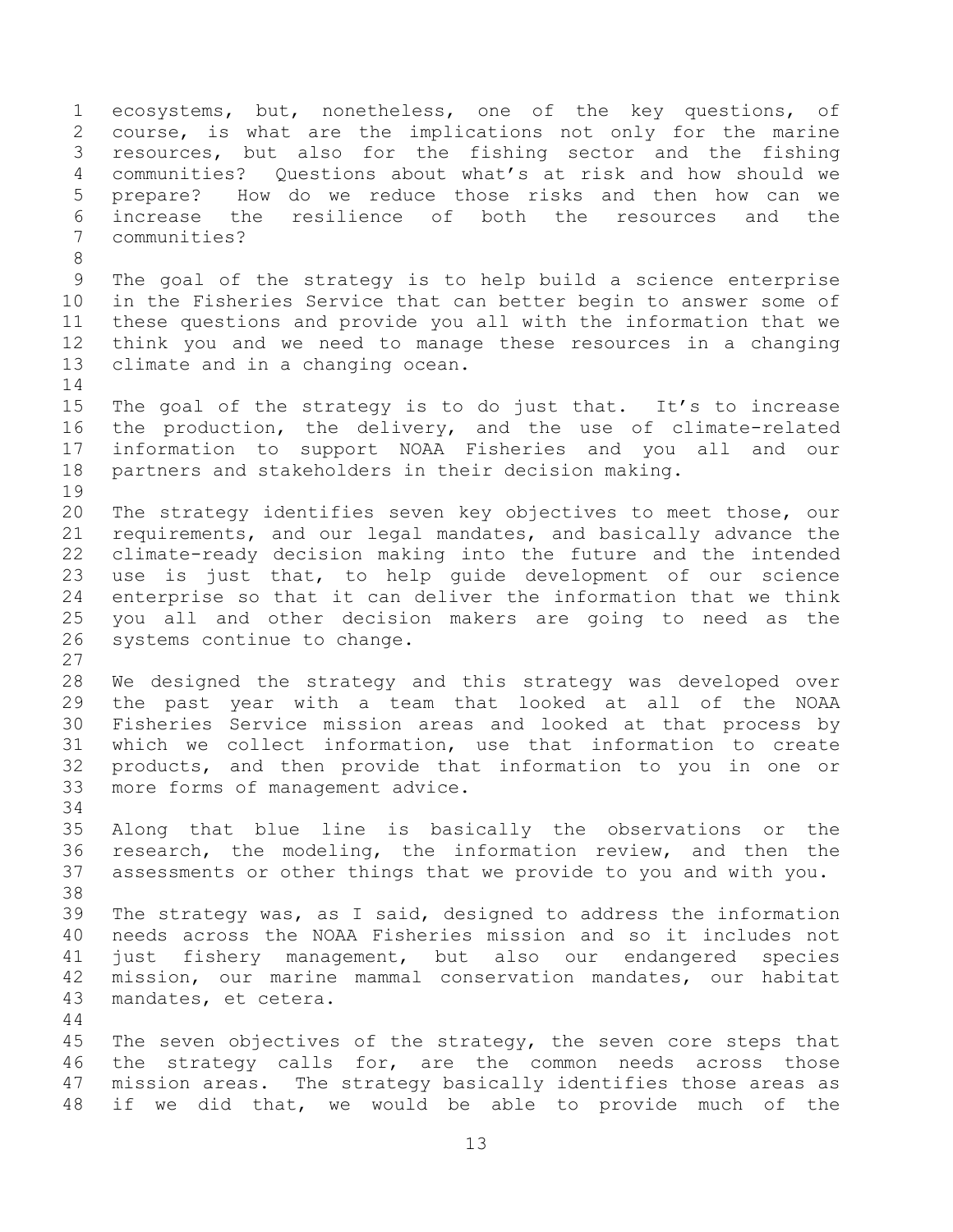information that's needed for all of our mission areas. The seven key objectives are there in the little pyramid and I will just step through each bin of them. The first three, the top there, really are very much in your wheelhouse. The first one is to be able to provide climate-informed biological reference points and you all know you use biological reference points, but similar reference points are used in our work on marine mammals and other species. The first objective is to provide those climate-informed reference points and the second one is to provide robust management strategies, so that we evaluate different management strategies with you and other decision makers, to consider which one might best meet our goals under different climate or ocean conditions. The third is having an adaptive management process that enables us to do that and to circle back and ensure that those are working well. Objectives 4 and 5 are to provide the information to allow Objective 1, 2, and 3 to go forward. I should have said that these objectives are interdependent and that one depends on another and we're cascading here and so Objective 4 is to identify the likely future states to plan for. We need to be much better, and the science is at a point where I think we can now do this much more effectively, but to be able to forecast and project what those future conditions might be and how our oceans are changing and what might happen to the resources. Objective 5 is to identify the mechanisms of that change. If we better understand why a change in temperature affects change in recruitment or reproduction, we can build that into both stock assessments and other mechanisms. Objective 6 is critical. It's basically to have the observations so that we can track the pulse of change in the system and provide early warnings, so that we can react and not be surprised, and Objective 7 is to have the science infrastructure to support the rest of this. We can't do any of this if we are continuing to have problems with ships or ship time or other infrastructure. Each of these objectives has a series of actions or recommendations and there were three of those. The strategy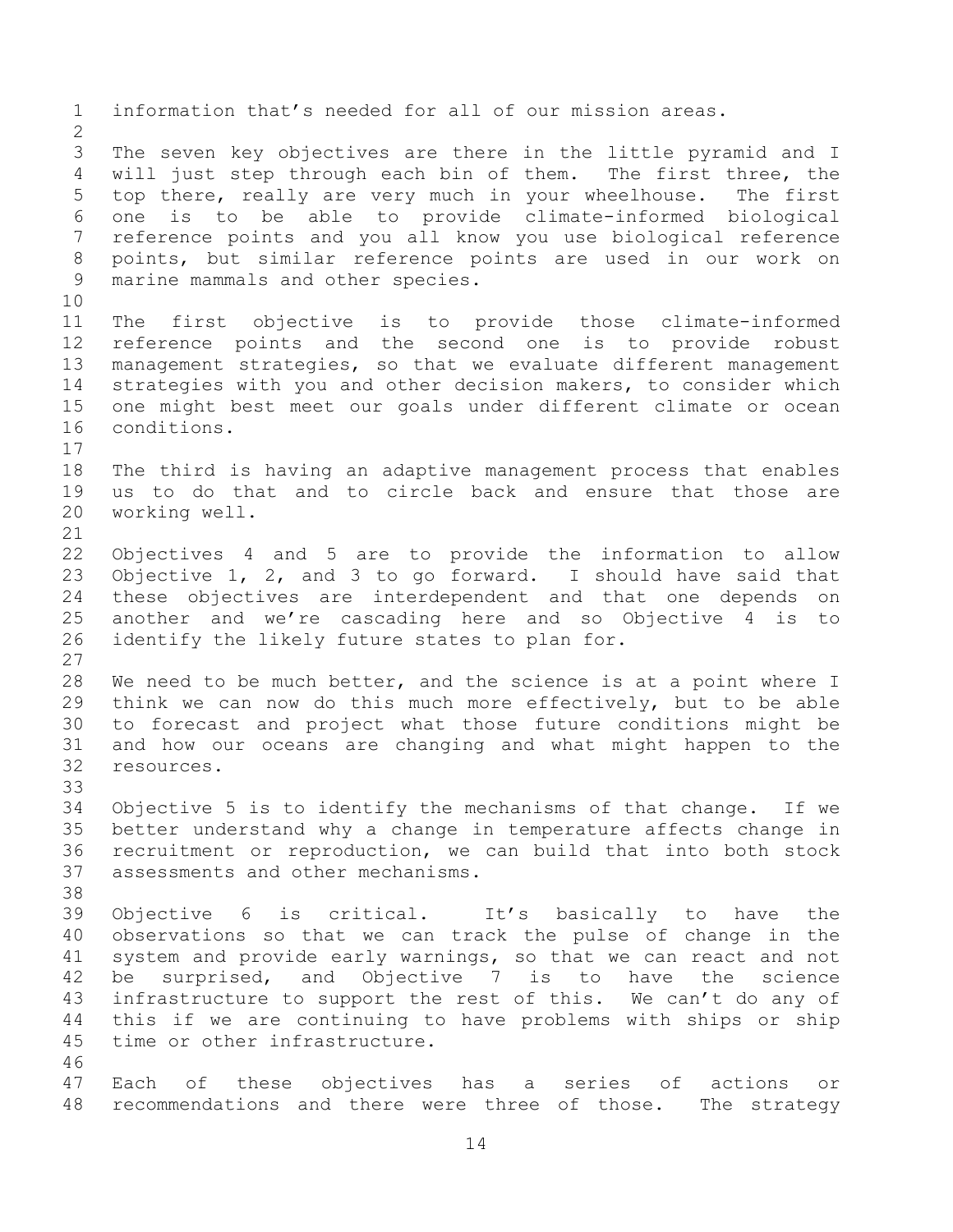pulls out three of those as immediate actions, highly recommended. The first is to conduct a climate vulnerability analyses for living marine resources and the second is to maintain and develop ecosystem status reports to track change and provide those early warnings and the third is to increase the capacity to do informed management strategy evaluations and basically, be better able to assess what our options are as things change. We have got good progress on the first two, but more needs to be done. Each of the objectives then has a series of actions and recommendations and I am going to highlight just a few here that were flagged as short-term important actions. One of those is to complete regional-level action plans and that is to take this strategy and have each region assess its strengths and weaknesses and its priorities to implement the strategy and provide this information. The second is to strengthen the science capability nationwide and the third is to increase resources for that mechanistic process research and the fourth is to establish climate-ready terms of reference so that we know when and where and how to use this information effectively. The last part of the presentation is the request to you all. We very much hope that you will be interested and take time to look at the strategy and give us some feedback. We need your input to strengthen this call to action. We need your input to make sure that it's addressing the needs that you feel are here in your region. There are two asks here. The first one is give us input on this draft climate science strategy. This is the national framework, from which we will then develop the regional scale implementation plans. The public comment period is through March 31, as was said. Your input is vitally important to us and so we will tweak that deadline as needed, if you let us know, to be able to accommodate whatever schedule you have. The second request, down the road, would be to be engaged in development of the regional action plan to implement this strategy in the Gulf region, so that what comes in the next two years or so, over the next two to five years, we're building the Science Center prize that will support you all in your decision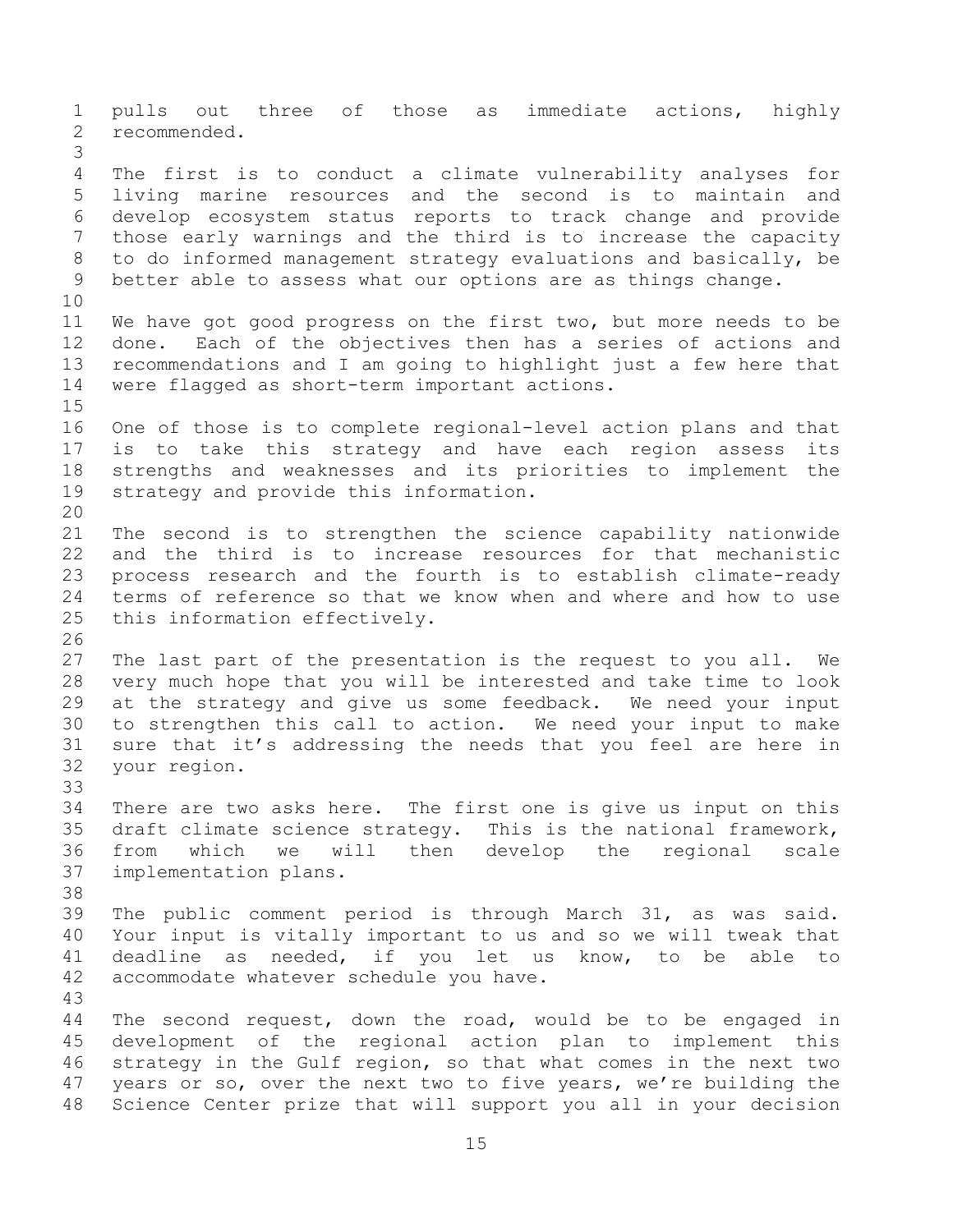making as the Gulf of Mexico and its systems begin to change further. Thank you very much and I would be happy to answer any questions. **MR. PERRET:** Thank you, Roger. That was a most interesting presentation and I have a couple of questions. Sea level rise, in the last 135 years, eight-inch rise, but the projection by the year 2100, in eighty-five years, is one to four feet. I hope it's more like one rather than four, but why the accelerated sea level rise in a shorter period of time? **DR. GRIFFIS:** Thank you for the question and I think the last 13 part of it, why the acceleration in the coming interim, I am not an expert in the sea level rise, but the experts tell me that there are really two reasons for that. One is the physics of water and changing temperature. Most of the sea level rise to date, or the change in the rise, is largely due to the warming of the planet. Of course, you know what happens to water as it warms. It expands and so a significant portion of the sea level rise to date is physics and the warming ocean. The ocean, as you know, is absorbing over 50 percent of the increased heat that's been trapped by the increased CO2 around the planet and so if you put a CO2 blanket around the planet and we've trapped more heat and the oceans have been saving our -- Because they've been absorbing all that heat, that heat expands and warms the ocean. The second piece of it is the accelerated, and this is where many of the models, even as of two years ago, were not adequately able to model the impact of the melting massive ice sheets, both in Greenland and in the Arctic. The more recent models, in my understanding, have been able to take that into account and this is becoming increasingly a key contributor to that acceleration. **MR. PERRET:** My second question is under recommendations and immediate action, Number 2 was ecosystem status reports. At least my primary interest is the Gulf of Mexico and how has your group defined the ecosystem for the Gulf? Is it one ecosystem or has it been broken down into smaller units? **DR. GRIFFIS:** Thank you for the question. I would defer to Bonnie or others on how you all are defining the ecosystem. The vision there is that each region or each ecosystem would have a set of indicators that they would use to track changes in the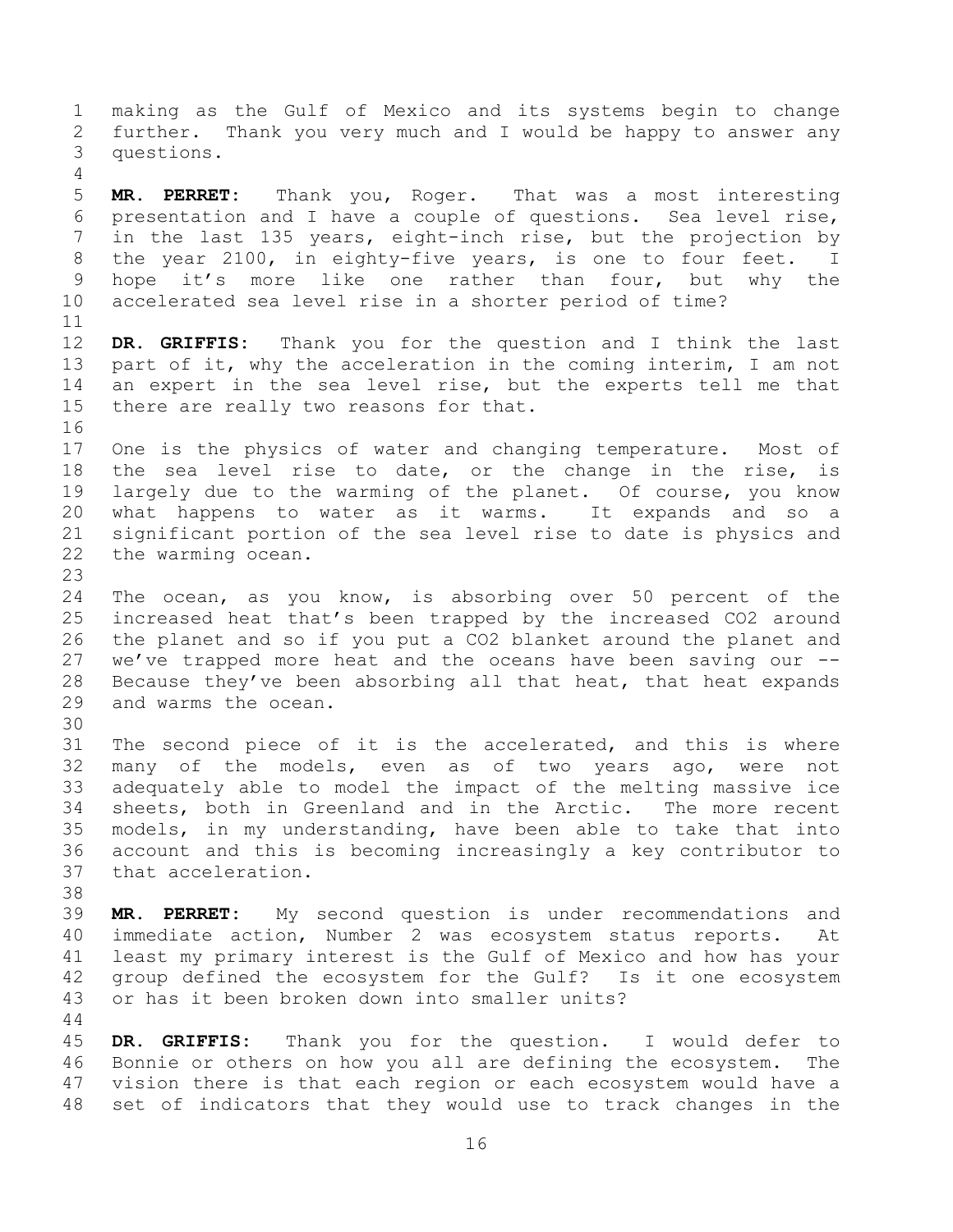condition.

 My understanding is that such a set of indicators and an initial ecosystem status report has been developed for the Southeast and, Bonnie, you can tell me if the Gulf is part of that, but the goal here, and the Fisheries Service has been putting some resources into it and trying to help, is to have each of our major ecosystem regions, the Gulf of Mexico being one, have a core set of indicators that we're tracking regularly so that we can understand and give you to you all regular reports that indicate whether the system is cruising along just the same or if there are changes up or down and particularly the power of these, if we do it right, is that they can provide early warnings for potentially major changes that are happening very quickly. 

 We have seen this used up in the Northeast, where things seem to be changing very quickly. I would say that the North Pacific Fishery Management Council and the Alaska Ecosystem Report is probably the most mature, the most advanced, and they've been using it for a number of years.

 **MR. PERRET:** I just have one more comment, if I may. We know one of the problems we've got in the Gulf is hypoxia and we know the source of our problem and so anything you and your group can do to help us with the problem from the Midwest and agriculture and nutrients and all that coming down the great Mississippi River system, we would certainly solicit your assistance in that. Thank you very much.

**CHAIRMAN ANSON:** Any other questions?

 **MR. WILLIAMS:** Thank you, Dr. Griffis. A couple of times early on, you talked about building resilience and what did you mean by that?

 **DR. GRIFFIS:** Thank you for the question. I think that is one of the most challenging questions right now that many people are asking. Resilience is usually defined as the ability to -- I will just lump this in, but the ability to perhaps resist stress, but if when knocked down by stress, be able to come back quickly to a state similar to what you were in the beginning and so resilience, being able to get back up after a major stress- type event, say a storm or something like that. 

 Given that the kinds of changes that are anticipated or expected with climate-related shifts in our systems are more extreme events or perhaps trends in warming and the idea is to build --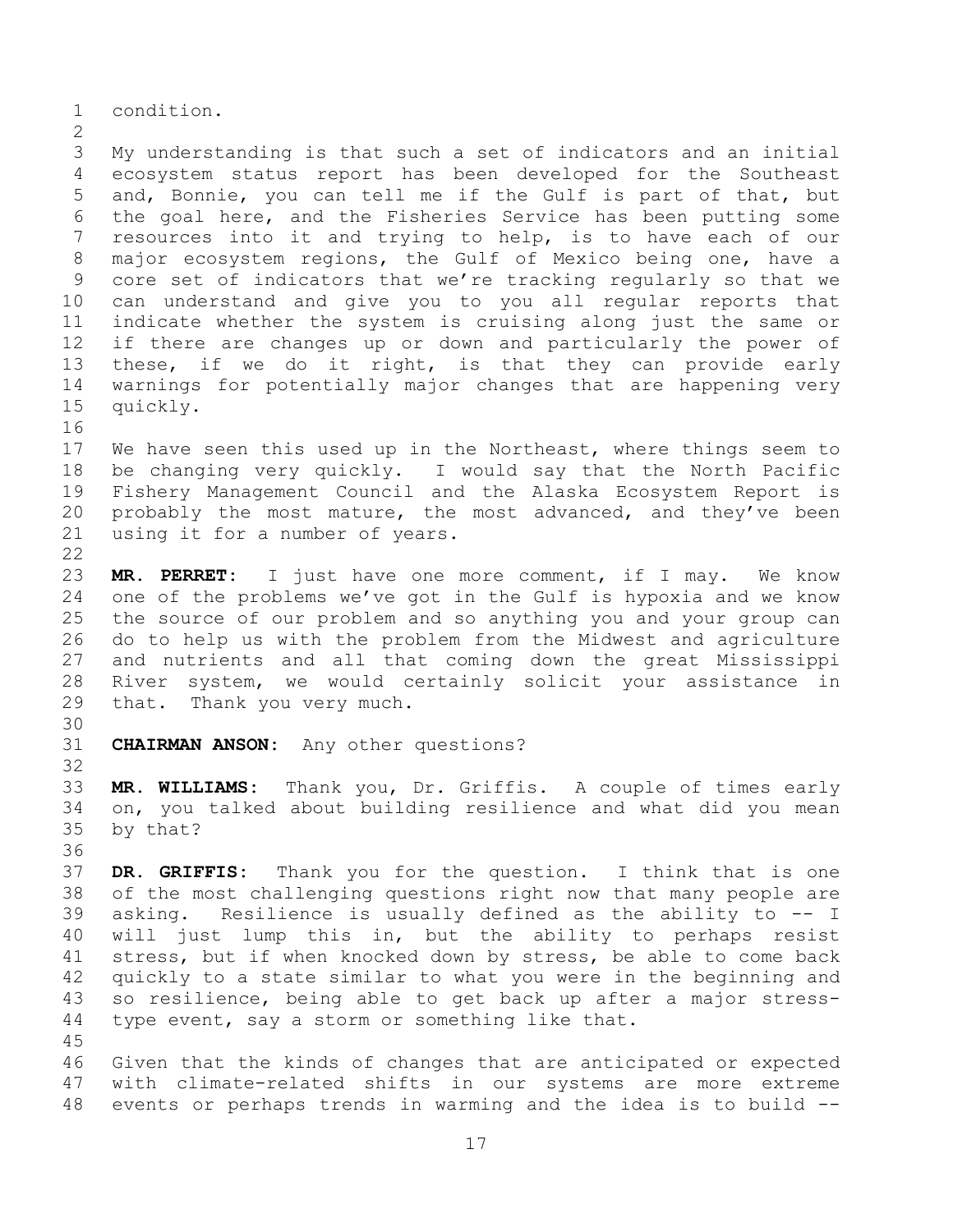Ideally, how can we manage these systems so that the resources we care about are able to do just that? They're able to resist or at least bounce back from devastating stressors and perhaps be resilient over time, as say temperature or other things continue to change, say in a warming condition. The same is being thought about for communities, coastal communities, and how can we help communities from a hazards perspective or a storm response perspective? How can we have them better prepared to bounce back from storm events, for example? Similarly, one can apply the same kind of series of questions to say a fish stock and think about what are the characteristics that would lend itself to having a stock be more resilient to certain stressors or changes and, in fact, as you know, one could think about certain fisheries or fishing communities and ask a similar question. Some of this work that I'm most familiar with is happening in the Gulf of Maine, where they are seeing and expecting fairly large-scale rapid changes in the oceanography that could have dramatic effects on the resources that those communities are dependent on. There are a number of efforts, led by NMFS and other partners and universities and Sea Grant, engaging the fishery-dependent communities in conversations about what are they dependent on and what are some of the risks and how can they reduce those risks and help lead them to some discussion about perhaps diversification of their fisheries, to make them perhaps more resilient if any one of them begins changing over time. The resiliency could be applied to either the resource and how would we manage say Fish Stock X to make it better able to resist change, but able to bounce back? One can think about some age structure scenarios, but also the fishery and perhaps the fishing communities. **DR. PONWITH:** Thanks very much, Roger, for the presentation. I really appreciate it and you touched a little bit on the question that I was going to ask, but I will frame it up anyway. That is that I see this as the great interdisciplinary problem, because it's a problem that's big enough and sweeping enough that you can't rely on just physics to touch and you can't rely on just biology to touch.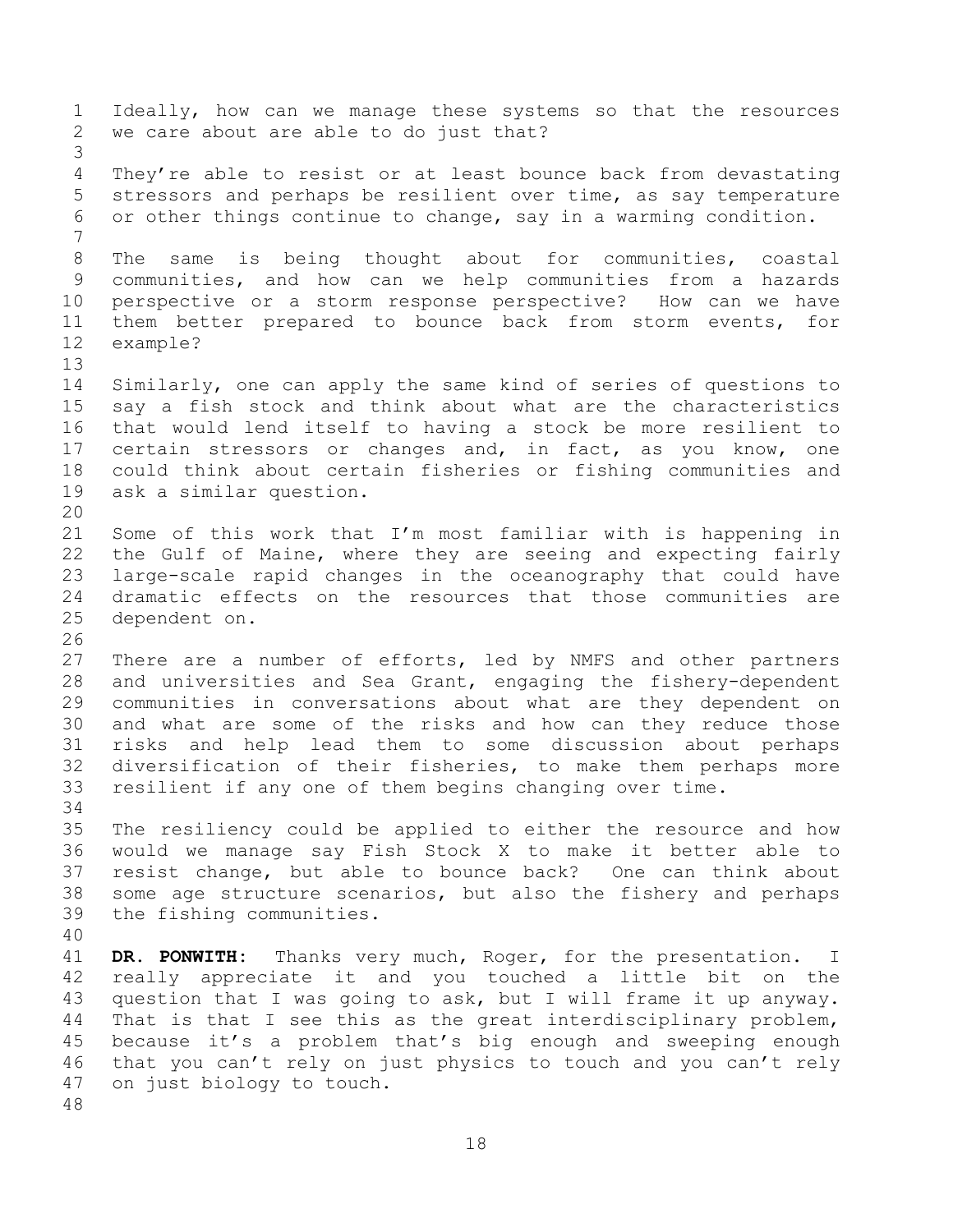In fact, you've talked a little bit about the importance of understanding those physical processes to understand changes in rate and in sea level rise and some of the uncertainty we have associated with ocean acidification. There is a lot of work that needs to happen there and being able to link that physics into the biology and understand what those responses are going to be for those fish stocks.

 My real question -- That's actually the place where I reside, that I'm the most comfortable, is sort of dancing on the interface of those two areas, but I think the really happening place in this continuum and the place where the council is going to be really valuable in lending those extra set of eyes and those additional viewpoints that we're so eager to get is going from the biology to the socioeconomic and understanding if a stock's distribution is going to move, what options exist for the social implications of that.

 My question to you is do you feel as though that science and the planning for that science and the steps that need to be taken to translate those other wo disciplines into the information we need for making critical social decisions exists? Are we giving that the emphasis we need to be able to translate that into usable products for decision support?

 **DR. GRIFFIS:** I think the answer is no. I think that's probably the weakest link in that cascade, our ability to anticipate or understand the social and economic implications, Bonnie. My caveat is that there is some great work going on.

 The Fisheries Service, with partners, has developed a series of fishing community vulnerability indices and so, again, being able to have some indicators to help communities assess their risk and that's now nationwide and so I think there's a tremendous now baseline of information that could be used to begin asking those questions.

 I think it's also the weakest link in our chain because one has to -- It involves a whole other set of assumptions and uncertainties about how people will react and one can explore their options, but not necessarily about which ones they will take.

 Again, there is some really interesting work, both in the Alaska 45 region and the Northeast, looking at, over the past forty years, as many of their fish stocks have shifted pole-ward, or deeper, how have the fleets -- Have the fleets shifted and where have the landings shifted?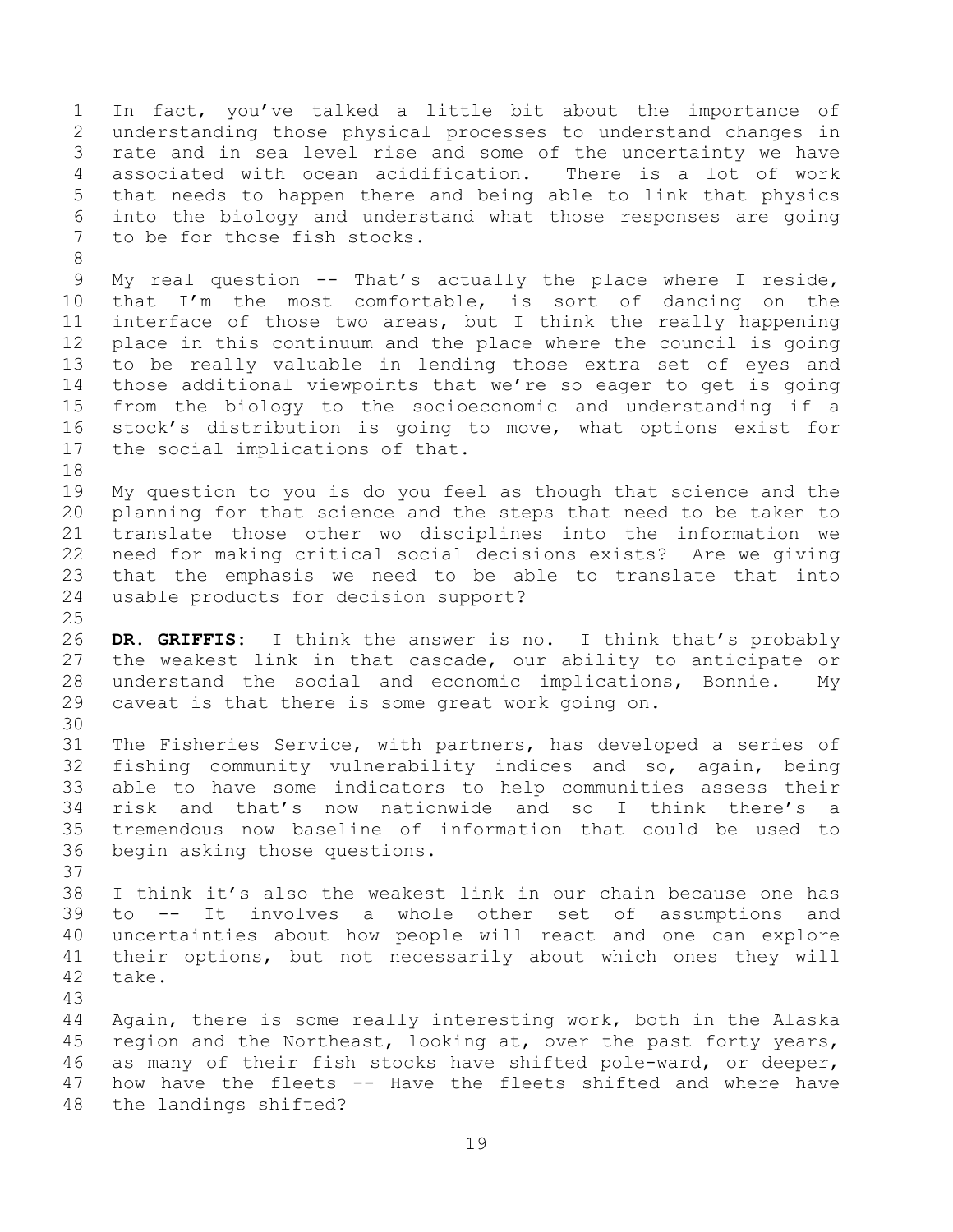I think there is data and information that can be gleaned. I think we're not using what we have as effectively as we could, but it also is perhaps the most difficult of the cascade and in the modeling efforts. Thank you, Bonnie.

 **DR. CRABTREE:** Roger, thanks for being here and I'm glad we could get you away from the snow and cold up north for a little bit. We spent a good part of yesterday discussing fishery reference points, particularly for red snapper, and I noted that one of the things highlighted in your presentation were climate- informed reference points and I wonder if you could expand a little more on what you mean by that.

 **DR. GRIFFIS:** Here again, I need to clarify that I am not a fishery biologist and there is tremendous talent in that area, but from what I understand from the experts is the setting of those reference points and the calculation of those reference points, whether it be in fisheries or deciding how many gray whales to allow to be taken by incidental take, often involves some consideration of what the existing conditions are. 

 There is a tremendous amount of work going on on some stocks, as you know, particularly in places where the systems are changing quickly, that suggests in some cases, with changing temperature or other oceanographic characteristics, one may need to readjust, certainly relook at and readjust, some of those reference points, because they may no longer be appropriate if the system has changed enough and if we keep them as is, we may be setting ourselves up to try and get to targets that no longer exist.

 I would defer to the great knowledge and expertise of the fishery biologists and I would be happy to point you to some really interesting work recently on that. Thank you.

 **LCDR BRAND:** Thanks for your presentation. I sit on the Flower Garden Banks Sanctuary Council and I am just curious. You mentioned the bleaching of the Keys coral in that Sanctuary, but have you seen any reports or impacts on the salt domes or the Flower Garden Banks?

 **DR. GRIFFIS:** Thank you for the question. I haven't followed the Flower Garden stuff. When I was doing coral reef conservation a number of years ago, and it was almost a decade ago now, we were having reports of bleaching even in some of those top areas, but I haven't followed it since then.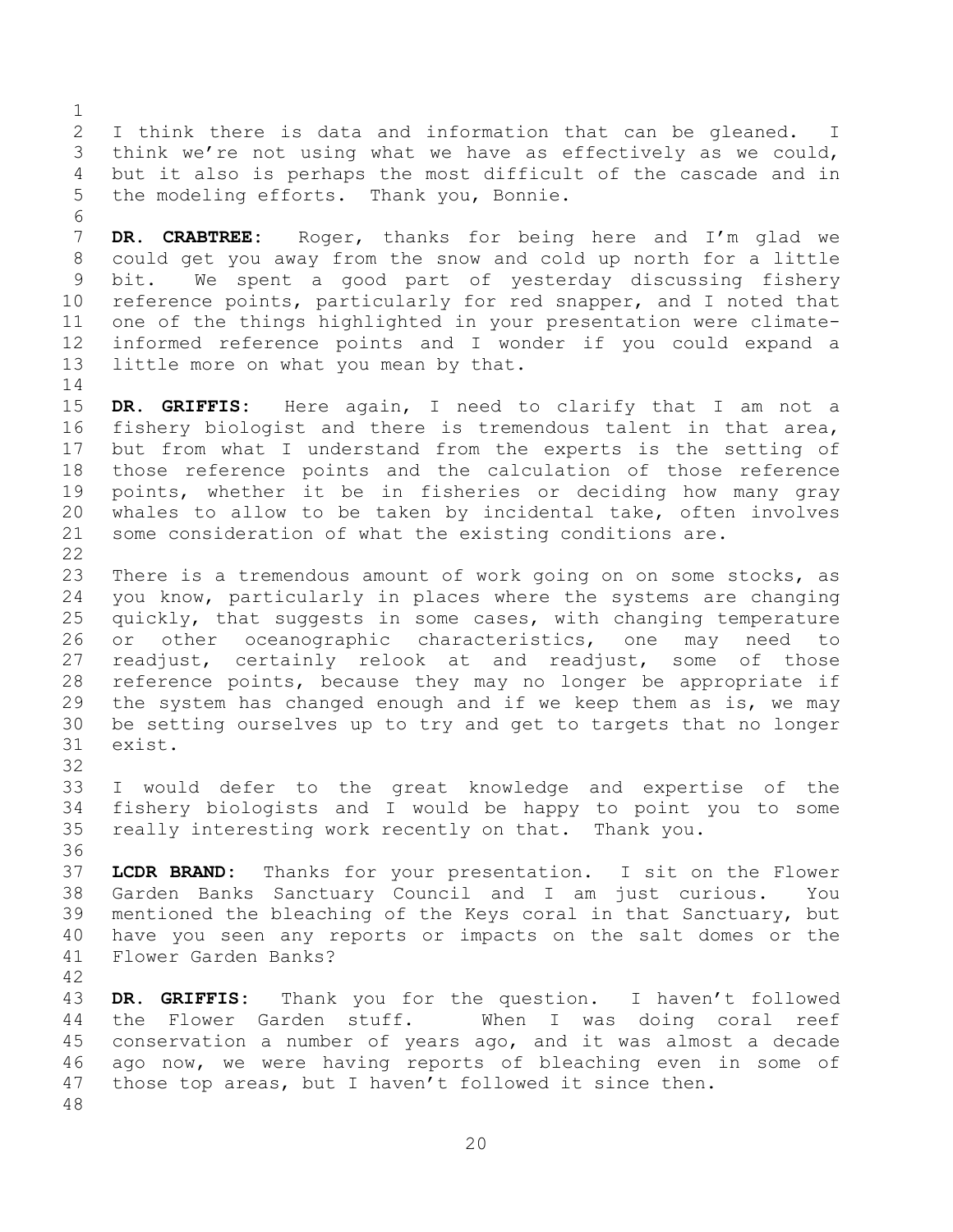**MR. PEARCE:** Thank you and I've got a couple of points, Dr. Griffis, and thank you for your presentation. The first one is fairly simple. I live on a lake, Lake Pontchartrain, and all the sea level rise, as you're talking about, made me consider what I may need to do. The sea level rise is going to be a lot greater now than it was in the last eighty or ninety years and so in consultation with my investment counselor, we decided to get a reverse mortgage very quickly. 

 All kidding aside, I think that there are many indicator species that we need to look at in our fisheries, whether we're managed by the council or within our states.

 One that comes to mind right away is our oyster crop in the State of Louisiana that we're having a very difficult situation bringing it back from -- We go back to whether it was Katrina, Rita, Gustav, Ike, or the oil spill, but quite possibly maybe that's not what it is, to where our spat set is not working like it should be and we're looking at some huge hatcheries to try and redevelop that spat set better than it is on the east side of the river. 

 A lot of that is because we're getting heavy saltwater and then heavy freshwater, but not back and forth like we normally used to get, to where it was a constant flow of salt and fresh back. We have too much of one or too much of the other now and so it may be some of these things that we can look at that can help you guys understand or help us understand what our problems really are.

 We are very perplexed about how to solve it, because Louisiana is the most profound oyster factory in the world and we're losing it and we're not quite sure why, but indicator species like that and indicator species that we manage in the Gulf here, we need to consider those and think what those are and see what -- It could be forage fish and there's no telling what it could be, but as they change, we need to be very cognizant of the fact that it might be because of what you're talking about here today. Thank you.

**CHAIRMAN ANSON:** Any other comments to Dr. Griffis?

 **EXECUTIVE DIRECTOR GREGORY:** Thank you very much and I realize it's probably too early in the development of the strategy and I haven't read the strategy that came out last Wednesday, but is there a timeline for getting some of this information that NOAA has to the stock assessment people so we can have those indicator species?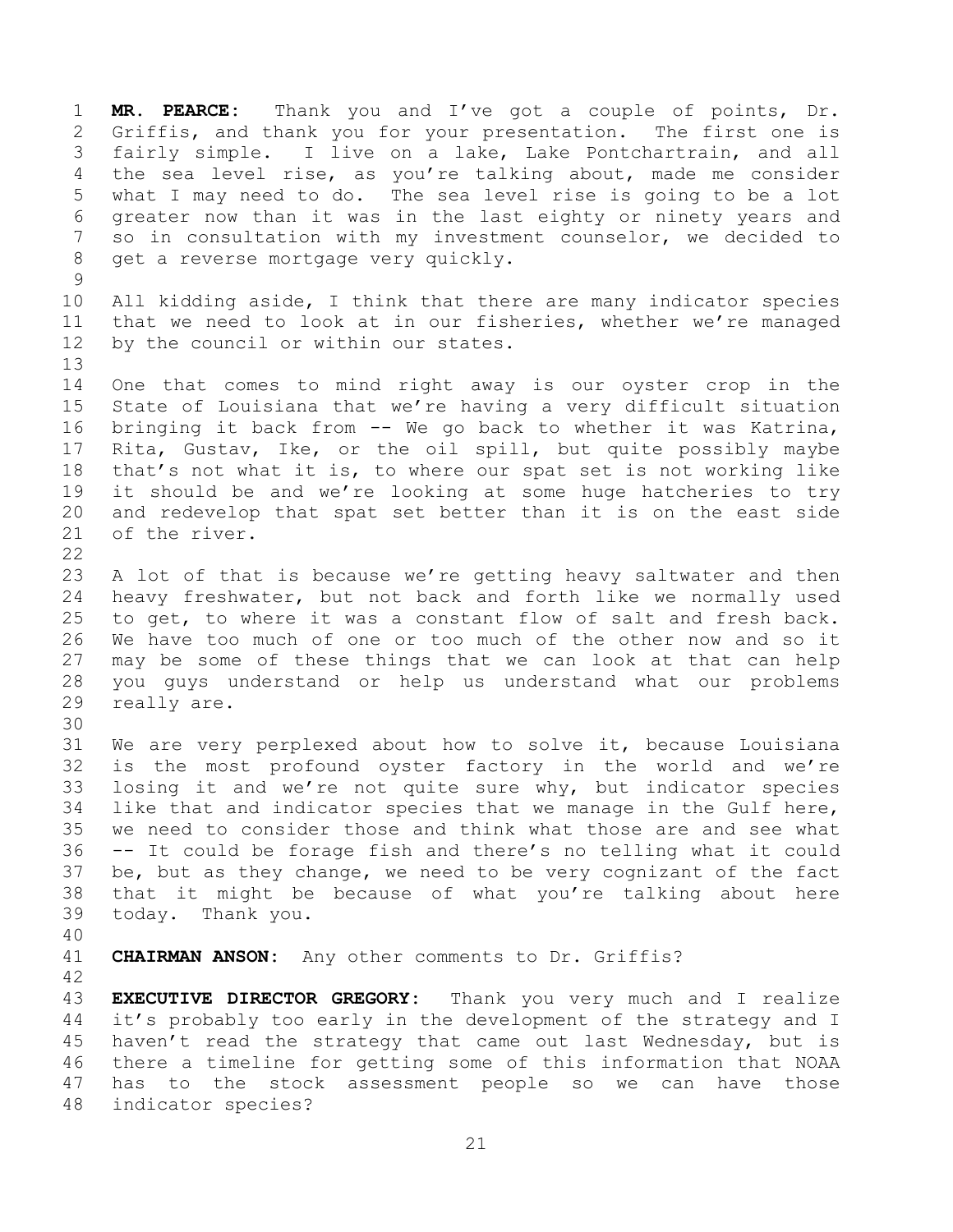For instance, in the Gulf, we are seeing evidence of reduced recruitment in the last few years and we have no idea if it's related to the oil spill or not, but if there's data, if there's oceanographic information out there, that could help inform the stock assessments, that would be very helpful to us in the short term. I am hoping the strategy within NOAA is to get some of this stuff down to the stock assessment level as soon as possible. **DR. GRIFFIS:** I think that is the goal. We are trying to move very quickly. We don't want to sit on a national strategy and say that we're done. We are trying to move quickly into having you all and having the Science Center, with our partners, lead an effort that identifies the priorities here in this region and each region. It would be very helpful if you all want to articulate some of those needs, some of those priorities. One of the things I hear in every region, wherever I go on this topic, is similar to what you've said, is where is the information that we can use now? I think there is information out there that is perhaps not as accessible as it could be. In our internet age, there is too much information and it's not that anyone is hiding it, but it's that it's often hard to find. I think part of the goal when we highlight this in the strategy is making this information much more accessible on a region-by- region basis, decision-maker-to-decision-maker basis. That is part of the goal of the strategy and I would be happy to talk with you and I'm sure Bonnie has a team at the Science Center and we could talk with you about some of the key products and tools that we just rolled out a couple or three weeks ago that might be useful to you, that handful that might be really useful to you right now. Thank you. **CHAIRMAN ANSON:** I would just like to add -- I was going to ask you, Dr. Ponwith, offline, but inasmuch as now that there is the need and there is the process that's going to be developed here for trying to synthesize the data and have some products developed, as far as the information pipeline, if there is a suite of data that's minimum elements, if you will, or those key

 priority species, at least from the state I represent, we might be interested in trying to pass on the data that would help in the information and so having a format for how the data is collected and all the variable structure and all that in advance, we might be able to streamline that end of the process to help to get more information into the decision making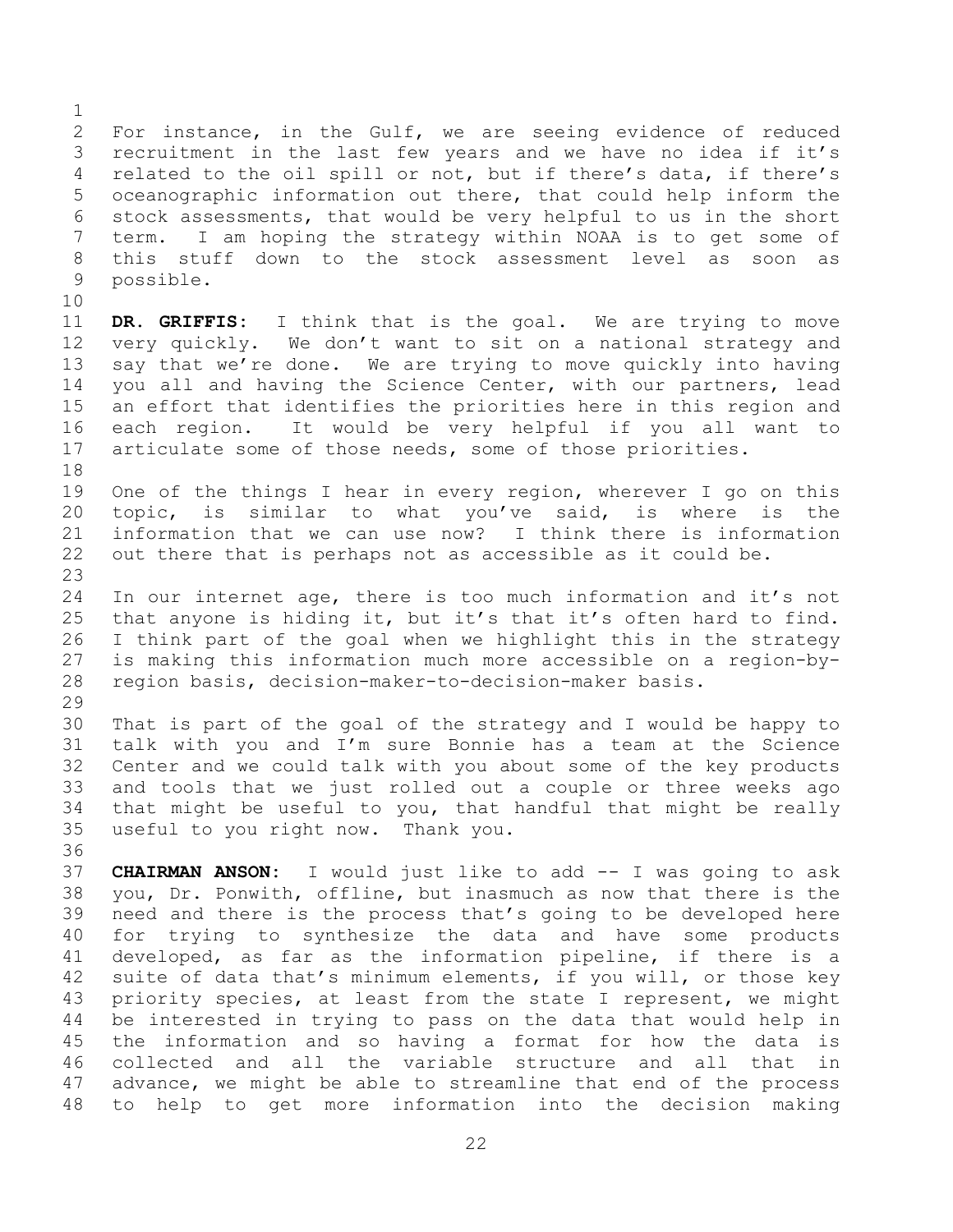process.

 **DR. PONWITH:** In direct response to that, we are working right now on our response to an Executive Order that makes all federal data readily accessible to the general public in an electronic format. The data that we have in electronic format will be accessible to the states, to academic researchers, to whomever would have a use for it.

 That is a monumental task, because imagine your own data holdings, whether it's your household budget or whether you're 12 an academic or a state person, it's a massive undertaking, but, philosophically, it is the right thing to do, because what it does is greases that pipeline for getting that information into the hands of people who can use it to help develop those value-added products quickly.

 I know that's something that we're all waiting for and to Mr. Gregory's point, a lot of times it's not the raw data that are going to be the tool that the Gulf of Mexico Fishery Management Council needs. It's derived products from those raw data that requires a physical oceanographer and a stock assessment expert to be collaborating on to develop the tool that we need to answer those questions and so when we talk about needing to support research being done in the Science Center, this is the kind of thing that we're talking about.

 We are talking about getting those stock assessment scientists who are as familiar as anybody with the basic biology and life history of that animal and the population dynamics and to be able to add a brand new facet into those stock assessments that would be these physical signals, the cycles and the trends that we're seeing in the physical oceanography that forms the habitat for these animals, to make sure that we're refining our ability to answer the question of what will happen if.

 I agree that we need to get the data and we need to get those products into the hands of the users as quickly as possible and we are certainly committed to that.

 **DR. GRIFFIS:** I just wanted to say thank you again for letting me be here with you all and also to clarify the ask. We welcome input from any of you, any of the members, with your institutional hats on. We are looking for broad input and your comment made me think about this. We welcome input both from the council as a body, but also the individual organizations. 

I also wanted to flag that I think just before the holidays we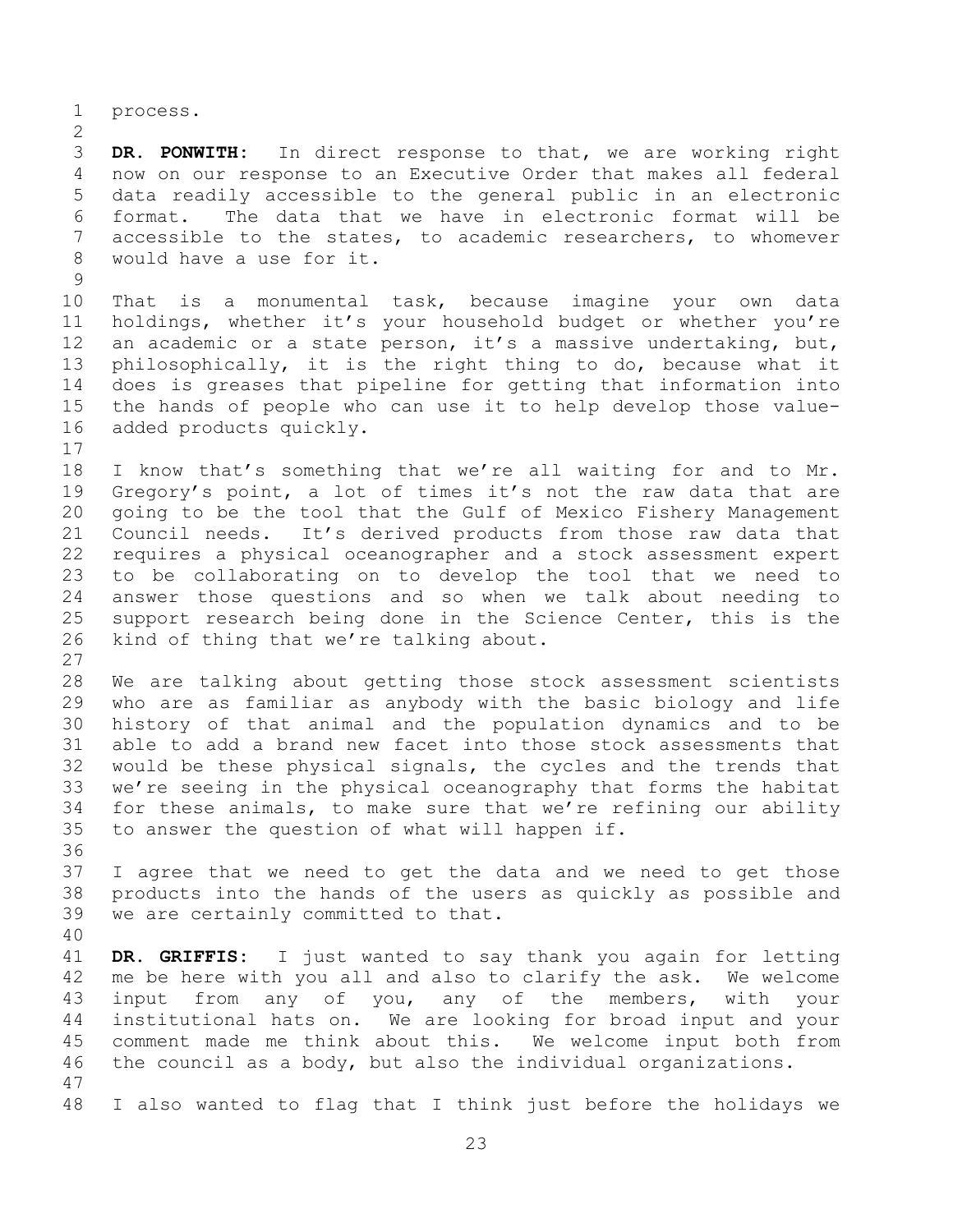were notified by the General Accounting Office, which, as you know, is the research arm of the U.S. Congress, that the Senate had asked them to look into the question of what the Fisheries Service has been doing to prepare for and respond to climate change, but, in particular, they referenced the councils and what have the councils received or are interested in and what are the challenges therein.

 I say that simply to, perhaps, if you haven't been notified, let you know that I think that you may soon get a call from the folks at the GAO asking some of these very same questions, where do you see the challenges and where do you see the needs. Thank you very much.

 **CHAIRMAN ANSON:** Thank you, Dr. Griffis. That was a very good presentation and a good discussion and thank you. That takes us to the next item under Presentations and that would be Dr. Ponwith discussing Council Member SEDAR Workshop for June 2015 Meeting. 

## **DISCUSS COUNCIL MEMBER SEDAR WORKSHOP FOR JUNE 2015 MEETING**

 **DR. PONWITH:** Thank you, Mr. Chairman. At the SEDAR Steering Committee meeting, we had a discussion and that was a discussion about how important it is that the council members are familiar with the SEDAR process and that is not how do you do a stock assessment as much as how do we manage the decision process of what stock assessments are going to get done and when they're going to get done and how those decisions are made, to make that as open and transparent a deliberation as possible and also make sure that all the considerations in those choices are made as well, given the way that the SEDAR Steering Committee is structured.

 We had originally talked about doing kind of a SEDAR 101 at this meeting to do that, but opted instead to introduce this idea to you and propose that we do this in June at the joint council meeting, so that we can benefit from having both of the councils together, having John Carmichael there, and the presentation would be led by John.

 Again, the idea is that I know we talk about stock assessments and the SEDAR process in the orientation for new council members, but this really represents a unique opportunity to just kind of push the reset button and get everybody together and talk about the SEDAR Steering Committee and that decision making process.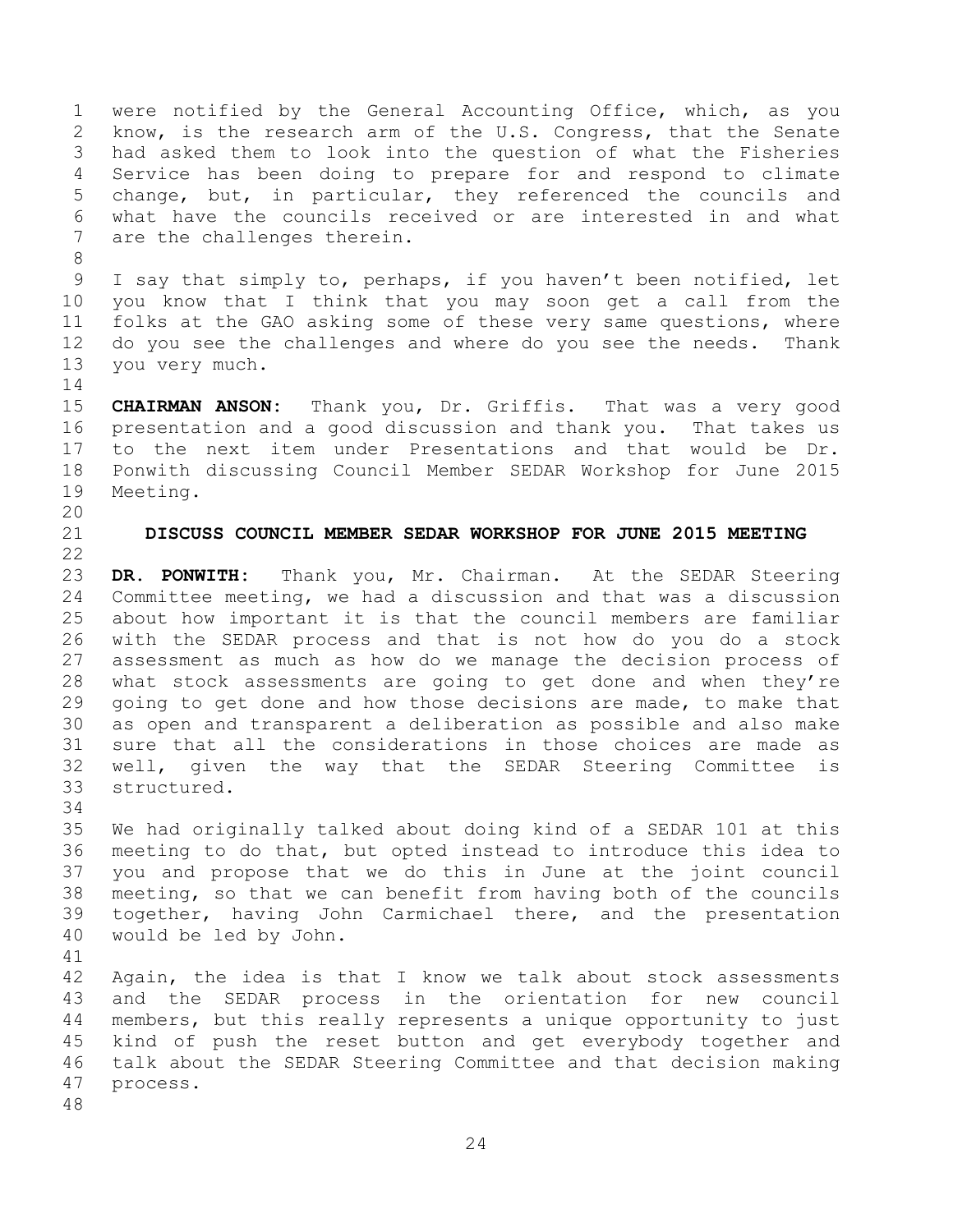It gives us a chance to talk about the roles of the SSC and how the SSCs for the individual councils serve those councils in providing scientific advice to the councils for their consideration, but also then the other things that the councils would weigh in addition to the scientific aspects of that decision, the management and the social implications, to help guide how those decisions are made, and then talk a little bit about how SEDAR looks across its full range, because I know that the Gulf Council views SEDAR from a Gulf Council lens, which is appropriate, but the process spans into the South Atlantic and into the Caribbean as well.

 If you can understand sort of the lay of the land across the range of where this system is used, it, I think, equips all of us to function as efficiently as possible in making those decisions and so I just wanted to talk with you a little bit about that and get any feedback that you might have on things you can envision that would be helpful for you to include in that discussion in June and then, after that, and once we've finished our discussion on that, I will talk about something the influences the SEDAR process and that is the outcome of the peer review that we conducted in 2014 on our stock assessment programs in the Southeast Fisheries Science Center. I will stop there and see if there are any questions or comments. 

 **CHAIRMAN ANSON:** Anyone have any questions or comments? I look forward to the presentation, Bonnie. My first experience at the SEDAR Committee meeting was this last October and so I went into the meeting with not a lot of background and as I found during our discussions, there wasn't a lot of background written that could help guide a council member, whether it be a Chair or a Vice Chair or anything, through that committee and that process and so we discussed it at that time and I'm looking forward to something that I think would be helpful for us in the near term, but potentially in the long term, too.

 We talked about it being more of a kind of an educational document for the public, for that matter, and for council members, something that we can refer to from time to time, and it would be helpful, I think, in serving our needs to give some feedback on SEDAR and these prioritizations that we make relative to species and assessments.

 **MR. RIECHERS:** The only other thing, Kevin, is in the earlier discussion today, I think you had mentioned that maybe at that meeting that you all, as a SEDAR Committee, had requested of the 47 Science Center some notion of the number of assessments, the number of scientists, and how those assignments are being made,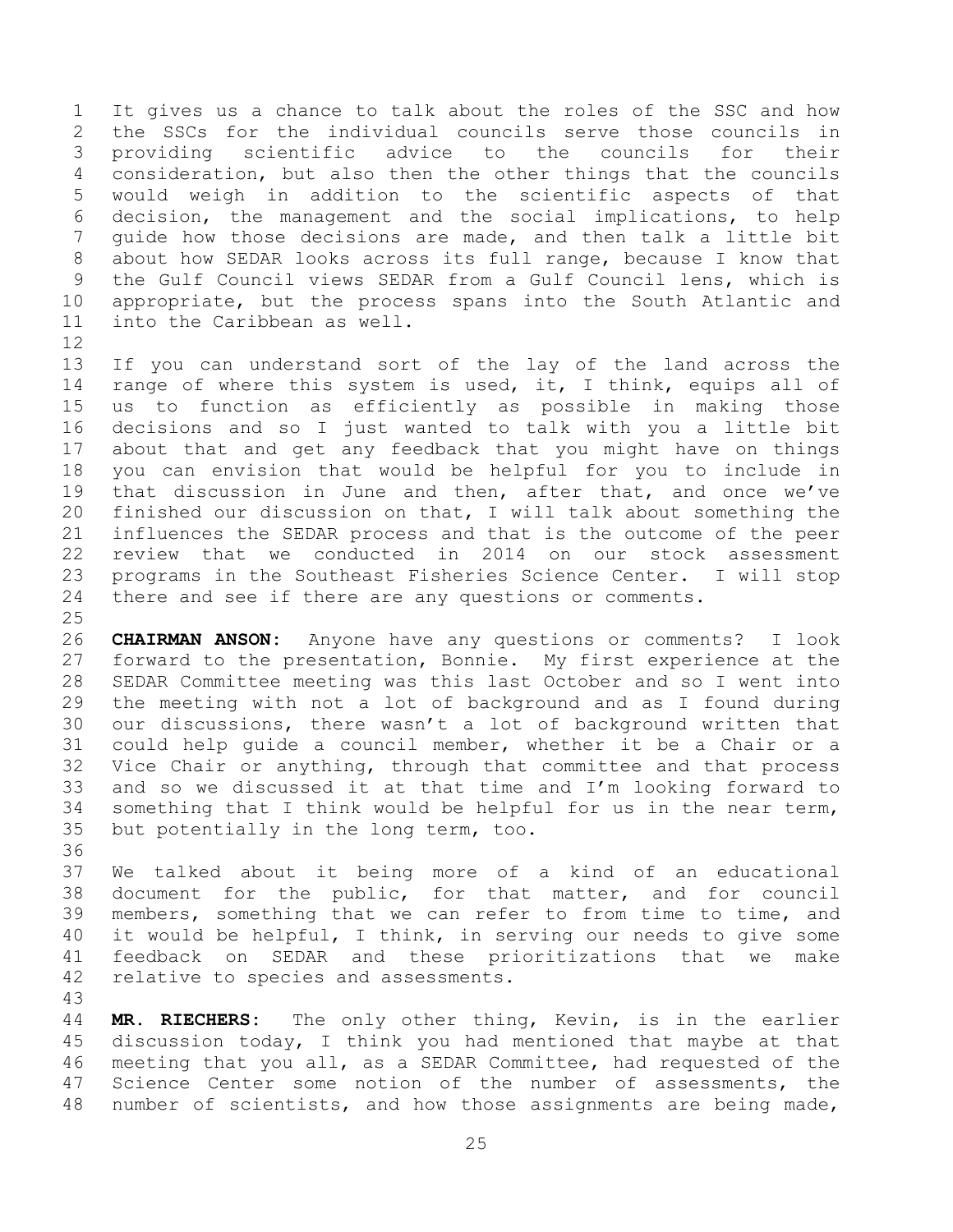the number that you think you could produce each year so that there basically is a matching up of kind of the assets of the agency with the work that needs to be done.

 I would hope maybe by the time we get together, or even before then, at our March meeting, that we could see some of that, because that certainly would help with that understanding.

 **CHAIRMAN ANSON:** Yes and as I envisioned and talked to Bonnie on a couple of occasions here, it's kind of akin to a matrix. You have one staff scientist and that staff scientist has a budget of 20 percent of their time goes to this and 50 percent to that and such and so if you expand that out by ten staff stock assessment scientists and you look under the column of stock assessments and add all of that up, then you can kind of come to a kind of a general idea as to what the production would be at that staff level and so yes, that's what I envision and that's what I think Bonnie is going to be presenting. Any other questions or comments to Dr. Ponwith on SEDAR Committee? Very good.

 **DR. PONWITH:** What I would like to do is bring to your attention the slide that's on the screen right now. As you know, we have embarked upon a cycle of programmatic peer reviews in the Southeast Fisheries Science Center that's mirrored in each of the six fishery science centers around the coast. 

 Our first peer review in 2013 was focused on the data collections that we do that feed stock assessments for stocks that are managed under the Magnuson-Stevens Act. This year, in 2014, or last year now, but in 2014, the peer review focused on that stock assessment process, the programs themselves. 

 The results from our peer review, the individual peer review panelist reports, are now posted to the website that's up there and also to my website at the Southeast Fisheries Science Center, but this is sort of the master one, so you can see all of them. Then the Center response to those individual peer review reports is also posted there and then there's a national overview.

 Basically, by conducting a peer review program that's in sync across all of the six fishery science centers, it enables us to look not only within each science center, to know what's working and what needs work, but it allows us to look across them and look for emerging findings that bubble up at a national scale and give us an opportunity to make course corrections and improvements at a national scale.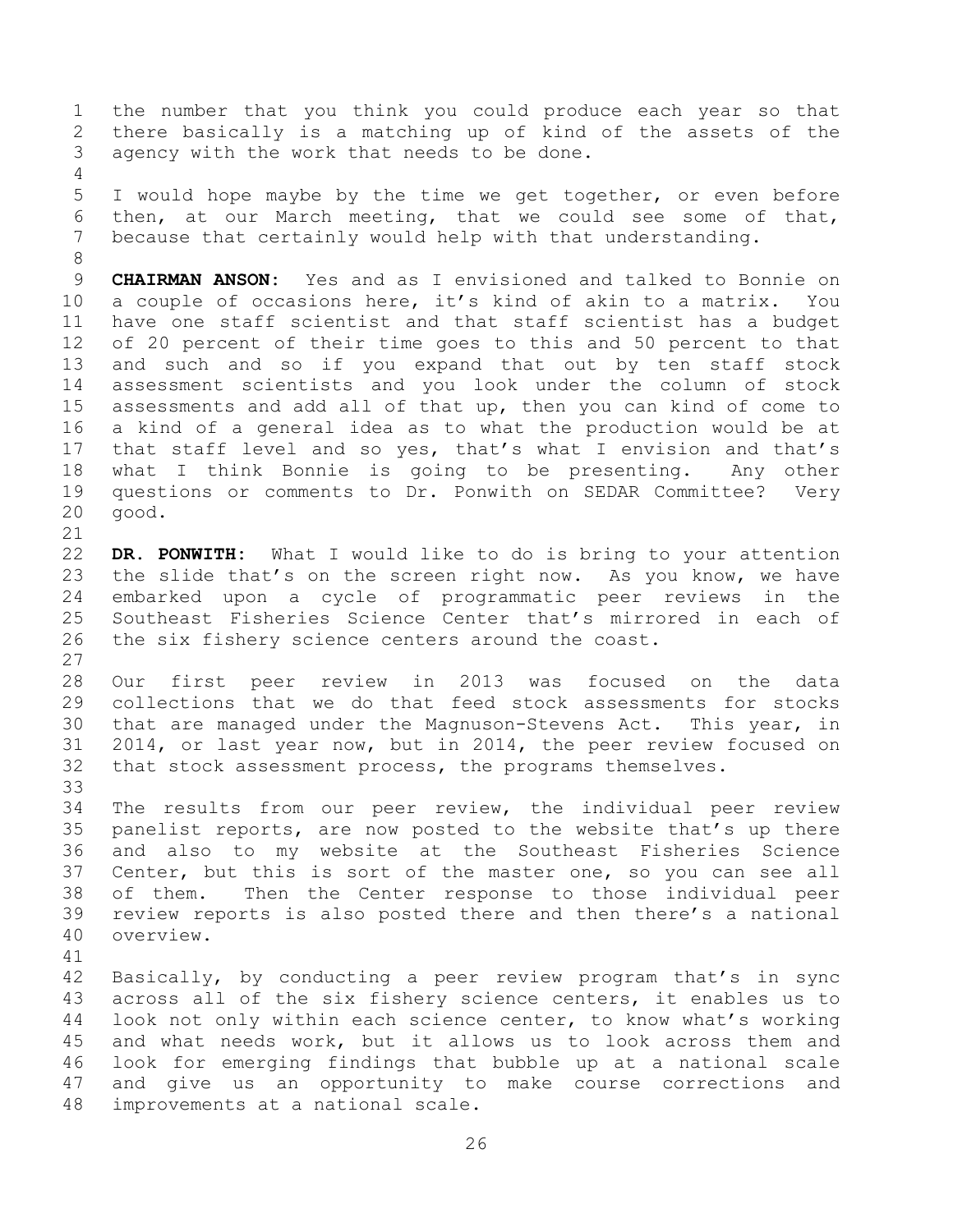What you will see there at that website is the peer review, individual peer review, reports for each of the six science centers and a summary and response report from each of the six science center directors for their specific and then you will see a national overview that was prepared by the Office of Science and Technology and our Chief Science Advisor, Dr. Richard Merrick. I know those reports will be of interest to you, because it certainly influences the way the SEDAR process functions and then also how we will be functioning in the future when we make some of these improvements to the program based on the feedback that we got. **CHAIRMAN ANSON:** Thank you, Bonnie. That takes us to Recess and we will begin Public Comment at three o'clock and so please be prompt. It's almost quarter to. Thank you. (Whereupon, a brief recess was taken.) **CHAIRMAN ANSON:** We will begin public testimony. For those in the audience that wish to continue their conversations, if you could do so outside, please, in deference to our folks that would like to provide testimony. Just as a reminder, for those that it might be their first time here, providing public comments -- In knowingly and willfully submitting false information to the council is a violation of federal law and a digital recording is used for the public record. To instruct those that may be new, we have a green light, yellow light, and red light there at the podium and each person will have three minutes to provide their comments. I will read out a name and that will be the person that's up at the podium and then a second name and if that person could kind of be waiting, standing off to the side, to come up to the podium once the person is done speaking, that would help speed up things. We have about forty-five cards and so it should take us out to our full two-and-a-half hours of public testimony time. That being said, the first person to speak is J.P. Brooker, followed by Dewey Destin. **PUBLIC COMMENT MR. J.P. BROOKER:** Thank you, Chairman Anson, and thank you to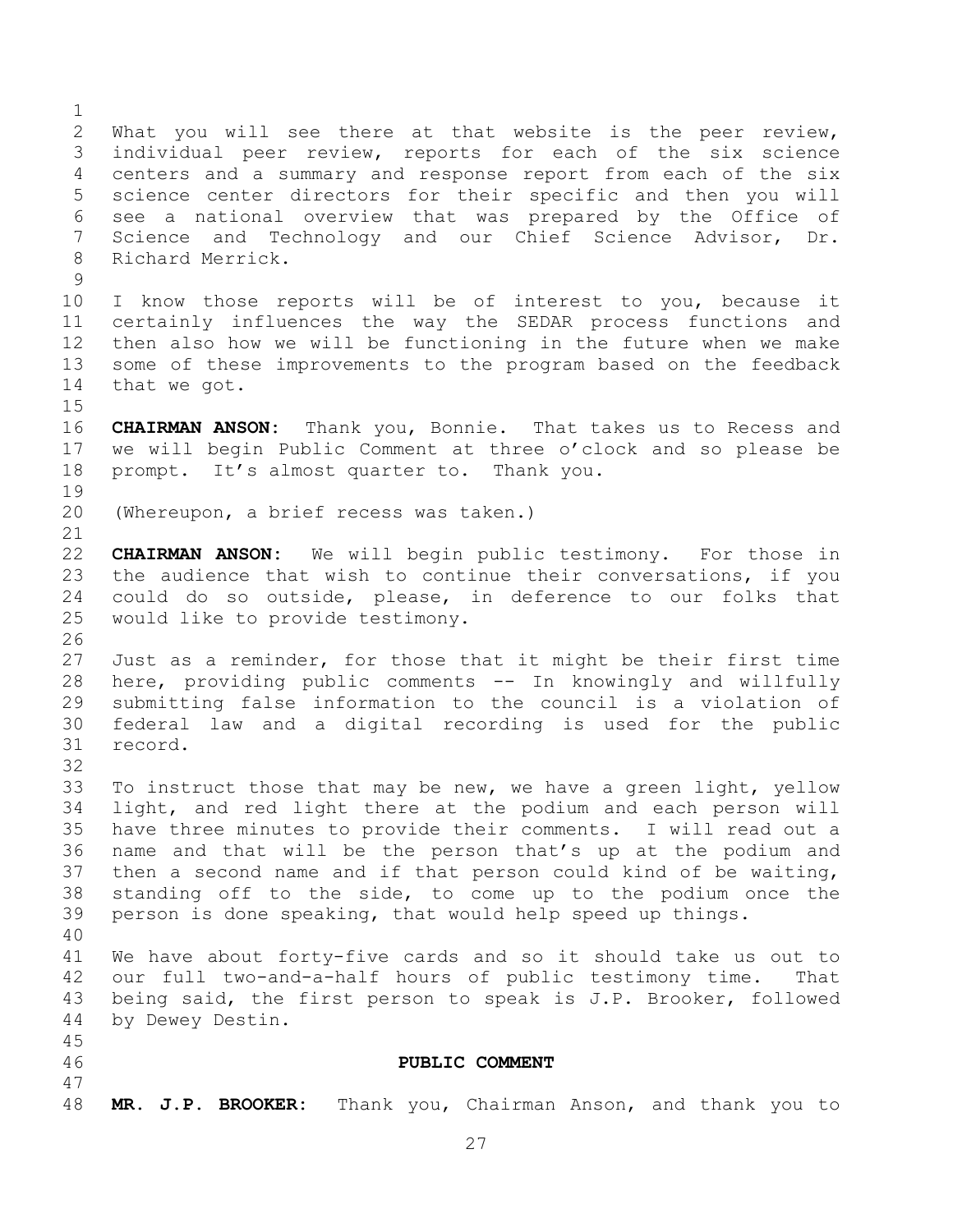the council for the opportunity to give comment. My name is J.P. Brooker and I'm with the Ocean Conservancy, based in St. Petersburg. I am also a recreational fisherman, born and raised in Cocoa Beach, and I've been fishing throughout Florida my whole life. I would like to offer two brief comments to the council on behalf of the Ocean Conservancy's 120,000 members. First, with respect to gag grouper, Ocean Conservancy commends the council on taking into account ecosystem factors such as the recent red tide event. Seeking out possible ecosystem effects and analyzing their impacts on managed stocks leads to strong management decisions with strong scientific underpinnings. Although the council is now faced with the prospect of nearly doubling ACLs for gag, the Ocean Conservancy recommends that the council take a precautionary approach. Acting conservatively now, when setting catch limits for gag, would alleviate concerns among the fishing public about the accuracy of the gag stock assessment and it would allow for more time to ensure that the stock is actually rebuilt. Among other conservative approaches, the council should consider using the previously established ACLs for 2015, as this would still mark an increase in catch levels, while also taking into account uncertainty regarding the stock assessment. Ocean Conservancy also urges the council to undertake an analysis as to why gag landings have fallen short of the catch limits in 2014 and in previous seasons and take this information into account when setting catch limits for 2015 and onward. Second, if the decision is made to go forward with a plan amendment that would adjust the SPR for red snapper, Ocean Conservancy recommends the council consider a broad range of possible options, including alternatives that would increase the SPR above 26 percent, up to levels of 30 to 40 percent, as is consistent with the biology of the stock. We also remind the council that the SSC has already made past motions to maintain SPR at 26 percent. Given the council's interest in setting constant catch levels, lowering the SPR is likely to have the opposite effect, creating a less resilient stock with variable catch levels into the future. Accordingly, Ocean Conservancy urges the council to fully explore and understand the risks associated with changing SPR levels. Again, thanks for the opportunity to give comment.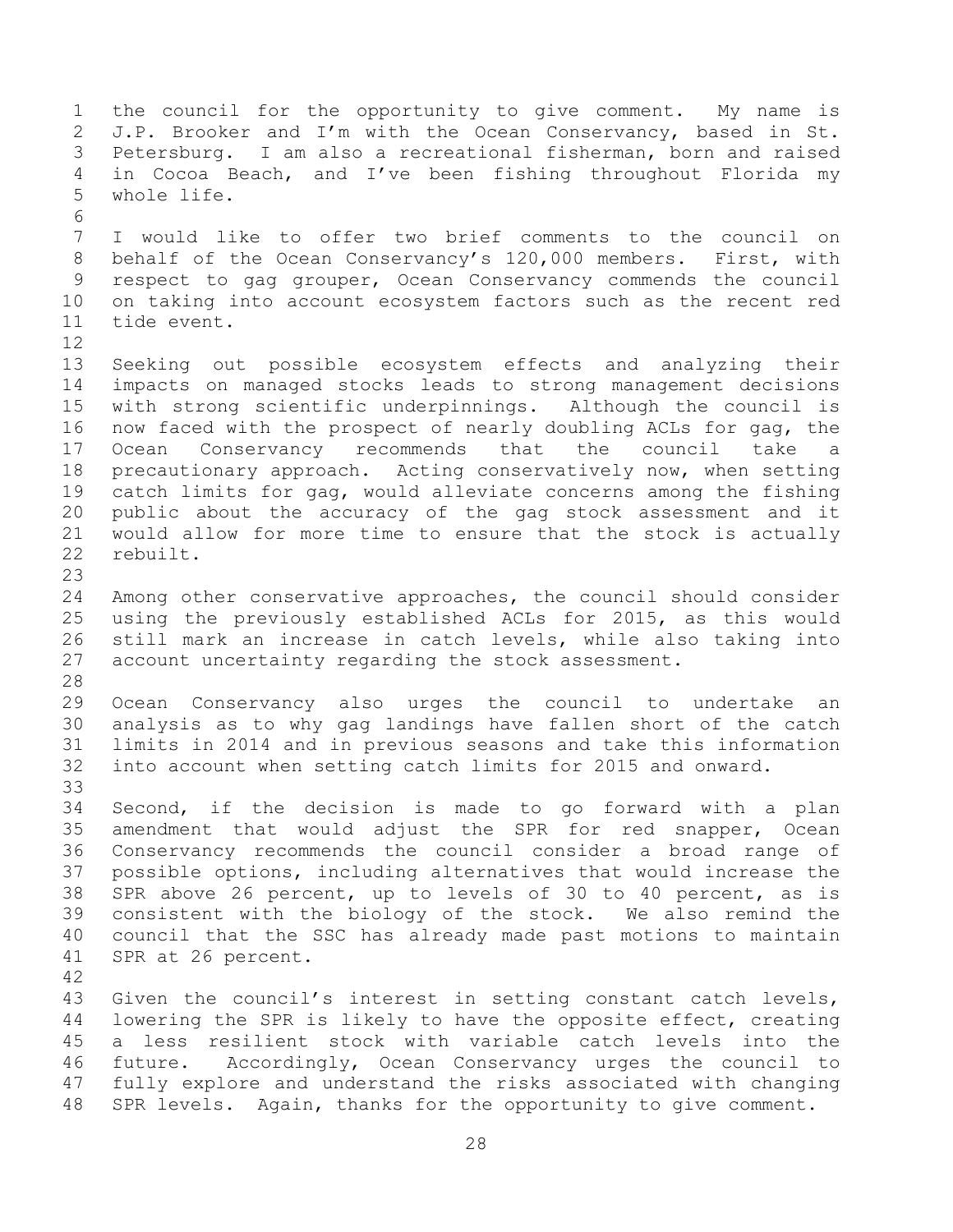**CHAIRMAN ANSON:** Thank you, J.P. We have Dewey Destin, followed by John Braswell.

 **MR. DEWEY DESTIN:** Thank you, council, for this opportunity to speak. I come today to speak in opposition to Amendment 28, which I think purports to reallocate some of the snapper quota from the commercial over to the recreational side. I speak in opposition to it for two reasons.

 One of them is fairly simple and straightforward. I am in the restaurant business now and my restaurant and a number of restaurants in Destin serve fresh, local fish, primarily a lot of snapper, Harbor Docks, McGuire's, Lulu's, who is opening in Destin, and a number of others. The fresh fish that we serve is what makes us stand out from the chain restaurants. It's what makes it possible for us to compete with them. Without those fresh, local fish, we will not be able to be economically viable.

 We serve, I would guess, probably somewhere between 500,000 and a million, amongst us, fresh meals, seafood meals, each summer and the great majority of it is red snapper, our most popular fish. If we reduce and reallocate 400,000 pounds, or whatever the amount is, it can, at four-ounces, come out to around 750,000 meals at \$15.00 a meal and if my Auburn math serves me correctly, that will be around \$10 million. That's a big, big hit for us and we need those fish.

 The second reason I oppose it, which is more near and dear to my heart, is that my friends and family have made a living fishing for red snappers in Destin, Florida for over 175 years and many of them still do. I fear that this will be a feel-good, easy solution to the problems that face the economic viability of the recreational fishermen, whether it's the bait shops that sell bait and tackle or the charter fishermen or the boat dealers. This I don't want to be construed as a fix to this problem. 

 The problem of the economic viability of those entities is far more complex than a simple fix like this. I know it's very hard to turn around a train that's been on a track for thirty years, but tag and release for a deepwater reef fish does not work. We kill millions of fish every year and throw them back in the water.

 This council is going to have to get out of the box and be innovative on how they address these problems. We need an aggregate reef fish bag limit and we need some recharge areas to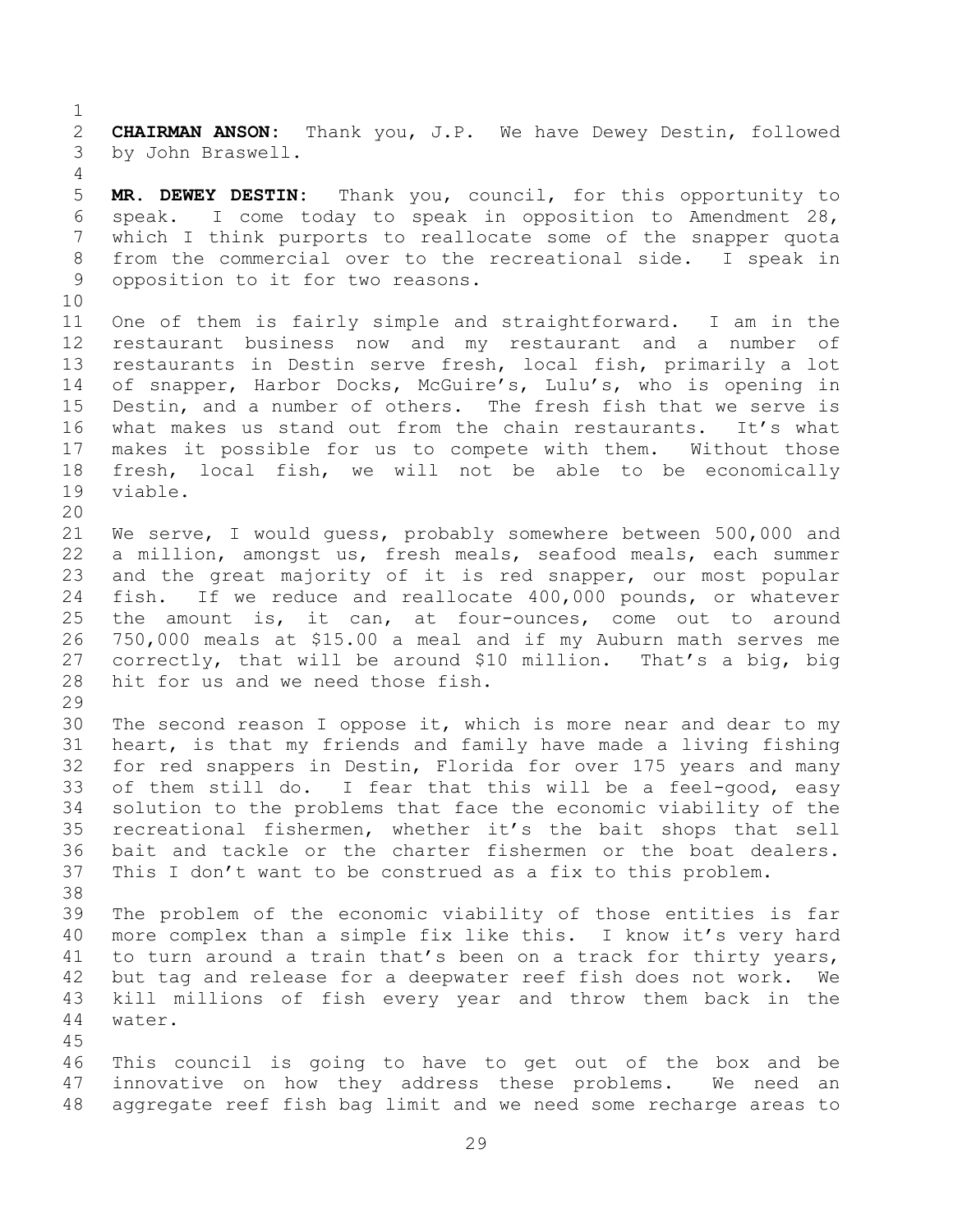before World War II and there were always areas where the fish were safe and they weren't fished. I urge all of you to do whatever is necessary so that you can come up with some ways that we can move away from a system that obviously can't work. I looked at a congressional record from 1890 that had testimony in it that was on the live boat well fishing that was going on in the 1890s and they studied that even back in the 1890s and they understood that fish that were

go along with that, so we can go back to the way fishing was

 caught, I believe the number was out of eighty-feet of water, 12 didn't live in the wells more than two or three days. Thanks for this opportunity. 

 **CHAIRMAN ANSON:** Thank you, Dewey. We have a couple of questions for you. 

 **MR. WILLIAMS:** Dewey, it's good to see you again. You say that what makes your restaurant unique -- I haven't been to your restaurant. I did try to go one time a couple of years ago and maybe it was too early in the day and you weren't open yet, but what makes you different than Red Lobster, I guess, is that you are serving all fresh fish or mostly fresh fish?

 **MR. DESTIN:** Yes, we serve as much fresh fish as we possibly can that comes out of the Gulf of Mexico.

**MR. WILLIAMS:** Red snapper is your signature species?

**MR. DESTIN:** That's the one that everybody comes to look for.

 **DR. DANA:** Just a comment and I appreciate you being here, Dewey. For those who don't know Dewey Destin, his family, great-grandfather, et cetera, is the namesake of Destin and their family has long been in the commercial fishing industry and it ebbs and flows positives and negatives and they have withstood it and Dewey's restaurant -- I am sorry you haven't been there, Roy, and make it a point to go. Their restaurants truly do drive tourism in our area, because of the focus that they place on local seafood. Thank you.

 **DR. DESTIN:** Thank you and the point I want to make is that allocating a few hundred thousands pounds and giving the recreational guys a few more days won't fix the problem. They need to be fishing four or five months out of the year and with some innovative, think-outside-of-the-box ideas, I think that you guys could fix it and really could be heroes. Thanks.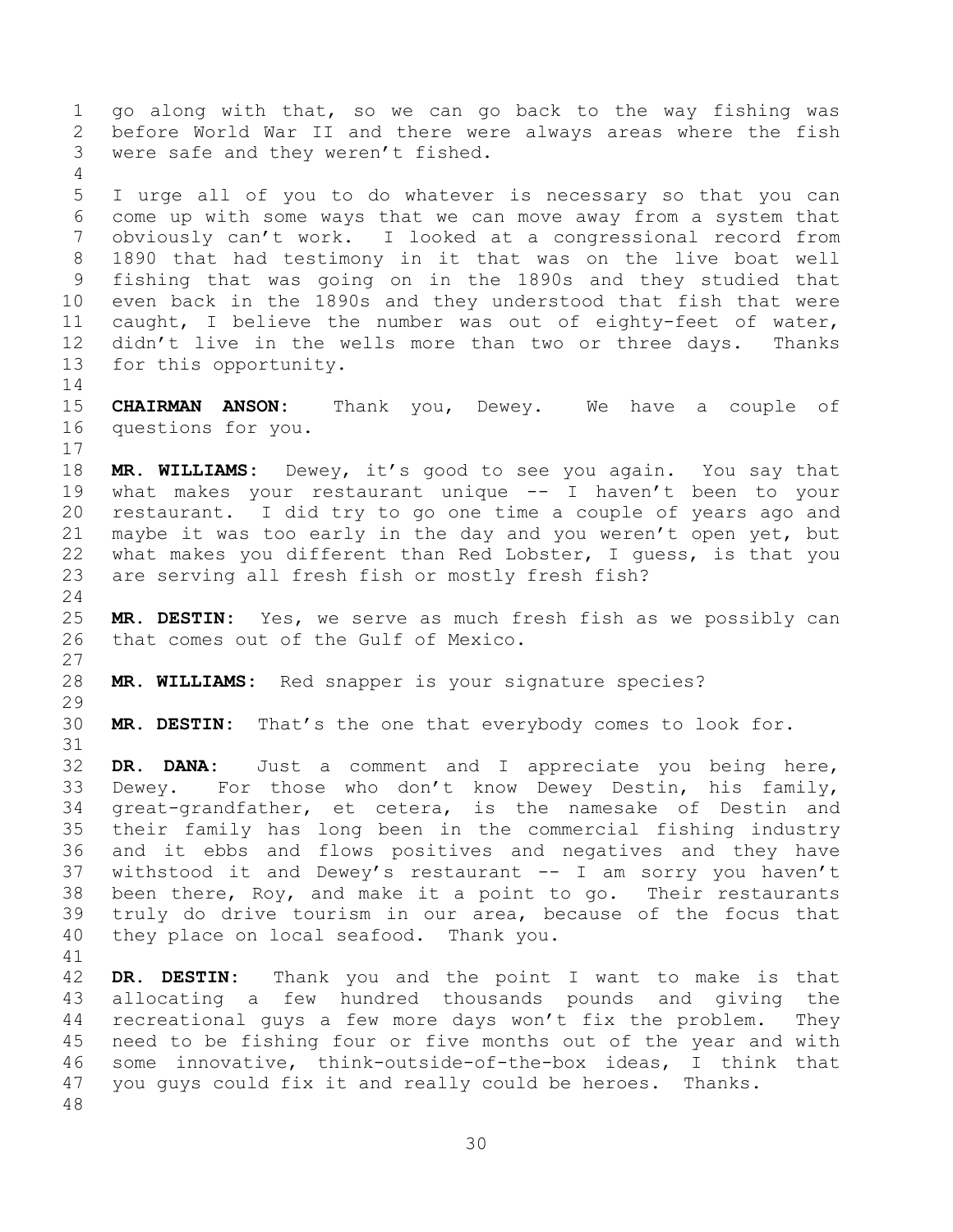**MR. PEARCE:** Mr. Destin, one more quick question. I too share your opinion that reallocation is a just a Band-Aid, a fix. Do you have any definitive ideas that would help or that we could help to solve the problem, any ideas that you could come up with right now? If not, when you do get them, please give them to us. 

 **MR. DESTIN:** One simple one was an aggregate bag of fish, reef fish. That way, we stop killing fish and throwing them away. I really think we need to get back to the way it was before electronic innovations allowed us to hunt every fish down and recharge areas, we would do them like the farmers do and rotate them, so we can be fair to all the communities up and down the coast.

 I have talked to my law enforcement friends who are worried that it would be hard to enforce and vessel monitoring systems are now under \$1,000 and if I thought I could fish two or three months out of the year if I bought one, I would buy one in a heartbeat, put the electronics on the boat. These boats all have advanced electronics and are worth much more now. That way, we would know if somebody was in the recharge area. Thanks.

 **CHAIRMAN ANSON:** Thank you, Dewey. John Braswell I heard was not here. Jim Braswell? Jim Clements, followed by Maurice Fitzsimons.

 **MR. JIM CLEMENTS:** Good afternoon. Approval of Amendment 28 must be justified biologically, economically, and socially. Reallocation does not promote conservation and it does not stop recreational overharvesting. It is not supported by the best available information from your own scientists.

 It penalizes commercial fishermen for living by the rules, which is not fair or equitable. It illegally justifies recreational quota overages and it does not give recreational fishermen a management plan that works for them.

 I have been giving this council reasons why this is a bad amendment for over a year now. For those of you who still think that Amendment 28 is necessary, please consider this.

 You start an amendment to solve a problem and the first thing you do is to identify the problem and the purpose and need. In this case, the purpose and need is to, quote increase the stability of red snapper fishing, particularly for the recreational sector.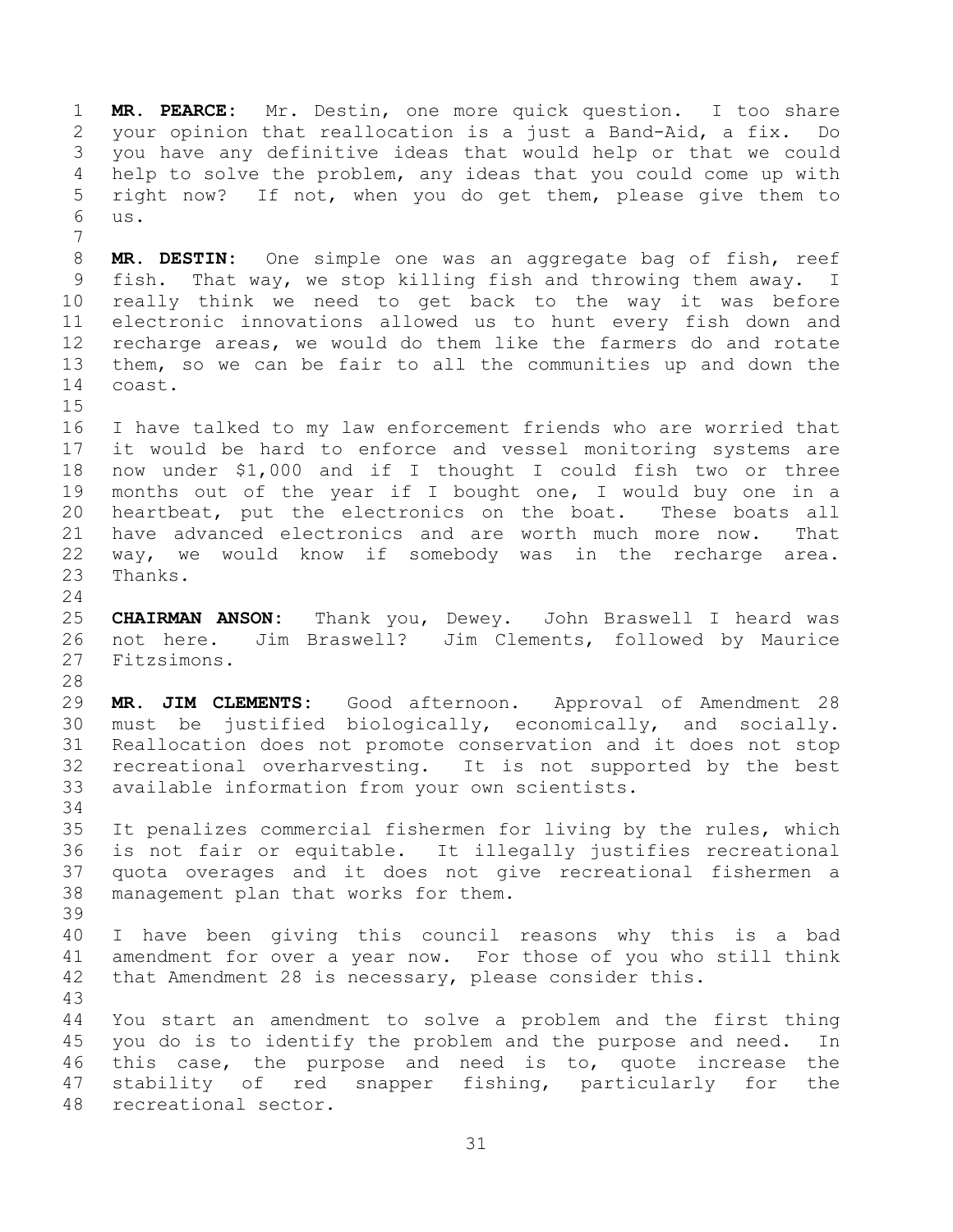I don't know how many times Mr. Perret and other members of this council have pointed out that taking fish away from the commercial sector in order to reallocate fish to the recreational sector does not increase the stability of the recreational fishery. Your scientists have said this and everyone knows it, whether you want to admit it or not. What is even more absurd is that on Monday, of all people, your legal counsel, which I'm kind of glad she's not here -- Oh, there you are. You got me there. Your legal counsel said something to the effect that this council needs to go ahead with reallocation, but you may need to change the purpose and need of the amendment. Those of you who feel that reallocation, any reallocation, will solve the problems in the recreational sector are grabbing at straws and now feel so strongly about the solution that you're willing to change the problem to fit the solution. 21 If you are going to change the purpose and need, why don't you call it what it is, a political fish grab for the recreational sector. Choosing no action as a preferred alternative is the only fair and legal decision that can be made for Amendment 28. **CHAIRMAN ANSON:** Thank you, Jim. Next we have Maurice Fitzsimons, followed by David Riley. **MR. MAURICE FITZSIMONS:** Thank you for the opportunity to express the situation of the possibility of going to one snapper for the charter sector. In my conversations with a lot of the boats, it would cause extreme problems. They deserve to have the same thing, a two snapper limit, as recreational. It needs to be definitely two snapper and I'm speaking on the bigger charter boats, the older fellas that have been doing it a long time that I've talked to, but the biggest problem I have with that is we feel that the government has never, ever given anything back once they've taken it away and we see going to one as a terrible, terrible situation, period. Thank you. **CHAIRMAN ANSON:** Thank you, Maurice. David Riley, followed by Pam Anderson. **MR. DAVID RILEY:** Good afternoon. My name is Dave Riley and I am a Vice Commander of the National Organization of Disabled American Veterans and we help ensure that veterans live a life with respect and dignity.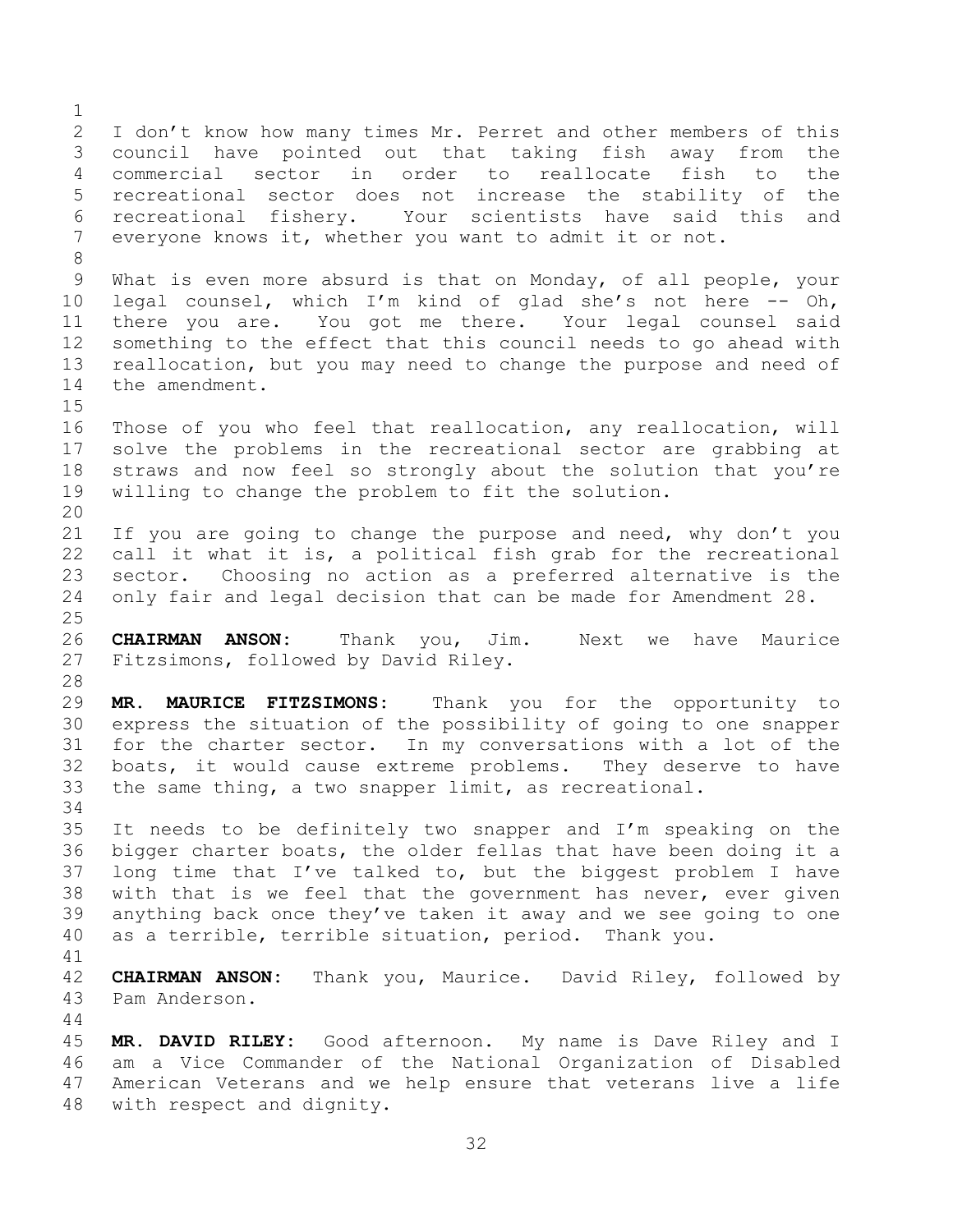Locally, I run a program that takes disabled vets out fishing. We work with the owner of the Oyster House and he brings out veterans free of charge, disabled vets, and they are saving lives on these trips. These guys are coming back and they need somebody to connect with and on these trips, that happens. Last year, we were only able to do a couple of trips, because of the short season. Out of nine days, we get maybe two or three days that we can take the guys out and I think that it would be better for the area and for the veterans involved if we could have a longer season and more than one snapper. It's hard to get the people together and on the trips if there's not some benefit more than what they're not told they're getting. Please keep in mind as you all move forward that longer seasons would be much better for the people involved and larger fish limits. Thank you. **CHAIRMAN ANSON:** Thank you, Mr. Riley. Mr. Riley, we have a question over here from Harlon. **MR. PEARCE:** I just want to say God bless you for what you're doing, sir. You're doing a great job and I want to assure you that this council is working hard to get rid of a nine-day season and we're trying to figure out a way to make it better for everyone in the Gulf, particularly the individuals like you that have served our country. Thank you. **CHAIRMAN ANSON:** We have Pam Anderson, followed by David Dekle. **MS. PAM ANDERSON:** Thank you, Mr. Chairman, Dr. Crabtree, and council members. I am Pam Anderson from Captain Anderson's Marina in Panama City and Fisheries Rep for the Bay County Chamber of Commerce Government Affairs Committee. Thank you for this opportunity to share our thoughts. First, on Mr. Boyd's motion to remove the red snapper SPR consideration from the status determination document, et cetera, I would ask that you consider adding requests in that document that spell out which measures will require the rebuilding plan timeline change and what that would look like compared to the current quotas. When discussing increasing quotas and changing SPR, you discussed risk and let me remind you of a different risk that we have brought to this council numerous times and it is the risk of depleting other species due to the negative impact of an excessive number of aggressive red snapper on the reefs.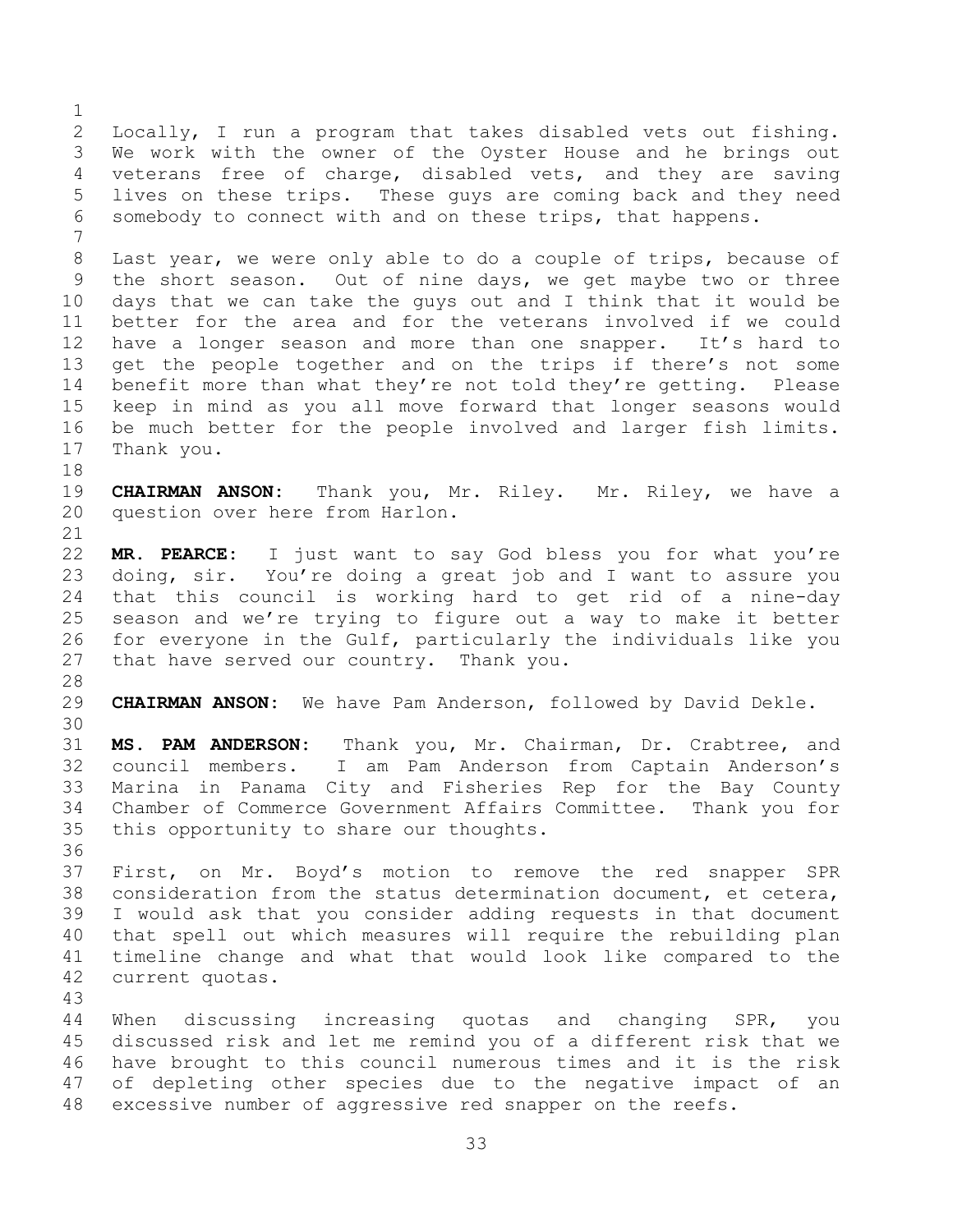Has the council actually analyzed this issue and is this the cause of depletion or accessibility to other species, as anglers and divers have said? We would like to see the answer to that. Split seasons for northwest Florida will only work equitably if all recreational anglers are given the same seasons, either Gulf-wide or regionally. Otherwise, different subsectors may, through no fault of their own, negatively impact the other and, of instance, eliminating a potential fall season for the for- hire component. It also causes much confusion for tourists and marketing and law enforcement. Reallocation was initially addressed due to the analyses showing the recreational sector's increasing economic benefits to the nation. That was the purpose and need and not as an accountability measure. While it is important to provide the non-fishing public with product, it has been proven that it is better economically for the excess red snapper to be allocated to the recreational sector. Bag limits for red snapper should stay at two per person. By adjusting bag limits down on a popular species, such as red snapper, you are shifting effort from longer, more lucrative, trips to many short ones, losing the balance of effort on the fishery. Any adjustments made for for-hire boats need to be contingent on the final approval of Amendment 40. Electronic monitoring with VMS can only impact enforcement and not harvest data. They should be used for anyone caught breaking the rules or laws and not the general law-abiding operators. You have other, less expensive choices for the rest of us. We still advocate for regional management and I have a list of choices, but I believe I am just about out of time, but, lastly, I just wanted to say that I did send a message to Senator Rubio's office asking if they could address the section in the MSA that prevents the U.S. Coast Guard from arresting the lancha operators who are illegally fishing in our waters. They were unaware of this issue and will definitely look into it and I'm sure it will help if others contact the office. Thank you. **CHAIRMAN ANSON:** Thank you, Mrs. Anderson. We have David Dekle, followed by Buddy Guindon.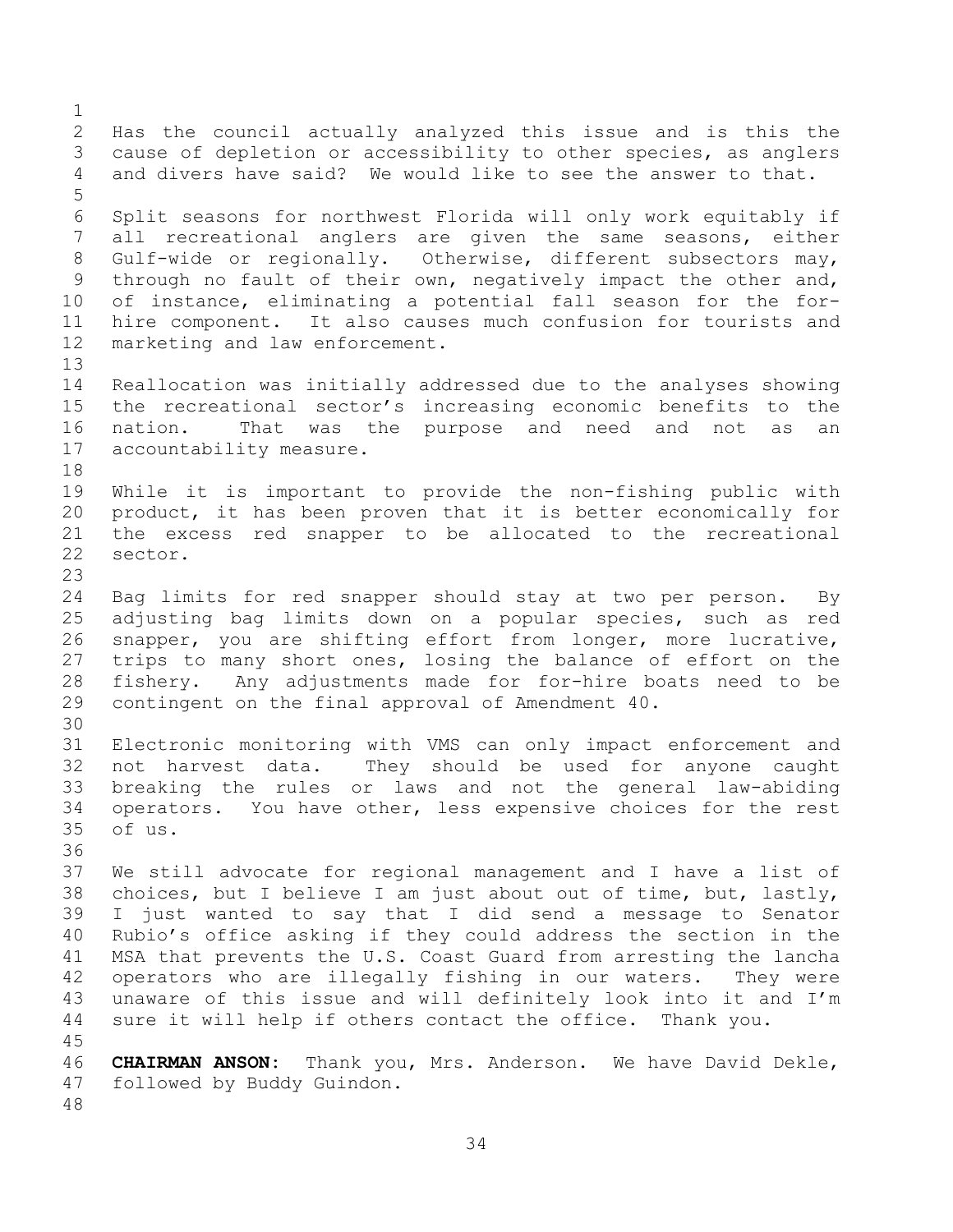**MR. DAVID DEKLE:** Thank you, guys, for letting me comment. I'm a recreational fisherman and I've been fishing out there since the 1970s. I take different groups of fishermen out. I take kids, inner-city kids, that otherwise would never get a chance to go out and even fish in the Gulf. I take Christian groups and I take youth groups. I have a program with the disabled veterans and I take those guys out all the time. The limit of two snapper is at the very -- I mean that's it as far as making it worthwhile going out even in the Gulf to enjoy a fishing trip. I am also a consumer and I charter boats sometimes too for different groups and I would never pay a 13 charter boat guy to go out and catch one snapper. It's just not worth it. There is unintended consequences when people make these rules and not thinking of them of a one snapper limit. The unintended consequences are I won't be able to take the disabled vets and I won't be able to take these Christian groups and I won't be able to take youth groups. I am just one guy speaking for the group of people that I know and I don't want those people to be deprived of a nice trip on the Gulf and they really look forward to it and on somebody sitting somewhere in the government and saying, make it one snapper and that's fine. Well, there is unintended consequences and I hope you all think about those unintended consequences when you make these rules, because it does hurt people. Thank you. **CHAIRMAN ANSON:** Thank you. We have Buddy Guindon, followed by Jillian Williams. **MR. BUDDY GUINDON:** Hi. I'm Buddy Guindon and I'm a, of course, a fisherman and Executive Director of the Reef Fish Shareholder's Alliance. I own a commercial fishing business in Galveston. I am here to reiterate the Amendment 28 flaws. We really need to -- I was amazed that Roy and staff asked the committee to come up with a few things and there was total silence. That's amazing to me. I don't know what the endgame is there, but I can't wait to hear it. We really need to get away from dragging these issues through the mud and down the road for many, many, many council sessions, because there's a lot of other issues that need to be addressed. The rest of the reef fish in the Gulf of Mexico, where we're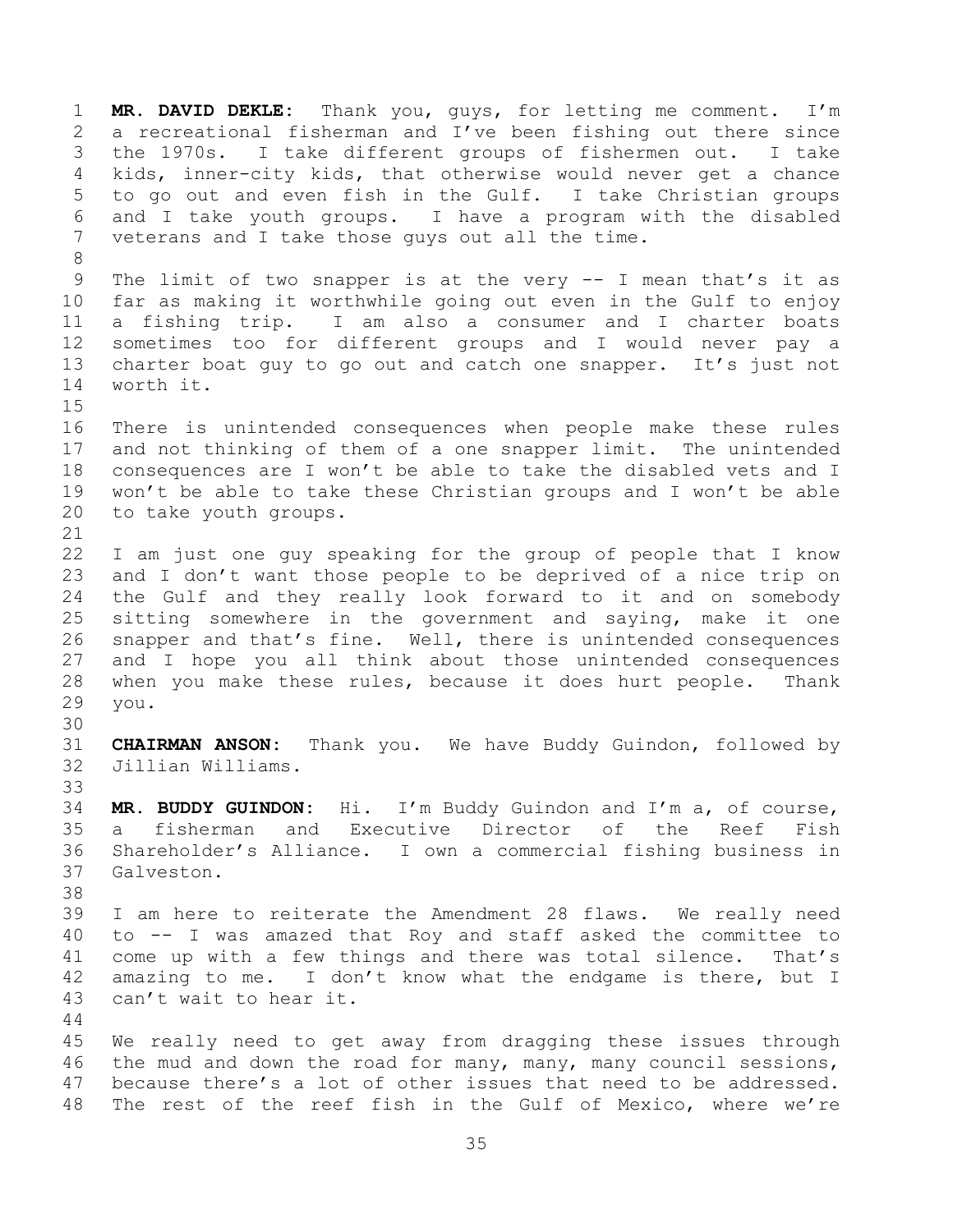limiting the access to amberjack and we're setting a season that keeps getting shorter and shorter so that the discard rate in the commercial fishery keeps getting higher and higher and the fact that vermilion snapper are being -- The catch rates have gone to very low levels, even though there's just a few people doing it. 

 We have a lot of work to do here and it would be great if some of our representatives could start moving things forward instead of just kind of acting on your own personal agenda and start getting some of the work that needs to be done for the Gulf of Mexico done and I especially speak to some of the state representatives that are coming in here and just lining up and making votes that aren't in the best interest of the fishery and that are just in the best interests of what their personal feelings or their state feelings are.

 I think we need to take and put upfront the future of the Gulf of Mexico and the things that can be done like a full retention fishery in the commercial fishery. It will leave more fish in the water for everybody and those things, because of the way we're playing the game of council management and fisheries management, are delaying everything else in the Gulf that needs to be done and I hope you get your act together and start to move this forward. I know that Roy would like to see nothing more than the fishery get finished up and managed properly. Thanks for your time.

 **CHAIRMAN ANSON:** Thank you, Buddy. Jillian Williams, followed by Mike Jennings. 

 **MS. JILLIAN WILLIAMS:** Hello, everyone. I am Jillian Williams from Galveston. I'm a fourth-generation captain for Williams Partyboats and as you all probably know, we are in the Headboat Collaborative Program. It's our second year in it and we had a wonderful season with it last year or I guess I should call it a year instead of a season.

 It was so beneficial to us and our customers and it was just absolutely wonderful and I am hoping that we can push through to eventually do this kind of thing for everybody. It's worked out so great for us and our neighbors, an opposing company that's next door to us, they're in the program this year too, because they saw how great it worked out for us.

 Without it, with the season being only nine days, I don't know how well we would have made it through the year. You have to consider, for example, we had an issue with an air conditioner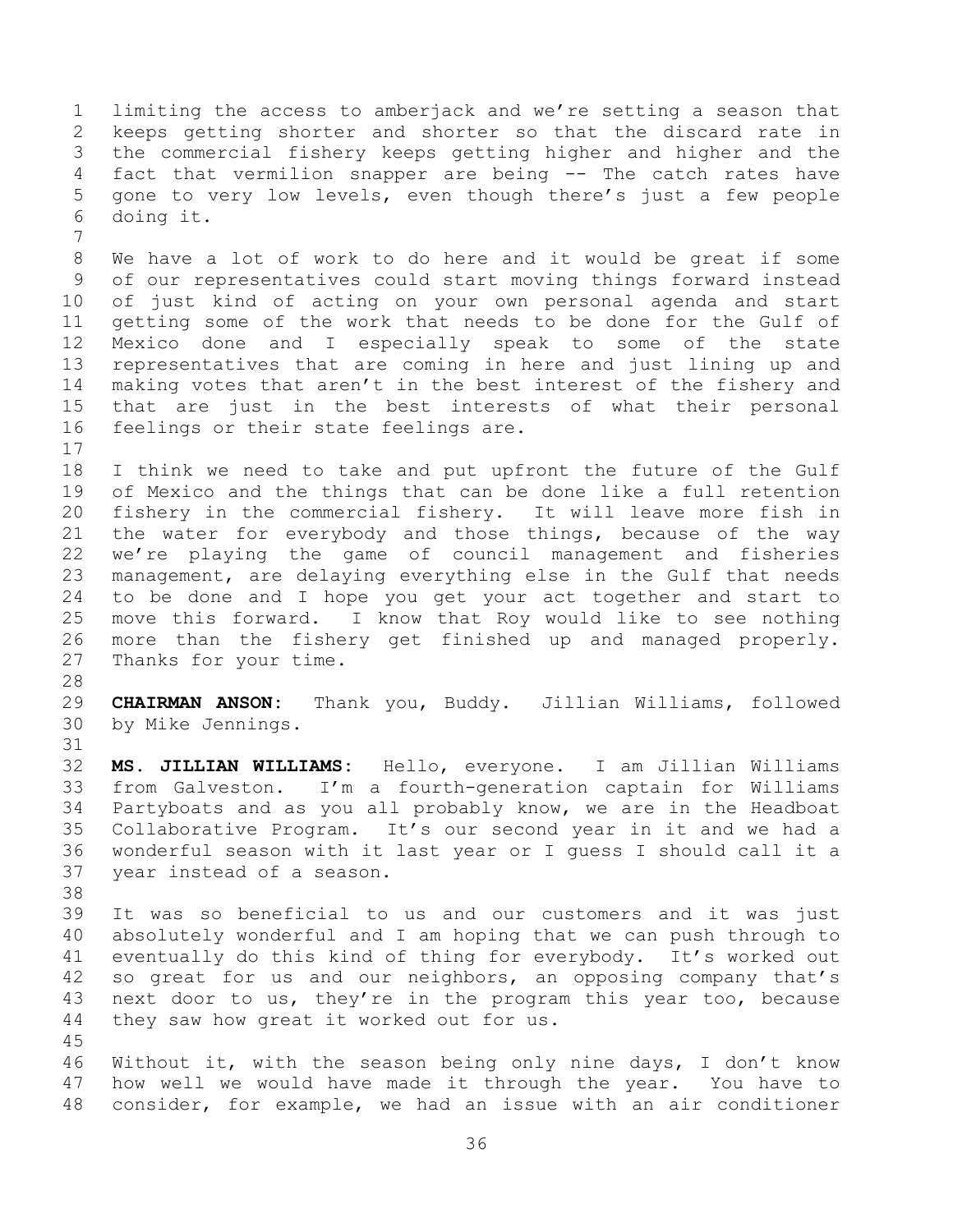catch on fire in our wheelhouse this year and it only burned the air conditioner and it didn't cause any kind of major damage, but in the process, we had to have the fire department come out and look at it and then the Coast Guard has to come out and look at it. Then once we fix it, the Coast Guard has to come back out and look at it. If that had happened during our nine-day season that we would have ended up with last year, we would have missed every single day and with the program that we're in, that wasn't a big deal. We would just take the people fishing the next week, after we get the problem solved. It's been really great for us, as well as our customers. They don't have to worry about battling for just the nine days and they can kind of come when it's easier for them and things like that and so hopefully we can get something like that done in the future and it's been working wonderfully for us. As far as Amendment 28 goes, I don't think reallocating or giving more fish to the recreational sector or taking fish out of an accountable program and putting it into a program where we don't have a clue as to exactly what's going on right now is not really the best idea, in my opinion. As far as sector separation, I am pretty sure you all are passing that through and hopefully some good will come of that. We just need to make some changes and hopefully we'll get something going for the best and thank you all very much for all your help. **CHAIRMAN ANSON:** Thank you, Jillian. Mike Jennings, followed by Johnny Williams. **MR. MIKE JENNINGS:** Hello and my name is Mike Jennings and I'm a charter boat owner and hunting outfitter out of Freeport, Texas. I'm also the President of the Charter Fishermen's Association. From an association standpoint, we would like to thank this council and the individuals on it who stood up against some pretty stiff political pressure to do what we felt was the right thing and move Amendment 40 forward. Now that we've done that and we're going through the process of waiting on the Secretary of Commerce to sign this thing, I am hopeful that that's what is going to happen and we would like to see this council continue to move forward with that. I am hoping that the plan is not just to sit back and say, well, we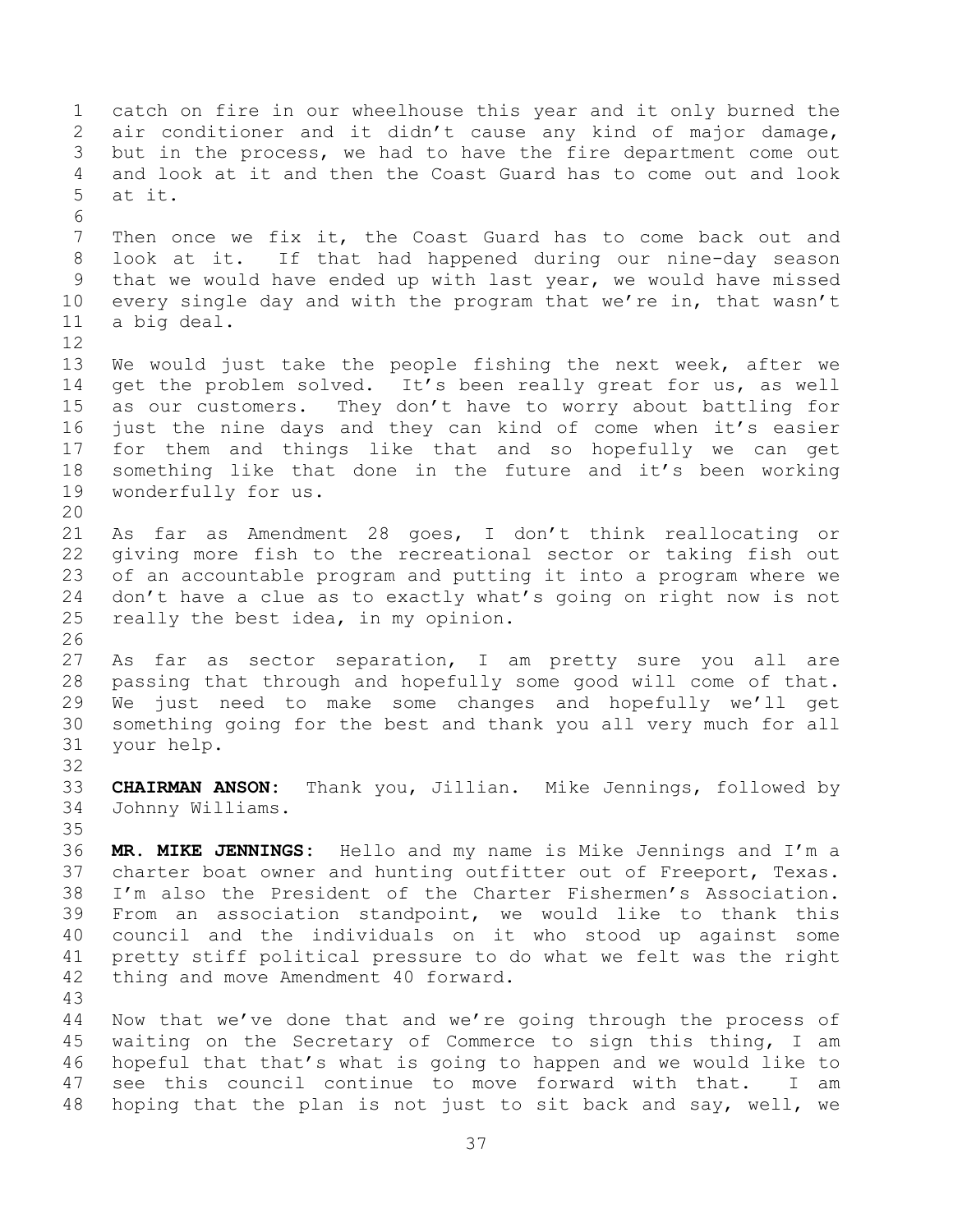did it and now let's just let the sunset catch it and let's start all over again. At least I'm hoping that's not the plan. We would like to also ask that the council remove the charter for-hire industry from Amendment 39 altogether. Regional management, if the states would like to move forward with it and try their hand at managing red snapper on the private recreational side, we have no reason to not support that, but we would like to have the charter for-hire industry removed from it and we would like to work under a different path of management. We support Alternative 1, no action, in Amendment 28 and we would like the council to look at the thirty-four-inch fork length on amberjacks. We would also like to ask the council to leave the red snapper at two fish per person. The one fish per person is not something that any one of our membership, from Florida to Texas, 19 has supported in the least. There has been very, very few charter boat operators that support that. Some are kind of neutral, but the biggest majority are not in support of the one fish bag limit. I would like to ask the council to move forward with the AP recommendation on that split season scenario, a short season for 2015, and then see what's left, if anything is left, for a later fall season, with the importance there being placed on not going over the allocation versus the longest season that we can get. I would like to urge the council to start moving forward with a comprehensive, accountable, and flexible charter for-hire management system focusing on beyond the 2015 season and we would like to ask the council to reconvene the Charter For-Hire Ad Hoc AP or the Charter For-Hire Management AP with that specific type charge and let's see, once the Secretary signs Amendment 40, if we can move forward and make it useful, rather than just a feel-good move that we're trying to chase a sunset provision. I appreciate it and thank you for your time. **CHAIRMAN ANSON:** Thank you, Mike. We have a couple of questions for you, Mike, from Harlon and then followed by Roy. **MR. PEARCE:** Thank you, Mike. Mike, thanks for your comments, first off, and, secondly, you're aware we've got a three-year sunset and your industry that we've got to concern ourselves with if we're going to do our job correctly. I think you realize that we're trying to find money to get a VMS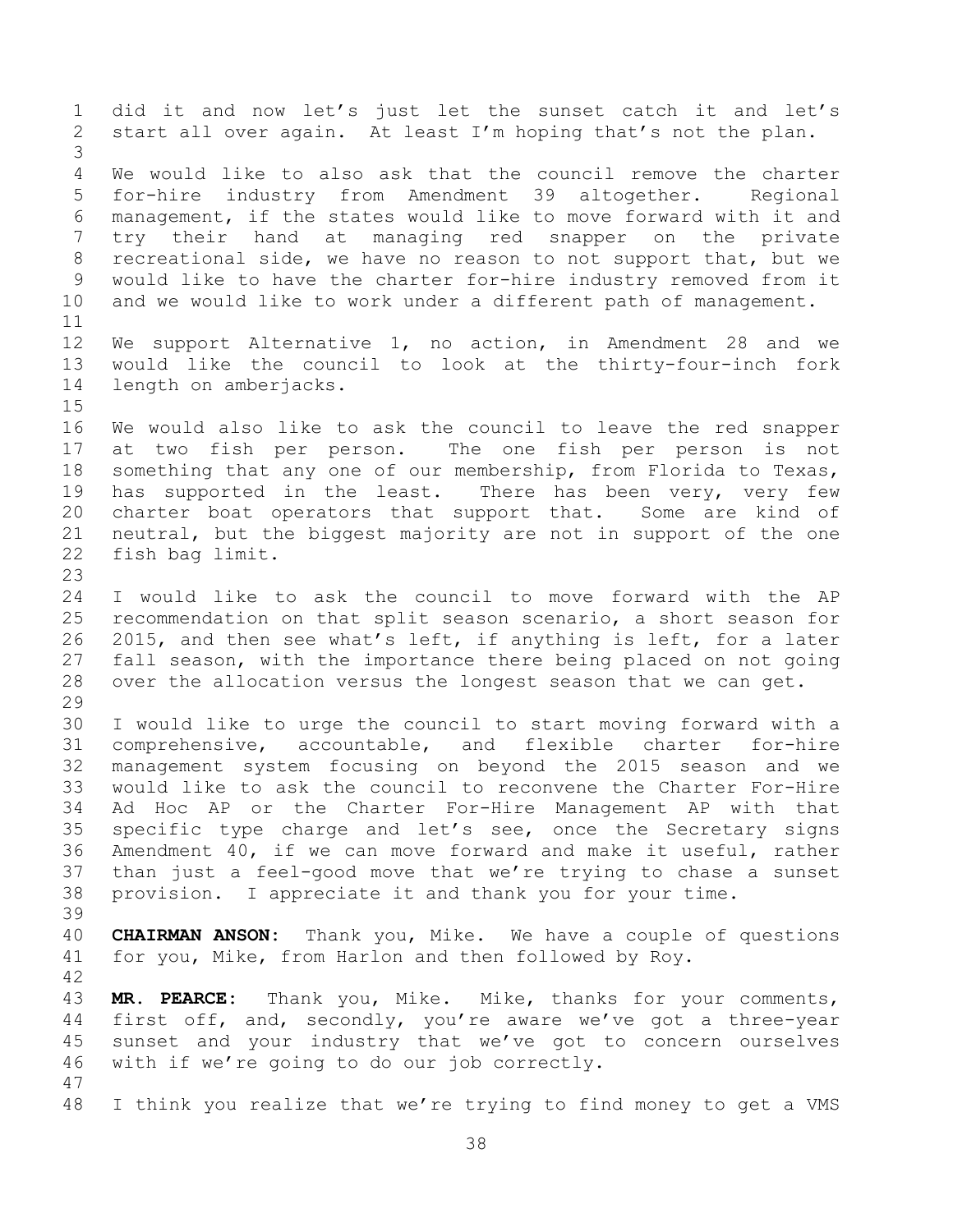and a validated program hopefully in 2015. Is your organization willing to start putting VMS on the boats for us and begin to collect real-time data for that program?

 **MR. JENNINGS:** Yes, sir. Of course, with anything, just like with the commercial industry, when we were discussing the VMS, the first comment out of anybody is going to be where is this money going to come from and we know there's been some money set aside for that and we know some of the work that you have done, Harlon, on that and we appreciate it, but for the most part, the consensus has been that we'll do it if we have to.

 If that's what it takes to move forward, most of these businesses is what provides for these gentlemen's families and their livelihood and as much as \$3,000 or \$2,500 or \$1,700, depending on what kind of unit or what you're looking at on price, it's a lot of money to any one of us if it puts us to making three and four and five times that amount added to our income over the year because of our access to a fishery within biting the bullet and worrying about where the money is going to come from later and it's just something we may have to do. 

 **MR. WILLIAMS:** Mike, thank you for coming and a question. When you said you wanted charter for-hire to be managed separately, are you talking about red snapper or are you talking about --

 **MR. JENNINGS:** I would like to see it for all fish, but just not within that regional management concept. We just would rather work outside of it. Under Amendment 40, it gives us that ability and we would like to see the council move forward with it that way rather than planning on -- I suspect that the three- year sunset was literally set in there for that reason and that's just guesswork on my part, that it was put there so that we would all be right back in the same management process under regional management at some future date and it's just not something we're interested in.

**MR. WILLIAMS:** You're speaking for the Association?

 **MR. JENNINGS:** I am speaking for the Charter Fishermen's Association, 527 members.

 **CHAIRMAN ANSON:** Thanks again, Mike. Johnny Williams, followed by Ken Haddad.

 **MR. JOHNNY WILLIAMS:** Johnny Williams from Williams Partyboats, Incorporated, in Galveston. I'm a third-generation partyboat operator out of Galveston, Texas. My business was established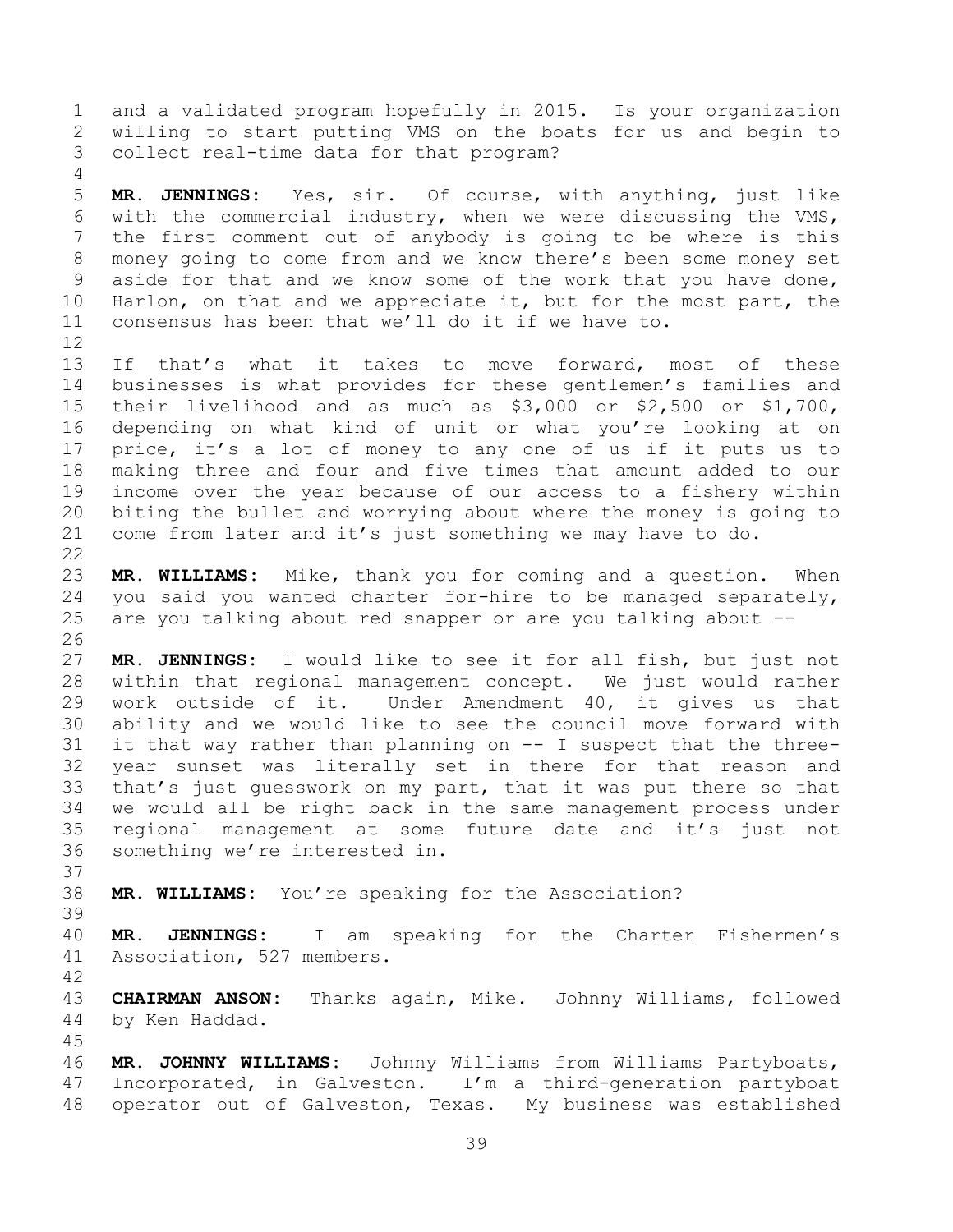by my grandfather in 1946. First, I would like to thank everyone at this table for passing Amendment 40. It was truly the right thing to do and we're very grateful that you did this. However, we don't want to drop the ball now. We had an ad hoc committee meeting for the for-hire sector where we got some stuff accomplished, but I think we need to reconvene the panel and, as a matter of a fact, my idea was to have two panels, one for partyboats and one for charter boats. At our meeting, we decided that they probably are mutually exclusive and we actually voted to separate the partyboats from the for-hire sector and leave the two sectors, the partyboats and the charter boats. These panels could be made up of members that are on the partyboats on the party boat ad hoc committee and the charter boats on the charter boat ad hoc committee. Like I said, I've been asking for sector separation since 1989 when I got involved with the council and most of you all weren't around then. There are a couple of us that were here then and all I have to say is, man, I don't know how you guys managed to stay so young while I got old over the years, but, anyway, you all have worked real hard with me on this and I appreciate your help, but let's not drop the ball now. Let's carry it over the goal line. I want to tell you a couple of benefits to our program. I am in the program now where we have that pilot program where we can fish outside the normal red snapper season and just a few observations. It's a lot more beneficial for our patrons. If I had to fish during the nine-day season on the Captain John last year, there was only one Saturday there and a lot of my patrons like to go on a Saturday and if they would have gotten blown out on that Saturday, they would have been shut out for the year. Now if they want to go on a Saturday, they can make reservations say for like this Saturday and we may not be able to go out and the weather forecast looks pretty bad right now. We've got just about a full boat ready to go this Saturday, but it's no big deal and we can reschedule it for another day and so that helps them out. 45 This time of the year, the release mortality is much better when the water is colder. The fish don't seem like they float off like they do in the summer months and so that's a benefit. As far as safety at sea, if the weather is bad, the boats don't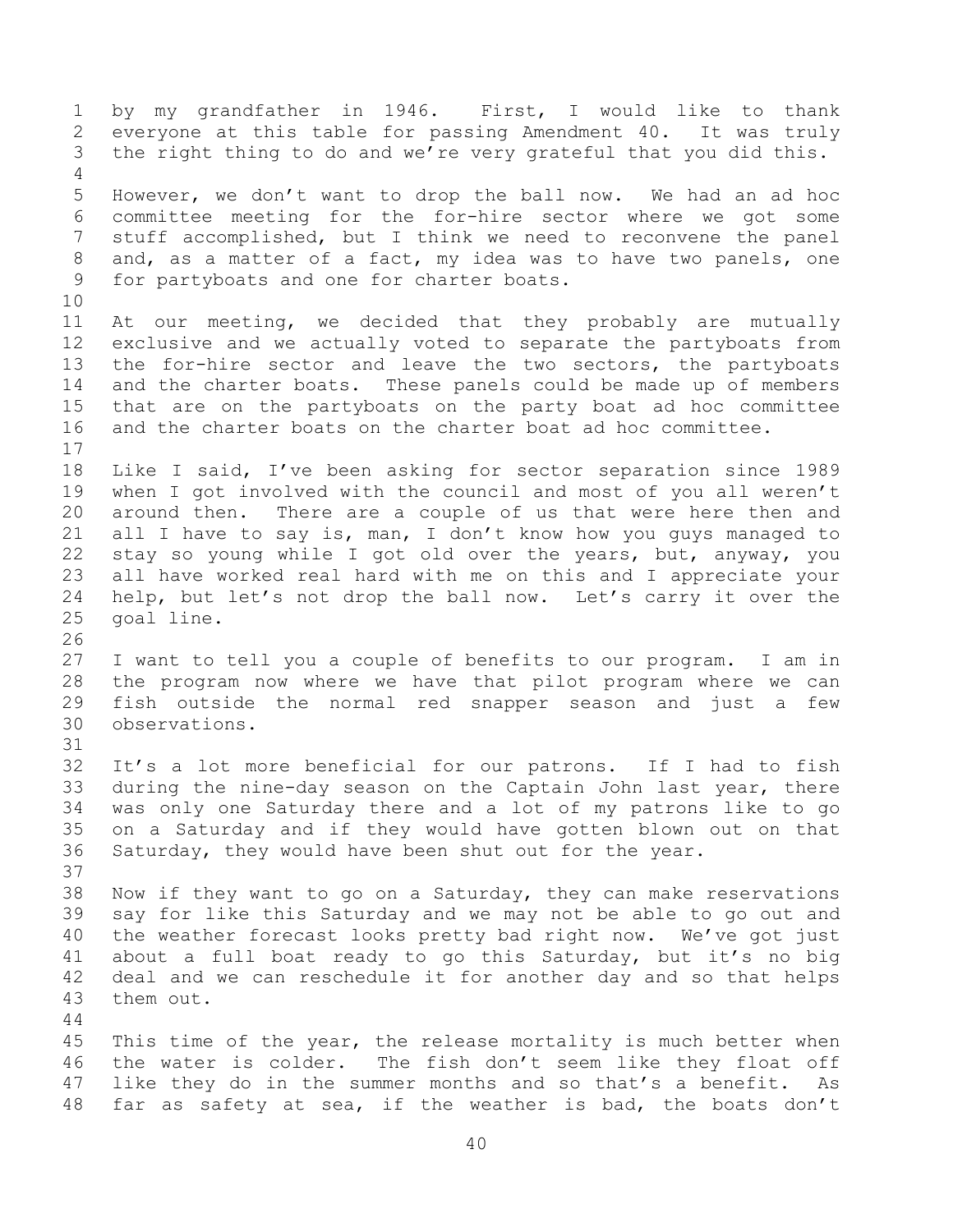have to go out fishing. They can wait until the weather is better. Also, we're able to keep crews around. When we have such a short season, it's hard to keep the crew through the wintertime and I see my time is out, but, once again, I want to thank you for passing Amendment 40, but let's not drop the ball now. Let's continue on and push it across the goal line. Thank you. **CHAIRMAN ANSON:** Thank you, Johnny. We have a question from Harlon. **MR. PEARCE:** Johnny, thank you for your presentation and part of your ad hoc committee meeting, you recommended that you have a split season, 66 percent, and then a later season. You're at risk of not getting that late season and I know you realize that, probably, but why did you all decide to do that? **MR. J. WILLIAMS:** The reason we chose to do that is we want to be accountable. There's the possibility that we may not be able to fish in the second season and our group as a whole wants to be accountable in this fishery. We want to be stewards of the resource and we want to be upfront and we want to show that we're just not out trying to be greedy or anything like that and we want to be accountable and we want to be responsible. That's why we chose to do that, because if it turns out that we harvest more fish than we thought the first season and then we could take them off the second season, if we get a second season at all, but we just want to be accountable and be responsible. Thank you so much. **CHAIRMAN ANSON:** Thank you, Mr. Williams. Ken Haddad, followed by Randy Boggs. **MR. KEN HADDAD:** Thank you, Mr. Chairman and council members. My name is Ken Haddad and I'm here on behalf of the American Sportfishing Association, which is the trade organization for the sportfishing industry. In past meetings, you have heard our industry tell you that they're being impacted by the conflicting management of red snapper and so please remember that in your deliberations, that there is an industry, ranging from bait and tackle shops to marinas and manufacturers, impacted by decisions you're making. Speaking to Amendment 28, we've heard a lot about the purpose and need and conflicts. To me, the key words are "fair and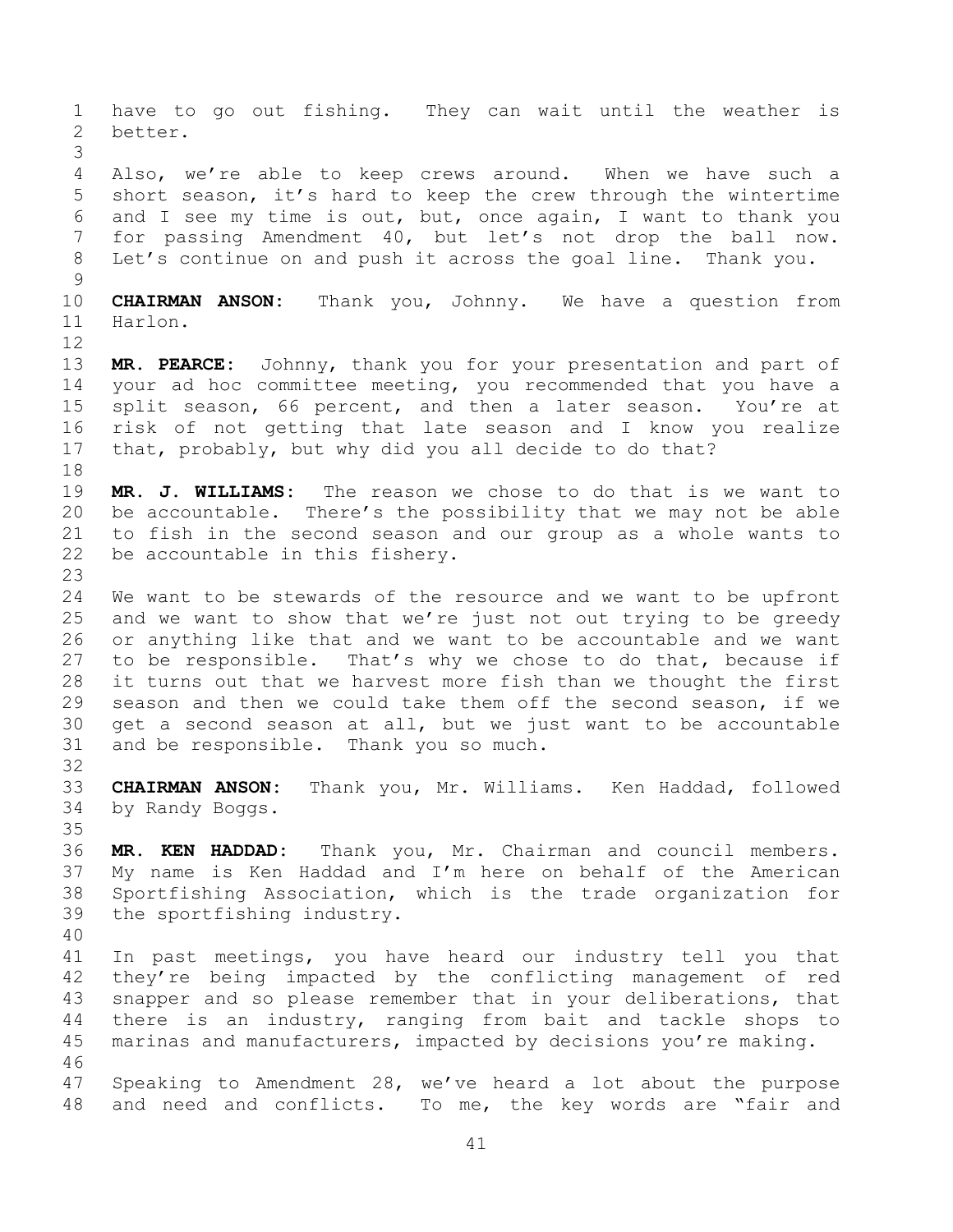equitable", "increase", "net benefits", and "increased stability". This does not state that these actions will fix or solve the recreational fishing issues in the snapper fishery. It's not intended to. We know that. It will help, however. We also believe that seemingly compelling arguments some have been presenting against a reallocation are invalid. First, allocation is not just about fixing the fishing issues. It's about fair and equitable distribution of fish to the commercial and recreational sectors. To argue against any change because it does not completely fix the recreational issues is simply the wrong way to look at it. Second, over quota concerns have been seemingly mitigated by the most recent AMs that, to date, have eliminated the overharvest issue and the recreational community gave up one-million pounds as a buffer to reach that point. 19 Third, the not so subtle arguments that portray the recreational sector as irresponsible and unaccountable and the reason for its problems is just not true. We follow the regulations that the council gives us and so please don't use that as a reason not to help us. Then, fourth and most important, you now have clear and compelling evidence, scientifically vetted by the SSC, that concludes a long-term underestimate of recreational landings. This has an impact. The recalculation of allowable catch based on that underestimate has produced additional catch and that catch should be allocated to the recreational sector. It just is logical. How anyone with a sense of fairness can argue against this new information, it's very discouraging and it's just wrong. Please add alternatives to Amendment 28, Action 1, that recognize the new and best scientific information now available and that recalculates allocation based on the underestimate of recreational catch and change in the sensitivity calculations. This would fit nicely in the current amendment, as it increases net benefits, increases stability, and reduces the likelihood of overharvest and now, more than ever, provides fair and equitable allocation. Is this the final solution? No, but it helps and you're going to have to think outside the box, and this is the second time you've heard this, to help us with an overall solution. Finally, we encourage the states to take control of Amendment 39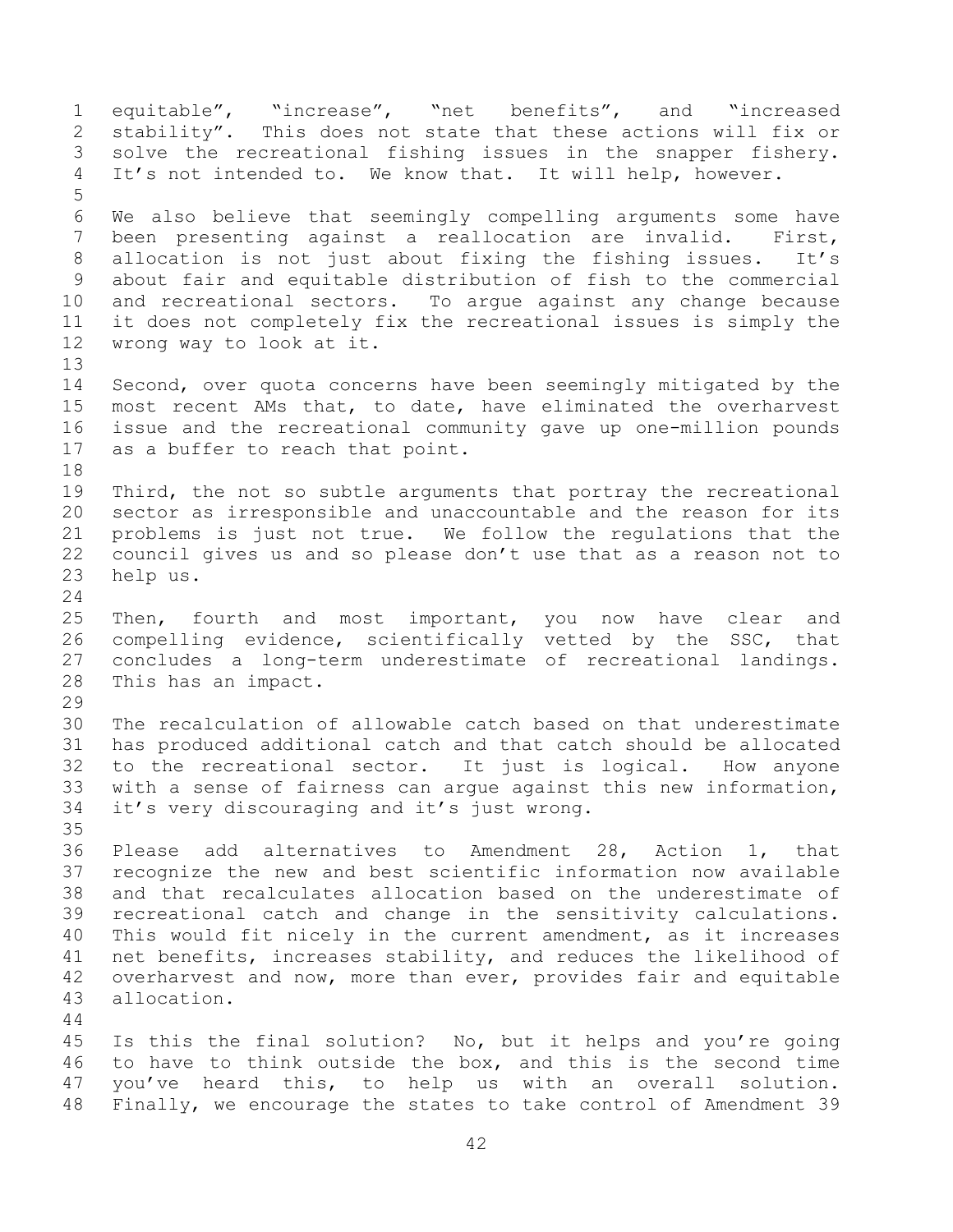and work for us the way you always have and figure out a best path for implementation. **CHAIRMAN ANSON:** Ken, you're going to have to wrap it up. You are a little over time. **MR. HADDAD:** Sorry. We need someone to help sort out the confusion and conflicts created in the recreational fishery and we're counting on you and the rest of the council to get us in a better place. Thank you. **CHAIRMAN ANSON:** Thank you and we have a couple of questions for you, Ken, from Harlon, followed by Roy. **MR. PEARCE:** Thank you, Ken, for your comments, as always. I appreciate all of your comments and I, like you, believe that it's not the private recreational's fault that they overharvest. It's the inability of this council to find a better way for them to stay within their allocation. You keep intimating that we need different ideas and different thought processes outside the box other than allocation and do you have any that you can share with us today or anything you can help us with? **MR. HADDAD:** Harlon, I think a number of ideas have been shared even today by some fishermen. The problem is when we share them, it doesn't get vetted through the council and it's just public comment and so, to me, there needs to be a better way to share our ideas, because this just isn't the best way to do it. **MR. PEARCE:** I agree with you. Thank you. **MR. WILLIAMS:** Ken, would you be willing to change Amendment 28 into just recalibration and dump the rest of it, the MRFSS recalibration? **MR. HADDAD:** Technically, I don't know. I mean I think right now this new information is kind of a hit-you-in-the-face kind of information that whether it's done -- I think it can be done within this amendment and not throw the amendment out, but just focus on that one part of it by adding the recalibration into it. I guess I can't answer that, Roy. I mean I support moving forward with something that looks at this new evidence. **CHAIRMAN ANSON:** Thank you, Ken. We have Randy Boggs, followed by Susan Boggs.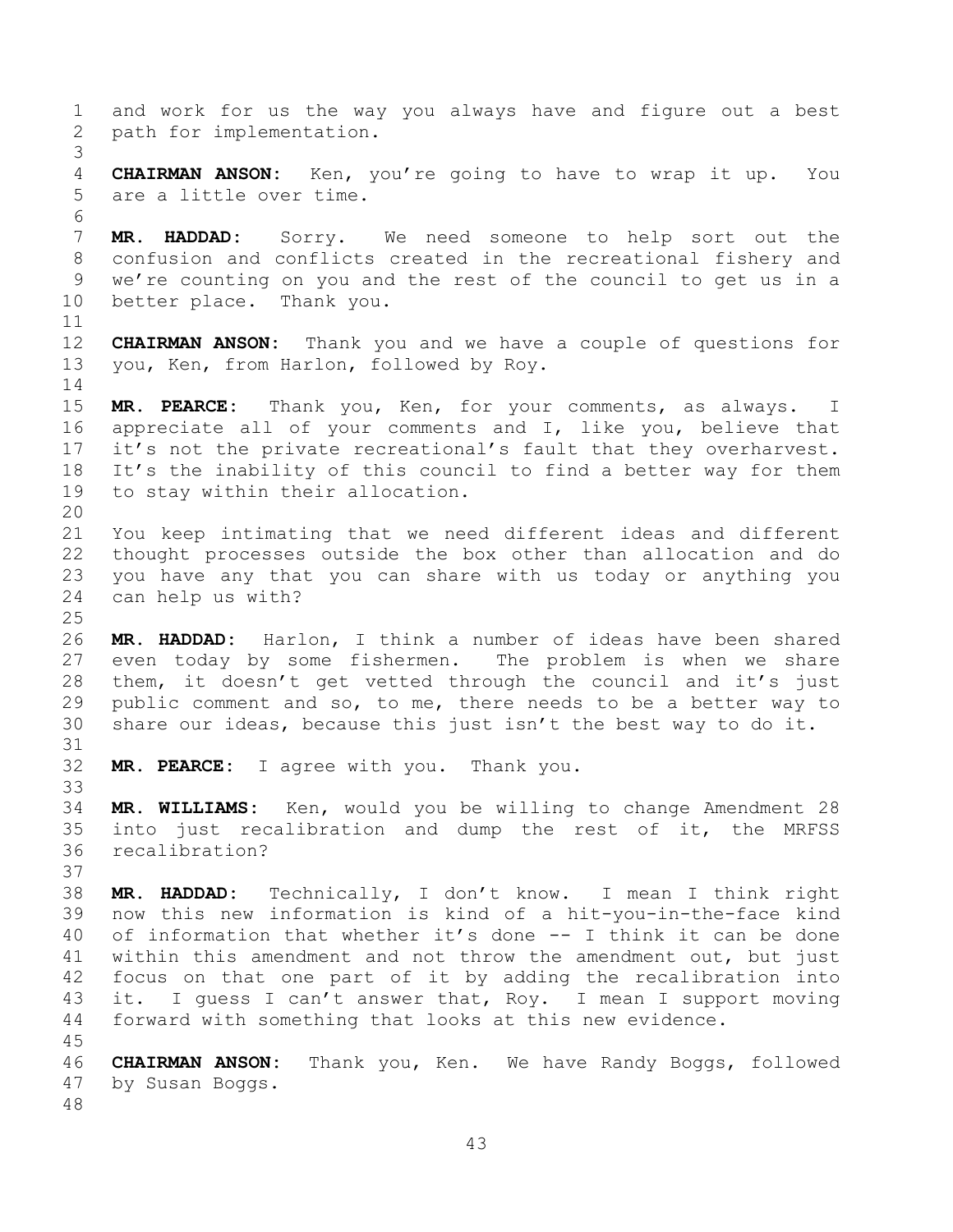**MR. RANDY BOGGS:** Good morning, everybody, and thank you all for letting me speak. I appreciate you being here. I hear a lot of talk about new ideas and I came to the council about five years ago with a new idea and three years of work and we got it implemented a year ago, the Gulf Headboat Collaborative. We have electronic monitoring and we have fish receipts that go with the fish and we had a great year this year. We stayed within quota and we came in underweight on our fish and I'm very, very proud of where we're at.

 We're going into our second year this year and I heard a lot of talk that the Headboat Collaborative would put a lot of people out of business and I didn't see anybody around me go under this year and so we've got over half the fleet of headboats now clamoring to be in the program. We've had more applicants that we have spaces and we need to move forward with this. 

 We've got a good idea and it's working. It seems to be going really, really well. Again, I would love to see us reallocate some commercial fish to the recreational side, but you can't take fish away from a good steward and give them to a side that's not doing anything.

 When we get our own house in order, then maybe we can do something. The recreational fishermen are being good stewards of the resource and they're not abusing it. They are leaving fish in the water and we're making sure that the fish are landed like they should be.

 The advisory panel voted to separate the headboats out. We've got our own landings and I would be really, really careful with the calibration workshop. I know how many fish we caught in 2011 and 2010 and with the headboat plan the way it is, the total allowable catch has doubled since then and the amount of fish that I caught then and what I'm allocated this year did not double. It came in quite a bit under that and so the calibration is close, but it's not exactly right.

 We've got real hard numbers to work with in the headboats. We have exact landings and know what we caught and if the total allowable catch doubles, then you would think that the number of fish that I harvested, based on this program, would have doubled and it didn't and so we've got some work to do on the calibration workshop. That's pretty much all I've got today, guys, and thank you all.

 **CHAIRMAN ANSON:** Thank you, Randy. Susan Boggs, followed by Bill Butler.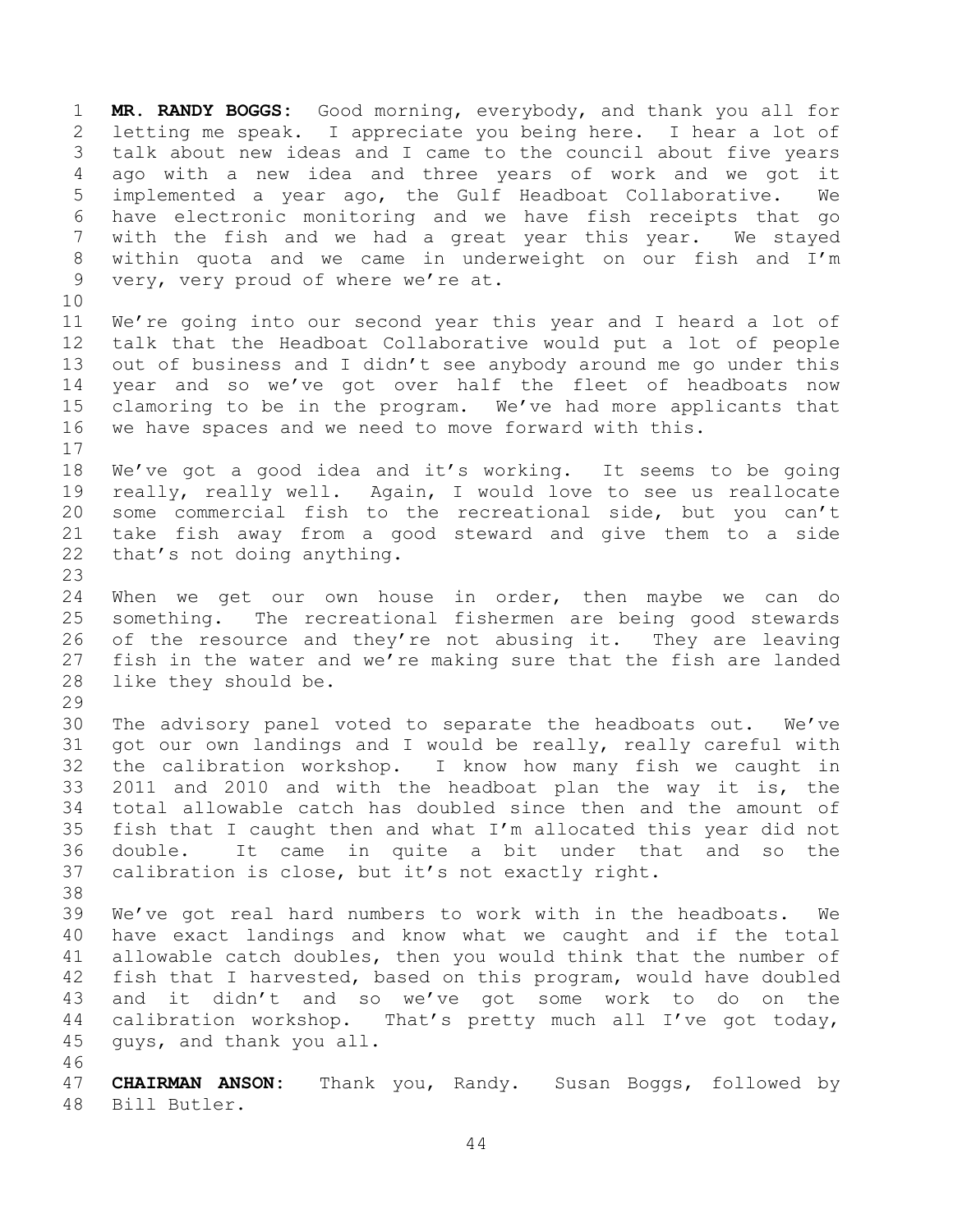**MS. SUSAN BOGGS:** Good afternoon. My name is Susan Boggs and with my husband, Randy, he and I own two Gulf Headboat Collaborative participating vessels, one charter-for-hire vessel, a charter office that books for nine charter boats and four inshore boats, and a dock store that sells fuel, bait, and ice. Currently, I do not support Amendment 28. I cautiously support Amendment 39 and I have two concerns. First, the Secretary of Commerce has not yet signed off on Amendment 40, which would allow for separate allocations for private recreational anglers and the charter-for-hire sector. Once Amendment 40 is in place, then a move toward regional management would be favorable for the private recreational angler. Second, in three years, with the sunset provision in Amendment 40, the charter-for-hire sector could be thrown back into a potentially unstable fishery. I believe the future for the purely recreational fisherman is in regional management. Let me caution you to please be careful what you ask for and if this passes, do it right. This could be a great move for all parties, but, if done wrong, could lead to no season for recreational fishermen. The Gulf Headboat Collaborative is in the second year of its two-year EFP. It is important for the council to move forward with the plan for the headboats that can extend these benefits to all Gulf headboats. This has been a very successful program. It has benefited recreational fishermen by giving them greater access and has benefited the families of those who work in this industry. I ask that you move to make this a permanent program and I thank you for your time to comment. **CHAIRMAN ANSON:** Thank you, Susan. Bill Butler, followed by Scott Hickman. **MR. BILL BUTLER:** Hi and thank you, all. My name is Bill Butler and I am co-owner with my brother of the Venice Marina in Venice, Louisiana. I want to thank the council for passing Amendment 40. It's a good thing. We have a big charter fleet down in Venice and it's good to see. We also have a lot of recreational people come down there and I would also like to see them remove the permitted charter boats from Amendment 39 and I support Alternative 1.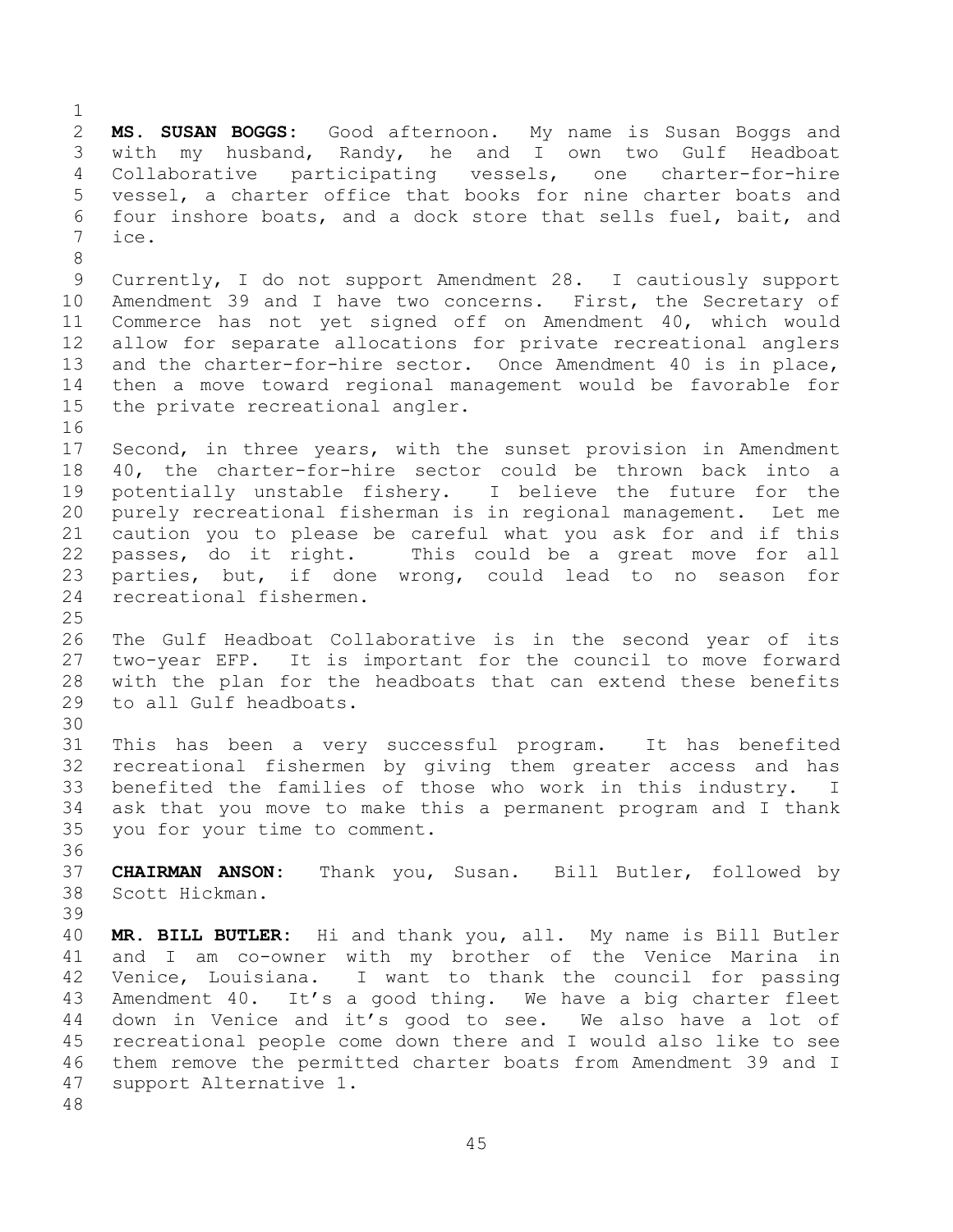I would like to see the amberjack size get a little bit bigger. That way, these guys can still have more fish and access to this resource. It would be kind of foolish for guys to go try to catch one red snapper. The guy is going to launch his boat and put gas in his boat and ice in his boat and bait in his boat to go catch one? It just doesn't make a lot of sense. Two nice fish, ten-pound aggregate, is what's probably going around the Gulf and that's twenty pounds and if you've got four guys and eighty or a hundred pounds of fish, that's a good mess of fish. It will get a pot dirty. There is better ways to handle this recreational fishery. You've got probably tens of millions of dollars of education sitting at that table and it's a shame that we can't come up with a system and I appreciate you for your time and hopefully you will make some right decisions. **CHAIRMAN ANSON:** Mr. Butler, we have a question or two. **DR. PONWITH:** Thank you very much for your testimony. You said you would be interested in seeing the amberjack size increased a little bit and do you have a feel for what size you think would be the  $-$  **MR. BUTLER:** Thirty-four to thirty-six inches. **CHAIRMAN ANSON:** I have Scott Hickman, followed by Gary Bryant. **MR. SCOTT HICKMAN:** Good afternoon, ladies and gentlemen of the Gulf Council. I would like to very much thank you for passing Amendment 40. I would like for the council to move forward with a flexible, accountable management system for the fleet and I would definitely like to see the council remove federally- permitted charterboats from Amendment 39, once and for all. Amendment 28, as a new shareholder in the red snapper fishery, this system works. It's great and instead of punishing these folks that have been doing it right and taking care of their fishery and becoming accountable and a good sustainable system, I think we should, instead of taking fish that are going to the American consumer, fix the recreational system and this will not fix the recreational system. As far as amberjacks, a thirty-four-inch fork length makes a lot of sense, especially with the amount of biomass that could be increased over the years, and let those fish reach sexual maturity so they can reproduce.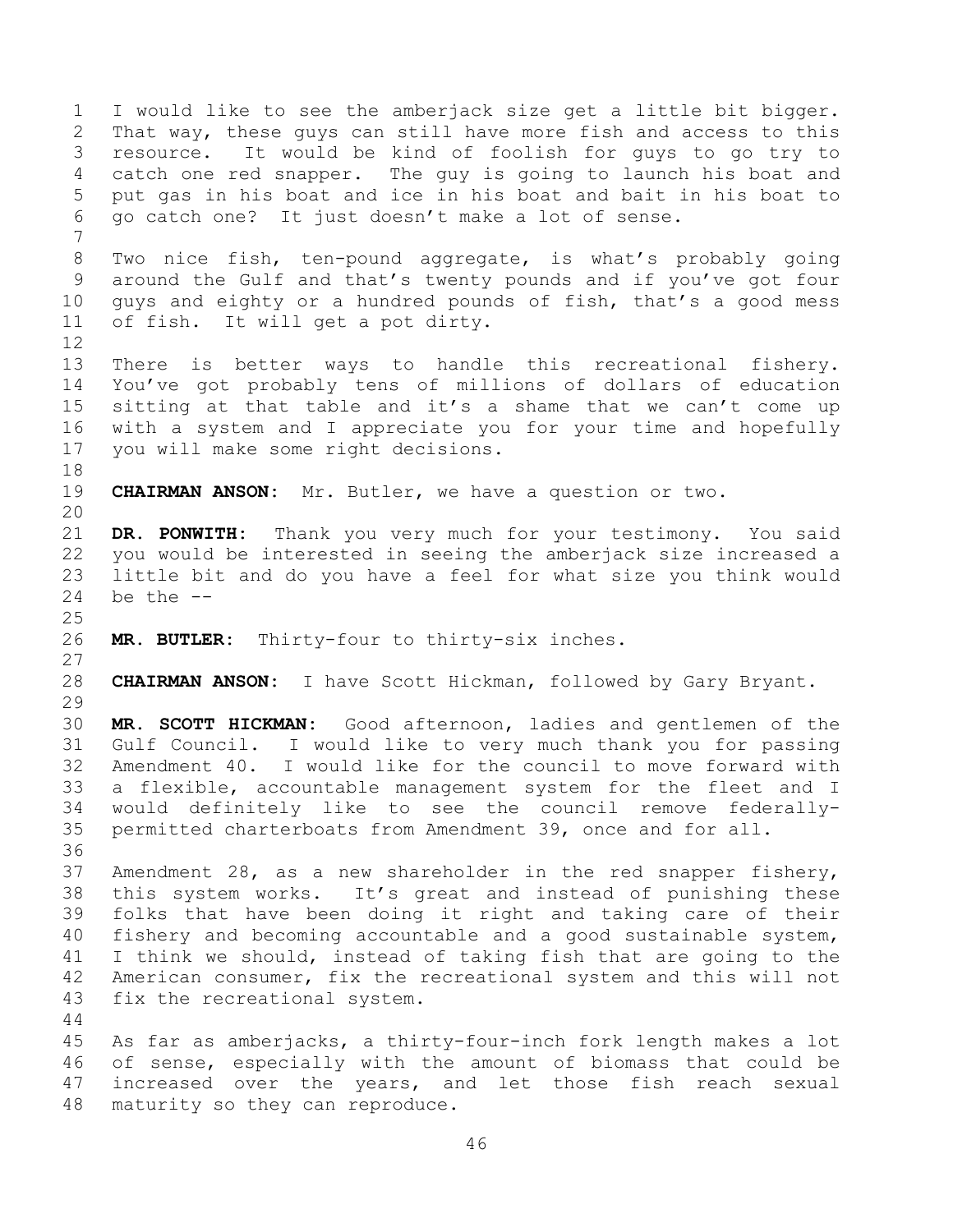I definitely support a two-fish bag limit for red snapper for the charter boat fleet. One fish is a hard trip to sell. I would like to thank Harlon for all the hard work he has done with the Data Collection Committee over the years and all the hard work that GSI has done in moving forward to getting some funding so we can get some electronic logbooks on these charter boats. Speaking of VMS, I have heard some people talking negatively about VMS on some of these smaller boats. I've got a thirty- six-foot center console T-top-style boat with three engines on the back of it and I've got one of the new CLS America units that's out and it's fabulous and it takes the abuse. I could mount that unit on a small canoe if I wanted to. It's very nonintrusive and the only thing I probably think has been intrusive about it is my wife can now text me and email me when I'm offshore and so she gets mad at me if I don't get back with her in forty-five minutes or so and so when I get home, I catch heck. Other than that, I appreciate it and also, the Mexican fishing deal, I have been coming to this podium for years and talking about our guys in our association in south Texas saying how bad it is and the Coast Guard is right on. It's a big problem and so whatever the council can do to write a letter to the IUU or somebody like that supporting maybe getting some more resources put at that problem, that would be great. Thank you very much. **CHAIRMAN ANSON:** Thank you, Scott. We have a question for you from Dr. Dana. **DR. DANA:** Thank you, Scott. Just a question. You just were remarking on the VMS for the charter for-hire and are you still seeing -- Are you seeing a lot of those folks that aren't federally permitted crossing the line and going from state to federal waters or I don't know and what's -- **MR. HICKMAN:** Where I'm at in Galveston, our state water guides don't have federal permits and even the recreational fishermen on my dock are not concerned about the nine-mile limit. As far as law enforcement presence, there were a few tickets I think written last year in south Texas on people that were caught fishing in the EEZ for red snappers during the closed federal

 season, but people fishing in the EEZ, where I'm at in Galveston, if the weather is nice and it's a weekend, there is lots and lots and lots of boats fishing in federal waters for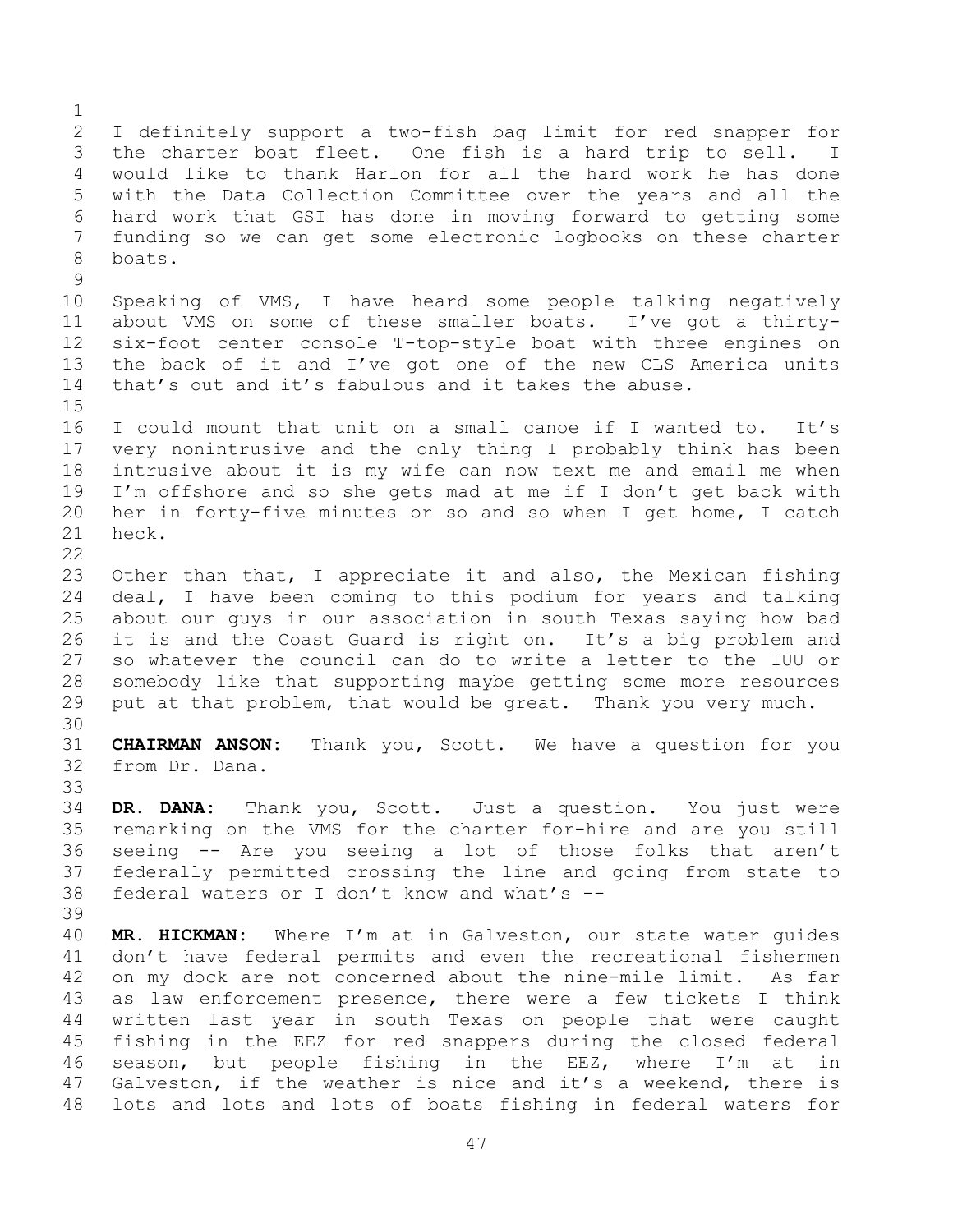red snapper. It's just common practice in Texas. We have a very limited state water fishery on the upper Texas coast. You go on Facebook and see all these people posting all these red snappers behind their boats and they're not catching them in state waters on the upper Texas coast and the people are pretty happy with the way things are. There is just not enough law enforcement resources to go out there and catch these folks and so the risk versus the reward is very, very low and so I 10 think they're pretty happy with the state water season in Texas. **CHAIRMAN ANSON:** Next we have Gary Bryant, followed by Tom Steber. **MR. GARY BRYANT:** Gary Bryant, owner and operator of Red Eye Charters here in Fort Morgan, Alabama. I appreciate the opportunity to speak on these issues. Amberjack, we want the amberjack season to be as long as possible and if it's take a thirty-four-inch or thirty-six-inch fish, we are just looking for more days to target them. Amendment 28, I don't think we should do any reallocation until our other sectors get accountable. Amendment 39, I think it's a great choice for the private recreational, but I wouldn't want to see Amendment 39 without sector separation. I think the charter for-hire needs to be ensured that we'll be our own sector and not at the whims of state politics. Amendment 40, in support of some of the things -- I was on the ad hoc committee and I support the split season and the reason we supported that is it was very important to us that we did not go over our quota. We want to prove that we can manage this fishery and be responsible stewards. I also supported the one fish. For me, getting more days on the water will work with my business. It's not an issue to stay at two, but, given the opportunity, I would like to have more days. Also, I would suggest you went ahead and you split out the headboats. They have twenty years of data and let them use their data to manage themselves. My main concern is the timeline. It was pointed out to the ad hoc committee that to get a fishery management plan in place could take three years. Roy elaborated yesterday in the round table that the fastest it could happen was two and please start the process to give the charter for-hire industry a fishery management plan. Our goal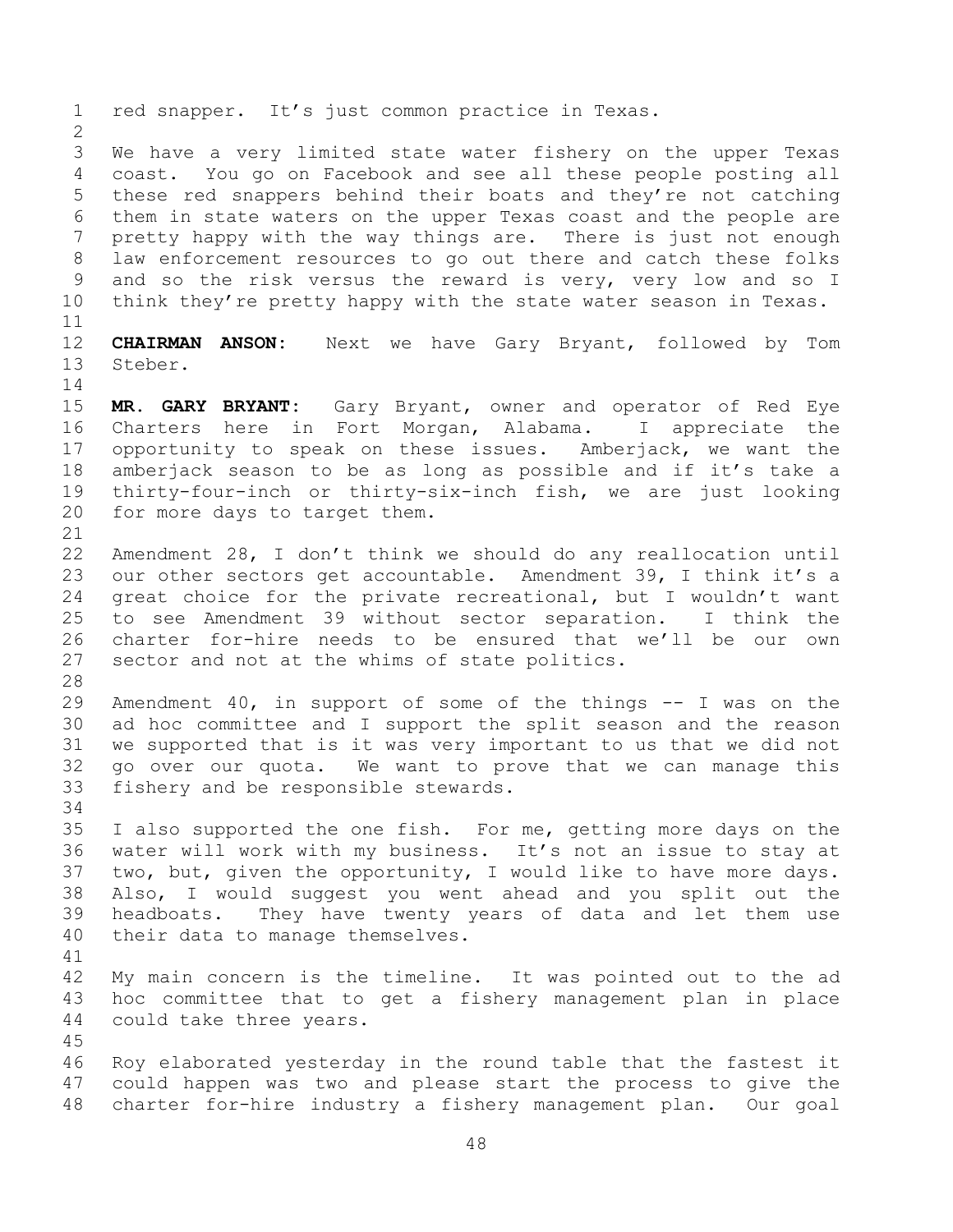is to get to a flexible system that allows flexibility and accountability and that's our goal and we would appreciate you all starting that process. Thank you. **CHAIRMAN ANSON:** Thank you, Gary. Tom Steber, followed by Dale Woodruff. **MR. TOM STEBER:** I'm Tom Steber, representing the Alabama Charter Fishing Association as its President. Our charter for- hire industry across the Alabama Gulf Coast and its 200,000-plus recreational anglers that we take fishing each year are so thankful for the council's decision at the last meeting to push forward with sector separation and hopefully we will get it through the Department of Commerce and we can get on down the road. We support the charter for-hire twenty-day season and a two-fish bag limit. We do have member in our organization that like one and thirty-five days, but the vote was a twenty-day season and a two-fish bag limit. The main thing is we don't want to overfish and so if we come in 23 and we're underfished, then maybe we can have a few more days in October. We support a thirty-four-inch fork limit on amberjack and we definitely support the Headboat EFP and how it has worked. You are going to hear over and over again how well it has worked and let the headboats continue on and bring all the headboats into their own sector. We are against Amendment 28. I don't think it's fair to penalize the industry that has taken care of itself and, most of all, we support the Charter Fishing Association's industry management plan that you all have. It's very simple and it's very clean and we feel like it's easy to manage and it will get us out of this derby fishing and let the charter for-hire manage its own business. Thank you. **CHAIRMAN ANSON:** Thank you, Tom. Dale Woodruff, followed by Steve Tomeny. **MR. DALE WOODRUFF:** I'm Dale Woodruff from the Charter Boat Class Act in Orange Beach, Alabama. Thank you for passing Amendment 40. The charter for-hire industry needs to be completely separated from the true recreational fishermen and so 45 we need to move forward with that. It takes two -- Roy said possibly two years and I heard three years on getting a fishery management plan or something for the charter for-hire. We need to start that process now and it doesn't need to be delayed. It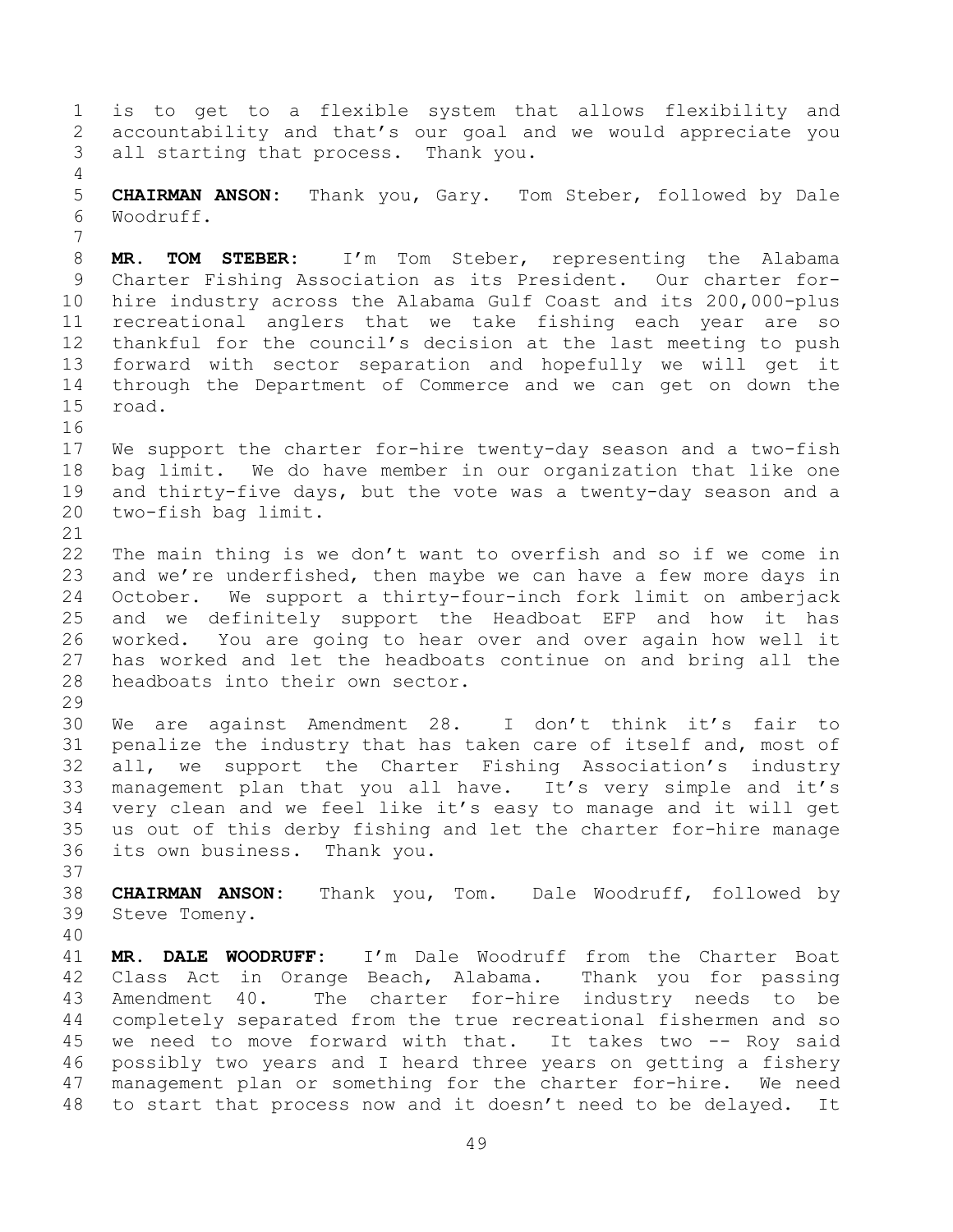needs to be started now.

 The charter for-hire management AP needs to meet before the AP council and go ahead and let's bring that back up and let's have some more discussions for the flexible and accountable charter for-hire management plan. We really need this thing moving.

 Amendment 28, Alternative 1, no action, or do away with Amendment 28 and take it off the board and pile it up and throw it in the garbage. All you're doing is you're penalizing somebody that is taking care of the fishery and it's not going to help. You get two days and we've heard our council members, the ones with some commonsense, they know it's not going to work and it's dumb to move fish when the fish are just going to be used up and then they're right back to where they are.

 Thirty-four-inch amberjack, that's fine with me. I heard the guy say the other day on the radio, because I was listening to it on my phone, that he really didn't know whether a thirty-six or a thirty-four-inch amberjack or a thirty-inch amberjack right now would give more days or not and so it sounds like the science, which there is no science, but it sounds like he didn't know and he needed more time, if I heard that correctly, but if a thirty-four-inch amberjack will give us more days, then I'm all for the thirty-four-inch amberjack.

 As far as one fish, two fish, red fish, blue fish, I know some people that need the two fish and either way. One fish, I can live with that. Two fish would probably be better, but I just don't want to go over, period. We can't go over.

 The CFH, charter for-hire industry, has gotten together and they said if anything happens, we do not want to go over, period. We do not want to go over and do you all hear that, council? We do not want to go over. Is this working? Hello? Okay. All right.

 Now, our Congress has jumped on the science and our Gulf Council has jumped on the science, but I don't think our science is hearing what they're having to say. If I had somebody doing a job for me and I had to tell them that they needed to start going a little faster and get to moving a little -- I would either fire them and find somebody else to do that job and no excuses. Not when you've got people's lives and families at stake. Thank you.

 **CHAIRMAN ANSON:** Thank you, Dale. I have Steve Tomeny, followed by James Bruce.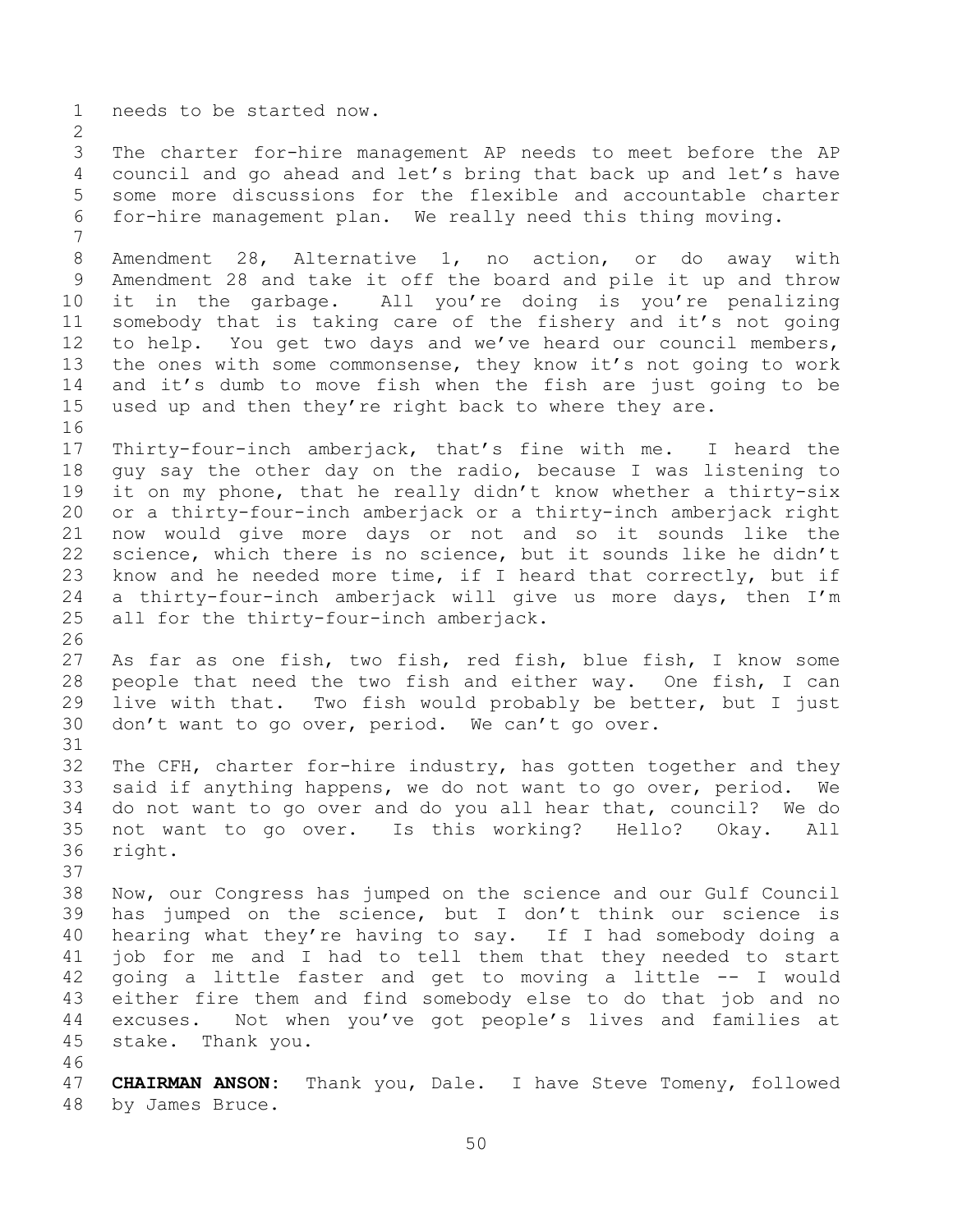**MR. STEVE TOMENY:** How are you doing, council? I am Steve Tomeny and I'm an owner and operator of two large charter headboats in Port Fourchon, Louisiana. I am also a commercial red snapper fisherman and IFQ shareholder. Of course, I want to thank everybody for Amendment 40. We have been asking for it for several years now and we've just go to get some progress made. I want to continue with the progress and get a framework action planned and moving down the pike. We need to get it done and we understand things move at the pace of the council and it's never fast, but we need to get it rolling as quick as we can. I never have liked the derby seasons and I've never been a big - - It's just a hard way to run your business and so we feel like we have some plans that have been presented that are fairly simple and I think we've got good industry support and I see that as just a huge hurdle, if we can get most of the charter fleets to latch on to something that makes sense and is something we can all get along with that you will see it coalesce and come together real quick. I would like to see also, with the headboat pilot, just move right on into its own plan that will include all the headboats that want to join. It's time. We've got one more year in the pilot and so things have to start moving along to make that continue. On Amendment 28, no action is my preferred result. On Amendment 39, I just don't particularly see a place for my business in that. I've fished in federal waters since the late 1980s or even earlier than that. I had charter boats and I never fished within three or nine miles, but only in bad weather and just something where you're kind of trying to kill a trip off at the end of the day or something, but, for the most part, we don't fish in state waters and we don't really need to be regulated by anybody but the federal government that's regulating us now and so if they want to do the private recs in Amendment 39, I have no problems with that. I also think eventually, with all the head-banging on the wall and head-butting that you hear, I think you will end up with a tag system and I want to keep throwing it out there. I think you're going to have to look at it and understand it and it is a way of constraining the large group that seems to be the numbers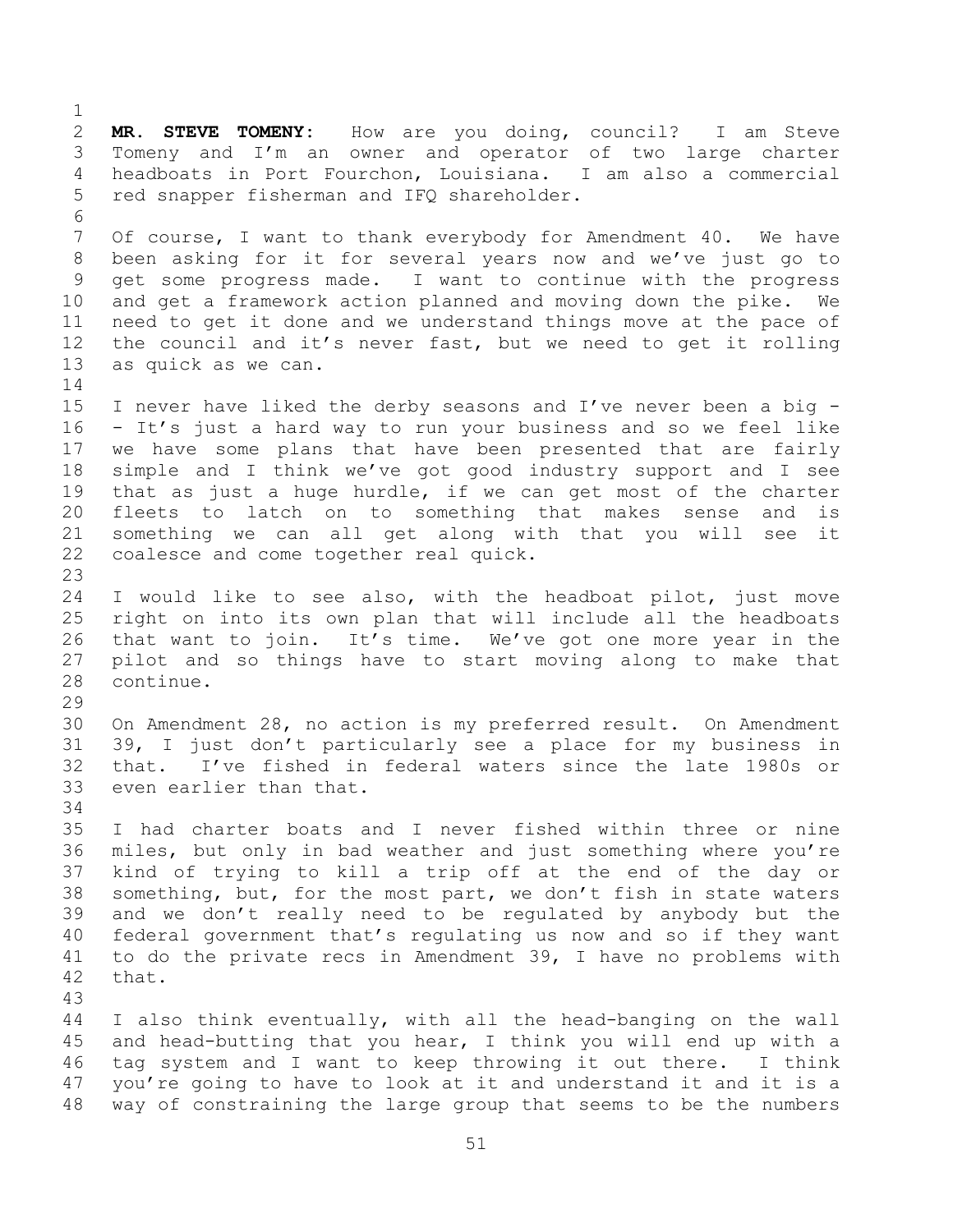of the private recreational anglers and our charter customers. We have that problem, but we're regulated by the amount of boats and the amount of folks that we can haul and so we want to keep ourselves accountable, but I think a tag system will finally be what you will see eventually in the private rec. Thank you. **CHAIRMAN ANSON:** Thanks, Steve. We have a question for you from Roy. **MR. WILLIAMS:** You mentioned a tag system suitable for the private rec. What about you guys? **MR. TOMENY:** Our plan has a carcass in the tag in the charter for-hire plan that's going around. We're not against it at all. It can be done as an allocation. I have no problem with clipping a tag onto a fish and so it gives us our little universe of fish that's basically your quota on a plastic tag. **MR. WILLIAMS:** So if we could set up a tagging system for you guys, where you were distributed tags and then the states managed red snapper harvest under Amendment 39, with or without a tag, depending on how they wanted to do it, would you be all right with that, Steve? **MR. TOMENY:** Yes and I just have to keep throwing it out there. I hadn't heard anybody come up with a really good way to get this whether it's a half-million or a million people that are going fishing and we don't know, but if it's 250,000 people that make four trips a year, you are back up to this large number of people who if they land a couple of red snapper can really -- You can blow that quota number up pretty quick. If the quota is out on plastic and plastic has to be attached to each fish, you're going to not overfish and I think there leaves the room for some more growth in our overall TAC and we should be able to get those TAC numbers up and start helping people have a little more access. We're not trying to suggest to anybody -- I was a private recreational fisherman long before I got in the business and so I have all the sympathies with it, but I still -- We have this huge access of a large number of people that want to go and now we have a fish that they can catch readily and they're big and they're heavy and it adds up. You know the problem and so -- I will go with the thirty-four on the amberjack for us. Thank you.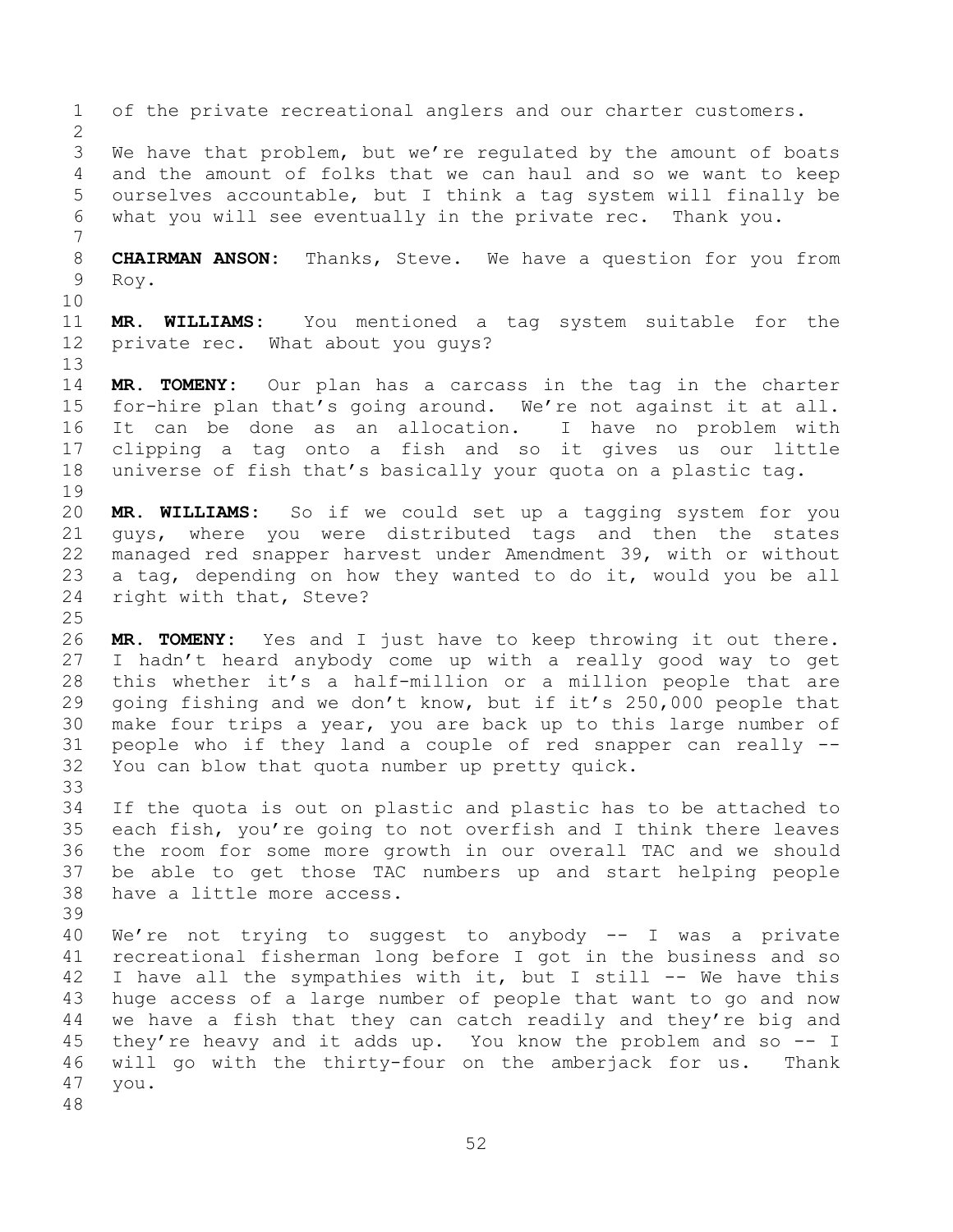**CHAIRMAN ANSON:** Thank you, Steve. James Bruce, followed by Bill Staff.

 **MR. JAMES BRUCE:** James Bruce from Cutoff, Louisiana. I'm a third-generation commercial fisherman and Amendment 28 has been around a while and I know it's been a while since I've come to a meeting, but if you all passed 40 and you're working with 38, what are we doing with 28? We never go over our quota and it's not our fault and why should we get punished for somebody else's no good? That's like sending me to jail for somebody else that did something. It's not right. 

 If you all could tell me why you all should take my fish that we got punished for for a long time and we rebuilt it and they're there -- I don't understand. Give them a tag system, like Mr. Steve said. It could be done. You all have just got to put you all's heads together and get it done.

 You all need to throw that away and that's five years that we've been with 28. It's a long time and you all have passed stuff quicker than that. You all did sector separation already and you need to get rid of 28. Thank you.

 **CHAIRMAN ANSON:** Thank you, Mr. Bruce. Bill Staff, followed by Jack Wilhite.

 **MR. BILL STAFF:** Bill Staff from the Charter Boat Sea Spray, thirty-four years of fishing. Thanks for passing Amendment 40 29 or helping it get passed, we hope. The Secretary of Commerce will do what they need to do and I would like to help support it even further by putting a VMS on my boat or doing something like the commercial people have done and take a percent of a pound out of each or whatever I've got to do to pay for the program. 

 We have a little opposition and somebody didn't think we would want to pay for it, but we're willing to do anything we can and just like this week finding out that triggerfish is going to close on February 7. This Amendment 40 is dire. I mean it's dire.

 I support one snapper and some people support two and it's another reason to let's further this program, so maybe we can get tags. If I want to catch one per day, great. If they want to catch two per day, then great. Let's please keep this progression going and have no delays. Just do not set a season that will put us over quota, whatever it takes. 

I would like to see the federal permit boats left out of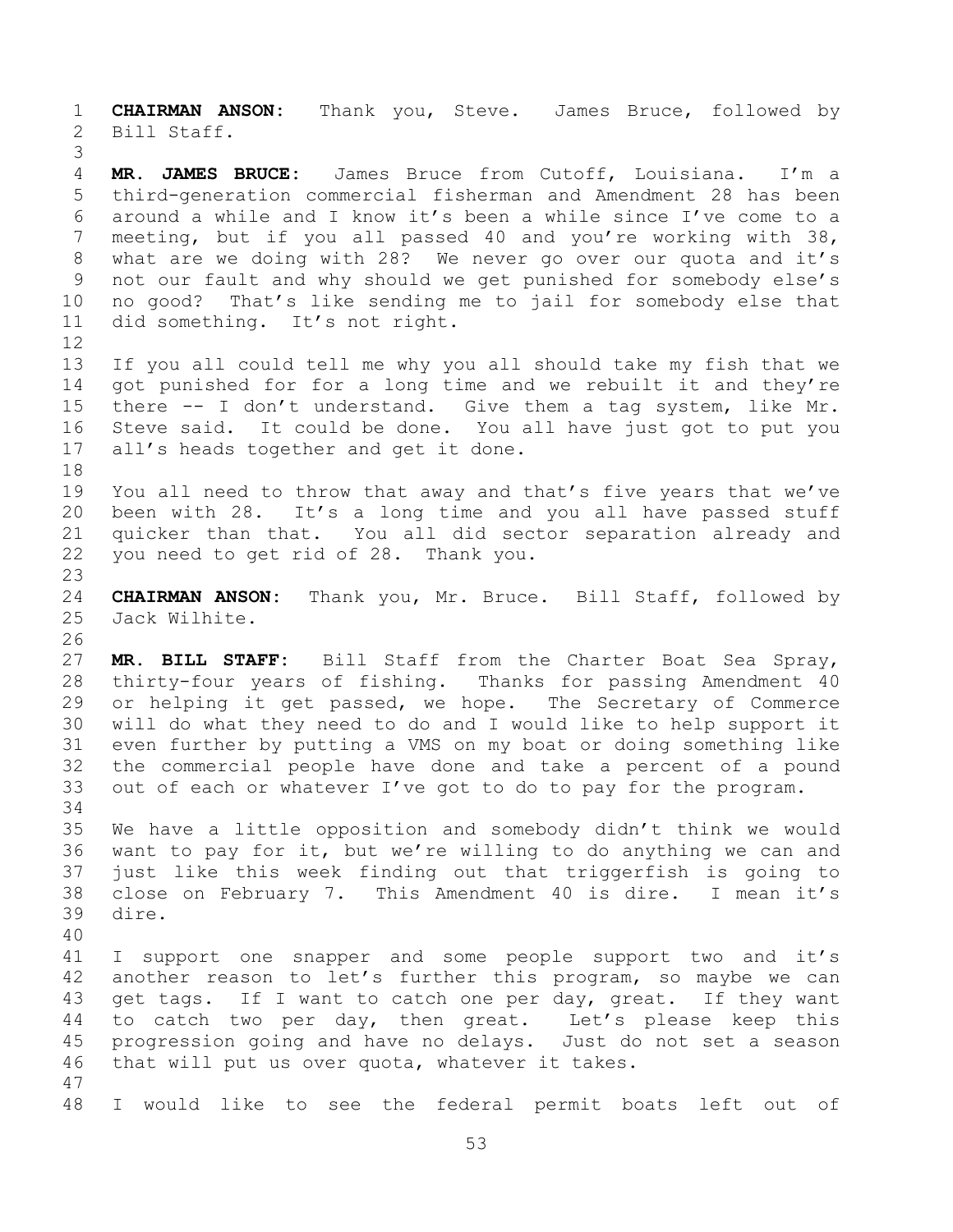Amendment 39, until they get a foolproof plan. I am on the ad hoc committee and I would like to ask the council for another meeting before May and I would also like to maybe give you a suggestion that next time you pick a committee, make it easier for the charge and don't put battering rams up there on the committee and try to do something that will further the charge, please. Amberjack, whatever size it takes to keep it open at least through October, thirty-four or thirty-six and it doesn't matter. I am for no reallocation at this point, not until every group gets accountable. I would like to thank you all for the time to speak. **CHAIRMAN ANSON:** Thank you, Bill. Jack Wilhite, followed by Jim Green. **MR. JACK WILHITE:** Hi and I'm Captain Jack Wilhite. I fish out of Orange Beach, Alabama and I've been doing that for some time now. I have a six-passenger charter boat and I would like to thank the council for their majority support in passing 40. That has moved us forward in an industry that's long needed to be moved somewhere. We've been hurting for some time. As far as what I would like to see, we've done a lot of work with the different people, different charter boats and different organizations, up and down the coast and I would like you to support our efforts. What we're trying to do is reach a consensus, which is really hard to do, where everybody is benefitted by what we come up with in our program. Right now, for next year, or this year, all we can look at is the two-thirds/one-third split and look at the two-thirds season. If we're going over too much, don't open the second part, because we do not want to run over. As far as the electronic equipment, this last time I spent a little over \$11,000 on my radar and my GPS unit and so if you're looking at a \$1,000 or \$2,000 to put a system on the boat which will let me fish more, I am in and I don't know who wouldn't be. Amendment 28, I would really like to see you all hold off on that until we are at a point where we understand where the fishery is going and we have some kind of a control over it and that's all I have to say and thank you. **CHAIRMAN ANSON:** Thank you, Jack. Jim Green, followed by Chris Niquet.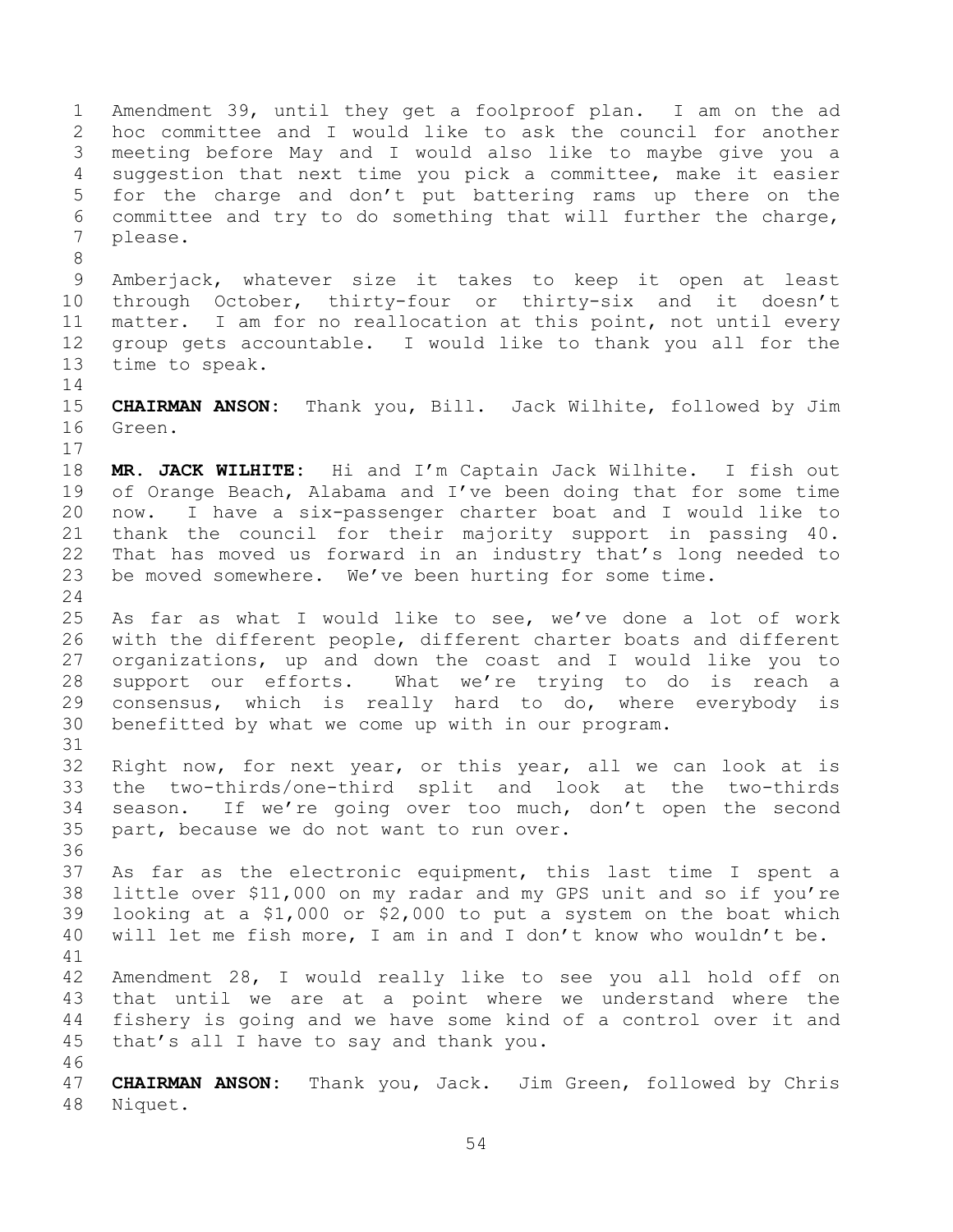**MR. JIM GREEN:** Hello and good afternoon, Chairman Anson and staff and committee members, and thank you for the chance to speak today. My name is Captain Jim Green and I am here today representing the DCBA. With Amendment 40's passage and the restoration of hope given to our industry, the DCBA wants to thank you. Whether you voted for Amendment 40 or not, you were part of the process that has given us this great opportunity. We are confident that our industry can help develop a fisheries management plan that will continue our trade to the next generation and bring accountability to our newly-formed sector. The DCBA's recommendation for the final framework is Action 1, Alternative 1, and on Proposed Action 2, Alternative 2. Some fishermen in our fleet feel strongly that two fish is needed for their business. Those of us, like myself, that believe one fish would work are not willing to break up the unity of our sector over this change. The DCBA is asking you to approve and adopt the recommendation for a split season. As an association, we feel this self- imposed buffer will not only protect our sector from creating overages, but it also shows that we are willing to make sacrifices to ensure accountability for our newly-formed responsibility. When it comes to Amendment 28, the DCBA feels that this piece of regulatory pie is a measure for fine-tuning. We believe that it should only be part of the discussion once accountability is achieved. Allocation should be addressed, but if allocation was the problem, then doubling the TAC for the 2014 season would have been the silver bullet. It was not and started a fish race to see who could get the most for each state. As a for-hire fisherman, we understand the desperation for more access, but as time has proved, accountability is the true and consistent way to address an access problem. We believe that 41 this is not only the cart before the horse, but the load of hay before the cart. On amberjack, the DCBA believes that a thirty-four-inch size limit and a one fish bag limit per person is an acceptable jump to ensure the rebuilding of the stock. I want to close my testimony on a personal note and I want to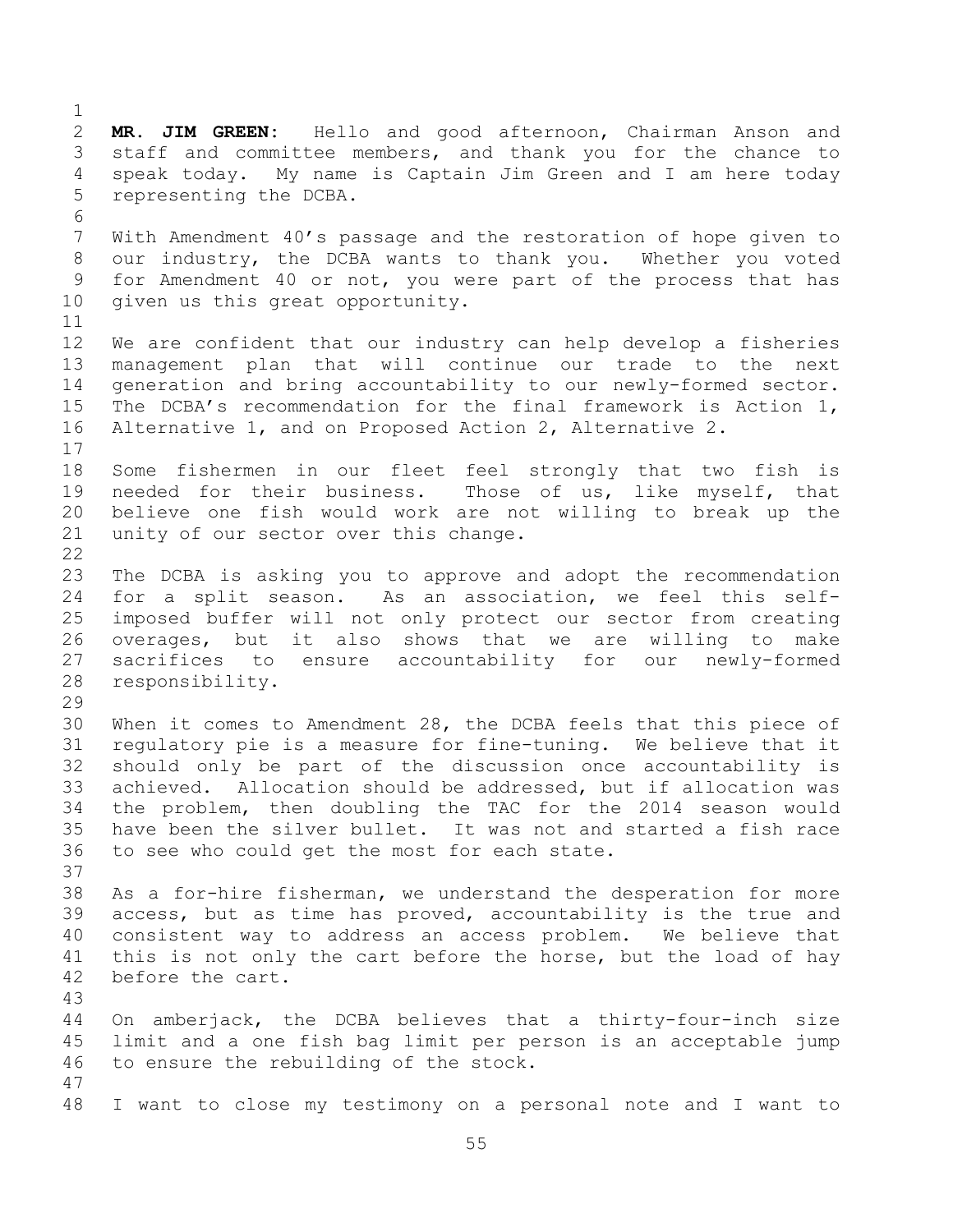get on the record about the headboat EFP and the future management of headboats. I operate a headboat business that was not in the EFP in Destin and I and the two headboat businesses I personally represent fully support a Gulf-wide headboat management plan that mirrors the current EFP. I have seen the flexibility and accountability this management style provides and I desperately want to be a part of it and so please move forward on making this the Gulf headboat standard for management. As Chairman of the AP, I want to thank all of you for the opportunity that was provided to our industry. Our meeting was productive and everyone put away their agendas and focused on what was best for our future. We urge you to push forward with the recommendations from the AP. Amendment 40 was a contentious topic and now that it's behind us, we are moving forward with the development of a new management plan. We as an industry will not let everyone's hard work go to waste. We are prepared to do what's necessary to ensure accountability and good stewardship of the resource. Thank you. **CHAIRMAN ANSON:** Thank you, Jim. We have a couple of questions here from Harlon. **MR. PEARCE:** I just want to say thanks for your leadership on the AP. You all did a great job and came up with some really great ideas and they were forward thinking and that's what we need. Thank you. **MR. GREEN:** I appreciate it, Mr. Harlon, and, also, I heard you talking about VMS earlier and the DCBA's stand is we want VMS and we want electronic logbooks and if we have to pay for them, we are onboard with that. **MS. BADEMAN:** Thank you, Mr. Chairman. Jim, did the DCBA -- When you all were talking about amberjack, did you discuss any changes to the season or are you happy with what you have? **MR. GREEN:** The seasons -- Of course, we would like to have access when more people are fishing for it, but if closing in June and July and raising the limit is what gives us a stability, to where we can tell our customers everything but June and July, then we're onboard with that. Thank you all very much. **CHAIRMAN ANSON:** Thank you, Jim. Chris Niquet, followed by Bart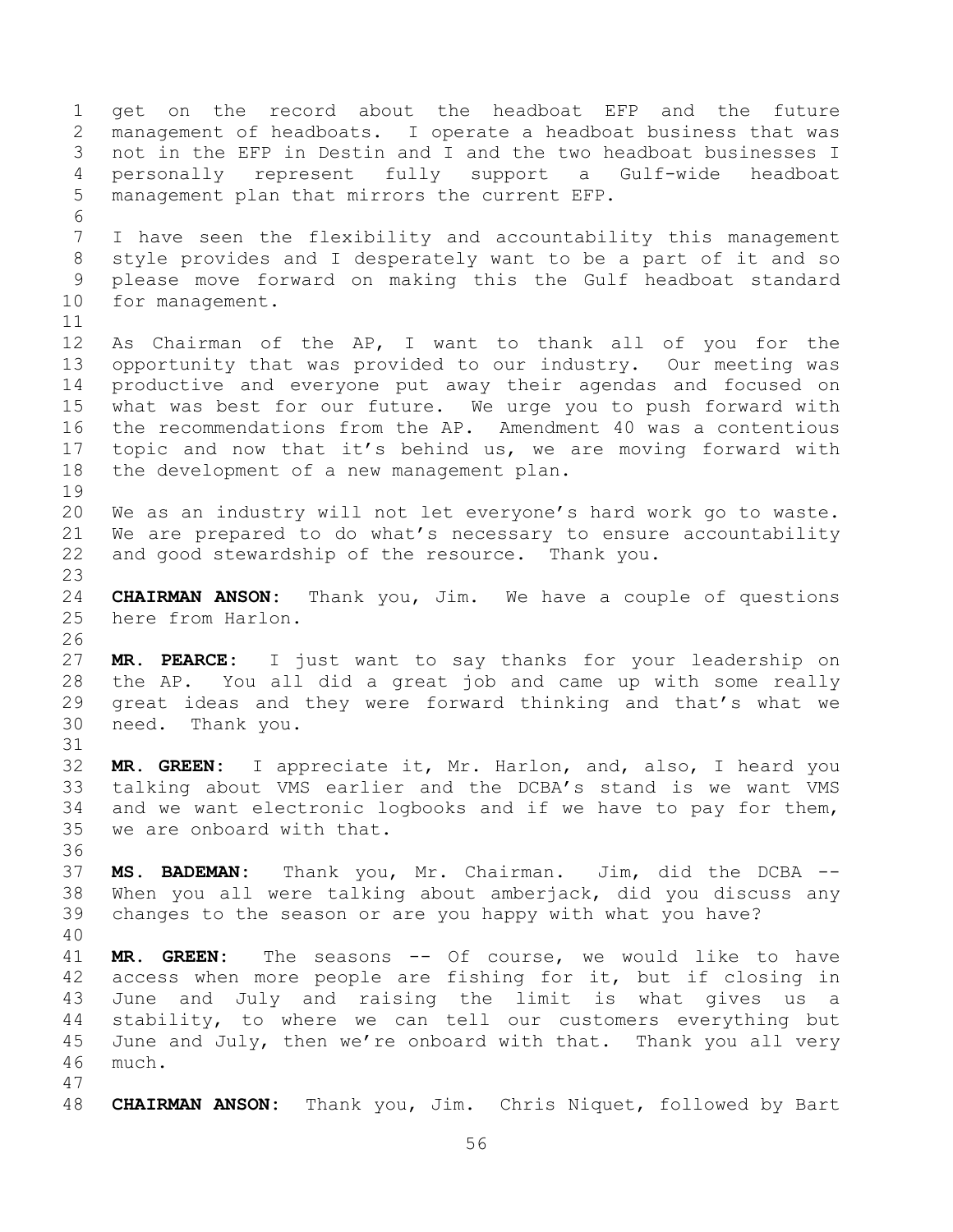Niquet.

 **MR. CHRIS NIQUET:** Chris Niquet from Panama City, Florida. I am against Amendment 28. They're going to have it as no action and I would like to speak about the reallocation. One of the problems with the true recreational sector is, if I'm reading this right, you have approximately three-million license holders, private license holders, and I don't think anybody on this council or any statistician here can tell me how many of those three-million license holders goes fishing for red snapper. 

 There is not a tag and there's not a permit and there is no little box you check. Roy alluded to it at the round table. There is no way to keep track.

 What I'm suggesting is you give them the option and make them pay a three-dollar or two-dollar or five-dollar fee. That way, if they want to go catch them, you've got a number of people who are eligible to catch red snapper.

 You can divide that number into the quota, the TAC, and see how many of these people or how many of these fish that each person can catch. If they can catch one fish, you send them a tag for one fish and when they've caught that fish, it's over. Your season has been through, like they do with turkey and deer and several other species of game in the United States.

 Now, the comment has been made by members of this council, and I think Dr. Crabtree made it and I think Mr. Harlon Pearce made it, that the true recreational sector, it doesn't look like how many fish you give them, they go over and I think the reason is because we don't have a real good accounting system to keep account of it and it just seems completely absurd with all the letters behind all of these names here. You've got doctors and lawyers and people in enforcement, but you can't come up with some way to keep account of the people who are after this species and figure out a tagging system or permit system or some way.

 I think the people in the charter for-hire sector should be given their own amount of fish to fish with them as they please, under certain guidelines, without this derby fishing. Thank you very much for your time.

 **CHAIRMAN ANSON:** Thank you, Chris. Mr. Bart Niquet, followed by Billy Archer.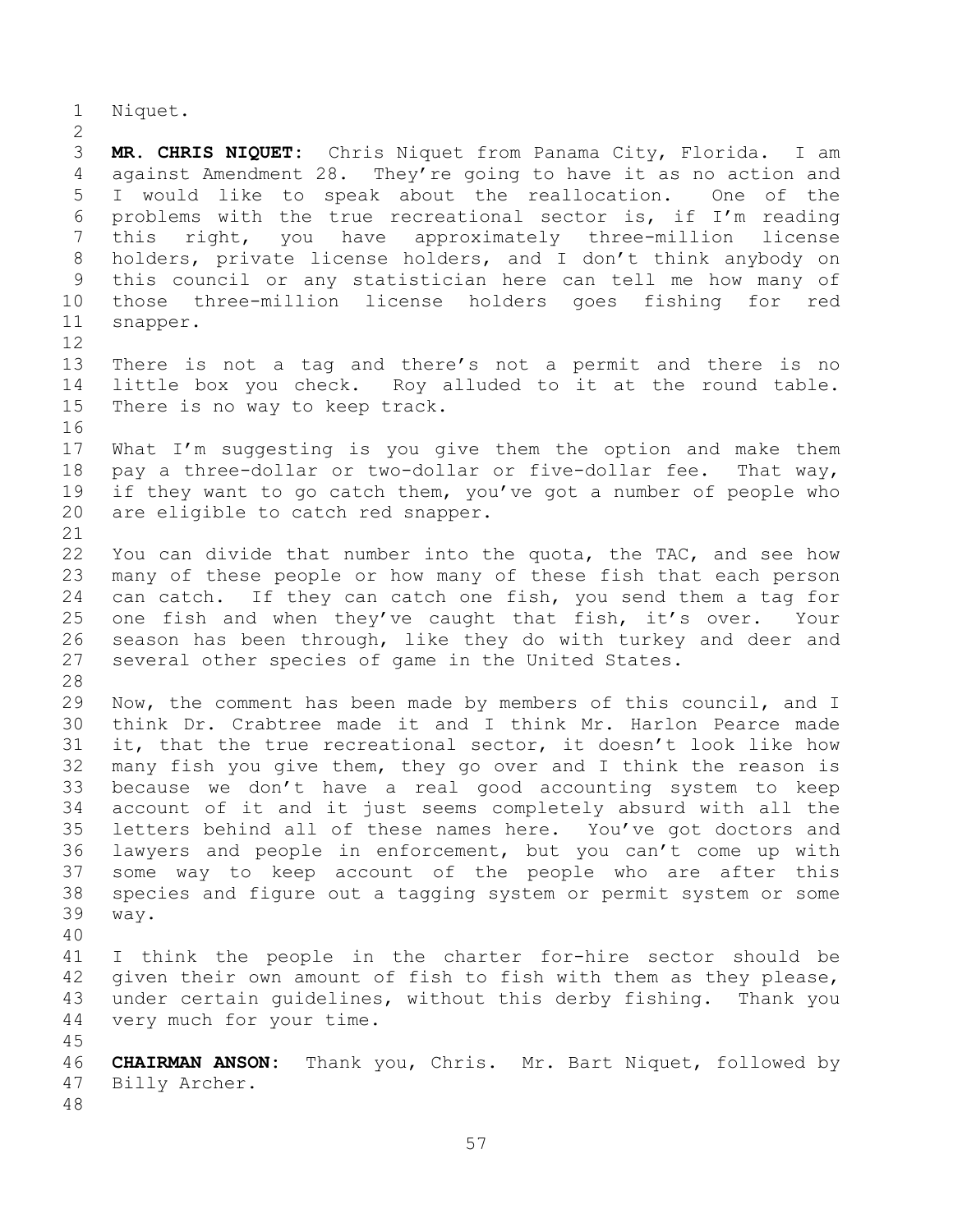**MR. BART NIQUET:** Thank you. I'm Bart Niquet and I've been fishing since 1950 as a licensed operator, which is before some of you were born. I like the concept of this scoping hearing involving more than one fishery at a time. However, the personnel holding these meetings should record more than the number of people attending. Otherwise, you're simply wasting time and money. I am in favor of the for-hire and rec fisheries being separated. It sounds like you already have decided on the numbers that you're going to use. I am against five regional management areas. We already have enough confusion and manipulating of figures. If a state is found to be falsely reporting their statistics, that state should have no allocation for the next year or no voting privileges. I don't believe the council should pass any amendments or bills without a comprehensive study. We don't want to be compared to Nancy Pelosi. Ten years ago, the council management plans were held up as an 22 example nationwide as how to not manage a fishery and now the<br>23 commercial plan is allowed as one of the best in the world and commercial plan is allowed as one of the best in the world and surely we are able to do something similar for the recreational fishery. Until you limit participation in the recreational red snapper fishery, your problems will only get worse. I think Amendment 28 should be buried. It's dead and we shouldn't have to manage that part of it by a judge, which it looks like we're going to have to do. Incidentally, the hypoxic area, or what is commonly called the Dead Zone, produces over 70 percent of the red snapper and has done so for over forty years. Maybe it's not so dead and I think that's all I have and thank you. **CHAIRMAN ANSON:** Thank you, Mr. Niquet. We have a question for you from Robin. **MR. RIECHERS:** Thank you, Mr. Niquet. I didn't quite catch -- What were you saying? It was right at the beginning of your statements regarding scoping meetings and I just missed that. **MR. B. NIQUET:** You brought up here the fact that you're going to handle more than one fishery at a scoping meeting or talking about doing it and I am in favor of that. I think that it would save a lot of time and money.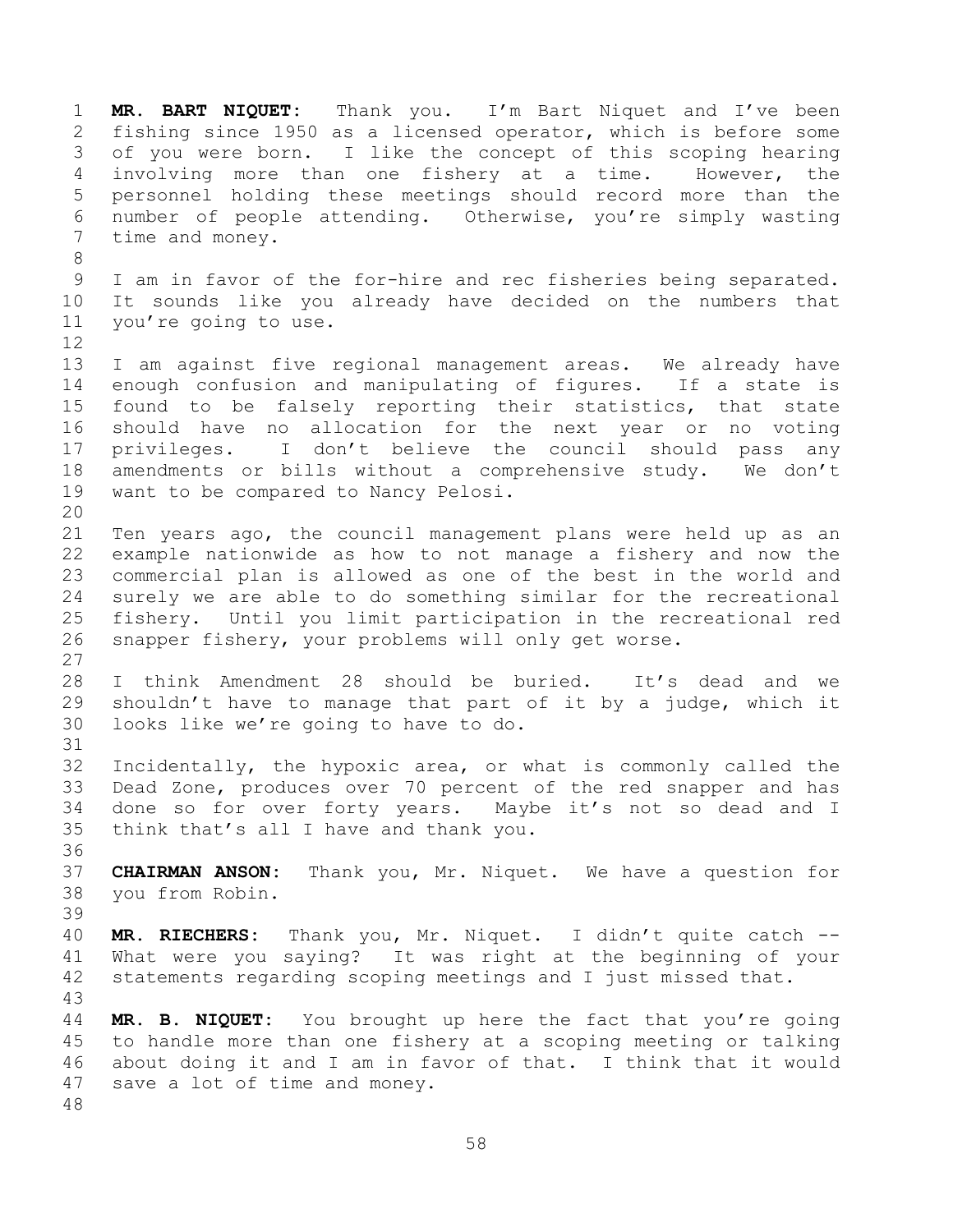**CHAIRMAN ANSON:** One more question, Mr. Niquet, from Mr. Boyd. **MR. BOYD:** You said, or I think you said, that in public hearings you would like to record more than just the numbers of persons attending and could you elaborate on that and what would you recommend? **MR. B. NIQUET:** We had some meetings and I know of them was a scoping meeting in Panama City that was pretty involved and the only thing that was reported was the number of people attended and the one in Panama City and the one in Mississippi. It was just simply the number of people attended and it didn't say whether they were for or against the proposal or anything else. I think if you're going to have a scoping meeting and you've got some questions you need answered or questions you posed to the 17 public, you should have some idea of how they were voted, for or against them. **DR. DANA:** Not a question, but a comment. I appreciate you bringing that up. We, as a council, also brought that up, that we wanted a little bit more information coming out of scoping meetings since you, the fishermen, have taken your time to come there and comment and I think the staff took that to heart and we've been getting a more robust follow-up from that. **CHAIRMAN ANSON:** Billy Archer, followed by Mr. Wayne Werner. **MR. BILLY ARCHER:** Good afternoon, council and Mr. Chairman. First, let me start by thanking everybody for their work on Amendment 40. It really has brought hope to our industry. We worked hard at it and you all were very kind to pass it and I have just a few comments. I'm going to echo a lot of what you all have heard, but, first, please move forward with a flexible and accountable charter for- hire management plan directing the Charter For-Hire Management AP to reconvene before the April council meeting, so that recommendations can be considered by the council. Also, if the Gulf Council feels that they need to move forward with Amendment 39, I encourage you to do so, but I encourage you to remove the charter for-hire sector out of that amendment. On Amendment 28, I support Alternative 1, no action. I want to thank all the commercial fishermen in this room here for their continued support on Amendment 40. The amberjack would be great, a thirty-four-inch fork length and we support that.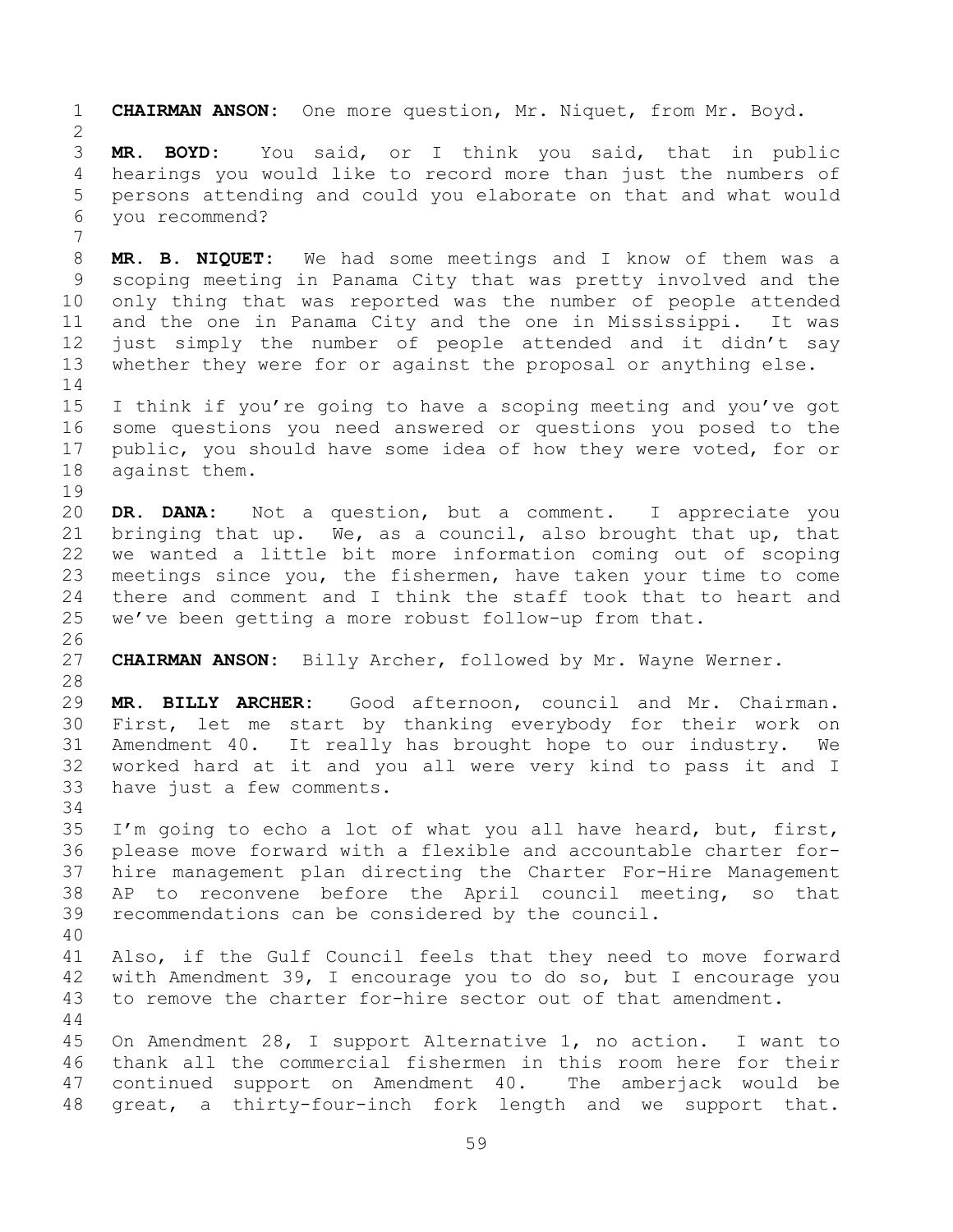Lastly, please support a two fish bag limit with a split season, to avoid us going over our quota, and then also I want to thank Harlon and Johnny for you all's help in the collection of data. We need that and you know we need it and it's going to be our life-saving grace. Thank you very much. **CHAIRMAN ANSON:** Thank you, Billy. Wayne Werner, followed by Troy Frady. **MR. WAYNE WERNER:** My name is Wayne Werner, owner and operator of the Fishing Vessel Sea Quest. This is probably my seventy- fifth time addressing this council and I don't know why. I've got a lot better things to do, as Corky has been telling me all week. As far as Amendment 28, this has gone on long enough and let's get to a point and let's see what happens. Vote it up or vote it down or pass it on and do what you've got to do. There has been no rationale and there has been no reason. If you want to call it exclusive affirmative action, you won't need any justification and then pass it and let us deal with it from there. This has just gone on way too long. As far as Number 36 here, now we're looking at a nine-year review and so let's get on with that, so we can figure out where we're going to go from there. If we have any adjustments we're going to make to this IFQ system, let's get moving that way. I don't understand this dragging on and on. It was a five-year review and they called it an eight-year review last year and this year it's a nine-year review and let's get moving. Let's get headed in the right direction, a positive direction. I would like to make a comment about these Mexican fish. This is something that is really kind of a situation that needs to be addressed and we're going to try to support you guys to try to get harsher laws about it. We will go to Washington and I know a bunch of people in this audience that will go to Washington and lobby for it. We would like to see you all put a letter in there to help back it up. I mean it's time to get moving with progress here. Thank you. **CHAIRMAN ANSON:** Thank you, Wayne. Troy Frady, followed by Gary Jarvis. **MR. TROY FRADY:** Hi. I'm Troy Frady, a charter boat captain out of Orange Beach, Alabama. I would like to make a few comments. First of all, thank you for passing Amendment 40. It means a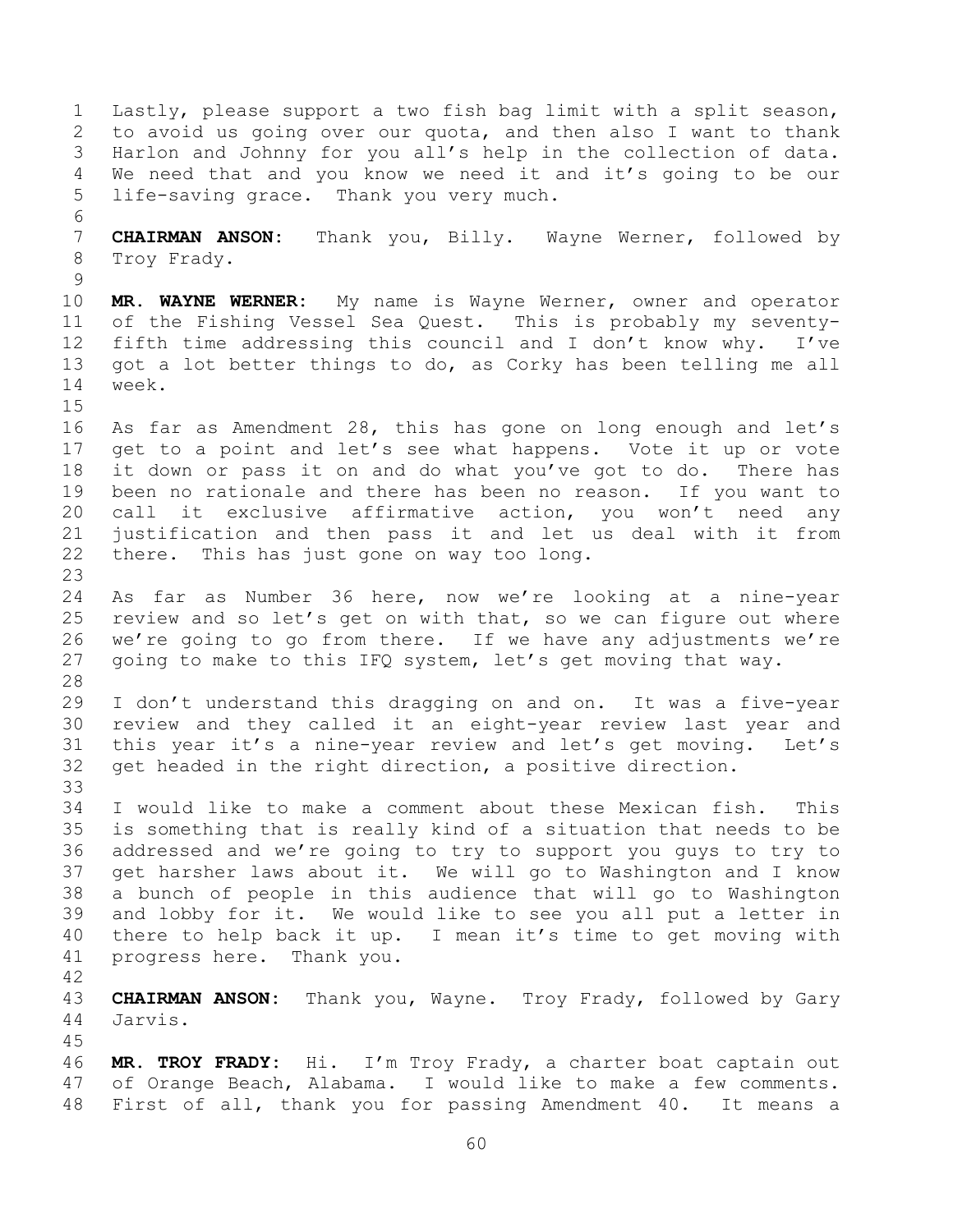lot to the charter fishing industry to see this council take the next step in moving into a twenty-first century management system. I would like to recommend that the council develop a charter for-hire management plan and continue moving forward with that. I would like to support the use of electronic logbooks or VMS or whatever other validation tools you see fit for our industry. I would like to also see the council adopt a one fish bag limit. Now, I've heard a lot of comments about which association supports two overwhelmingly, but you know I sit on the AP for the charter for-hire and it passed fifteen to five. There was two dissenting states, which was Louisiana and Texas, who have a different type of fishery than we have in Alabama. Last year, I'm going to take you back a little bit, to where right before or during our April meeting I asked for a one fish bag limit. Because of the politics that was involved in the fishery, you all kept trying to pass a buffer, a high enough buffer, and you even got it up to -- One of the motions was a 30 percent buffer. At the result of it, at a two fish bag limit, you all put us down to nine days and if you had gone to one fish, I would have had more days to fish and so you all created that hardship and the only reason I'm asking for one fish is because, first, to me, I am a little scared of what this council can do to negatively change the outcome of this year, based upon state noncompliance. You know I'm trying to be as tender as I can be right there, but this is serious. I mean I make my living taking customers fishing and now, not all customers are the same. Everybody talks about the number of fish and it's just not worth my while to go out there for just two fish and, well, I assure you that I run 85 percent of my charters where we come in with one fish or less or two fish. The tourist industry does not have to have all these fish and so please recognize that there are more people out there who don't need fish that come to our coastal communities, but also recognize the fact that there are those people who need those fish in other areas. I want to see amberjacks left at thirty-four inches and whether it's one or two fish, set the charter for-hire season at 66 percent of the days that you have chosen. That way, we make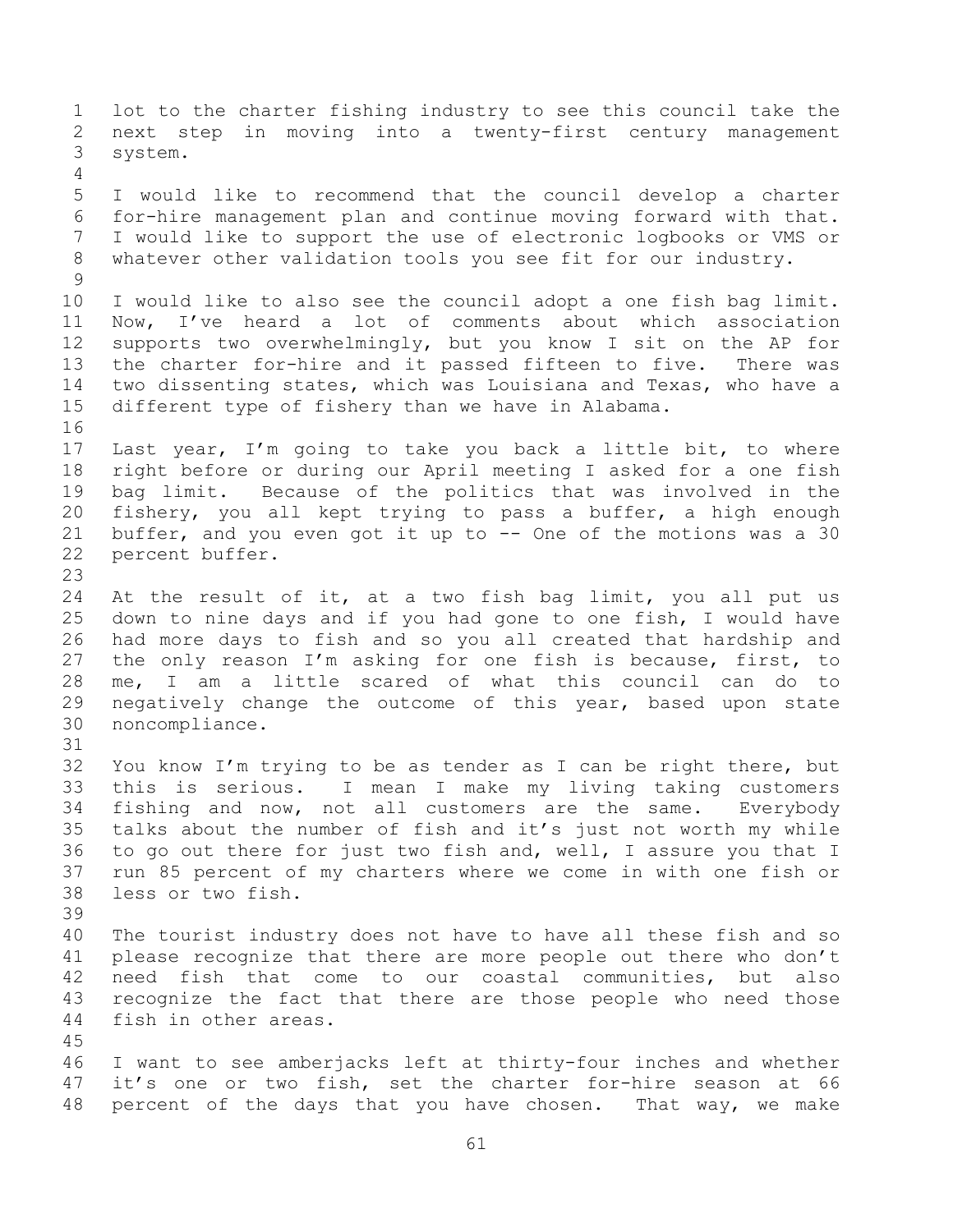sure we come up under our quota. Thank you. **CHAIRMAN ANSON:** Thank you, Troy. Gary Jarvis, followed by Bob Zales. **MR. GARY JARVIS:** Captain Gary Jarvis and you all know me and I don't have to explain who I am. Add to my little feather in my cap and now I'm a part owner in three seafood restaurants to go along with the fact that I fish for a living in both the commercial and the charter for-hire fishery. After seven years of hard work by committed charter for-hire fishermen, I want to thank you guys for passing Amendment 40. Now our industry looks forward to working with all of you to finish the framework action on Amendment 40 by supporting and instituting these recommendations. Number one, we want to propose a conservative buffer for the 2015 season by a split season of twenty-one days starting June 1. Then after landing analyses and harvest rate estimates are established, have National Marine Fisheries set a fall season to fish any remaining allocation starting October 1. I would like to institute a two fish bag limit and take action on the motions made by the Data Collection Charter For-Hire Fleet in June of 2014 and April of 2010 and institute the mandatory electronic logbooks by June 1. For speed of implementation, I recommend using the data collection system being used in the headboat EFP. I hope this council will help our industry as we finish this framework action by making a motion and carrying it to start a scoping document to develop an actual charter for-hire FMP that will take into account some of the recommendations made by the charter for-hire ad hoc. I ask that you reconvene that AP before April, again to focus specifically on alternative management ideas that will help the industry and the saltwater anglers who access the red snapper fishery to evaluate and recommend forms of management that will address regional, seasonal, and business differences amongst our industry that will improve and expand red snapper access to a broader demographic of public saltwater anglers. I recommend the development of a subsector in the charter for- hire sector established for the headboat industry and to facilitate the development of an FMP for that portion of the charter for-hire sector. They have explored an alternative form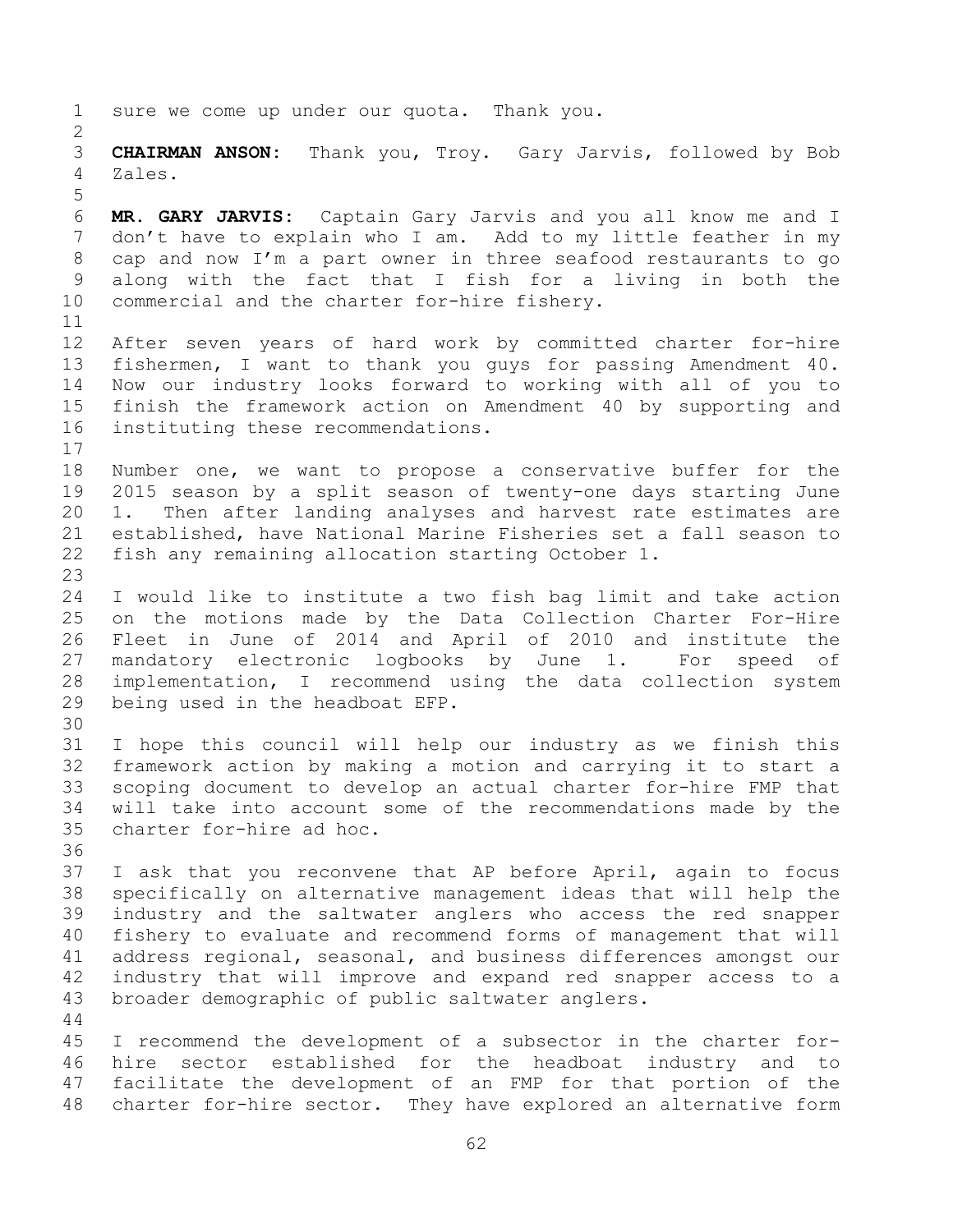of management with the headboat EFP pilot program and many in that industry want to move towards an FMP using some, if not all, of the tenets of this pilot. It's time to start to develop a scoping document towards this end. Our fleet supports a thirty-four-inch fork limit, as recommended by the Reef Fish AP, to improve amberjack rebuilding timelines and increase the stocks and to keep the fishing season open for a longer timeline. As a dual-permitted charter and commercial fisherman and part owner of three restaurants, I am against Amendment 28 and the stealing of my customers' access to Gulf red snapper based on a disingenuous attempt to stabilize the recreational fishery. It's a mere Band-Aid on a leaking dam that is about to break and an absurd action to placate a political agenda that has zero net benefits to the management of the red snapper species. Thank you. **CHAIRMAN ANSON:** Gary, we have a couple of questions. **MR. GREENE:** Thank you, Gary. I know that where you fish a lot that groupers are a pretty predominant fishery over that way and what are your thoughts about the groupers and the status of that? We've seen a little bit of information and the stock doesn't seem to be working out so well and could you give me a very brief synopsis of what you're seeing? **MR. JARVIS:** I'm a member of the Reef Fish AP and we were subject to the information that the gag grouper had been rebuilt and that scientific morsel is not being made manifest in what we're seeing in the Gulf of Mexico. I have a hard time believing that the resource is rebuilt by what we see and what we catch. We had the concern of that huge red tide all last summer, virtually seven months of it, and so that's why some of the recommendations that came out of the AP on red and gag grouper were so conservative, because of the unknown factor of what the red tide was going to do to the stock and what we were seeing. Now, I've got friends and we have members that I talked to in Clearwater and they had a really, really good red grouper season this past summer and on into this winter and, in fact, all you've got to do is go on Facebook and see Captain Eric Mahoney and he is single-handedly trying to eradicate the allocation all by himself. He's having a really good year, but they're having a -- In places, they're seeing some increase in the grouper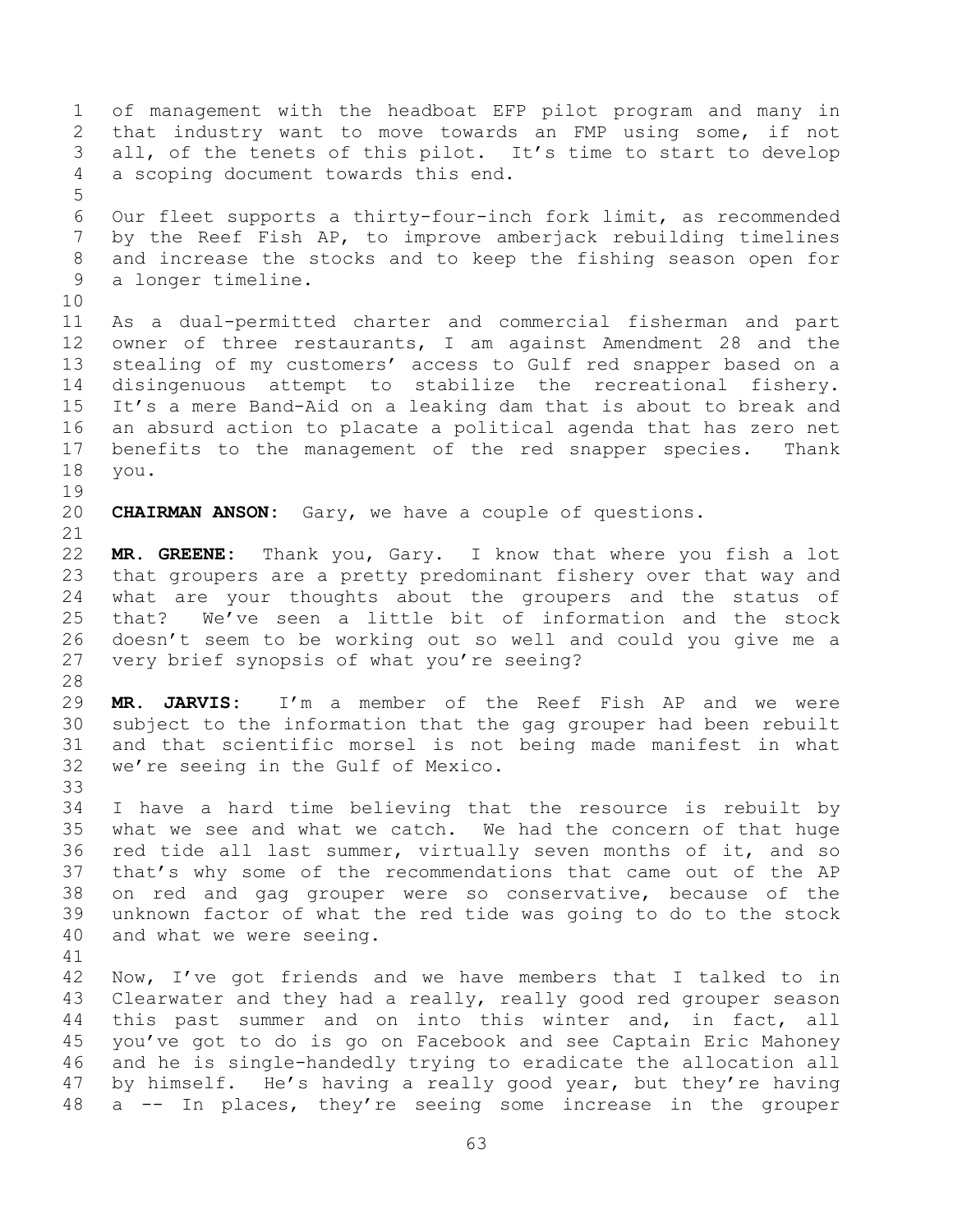fishery, but in the northern Gulf, if the grouper is supposed to be rebuilt, you would assume that there would be some new improved range in their area and we are not seeing that. Thank you for your time. **CHAIRMAN ANSON:** Thank you, Gary. We have Bob Zales, followed by the infamous Eric Mahoney. **MR. BOB ZALES, II:** Bob Zales, II, Panama City, Florida. I am also on that ad hoc snapper AP and clearly you are seeing -- I mean because the AP was, what, fifteen to five for one fish, but you have heard some of the members say that they're at two fish now. I voted for the one fish and some of the others that are on that panel voted for the one fish, but I can tell you that apparently some of them have changed their minds and so you're hearing a lot for two fish and so I don't know where to go with this. I mean because one fish clearly gives you a few more days and two fish, you get less days. Depending on what the states are going to do, you're going to end up with even less days. From our experience last year in Panama City, I can tell you that the nine-day season -- You heard complaints that I've got to have red snapper. It affected a small number of people, but the vast majority of them pretty much fished any time they wanted to last year and not having snapper didn't affect them. I have said this in the past and especially with king mackerel. I have told you that if we didn't have two fish or one fish or no fish that it was going to put us out of business and that was back in the late 1980s or early 1990s and I'm still here and it hasn't put me out yet and so whatever you do with snapper eventually is not going to put me out either. I am going to keep fishing for something. The split season, I keep hearing this stuff about accountability and my support and suggestion to look at, and not to do, but to look at a split season was to see if you could extend the fishery into some other months. 42 We also asked Andy, because of the floppy disk program that Mike Schirripa created many years ago, Andy played with some stuff with an Excel sheet recently and we asked him to look at what another split season to say move red snapper -- Because if red snapper is king, you've got to have red snapper to stay in business, then look at moving the snapper to like May and June and September or April and May and September and October,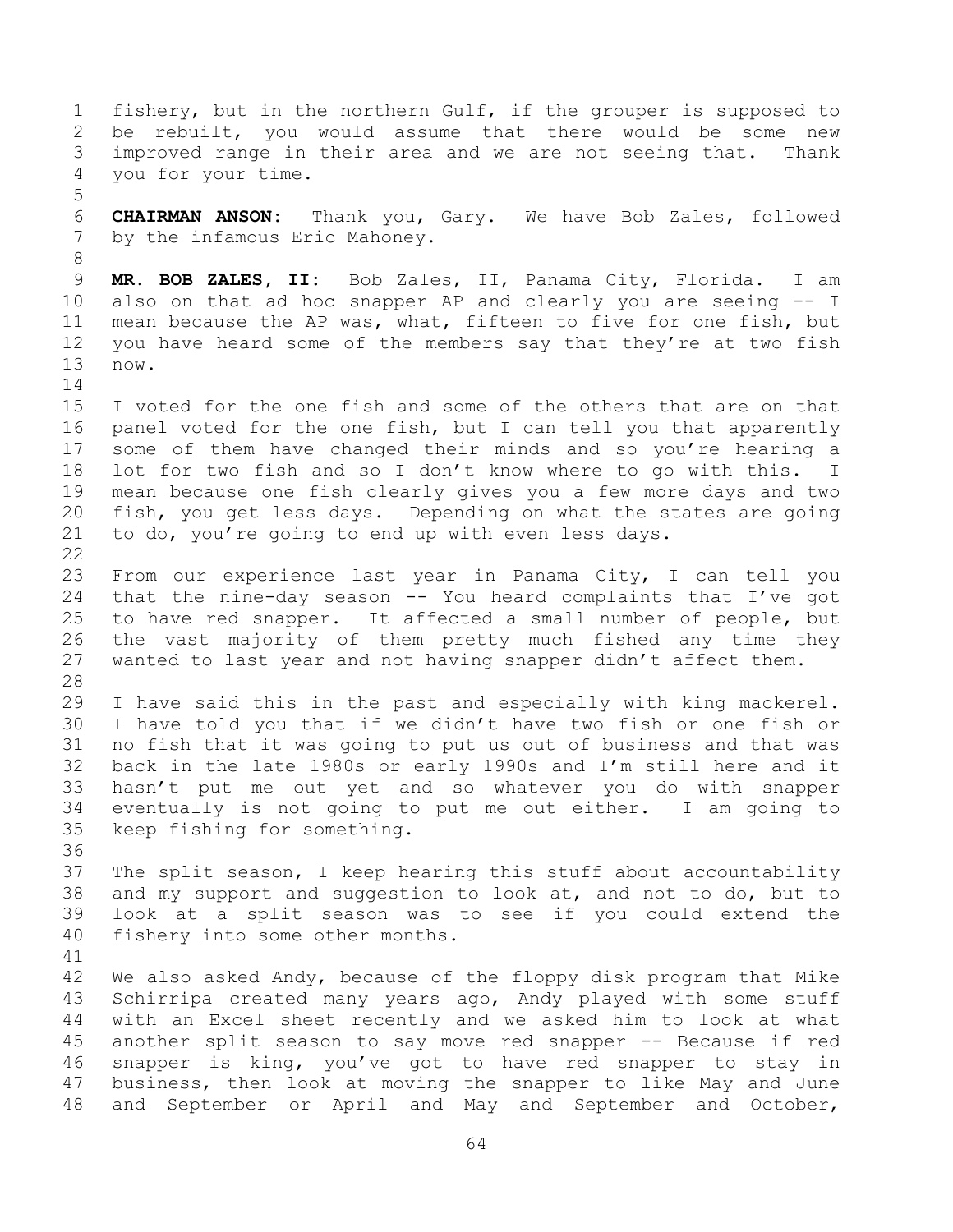because people are on vacation in the summer and they're going to come down and they're going to go fishing. Andy is supposedly looking at this, to see what that would do, and so that's kind of where all that went and clearly if you divide the season up into two-thirds versus one-third, you will get to see whether or not you're going to meet your quota, but with the current buffer -- As far as I know, the data is not in, but from what I hear, we are going to be probably a good bit under quota for this year, because of the buffer that was there last year, regardless of the nine-day season or anything else. That's kind of where that is. The issue about the Mexican problem, and I've told some of you all this. Apparently there is 1,100 trips or so that the Coast Guard is recording on this and probably more. The boats are coming in with 1,500 to 2,000 pounds a trip and you've got 1,300 permitted charterboats and probably 1,100 of them are actually fishing and you take what those Mexicans are catching and you give me the one slide that showed 2,500 fish -- If you give me 2,500 red snapper, you won't see me again. Any questions? **CHAIRMAN ANSON:** Thank you, Bob. We have a couple of questions from Harlon and Roy. **MR. PEARCE:** Thanks, Bob, for your comments. Do you still have a federal permit? Are you still fishing under federal laws or what is going on? **MR. ZALES:** Yes, I do. I've got two of them. **MR. PEARCE:** Thank you for clearing that up. Thank you. **MR. WILLIAMS:** Bob, I apologize, but I was talking when you were talking about the split season and were you favoring the split season? **MR. ZALES:** I favored looking to see what it would do and where we would go with that and there are two scenarios. A lot of what we did at the AP was done with the knowledge of what you could implement this year. I mean there's a lot of things that we could have come up with that you can look at down the road, but there was an effort to try to see what we could suggest that might change things for this year. That has had a lot to do with the one fish suggestion, because it gives you a few more days, and it had to

do with the split season and that possibly it might do the same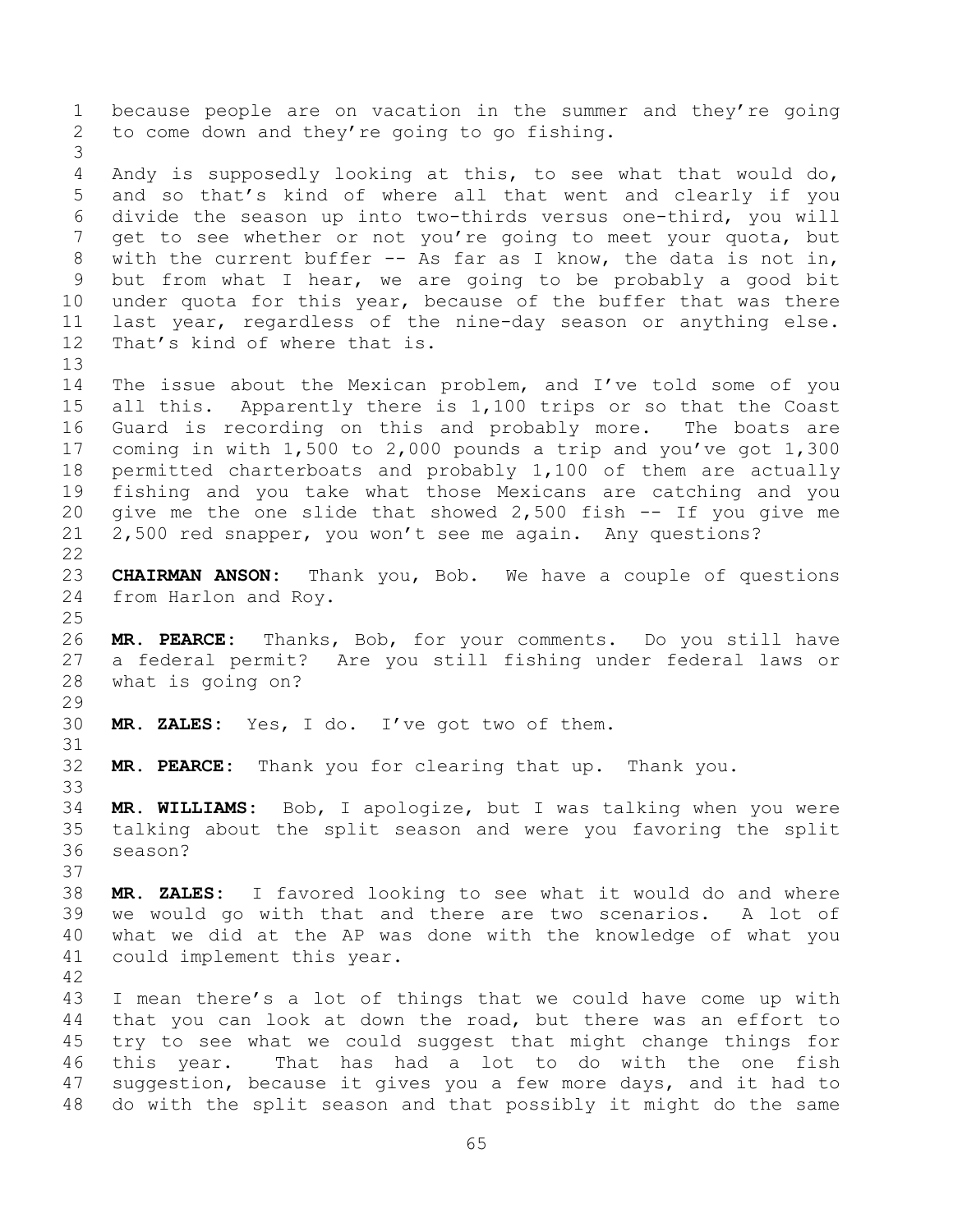thing. You might be able to fish some days in June and then once the information is in by August, you may be able to have a September or part of October fishery. **MR. WILLIAMS:** Do you have any concern about, if you have a fall season, about Florida reopening your waters and the private boat fishery joining you out there? **MR. ZALES:** I don't. I suspect others do, but no, it doesn't bother me. **MR. RIECHERS:** Bob, thank you. When you're saying you wanted to explore -- Are you suggesting -- Because if I am remembering the data correctly, both the catch rates earlier in the spring and certainly the catch rates in the fall are less than they are in that summer period and so, conceivably, you extend and you get more days by going in either direction, as opposed to starting on June 1. When you saying you wanted to explore that, to really look at those days, is that what you're getting at? **MR. ZALES:** I think that it would be that way, but clearly the data is not there, because we haven't fished snapper in April and May. We have done September and October once or twice and so Andy really doesn't have a lot to pick from, to see really where that is, and so he has to make a lot of assumptions. When I talked to him privately about it, I am saying a ballpark number and you could probably use the headboat thing from last year and that would give you a gauge for those months for those type of boats that you maybe could apply that there. What I'm looking to try to do is to extend a fishing season close to where we were to having the six-month season. I don't necessarily think I have to have red snapper to get a full six- month season to have people come fish. **CHAIRMAN ANSON:** Thank you, Bob. Eric Mahoney, followed by Carolyn Wood. **MR. ERIC MAHONEY:** Thank you, Chairman and council members and staff. My name is Eric Mahoney, owner and operator of the Charter Boat Daisy May in Clearwater Beach, Florida. First, I would like to thank the council for voting for Amendment 40 at the last council meeting. It's very important for our industry to keep moving forward with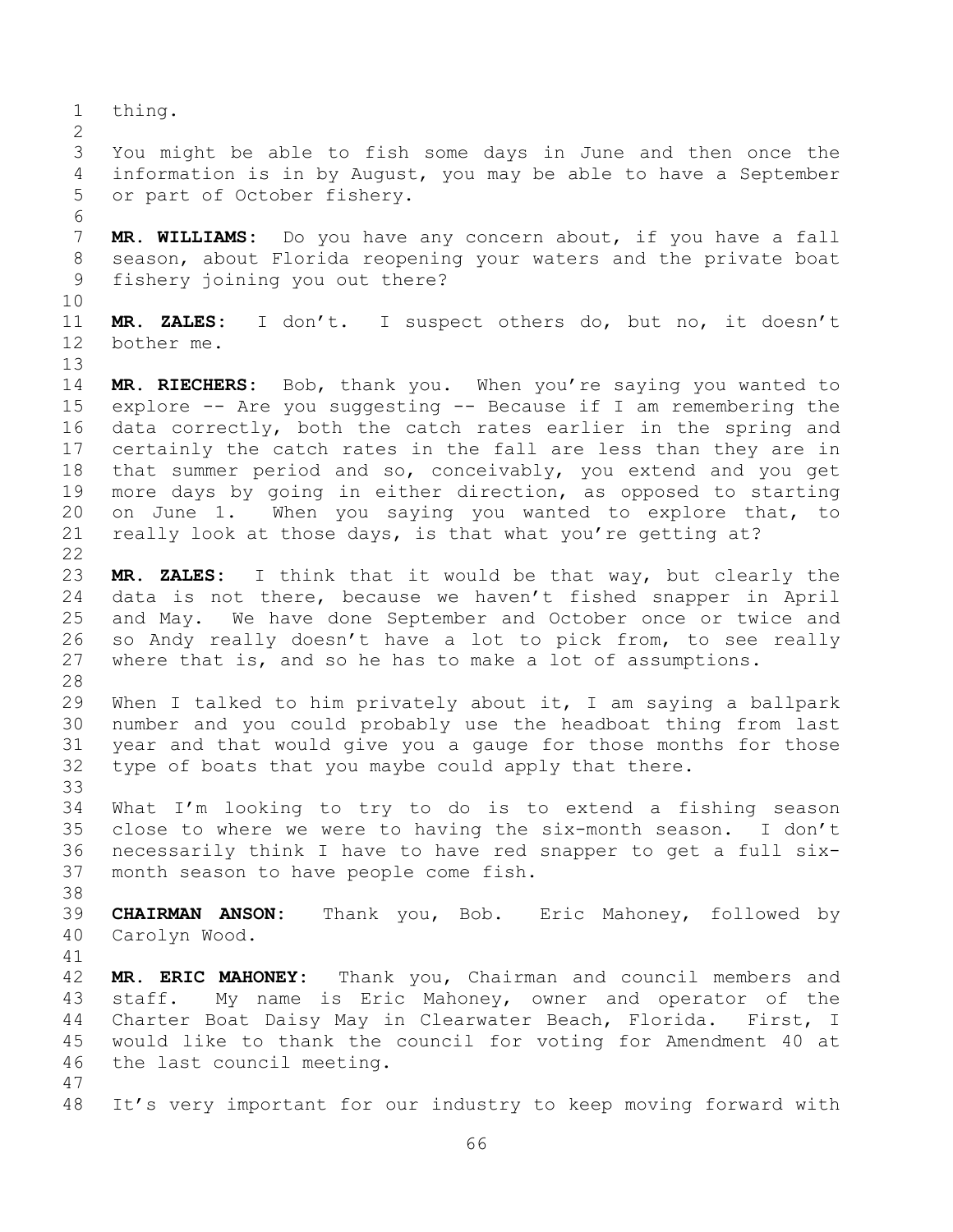it and data collection is a big part of that. The council has voted, as early as 2010, to have data collection a priority for the for-hire industry and still we have seen nothing. Five years is way too long to wait for something our industry has asked for and needs. With the sunset clause in Amendment 40, this kick-the-can-down-the-road management has to stop and every council member has received a copy of the CFA's red snapper management plan. This plan is fair and simple and has unprecedented support within our industry. I hope the council looks for ways to get this plan through in a timely manner. As far as regional management goes, I am against states having any say in how the federally-permitted for-hire boats are managed. Our industry's management should always remain at the council level. In my home state of Florida, its commission hasn't shown me any sign that the federally-permitted charter industry is a priority and, in fact, it has shown just the opposite. With Amendment 28, reallocation, I honestly can't believe this is still on the table. Reallocation is a Band-Aid put on a much bigger problem. The recreational fishery in the Gulf has serious management issues and taking fish from the one sector that's accountable doesn't send a very good message. We need long-term management plans and ideas for our sector and not reallocation that has very little upside. As far as the red snapper bag limit, I am fine with the status quo of two fish per person. We have some fishermen in the industry that need the two snappers to get trips and so I have no problem with keeping the status quo and the split season to avoid any overages. Instead of fighting over one or two fish, I would rather focus on getting the CFA snapper plan through and that would solve this problem and many others. Thank you. **CHAIRMAN ANSON:** Thank you, Eric. Carolyn Wood, followed by Russell Underwood. **MS. CAROLYN WOOD:** I am Carolyn Wood and I'm an IFQ shareholder and fortunately for everybody in the room, most everything I've had to say has been said and so I won't take long. I am here and I am not in support of Amendment 28. Other than Alternative 1, all of the alternatives presented reduce the commercial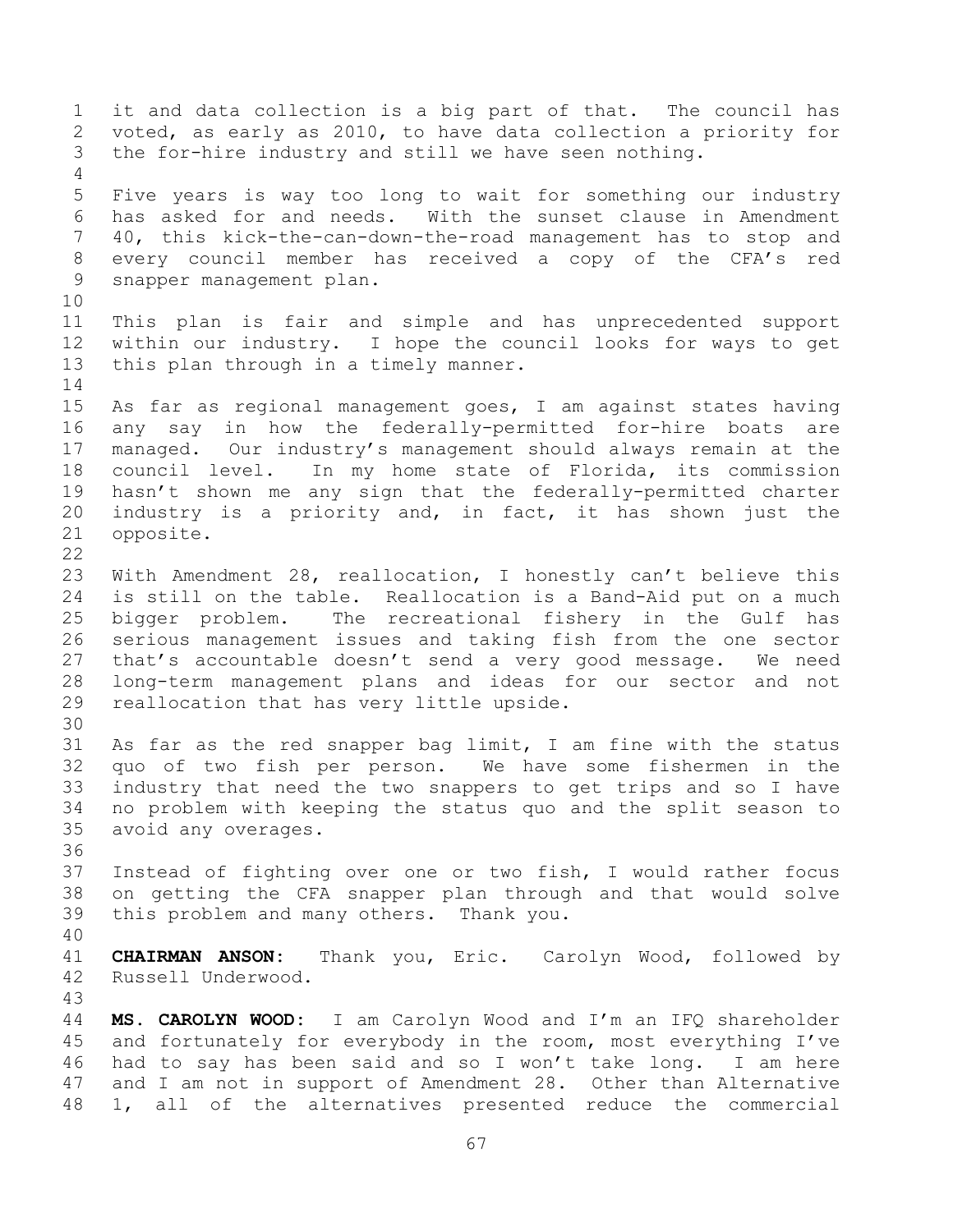allocation substantially, in some cases over 1.1 million pounds, and it does not help stabilize the recreational fishery whatsoever. Under the best case scenario presented with Amendment 28, which is Alternative 1, and other than that one, the commercial sector will be forced to cut back by a minimum of a quarter of a million pounds and take a loss of \$0.7 million and how is this fair? How can you ask individuals, many of whom have worked in this industry before the inception of the Gulf of Mexico Fishery Management Council, to bear the burden of this change? This is unnecessary and unfair, to the point of being arbitrary and capricious. Based on the fishery allocation policy, allocation shall be fair and equitable to fishing sectors and any harvest restrictions or recovery benefits be allocated fairly and equitably among sectors. I just do not see how Amendment 28 fits this policy. I would ask that if you must push Amendment 28 through to please choose Alternative 1. Thank you. **CHAIRMAN ANSON:** Thank you. We have Russell Underwood, followed by Bubba Cochrane. **MR. RUSSELL UNDERWOOD:** I am Russell Underwood from Panama City, Florida. I have been fishing for about forty-five years, ten years in the charter boat industry, the headboat industry. The first thing is I would like to thank you all for letting me speak today. I have always been real concerned about the fishery and the commercial fishing and the recreational

 industry. 

 I think you all have got some compliments coming towards you all. I see a great movement moving forward in this Amendment 40. I commend these other fishermen in the audience, like Gary Jarvis and these other fellas that has fought hard, Billy Archer.

 I was in their position about seven or eight or ten years ago when I fought hard for the IFQ and they have taken a lot of slack, but I think the majority of these people want this Amendment 40 and there is a thank-you coming from the people from Bay County, Florida. I am from Panama City, which is part of Bay County. They have been wanting something for a long time and I see the council is finally moving forward and that's a good thing and so you all need to kind of pat yourselves on the back. I see a lot of good stuff moving forward.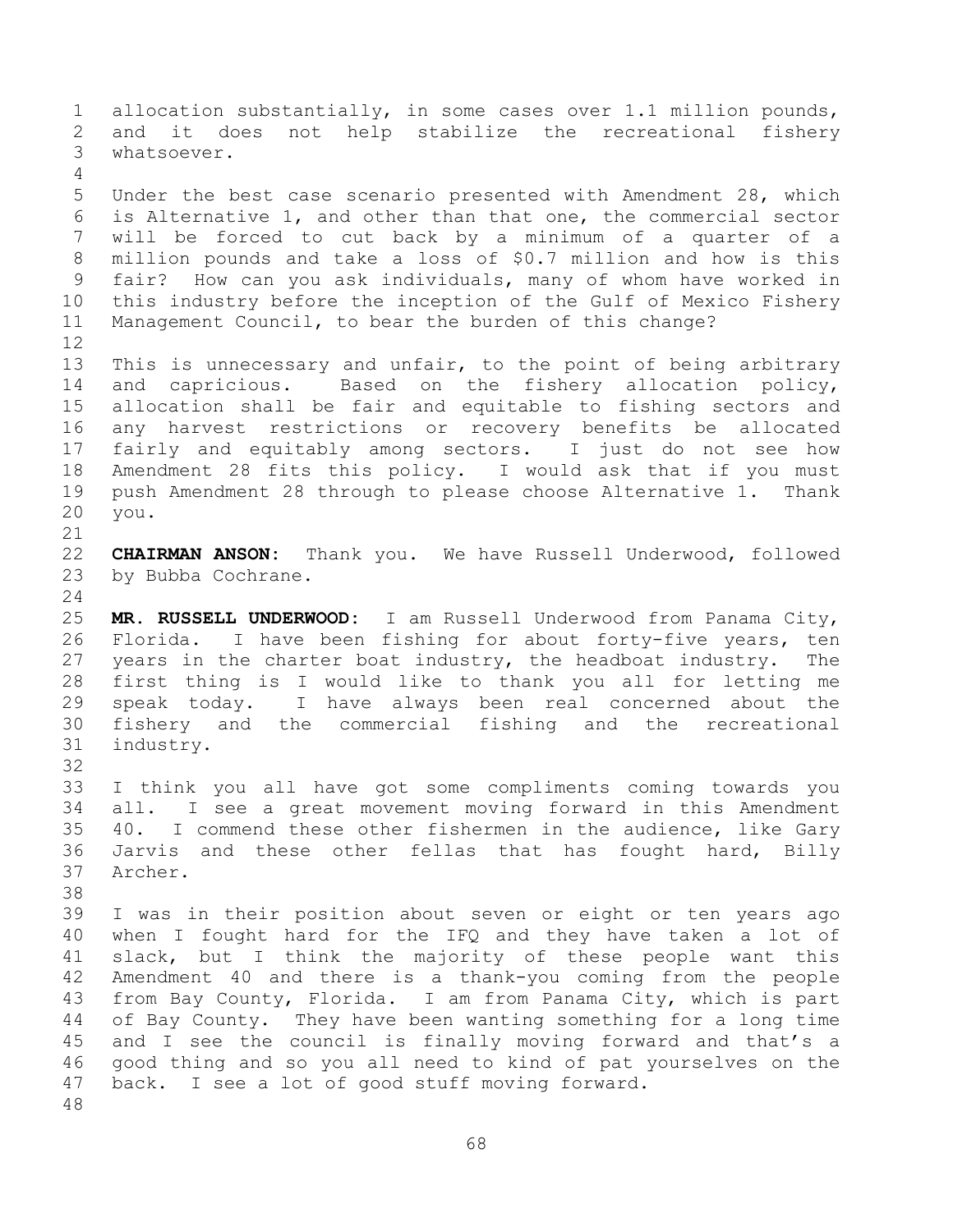I sincerely appreciate the IFQ program. It is a good program. It's the best program that I've ever seen. I've been coming to these meetings for a long time and Doug Gregory knows this and I've educated Doug a lot on the fishery problems in the Gulf and I've been part of this process and so I'm proud of that. On Amendment 28, I still believe that Amendment 28 is wrong morally and it's wrong biologically and it's just not a good thing. There have been a lot of people speaking ahead of me today and I have seen one person, one person, ask in favor of Amendment 28 and so that means a lot. You've got to look back and see and count the people that has begged and trying to steal a few amount of fish that ain't going to solve no problems and so I'm certainly against that. Amendment 28 needs to be abolished and move on, move forward. Another thing about the gag grouper. As a fisherman off of Florida for a long time, and I know everybody in the Gulf, this gag grouper situation is crazy. I had four boats go out the other day and they caught one gag grouper in the western Gulf where I fish. I hear the same problem off of Panama City. If the stock is in such good shape, where are the gag grouper? Me as a fisherman fishing for red snapper, I can catch 10,000 pounds a day if you've got the quota. I can do it. Well, I don't think the resource is there for the gag grouper. You would be lucky if you catch 200 pounds a day, if you're lucky, off of Florida. Anyway, there is something really wrong about the situation, but I do want to thank you all for giving these charter boats a chance to make a better living and maybe have a better season and it's going to be a great improvement for all involved to get everybody accountable and you all can pat yourselves on the back a little bit about what you all have done and I sincerely appreciate that and I've been glad to be part of this process, but we need to continue to move on and make positive decisions. Thank you. **CHAIRMAN ANSON:** Thank you. We have one question over here from Martha. **MS. BADEMAN:** Thanks, Russell. One quick question. You fish amberjack, right? **MR. UNDERWOOD:** Yes.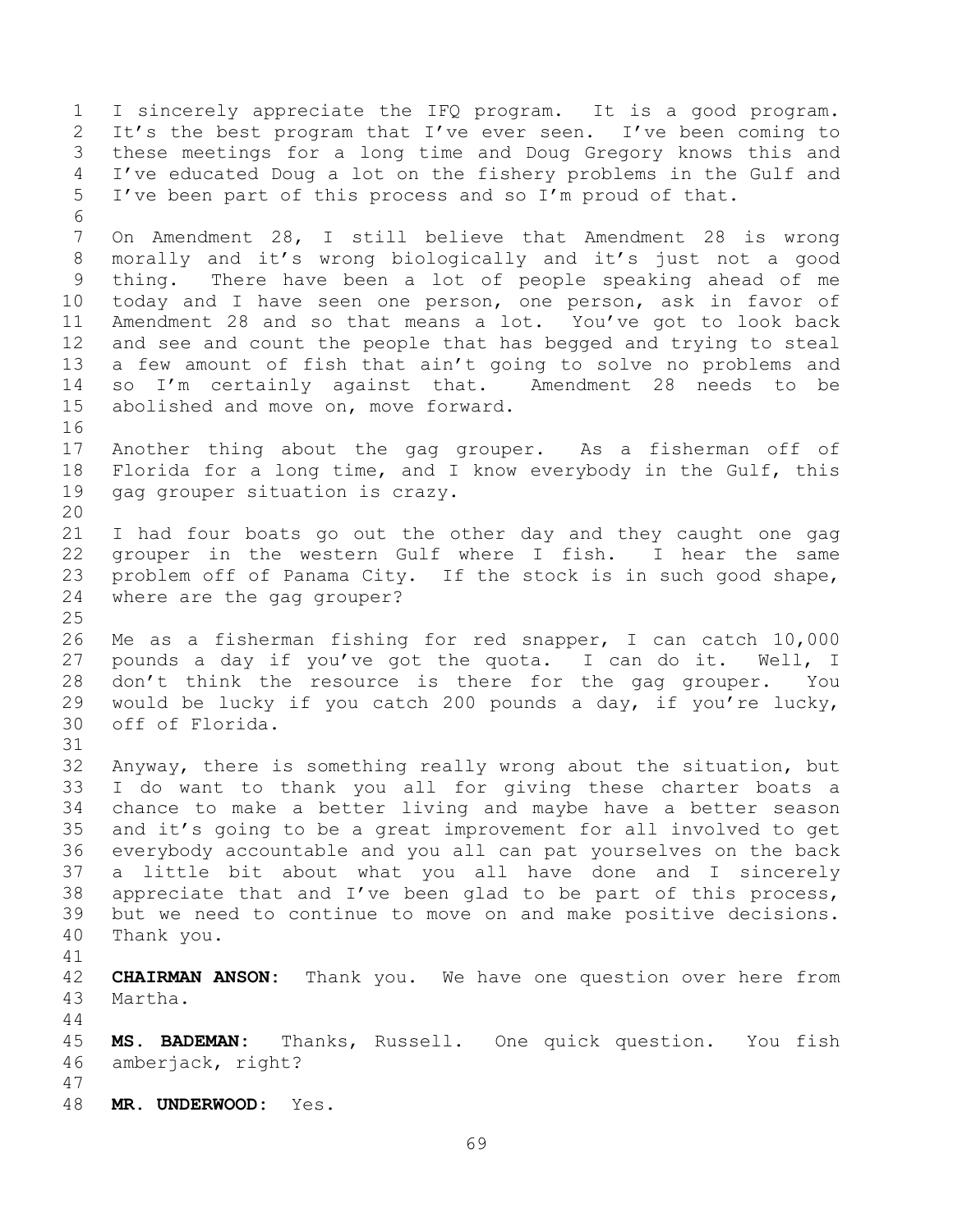**MS. BADEMAN:** Do you have a recommendation for the trip limit? **MR. UNDERWOOD:** The trip limit? 2,000 pounds. **MR. PEARCE:** We had some conversation about gutted weight versus not gutted weight on amberjack and do you have any druthers? **MR. UNDERWOOD:** It should be always gutted weight. I believe gutted weight. **MR. PEARCE:** Because right now, you have to kind of take advantage of it with a lower poundage, right, like 1,920? **MR. UNDERWOOD:** Yes, that's right. Thank you. **CHAIRMAN ANSON:** Thank you. Bubba Cochrane, followed by Mike Eller. **MR. BUBBA COCHRANE:** Bubba Cochrane and I own and operate a commercial fishing boat and a charter fishing boat out of 22 Galveston, Texas. I am also the President of the Gulf of Mexico<br>23 Reef Fish Shareholder's Alliance. Reef Fish Shareholder's Alliance. I don't feel like Amendment 28 has anything to do with fishery management. Taking fish away from one sector and giving it to another sector is not going to give the recreational fishermen what they need. A few more fishing days is not going to solve anything and so, as usual, I am against Amendment 28 and would recommend no action, status quo. I am glad to see the council moving forward with sector separation for the for-hire sector. This is truly a management plan that can give recreational fishermen a plan that they need for more fishing time and accountability and the access they need to red snapper. I am not sure how regional management would work with the for- hire. I think regional management is more specific to the truly recreational fishermen and not the for-hire or the commercial. I think regional management can work. There are a lot of details to work out and all of the regions will have to agree to play by the same rules. This is something that we can't even accomplish right now, in Texas in particular. Also, I don't see, from what I've been hearing about regional management, how that would stop the overharvest of the quota. I understand now we're using buffers and that's working as a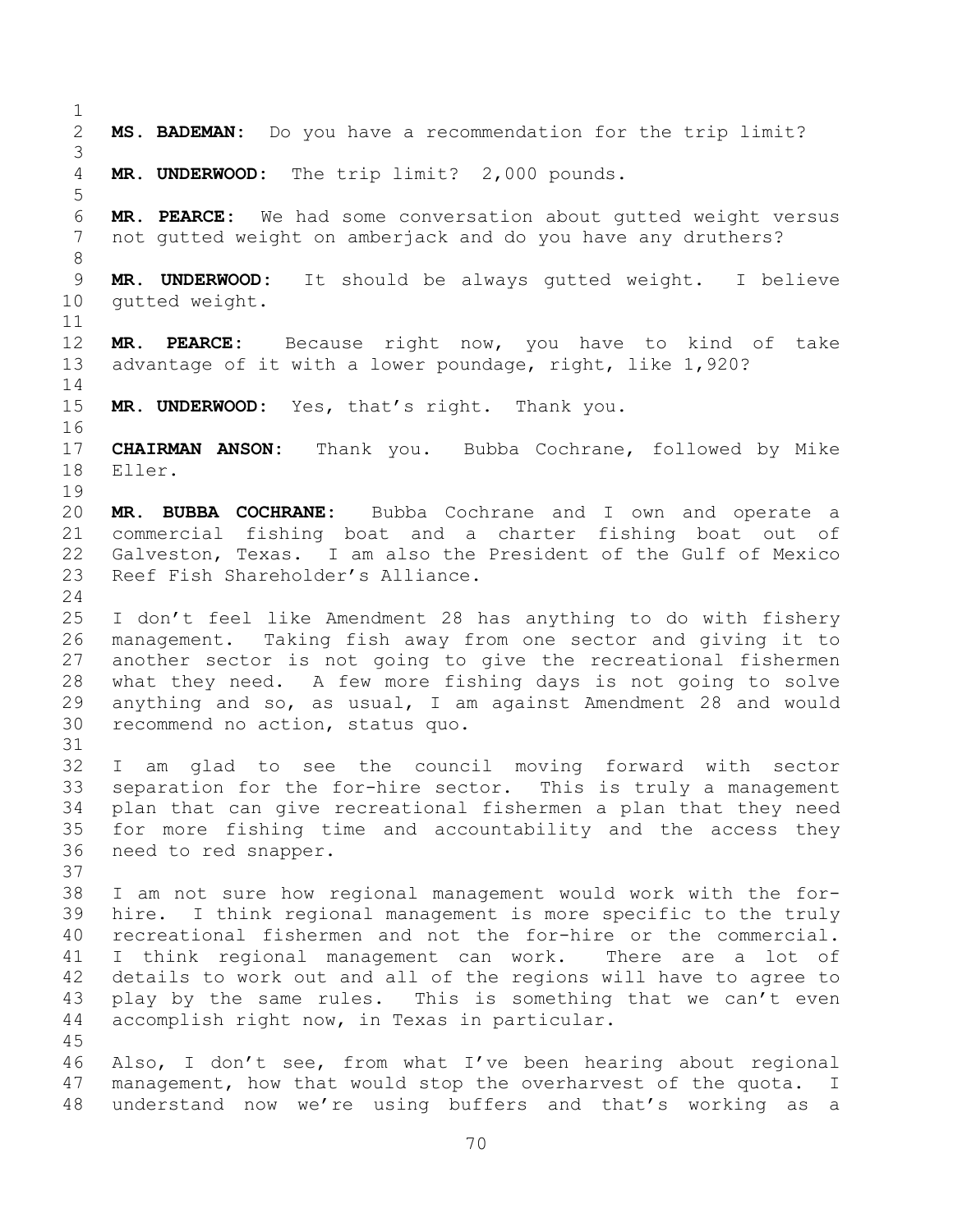temporary solution, but I think the management plan for the regional needs to address the overharvest more than anything and not about who is going to get what and how they are going to decide that, but how we're going to keep from going over. As far as the IFQ, the IFQ is working really well right now. There are some changes that can be made, but I don't think any major changes need to be made right now and it's working really well. That's it. Thank you. **CHAIRMAN ANSON:** Thank you, Bubba. Mike Eller, followed by Bill Tucker. **MR. MIKE ELLER:** Mike Eller, hailing from the world's luckiest fishing village of Destin, Florida. This is my thirty-third consecutive year. As far as Amendment 28 goes, I also would say no action. You know for us to look at reallocation and to look at the way the demographics have changed and maybe look and ask questions about that, it's a fair question, but to look at reallocation without having our ducks in a row is really just irresponsible and so it's just a non-starter. We get our ducks in a row and everybody has got a tag and everybody counts their fish and then we want to look at maybe something to the question of fairness or maybe the question of demographics have changed a little bit, that's a legitimate thing to ask and to look at, but until we get our ducks in a row, it's really just a nonstarter. Amendment 40 was a hard-fought battle, especially in our industry. We appreciate it and we need to move forward. We need to challenge and push our data collectors and we only need to count one species. There is only 1,200 or 1,300 boats in the fishery and they're not all going to catch red snappers. If we can't do that -- They did parachute an electric car onto the surface of Mars and so we can do it. I mean give us the opportunity and I am going to count my fish no matter what and if nobody gives me a data collection system this year, we are still going to count our fish. We finally are going to move to the point that we can actually count these stupid red snapper and then, when we've got three years -- As the truck-driver poet, Jerry Reed, said, we've got a long way to go and a short time to get there we're going to do something they say can't be done.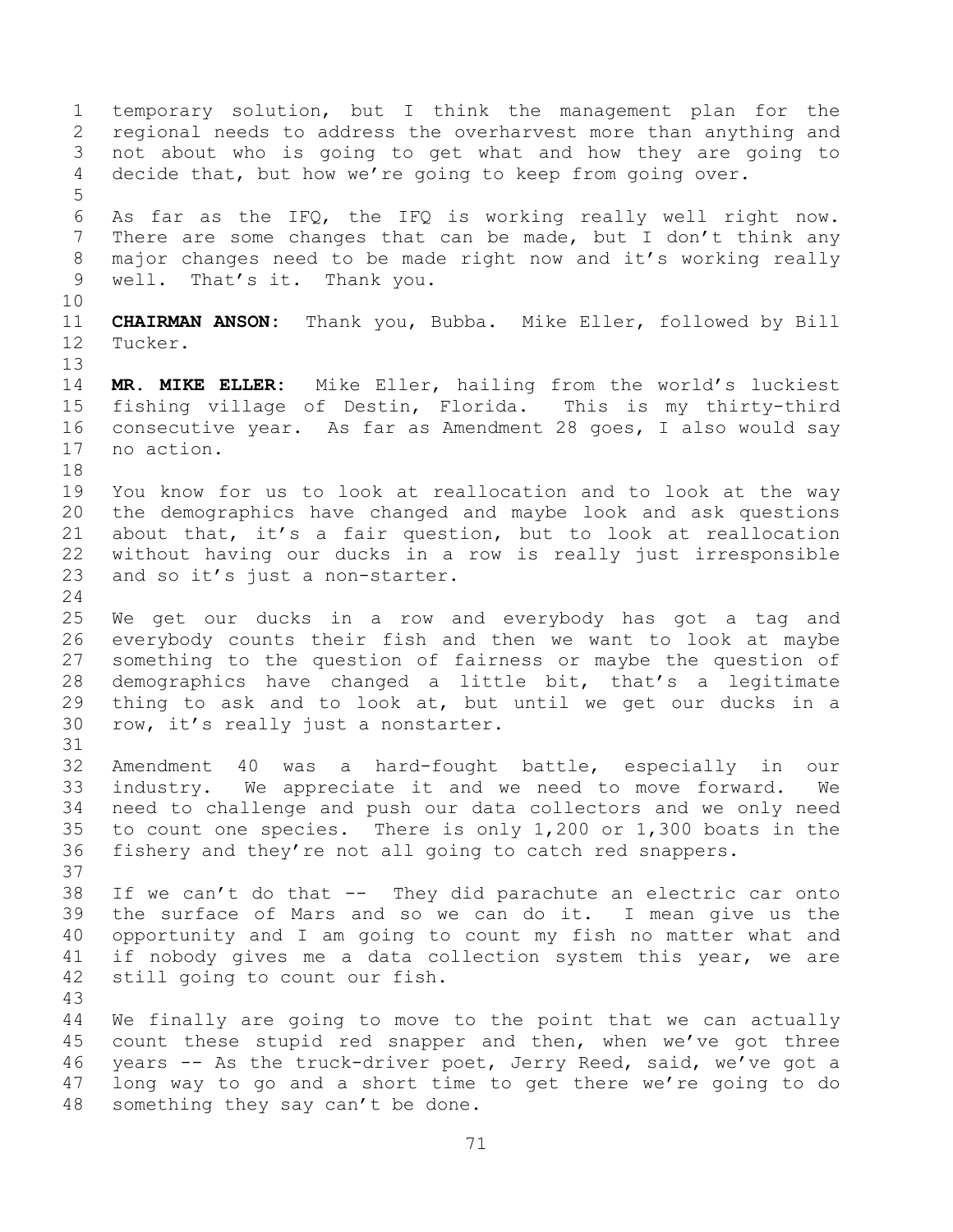We're going to do it. We are going to count our fish and we're going to move forward and then when we get done and we get this thing working, then we're going to reach out to that private boat sector and we're going to help them get their act together. We are going to help them get their tag system going. In Destin, Florida, we did a tag system under the exempted fishing permit and we worked very closely with the State of Florida. Those private boat guys were very happy to get their tags and they were very happy and when I hear them over and over again nowadays, they are ready to go to a tag system. You might hear the management of the CCA talk about it, but that's not the person that's down there on the water. Those guys on the water, they want a system, because when they look at the commercial fishermen and they see us getting our act together, they will get as frustrated as we used to get. They want a system too and so we're going to be the microcosm and we're going to get our system down pat and then we're going to help them get their system down pat and we're going to finally get rid of all this we don't really know how many people are catching them and all that. We can do it and we're going to do it. For you all that wrote the minority report and sent it in, it's time to put that behind that behind you and it's time to move forward. If you want to keep rehashing what we've been rehashing for ten years, that's your loss and we need to move forward. A thirty-four-inch amberjack and a 1,000-pound trip limit, as far as I'm concerned, and a two fish bag limit. We personally, on my vessel, we could go with a one fish bag limit. My brothers and sisters in arms in Texas don't want it and -- **CHAIRMAN ANSON:** Mike, if you could wrap it up. **MR. M. ELLER:** If once we go to a tag system, it won't matter two fish or one fish, because everybody can fish their fish however they want. Thank you very much. **CHAIRMAN ANSON:** Thank you, Mike. We have Bill Tucker, followed by George Eller. **MR. BILL TUCKER:** How are you? I'm Bill Tucker and I'm a commercial fisherman out of Dunedin, Florida. I would like to cover a couple of things: Amendment 40, the IUU fishing, and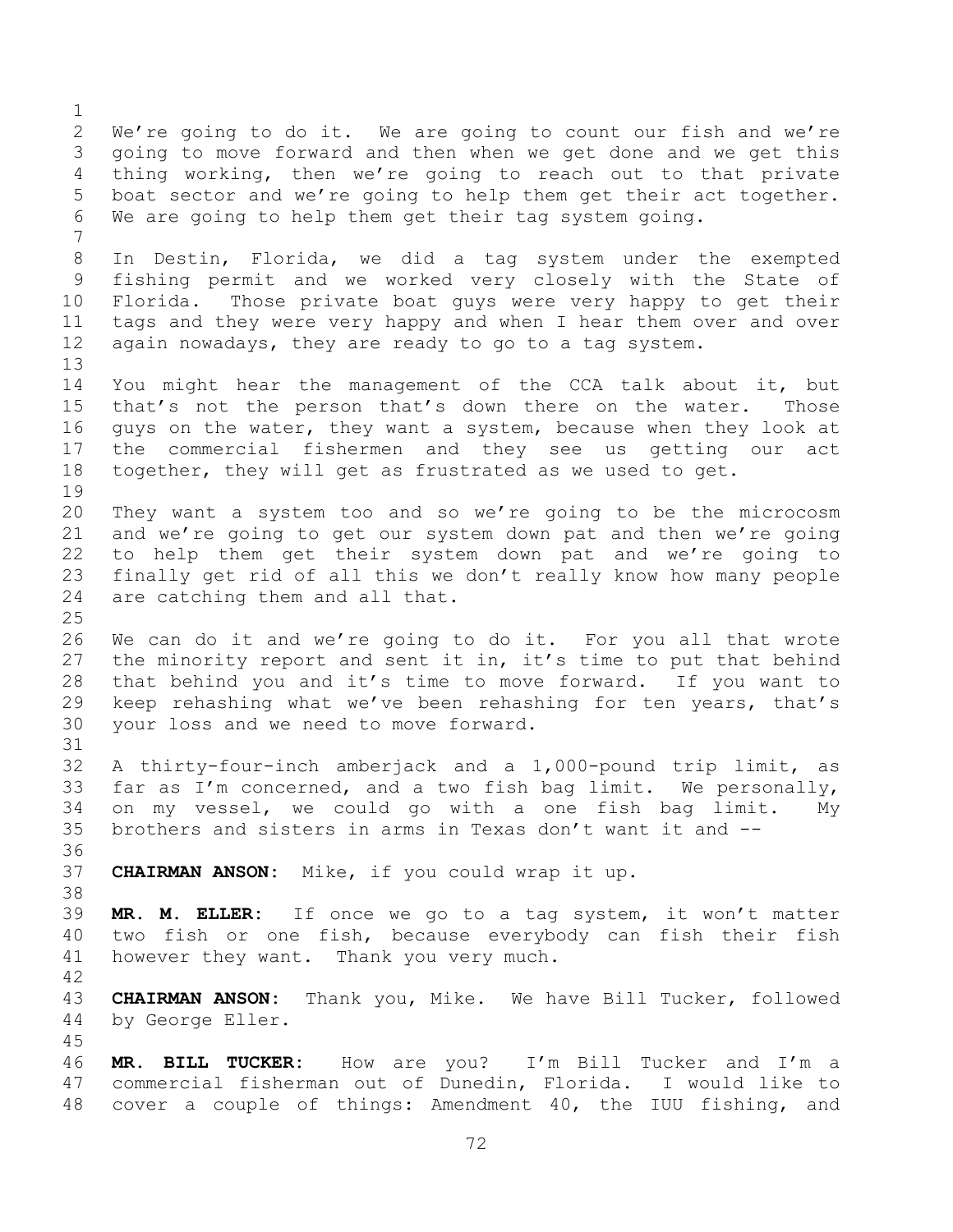Amendment 28. Thank you for finally moving forward on sector separation. This will provide the charter for-hire sector the lifeline they need to properly run their businesses and the flexibility they need to develop plans that increase recreational fishing opportunities and increase accountability in the recreational sector. We need that. I encourage you to take a hard stance against the foreign poaching that takes place in our waters. I mean if we can lock these guys up and let them make fish tags for the recreational sector, that might be a good step. If we could take some of those fish and give them to Bob Zales, II, as his introduction into catch share management, that would be awesome. As far as Amendment 28 and reallocation, under the current recreational management system, I don't support reallocation and reallocating more red snappers to the recreational sector. It's not going to promote conservation and it only sends the wrong message by rewarding a failed management system of fish expropriated from a commercial management system that works. If you desire to increase stability in the recreational sector, then develop a system that expands fishing opportunities for recreational fishermen. For example, explore a tag system that personalizes opportunities for individual fishermen according to their individual needs or emulate the innovative spirit that the charter for-hire and the commercial sectors have embraced. By taking fish off the plates of the fishing public and out of the coolers of the cafes and restaurants, that only adds instability to our sector. These costs of reallocation exceed any purported benefits. Throwing more fish at an ineffective management system is just folly and so please support Alternative 1, no action, on Amendment 28. Thank you. **CHAIRMAN ANSON:** Thank you, Bill. I have George Eller, followed by Eric Brazer. **MR. GEORGE ELLER:** Mr. Chairman and members of the council, thank you so much for all of your hard work on Amendment 40. Dr. Crabtree, thank you for your professional leadership in this whole matter. Amendment 28 has no -- The charter boat industry has no place in that. It sounds to me like the Robin Hood of the red snapper industry, take from the rich and give to the poor, but that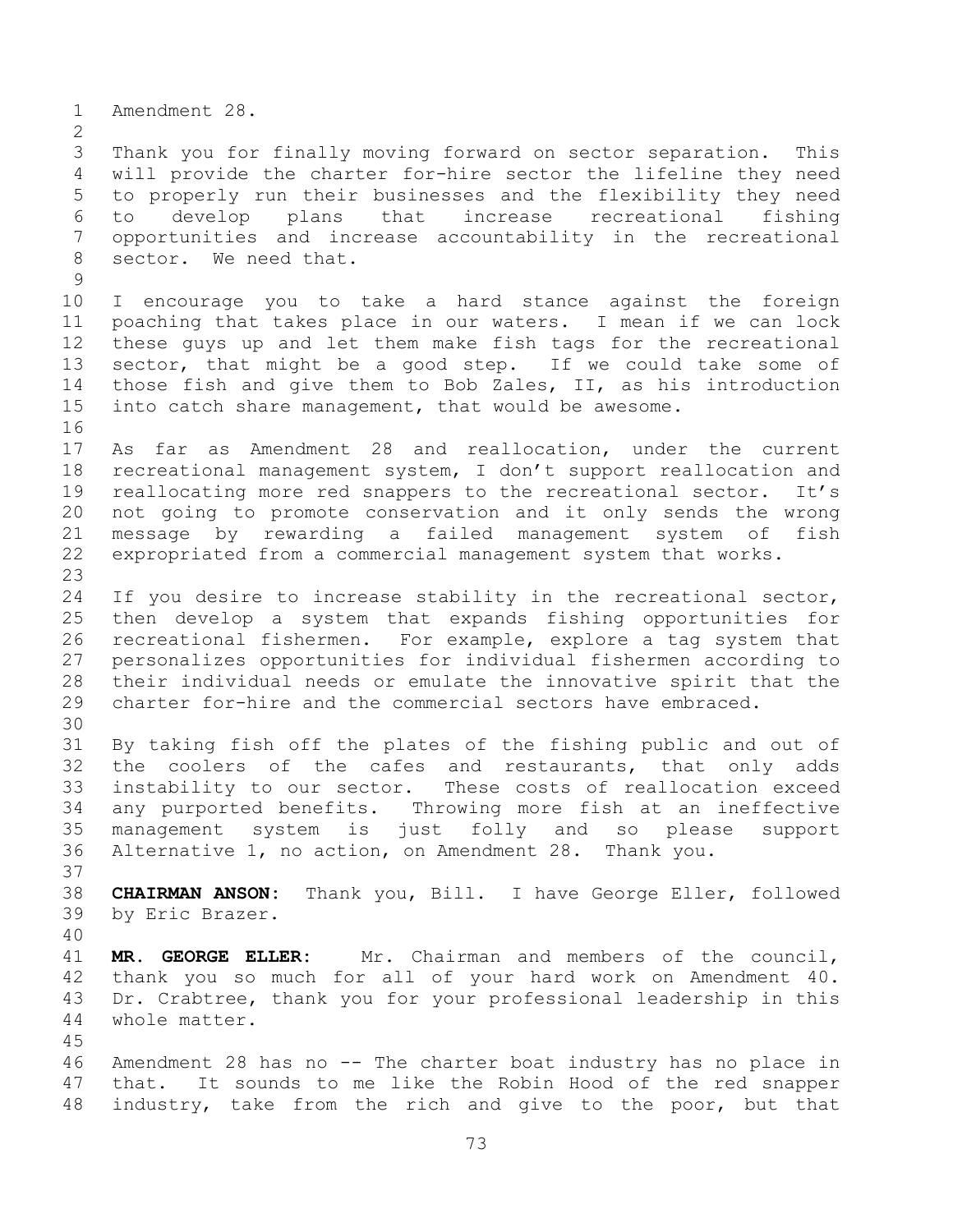won't work. 3 In my opinion, there are three basic things, three very, very important things, that has to go along with Amendment 40: accountability, accountability, and accountability. Therefore, I support the idea of a split season, but moreover than that, I support data collection, real-time data collection. I don't need anybody to buy me a VMS. I will buy one for each of my boats and I feel that way because real-time catch data eliminates the guesswork, just like the fish tags. When you issue fish tags and you issue X number of fish tags, you know how many red snapper is going to get caught before the year is out. You already know and there won't be no more red snappers caught by the for-hire industry than what you've issued fish tags for. Amendment 39, I think you should just trash that. A thirty- four-inch amberjack is fine with me. I don't commercial fish them and so I have no say-so on trip limits, but, again, we've got this Amendment 40 thing going down the road and for goodness sake, let's do not get ourselves mired down in the mud and drag this thing out towards a sunset. Give us some form of real-time catch data and it will pay dividends. Thank you. **CHAIRMAN ANSON:** Thank you and you have a question from Harlon. **MR. PEARCE:** Mr. Eller, thanks for your presentation and did I hear you say that you support accountability? **MR. G. ELLER:** Absolutely. Accountability is the watch word and this is why we're looking at the split season, because the last thing that we don't want to do is overfish. We will do whatever it takes not to overfish. **MR. PEARCE:** Thanks for your comments. **MR. G. ELLER:** Yes, accountability. **CHAIRMAN ANSON:** Thank you, Mr. Eller. Eric Brazer, followed by Larry Huntley. **MR. ERIC BRAZER:** Thank you very much, Mr. Chairman. My name is Eric Brazer and I'm the Deputy Director of the Gulf of Mexico Reef Fish Shareholder's Alliance. For those of you who don't know, I actually live up on Cape Cod and so I am very happy to

be here this week.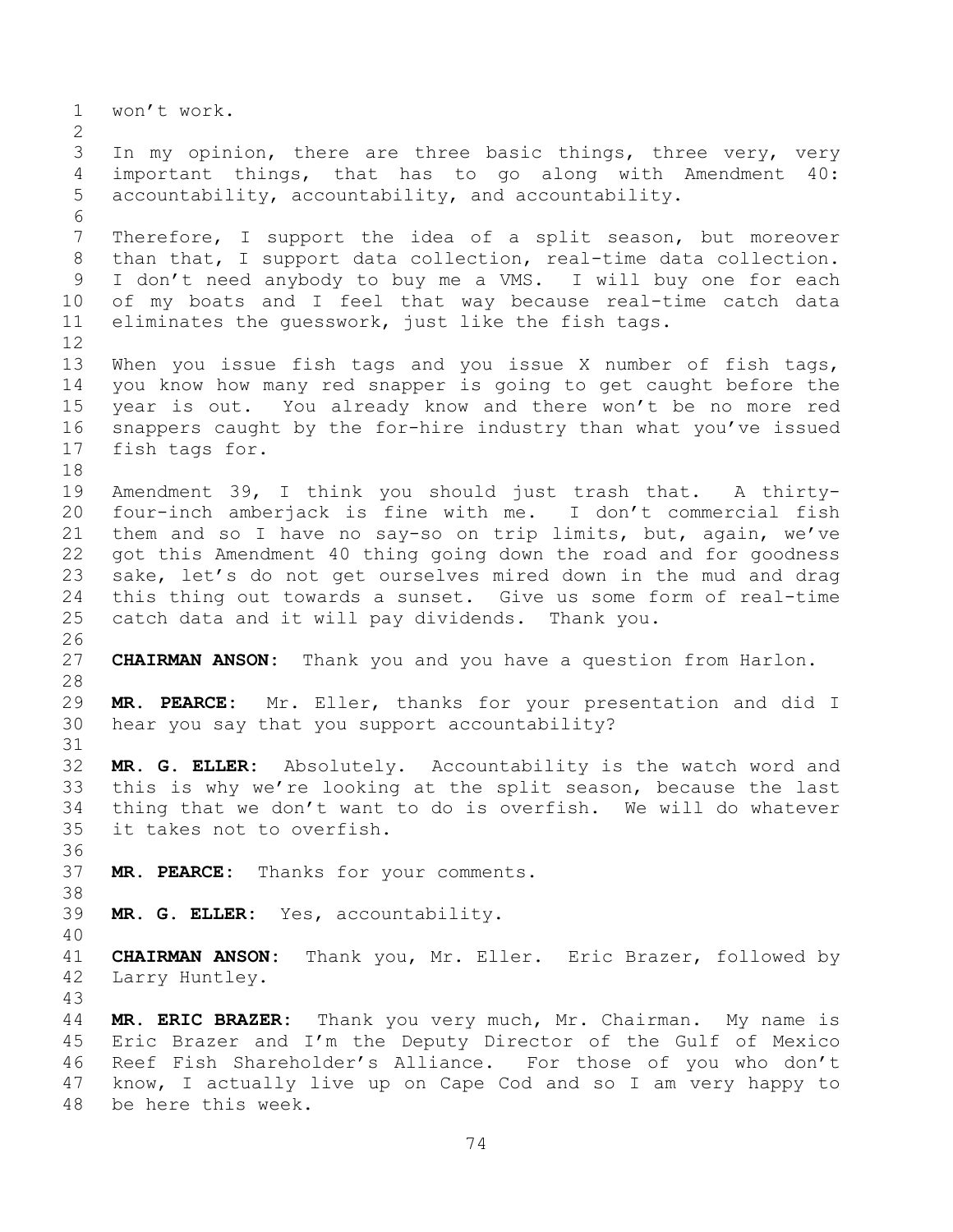For Amendment 28, a lot of what I'm about to say is what I've said before. We still don't believe it promotes conservation and it does not stop recreational harvesting and it's not economically justified. We have heard a little bit this week about the MRIP calibration results and how they may impact this discussion. There have been some concerns voiced about fairness and what I see when I look at the MRIP calibration results is that it actually shows that the violations that were the foundation of the lawsuit are even more egregious than we thought they were before and that's unfair. It shows that we could be looking at a much higher quota now than the thirteen-plus that we're talking about, which would be better for all. It shows that the recreational sector actually exceeded their allocation, through no fault of their own, by eighteen-million pounds over time and that the commercial fishery was denied access to 51 percent of eighteen-million pounds, or just over nine-million pounds of allocation. It's about \$35 million. I would say that's unfair. I would point to page 20 of the calibration report, where it says that we recommend that the investigation continue on the remaining two methods and it's possible that one of them will be determined to be better in the future and I would say that it's not fair to make major, sweeping, policy changes with this much uncertainty. By choosing any of the options but status quo, you are rewarding overharvesting and we've heard this all week. That's unfair. The more time we spend talking about Amendment 28, the longer it takes to get a recreational private angler plan in place and the longer that the private anglers are subject to a plan that doesn't work for them and that's not fair and so we urge you to change the preferred alternative tomorrow to status quo and finish Amendment 28 and start working on a plan that works for the private anglers. You are working on one for the charter fleet and that's great and so we hope you listen to your AP and keep moving that forward. Let's do the same thing for the private anglers. In terms of red snapper ABC, we are encouraged to see it rebuilding, but we're a little discouraged to see that it might drop off in the future. We urge the council to consider some conservative ABC options tomorrow that provide stable or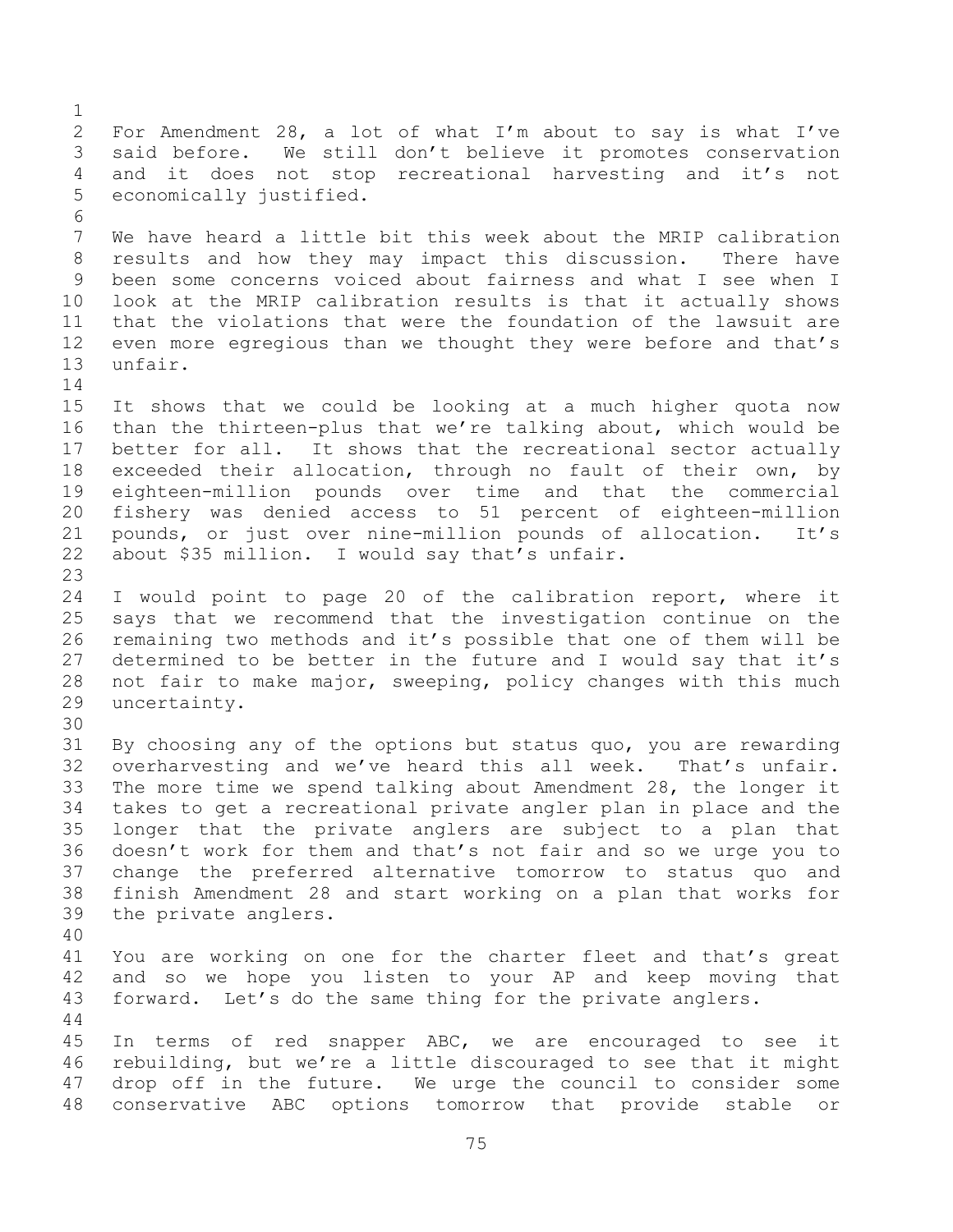measured continual increases and we want to try to avoid declines in future yield, to the extent we can. Gag, you're hearing a lot of fishermen talk about how they're not seeing them and they're not out there. We think the assessment is overly optimistic and we urge you to have conservative options included in the April discussion and if I may have ten more seconds, I would like to end on a positive note. The Coast Guard presentation that we saw yesterday was eye- opening and we want to thank the Coast Guard for their hard work. This impacts everybody in this room, whether you're commercial, charter, private, or a seafood consumer, and we strongly recommend that the council take a strong position on this tomorrow and send a letter to Congress saying this is wrong and this needs to be stopped and to increase their support of the Coast Guard to let them do their job. Thank you very much for the extra time. **CHAIRMAN ANSON:** Thank you. Next we have Larry Huntley, followed by Bill Kelly. **MR. LARRY HUNTLEY:** Good afternoon. I am Larry Huntley from Pensacola. I have been fishing in Florida's Atlantic and Gulf waters since the 1950s and became interested in the science of fisheries management during the last ten or so years. I took a fisheries management class from Dr. Patterson six or eight years ago and one of the first publications he recommended was *Understanding Fisheries Management*. The first topic in the introduction was titled "Whose Fish are They Anyway?" Several statements from the paragraph have stayed with me. Fish living in public waters are a common property resource. The government has the responsibility of managing the fish for the benefit of all citizens, even those who do not fish and so who owns the fish? You do, along with 316 million citizens of the United States. A few years ago, I did a little informal research to determine how many Floridians had saltwater fishing licenses and were capable of catching their own red snapper. I came up with approximately 17 percent. 83 percent depended on commercial fishermen. The data used was before the most recent saltwater licensing requirement. I have a very small commercial red snapper quota and sell to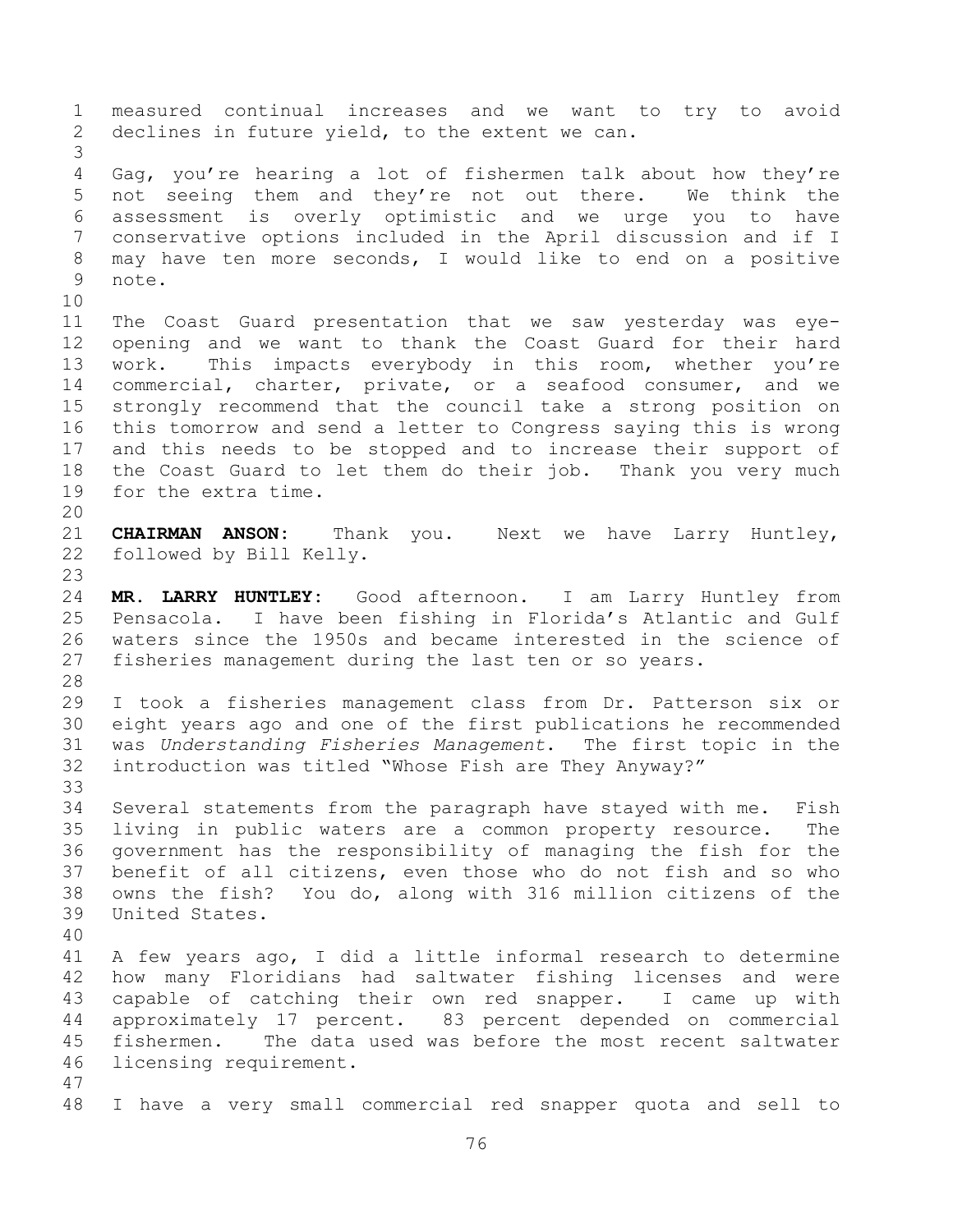Maria's in Pensacola, a relatively small fish market, but when I provide them with red snapper, they are sold in short order and they commonly call me to ask when I'm going out again and their clientele are generally average wage earners and they want access to fresh, Gulf-caught red snapper. The large snapper are sold to local restaurants and marketed as fresh catch of the day. Amendment 28, Preferred Alternative 5, would transfer some of the commercial quota to the recreational sector. In fact, it would reduce my quota by approximately 9 percent. The non- fishing public would have access to nine fish instead of the present ten. I guess my concerns are who is looking out for the vast majority of the Americans who do not fish, but enjoy access to those fresh-caught red snapper and why can't the recreational sector develop an effective management plan? In the last several days, I have heard that the current allocation is not economically efficient and a shift would increase the stability of the recreational sector, but let's look briefly at the current management plan. The recreational sector's 2014 ACL was 5,390,000 pounds. A buffer of 20 percent was applied to ensure no overfishing and the ACT was 4,320,000 pounds. Recreational caught was 3,660,227 pounds, or 32 percent less than their ACL. Under the current allocation, or Alternative 1, the recreational could have increased their catch by 32 percent, 1,722,733 pounds, if they had a more efficient and effective fishery management plan. I have three recommendations. Please take into account the vast number of Americans who do not fish, but enjoy fresh-caught red snapper, work with the recreational sector to develop a plan that allows them to catch the current 49 percent of their ACL, and support Alternative 1 to Amendment 28. Thank you. **CHAIRMAN ANSON:** Thank you, Mr. Huntley. Bill Kelly, followed by Chad Wilbanks. **MR. BILL KELLY:** Bill Kelly, Florida Keys Commercial Fishermen's Association. Mr. Chairman and members of the council, I just want to thank you very much for your prompt response to our request to address issues in the king mackerel gillnet fishery, including a workshop and the opportunity for me to join in the discussion this morning. I appreciate that, Dr. Dana.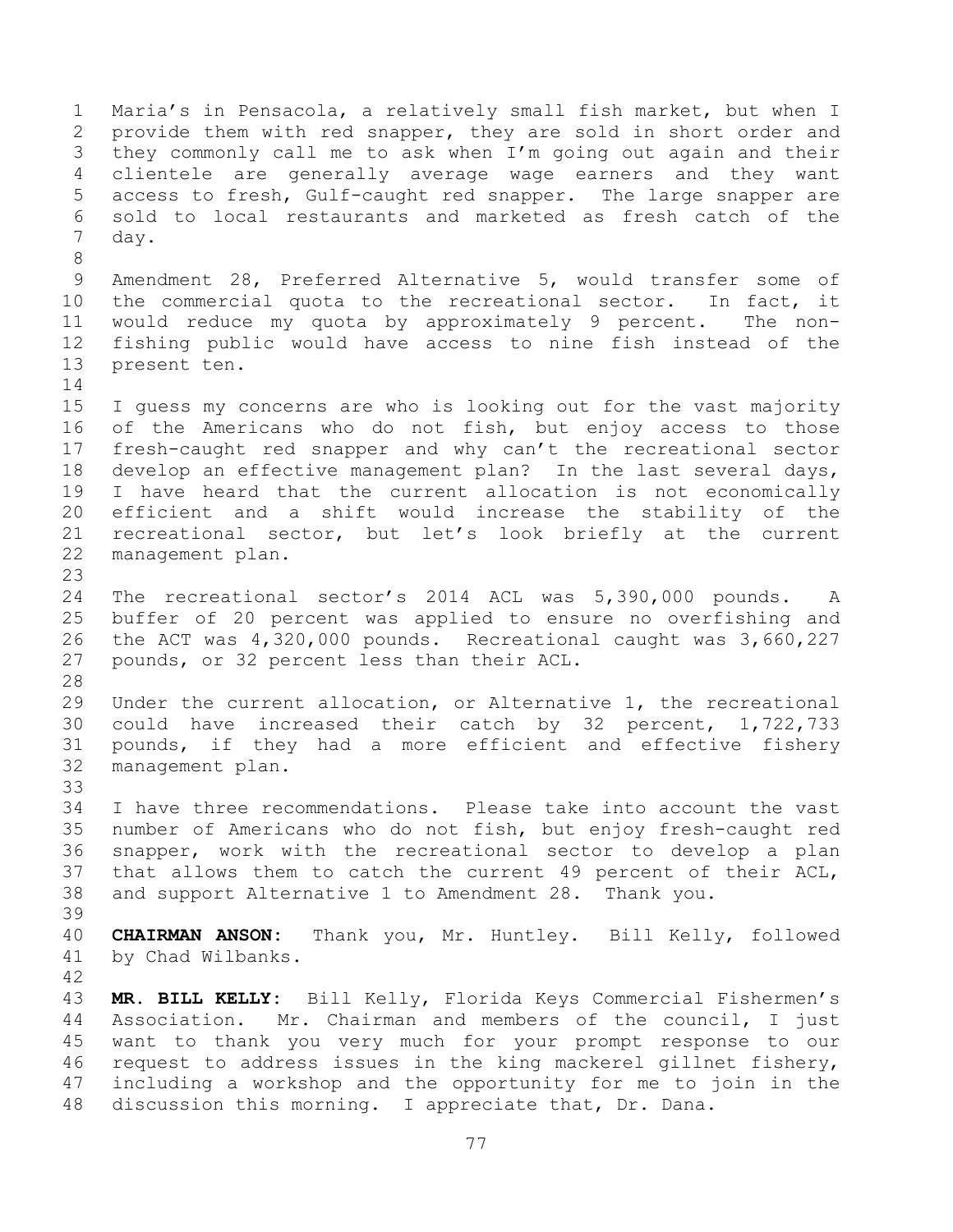We've made some substantial strides here in just a very short period of time. Over the past couple of years, we have managed to get 20B passed with that transit provision that increases the efficiency of the operations and it also improves the quality of the product that we harvest and so the lines of communication have opened greatly with National Marine Fisheries Service and with Dr. Branstetter and Sue Gerhart. We are most appreciative of that. We have new actions in play for the upcoming season, which is going to start in just about seven days here. Again, thank you very much on that. 

 I want to give you an indication of some problems though, just 14 to put things in context for you. Just recently, one of our stakeholders was fined. He returned to the dock with his 25,000-pound trip limit and he was 2,200 pounds over. He was fined \$6,750 for that overage and it's the first resource violation that he's had and he's been fishing for over thirty-five years and he hasn't had one since.

 We had another stakeholder that was over and rather than leave fish out there, he called the legal department that he was advised to contact regarding his overage and so forth and he said, what do I do? Am I going to cut my net and leave it out there? I can't do that and it would be the end of the fishery. 

 If I throw them over, that's against the law and what if I am throwing them over and a law enforcement boat comes up? He was told by that particular advisor -- He says, you don't have too many choices. He said you've got to get rid of the fish or you're going to get fined and he said just to try not to get caught. That's not appropriate. 

 Anyway, that kind of puts things in context. We are really appreciative though of the response that you've given us and because it's Super Bowl weekend, I want to talk football with you real quick and that is considering the size of these meeting stadiums that we have now, can we get one of those wide screens down on the fifty-yard line so that the cheap seats can read what's going on? That would help and, also, Mr. Bowen, thank you for being here from the South Atlantic Council. 

 You can see how effective and utilized this system is and if we take this back to the South Atlantic Council, the power strips and so forth really reduce the need and burden of carrying so much paper product and stuff like that and we would surely like to see that over on the east coast.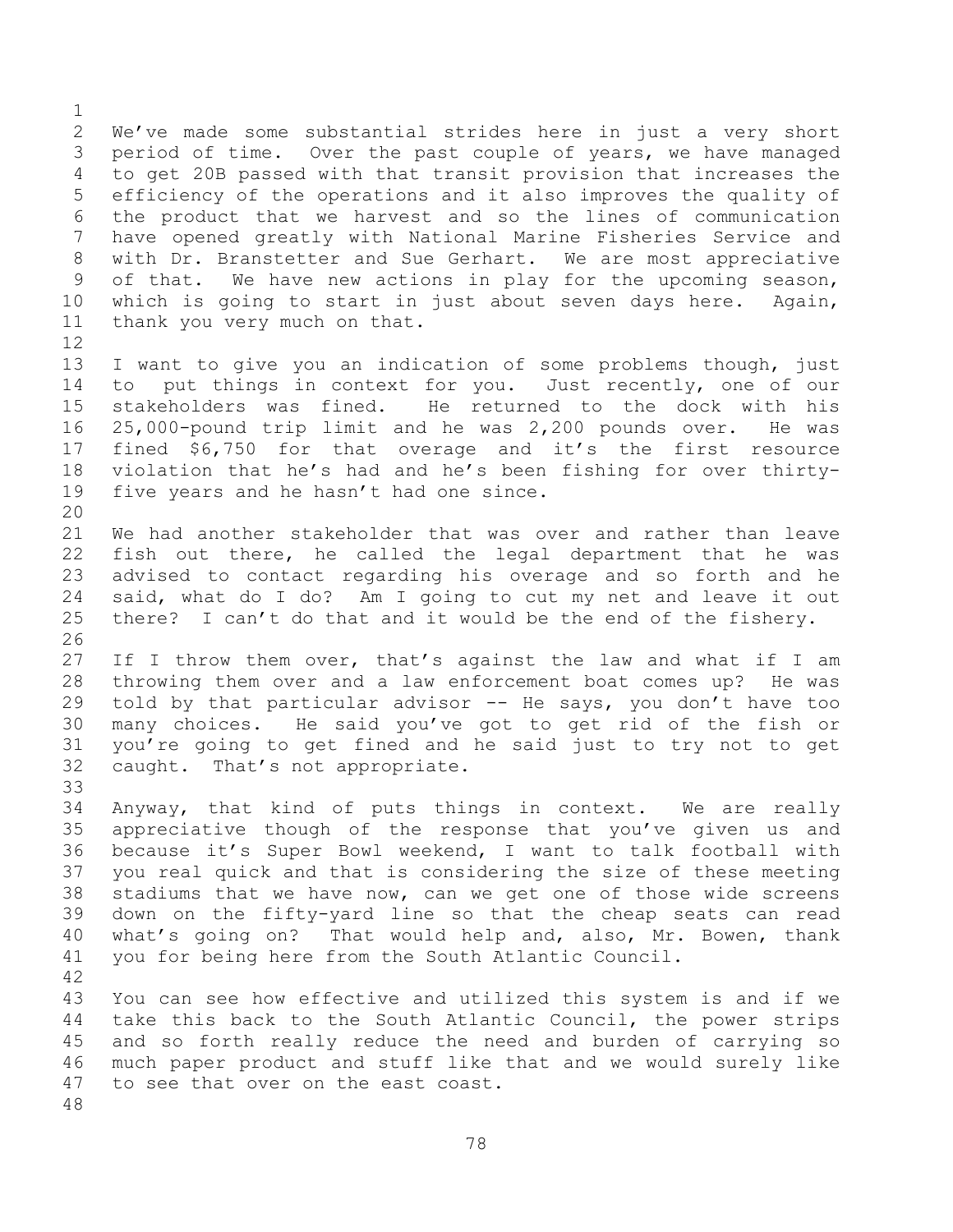**MR. BOWEN:** Thank you, Bill, for your comment and I'm going to take more than that back to the South Atlantic Council. **MR. KELLY:** I bet you will. Unfortunately, I won't be here tomorrow and if anyone has any last-minute questions regarding our gillnet issues, I would be happy to answer them and if not, thank you so very much. **CHAIRMAN ANSON:** Thank you, Bill. Chad Wilbanks, followed by Shane Cantrell. **MR. CHAD WILBANKS:** Thank you. I am Chad Wilbanks and I'm with the Gulf Coast Leadership Conference based in Austin, Texas and I wanted to address you all a little bit about the severity of illegal fishing by foreign fishermen. Before I go much further, Lieutenant Commander Brand, your team has done an outstanding job of bringing this issue to the forefront and I think we ought to really congratulate the Coast Guard, who are, in many ways, endangering their lives protecting our sovereign waters out there, but let's take it into a little bit of perspective. We started this conference a little over a year ago to address specifically illegal fishing by foreign vessels. In August, we had a conference in Galveston and Harlon Pearce spoke at it and Buddy Guindon was also there and Will Ward was one of our presenters, as well as Captain Scott Hickman. We had Chamber executives from Florida through Texas and we had law enforcement from Florida through Texas and what we have and what we're seeing is there is two main problems with illegal fishing by foreign vessels. Number one, it damages our natural resources. Number two, it damages our economy and so the five Gulf Coast States represents about \$13.7 billion that the fisheries provide. It supports 168,000 jobs and so what we have now is we're playing by the rules and they're not. Congressman Randy Weber spoke at our conference and he said this: We've got to level the playing field. They are taking advantage of our waters and they're taking advantage of our resources and the only way that we are going to win is to shut them down. The council asked yesterday, specifically to the Lieutenant Commander, what is it that we can do and I don't think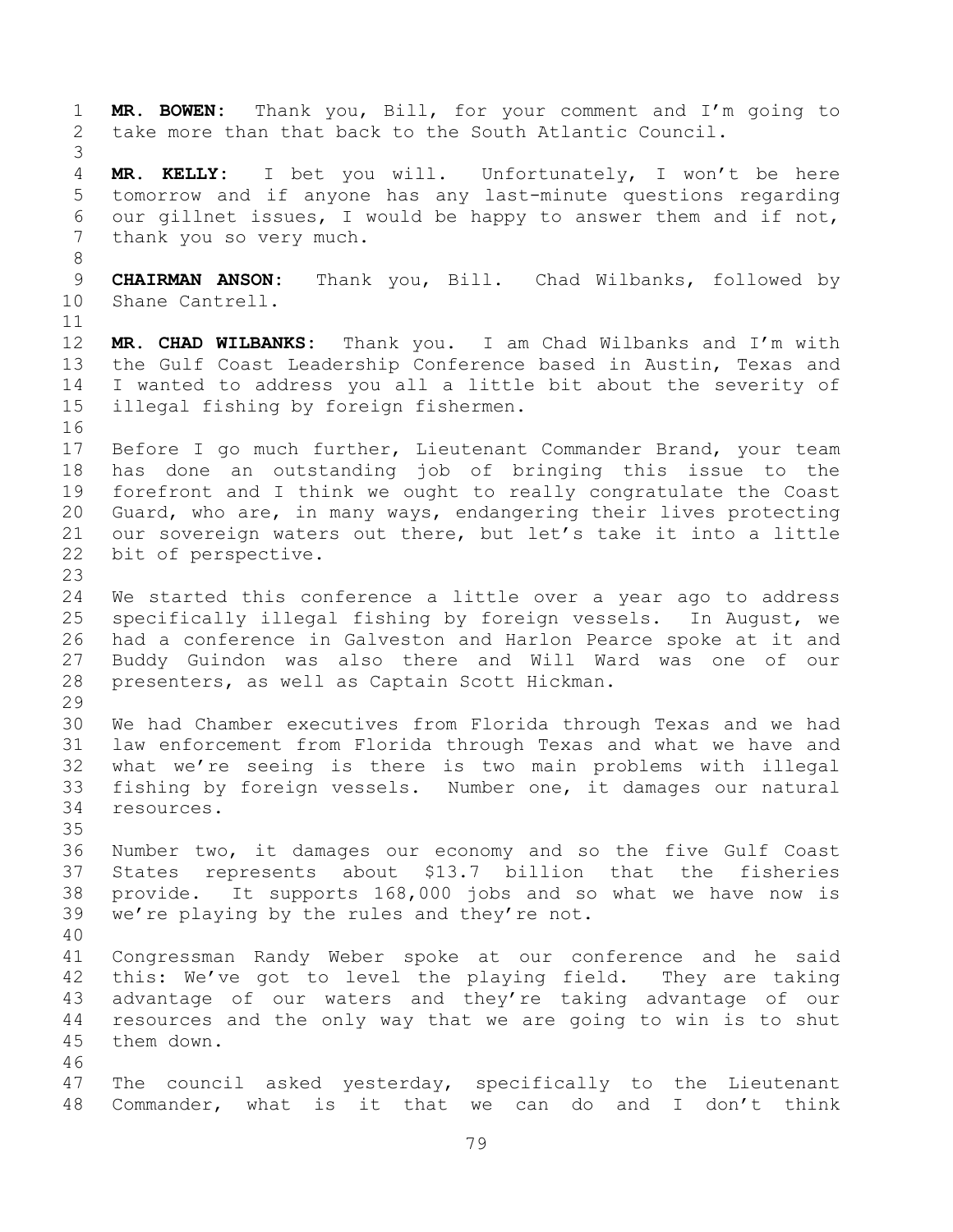resources, throwing money, will solve the problem. They would like to have more resources, but what we need to have is stronger legislation. We need to have new legislation in Congress. I would encourage the council, if you want a plan of action, is to direct staff to come up with a resolution calling on tougher laws. Otherwise, we're going to have the same problem that we're seeing now. They are going to come across our border, our coastal borders, and they're going to fish our fish and we're going to slap them on the wrist and we're going to feed them and we're going to house them and we're going to put them in a nice car and take them across the border and we're going to do it again and again and again. With that being said, I want to thank you all for your time and I thank you for the opportunity to be here and I am happy to take any questions in the last thirty seconds that I have. **CHAIRMAN ANSON:** Thank you, Chad. We do have some questions. **MR. PEARCE:** Thanks for your comments and just in sort of answer to your questions, I met with Tracy from National Marine Fisheries Service yesterday and they're going to meet with the enforcement people with the Coast Guard and come back to this council at the next meeting of what we as a council can do to help solve those problems with the fish that's being thrown away and with the gear that's being destroyed and hopefully a way to prosecute with U.S. law the fishermen that we catch in U.S. waters and so we're already beginning to work that process and hopefully they will come back to us at the next meeting and Tracy will let us know what we can or can't do as a council. **MR. WILBANKS:** Mr. Pearce, I appreciate those comments. Thank you. Thanks, council members. **CHAIRMAN ANSON:** Thank you, Chad. Shane Cantrell, followed by Chad Hanson. **MR. SHANE CANTRELL:** Good afternoon. I am Shane Cantrell, the Executive Director of the Charter Fishermen's Association. I want to echo what Mr. Wilbanks just said. This illegal fishing is a serious problem, especially off of Texas. A lot of our members have been discussing this and bringing it to our attention and we've brought it to the council a few times and I'm glad to see that the Coast Guard is taking action on this and we've got some traction.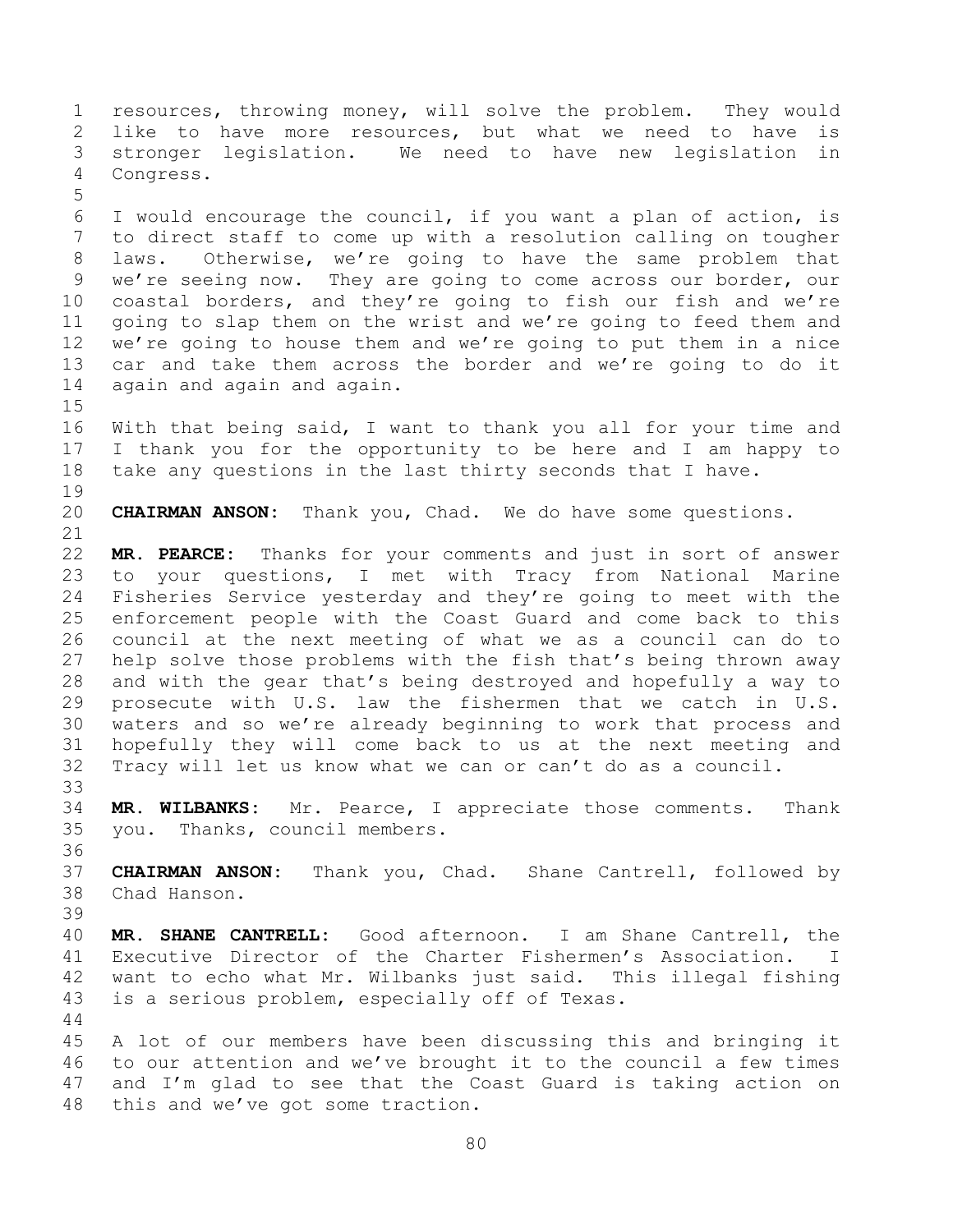Just like Chad said, it's an issue that needs to be handled in Congress and with the support of the council, this is something that everybody can get behind. There's not a lot of arguments that this is a serious problem and so I would like to see you all put some language together and get that moving up the chain so we can get that enforcement. Like he said, resources will be helpful, but the most important part is the legislation. I thank the council for moving forward with Amendment 40. It's taken us a long time to get there and we've got a comment period open now and I'm looking forward to ending that and getting on to the next step, which would be moving forward with the charter for-hire management plan. 16 I am a member of the charter for-hire management AP. It's a very vast group of stakeholders there from the charter boat industry. I am rather impressed that we were able to agree on as many things as we did. It's a very, very diverse group and I was impressed with the motions that came out of it and the ideas that we did agree on and decided to move forward with. I would like to see the council reconvene that AP as soon as possible and move forward with recommendations from that AP, specifically developing a charter for-hire management plan with the options agreed upon by that AP. I would like to see the federally-permitted charter boats removed completely from Amendment 39. This seems like a dead end, especially for the charter boats. I don't see how the charter boats fit into this anymore. This has become a real issue in the state water fisheries and each independent state really places a burden on our industry with 30B in place. We have federal permits and we need to continue under federal management. The private anglers seem well suited for regional management and the states are best equipped to deal with their private anglers. For Amendment 28, I support Alternative 1, no action. We have revisited this allocation issue and it's time to put it to rest and move forward with some real-time data collection and real solutions for the charter boat industry. I prefer a thirty-four-inch fork length for greater amberjack and getting the ball rolling in this charter for-hire management plan. We've got to get it done now. We are facing a sunset and this is the time to act.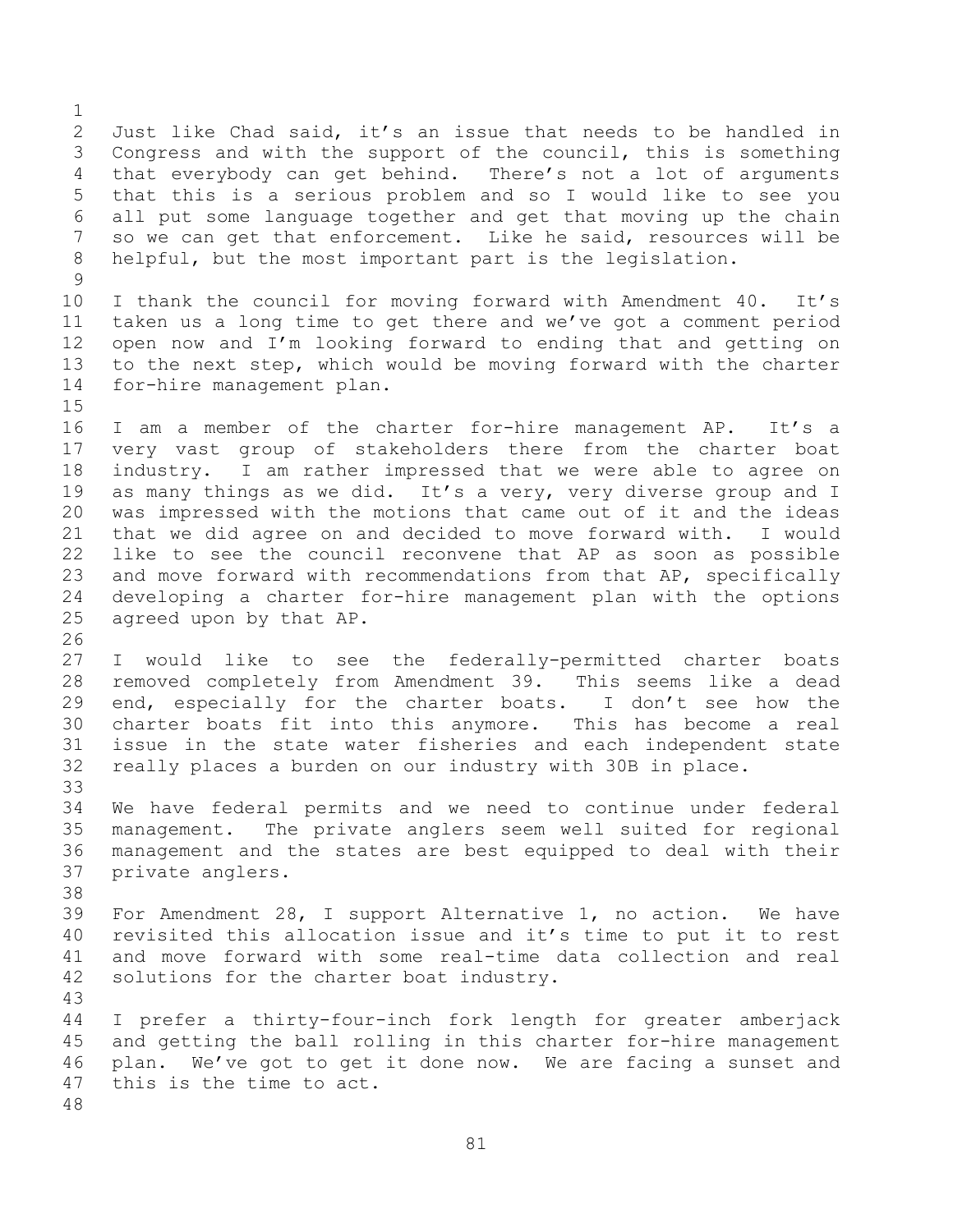**CHAIRMAN ANSON:** Thank you, Shane. Shane, we have one question for you from Mr. Boyd. **MR. BOYD:** Shane, I don't think I can quote you, but I think you said something like the states should not have any jurisdiction over the charter for-hire fleet and take it out of Amendment 39? **MR. CANTRELL:** I would like to see the federally-permitted charter vessels removed from Amendment 39. I feel like where we are federally-permitted vessels that we should be dealing with the federally-managed system. The private anglers, there is a vast number of them and they could be handled in many different ways. I think it's something -- Some data collection system, similar to iSnapper, from Dr. Stunz, would be excellent to equip them. **MR. BOYD:** I have a question for you. The private recreational fisherman buys a license in a state to go fishing and your boat is registered in the state. All of them are. You are moored in the state. **MR. CANTRELL:** Yes, sir. **MR. BOYD:** They climb on your boat in a state. **MR. CANTRELL:** Yes, sir. **MR. BOYD:** You traverse out to federal waters and then you come back and you land in a state. **MR. CANTRELL:** Yes, sir. **MR. BOYD:** You moor in a state that night and you go home in a state that night and why wouldn't the state have some reason to think that they have influence over your business in some way? **MR. CANTRELL:** Because I am addressing five states that have time and again taken action against the charter boat industry. Every time you open a state water season, it pulls fish away from the charter boat industry. We've got a great example with the triggerfish and we can talk about something other than red snapper for a change. Triggerfish season, the State of Florida is open 365 days a year and we're shutting it down on February 7, if I'm not mistaken. That causes a lot of outcry and it just becomes an issue here.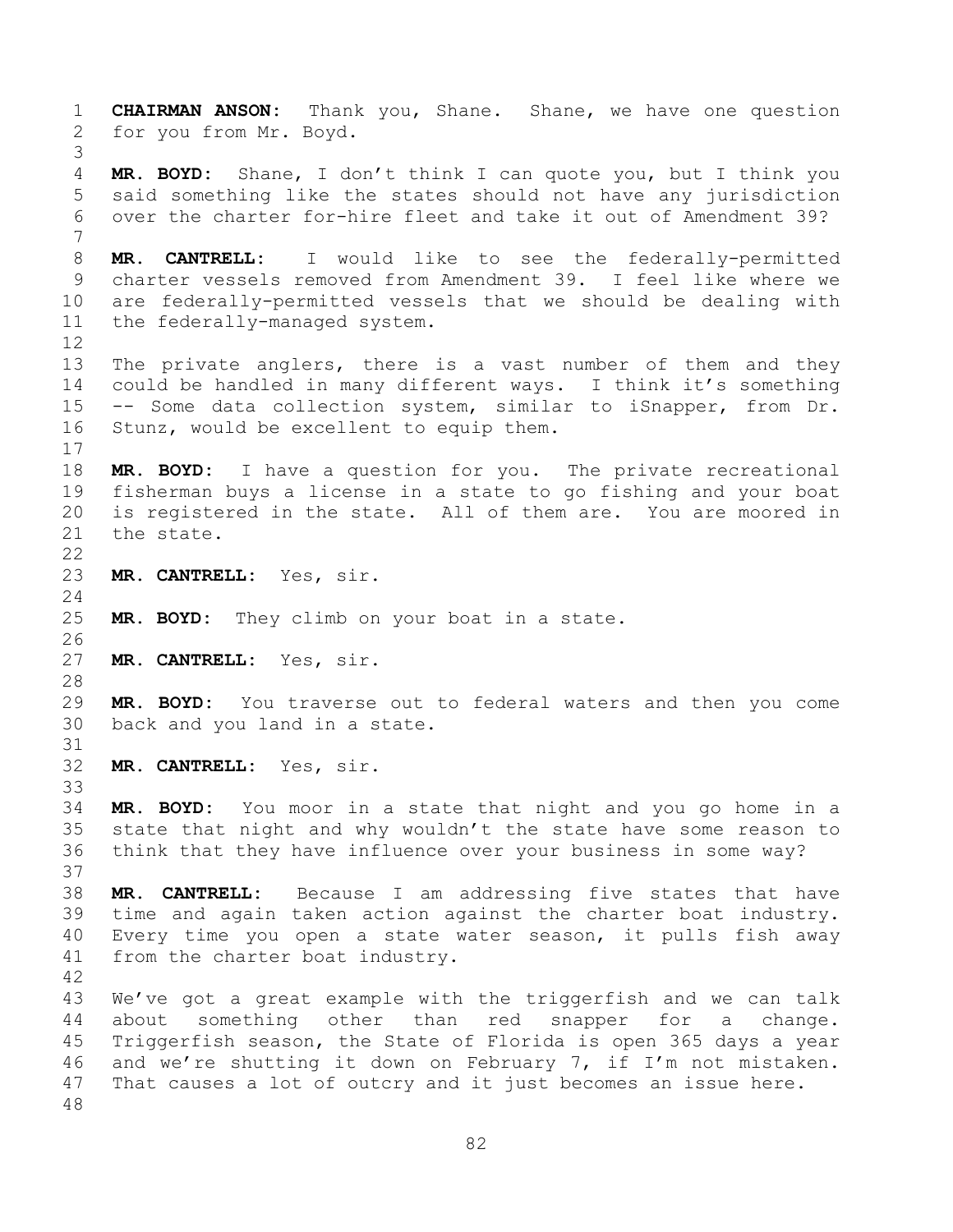When we go to a state water season in the State of Texas, it doesn't cost a lot of days, but it costs days and those are days that just go to the private anglers. We are playing favorites here in our management that we're doing a state water execution of our fisheries and blaming the federal government for it and that's no way to be addressing our fisheries. **CHAIRMAN ANSON:** We have Chad Hanson, followed by Bobby Kelly. **MR. CHAD HANSON:** Good afternoon, council members and Chairman Anson. My name is Chad Hanson with the Pew Charitable Trust and thanks for the opportunity today to speak to you about gag and red snapper. Thanks to the hard work of many in this room, the red snapper population continues to recover, as evidenced by the most recent stock assessment. However, recreational management strategies need to better match effort and participation to the availability of a growing red snapper stock. We support the efforts to improve tracking and accountability of each component of this fishery while staying the course to fully rebuild the species and to ensure its long-term sustainability. To that end, we encourage the council to keep these goals front and center as you continue to explore regional management of the private recreational component through Amendment 39. New data programs run by the states and through MRIP aim to improve red snapper catch and effort estimates and though we would like to see more uniformity in these programs, they have the potential to provide useful information to facilitate private recreational and regional management of red snapper with stronger monitoring and accountability. We also support initiation of a plan amendment to develop management strategies in line with the recommendations of the Ad Hoc Red Snapper Advisory Panel established at your October meeting. This AP also recommended moving forward with an electronic monitoring and reporting program for the charter for- hire fishermen. Similarly, we support the development of an amendment that would require electronic logbooks for the charter for-hire vessels and this amendment should incorporate the recommendations made by the joint technical committee in their recently released report. However, we have serious concerns with the proposal to change the rebuilding goal for the red snapper population. If you are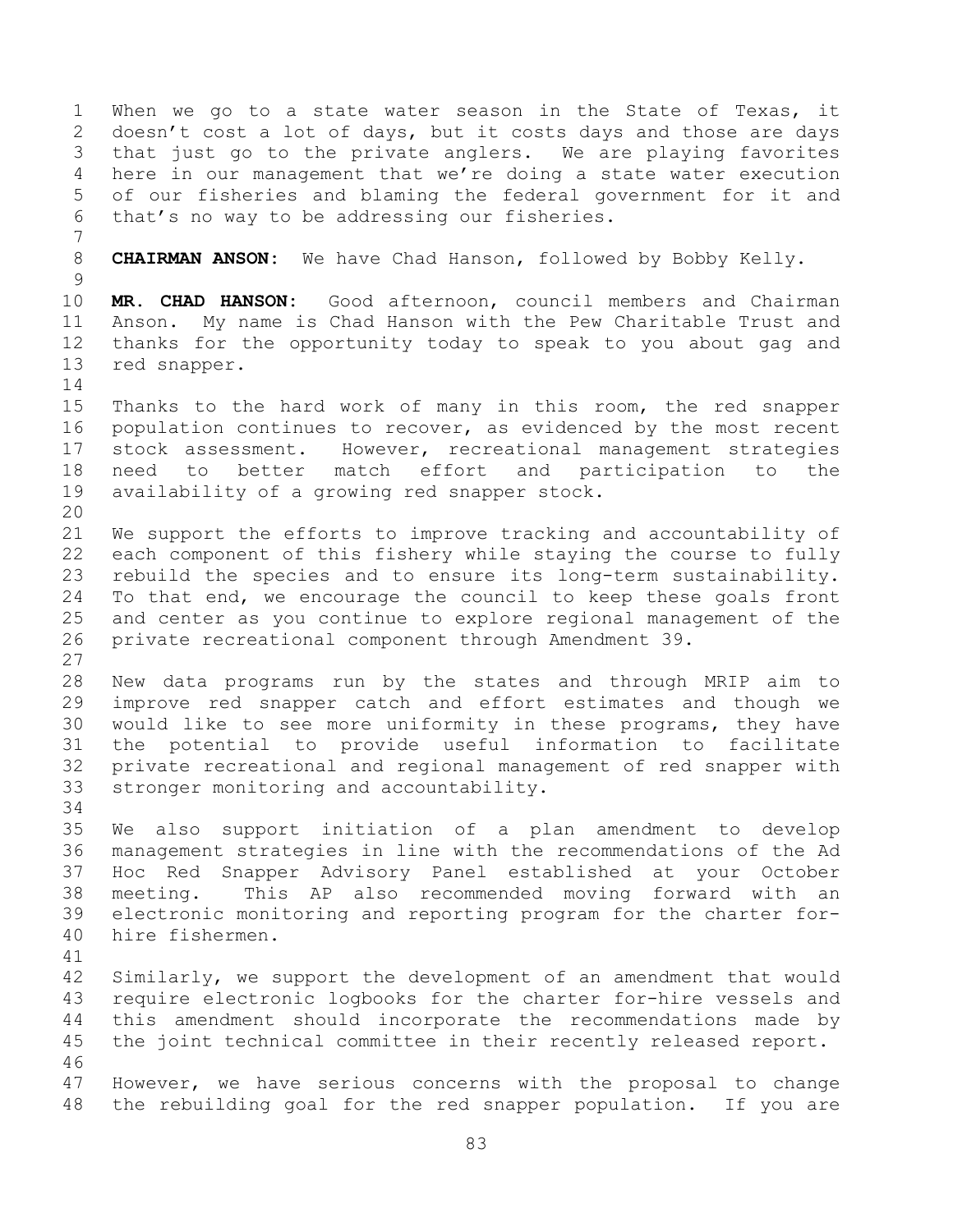going to move the goal post, if you will, for what it means to restore a species that has suffered from decades of overfishing, it is imperative that it's based upon solid scientific rationale. Twice you have requested the SSC weigh in on this idea and both times they have clearly recommended that you maintain the rebuilding goal you have. If changes are to be made, the SSC suggested you also consider increasing the spawning potential ratio and manage red snapper more conservatively, as is done for many other long-lived species in the region. Not only is this in line with the recommendations made by your science advisors, it is also required in order to comply with federal law, by analyzing a full range of options. We would also like to discuss gag management for a second. The recent stock assessment had a great deal of uncertainty and showed the population was only just above a threshold at which it would be deemed overfished. The percentage of males in the population remains at a historically low level, which likely limits gag's reproductive capacity. In addition, the recruitment of juvenile gag was at record lows in recent years and for all these reasons, we urge the council to set catch limits close to or at the current level, to ensure this population can weather all these threats and maintain a sustainable fishery for the years to come. I also want to point out we are encouraged that an ecosystem model developed by scientists at FWRI was used to reexamine the impact of red tide on the gag population and resulted in a more informed SSC decision on ABC recommendations. In this case, factoring in the ecosystem considerations could allow for increased fishing opportunities. We recommend the council to continue pursuing the use of these types of tools to build towards an ecosystem approach to fisheries management and one way to continue moving in this direction is to reconvene the SSC working group that was established at the August meeting, to finalize their work on goals and objectives that can guide the council progress towards this end. Thank you very much for the opportunity. **CHAIRMAN ANSON:** Thank you, Chad. Next up, we have Bobby Kelly, followed by Skipper Thierry. **MR. BOBBY KELLY:** My name is Bobby Kelly and I own and operate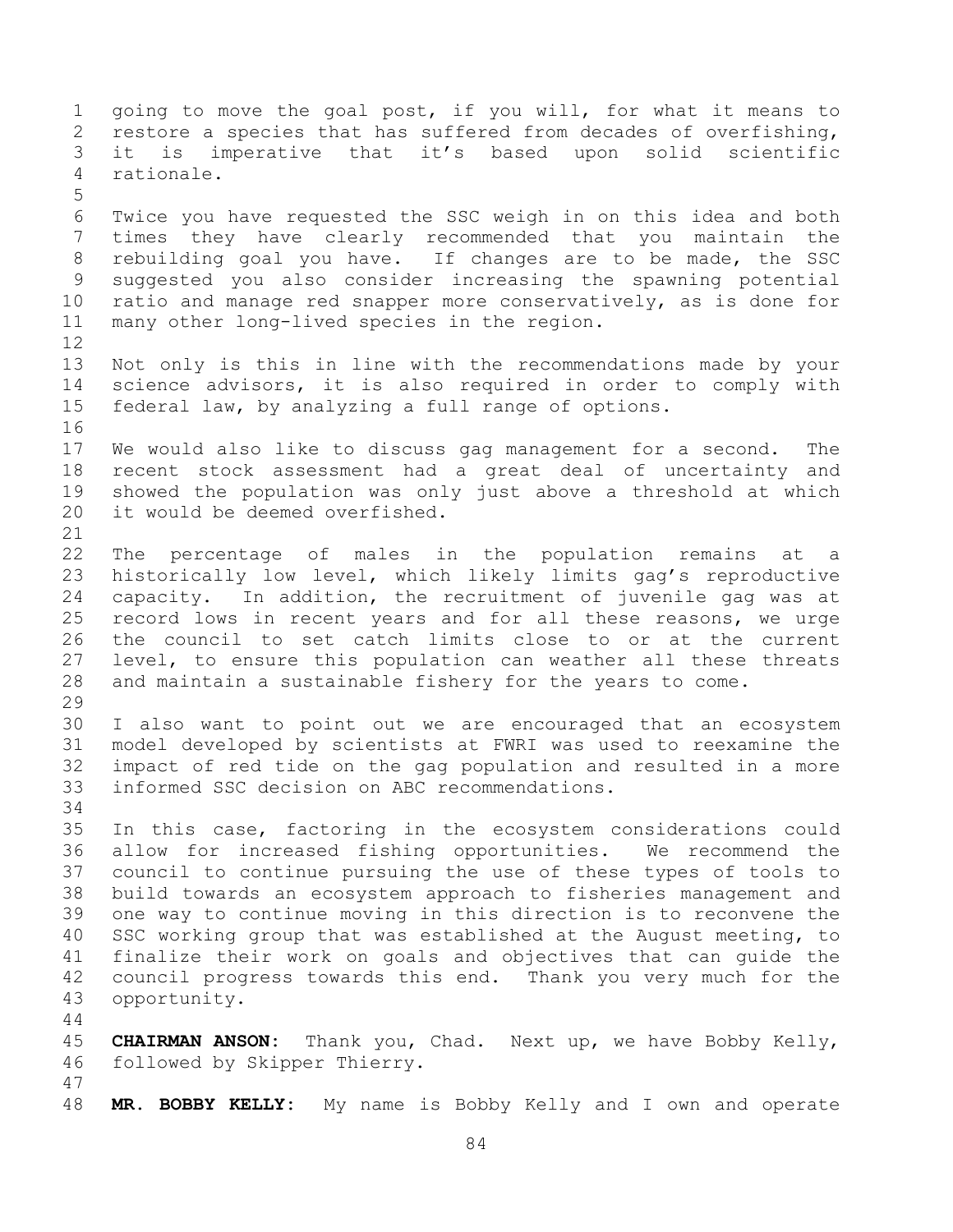two charter boats out of Orange Beach, Alabama. I want to thank the ladies and gentlemen of the Gulf Council for allowing me this opportunity to address you once again. First off, I would like to thank you for passing Amendment 40, or at least ten of you anyway. This was not an easy task and myself and others realize the hard work that went into its passing and with that being said, there's been a lot of talk about implementing the FMP and two to three years is not an acceptable timeline to implement an FMP for the charter for-hire fleet. The CFA management plan that you have before you outlines our needs and I urge you to approve it. Our hardworking men on the Advisory Panel for Red Snapper are more than willing to put in the hard work into the process and have already shown their forward-thinking and I ask you to give these fishermen a chance to reconvene sooner rather than later. I am in no way in favor of Amendment 28 and I feel that the council should not waste any more of their precious time in discussing this. You will be wasting these fish by taking them from an accountable fishery and throwing them into a bottomless pit. I feel that the amberjack size limit should not be anything more than thirty-four inches and even this increase is detrimental to our inshore fishery, but we realize it's a change that must be made. I encourage the council in making progress on Amendment 39. However, I do not believe that the charter for-hire fleet is -- I do believe that the charter for-hire fleet is already well ahead on implementing the FMP and, therefore, I feel like they should be left out of any state management plan. I want to apologize to the Gulf Council wholeheartedly. I had a charter on January 6 and I had nine people onboard my vessel and we caught eighteen triggerfish and apparently we caught the entire TAC. Thanks, guys. **CHAIRMAN ANSON:** Thank you, Bobby. Skipper Thierry, followed by Mike Thierry. **MR. SKIPPER THIERRY:** Good afternoon. I am Skipper Thierry and I have a headboat out of Dauphin Island, Alabama. I've been there for about ten years with The Escape and I would like to thank you all for the passage of Amendment 40. It was a huge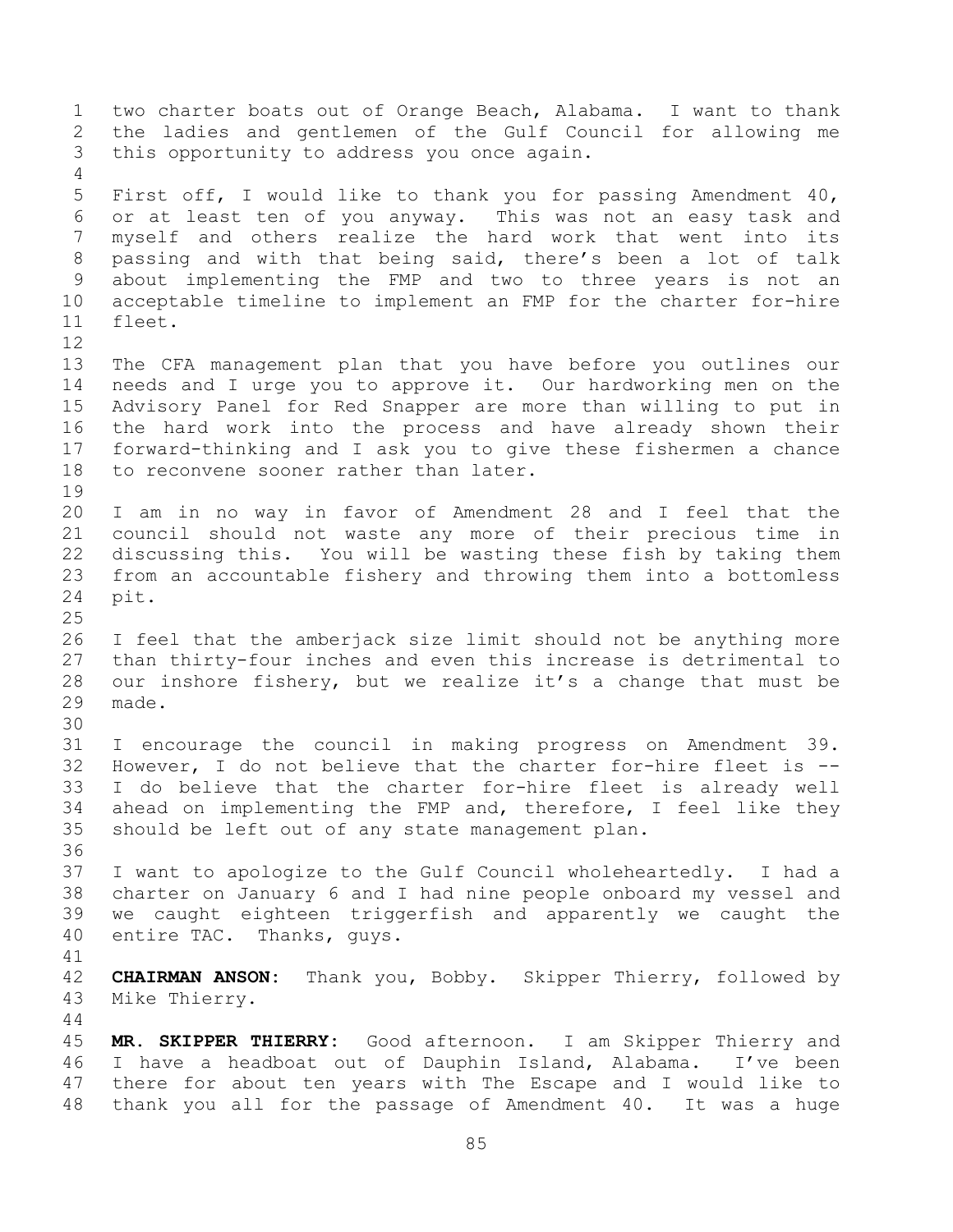step for us and it's given us hope and we just look forward to moving ahead in our industry. I was in the Headboat Collaborative last year and I'm excited to be in it again in 2015. The main problem with the Collaborative is that the EFP expires at the end of this year. To my knowledge, all the Collaborative has met and exceeded all expectations. Our reporting was timely and accurate and we stayed within our quota and we were able to maximize our days at sea. I myself, I imposed a one fish bag limit on my boat, to stretch my fish out to make them last longer. Some operators did not. That was their choice and we were each able to tailor the trips to meet our individual needs. Again, if there has been a down side to the Collaborative, I'm not aware of it. The system works for the headboats and I would ask this council to begin the process of making this a fisheries management plan instead of just an EFP. Why reinvent the wheel when this is proven? Moving ahead with this plan can make our industry stable and scrapping it will leave us floundering for several more years, unable to make business plans or investments in our boats or equipment. Also, please move forward with a charter for-hire management plan, a fair and equitable plan among all permit holders. There should be no fish lords under the plan. Fleet reduction shouldn't occur, but I really believe that derby fishing could end. Charter for-hire could be 100 percent accountable. The CFA plan I'm sure is not perfect, but it seems like something we could really build on and move forward with. The time is now. Everybody has talked about the timeline of two to three years and we don't have time. Let's not make this politics and let's do what's best for the fish and for the guys that count on them year in and year out. I am against any reallocation from a sector that's accountable and stable to a sector whose future is so uncertain. Also, I am for a thirty-four-inch size limit, if that maximizes our season and is the best thing for the fish, to let them spawn a few times. I would like to see the council create an advisory panel of headboat operators to assist in moving forward with a headboat management plan. Thanks for your time. **CHAIRMAN ANSON:** Thank you, Skipper. Mike Thierry, followed by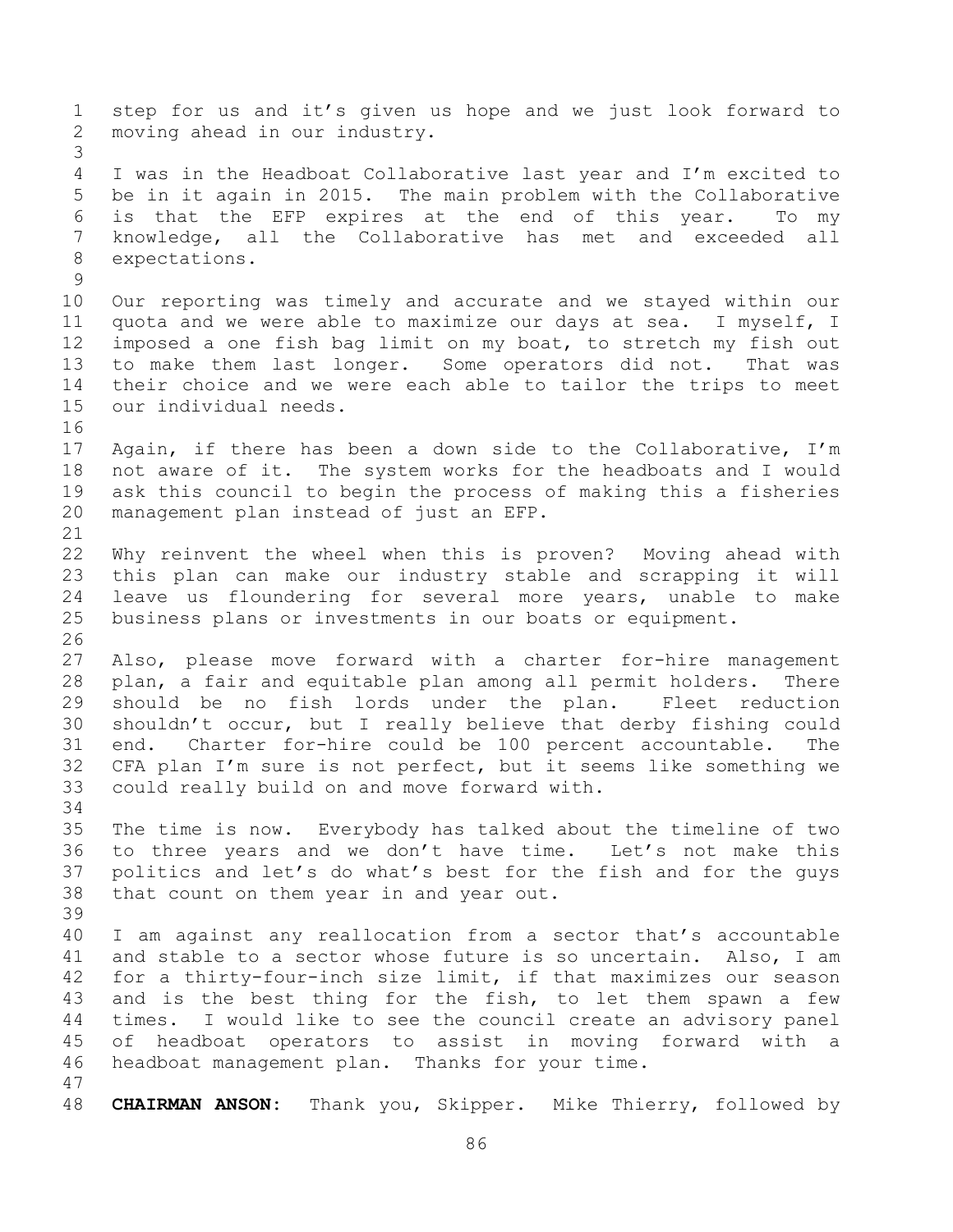Jason Delacruz.

 **MR. MIKE THIERRY:** Thank you, all. I am Captain Mike Thierry from Dauphin Island, Alabama. I've been charter fishing for over forty-five years from that port and I would like to thank the council for passing Amendment 40. I feel very strongly that Amendment 40 is a step in the right direction for the charter industry and the red snapper fishery as a whole. For the first time in a long time, I feel positive about our industry and I feel like we're finally going somewhere, instead of backing up, like we've done for so many years. This amendment will ensure our industry and the many recreational fishermen who fish on our boats continued access to this fishery and also it will allow for much needed stability and accountability for charter boats. Again, thank you for this. Yesterday and today, there was discussion on bag limits and seasons and this state wanted that and is this good for you and is this good for you and you know different limits and seasons - - You know, one size does not fit all and that's one thing why the Headboat Collaborative has been so good. Each individual in there has been able to do what they feel is best for their business with these fish and I would like to see a plan like this in the charter industry. It works and it's proven to work and we much need it. You know I would like to see the thirty-four inches on amberjack and I'm fine with those. That's going to cut back on some catch, but we understand that that's what it's going to take hopefully to rebuild this fishery and I believe that's all I have to say and thank you. **CHAIRMAN ANSON:** All right, Mike, and thank you. Jason Delacruz, followed by Tracy Redding. **MR. JASON DELACRUZ:** How are you doing and thank you very much. I'm Jason Delacruz and I'm Vice President of the Reef Fish Shareholder's Alliance and owner of a couple of companies and actually both count on both sectors here. I will go through the laundry list of things. As far as amberjack, my commercial fishermen that are amberjack fishermen want to see a thousand-pound trip limit. If we're going to keep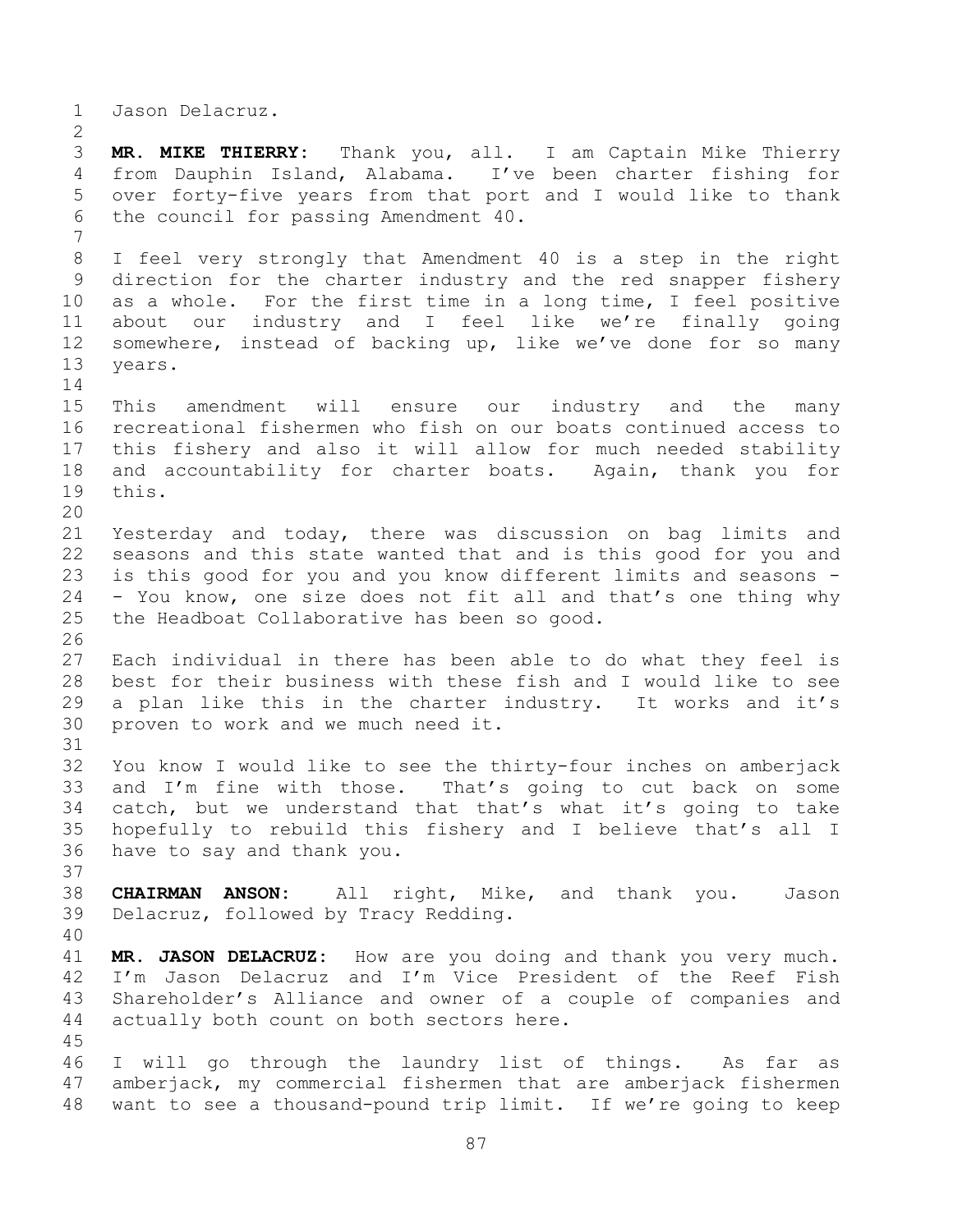managing it in an inferior way, then at least let's try to stretch it out so the fish can have a steadier pace. Some of the charter boat guys that fish at my dock, they said they're okay with the thirty-four inches as long as we can keep the closed season where it is right now and so they're content with that. As far as Amendment 28, everybody clearly knows our opinions on that and it just doesn't make any sense to do this reallocation and put it in a system that's just not going to solve any problems. I think I'm going to take a chance here and stand up on my soapbox and say that I think it's really -- I am really getting agitated with the fact that we have people that come to the podium and say that they're looking for you guys to come up with a solution to the recreational challenges. It's their fault. They are the advocates for the recreational fishermen and if they're going to advocate, they need to come up with solutions and help convince the people that these are the best choices they have and then bring them back to you so that you guys can put them in a rule process. People come to this podium and sit here and say it's your fault and it's your fault and it's not your fault. We solved our problems in the commercial fishery by coming up with solutions that we thought were best and we brought it and worked through the process. It's time for them to do it and this idea that somebody is -- That it's not their responsibility is grossly inaccurate. Unfortunately, in their positions, it does them no good to solve their problem, because then they don't have an advocacy point. If they solve the problem, then it gets a little less complicated for them, I guess, and maybe that's no good for business and I don't know, but I am really tired of hearing people come to this podium and say you guys fix our problem. No, it's everybody's responsibility to fix their own problems. They need to come up with a plan, a tag system or something, that everybody kind of agrees on and work with their memberships and come back to this organization and say this is what we like and work through the process. Thank you. **CHAIRMAN ANSON:** Thank you, Jason. Tracy Redding, followed by another attempt to see if John Braswell is here.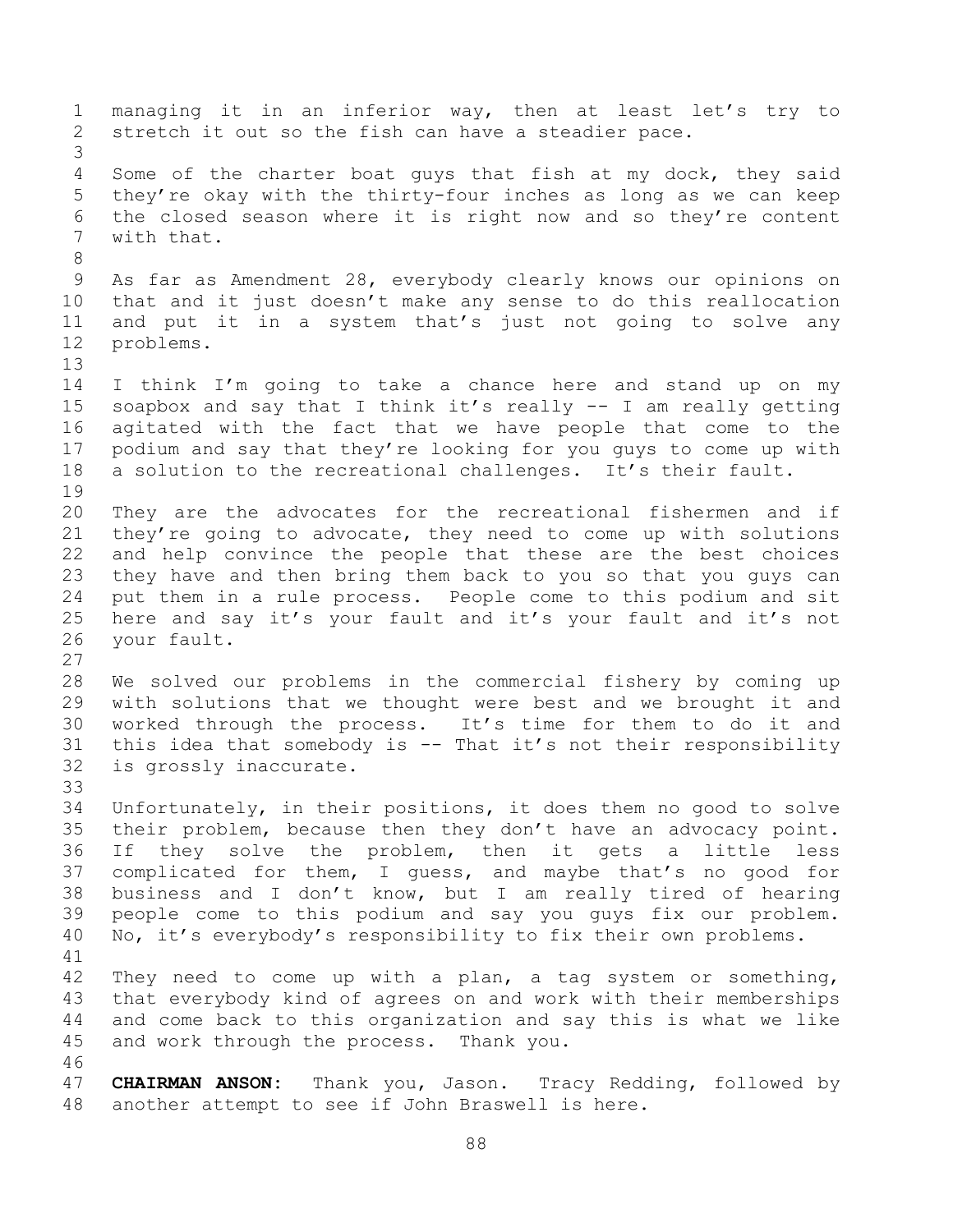**MS. TRACY REDDING:** Thank you and my name is Tracy Redding and I own and operate AAA Charters for Alabama Gulf Coast charter boats. First of all, I would like to thank the council for the improvements that you've made in the technology over the last few years and being able to listen to this council meeting at any time through the internet or even through the telephone is huge. 

 As a small business owner, I was crushed by the oil spill and I've spent almost four years working on those claims and financially it hasn't been possible to travel across the coast the way I used to and so thank you for that and thank you for putting the advisory panels and that on the web as well. It's really, really useful.

 First of all, Amendment 28, please, as people who try to conserve our resources, let's not kill even one more tree printing that again. The fact that it's Amendment 28 and we're on Amendment 40 should say something. Taking any fish from a sector that has been accountable and has stayed under the quota and switching it to the other sector is absurd. I would like to see you take no action and put it to bed, at rest.

 On Amendment 40, thank you. Sector separation is something that I was taking about since 2007 and there have not been very many steps and actual movement. That's one of the few and so to be able to come back and say thank you for passing that and I'm really waiting for the Secretary of Commerce to go ahead and put that in place, which brings me to one fish, two fish.

 Personally, one fish. I heard several people complain that they couldn't take out church groups or other groups if they only could catch one fish and, well, I'm going to agree with Bob Zales for maybe the first time ever. I can sell one fish. It's a lot harder to sell no fish.

 I think what that could do in the charter industry is very, very important and I believe at least our local Headboat Collaborative would probably adjust to one fish as well, considering that their quota has probably shrunk from how many fish they can land. That would help everybody.

 The other items that I was giving public testimony about back in 2006 and 2007 are the same, real-time electronic logbooks. To not have that in place at this time is absurd to me and VMS on the charter boats. That technology is there and you have captains that have been begging for it for years.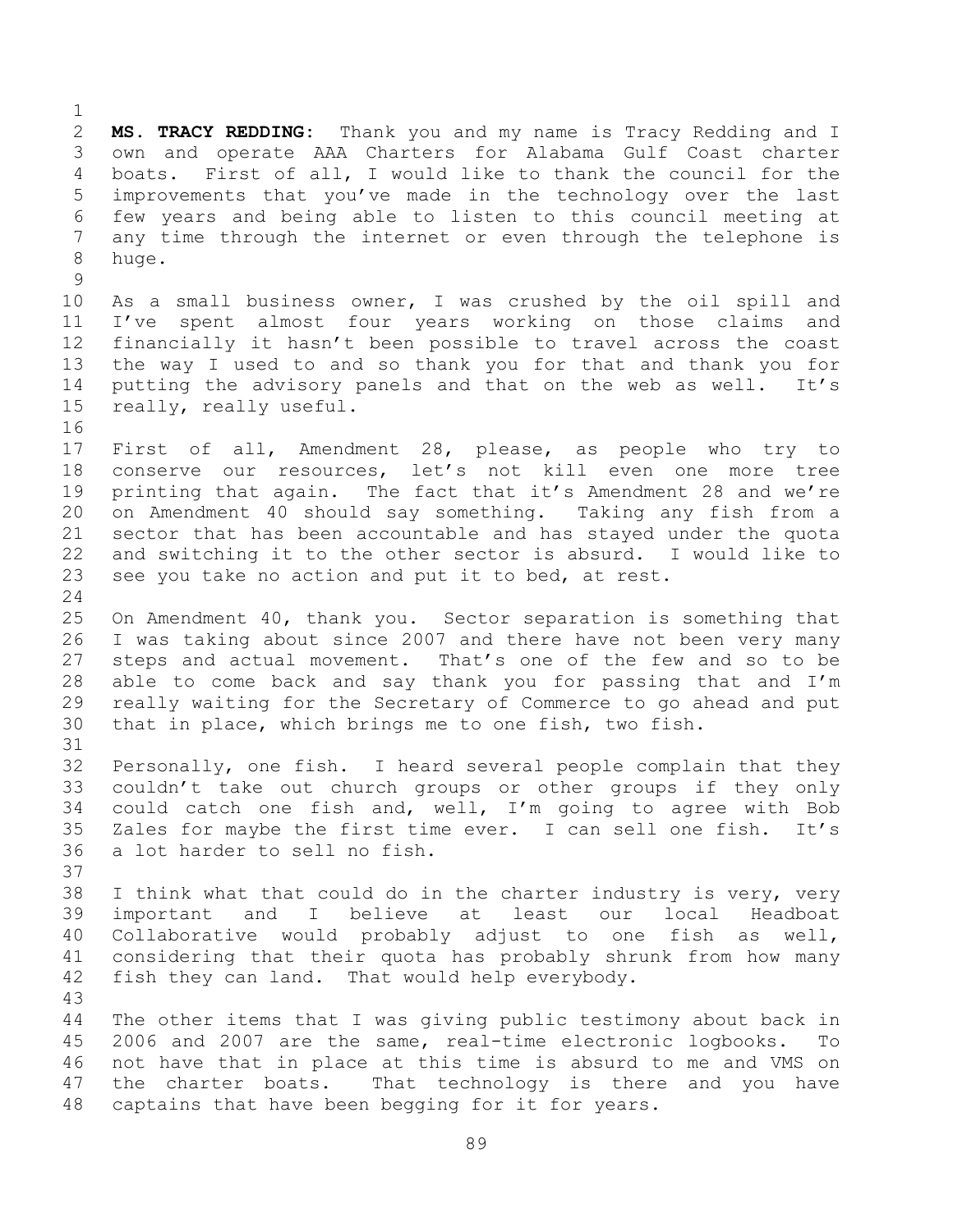I would also like to commend the State of Alabama for putting in an electronic logbook program in a lot less time since 2007, since we've been talking about it. They got it up and running and, from my understanding, got about 85 percent compliance from the charter boat fleet in the first year. That's impressive. I will go with whichever and if it be all the charter boats throughout the Gulf can come together with a plan, using electronic logbooks and real-time data and VMS, great. If they are going to fight and if the State of Alabama can come up with a plan for our charter boats quicker, I will go that route. Thank you for your time. **CHAIRMAN ANSON:** Thank you, Tracy. Last call again for John Braswell. That concludes our public testimony for this evening and we will recess until 8:30 tomorrow morning. Thank you. (Whereupon, the meeting recessed at 5:30 p.m., January 28, 2015.)  $-$  January 29, 2015 THURSDAY MORNING SESSION - - - The Full Council of the Gulf of Mexico Fishery Management Council reconvened at the Grand Hotel Marriott, Point Clear, Alabama, Thursday morning, January 29, 2015, and was called to order at 8:30 a.m. by Chairman Kevin Anson. **CHAIRMAN ANSON:** That will take us to Committee Reports and, Mr. Gregory, you had a couple of comments? **EXECUTIVE DIRECTOR GREGORY:** Thank you, Mr. Chairman. For those of you that are not committee chairs, you may not be aware that we are doing what we can to shorten the committee reports, to give you all more time for discussion. We have verbatim minutes of all the committees that will come out and, at the request of Mr. Diaz, we are starting to mail those to the council as we get them, to give you sufficient time to read them before the meeting, instead of hitting you with them all at once two weeks before the meeting.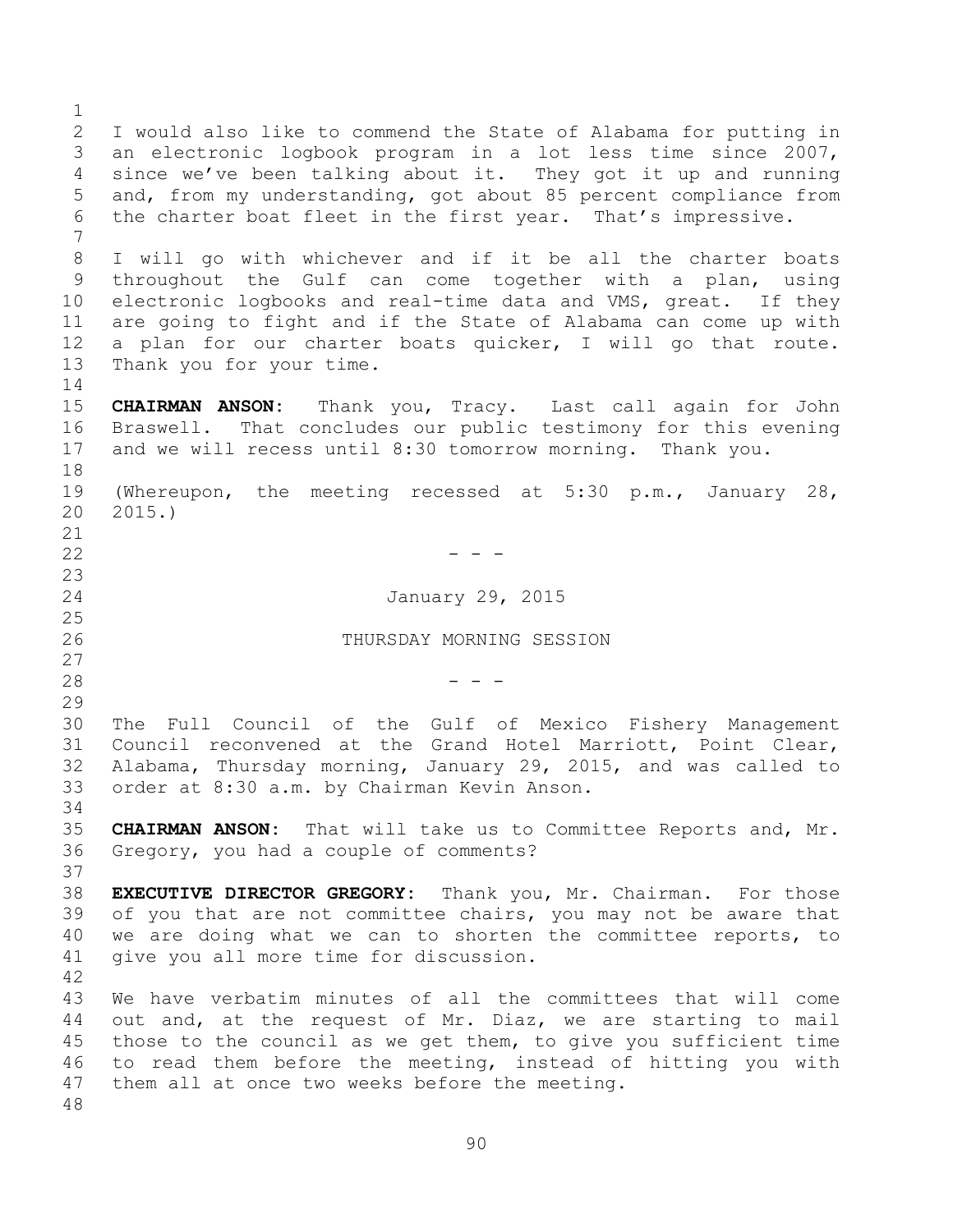The committee reports you will get today are abbreviated and let me know if there's any problems with that approach. We're trying to get these to our committee chairs as quick as possible. Thank you very much. One other thing I was talking with Chairman Anson about is you might recall in the AP and SSC Selection document, when we got to the point in the document where staff thought there was a need for a committee decision or a council decision, we put in there "draft motion" and that was not an attempt to put words in your mouth, but rather to highlight that a decision needed to be made. 14 If in doing documents that are unlike plan amendments, where there is no clear alternative to select, if you elect staff to be a little more proactive to put a highlight that says a decision needs to be made here or even to draft some motion language, like I did in that report, just let us know. We can do that and be a little more proactive that way. The other thing is if we don't do something like that, if you have motions you want to make, I encourage you to get with the staff ahead of time and let them help you write it and we can get it to the administrative staff and they can display it on the screen right away and we might save some time in discussion, so we don't have to craft a motion and wordsmith it so much. Thank you very much. **DR. CRABTREE:** I think those are good points, Mr. Gregory, and I think anything staff can do to help structure the decision making process and help us get to decisions and thought-out, coherent motions, rather than us struggling here to make them on the fly, is a positive thing, because we are -- I think all of us agree that we're sometimes struggling to make decisions and I think the more we can structure it so there's a logical thought process that gets you to a decision point, I think that's a good thing for the council. **CHAIRMAN ANSON:** I would just add that there would be some constraint, if you want to call it that, as far as making preferreds, obviously. I think you would leave that up to the council, but as the example that you just mentioned regarding the SSC selection and appointments and how it's structured 44 there, particularly in that document. I mean they're not very contentious decisions that could be made in that document, but certainly I think, as Dr. Crabtree stated, it would be very helpful in being more efficient, I think, during our deliberations to have those in there. I don't see anybody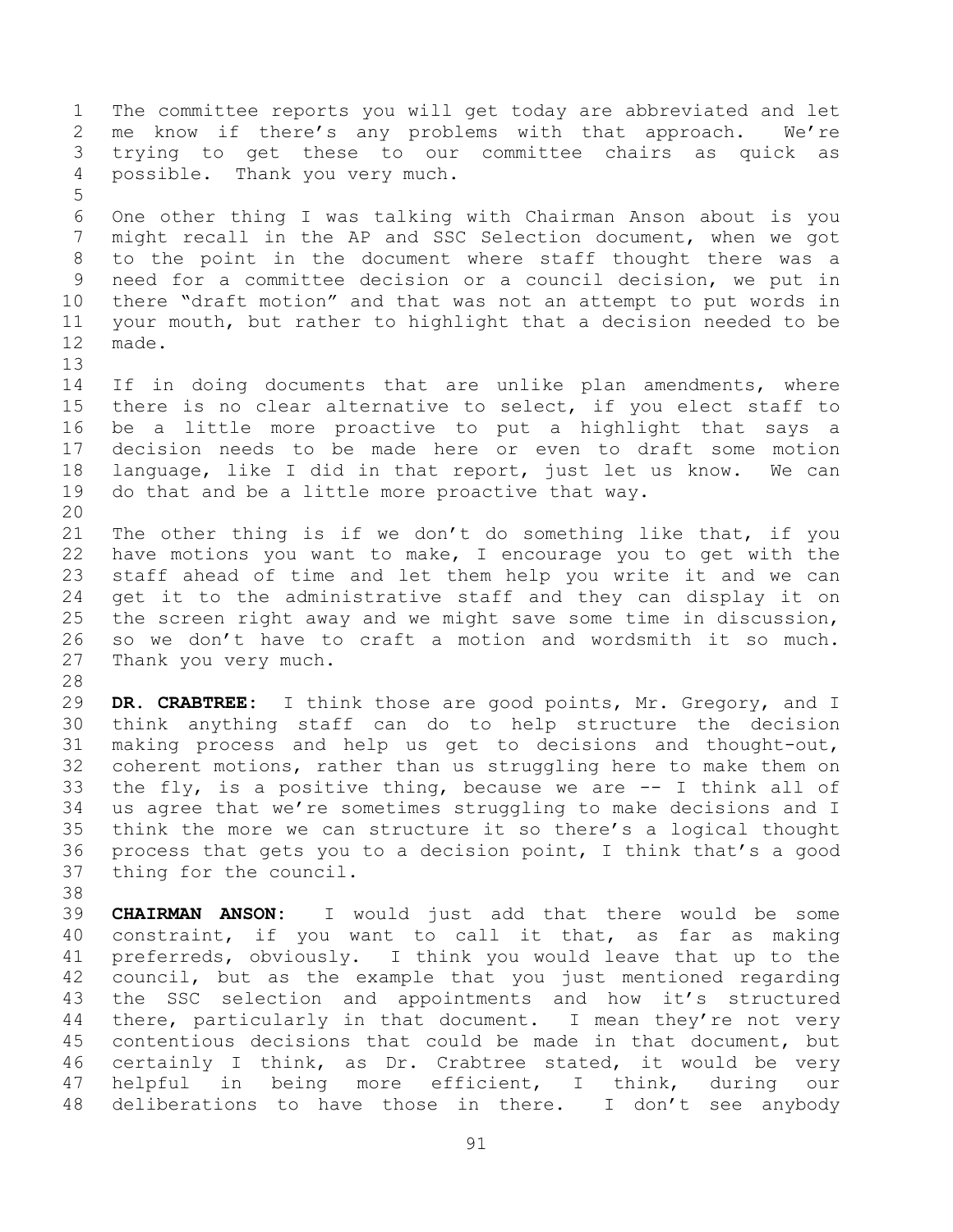waving their hand or shaking their head that that would be inappropriate and so I think you and staff have direction to go ahead and do that for future documents. **EXECUTIVE DIRECTOR GREGORY:** Thank you. **CHAIRMAN ANSON:** Thank you. Again, moving into Committee Reports, we have Data Collection, Tab E, and Mr. Pearce. **MR. PEARCE:** Excuse me, Mr. Chairman. I thought we were going to go to Reef Fish, but I'm ready and it's not a problem. **CHAIRMAN ANSON:** Excuse me. I apologize. I did skip that. Sorry. Thank you. It seems like Reef Fish is always last or something in my mind and so, Mr. Greene, are you ready? **COMMITTEE REPORTS REEF FISH MANAGEMENT COMMITTEE MR. GREENE:** Yes, sir. I am ready. Red Snapper Update Assessment, Shannon Calay reviewed the red snapper update assessment and Will Patterson summarized the SSC recommendations for OFL and ABC, Tab B, Number 4. Steven Atran reported the results of the ACL/ACT control rule, which recommend an ACT buffer of 19 percent for the recreational sector and zero percent for the commercial sector, Tab B, Number 5(a) and 5(b). Dr. Calay's presentation included a recalculation of ABCs using the SSC's input parameters and provisional 2014 recreational landings. Mara Levy advised that the SSC would need to review and approve the recalculated ABCs with the provisional landings before the council could establish ACLs and ACTs based on them. In order to have the new ACLs and ACTs implemented by June 1, the SSC would need to meet in February and a special council meeting via conference call or webinar to take final action would be needed by March 1. **By a vote of seven to zero, the committee recommends, and I so move, to ask staff to prepare a framework action to increase the ACL for red snapper based on the ABC recommendations by the SSC, using the provisional 2014 estimates. CHAIRMAN ANSON:** We have a committee motion and can we have that up on the screen, please, the center screen? Again, the motion is to ask staff to prepare a framework action to increase the 48 ACL for red snapper based on the ABC recommendations by the SSC,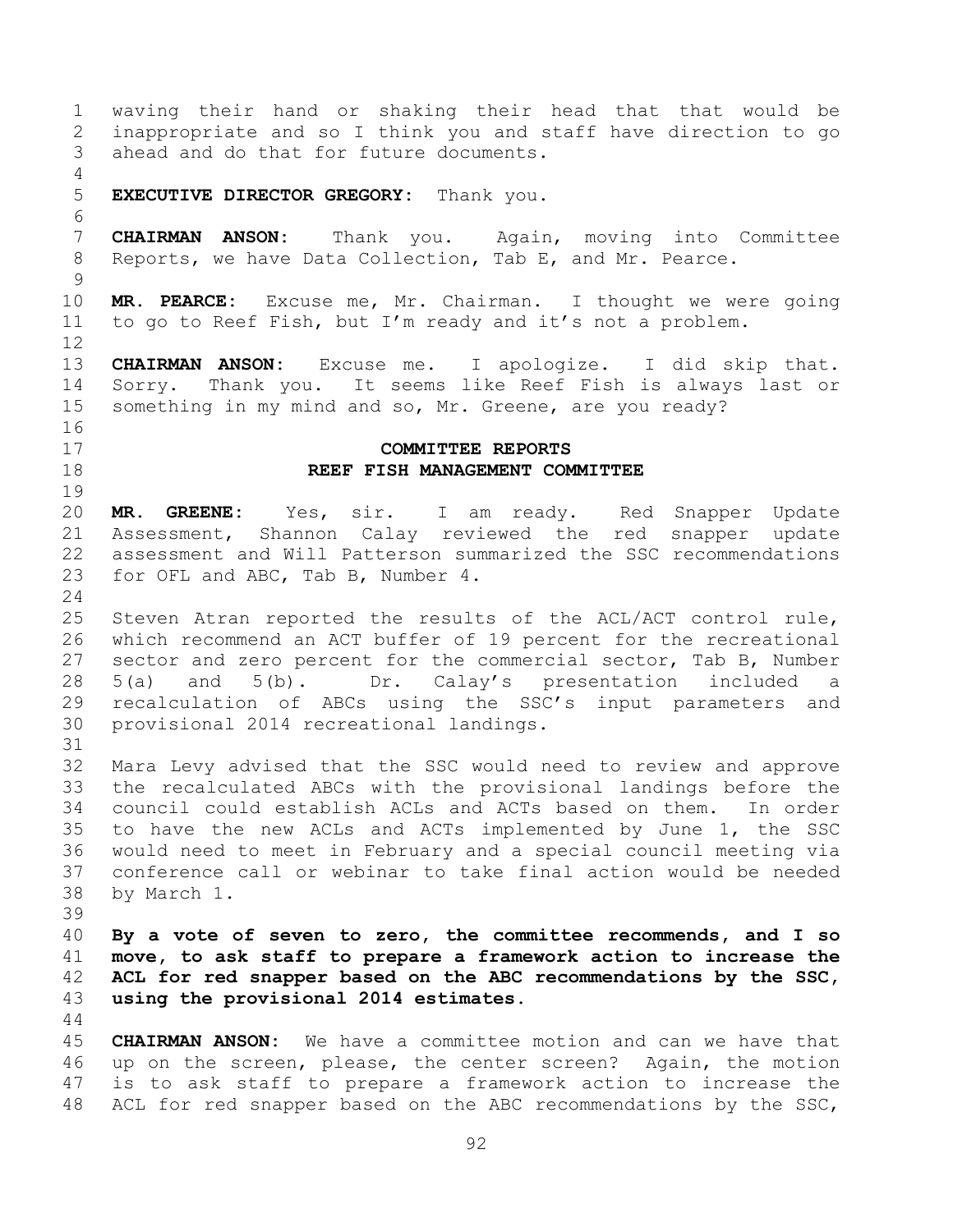using the provisional 2014 estimates. Any discussion on the motion? **All those in favor of the motion signify by saying aye; all opposed like sign. The motion carries. MR. GREENE:** Committee members indicated that if the SSC does not approve the provisional ABCs, staff should proceed with developing the framework action using the SSC-approved ABCs. Reevaluation of Gag OFL and ABC for 2015 and 2016, Will Patterson reviewed an analysis by David Chagaris of Florida FWC which indicated that the 2014 red tide event only had 4 to 7 percent of the mortality relative to the 2005 event. Consequently, the SSC revised its OFL and ABC projections, which earlier had assumed that the 2014 event equaled the impact of the 2005 event. Committee members observed that if the ACL and ACT are increased, the recreational sector might not be able to catch their allocation unless the July 1 season opening date is moved to earlier in the year. **By a vote of seven to zero, the committee recommends, and I so move, to direct staff to begin a framework amendment to adjust ACL/ACT and the season options for gag. CHAIRMAN ANSON:** It's a committee motion and it's up on the screen to direct staff to begin a framework amendment to address ACL/ACT and the season options for gag. Is there any discussion on the motion? **Any opposition to the motion? The motion carries. MR. GREENE:** Draft Framework Action for Greater Amberjack, Will Patterson reviewed the analysis by Nancie Cummings on the projected rebuilding times under the ACL options in the draft greater amberjack framework action. He noted that the SSC deemed the analysis sufficient to inform management actions by the Gulf Council. John Froeschke then reviewed the actions and options in the options paper for the greater amberjack framework action, Tab B, Number 7. Action 1, Modifications to the Greater Amberjack Annual Catch Limits and Annual Catch Targets, committee members noted that suboptions Options 2a and 3a that would not use an ACT buffer would not be considered by the council. **Without opposition, the committee recommends, and I so move, in Action 1 to remove suboptions 2(a) and 3(a) to considered but rejected. Suboption a is no ACT buffer, i.e., ABC equals ACL equals ACT; note this option would require modification of the accountability**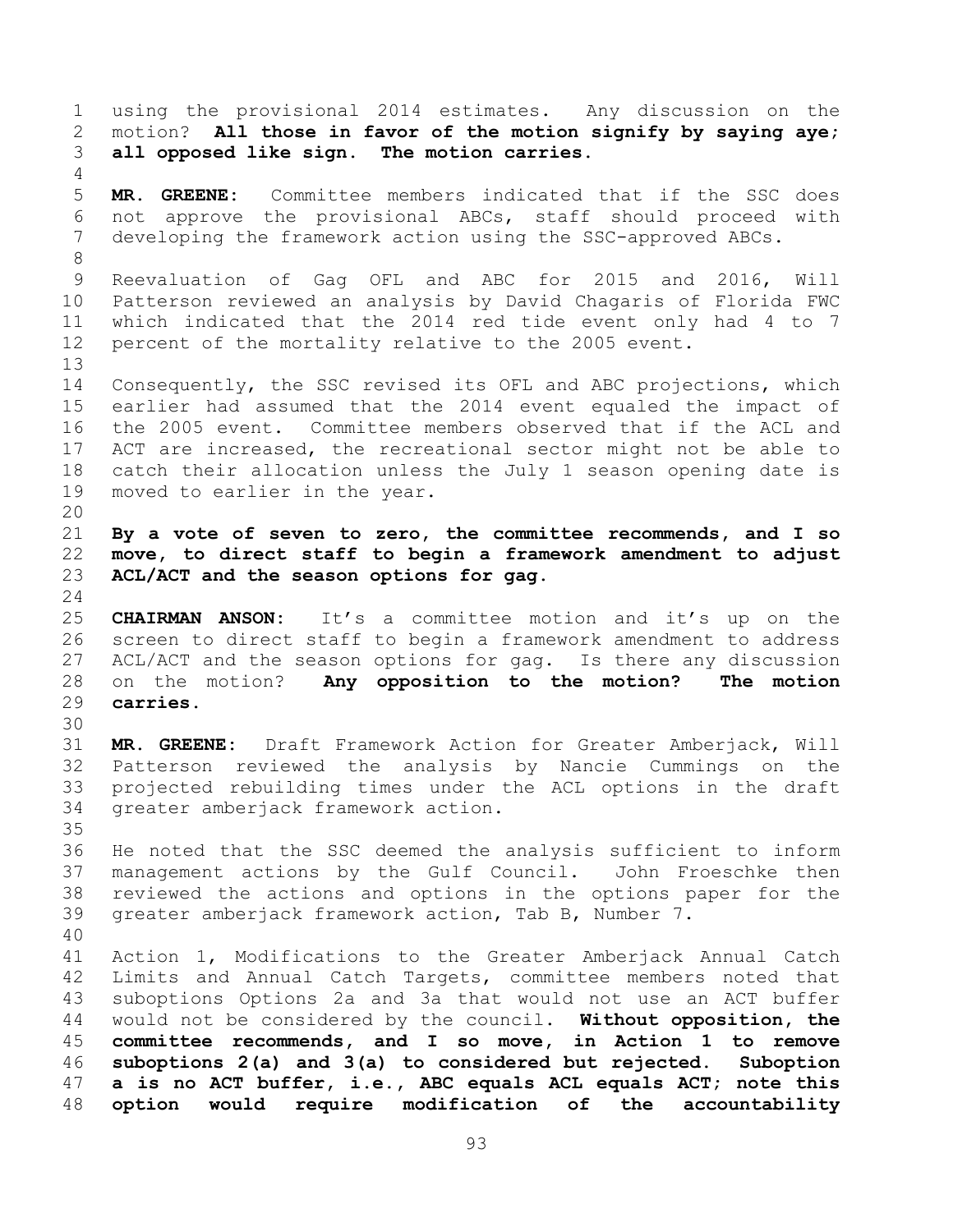**measures.**

 **CHAIRMAN ANSON:** We have a committee motion and is there any discussion on the motion? **Any opposition to the motion? The motion carries.**

 **MR. GREENE:** The committee made no motions regarding Action 2.1, Modify the Recreational Minimum Size Limit for Greater Amberjack, or Action 2.2, Modify the Recreational Closed Seasons for Greater Amberjack.

 **DR. CRABTREE:** I guess we heard a lot of discussion about the minimum size limit and it seemed to me there was close to a consensus about thirty-four inches. I know this is just an options paper and so I don't know I we wanted to choose a preferred now or come back in. I guess they will bring a public hearing draft to us at the next council meeting would be the plan and we could do that then.

 **CHAIRMAN ANSON:** Yes, it sounds like that staff will be doing that for the next meeting.

 **DR. JOHN FROESCHKE:** We plan to bring a completed draft. It's a framework action though and so I don't think we had planned to go to public hearing, unless you have a different plan.

 **DR. CRABTREE:** So you would bring a completed document back to us at the next meeting and we would choose our preferreds there and have public testimony at that meeting and then move on? All right.

 **MR. FISCHER:** If that's the direction to get completion from the document on the modifying the recreational closed seasons, I would like to see an option that closes the spawning season with the increase to thirty-four inches and then see where we are. Let's take care of the biologicals first and so let's close the spawning and raise the size to where we're harvesting mature fish.

 Now, we still might be short and have to close some other part of the year, but let's take care of the biologicals first and then look at options, if we have to make any further closures, and the existing paper didn't give us a whole slate of options that included the spawning season and then other months.

 **MR. GREENE:** I guess this question would be for Dr. Crabtree. Looking at the season we had last year with amberjack and the season closing in August, is there any potential that we could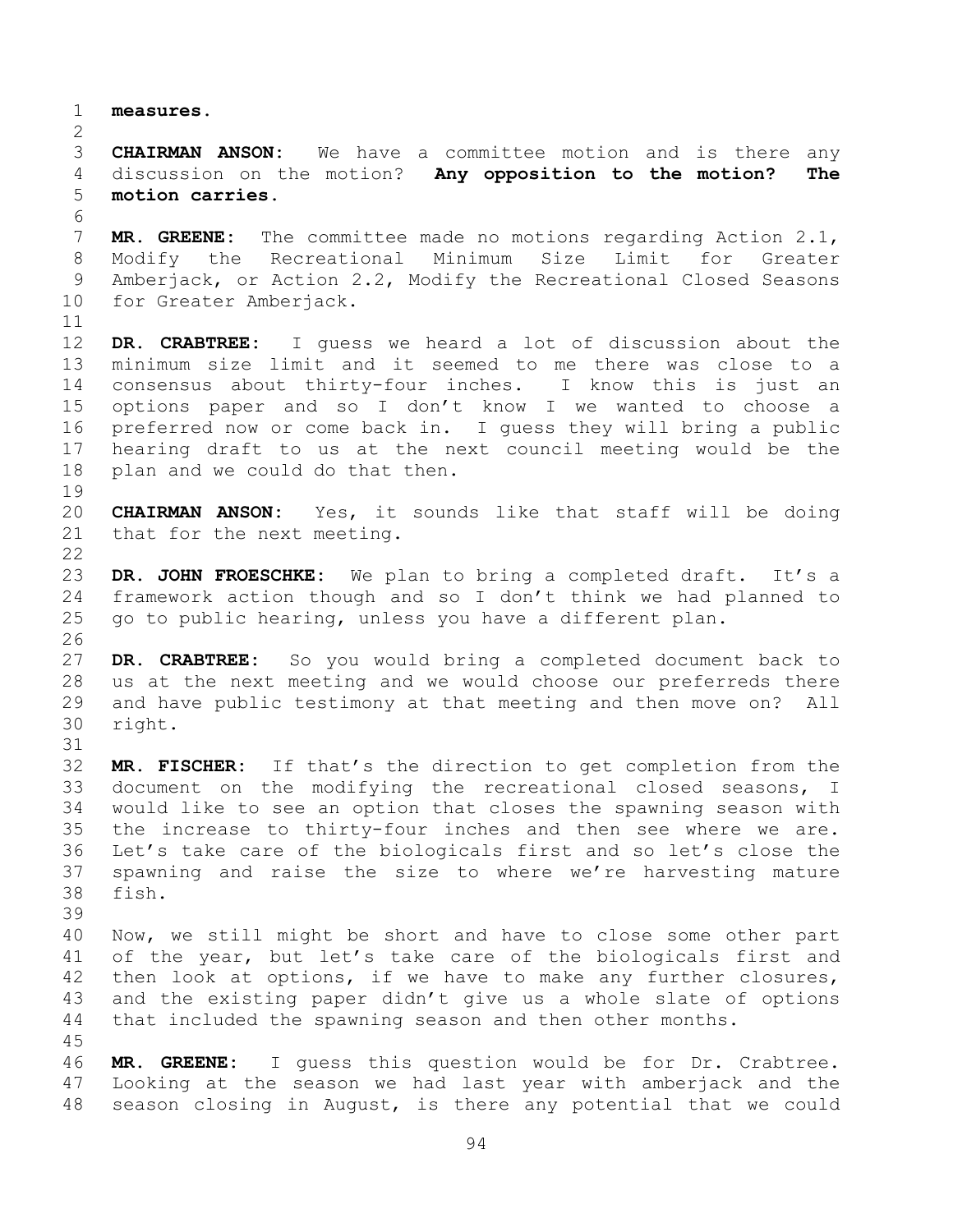move an increase in size limit faster, perhaps for this year, than going through the options paper route, being that there seemed to be a consensus of support for that? Is there any possibility to extend the length of amberjack for this coming season?

 **DR. CRABTREE:** I think, Johnny, from what I've heard, if they can finish this document and bring it to us, we could take final action at the next council meeting. It's really going to depend if we start adding things or messing with it, but I don't think there's any way faster than trying to get the final action at the next meeting.

 **MR. GREENE:** That would be my choice as well. I mean I think that we're down to just a couple of different lengths. I think there has been testimony for thirty-four and thirty-six inches and so I don't think we would have to analyze any of the smaller ones. Then perhaps, to Mr. Fischer's point, the spring season 19 for the biology and then the current summer season. Perhaps that would streamline the process.

 **MR. FISCHER:** We had discussion, and especially if we take final action at the next meeting, but I think we had discussion of getting the scientists cited most frequently, Murie and Parkyn, at the meeting to explain some of the amberjack biologicals, but I don't remember specifically what it was to discuss. It may have had to clarify spawning season and it may have had to clarify something, but I know it was brought up in discussion. 

 **CHAIRMAN ANSON:** Myron, I guess you had mentioned about an option for the spawning season closure and there is a table in there that kind of gives some various season scenarios, buffer scenarios and such. It wasn't satisfactory? It sounds like you might need to talk about that and maybe we might need a motion, I guess, to instruct staff to include that for the next version, if that's in fact what you want to do, or can we just do it? How do you feel about that, Doug?

**EXECUTIVE DIRECTOR GREGORY:** I mean either approach is fine.

 **MR. FISCHER:** Just so Doug and staff understood where I was coming from is close the established spawning season and maybe that's what we were going to consult Murie and Parkyn on, but close the spawning season and the increase in size limit and see how many days we can fish or see how many days we can't fish. Then look into other avenues of closure that might increase days.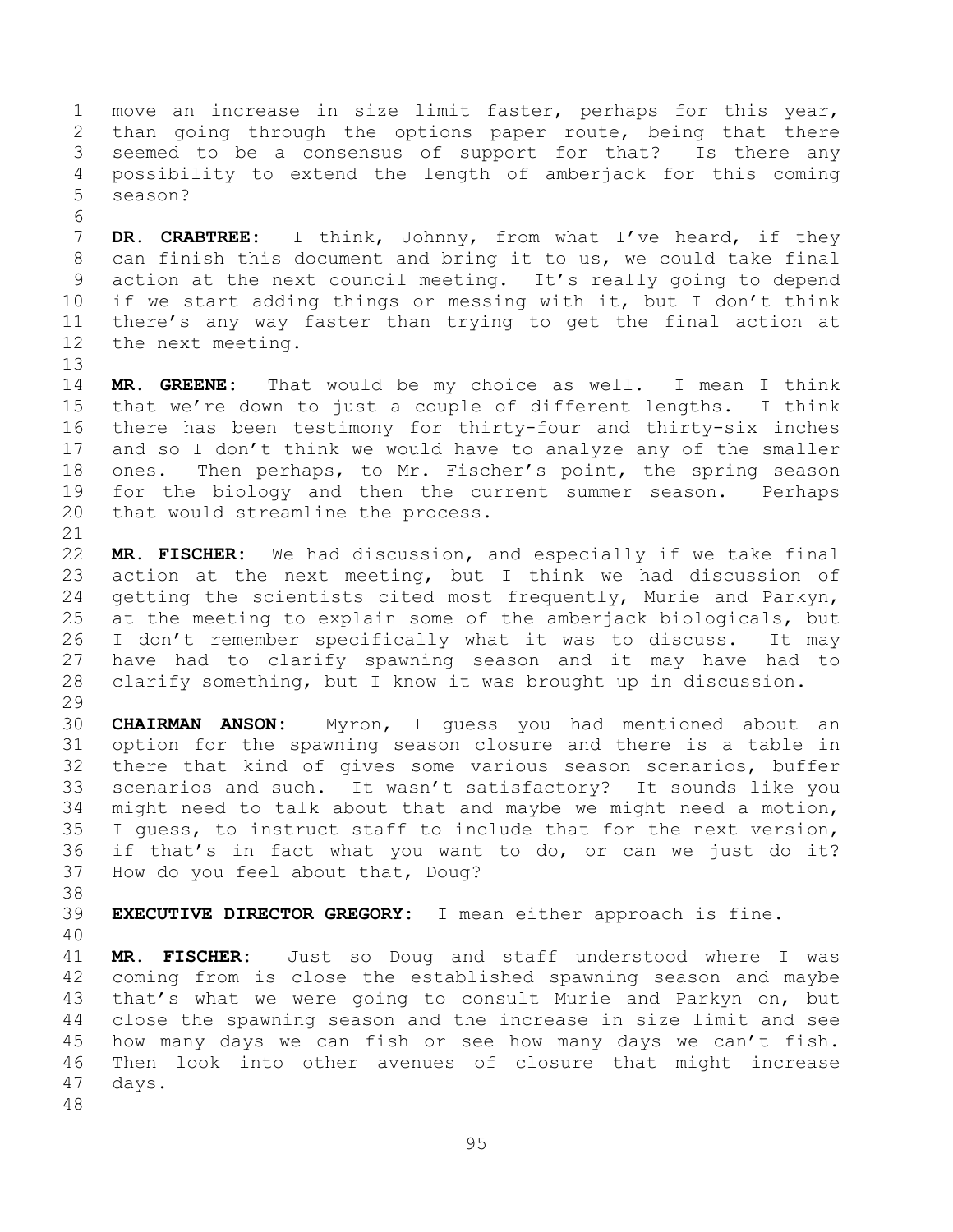**DR. STEVE BRANSTETTER:** Myron, you might want to look at Amendment 35, because we did look at different closure seasons and the problem with amberjack is it's such a dome-shaped catch curve that I think the bang for your buck was so low on the spawning season was why it was bypassed last time, but that would give you an idea of where you're trying to go if you look at 35.

 **MR. FISCHER:** Right and my issue of the closure of the spawning season had nothing to do with bang for the buck to extend the season. It was if there was -- I think some of the other reason we talked about getting the authorities to speak was that there seems to now be proof of aggregations and anything that makes it easier to harvest the fish during the spawning season I would like to see protected.

 I know you won't get a lot of bang for the buck, but you will down the road with SPR if you protect the spawning fish. I would just like to see other options that would close that and I would like to see it open through the summer and into the fall, if that were possible. That's what we would be seeking.

 **CHAIRMAN ANSON:** I think staff heard that and so they will try to amend the document to include that information for the next version.

 **DR. FROESCHKE:** Just for your information, in Table 2.2.2, the season lengths and things are in there for the various closed seasons that are options that are currently in the document and that includes both the March to May spawning closure that you're talking about and if you wanted to look at the effect of that on projected days compared to what we currently are doing. 

 **CHAIRMAN ANSON:** All right and so there is that range of spawning seasons and so I don't know, Myron, and, again, I thought it was referenced in the table and covered some of that. 

 **MR. FISCHER:** I will send Doug and I will send staff -- I wanted to see dates that -- It does, but when you look at the spawning closure, it also closed November and I wanted to see it with November open, because we have a tuna fishery in November and when they strike out on tuna, they would really like something to fall back on, on amberjack, and that's the messages we're getting. It was to keep that November timeframe, that October and November, open.

 **DR. FROESCHKE:** One of the great things that the Regional Office has done is they've made the decision tools and things that I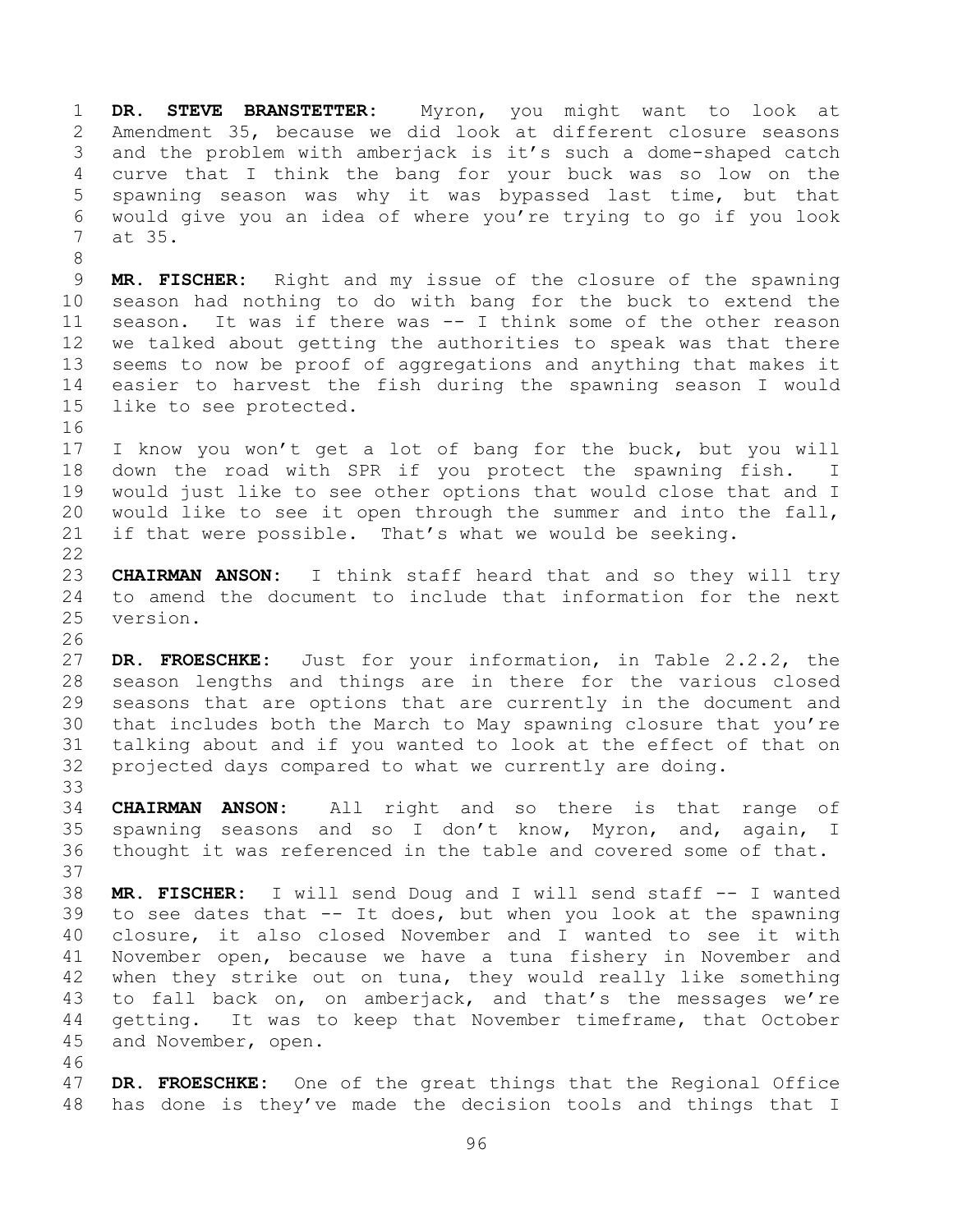think they're going to update and we can send you those, but it would also allow you to explore those kinds of options until your heart is content on the fly and we could do that and so I think that's a good idea. **CHAIRMAN ANSON:** Thank you. Go ahead, Mr. Greene. **MR. GREENE:** Committee members noted that the trip limits are in whole weight, but commercial fishermen land greater amberjack gutted. This creates confusion as to what the allowed landing weight actually is. It was explained that the assessment uses whole weights and ABCs are expressed in whole weights. The committee passed a motion that all whole weights for trip limits in Action 3 in the Amberjack Framework Document be specified as gutted weight. **By a vote of eight to zero, the committee recommends, and I so move, in Action 3 to specify trip limit in pounds gutted weight and include whole weight in parentheses for each option. CHAIRMAN ANSON:** It's a committee motion. Any discussion on the motion? **Any opposition to the motion? The motion carries. MR. GREENE:** Options Paper to Update Minimum Stock Size Threshold for Reef Fish Stocks with Low Natural Mortality, staff reviewed the actions and alternatives in the options paper to set minimum stock size thresholds for reef fish stocks with low natural mortality. It was noted that at MSST equals 50 percent of BMSY, it was likely that snapper would no longer be overfished, although it would still be in a rebuilding plan. The framework action also includes an action to set a default MSST for all reef fish stocks not affected by Action 1. A suggestion was made to allow for exceptions to the default MSST in Action 2. Mr. Atran stated that staff will develop the options paper into a draft framework action for consideration at a subsequent council meeting. Red Snapper Poaching by Mexican Lanchas, after an introduction by Captain Joe Hester, Lieutenant Commander Jason Brand and Lieutenant Beth Denicola reviewed an analysis of incursions into U.S. waters off of Texas by Mexican lanchas. These vessels typically target red snapper and sharks using longlines and gillnets. Detected incursions and seizures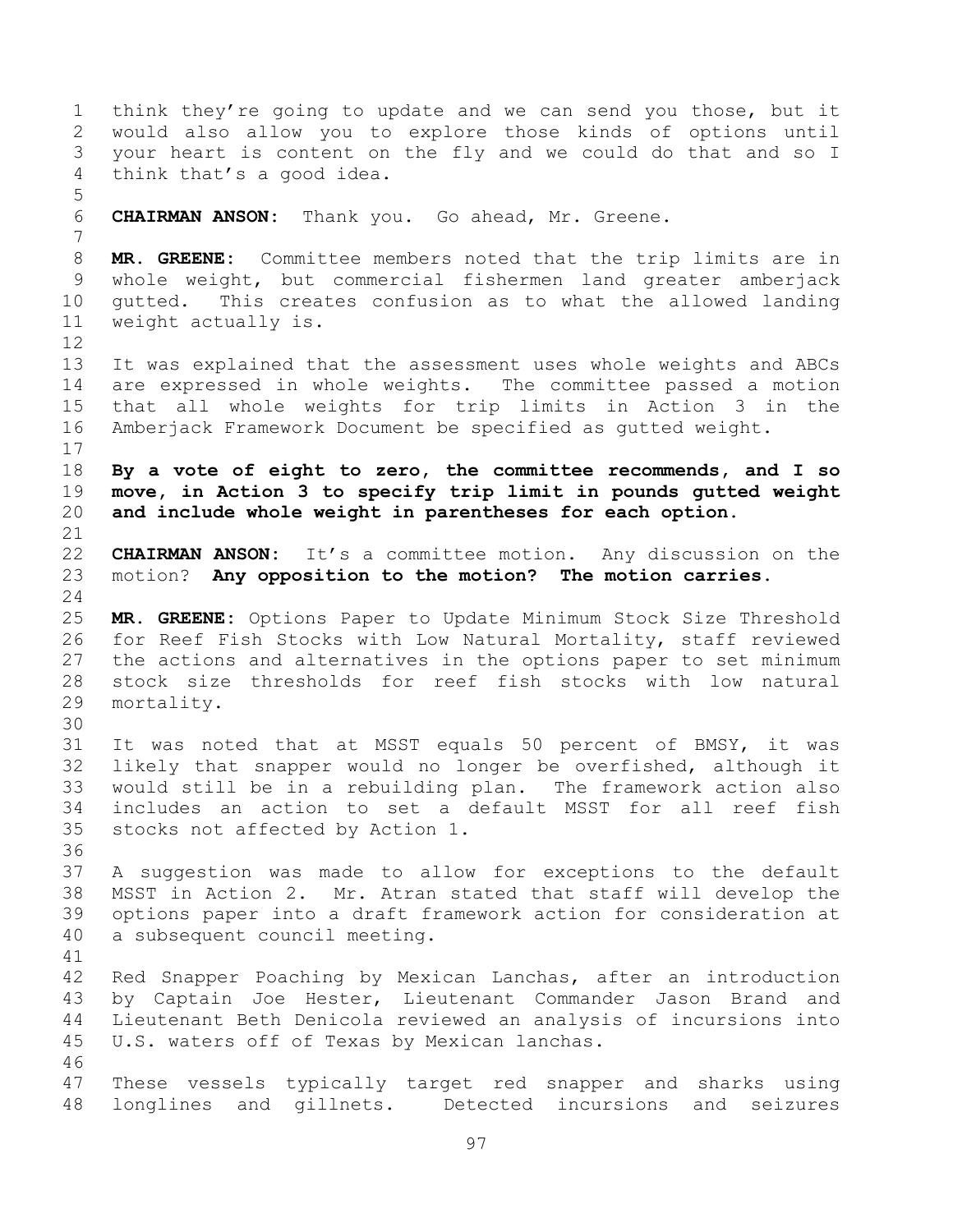increased over 70 percent since 2008. About 20 percent of the detected incursions were seized. When a lancha is seized, the gear and catch are seized, the vessel is destroyed, and the crew is deported back to Mexico. An estimated 1,525,715 pounds of red snapper were poached from U.S. waters by Mexican lanchas over the past two years. An impact analysis model indicates that the Coast Guard may be detecting only about 12 percent to 18 percent of the incursions. A committee member suggested making these illegal harvest estimates available to the stock assessment scientists to incorporate into future assessments. **MR. PEARCE:** I am not sure how I should proceed with this and I don't think we need a motion or a letter or anything at this time, but I would sure like Jason and Tracy to come back to us at the next meeting and let us know how we as a council can help them stop throwing these fish away or destroying these vessels and maybe using them for some good purpose or whatever or how we can help them possibly prosecute these illegal fishermen for U.S. law. I don't think I'm ready to do anything now, but I would sure like for them to come back to us at the next meeting and tell us how this council can help them or what we can do as individuals to try and solve this problem a little more than we have in the past. **EXECUTIVE DIRECTOR GREGORY:** Mr. Pearce, Jason and I were talking about that this morning. The council cannot write a letter to Congress and request anything in particular. What we can do, if some language is provided to us, the next time Congress asks us to comment on the Magnuson Act, that could be one of the things we suggest to them in response to their request for input from us. **MR. PEARCE:** I understand and I just think that no action is the wrong thing to take, for any of us as individuals even, and it's clear that we need to try to help the Coast Guard do their job in a better way and help -- All the hard work we do with this council to preserve the red snapper and we're watching this happen and it affects our fishermen and it affects our states and so I think we have to figure out a better way for the Coast Guard and help them solve this problem and that's all and if there's any way we can do it, Jason, I would like to know, as an individual if we went away from the Magnuson Act, if there's a way to change that or work with that, but that's coming up in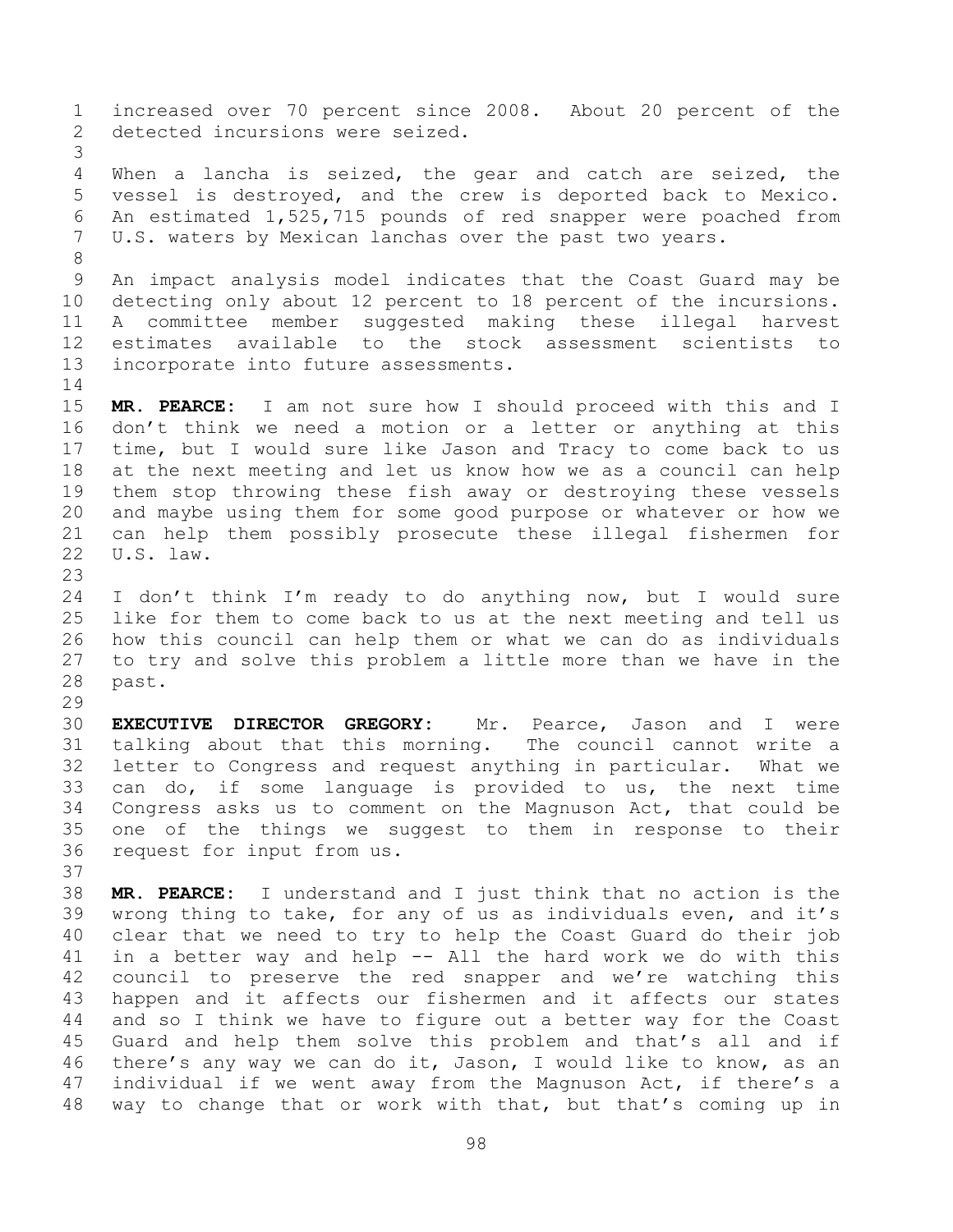this session, the Magnuson Act, and so whatever we can do, because we've got to change what's happening. **LCDR BRAND:** Thank you, Mr. Pearce and everyone, for all the support after the brief that was presented. We also have an LEC/LEAP meeting at the next Gulf States Fisheries Commission with Mr. Donaldson and so we will bring that up as an item on the agenda, to get with all the LE folks and come up with some ideas with Tracy. The Magnuson-Stevens Act recommendations, when asked, would be great as well and so we will continue to work this issue and, again, thank you all for your support. **MR. PERRET:** We may not as a council be able to write a letter relative to Magnuson or to congressmen unless we were asked to comment, but I guess that's why state directors are so successful in getting federal money. We know how to craft, or those that are directors that are there now, know how to craft things. We can certainly write a letter to the Admiral, if this council so desires, thanking them for their excellent enforcement action relative to the efforts off of I guess it was primarily south Texas. In that letter, how puzzled we were to find out that one person had been cited fifteen times and all that kind of stuff and so there's a way to do it. If we want to send a letter, I think we should send it to the Admiral and also, we were also surprised that the fish had to be discarded at sea and all that good stuff and then the Admiral knows what to -- I am sure the Admiral and his competent staff would know how to handle it, but, Harlon, if you want to use that approach. I do think we should compliment the upper level of the Coast Guard and Texas Parks and Wildlife people that were involved and Tracy's people I am sure were involved for that effort, because I am sure it took a substantial amount of manpower and time and money and so on. Thanks. **CHAIRMAN ANSON:** Before I go to Roy, I would just add that if we do a letter that also to include some kudos towards their efforts in estimating the amount of pounds and the economic impact and such. **DR. CRABTREE:** I think Corky makes good points. I think you certainly can write a letter to the Coast Guard encouraging them to continue their active involvement in addressing it and you can highlight the importance of this issue.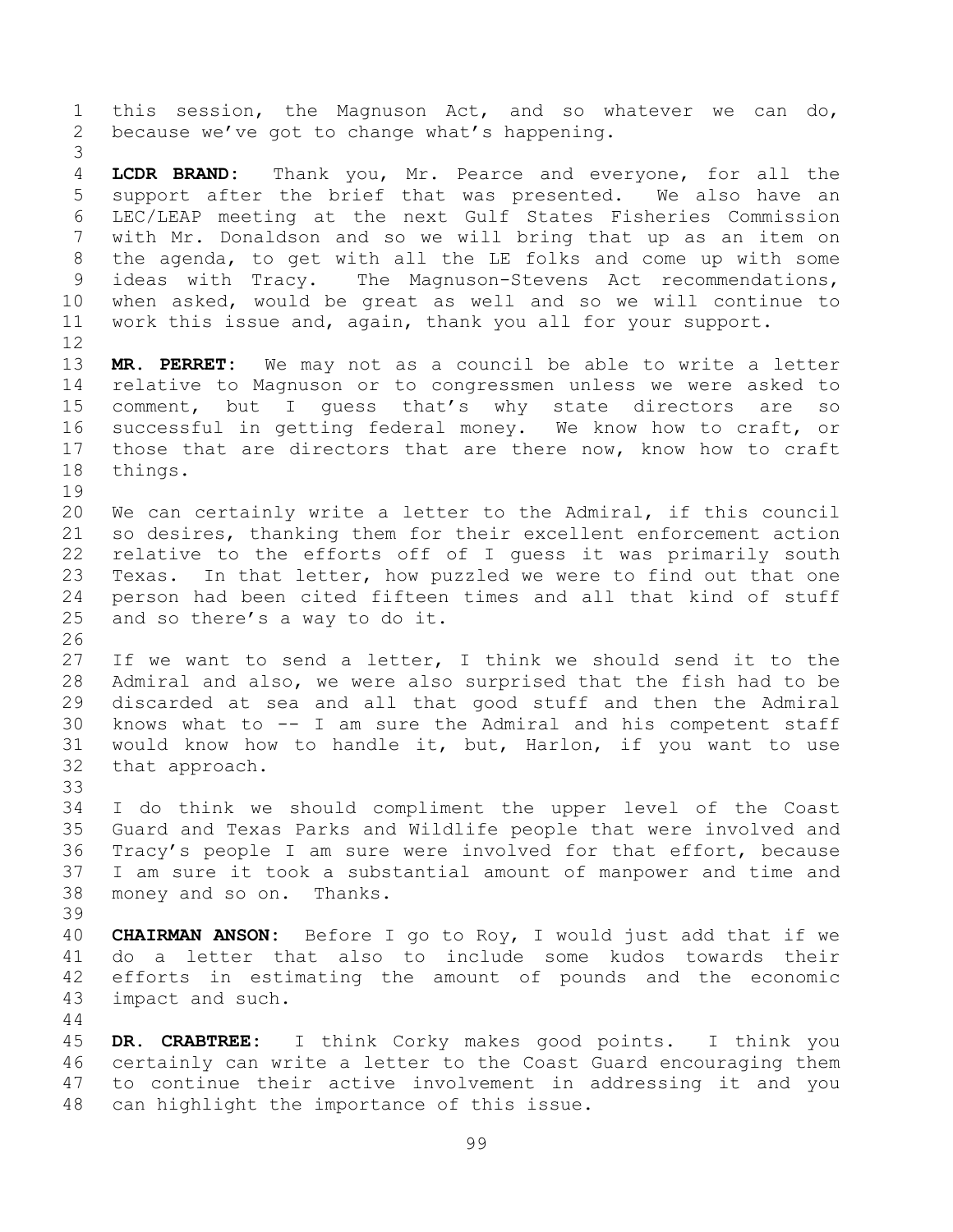As we've said, you can't write a letter to Congress, because we can't lobby, but I suspect over the coming year, with the interest in Magnuson and all of these kinds of things, that you will have opportunities to either answer questions or testify on the Hill or lay out the problems you're facing. I think, somewhere along the way, you're going to get an opportunity to bring this up as a problem that we need to deal with and so I think that will arise, but I think for right now, a letter to the Coast Guard would be a good idea.

 **MR. BOYD:** To follow up on Corky's comment, I don't know why we couldn't write a letter or also send that letter to the Secretary of Commerce, who sits on the Presidential Cabinet. That's not Congress and so we could let the Secretary know how we feel about this.

 **MR. RIECHERS:** I certainly appreciate everyone's attention to this matter and just so that all of you kind of understand this from a frame of reference, this is not a new matter. As indicated by the presentation, a greater focus in the past few years or a greater presence highlighting the matter, but this has been an ongoing issue down there for a while.

 Obviously those incursions into federal waters seem to be maybe increasing, but, as the presentation suggested, maybe not increasing, but just the presence of seeing them, but I do think it's very, very important that we now have an estimate of those landings and we can help incorporate that into the assessments, but obviously certainly any encouragement and help that this body could give to any of the law enforcement bodies who are down there, Parks and Wildlife and National Marine Fisheries Service or the Coast Guard, would be very beneficial. Thanks.

 **MR. STEVEN ATRAN:** You're talking about not being able to comment to Congress and something just occurred to me and I don't know if this would really be a valid approach, but the proposed revisions to National Standard 1 are out right now for public comment and National Standard 1 says to achieve optimum yield while avoiding overfishing.

 Illegal harvests are going to hurt both of those and so right now, there is nothing in the National Standard 1 Guidelines about enforcement, but potentially -- I don't know what we would say and perhaps recommend something be added into the National Standard 1 Guidelines dealing with enforcement. Maybe, if that's a good approach, the Law Enforcement AP might be able to come up with some language.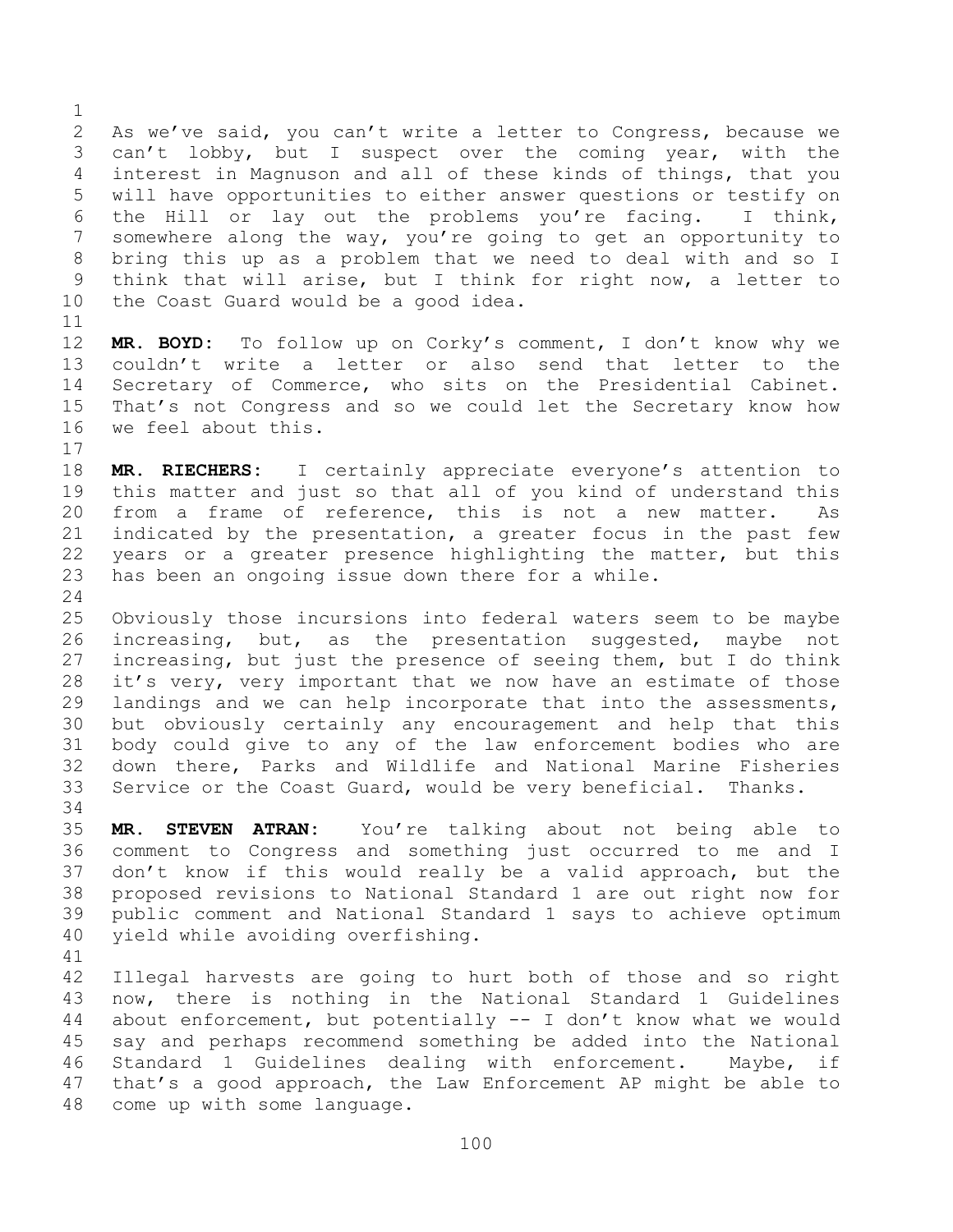**MS. LEVY:** I just want to note that the National Standard 1 Guidelines are regulations and so they have to -- They are constrained by what's allowed under the Act, the Magnuson Act, and so nothing is going to go into the National Standard 1 Guidelines that isn't currently permitted by the law. The mechanism, I think we've heard, is to change the laws and I don't know that commenting on the guidelines is going to get you anywhere in that regard. **MR. PERRET: I would like to recommend that the council send an appropriate letter of thanks to the appropriate Admiral of the Coast Guard, copying the Secretary of Commerce and copying** -- Robin, your guy is an Executive Director? **MR. RIECHERS:** Yes, the Executive Director of Texas Parks and Wildlife. **MR. PERRET:** The Executive Director of Texas Parks and Wildlife. I would -- We can have some discussion and this is not part of my motion now, but anyway, Parks and Wildlife, the Secretary of Commerce, the appropriate Admiral of the Coast Guard, thanking them for the recent enforcement action by the their personnel that worked cooperatively in this Texas effort relative to foreign fishing. I would put, as the content of the letter, the volume of snapper that were involved, which is a very large part of our acceptable catch in domestic waters and other appropriate things that the staff sees fit. **EXECUTIVE DIRECTOR GREGORY:** Is that the end of your motion? **MR. PERRET:** What did I say? A thank-you letter to the Admiral -- Jason, what Admiral? Is the Admiral in Washington or -- **EXECUTIVE DIRECTOR GREGORY:** Give her a chance to type something up there and then we can finish it. **MR. PERRET:** While she is typing something up, would it be appropriate to copy especially the two United States Senators? Robin, would it be appropriate to copy at least the two United States Senators from Texas? I would like to copy all ten from the Gulf, but especially Texas. **MR. RIECHERS:** I think that would be appropriate. I am assuming Mara -- That's the issue regarding that, whether they believe that's appropriate. The other thing I would add, Corky, and if you don't mind a friendly amendment, I think it should also go

to Lieutenant Colonel Hunter, who is our Chief of Law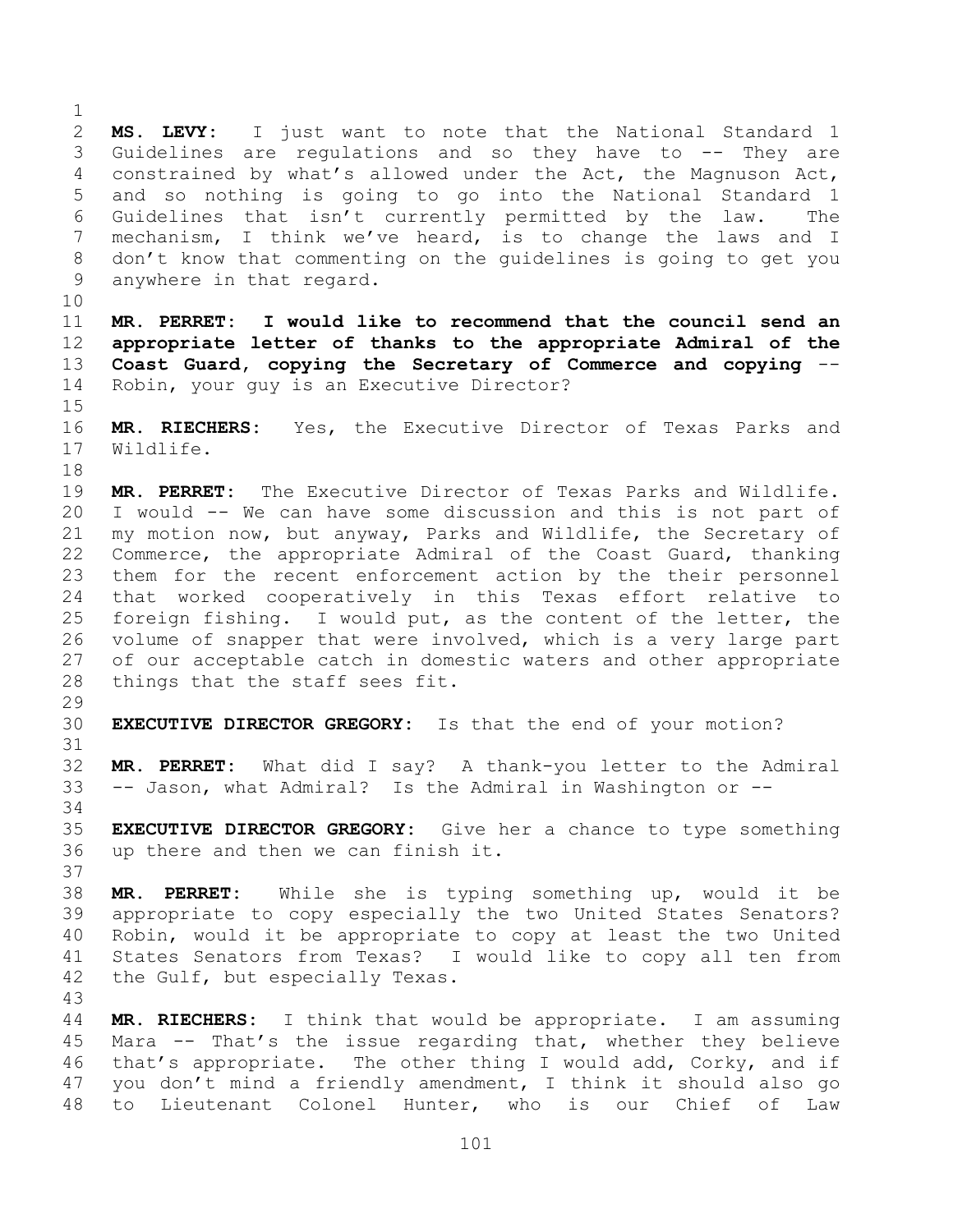Enforcement, as well. **MR. PERRET:** I assumed your head guy would send it down, but that's fine. Whoever or whatever appropriate people. **CHAIRMAN ANSON:** We are still trying to craft the motion. **LCDR BRAND:** Corky, just to answer your question, the Admiral for the District 8 who supported this initiative is Rear Admiral Kevin Cook. **MR. PERRET:** Has staff got that? **LCDR BRAND:** He is actually the person appointed to this council on the website. **CHAIRMAN ANSON:** Just take another minute to try to get everything that Corky had said he wanted in the motion on the board. **EXECUTIVE DIRECTOR GREGORY:** I have the gist of what you all are discussing and so we don't have to put all of that in the -- **MR. PERRET:** Dr. Crabtree had some good comments relative to content of the letter and so you've got all that and if anybody else wants to offer any suggestions, staff, I'm sure, would be happy to receive those. **That's my motion.** Staff, remember Robin's suggestion for the law enforcement guy with Parks and Wildlife. **CHAIRMAN ANSON:** The motion is to write a thank-you letter to Rear Admiral Kevin Cook of the Coast Guard, copying the Secretary of Commerce and Executive Director of Texas Parks and Wildlife, thanking them for the enforcement actions relative to foreign fisheries off of Texas. We need a second to the motion. **MR. BOYD:** I second. **CHAIRMAN ANSON:** All right. It's seconded and is there any discussion on the motion? **Is there any opposition to the motion? Seeing none, the motion carries.** Mr. Greene. **MR. GREENE:** Draft Amendment 39, Red Snapper Recreational Regional Management, staff from the Mid-Atlantic Council gave a presentation on summer flounder regional management, Tab B, Number 9. Staff reviewed the actions and alternatives in the restructured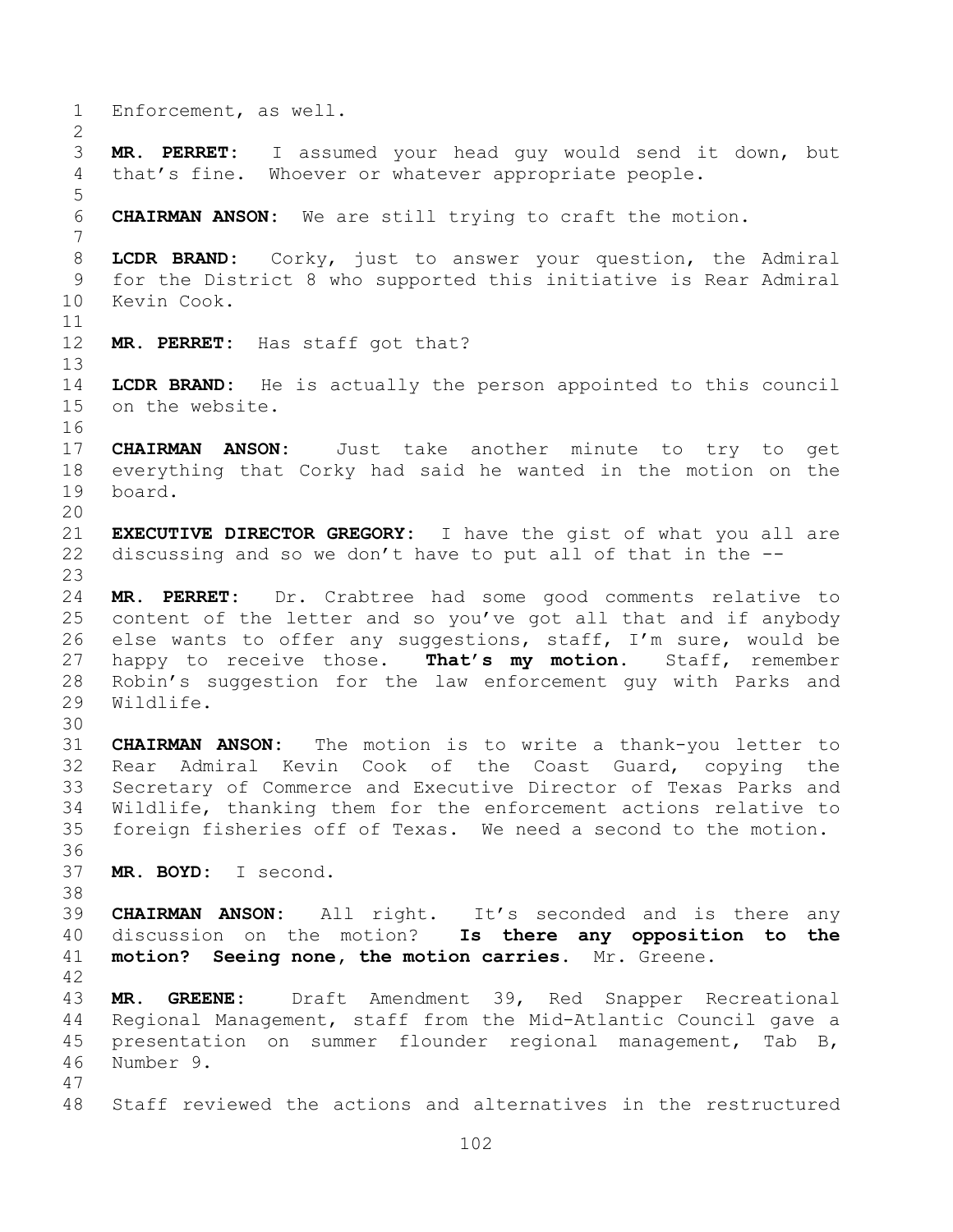regional management amendment, Tab B, Number 8. The committee members requested reinsertion of preferred alternatives for regional closed areas and sub-allocations in an appropriate place in the document.

 Action 1 includes two new alternatives modeled after summer flounder management. If selected, regions would provide proposals describing the conservation equivalent management measures for the harvest of the region's portion of the recreational red snapper quota.

 Under Alternative 3, regions would submit proposals directly to National Marine Fisheries for review and approval, while under Alternative 4, proposals would first be reviewed by a technical review committee followed by a NMFS review and approval. 

 **Following discussion, the committee passed the following motion. By a voice vote, the committee recommends, and I so move, that Alternative 3, Action 1 be the preferred alternative to establish a regional management program in which a state or group of states (regions) submit proposals to NMFS describing the conservation equivalent measures the region will adopt for the management of its portion of the red snapper quota. Conservation equivalency proposals would specify the red snapper season structure, bag limit, minimum and/or maximum size limits, and optionally closed areas in the EEZ for the harvest of an assigned potion of the recreational red snapper quota. If a region does not participate or its proposal is determined by National Marine Fisheries to be inconsistent with the requirements of the regional management program selected in Action 1, the recreational harvest of red snapper in the EEZ off such region would be restricted to the federal default regulations for red snapper.**

 **CHAIRMAN ANSON:** There's a committee motion. Any discussion on the motion?

 **MS. LEVY:** I just want to note that there was a little sentence after that that said if the council adopts this, then the sunset is removed, because right now, your preferred alternative has a sunset option, but the committee motion included Alternative 3 without the sunset option.

 I also wanted to note, and I think it's after this in the committee report, that some of us got together and restructured, based on yesterday's discussion, how Action 1 and Action 2 read and I don't know whether you want to look at that before you decide what to do here or whether you want to vote on this and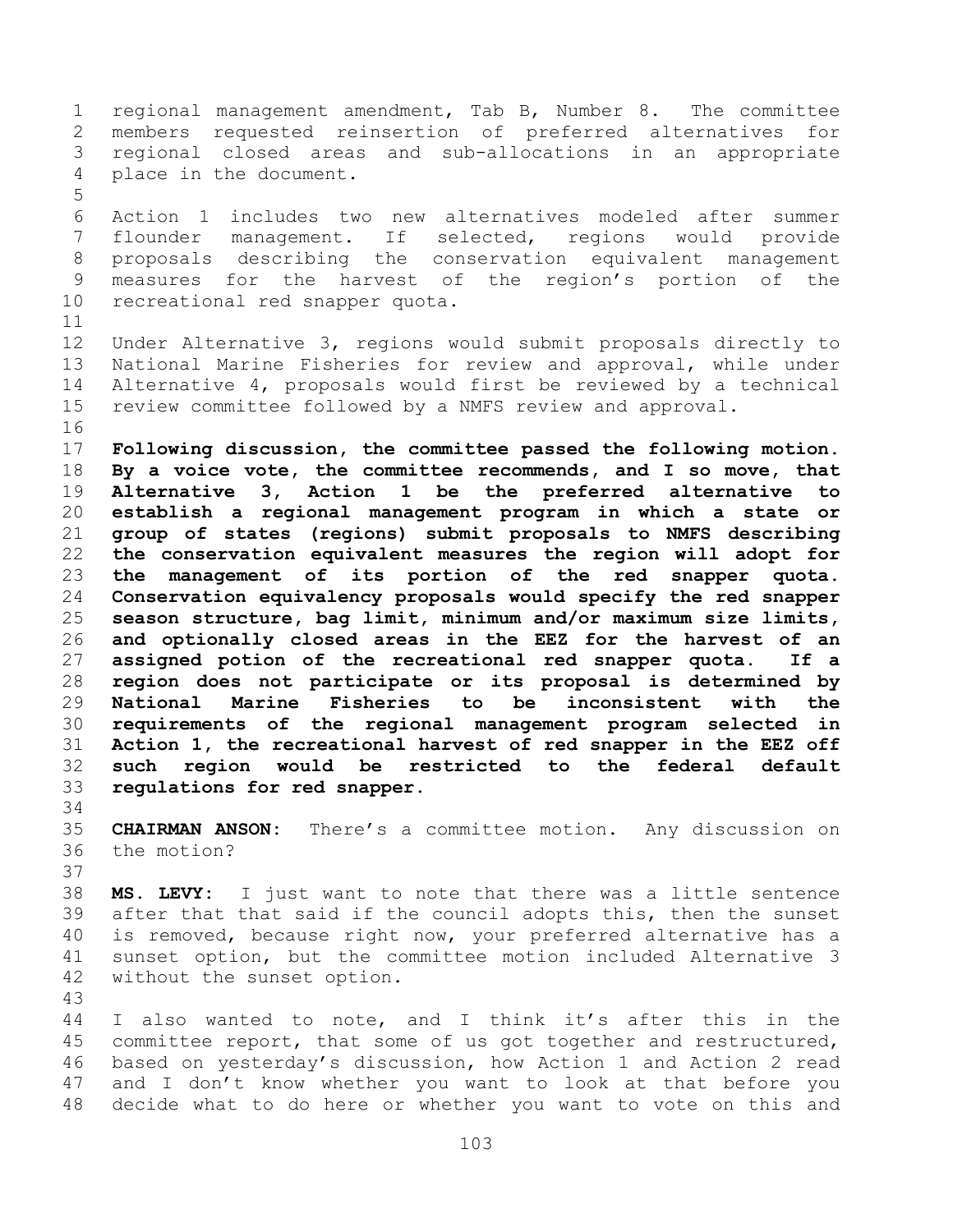then look at the restructured actions and alternatives and decide if you want to do anything different, but they essentially contain the same substantive language, except we added back in the closed area thing, but it looks different is what I'm saying.

 **CHAIRMAN ANSON:** I mean we would have to dispense of this motion, I guess, and look at what's been developed and maybe deal with that as a substitute motion I guess is how we would proceed, because it's -- I guess we can see it and modify what we have here or whatever and so I guess I'm open to anything.

 **MR. PERRET:** Is that modified language available to put on the screen? **I will move a substitute motion with the new language and we can take a look at it, if you get a second.**

 **CHAIRMAN ANSON:** We have a substitute motion to look at the new language that has been brought forward based on Reef Fish Committee discussion and is there a second to the motion? We have a second by Mr. Pearce. Any discussion on the motion?

 **DR. CRABTREE:** I guess we're waiting to get it up there, but I will, once again, state my preference for Alternative 4 with a technical review committee. I still am a little surprised, given the criticisms, particularly from some of the states, of the way the federal government has handled the seasons and some 27 of the statements that have been made, that you're so willing to turn all of this over to the federal government without having some oversight of it. I find that very surprising.

 **DR. LUCAS:** Just to that point, Roy, would you -- In leaving it the way it is currently written, how about having an appeal process, where about if you deny -- If National Marine Fisheries Service denies it, it would then go to a review committee, possibly made up of the Gulf States Fisheries Commission, for an appeal process.

 **DR. CRABTREE:** I guess you could do that, but that seems to even be getting more time-consuming and cumbersome if we go through that way of doing it and it seems, to me, with a technical review committee that maybe had some commission people, but had state people on it, I think the states are all going to have a real interest in watching what the other states are doing and making sure that everybody is upfront and doing the analysis in a transparent way. 

 It seems that would give us some oversight of the whole thing and if it was just structured right upfront so it happened, it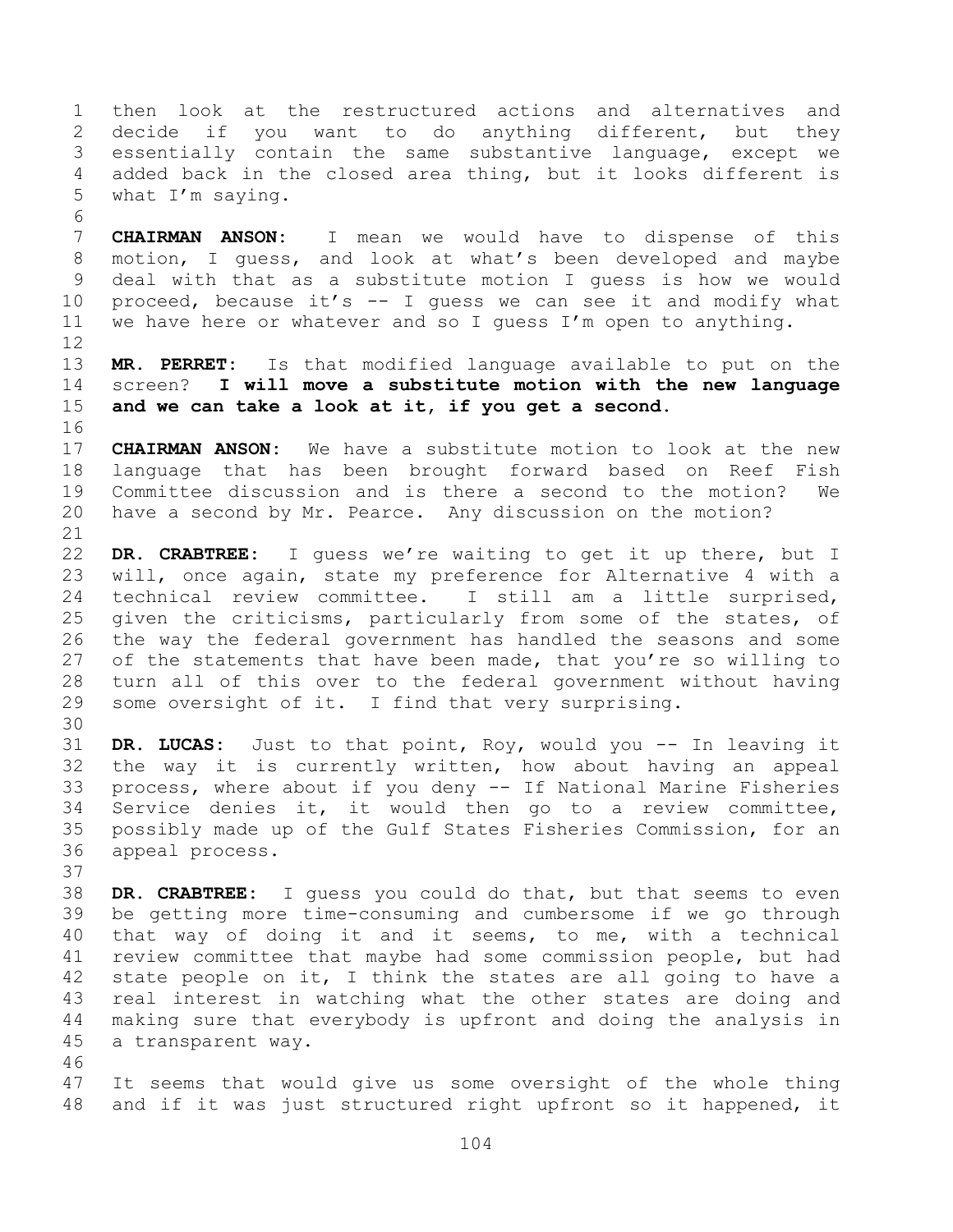seems it would work smoother than coming in and having something sent back and then convening panels and going through a whole appeals process, because we're going to be pressed for time to make these things happen by the next year, but I will leave it to you. 

 **CHAIRMAN ANSON:** Do we have the new language up on the screen? 

 **MS. LEVY:** This has been restructured and the preferred alternative that's up there now is similar to the -- There is two. There is the preferred alternative that the council had from the last decision point, which was the delegation, and then under each one, instead of having an Action 4 that had you choose what you wanted to delegate, all the options are under the delegation alternative.

 Then, below that, there is a committee preferred, which is what was chosen yesterday, which was the conservation equivalency with the NMFS review. Again, under that are the options for what the states can establish or must establish by conservation equivalency.

 We structured it that way so that could choose the type of regional management you want and then choose what the states would be responsible for or could be responsible for under each one of those.

 **MR. RIECHERS:** Sorry, Chairman Anson, but I am trying to remember. The previous motion we already dispensed of? 

**CHAIRMAN ANSON:** No, this is a substitute motion.

 **MR. RIECHERS:** Okay and so you're substituting this and I'm sorry. Okay. Then within the context of the substitute motion, I am going to make one amendment to the substitute motion and I amend that Option e also be listed as preferred. I don't know how you all -- I can handle it with a whole committee substitute, because we've got room on the board, or I can handle it with an amendment. Kevin, you tell you me how you would prefer to do it.

 **CHAIRMAN ANSON:** I guess we'll see how the council goes in regards to that. It might be just a friendly amendment if Corky would like.

 **MR. RIECHERS:** Again, I guess I'm a little bit struggling here on the same point of order we were on before, because when we asked them to draft a new conservation equivalency amendment, we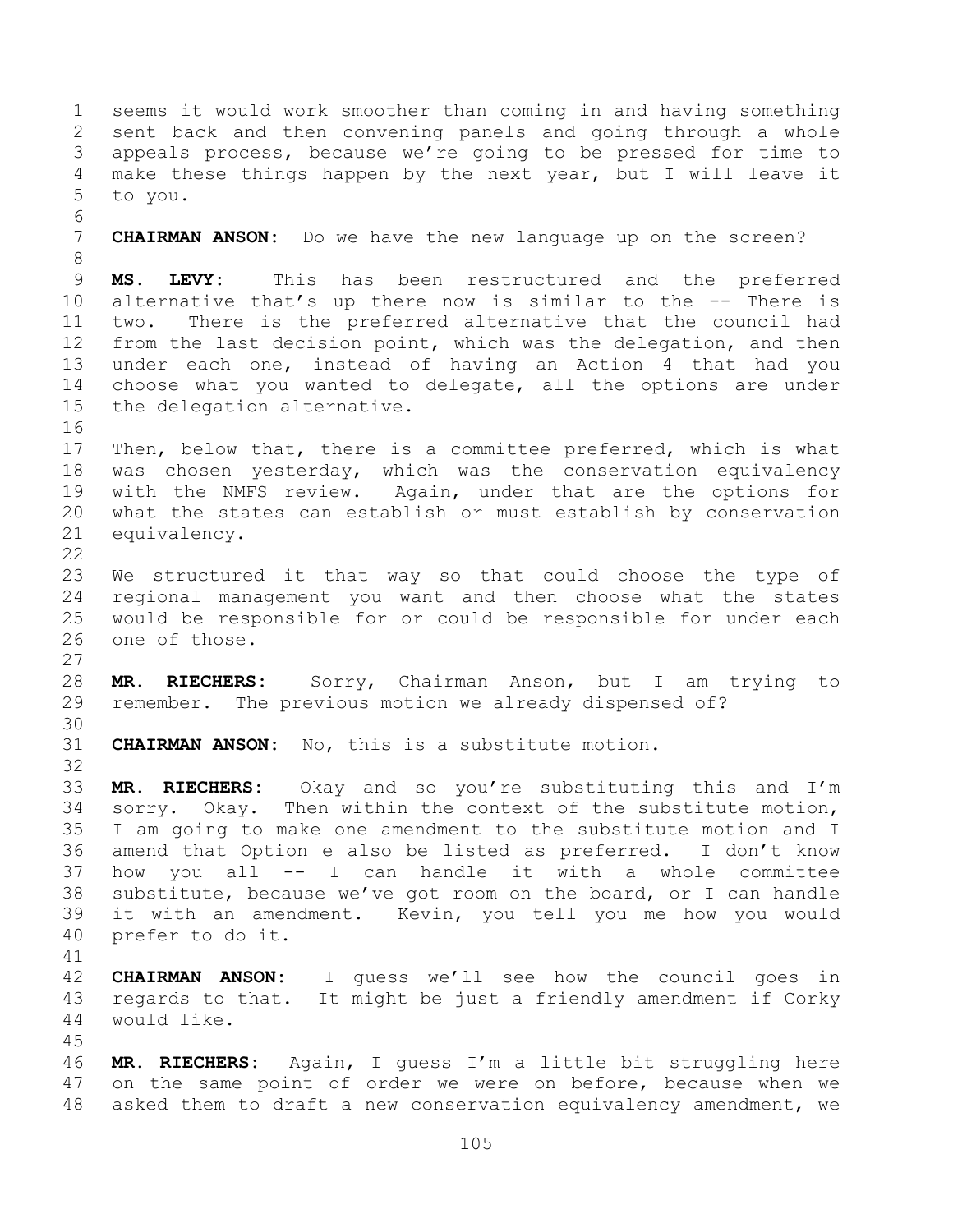assumed it was going to include all the previous actions and items that we had before and it seems as if the reason it's not listed here as a committee preferred is because it wasn't specifically listed in the document we were dealing with yesterday. Again, we're a little bit stuck between what we would have thought was coming back to us and where we are. **CHAIRMAN ANSON:** Corky, do you accept the friendly amendment, if we want to go that route? **MR. PERRET:** First, I was not privileged to the group that put this one together. This is my substitute motion and this is what the group worked up and can you go up so I can read it and see what -- This was agreed upon by all of the Reef Fish Committee or by certain members of the Reef Fish Committee? **MR. RIECHERS:** No, this was a redrafting to try to put it back the way we had it from the last meeting, as I understand it, and, Corky, trust me that none of us were privy to this other than now. **MR. PERRET:** But you're saying, Robin, that the closed area was not included that had been previously in the document? I agree with Robin and if it was there previously, we should have it in there. **MS. LEVY:** The issue is when we had it just as a delegation the closed areas were included, which it is included as a council preferred in the other alternative, which is the delegation alternative. The issue was when staff was asked to develop a conservation equivalency type of program and model it after summer flounder, that summer flounder includes size limits, bag limits, and season structure. It doesn't include closed areas and I think I said seasons again. That's why it wasn't put as a preferred in that conservation equivalency model one. It wasn't because that wasn't what summer flounder did and staff was trying to model after summer flounder and so we did add it back as a preferred under the delegation, which is what was selected in the previous document, but there really wasn't nothing selected for conservation equivalency in the previous document, because we didn't have it is what I'm saying. **MR. WALKER:** This is the recreational 39 and I just wanted to --

 I am concerned and I need to be clear on how this Option e would -- I want to make sure it doesn't have any effect on the commercial industry.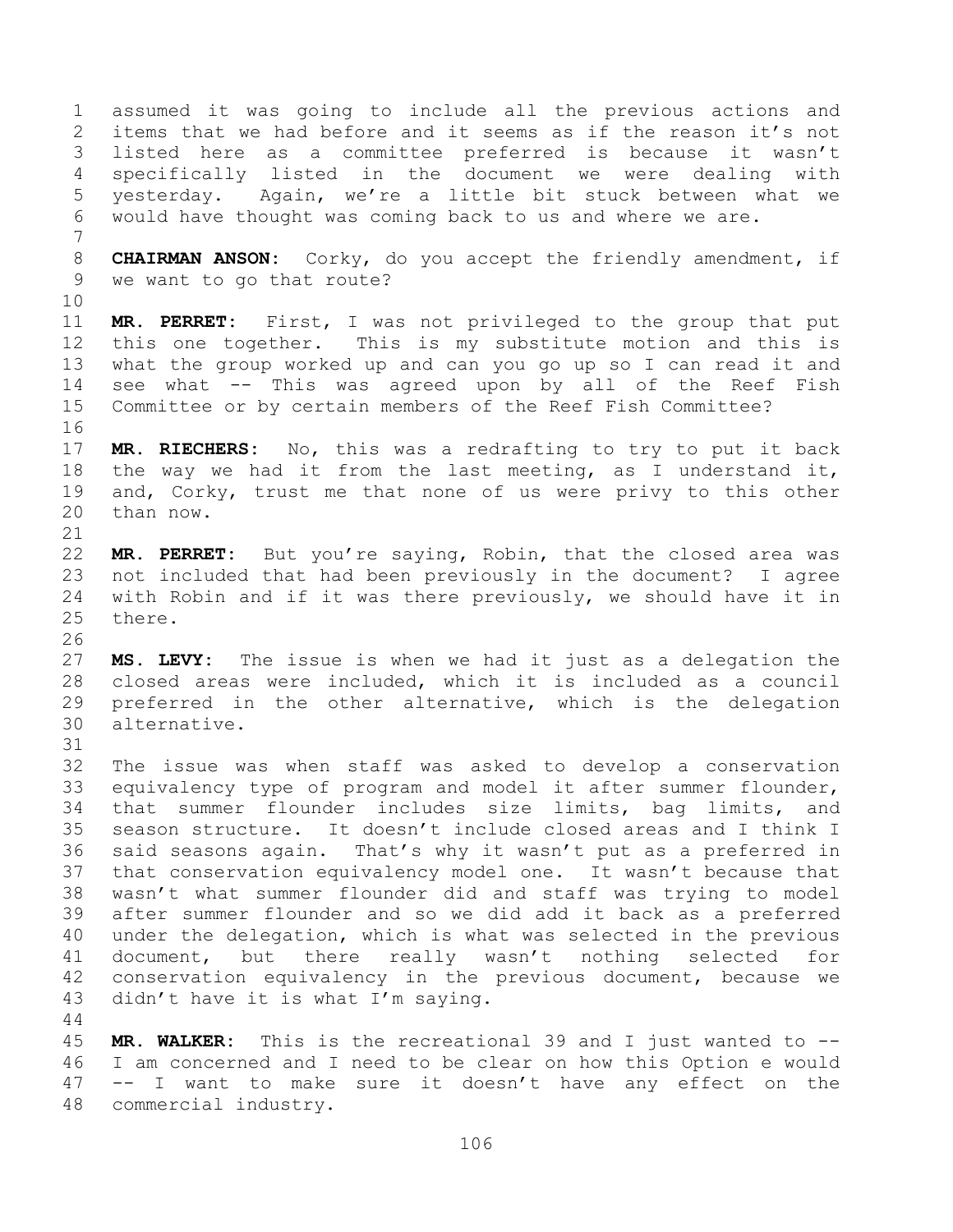**CHAIRMAN ANSON:** No, this is all for the recreational sector, David. **MR. WALKER:** The closure, I didn't want to say these are closed and just as long as it's closed not for commercial. **DR. CRABTREE:** Just to that, I mean this would create an area that was open only to commercial fishing, as it stands now, as I understand it. I have just a point of order. This is a friendly amendment and this is Corky's motion then that was amended? **MR. PERRET:** Robin's suggestion? **DR. CRABTREE:** Yes. **MR. PERRET: Yes. DR. CRABTREE: I would like to make a substitute motion that the preferred alternative be Revised Alternative 4 with Options a, b, c, and d. MS. BADEMAN:** Are we up to a second substitute now? **DR. CRABTREE:** Yes. **CHAIRMAN ANSON:** Yes and so is everyone clear of where we are? It's the second substitute motion and that's making Alternative 4 the preferred. Alternative 4 is the one where it has the technical review committee that would review the plans that the states, the regions, submit. That was a through d, Roy? **DR. CRABTREE:** a, b, c, and d would be the preferred suboptions under it. **CHAIRMAN ANSON:** While they structure that, maybe we can have some conversation to that substitute motion and is there any? First, we need a second. **MR. WILLIAMS:** Second. **CHAIRMAN ANSON:** We have a second by Mr. Williams. **DR. CRABTREE:** I just think we would be much better served if we have a small subcommittee that involved state people as part of this process to review it. I think that's going to head off all kinds of disagreements and conflicts and other problems down the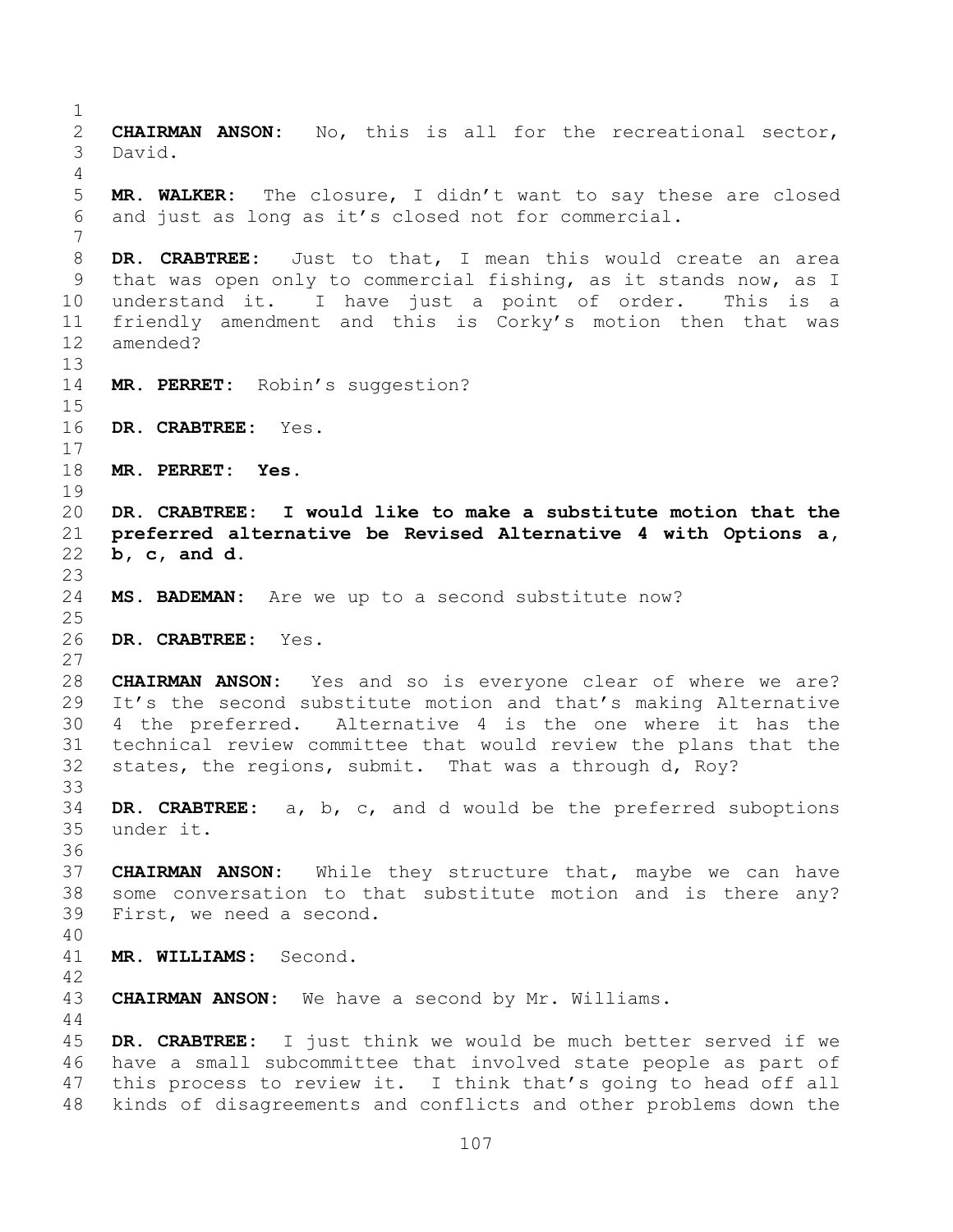road and it's going to give the whole process greater acceptance and I think that's what we need to do.

 As I have said before, I just do not believe that within the context of regional management that the idea of closed areas is workable. I don't know how the NEPA goes. We don't know what those closed areas are and I think the better way to come in and handle closed areas is if a state wants a closed area, they come to the council and ask the council to establish it and we go through the process of doing that and that that's cleaner than having it get tied up into a state's proposal, because I think having that in a state's proposal will really bog down the process of trying to go through an expedited review and get an approval of their process, because it's going to require a complicated NEPA analysis and a plan amendment that the council will have to go through and do.

 **CHAIRMAN ANSON:** Mr. Donaldson, you were here as part of the Reef Fish discussion and so I just -- That would be -- We could have it outside of the standard spring and fall commission meetings, but I guess you all would just serve as the facilitator, I guess, to get the group together and then we would have that meeting to set time, so that plans could be available to review and all that and is that correct? That doesn't create any issues for you or staff or anything like that?

 **MR. DONALDSON:** No, we have the resources and staff to be able to handle that, if so desired, and we would work out the details at the commission.

 **MR. RIECHERS:** Obviously I am going to speak against the preferred or against the substitute, as we've had this discussion several times regarding the closed areas, but as far as the review committee goes, you're just alluding to the fact that it's going to Gulf States. There is nothing within the document that would suggest that at this point in time and so I am making that clear.

 I might be able to get more comfortable with a review committee and I don't think I'm going to vote for this motion, but I might be able to get more comfortable with it if we would define that better in the document as we move forward.

 I am not crazy about it, because I think at the end of the day, if we're asking National Marine Fisheries Service to approve these, we would probably just all go to National Marine Fisheries Service. I understand what Roy is attempting to do,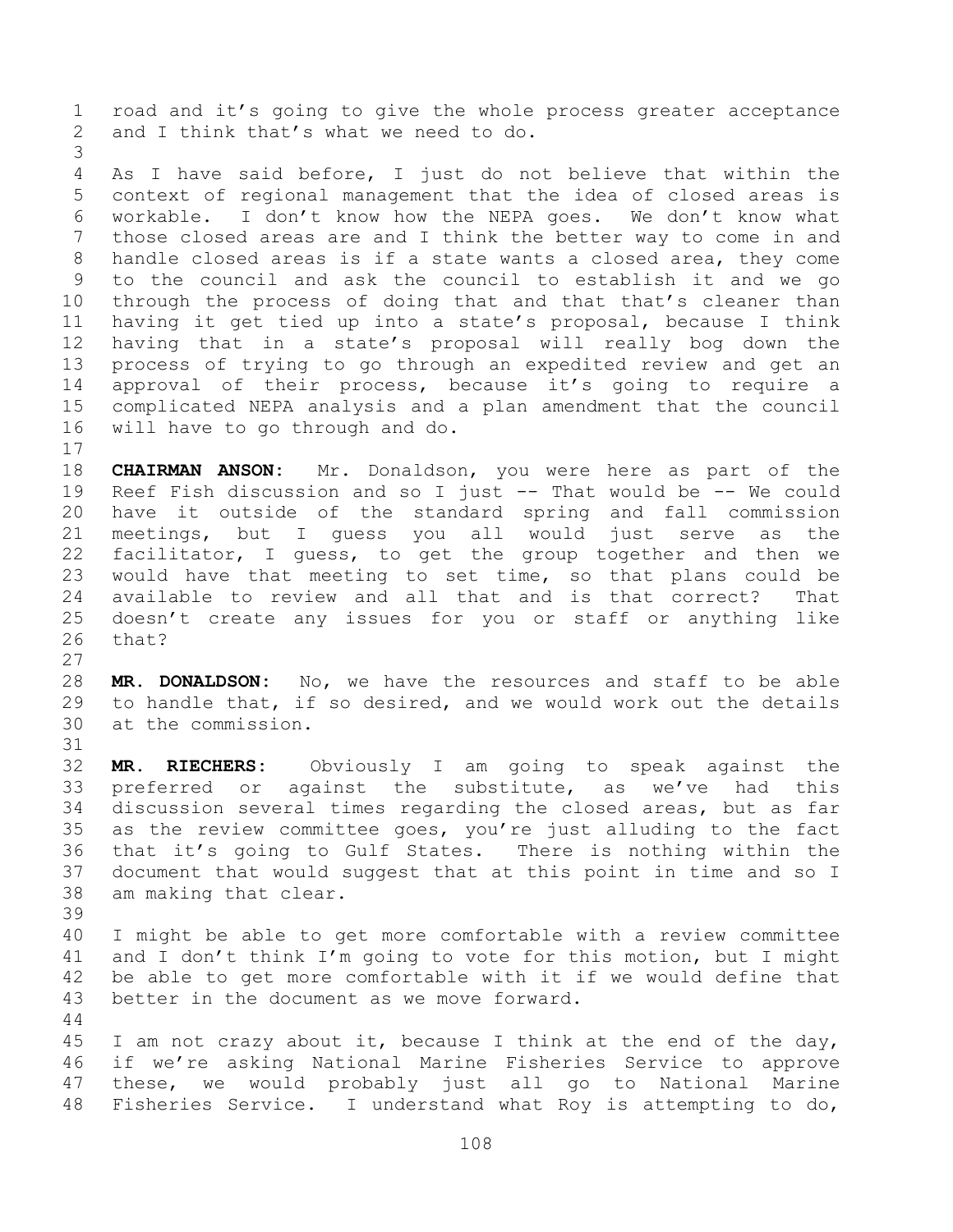which is to maybe provide some more oversight. Frankly, he suggested that the states may want it and I certainly trust my other state directors to be able to do the calculus in their own state regarding their landings and making sure that if they agree that they're going to stay within a particular allowable catch limit that they're going to manage their fishery to do that and so I don't really have that concern at all, but I do understand the issue of transparency and if he wanted some other bodies to look at it. 12 At this point, I can't support this. Maybe, in a subsequent meeting, fleshing out a technical review committee and a structure for that might make me more comfortable with it. **MS. BOSARGE:** I think Robin is right in the sense that there's a lot of variables as to who would be on this technical review committee and it doesn't necessarily have to go the route that the summer flounder technical review committee went, where it's their commission, per se. I was kind of interested in this alternative, because I almost thought of it as if that technical review committee was possibly more like an SSC body that looked at it and, in other words, an independent group that could look at it for the merits of the conservation, the biological impacts, and give us feedback as the council. In other words, to keep us somewhat in the loop and their report would come to us, as opposed to implementing regional management and now we have the states managing it and they could get up to NMFS and NMFS either kicks it out or doesn't. We are kind of out of the loop, which is not a bad thing, unless regional management has some issues and doesn't work. Then we're the ones that implemented it and we have to come back and fix it, but yet, we haven't really been a part of it and we're not real sure -- Maybe the states would know what the issues are, but somebody like me that doesn't work for a state government, I am not really going to have been in the loop and know what's going wrong and how to fix it. That was one thing that appealed to me about possibly having this -- I don't like another layer of bureaucracy in the system, from that aspect, but to keep us informed and to have another independent body that looks at it from a technical standpoint doesn't bother me too much.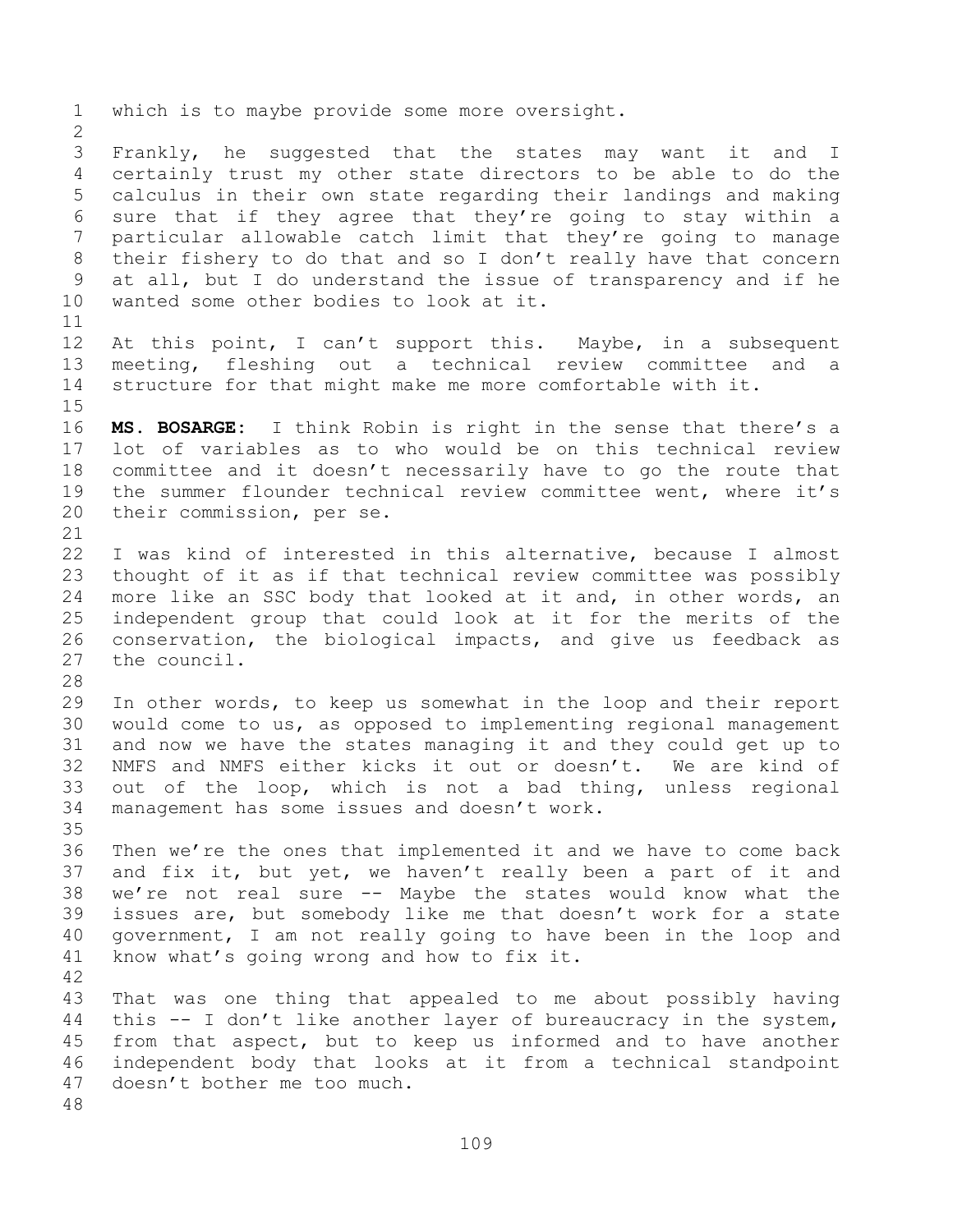**DR. CRABTREE:** I think the way the technical review committee -- The reality is it's going to be an advisory panel that you will set up and appoint people to and you can appoint people from the commission or whatever, but that will be your decision and you will appoint them and their technical review will come to you as well as to the agency. 

 I can assure you that if there are problems with regional management that you will have large groups of people come to these council meetings and let you know about them, because if it doesn't work, you're going to be the body that is going to have to change it, because it's your fishery management plan and you set it up and it will be up to you to make the corrections and the tweaks to it and so you're going to need to remain very engaged in this whole process, because I would be amazed if we don't run into problems and need to make changes to this if we go down this path.

 **MS. BADEMAN:** In the long run, I am like Robin and I don't know which of the alternatives in this action I think my state will go for. We have discussed delegation and our commission seemed to be maybe okay with that.

 What concerns me at this point is I've heard three different people talk about this alternative and I have heard three different ways about how it's actually going to work and so I think, at least for me, I need to understand exactly how this is going to work before I can really pitch it to my commission, for one, and get behind it. Thanks.

 **DR. CRABTREE:** I mean it's your plan and so it's going to work how you decide it's going to work and you are going to decide who this technical committee is and when they see things and what they do and how all this happens and we're going to have to lay out that process in the amendment.

 **MS. BADEMAN:** Just to that point, that's fine, but I am not ready to make it my preferred based on that. 

 **MR. PERRET:** Well, I am. Every state director that I have ever served with on this council at some time or other has been critical, and rightfully so in many cases, of the National Marine Fisheries Service and its Regional Administrator.

 Yesterday, we heard Dr. Crabtree, by one person, is doing an excellent job and I don't want Dr. Crabtree to be the sole czar to make these decisions. I think we definitely need a technical review committee made up of -- My suggestion would be state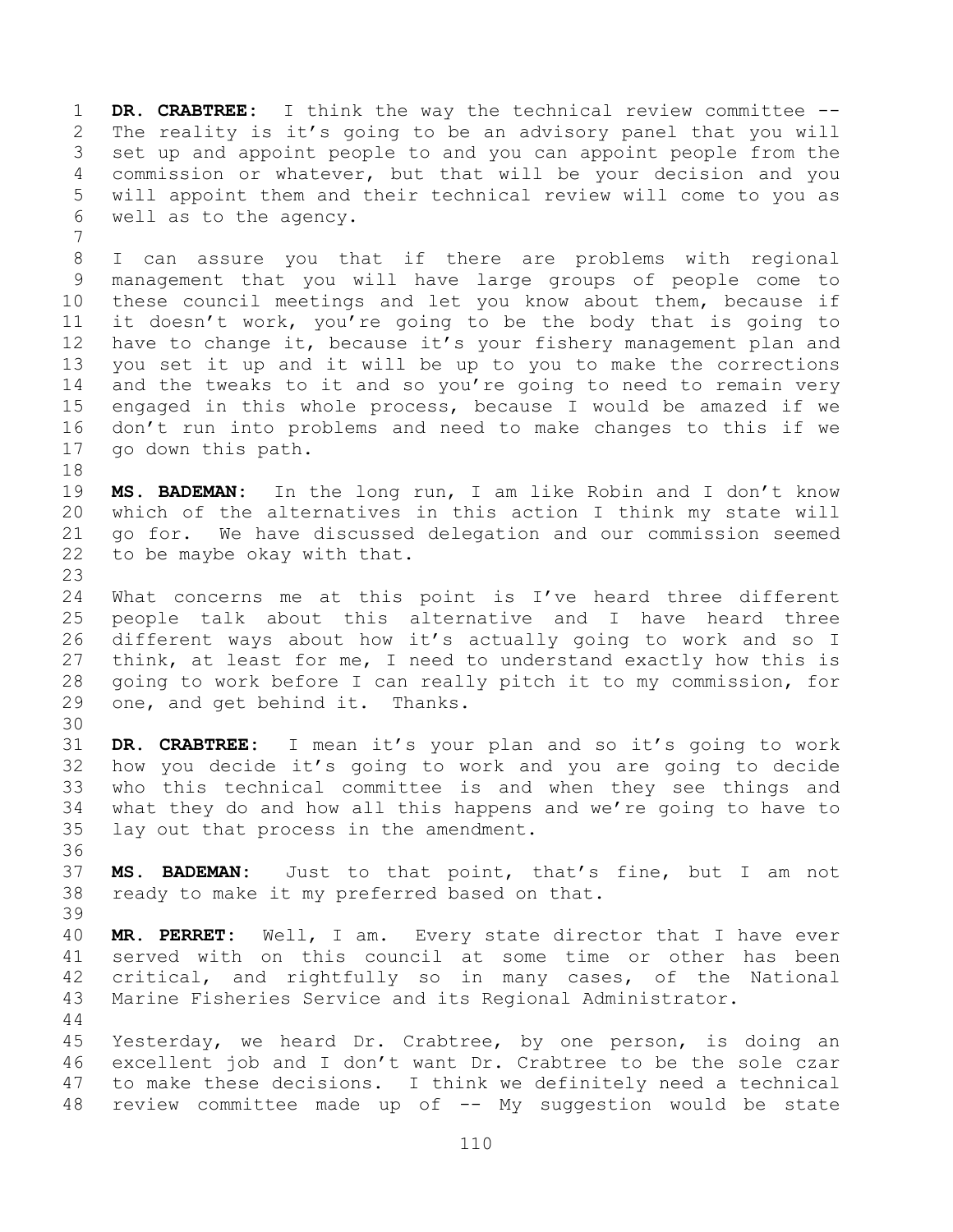directors and/or their designee for the purpose of reviewing the state plans that are going to go forward. If indeed, which I'm sure there will be some issues raised, I don't want Dr. Crabtree alone to have to make that decision of yea or nay. I want state people working with Dr. Crabtree or his appropriate staff people to make those decisions. I think it's very similar, in my mind, to the way state resource agencies operate, other than Alabama, I think. Every state has a commission and they don't have just an executive director or a secretary. They have a commission and that's a buffer and I think that's what we need in this process. I think it would improve the system rather than just have one agency make the final decisions and, as Dr. Crabtree says, this is a state plan and this is your plan and I think you should have as much oversight over it as possible. Thank you. **CHAIRMAN ANSON:** Any further discussion? **MR. FISCHER:** I see compelling arguments on both sides, but I also envision just a streamlined process that we don't have to start requesting approval from sub-agencies. We have worked with Roy's office in the recent past on snapper issues and have done that very successfully and I would feel very comfortable, from our seat, submitting a proposal and explaining the proposal and it's not just a blind email and letting it be, but explaining how we came up with our figures and walking away and then some dialogue where his people could say we like these parts and we don't like these parts. I could see this committee dragging down and just slowing down the whole process, especially if there's little tweak changes. They are going to send it to National Marine Fisheries, who is going to send it back to them and we'll be trying to set the 2016 season in 2018. I just would like to see something quick. We turn it in and make our case and get a response and, therefore, I still support Alternative 3. **DR. LUCAS:** I would like to echo what Myron said. We have worked very well with NOAA in the recent past in trying to get our mandatory red snapper reporting system in place. We've been working with his staff and we've gone back and forth and they've had great dialogue and offered great suggestions and we've taken them up on the suggestions and I can't see why that process couldn't work the same way as just working with your staff to make sure that we are meeting your goals and where you see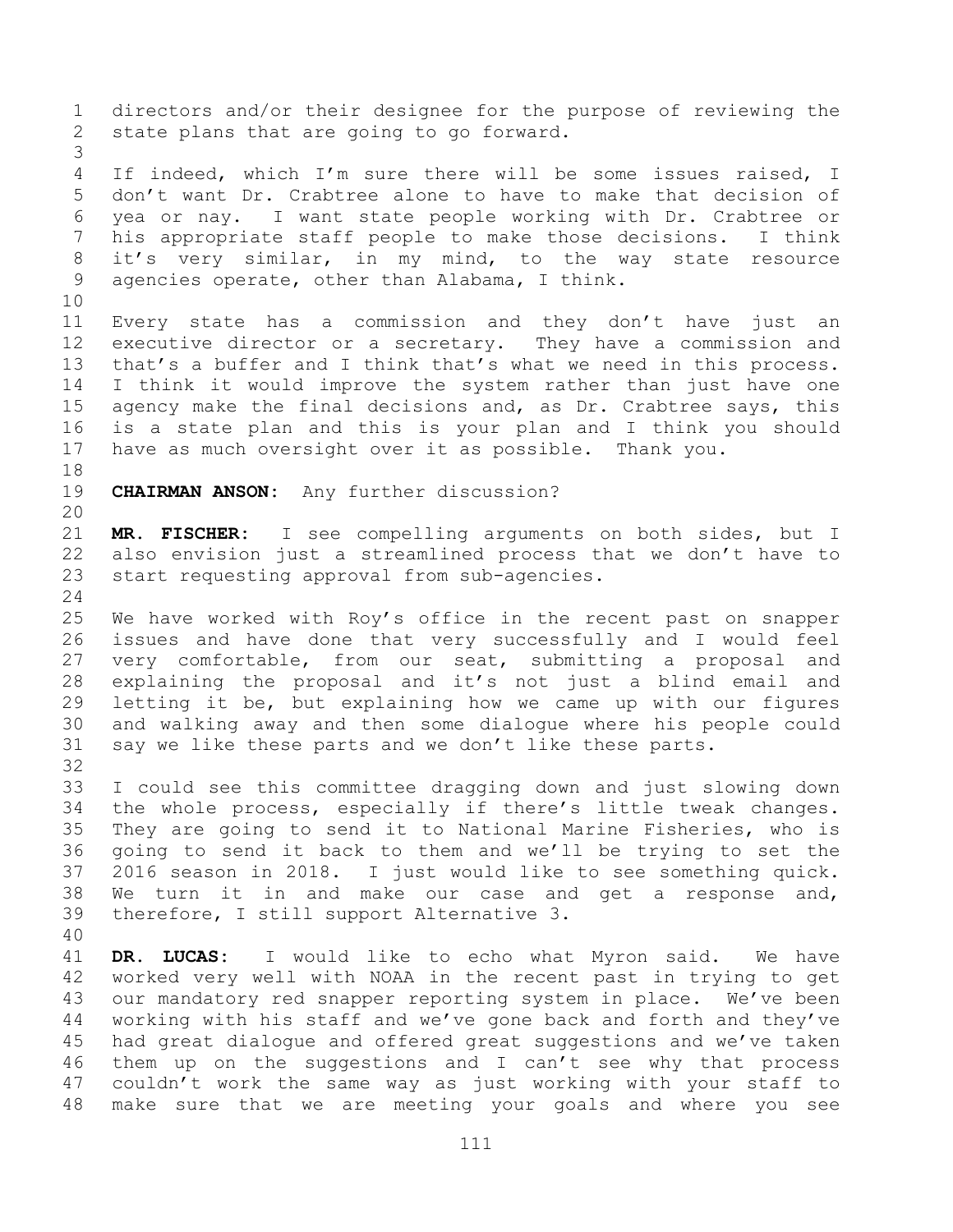tweaks, we make the tweaks and move forward. Like Myron said, I think it would go a lot faster if we went that process. I do still think that there -- I guess if they came to complete odds, if there was a way to then send it to an appeal, just so it gave National Marine Fisheries Service a chance to at least say somebody else then reviewed it. I will be rejecting this alternative. **CHAIRMAN ANSON:** Any other comments? We have a second substitute motion to make Alternative 4 the preferred alternative with Suboptions a through d. All those in favor of 13 the second substitute motion that's on the board, please signify by saying aye; all those opposed like sign. We are going to need to raise our hands on this. **All those in favor raise your hand, please; all those opposed. EXECUTIVE DIRECTOR GREGORY:** One, two, three, four, five, six, seven, eight, nine. **CHAIRMAN ANSON:** The motion failed and so we go back to the first substitute motion and that substitute motion is to make Alternative 3 the preferred alternative and that's to establish the regional management program in which a state or group of states or regions submit proposals to NMFS describing the conservation equivalent measures and that includes identifying Preferred Options a through e for what those plans could contain and so that's up on the board and is there any further discussion on this motion? **MR. FISCHER:** On the motion that was just defeated, I thought we had a strikethrough on Option e and I was going to ask what that criteria was, what that rationale was, and if it applied here. **CHAIRMAN ANSON:** I think that was the way it I guess carried through from the Reef Fish Committee, that it was struck during that time and just kept in the document. **MR. RIECHERS:** No, Roy specifically did not want Option e in his substitute motion that he just made. **CHAIRMAN ANSON:** All right and so any other discussion on the substitute motion? It's on the board. **All those in favor please raise your hand; all those opposed. EXECUTIVE DIRECTOR GREGORY:** For this motion, we had nine for. It passed nine to seven.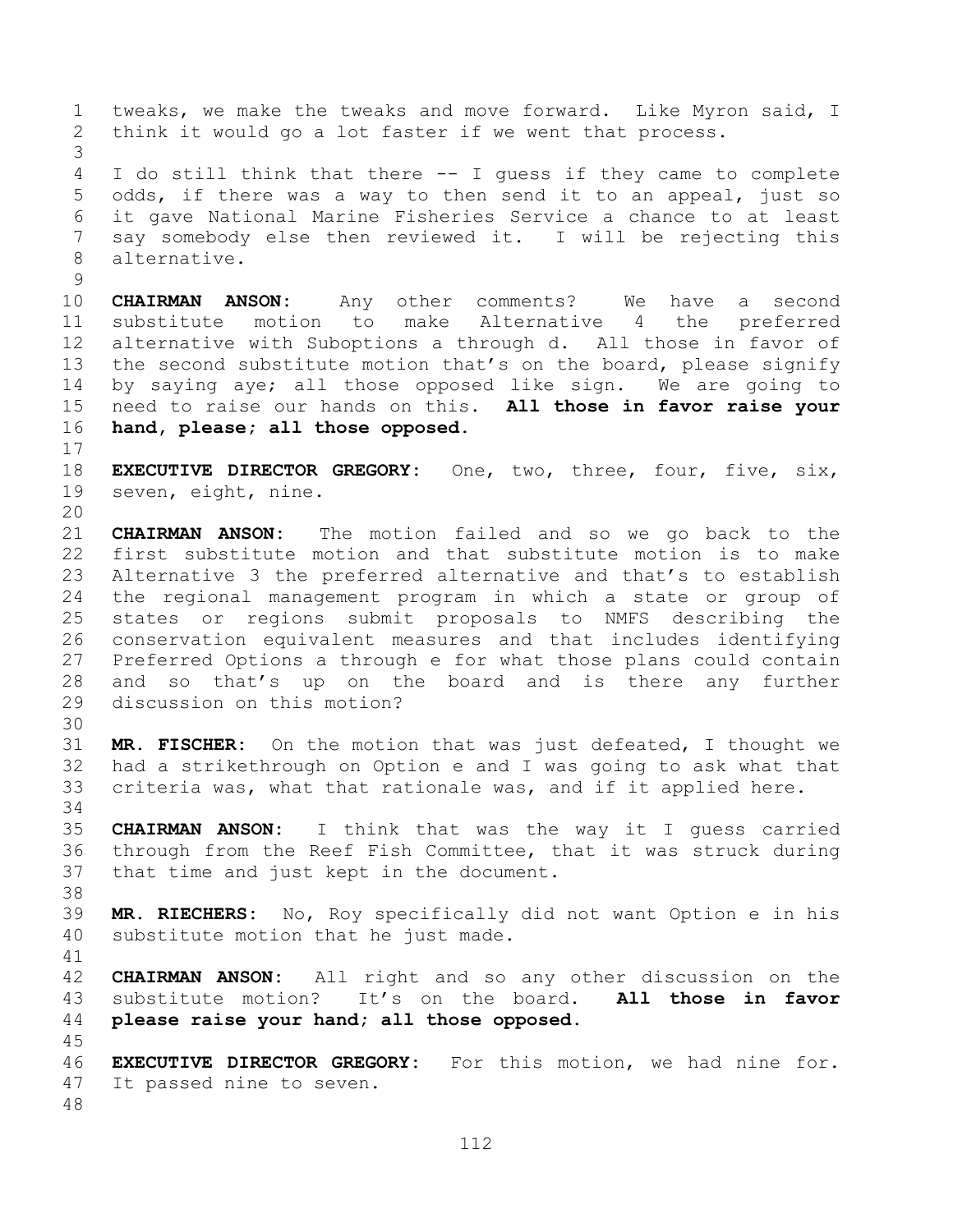**CHAIRMAN ANSON: The substitute motion making Alternative 3 the preferred passed nine to seven. Thank you. DR. CRABTREE:** I guess I should be pleasantly surprised and I want to thank all of you for your endorsement and expression of confidence in the National Marine Fisheries Services' management of red snapper. **MR. PERRET:** Not all of us voted for you. **DR. CRABTREE:** Well, but it's the majority. **CHAIRMAN ANSON:** In that context, Roy, I think Corky hit it that it would still be a partnership. This is going to be states working with the National Marine Fisheries Service. **DR. CRABTREE:** Absolutely. I wouldn't have it any other way. **CHAIRMAN ANSON:** Do you have something, Ava? **DR. AVA LASSETER:** If we could go on back to the document with the actions and alternatives. **EXECUTIVE DIRECTOR GREGORY:** The document that was presented to the committee or the document that we just -- **DR. LASSETER:** The document that I emailed Karen and asked her to put up that goes with the report. **EXECUTIVE DIRECTOR GREGORY:** Okay, because that has not been put on the website or distributed. **DR. LASSETER:** I believe it has. If we could back to the first page of that. **CHAIRMAN ANSON:** Ava wants to readdress some prior action, possibly based on the discussions that were had with IPT members after the Reef Fish Committee is what I think is happening. **DR. LASSETER:** Okay and apologies. This is another modification that we need to get -- We are requesting some guidance on. In the previous version, in that previous Action 4, because of delegation, the council created boundaries to some of the management measures that could be delegated to the states. It wasn't just that your bag limit and size limit and season structure would be set. There were parameters around those between zero and four fish and that's necessary under the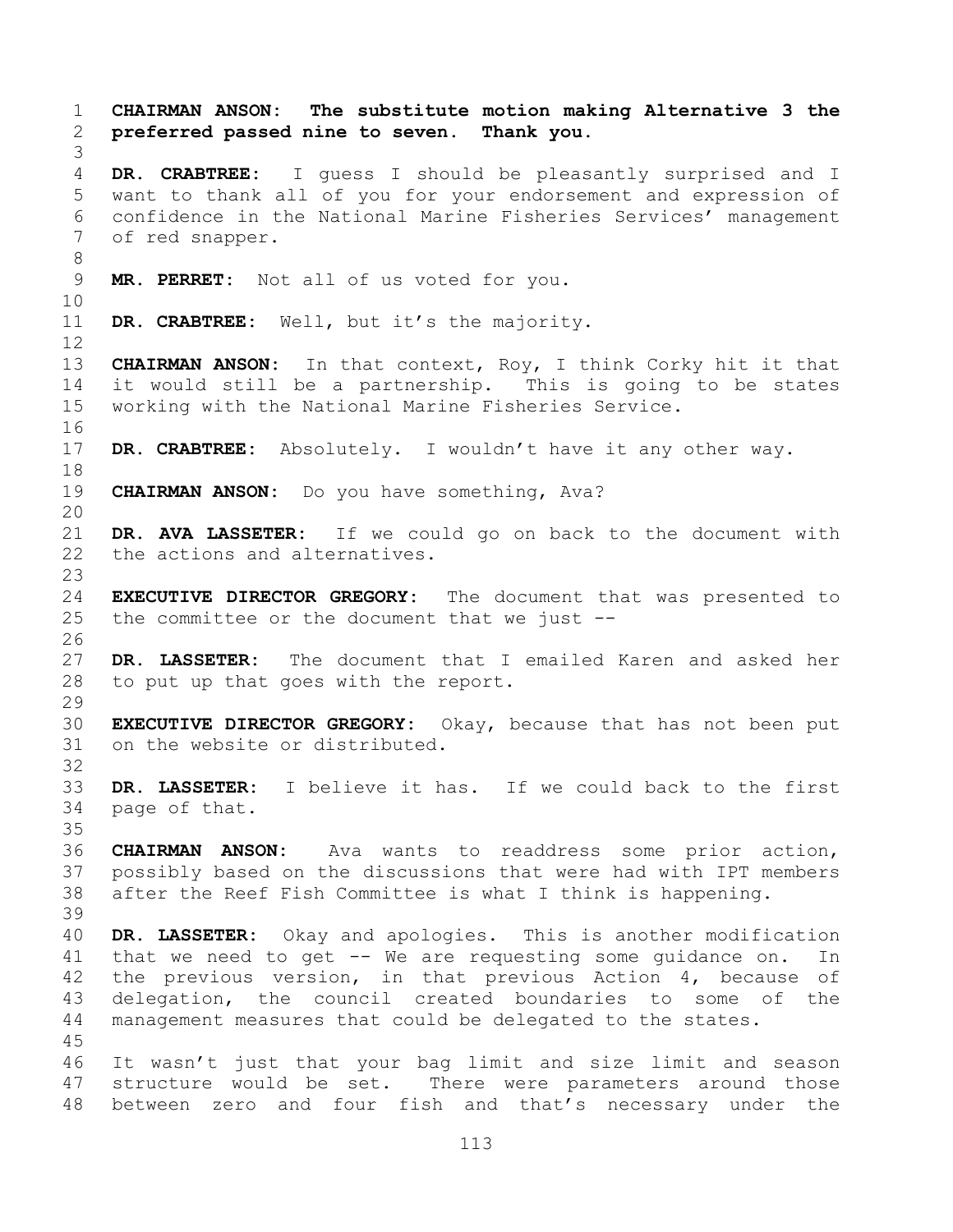delegation option, but it's up to you if you would like to adopt the same, as a council, the same types of boundaries for these proposals or if you would just like to leave it open and then allow the review process to determine if they have exceeded the boundaries or not. That's why in the top parts of the preferred options, if we could scroll up just a little bit, a region must establish its season structure and a region must establish a bag limit from zero to four. This was all from the previous action with those limits. We do not currently have those on the summer flounder options. If you scroll down a little bit now, right now they are open and we just wanted to get some feedback of would you prefer it this way or would you, as a council, like to put boundaries on what those proposals could modify? **DR. CRABTREE:** I heard concerns wanting this to be a rapid process and move quickly and so the extent you put bounds on things now, we can do the NEPA analysis potentially upfront and there will be less process required when the states come up with plans. If we leave it wide open and a state comes in with something unexpected or different and we haven't considered it, we will have to go through a whole NEPA analysis and that's going to have to come before you as a council and go through the whole process and so I think putting bounds on this is a good idea and will make this move more quickly through this process. **MR. FISCHER:** I do think they should have bounds. I would like to bring one particular one up for discussion and that is size limit. Size limit is a very biological issue, because it relates to what you are extracting from the population and how it's going to affect the population and the fecundity, the biologicals, of that fish. We have a thirteen-inch size limit on the commercial, which is about half our fishery, and we have a sixteen-inch size limit on recreational and I could be mistaken, but Texas state waters is at fifteen inches and so we have varying sizes. I think if we concluded on one unique size for the recreational fishery, and it may be lower in the sixteen-inch mark somewhat, but I think it should be a council decision and I haven't seen any type of histogram or anything with the mode of catch, but I suspect the mode is eighteen or twenty inches and it's a big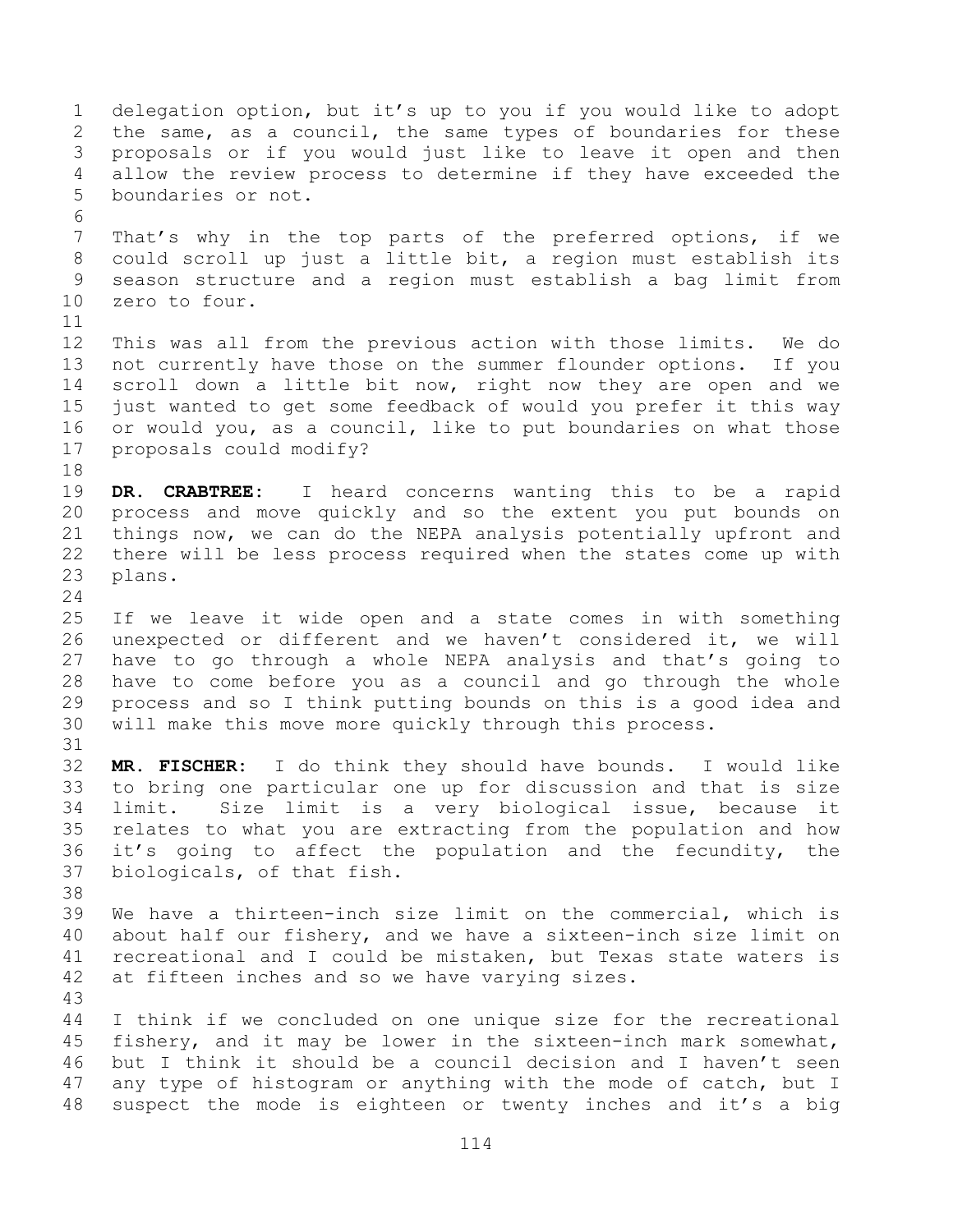fish.

 I don't think people are now fishing on that minimum size, but I would like to see a universal size limit and it may make Roy's calculations a little easier if he's just working on one size limit and I would rather let someone else comment on this that does this work.

 **MR. RIECHERS:** Maybe I am getting confused as to the question, Ava, but as I'm understanding your question is we had had this in the previous document and when you brought it conservation equivalencies into this suite of options -- You're just asking should we apply that same set of ranges that we had in our previous discussions to this new conservation equivalency option or at least that's the understanding that I am getting and not trying to hone in on it anymore at this point, Myron. We had those ranges in there before.

 I guess my notion was always kind of, and maybe there is where the council didn't provide good guidance, but I thought it was going to be part of this suite so it would apply or at least have the option of applying. If it pleases the Chairman, I will make that as a motion and we can then just apply it to the recently adopted, and I am getting lost in action, but I think it was Alternative Number 3 now.

- **DR. LASSETER:** Yes.
- **CHAIRMAN ANSON:** Ava, did you want to address that?

 **DR. LASSETER:** Yes and the reason that the summer flounder alternatives do not have those limits is because that's not the way the summer flounder program does it and so we just wanted to clarify do you want to maintain those boundaries or adopt the more summer flounder model?

- **CHAIRMAN ANSON:** We will probably get to a motion here, Robin, I guess, but there's a couple of other people that are in the queue.
- 

 **DR. CRABTREE:** What I almost heard from Myron was he doesn't think we ought to have minimum size limits be part of what the states are allowed to change and I probably agree with that, but 44 if we are going to allow it, we need to put these bounds in, but you should be bear in mind that remember we saw the new stock assessment yesterday, right? 

I think the TAC is going up by probably a million pounds,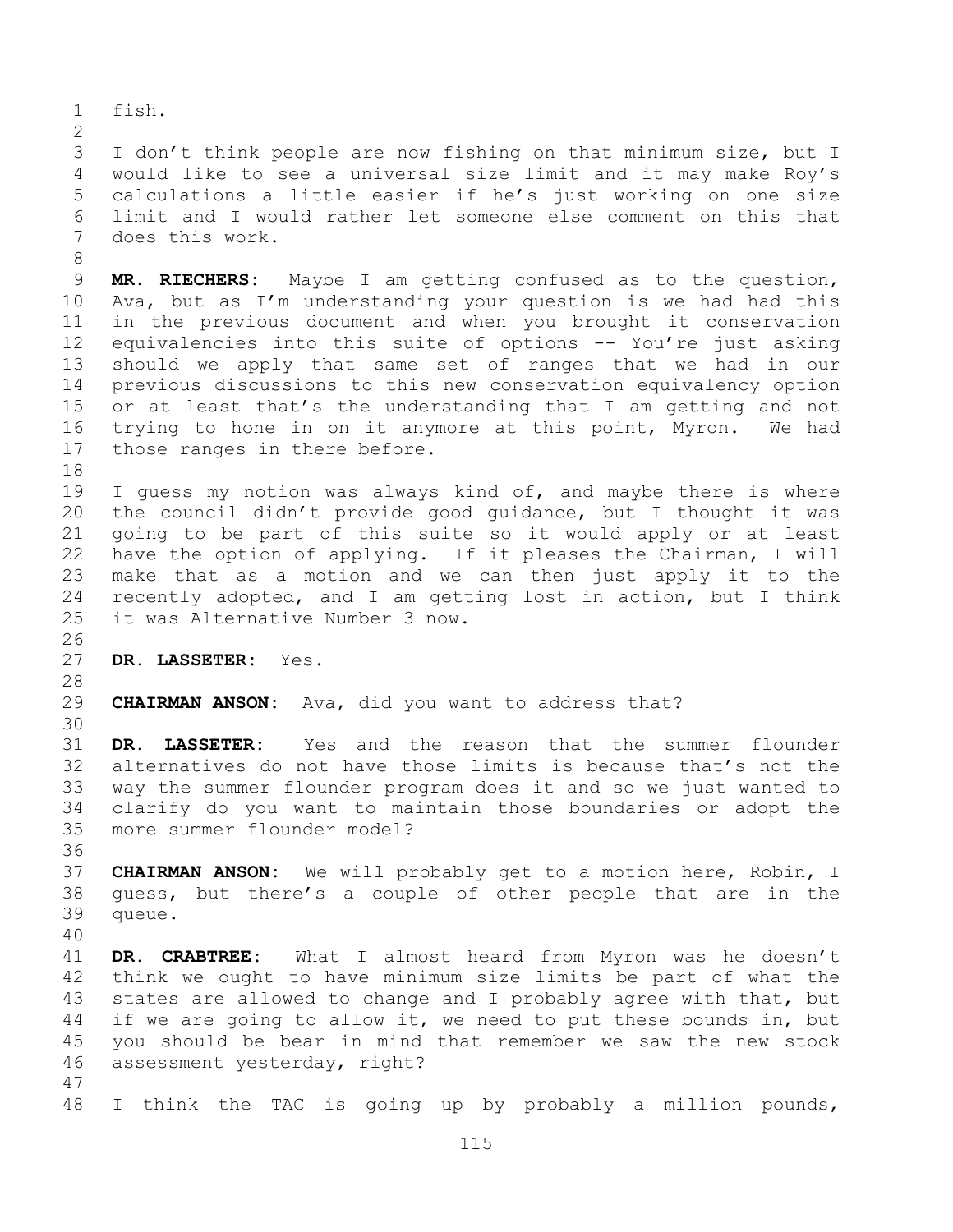because the selectivity in the recreational fishery has shifted towards larger fish. If a state comes in and puts a maximum size limit in place, you're going to shift that back and so you could lose a million pounds right off the TAC because of what states do with a slot limit or something. That's going to create a huge disruption if that happens. We have heard -- I think it was Dr. Barbieri from the SSC who told us that having a whole range of different size limits in the Gulf is going to create a lot of problems for the stock assessments in terms of estimating selectivities. We all sit here and we talk about the need for better science, but we ought not do things that are going to make it harder for the scientists to deal with this and I frankly haven't heard anyone in the public come in and ask us to change the minimum size limit. Maybe there has been someone, but it doesn't seem to be a burning issue in anyone's mind. We have talked about slot limits and things, but it seems like the prevailing public opinion has always gone about that and so we're putting something in here that's giving flexibility that maybe no one is ever going to use, but it potentially has some real consequences if it did change. If Florida put in a maximum size limit, 40 plus percent of the catch occurs there and that could have a real impact on the overall selectivity of the fishery and that could affect the total allowable catch. **MR. FISCHER:** Roy, actually what I was trying to say is I think size limits should not be part of this. The council should set a size limit and leave it at sixteen and for the very reason you just said, from the last meeting and Dr. Barbieri talking about stock assessments. To that, I would -- Do we have a motion on the board to accept this suite? Robin, did you make such? **MR. RIECHERS:** I think part of the problem is we've got the motion previously on the board and people are still confusing that as a motion that's standing. **MR. FISCHER:** No, the motion with the actual numbers in it. I don't think we passed that and that is in the document on the very first page, under Preferred Alternative 2. I think we should keep those bounds, where regions can establish their season structure and the bag limit has to be from zero to four. I would choose to eliminate -- Leave the minimum size at sixteen inches, what it's set at, and let others debate the maximum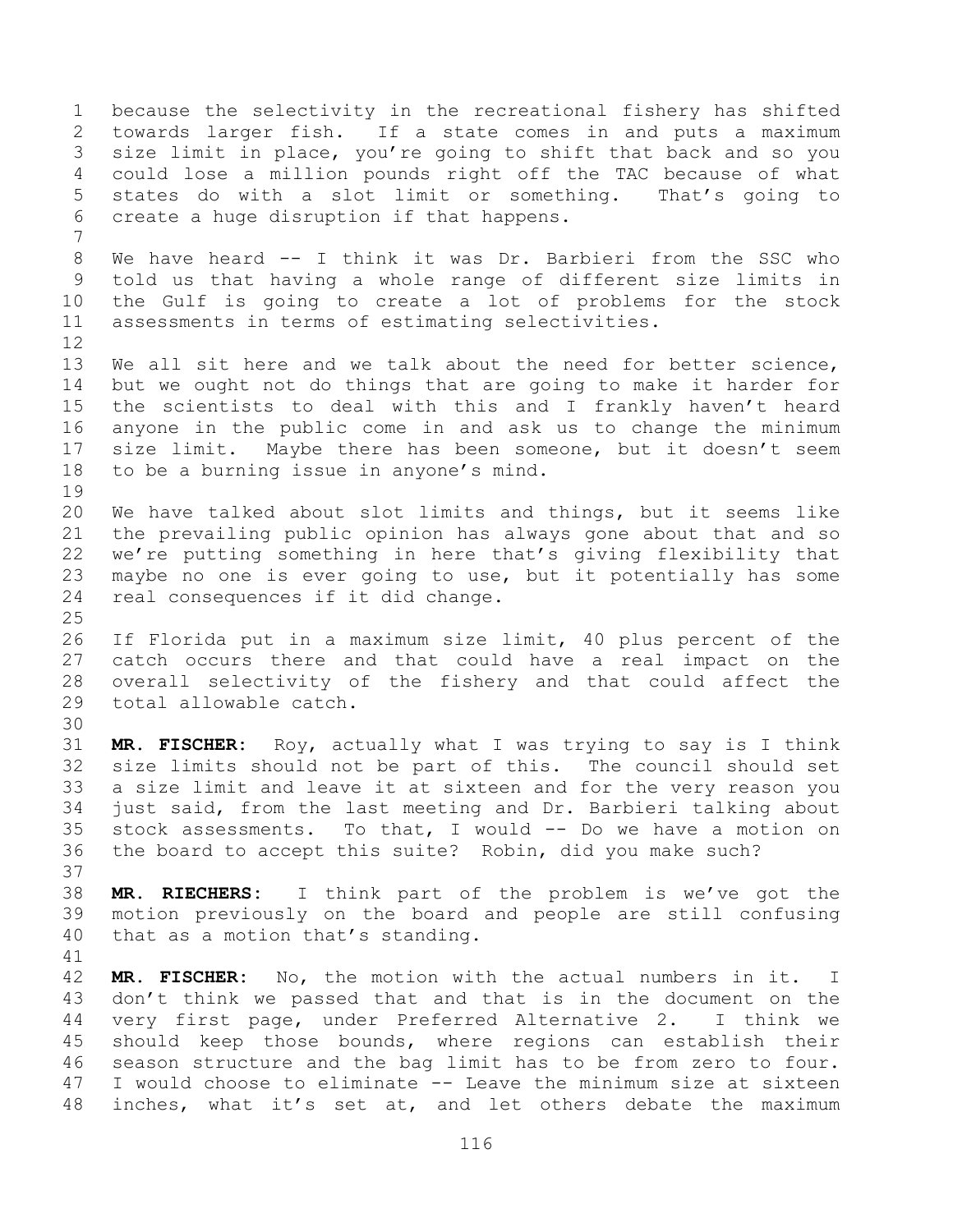size, if that has an effect on the population, and then a Preferred e about closed areas.

 I would like to see the numbers, if it helps the states see what they're working with. Now, this is what you're working with. You're working with fish and you're working with season structure and size should be set at sixteen inches.

 **EXECUTIVE DIRECTOR GREGORY:** Myron, you are talking about two different things and let's try to keep them separate. On one hand, you're saying that size limits should not be a part of 12 this, but on the other hand, you're saying for the other items there should be limits and so they're like two different motions and the only administrative or parliamentary problem is this motion has already been approved, but I think if the council wants to take out size limits, that's fine and if they want to put the boundaries into this Alternative 3 like exists in Alternative 2, that's fine too as separate motions, as long as we all understand what we're doing. 

 **LCDR BRAND:** I just wanted to remind you that we have a Law Enforcement AP and Committee meeting before the next council and so if there's any charge or any questions that you would like to take us to take a look at in regards to this preferred alternative.

 I kind of understand that most of the enforcement will be done dockside. However, with a closed area, that would be at-sea enforcement and would federal be able to enforce these closed areas or would this just be left up to the states to do? Some of those questions I still have, from my perspective.

 **CHAIRMAN ANSON:** Certainly the council wants to do that and look for some more guidance and might make a motion to add that as a charge to put on the agenda or to bring up for discussion.

 **MR. PERRET:** I am just trying to get -- Can we have the last motion that was passed, the first substitute motion, I guess it was, my motion I guess it was? Can we put it up there and keep it for a minute?

 Now Myron is talking about, and Roy, the size limits and whether or not to have a specific size limit. Myron, are you now wanting to establish a certain number or a certain size?

 **CHAIRMAN ANSON:** To that point please, Myron. 

**MR. FISCHER:** I was going to make a motion.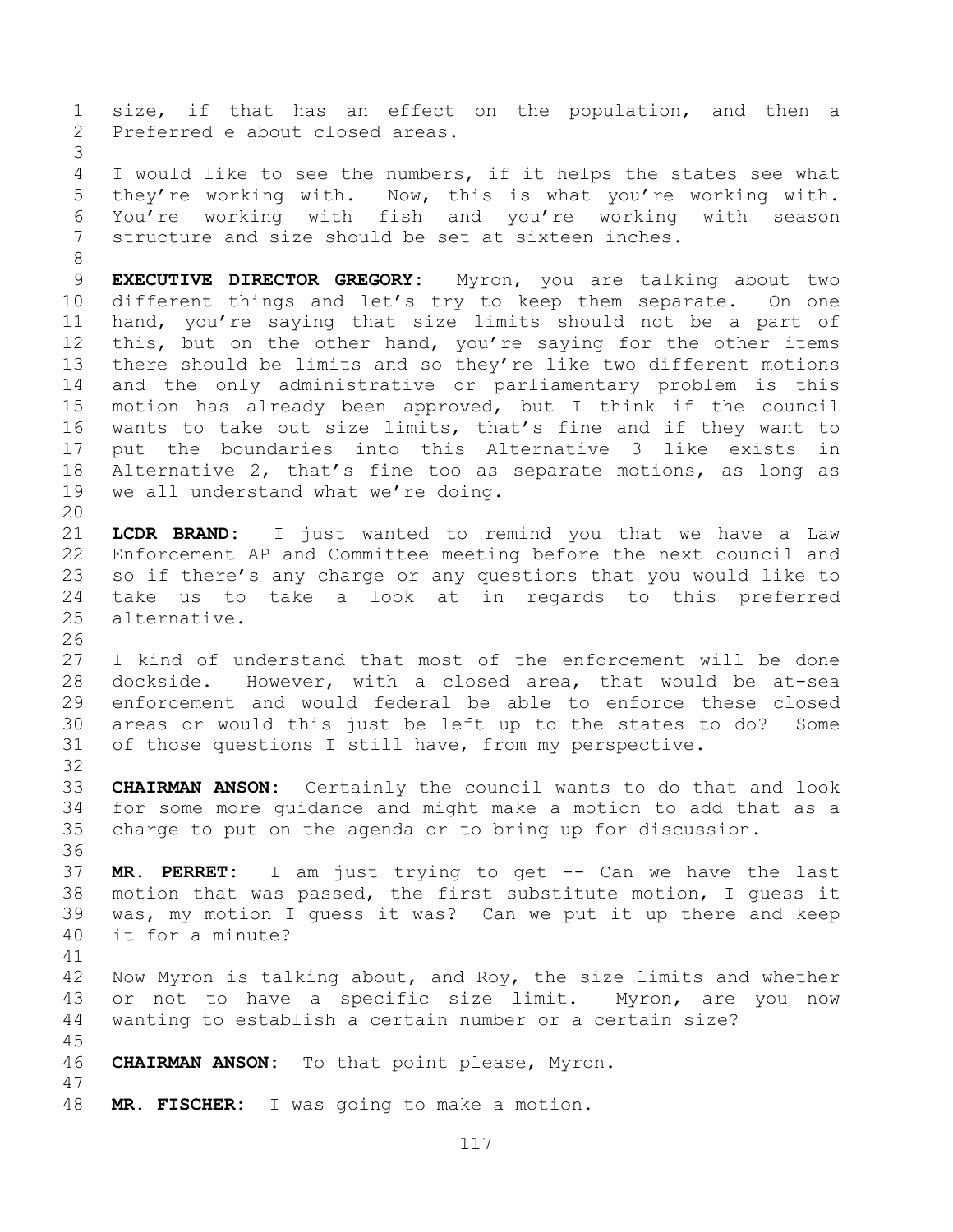**CHAIRMAN ANSON:** Martha, did you have any other -- **MS. BADEMAN:** Just a point of order. If we're going to start fixing this, don't we need a motion to reconsider before we do that? That's all, since that's about to happen. **EXECUTIVE DIRECTOR GREGORY:** You can be very technical about this with parliamentary rules, but as long as everybody understands what's happening, I think we could go forward and I see Roberts Rules as guidelines. **CHAIRMAN ANSON:** Mara, can you get us back on track here, please? **MS. LEVY:** Okay and so we identified two issues. I think if you want to change what you just selected as your preferred that you need a motion to reconsider. If you want to modify these options to reflect what is in Alternative 2, so that you have the boundaries, then I think you can make that motion, but if you want to actually change what you've just selected as a preferred, I think you need to have a vote on a motion to reconsider that decision. **CHAIRMAN ANSON:** Since Myron brought it up, Myron, do you want to go forward? **MR. FISCHER: I move that this Preferred Option b set bounds where the bag limit must be from zero to four fish. CHAIRMAN ANSON:** Let's wait until we get this on the board here. Myron, can you repeat the bounds? Is it zero to four? Yes, zero to four fish, of course. Is that your entire motion, Myron? Myron, is that your entire motion or did you want to include anything else? **MR. FISCHER:** Bag limit. **CHAIRMAN ANSON:** We got that for b and do you want anything with size limit? **MR. FISCHER:** Not at this time. **CHAIRMAN ANSON:** Not at this time. **MR. WILLIAMS:** Second. **CHAIRMAN ANSON:** That's the motion, that new Preferred Option b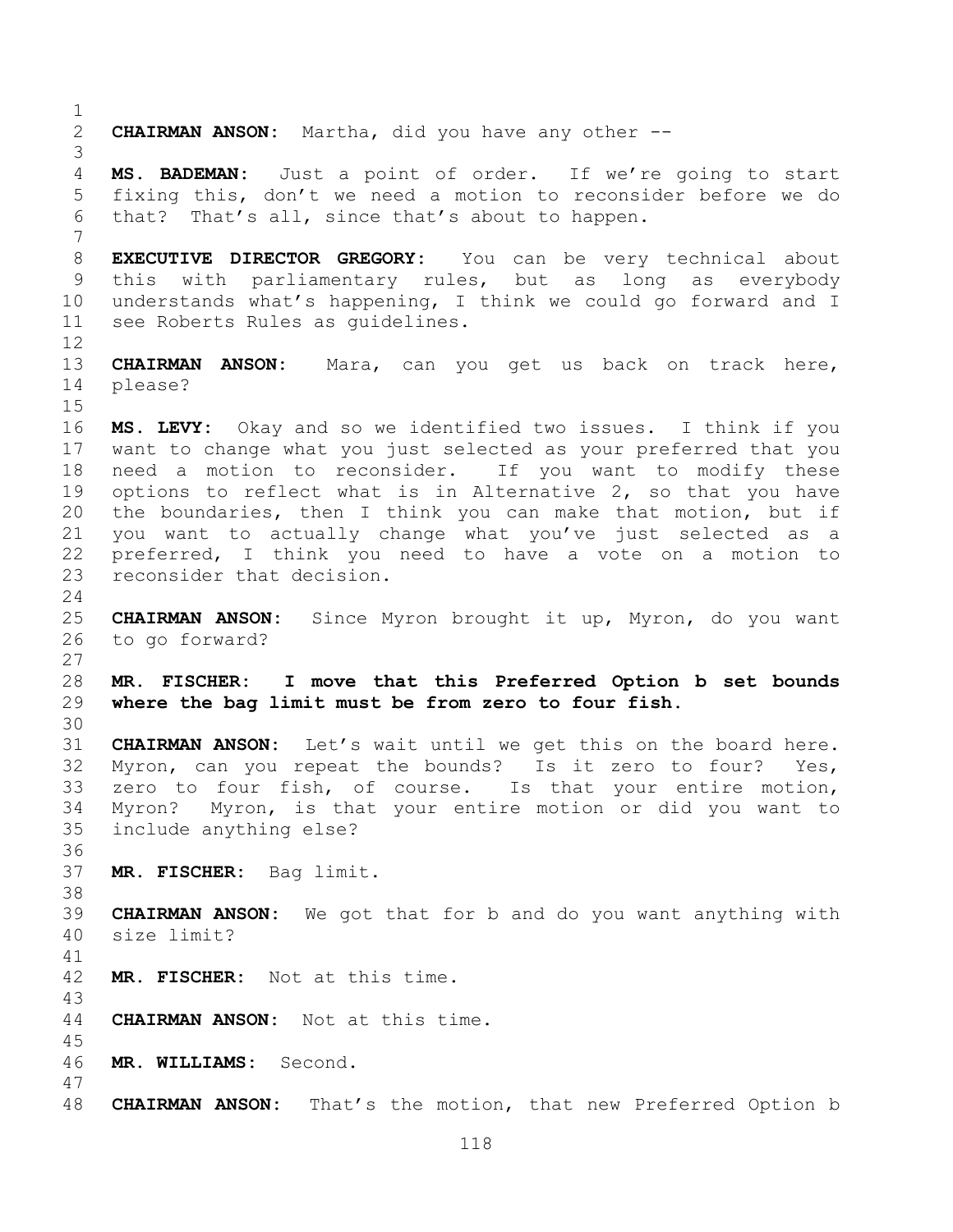set bounds from zero to four fish. **MS. LEVY:** Just a suggestion that if you feel like setting the bounds for the conservation equivalency alternatives is necessary and that's what we're getting at, you may want to have the motion put those bounds in both Alternative 3 and 4. I understand that you haven't selected 4 as a preferred, but they are addressing the same thing and so it may just be to add the zero to four fish in Option b in both Alternative 3 and 4. **CHAIRMAN ANSON:** Myron, as Mara pointed out, it would be more consistent to have zero to four in all the other alternatives, Alternatives 3 and 4. **MR. FISCHER:** Sure, that's fine. **CHAIRMAN ANSON:** Option b would be to set the bounds from zero to four fish. I think the motion should read that Option b in Alternatives 3 and 4 be set -- The recreational bag limit be set zero to four fish, if you will accept that, Myron. It adds a few more words in there than you had originally. **MR. FISCHER: Yes. CHAIRMAN ANSON:** The seconder agrees? **MR. WILLIAMS:** Yes. **CHAIRMAN ANSON:** All right. Thank you. Is everyone clear on this now, Option b in both Alternatives 3 and 4? Again, we just selected that in a substitute motion just a few minutes ago and Alternative 3 is the preferred alternative, but for making consistency in the document, we're including it in 4, that the recreational bag limit be set to zero to four fish. Any other discussion on this motion? **All those opposed to this motion please indicate by saying aye. The motion carries. MR. FISCHER: I would like to create a similar motion regarding Preferred Option c. Of course, this would do for the other alternatives. A region must establish a minimum size limit no smaller than fifteen inches. Mr. Chair, I phrased it incorrectly. The size limit must be set at fifteen. We want to have a uniform size limit Gulf-wide is what we're seeking, a minimum size limit Gulf-wide. CHAIRMAN ANSON:** I don't have the document, but, Mara, is this also for 4? Do you recall? This would also be applied to 4?

It would read "both Alternatives 3 and 4" again, for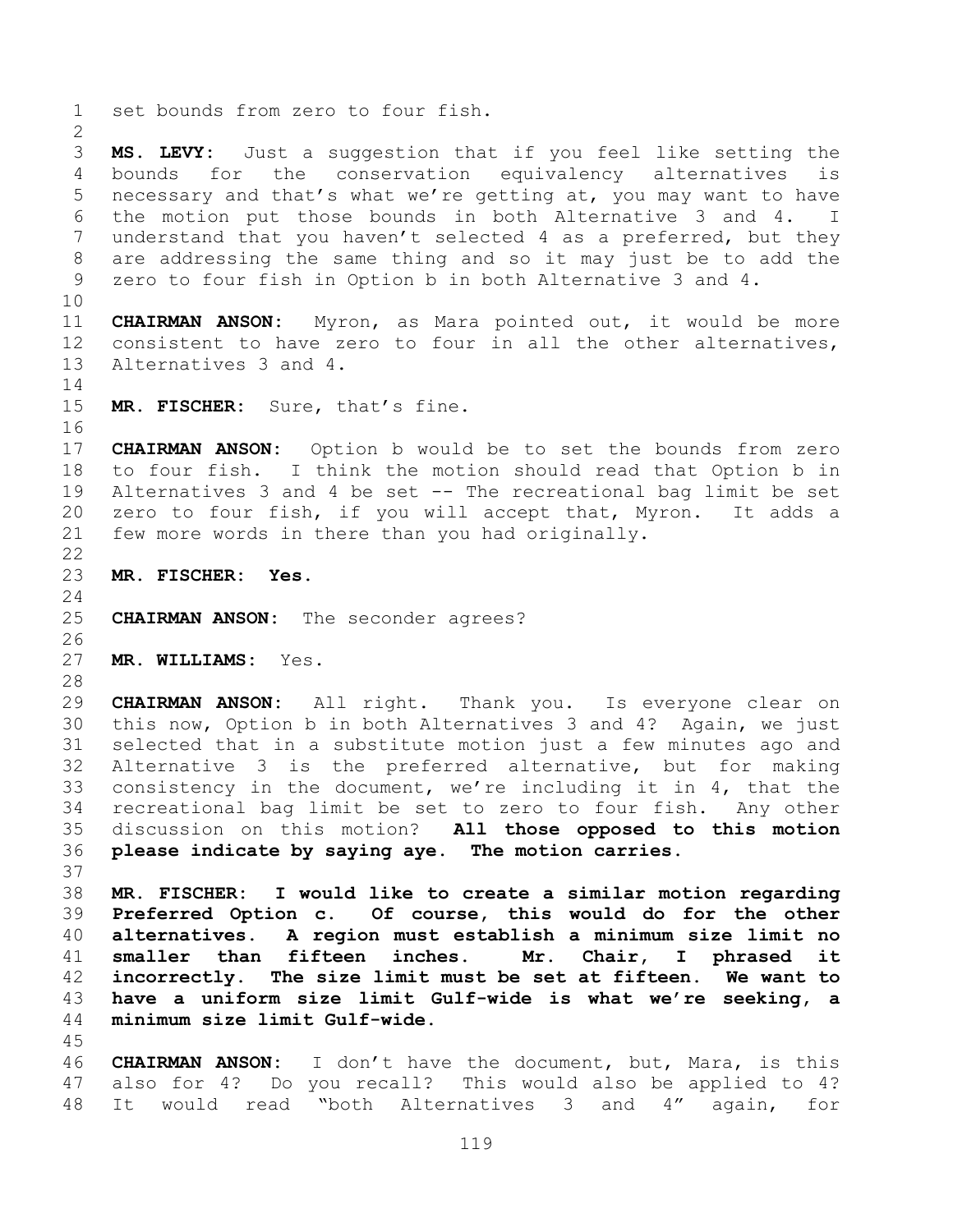consistency. Correct? Is it 4, Ava? Is that correct? **DR. LASSETER:** I would also think Alternative 2 in that case. Why are you having it different in 3 and 4 than 2? **MR. FISCHER:** Mr. Chair, I could give brief rationale. **CHAIRMAN ANSON:** Hold on one second. Is it Alternatives 2, 3, and 4? **DR. LASSETER:** I believe so, yes. Mara? **CHAIRMAN ANSON:** 2, 3, and 4. It's Alternatives 2, 3, and 4 that the region must establish a uniform size limit of fifteen inches and do I have a second for this motion? **MR. RIECHERS:** Second. **CHAIRMAN ANSON:** We have a second from Mr. Riechers and is there any discussion? **DR. DANA:** Just a technical question. What is the age<br>23 difference between a fifteen-inch and a sixteen-inch? difference between a fifteen-inch and a sixteen-inch? **CHAIRMAN ANSON:** Two or three months maybe, maybe. **MS. BADEMAN:** Myron, why fifteen inches then, if our current size limit is sixteen? **MR. FISCHER:** By lowering the size limit, it still gives the anglers flexibility. If you raise the size limit, obviously those fish have to be returned to the water and fifteen was in the range between fourteen and eighteen and it would give a state an opportunity -- If they wanted to have a smaller size limit, they could creep smaller and just discussions we've had internally, it shouldn't affect the -- It may affect the mechanics of a stock assessment, but it shouldn't affect the stock and especially with commercial at thirteen inches and they are harvesting half the fish at a smaller size limit. Your size will be fifteen inches and Roy may oppose it and it may be -- I am just trying to make calculations Gulf-wide and have every state on the same playing field with size limit. Sixteen would be the next option if you substituted the motion. **MR. WALKER:** I had asked this question to Will Patterson the other day and I was asking him about size limit, about changing the size limit to increase the recreational access to more days.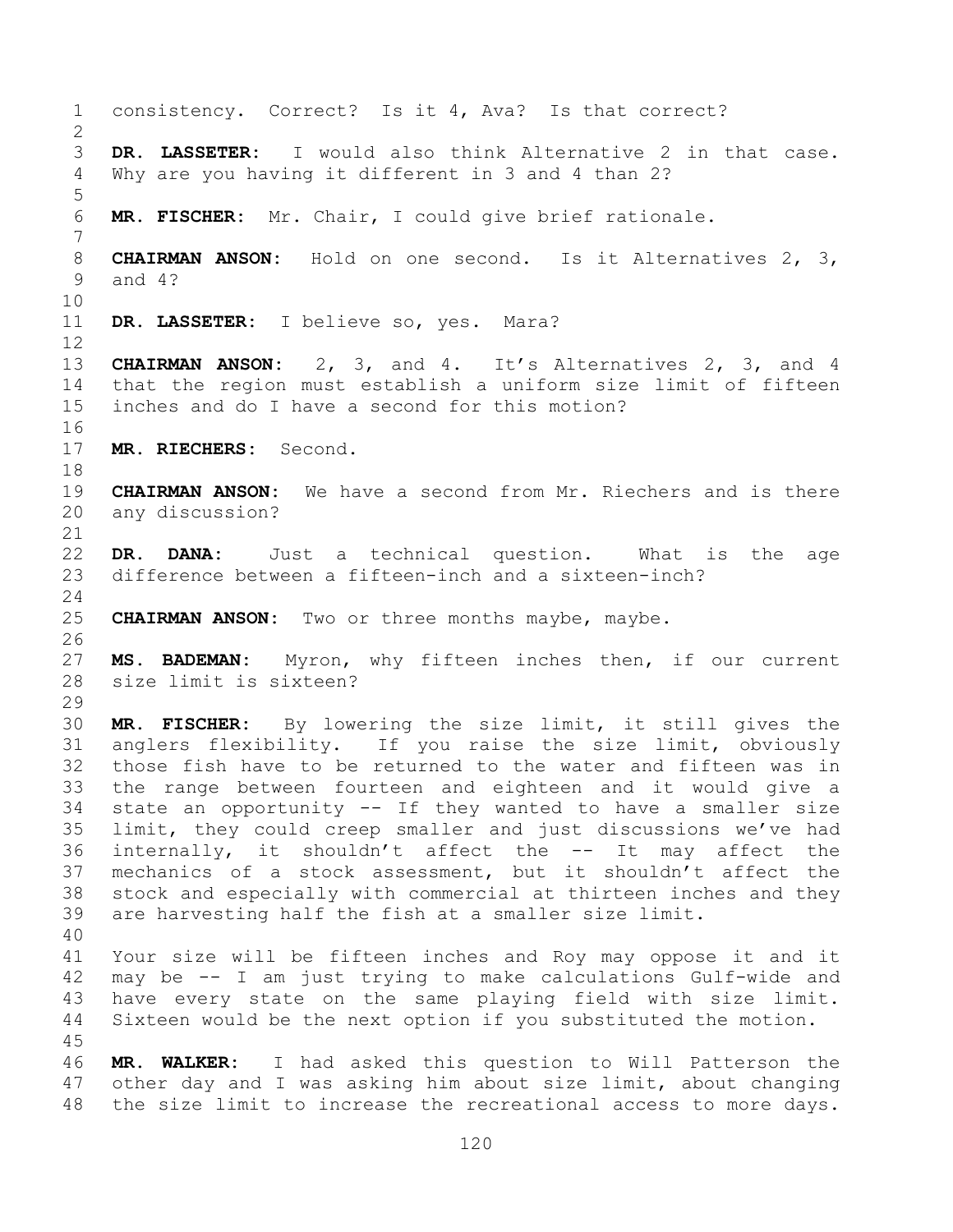I spoke with him out in the hall and asked him if more studies would be helpful and he said, of course and he would like to see some more studies to look at size limits. I don't know if you want to leave it at fifteen or maybe we would like to put some thought in it and I would like to see some more information on, some more studies on, to tweak that size. I think Alabama, when they had their landings, it was showing some smaller size limits and, of course, they said the landings came in lower. In the headboat pilot program, the fish turned up being smaller and it just I think gives you a -- I am kind of concerned about leaving it at fifteen and you may want to look at thirteen. I wouldn't want to be stuck with thirteen until I knew more about the size limits. **CHAIRMAN ANSON:** Myron, you had your hand up earlier and did you get your comments in? Okay. So I have Dr. Crabtree and then Roy Williams. **DR. CRABTREE:** Just to be clear, I mean my read on this is this says that the states have to include a fifteen-inch minimum size limit in their conservation equivalency plan and they can't go below it and they can't go above it. The weird part of this, to me, is the default federal size limit will remain sixteen inches, unless we do something else to change that, and so if a state opts out, it will have a sixteen- inch size limit off of that state and I have a hard time -- It seems cleaner, to me, if we want to have fifteen inches to be the size limit, to just change the size limit to fifteen inches everywhere. **MR. FISCHER:** We agree, Roy, but I don't think it would be germane to enter it into this motion here. **MR. WILLIAMS:** I agree with what Roy said. I am also concerned that if we go to a lower size limit that it's going to also force a lower bag limit too and that's -- I am kind of concerned about that. **MS. LEVY:** I think I originally nodded my head when you talked about Alternative 2, but after further thought and discussion, Alternative 2 is a delegation and so if you're going to say you have to set a -- There is just no delegation of that. I mean with a conservation equivalency, I guess you're saying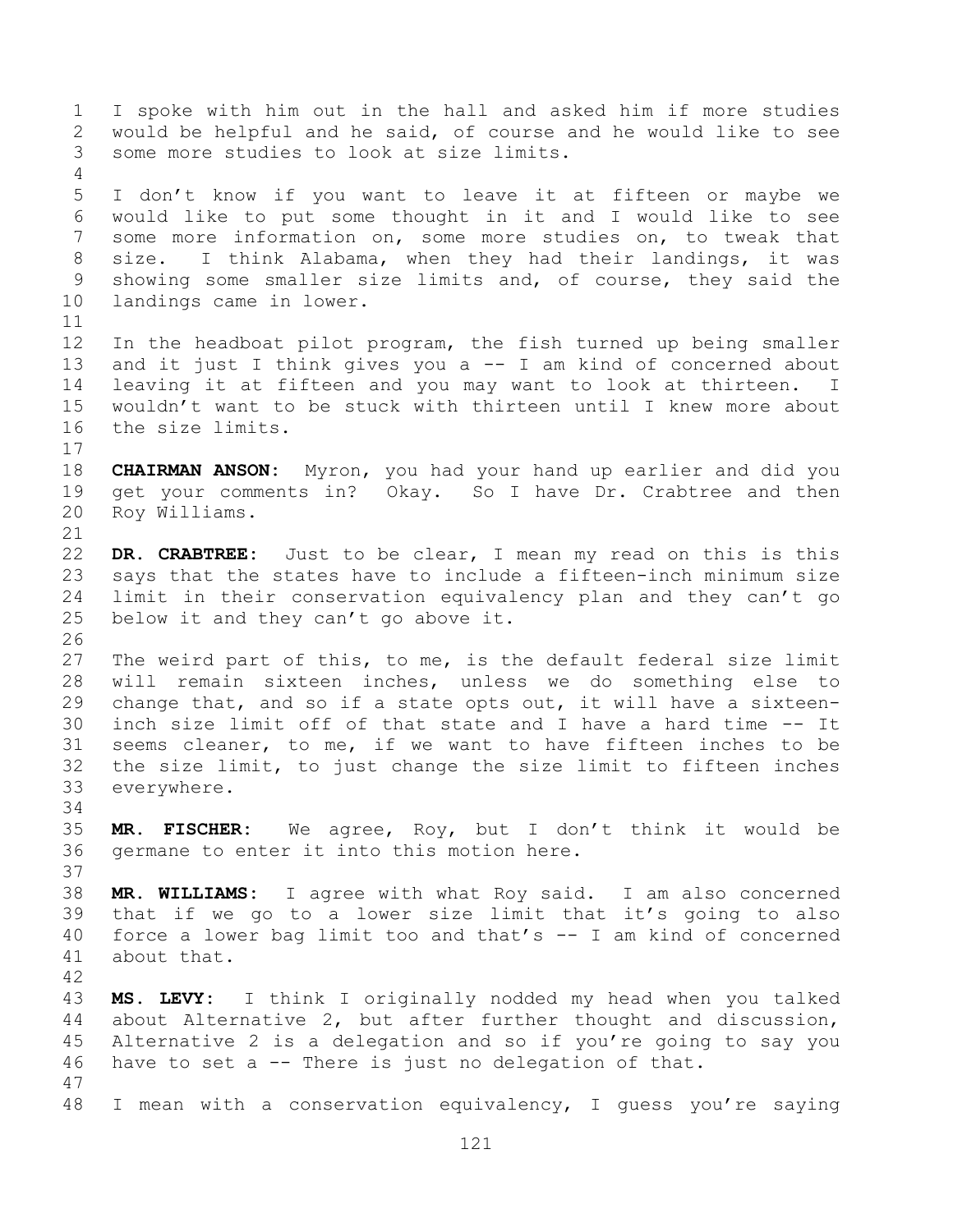you have to include a fifteen-inch size limit in whatever plan you submit us, but it just doesn't seem to fit with the delegation, because really then you're just not delegating that to the state. **CHAIRMAN ANSON:** To clean that up then, Myron, if you wouldn't mind, my suggestion would be to remove Alternative 2 from your motion, based on that. **MR. FISCHER: That's fine. CHAIRMAN ANSON:** That's fine and so we can get it to apply appropriately. Roy, I think you seconded the motion. **MR. WILLIAMS:** No, Robin did. **CHAIRMAN ANSON:** Robin, do you agree with that? Okay. All right. **MR. RIECHERS:** Just to walk everyone through this, I mean basically we went to a sixteen-inch minimum size limit and then, as I'm recalling, the commercial size limit went to fifteen and 23 now it's at thirteen and, in fact, since I'm the one at fifteen, that's one of the reasons we stayed at fifteen at that point in time, was just because of the differential between commercial and recreational and we were going to keep it at one size limit in our state. Also, the yield per recruit analysis conducted by the Southeast Fisheries Science Center I believe suggested that it was maximized at fifteen inches total length during their last assessment and so there is some biological rationale for fifteen inches. **CHAIRMAN ANSON:** Any other comments or discussion on this motion? **MS. BADEMAN:** I just -- I don't necessarily have a problem with fifteen, but it seems to me that wouldn't we just -- Wouldn't we want to do this across the board, through a different way than this amendment? If we want to change the size limit to fifteen inches, we'll just do it, the minimum size limit. I see that as a separate issue than this amendment. **CHAIRMAN ANSON:** I don't know and --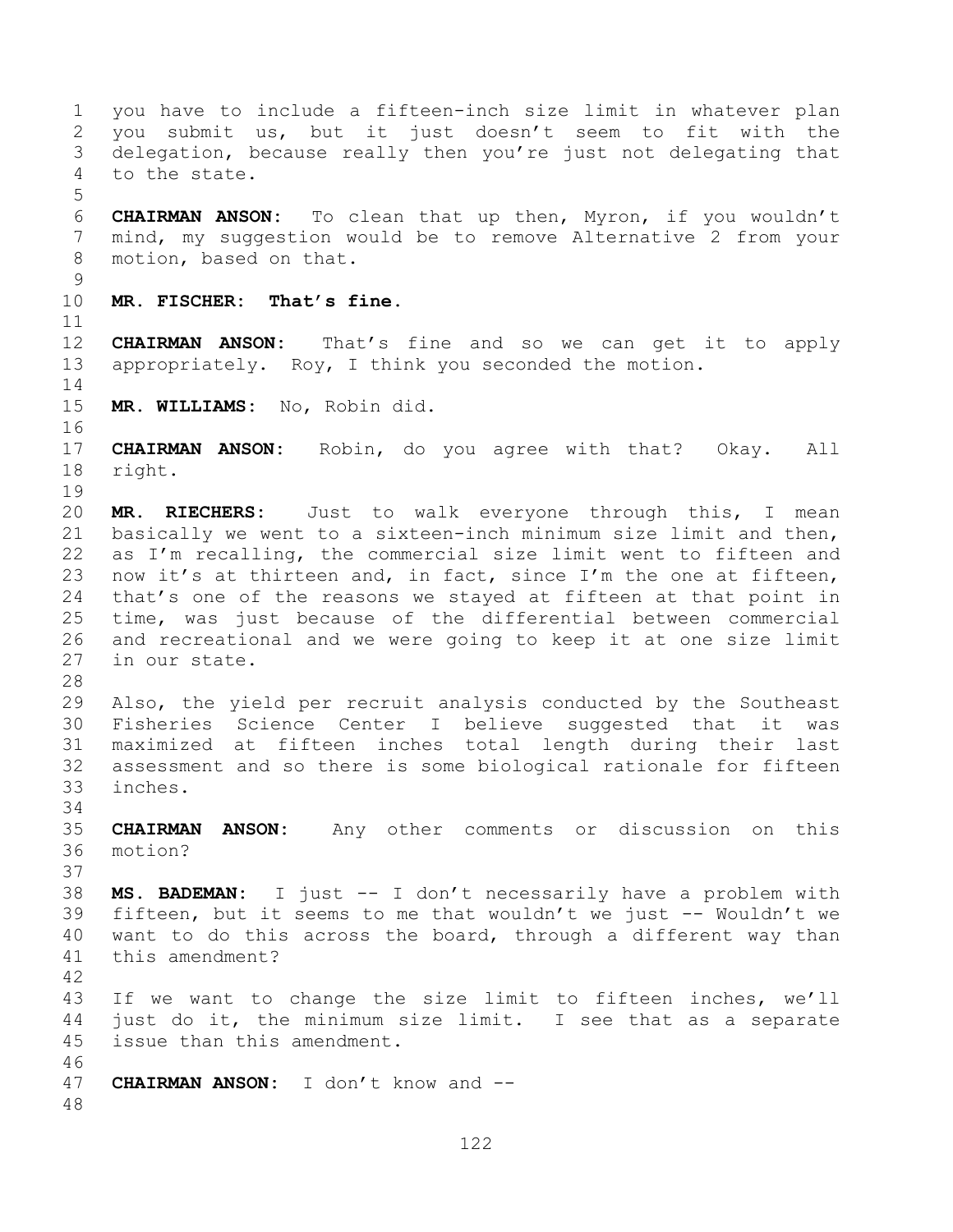**MS. BADEMAN:** The default thing. **CHAIRMAN ANSON:** Dr. Crabtree had some comments to that and certainly if we change it, then I just -- I think we have to have some verbiage in here that dictates or kind of tells the states, as they submit their plans, that hey, this is what you're allowed to do or this is what you should be following. Granted, if we change it across the board and just don't have this option in there, then that could be a better way to do it, but I don't know if someone has some more comments on that or we can just go ahead and vote and deal with that later, but any comments to that? Okay. We have a motion that Option c in Alternatives 3 and 4 must establish a uniform minimum size limit of fifteen inches. **All those in favor of this please raise your hand. EXECUTIVE DIRECTOR GREGORY:** One, two, three, four, five, six, seven, eight, nine, ten. **CHAIRMAN ANSON:** We have ten four and just for the record, all those in opposition, please raise your hand. **EXECUTIVE DIRECTOR GREGORY:** One, two, three, four, five. **It passed ten to five. CHAIRMAN ANSON:** That takes us through this. **DR. CRABTREE:** So you don't want to put any bounds -- I think the maximum size limit issue is much more significant and has much more ramifications and if you leave a maximum size limit in here, you potentially allow one state to unilaterally make a decision that could result in significant changes in the TAC. We have put no bounds on that and I don't think fifteen or sixteen inches changes anything really, but the maximum size limit clearly does and then the closed area thing is a really open-ended thing and I'm not quite even sure how to put bounds on that, but if you don't want to allow the states to set the minimum size limit, I sure don't think you want to allow them to set maximum size limits, because I think that's a much more significant issue. **MR. FISCHER:** Roy, we are taking them alphabetically and it's d and so I agree with Roy that the size limit is a minimum size, as we're used to fishing now fifteen inches. **Therefore, I would** 

**make a motion that we remove Preferred Option d of a maximum**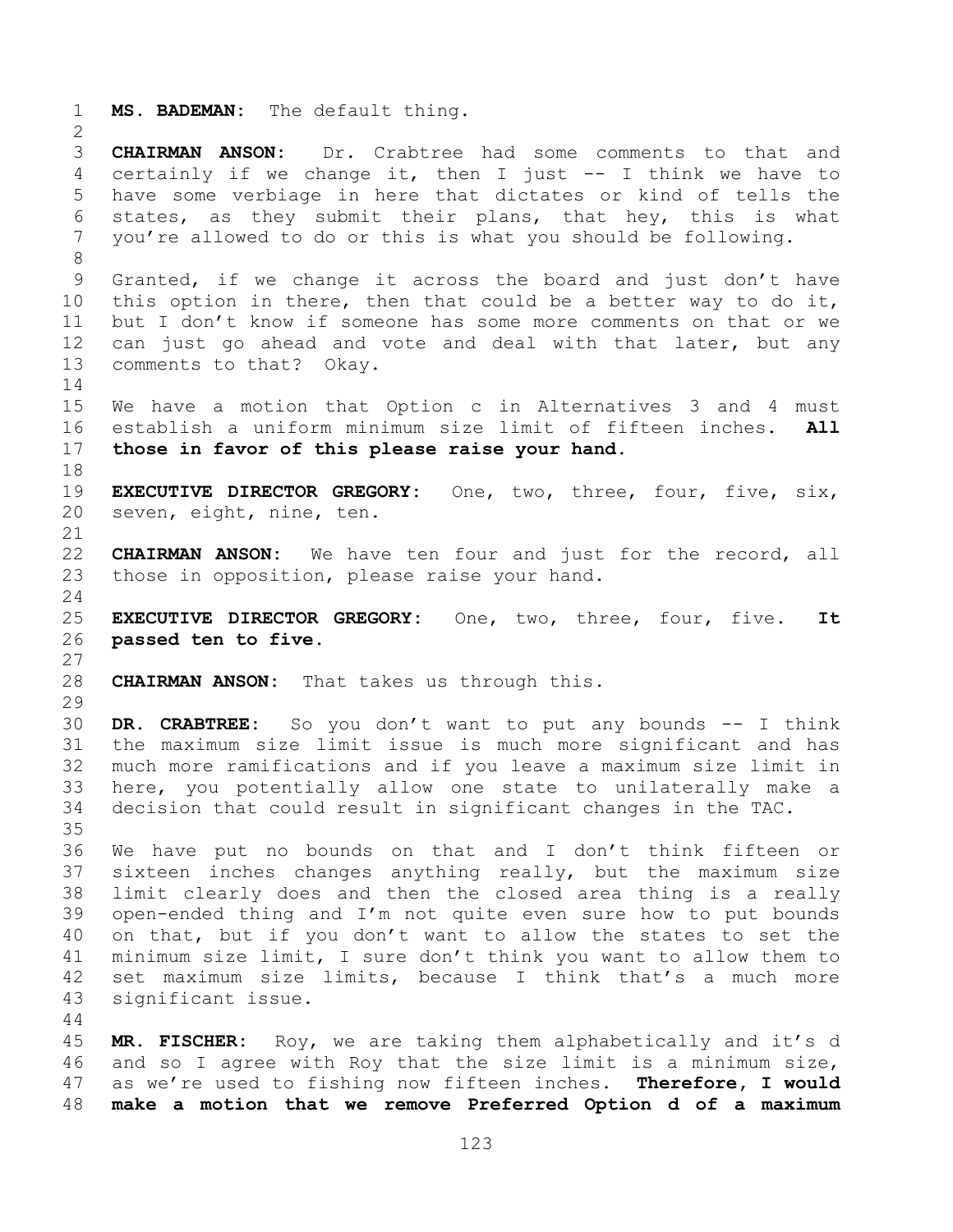**size limit. CHAIRMAN ANSON:** We are getting that motion on the board. Dr. Lasseter, does this apply to Alternatives 3 and 4 only? **DR. LASSETER:** Myron, would your intention be delegation as well and you would not want to delegate this? Okay. So I would say 2, 3, and 4. **CHAIRMAN ANSON:** Myron, that would be okay to include it then, to remove Option d in Alternatives 2, 3, and 4? **MR. FISCHER:** It's not rationale, but it's just as time goes on and as science changes and science gives us other information -- If science would dictate that we shouldn't be doing it this way 16 and they come to us in three or five years, I'm sure the sitting body at that time would then incorporate it, but we don't have any evidence that this would do any good whatsoever. **CHAIRMAN ANSON:** We have a motion and do we have a second to the motion? **DR. CRABTREE:** Second. **CHAIRMAN ANSON:** It's been seconded by Dr. Crabtree. Any discussion? **MR. WILLIAMS:** I would like Roy Crabtree to explain to me your comments about how setting a maximum size limit is going to have an effect throughout the Gulf. I don't get that. **DR. CRABTREE:** Recall the presentation on the stock assessment yesterday and we saw a figure that showed how the recreational selectivities had shifted towards larger fish and as a consequence of that, the TAC went up. If you put a maximum size limit on there, you are essentially shifting it back down and the TAC is going to go down on it. **CHAIRMAN ANSON:** Any other discussion on this motion? **MR. ATRAN:** I have been looking for the discussion of slot limits that the SSC had and I can't find it, but I do recall that maximum size limits were found not to have a whole lot of impact, mainly because there were fewer fish caught at the large size limits than at the small size limits. Now, based upon what Roy just said, selectivity has shifted towards the larger fish, there may be a little bit more impact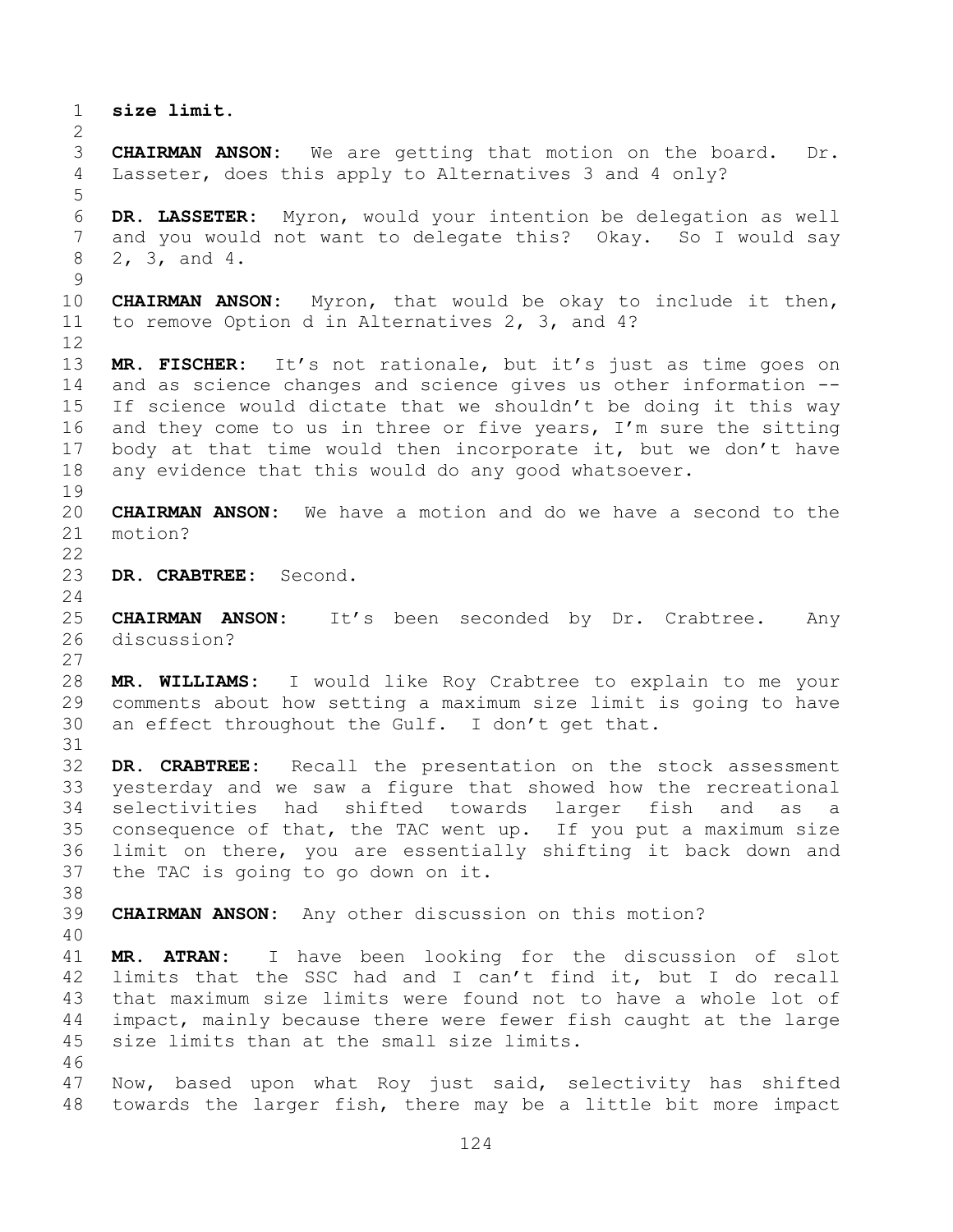than what that slot limit analysis indicated, but I don't think this is a major item. I think the main thing is trying to provide uniformity of the regulations would simplify it across the Gulf. **DR. PONWITH:** The size of the fish that are brought in matters in the stock assessment. The relationship is complex and so I would be careful about making kind of strong one-to-one relationships, but Dr. Crabtree is correct. That was one of the things that did change in the stock assessment between this update and the last benchmark, is that those selectivities did change and it did change the relationship. I think what Steven just said is exactly true and that is that the size composition/age composition of the landings are important in the stock assessment and having different regulations in different subregions will add to the complexity of the stock assessment and I think that's the take-home message.  $\begin{array}{c} 22 \\ 23 \end{array}$ **CHAIRMAN ANSON:** All right and so any other discussion? The motion is to remove Option d, eliminating a maximum size limit, in Alternatives 2, 3, and 4. **All those in favor of the motion please raise your hand. EXECUTIVE DIRECTOR GREGORY:** One, two, three, four, five, six, seven, eight, nine, ten, eleven, twelve, thirteen, fourteen, fifteen. **CHAIRMAN ANSON:** So we have fifteen and just for -- **Any opposition? Okay and it was pretty much unanimous.** Let's take a quick break at this time for about ten minutes, please. Thank you. (Whereupon, a brief recess was taken.) **CHAIRMAN ANSON:** We are going to go ahead and continue the discussion and, Dr. Lasseter, you had a couple more points in the document? **DR. LASSETER:** Yes, thank you, Mr. Chairman. We want to look back at the updated actions and alternatives to Alternative 5. Staff also reorganized the Action 1 and, as you noticed, the preceding options are now the various management measures and so we've removed the sunset options within the alternatives and we

made them a stand-alone alternative.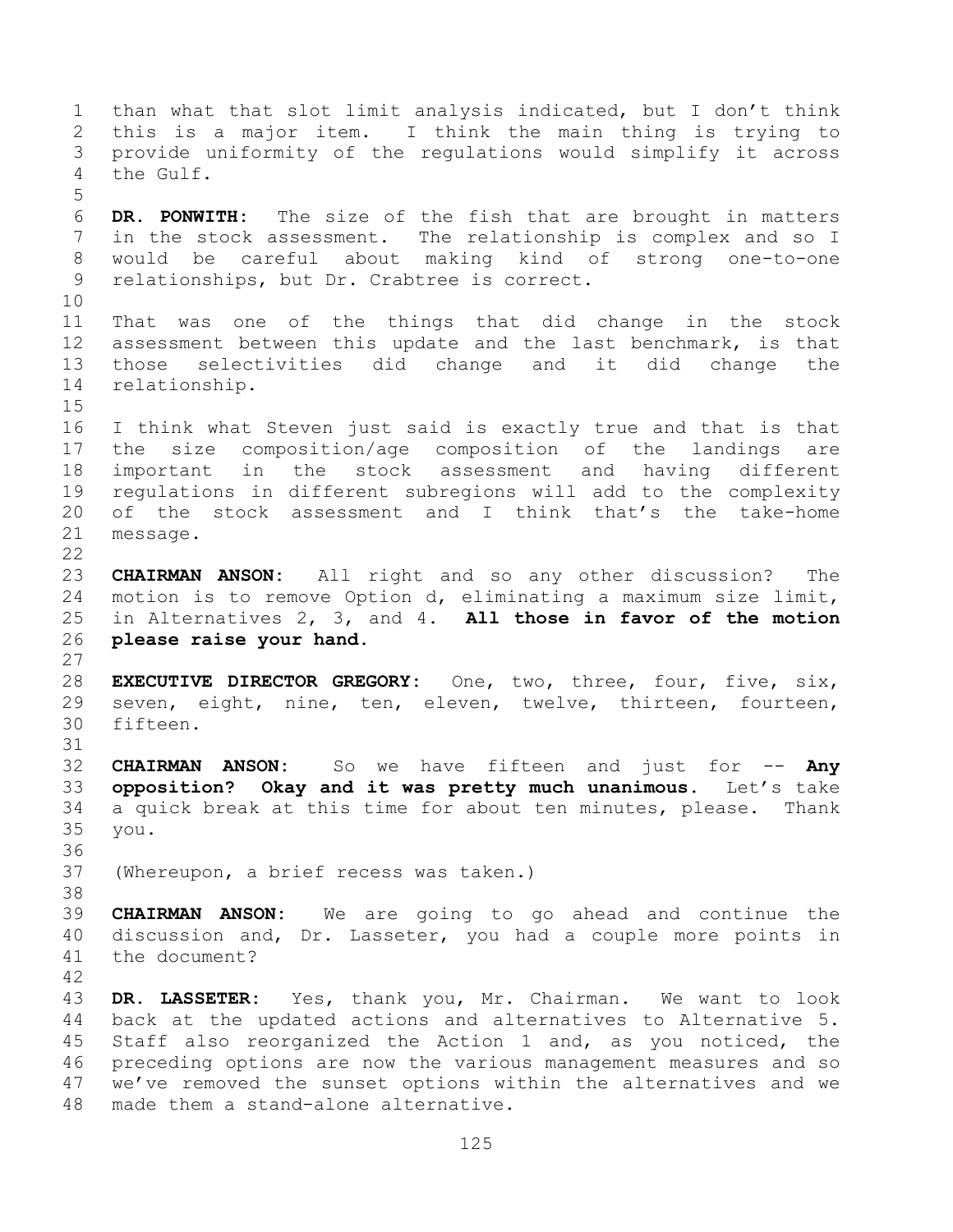You had selected Option c, to sunset regional management after three calendar years of the program. That was selected with your Preferred Alternative 2 and you did select now a new preferred alternative and you have not selected a sunset option and so, as it stands now, Alternative 5 has no preferred alternatives.

 **MR. FISCHER:** I know this was somewhere else, but I thought we had further discussion that, and I thought it stemmed from Roy, that the sunset option is moot, because the council can vote something in or out as needed and it wasn't necessary and maybe we didn't vote on it and maybe he just made the comment and we let it be, but I thought after that discussion that it was decided that a sunset wasn't needed.

 **DR. LASSETER:** I understood that at this time you had not selected -- You no longer have a sunset selected and I wanted to out how it's restructured. They are here and if the council does not wish to consider sunsets, you could move this to considered but rejected or we can just leave this here for now and I just wanted to point out that there is not a preferred sunset at this time.

 **CHAIRMAN ANSON:** Any direction from the council? Does anyone want to make a motion to remove the alternative for a sunset? 

 **MR. PERRET:** Myron is absolutely right that a majority of the council at any meeting can modify whatever, but I assume the reason it's in there the way it is is because of sector separation with the sunset and now maybe -- Myron now says we don't need a sunset here and I agree, but we didn't need a sunset on sector separation, but we put it in and so I think, for consistency, leave it in for now and it certainly can be changed.

 **CHAIRMAN ANSON:** Any other discussion? Ava, have you got some direction then or any other things in the document? 

 **DR. LASSETER:** Yes and if we could scroll down to Action 2, to address the sub-allocation alternative for regions being able to modify allocations.

 We have modified the Action 2, Regional Management and Sector Separation, and the tables that you will see in here are not part of the alternatives. These will be in the action on allocation, but we've included them here just so that you could see an example of what each of them do and so I would like to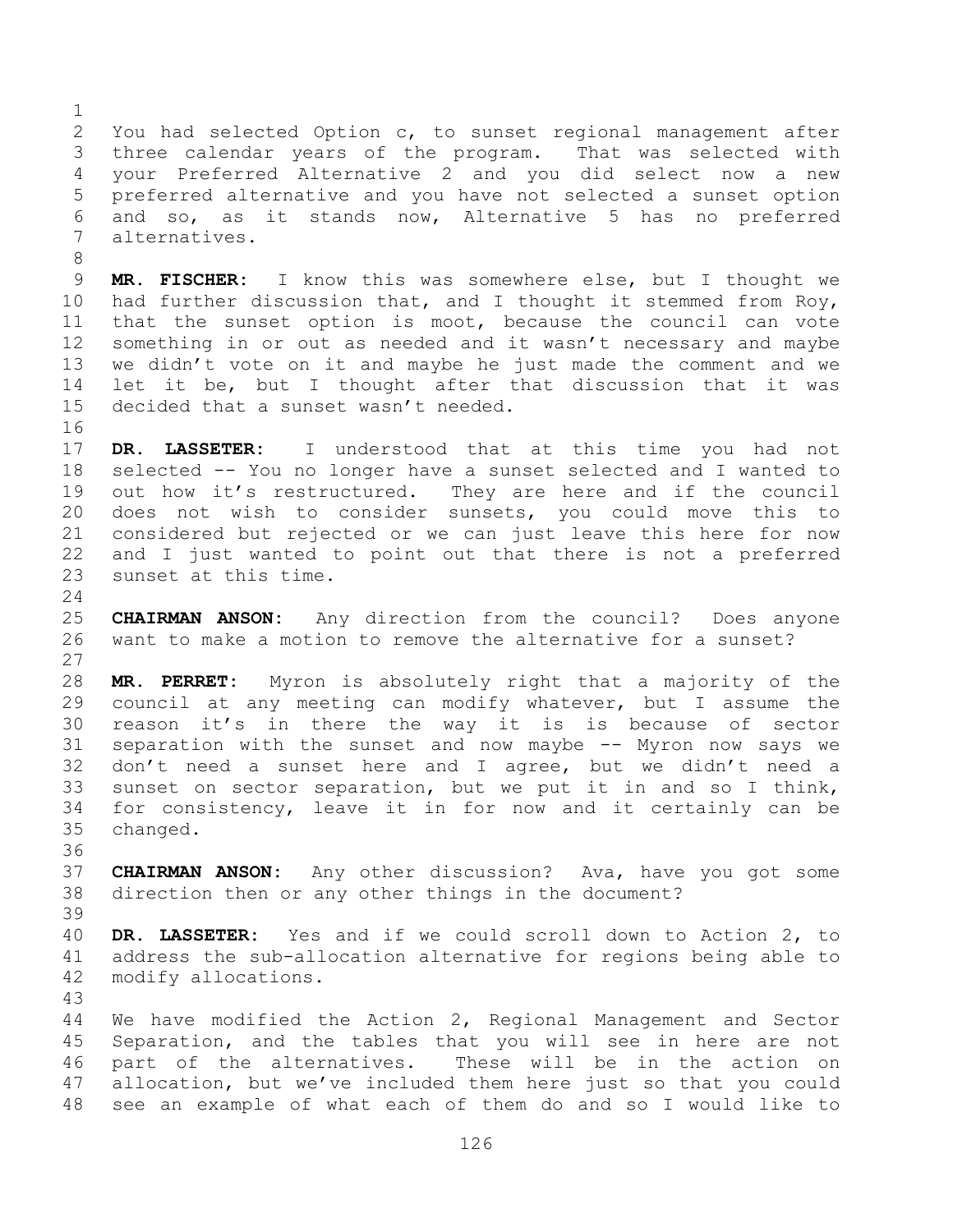review this action for you again. Alternative 2 would extend sector separation, essentially, extend separate management of the recreational components, and apply this amendment, regional management, to the private angling component only. Now, the table there would represent your current preferred alternative for allocation, but applied to just the private anglers only. Alternative 3 would extend the separate management of the components, but to apply this amendment, regional management, to both components, but to continue to manage them with separate allocations. We have provided options for each of the states and each of the states could decide if they wanted to adopt sub- allocations for their state. This way, we could analyze the sub-allocation on that state in the document and so this is how we approached trying to work the sub-allocation back in. Then Alternative 4 was the previous Alternative 4 as well that ends the management of the separate sectors at the time that this amendment is implemented, which could be shortly before the sector separation would sunset. This alternative would end sector separation at the time of this amendment and have this amendment applied to the entire recreational sector without there being separate subquotas and so these tables are from the document that you have in the briefing book and the table on the right-hand side reflects the current preferred alternatives in the document. Currently, you have both 2006 and 2010 removed and so we also provided you, on the left, the difference if you just exclude 2010. **MR. BOYD:** Mr. Chairman, is this a new document? I am having trouble finding this document. **DR. LASSETER:** I believe we did email them out. There was discussion in the committee and Myron asked if we could work some of this up and Robin also wanted some of these actions and alternatives put back in and so staff got together and have brought you a document that we felt better reflected what had been asked for and we just wanted to go ahead and show it to you at this time and get any guidance that we can, so we can continue working on the document. **MR. BOYD:** When did we email it out?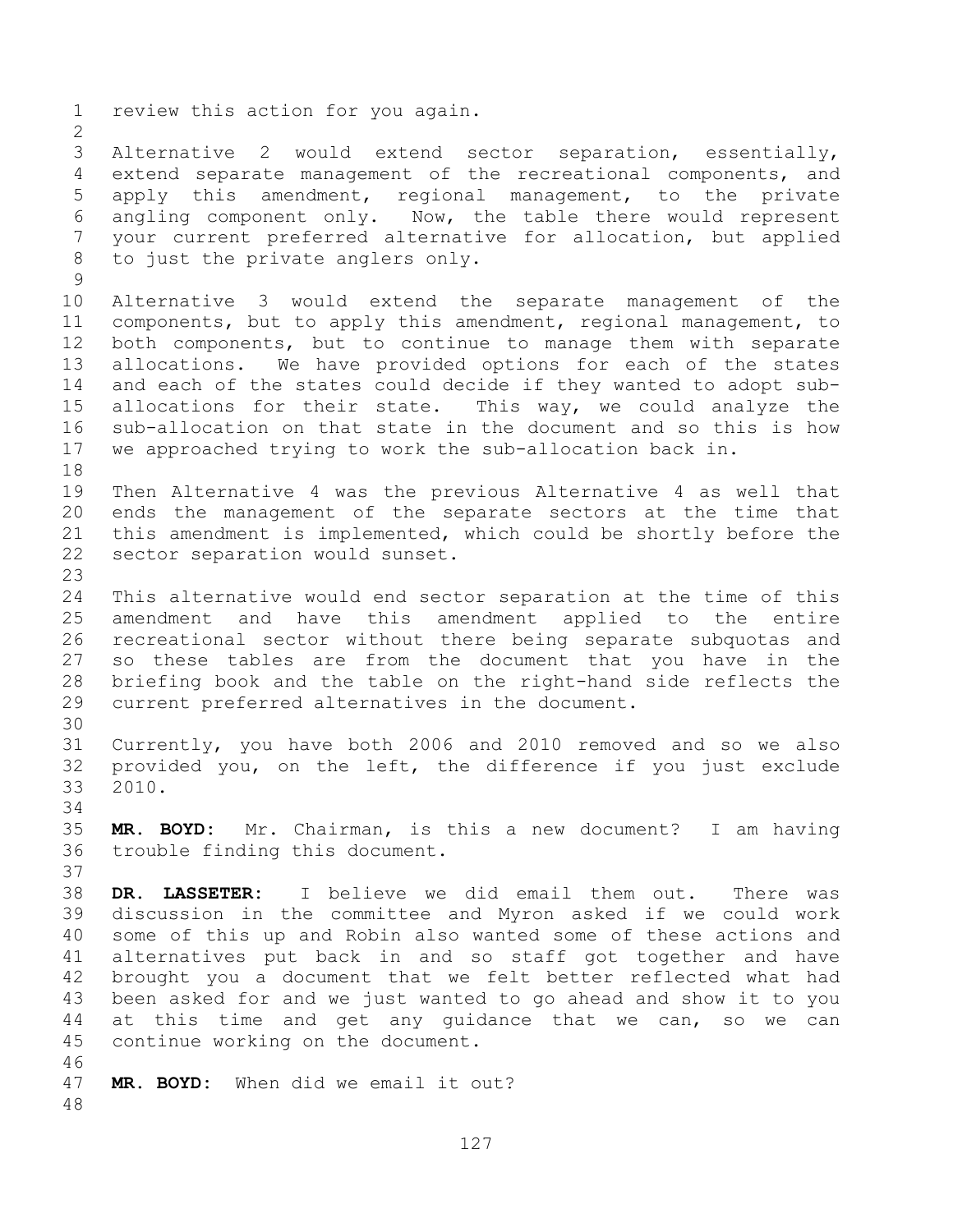**DR. LASSETER:** This morning. Yesterday, I printed out and I apologize that I couldn't email it. I couldn't copy the tables, but your preferred alternative in the last iteration of the document, which included landings only through 2012. We updated the landings through 2013 and the alternatives. We updated the landings to include 2013 and they now have the calibrated MRIP numbers and so the handout you got yesterday, the highlighted rose shows you the difference between the preferred alternative before 2013 was added and the calibrated landings were modified. This was at Mr. Boyd's request. **CHAIRMAN ANSON:** We are having some technical difficulties here with some other conversation. (Whereupon, a brief recess was taken.) **DR. LASSETER:** If I can explain, in the Reef Fish Committee Report, there is a place where it says the restructured alternatives will be provided on the screen. We have emailed it out and it is on the web and I apologize for the confusion. Staff got together and reworked this quickly to give you an updated version that you could comment on and that we could get some more feedback on. **CHAIRMAN ANSON:** Anything else you want to add or talk about related to this? **DR. LASSETER:** This particular action, I am hoping that the Alternative 3 now expresses what you were interested in for the sub-allocations. Did we get it successfully? **CHAIRMAN ANSON:** I will be quite honest with you that I've been having a little trouble trying to keep up with you and I am checking my emails and I don't see it. I am not saying you didn't send it, but I am having some technical difficulties on my end and I certainly appreciate the staff taking the time to try to be very attentive to the council's wishes and needs, but this is quite a bit of information here to try to digest at this point in time. If somebody else has had the document and they have followed along better than I and they have comments to try to get to Ava's point of getting some feedback as the document is still under development, certainly I don't want to stop any of the conversation, but you know this does have an impact on the overall tone and discussion, I guess, related to the entire

document. Does anybody have any comments?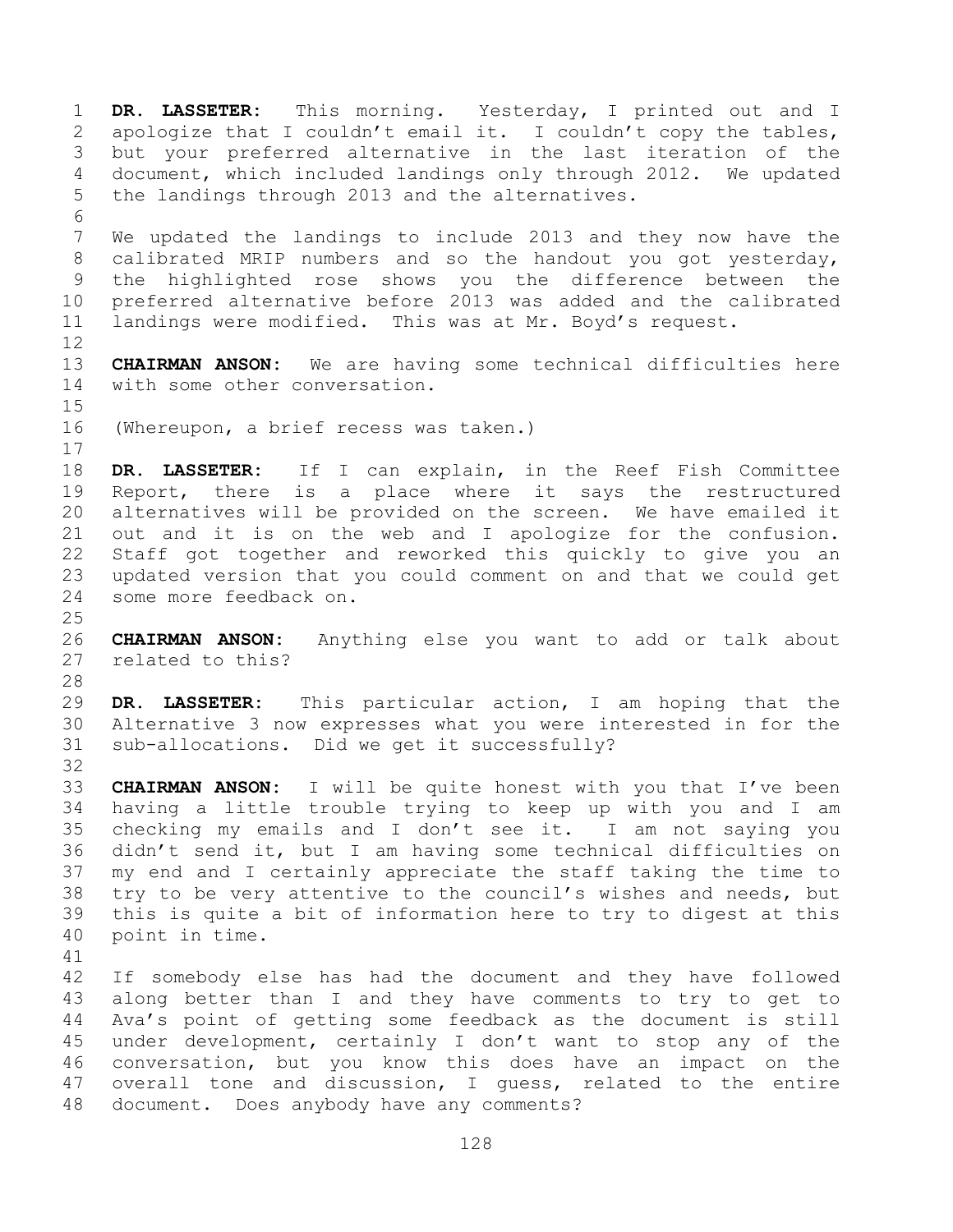**MS. LEVY:** Just to -- I don't know that you need to do anything except maybe indicate that you're okay with us putting this into the next iteration of what you see and essentially what we tried to do in crafting Alternative 3, which is really what is different than what you had seen before -- The wording is a bit different in the other alternatives, because we were trying to make it more clear exactly what was getting applied to what and which allocations were being used, et cetera, but what Alternative 3 tries to do is give you an option, at a state or regional level, to select keeping sector separation and managing the two separate components separately at whatever level you choose, which went back to that alternative that you had before in the prior document that was to allow the regions to establish sub-allocations. 

 It's attempting to get at that and then trying to make the other alternatives more clear and as long as you're comfortable with us continuing with this for the next version, then I think staff would probably be good.

 **CHAIRMAN ANSON:** I would certainly let folks respond to that. I guess, Dr. Lasseter, if you could answer this question. Does it have, in these current alternatives that were just now included, I guess an option -- If a state didn't want to or a region didn't want to and let's assume that the option that was selected was --

 There was an option for states to opt out or opt in and just submit a plan and they kind of develop or is there an option for a state to select the Gulf-wide percentage? Can that be addressed in here, if we have like one that doesn't want to, yet another state that does? Can they have a choice or is this all or nothing? Is this every state has to select all the percentages that are in here?

 **DR. LASSETER:** The way we've structured it for the Alternative 3 is that the council could select options for which states would intend to continue sector separation within their region. Now, whether or not you could decide this annually and modify it, that's when we get tricky, because an allocation decision, a sub-allocation decision, is going to require a greater analysis, a deeper analysis, and so I am leaning toward -- We can discuss it in the IPT afterwards, but I am assuming that you would have to make the decision for each state at this time, but this does offer up each state could do it or not. If you don't want to do it, your state is not selected as an option.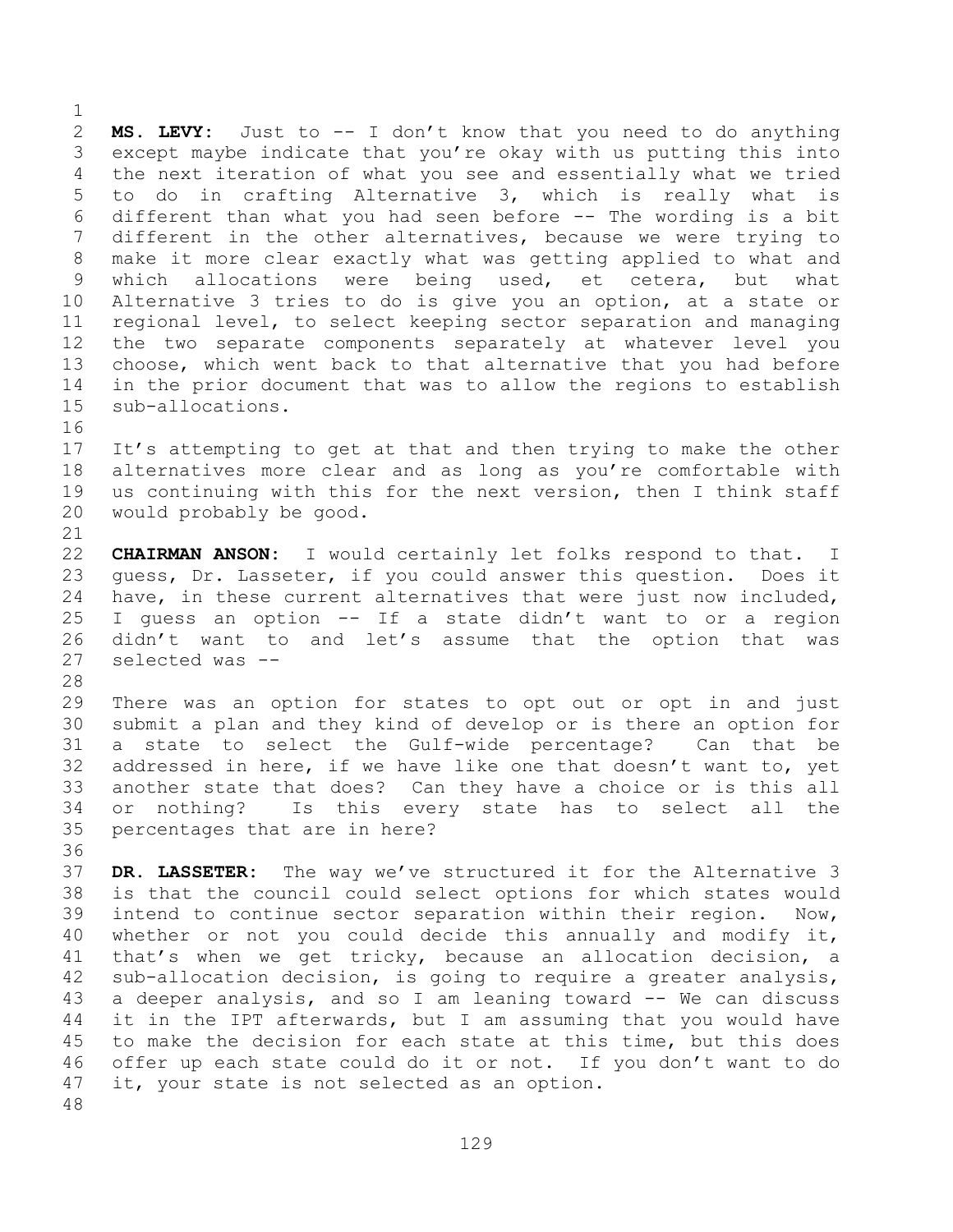**MR. RIECHERS:** Ava, as I'm understanding it, it does have an opt-in-opt-out notion to it right now, which was what we talked about in committee. That was the thing we were trying to fix and the only caveat you're saying to that is it appears, at least the way it's drafted at this moment in time, is it's an opt in or opt out right now and then it may not have the flexibility to think about through time, given the way it's structured at this moment. Is that fair? **DR. LASSETER:** That is how I understand it and if a state did want to opt in at a later date, we would have to follow a proper document procedure. **MS. BOSARGE:** So on Alternative 3, if a state opts out, what does it revert to, Alternative 2 or Alternative 4 percentages? **MS. LEVY:** I don't know about the percentages. I am not sure that these tables reflect all the different variations that can happen, which would have to be reflected in the allocation alternative, which is Alternative 4, but the way this is written, for the states that decide to do this, the private angling and for-hire components would be managed by each region under separate quotas that are based on the component allocation in Amendment 40 and the regional allocation selected in Action 4. In all other regions, the private angling component would be managed by each region under the quota that's based on the allocation in Action 4 and the federal for-hire component would be managed under a Gulf-wide quota that's based on the allocation in Amendment 40. I don't know how the percentages worked out, because that's going to have to be in the allocation amendment. I think these were just put in here as an example and I don't know what would happen if some states opted in and others opted out and how those might shift. **MS. BOSARGE:** As a follow-up, Mara, if a state opts out, essentially it reverts back to Amendment 40, in the sense that for-hire will not be under state management at that point and only private angling? **MS. LEVY:** Right and so this action is structured to either allow the council to say for everybody they are going to be managed separately, right, and regional management only applies to private angling. That's one of the alternatives here.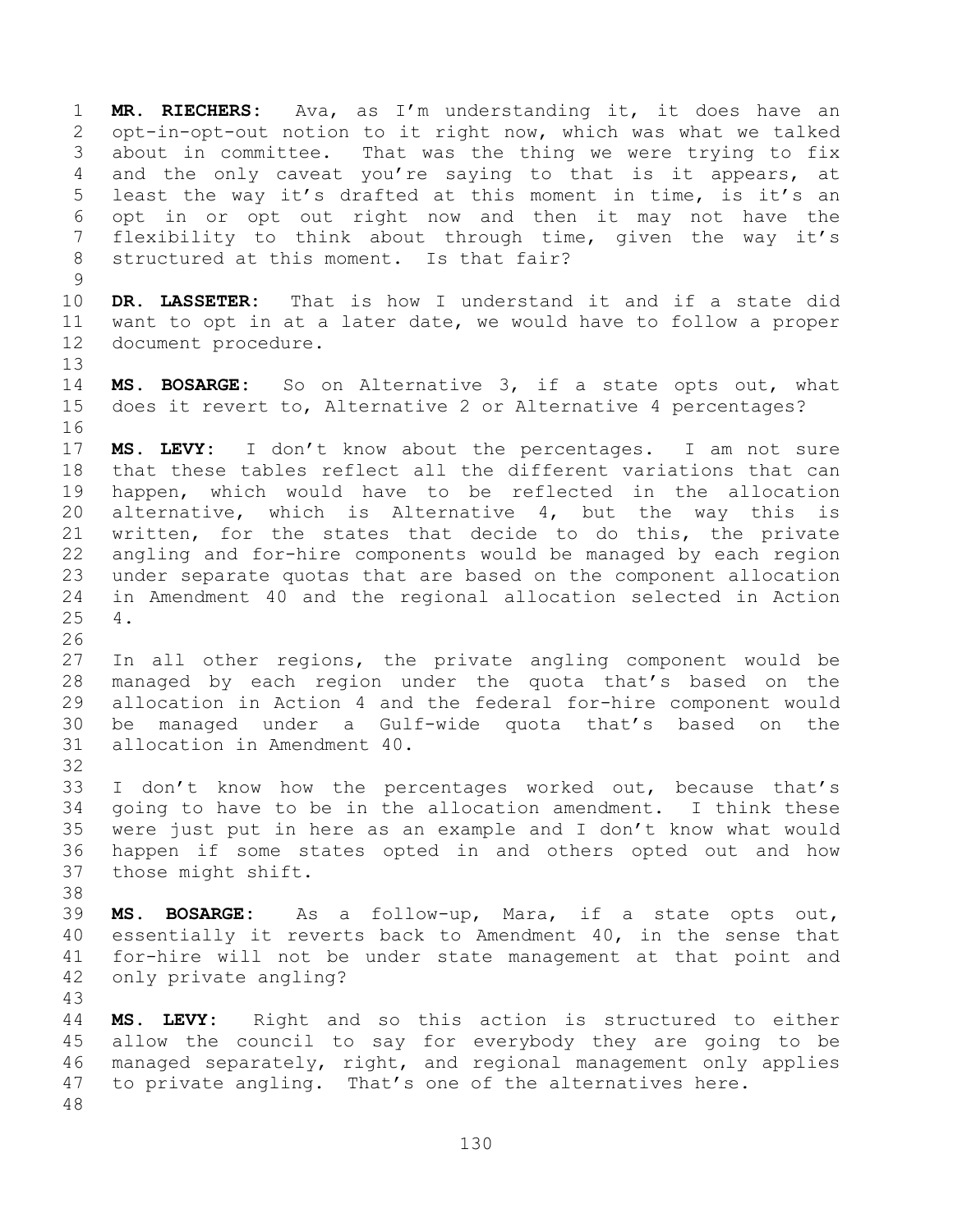Another alternative is there is no sector separation and regional management applies to the recreational sector as a whole. This third option is a combination of those two, depending on what you choose for each state. This allows each state or region to either operate regional management with sector separation or without it and so this is a combination of those other all-or-nothing approaches, to sort of allow you to decide on a case-by-case basis what each region would want to do. The reason that we're putting it in here upfront is because then

 we can do the NEPA analysis on the impacts of keeping sector separation for some regions and getting rid of it for others, depending on what you do, so that you can implement it. What happens is if we don't decide upfront, then when you come in and one state is like, oh, I want to do sector separation, then we don't have a NEPA analysis or anything that tells us what the impacts of that are and so we're trying to frontload it right here.

**CHAIRMAN ANSON:** Any other comments on this?

 **MR. FISCHER:** We passed Amendment 40 and I don't think I would even want to address Alternative 4 if it dissolves Amendment 40. That's not the goal. The goal is to work within the system. 

 I think Alternative 3 allows the states to work within the structure of 40, where their charter boats are granted their historic catches on the same years that we had in the sector separation document. To that, I would like to see discussion on this, because I think we've progressed with alternatives that we would like to see and I'm trying to come up with a preferred and I'm trying to get to the correct page again.

 I would like to see Alternative 3 as a preferred, but I would only want to speak to Louisiana as Option d being the preferred. If we do that, then we're bound that each state can't add -- Because there is not enough room on the board for five motions and so I would like to see some discussion and see where we go on that and allow states just to have the feeling of states, but our view is Alternative 3 with a minimum of Option d and allowing other states the opportunity to comment and maybe then we'll sweep it in as one motion.

 **MR. RIECHERS:** Like you, Kevin, I certainly want to applaud the IPT team for getting together and attempting to draft as much of this as they can. I think the discussion we had in committee was to craft something that allowed for the flexibility of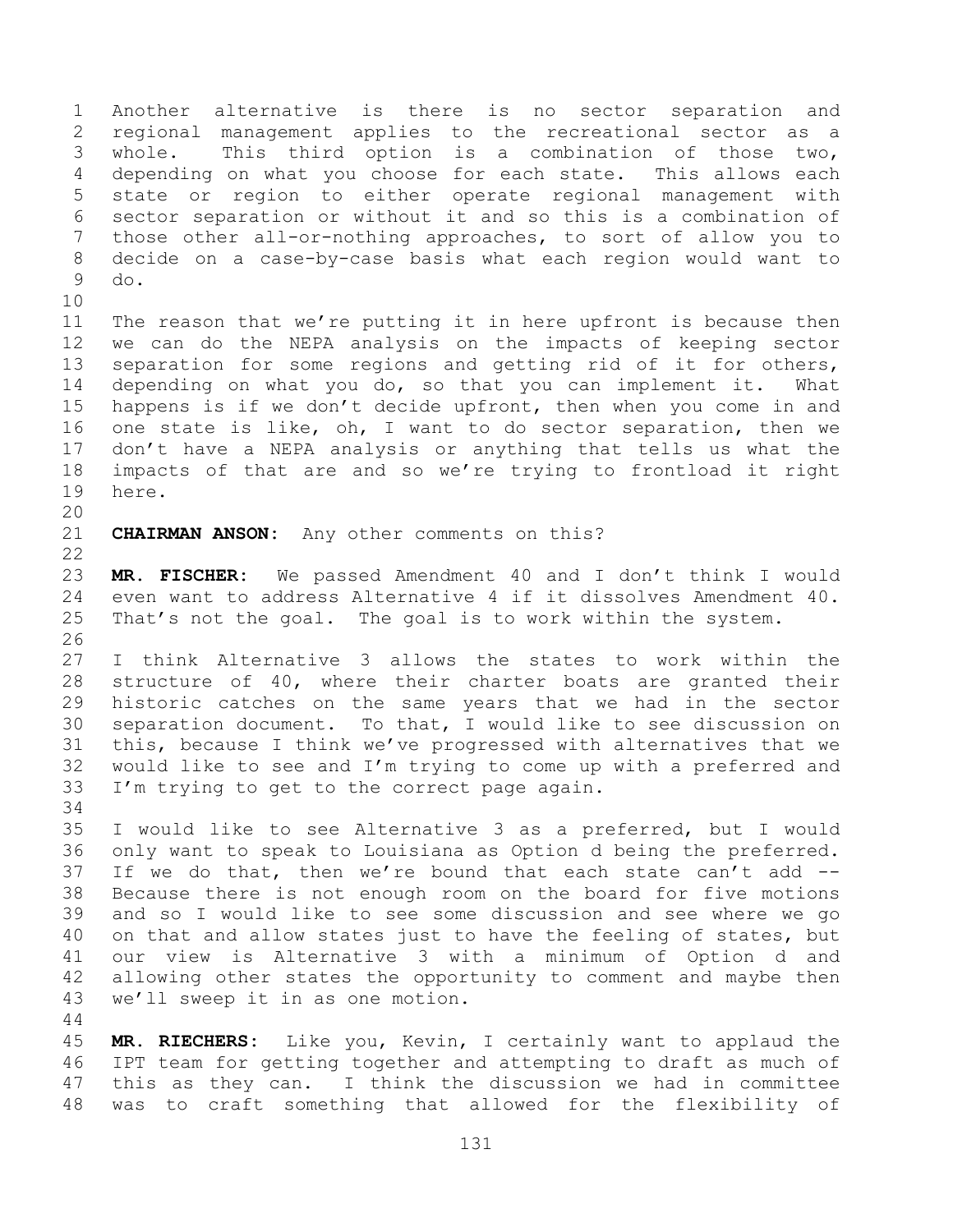opting into this or opting out and I don't know if this current set of alternatives captures that. It seems like it may be difficult for it to capture it, based on what you just said, Myron. The other part is I think we have a very difficult time in picking preferreds on this, given that we have some people who haven't been able to access it and so forth and I think, procedurally, we probably wouldn't want to go down that road today and we may want to digest this and each person have their opportunity to look at it a little more closely. What I would just suggest is that maybe one of the things is going back to that committee discussion and making sure that we have that flexibility that Myron just spoke to.

 **CHAIRMAN ANSON:** Yes and I will also add that, as Dr. Lasseter had said, that this was just something to try to address the committee's intent or recommendations to try to get at a broader suite of options and that's essentially what she's trying to do and Mara just added that if there was anything that we could, based on the brief look at, that we could improve or give further guidance on, then we can do that.

 **DR. LASSETER:** I just want to add that we don't need -- We are happy if you want to make preferred alternatives, but it's not as much what we're going for. It's more just to lay out where the structure is and if there's anything you want to add or take out or remove and we understand that you don't even have the discussion for each of these actions yet, but we just kind of wanted to get some sense of direction.

 **CHAIRMAN ANSON:** Yes and so I don't know if that -- I certainly would allow everyone that wanted to speak to go ahead and speak, but I would kind of just put a hold, if you will, or we can come back to this at the next meeting with these, but if we have some immediate comments to this or what's been provided to us, then, again, to help staff for that next version, then let's go ahead and do that, but, as Robin stated and I agree, it's a little premature, based on just really seeing this document, to kind of select any preferreds.

 **DR. LUCAS:** Mara, I think you explained this earlier, but I am just trying to clarify what you were talking about. In Alternative 3 that's down there, if a state opts in to that or opts out or let's say a state opts out and we then only manage 47 the private recreational sector, which then goes, I guess, back up to the Alternative 2 that was before it, and the council is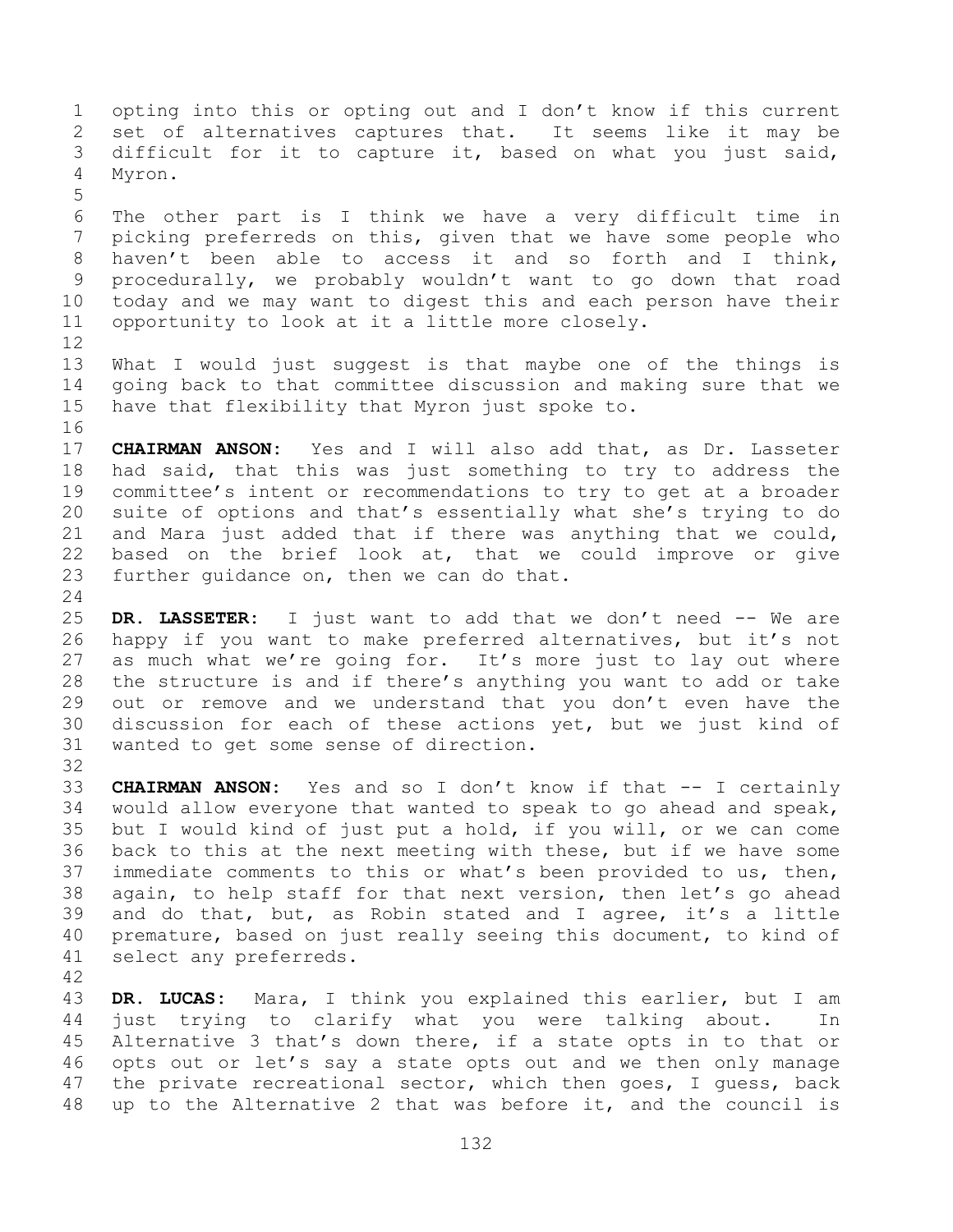managing the for-hire sector, that's still the percentage that Mississippi's for-hire sector is going to get is what this document says or no? **DR. LASSETER:** To clarify that, these little tables we just put in to show you an example and these are the allocations and that's a completely separate action. All of these are based on your current preferred alternative, except actually these exclude 2010 only. We will look at this again in a few minutes and we'll get to the allocation action and hopefully I can clarify that a little more. These would not be the results and this is one alternative and you will be able to select from a range of alternatives for the allocation. **MR. PERRET:** You know we've been discussing regional management for how many years now, Myron, two-plus? The main focus of regional management is flexibility and giving a region and/or a state, if you will, the flexibility to manage their own fishermen. Now, we sat here yesterday for several hours and, at my count, I've got fifty individuals that commented and never have I sat through a public testimony where this council received so much thanks for doing something and that was for Amendment 40 and sector separation. I don't know how many of those fifty commented relative to they want to opt out of the regional management thing. I think we definitely need the option that would not include the for-hire sector in sector separation. Now, we get a lot of public testimony and we meet in another area of the Gulf and we may, in all probability, hear the whole other end of the spectrum, but certainly at this stage I certainly want to see it included for discussion and for additional input. **MS. BOSARGE:** Two follow-ups and I guess I will do Corky's first, since he just finished. I think what you were saying, Corky, is that you want to make sure there's an option in there so that the for-hire stays at the federal management level and opts out of state management, which I think is Alternative 2, where we have that ability to choose that alternative, which would keep the for-hire sector at the federal management level and push private anglers down to the states for state management.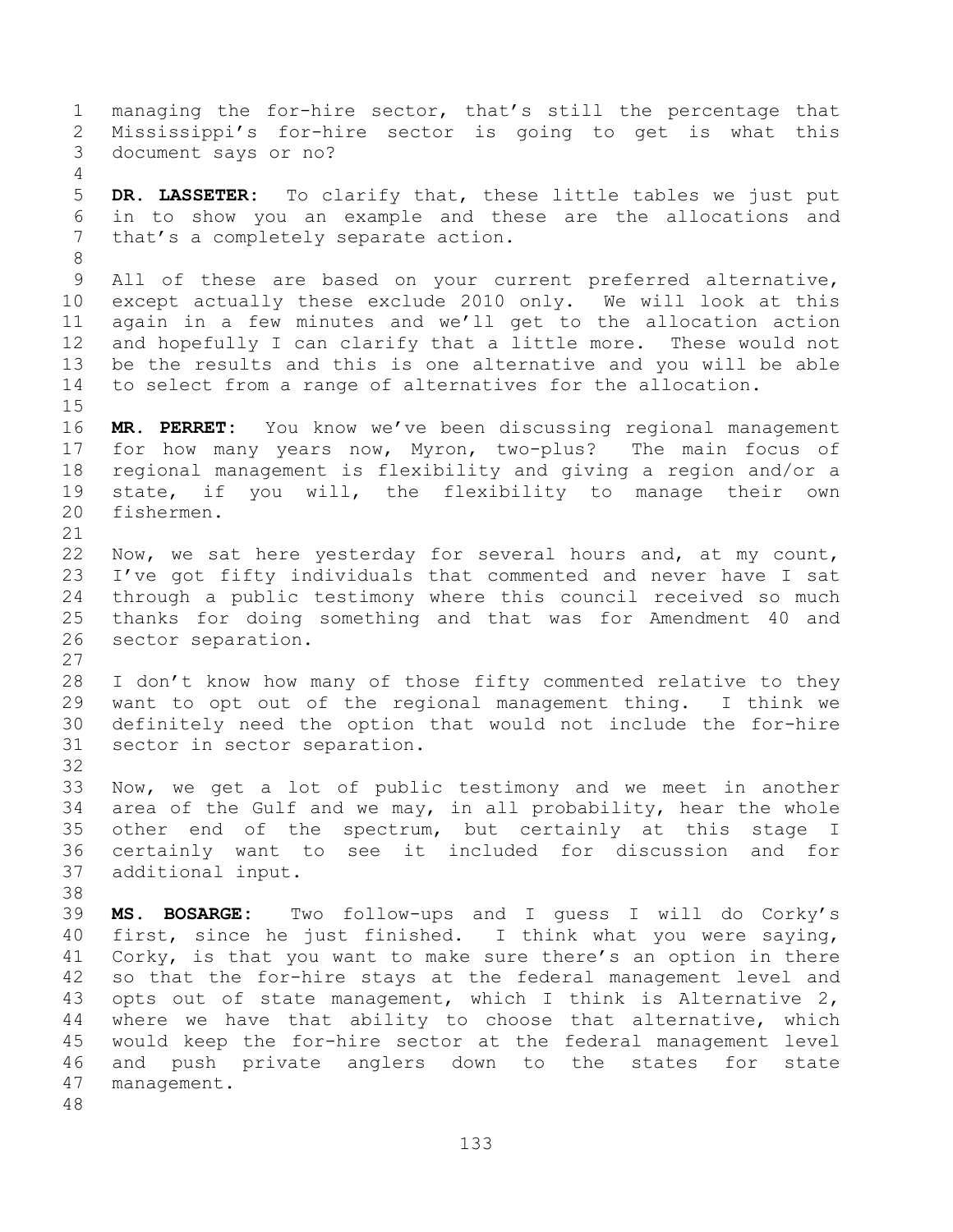**MR. PERRET:** Do you want me to answer my opinion?

**MS. BOSARGE:** Yes.

 **MR. PERRET:** Well, number one, there may be regions that don't want any part of regional management, but let's say all five do and I want to give those five regions the option to have it whichever way they want to do it.

 Now, listening to what I heard yesterday, if I were a state director in a particular state, I would certainly want to try and accommodate their wishes. Some states, their for-hire may be in a different situation, but I think we need those options in the document.

 **CHAIRMAN ANSON:** To that point, Dr. Lasseter, is that -- I mean these were just some additional alternatives, but that particular alternative will still stay in the document as it moves forward, because that is a major option or it could be a selection, correct?

 **DR. LASSETER:** I am also understanding -- Corky is actually pointing out something different that is not in here and we can work up that alternative. It would be similar to 3, but it would allow the states to choose whether or not their for-hire - - Yes and so we'll get that as a new alternative for the next iteration.

 **CHAIRMAN ANSON:** Well, this is really going off the rails. Again, I appreciate staff trying to be quick and for expediency purposes bringing something to the council, but for the next time we look at this, and I would say we don't spend much more time on this document and move on to the rest of the Reef Fish Summary and look at the other things we need to do, if it's a new alternative with a new analysis, I would say it just becomes an additional alternative to those --

 **DR. LASSETER:** We haven't done any analysis. 

 **CHAIRMAN ANSON:** Okay, but as part of the next document, you might have some of that in there, but anything that's new, it gets added and all the previous alternatives that we had when we had a document to look at for this council meeting still stay in there, but you just change the order and add more alternatives and so I think that would be probably the best way that we go ahead and not spend much time talking about choosing and which state might want to do this.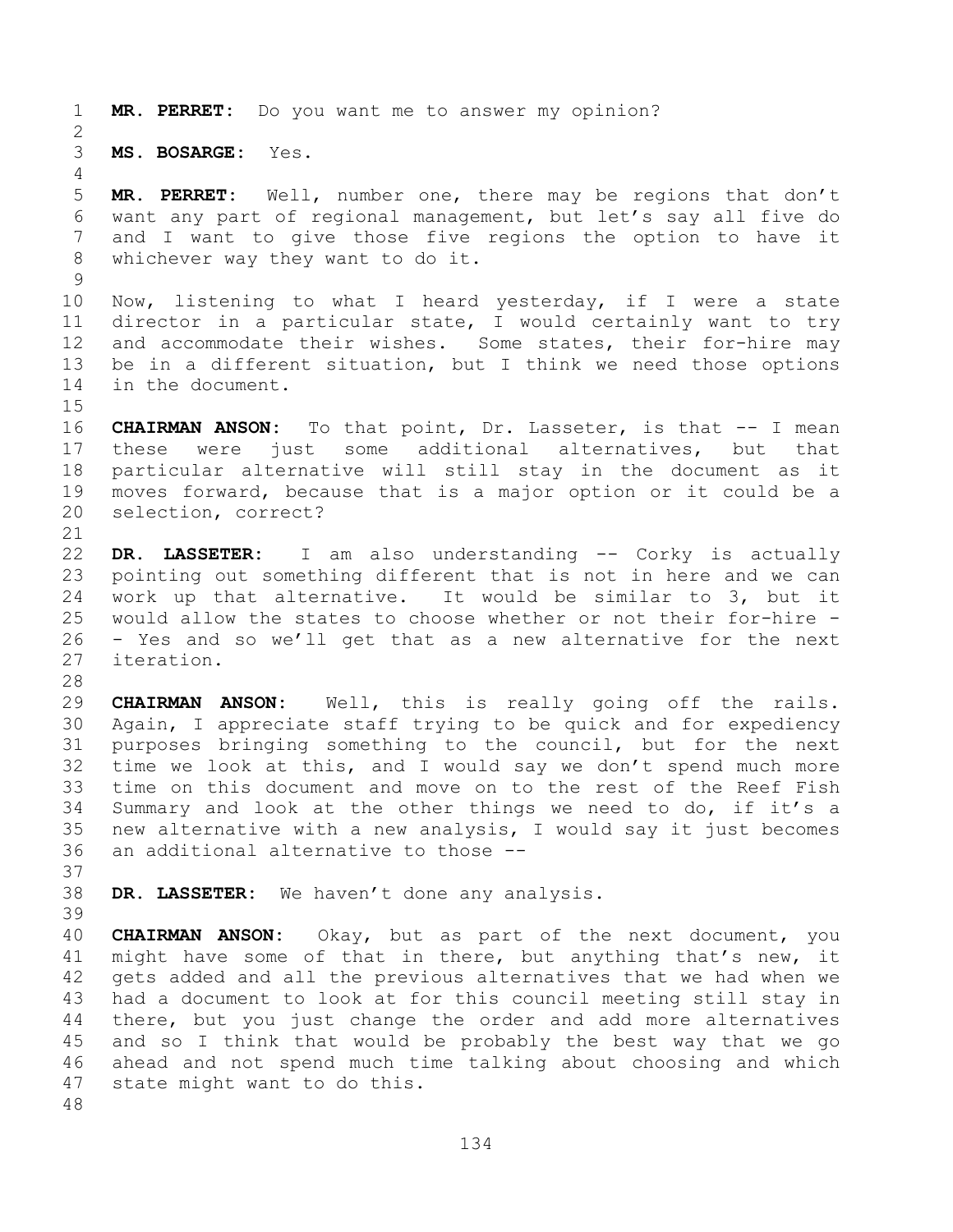As long as it sounds like you've got some of the intent of the council to look at as much flexible options -- I saw a puzzled look at the last discussion with Corky and you or Dr. Lucas's request and I did too, because I didn't think there was that ability for a state to just come in, if everyone else didn't have a for-hire percentage selected, for a state to come in and offer that as a plan. I think there was some inequitable problems with that and so, again, get with the IPT and try to be as inclusive as possible for the next iteration, but let's try to move on. **MR. RIECHERS:** The only thing is I would have what you draft as an option, but we haven't voted on adding a lot of extra alternatives here and that's what has kind of led down this particular road, both in committee and now here again. I would just caution adding lots of things to the document that haven't been voted on by the full council to add. **CHAIRMAN ANSON:** I don't know necessarily -- Well, we do and we don't. We do when a document comes from scoping and we give some general guidance and we ask them to come with some alternatives and so I mean these are just some additional alternatives and I don't know that we necessarily need to vote on each specific alternative that we want to see in the first iteration. I do agree with you in some way that we do give direction, but we don't give specific direction before we see them written down. **MR. RIECHERS:** I hear you and I'm not trying to dictate exactly how this goes, but also, as we move through documents and we think we're getting closer to them, that becomes less and less and so I would just -- We just need to think about where we want to be and everyone wants to talk about expediency and those sorts of things and so I understand between you and staff that you can work through this, but just understanding kind of the discussion this morning that we spent trying to clean up past things and also in committee. Just understand that. **CHAIRMAN ANSON:** Anybody have anything? **MR. FISCHER:** I just wanted to tell Mr. Perret that we totally agree with him. The whole object is flexibility. I can say the Louisiana charter boats want to be included in a state management plan. My question to you is where are you proceeding

**CHAIRMAN ANSON:** Well, I was going to ask Ava if she had any

to next? Are you staying on this document to the end?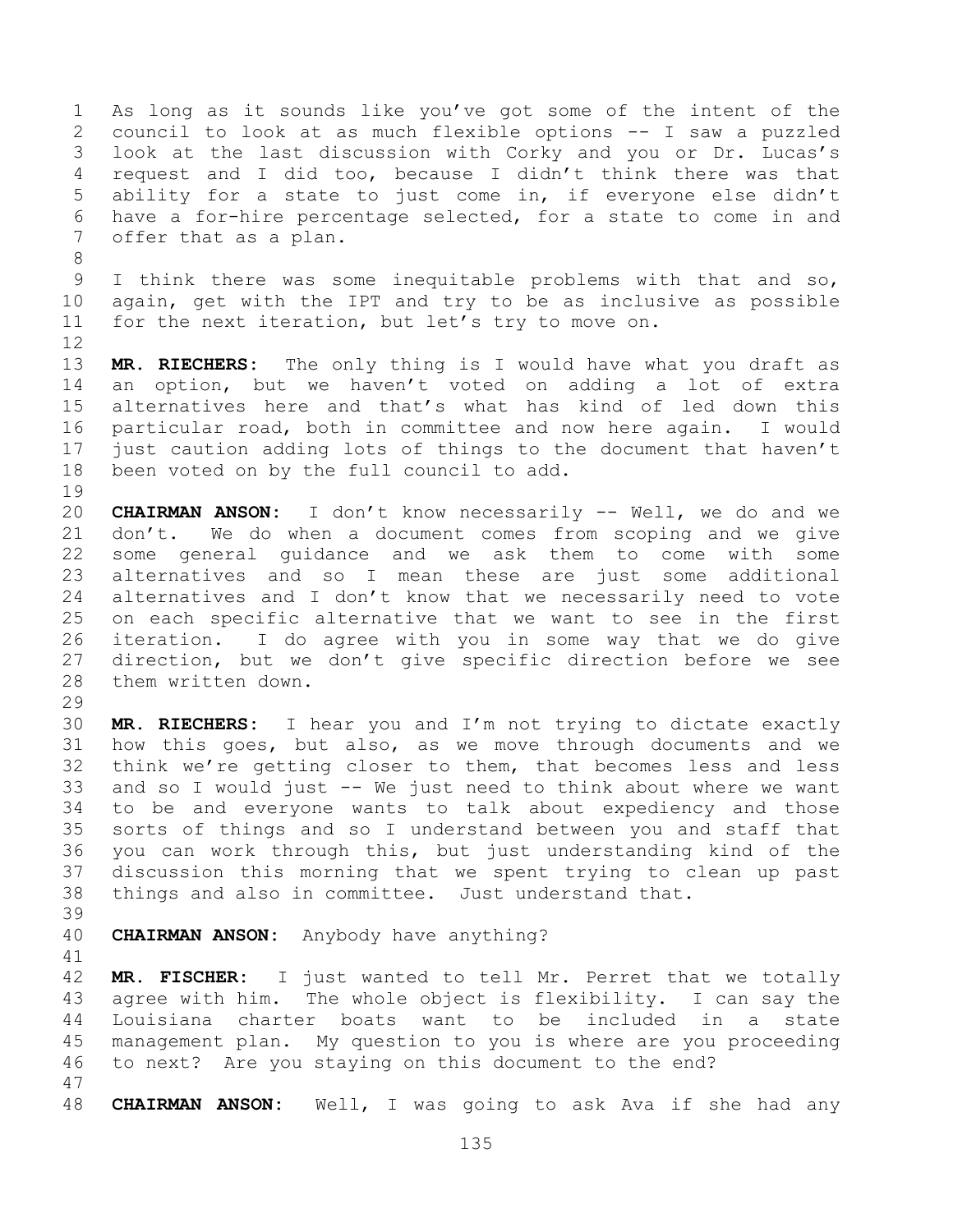other additional things that she might want to bring to our attention and potentially we could kind of give some general guidance as to include for the next version or not and it looks like she does. **DR. LASSETER:** Really it's the timeline and if we could talk about what you expect for the document coming back and then, going on down the road, your intention for getting this put in place. The reason that there is that one alternative about ending sector separation is it would be contemporaneous with adoption of this amendment and that just makes the other alternatives easier to analyze and it makes the document work, because sector separation will only be in place for 2015 to 2107. Here we are in 2015 and we've got a very restructured document and we're going to bring it back to you, if we could talk about that and when you would like to see it again. We are trying to get a sense of at what point within the sector separation sunset might this be going final. **CHAIRMAN ANSON:** Personally, I would like to see it as soon as we can and keep it on the agenda and continue our discussions as we work, realizing that the sunset provision is in the for-hire sector. To Corky's comment about the preference by a good portion of the charter boat captains that were here and gave public testimony, a lot of the comments that came out during their testimony, when they made that comment, is they didn't know what regional management represented to them and so I think these alternatives and this new addition as we all talk about what we would like to see -- I think it goes to the broader questions that are still in a lot of people's minds as to what regional management would look like. To answer your question, Ava, I think as soon as possible, at the next meeting at the earliest, if you can do that. **MR. FISCHER:** I do think there's one more thing in this document we have to discuss and it would actually be a question for Roy 42 and it may be moot. It's on Action 4 and if you do have the new document, it's when you scroll down to Preferred Alternative 6. The issue is the sector separation document excluded the catches from 2006 and 2010 and this document only excludes 2010 and is 47 that an issue or  $-$  It's the other way around. Is that an issue in calculating and is it a legal issue? Is it something that we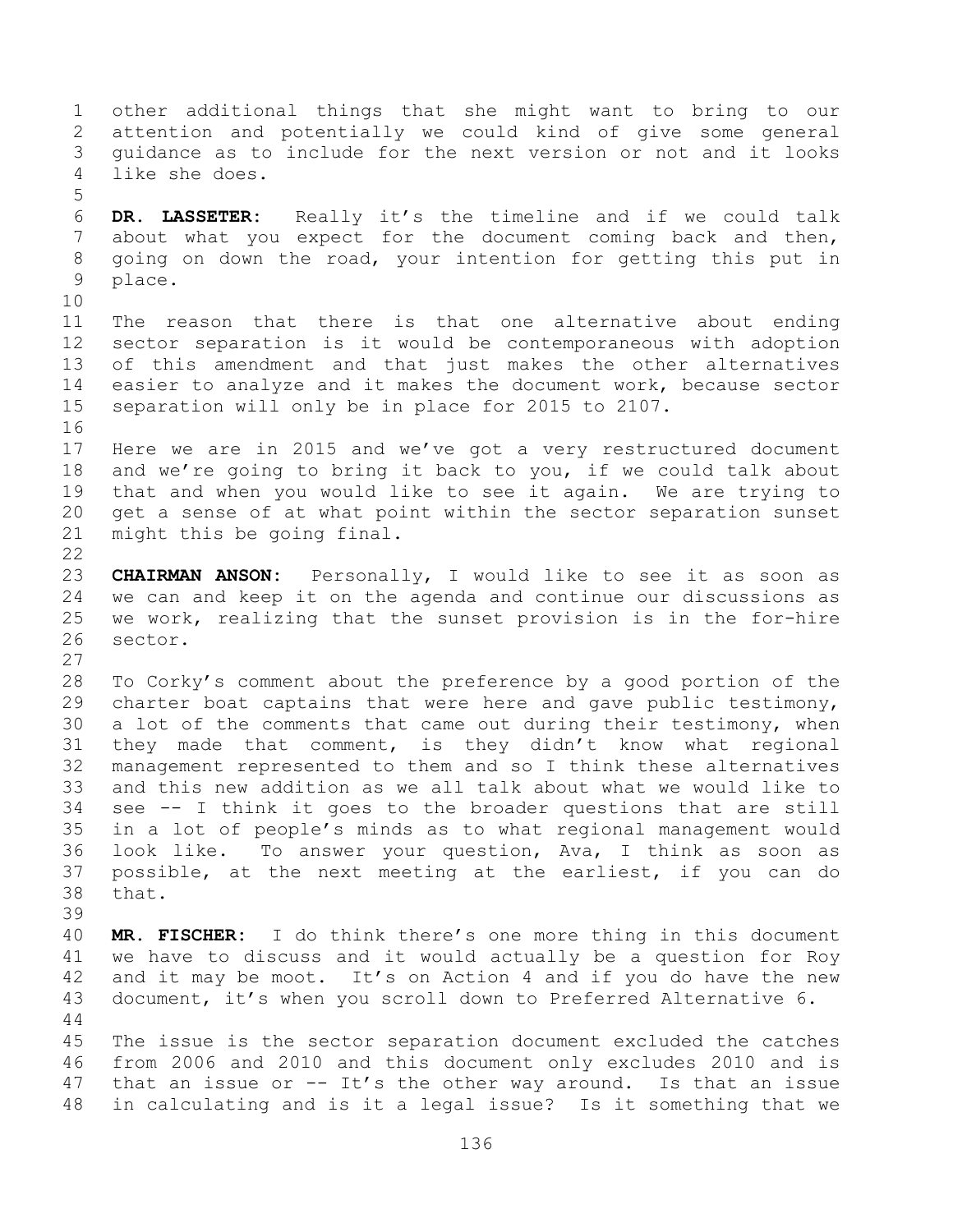should amend this? I just don't know the burden it is on your office. **DR. CRABTREE:** I don't think it's a burden, but I think if you're going to do it differently than you did it in Amendment 40 that you're going to need to explain why, because in Amendment 40 we excluded both years, right? Just 2010 and here we're -- If here you want to exclude 2010 and 2006, I think you're going to need to explain why you excluded 2006 here, but not there. **CHAIRMAN ANSON:** I have Mr. Boyd and then I'm going to pass it over to you, Johnny, to continue. **MR. BOYD:** I just want to express a little frustration and to follow up on Robin's comments. We seem to differ at different times about putting things in documents. We have a document here where we are injecting things and it sounds fine to me. Yesterday, in Amendment 28, we had considerable discussion from Dr. Crabtree and from Martha and from several people about some things that should go in Amendment 28 and what we heard was we're not going to put anything in there until you give us very specific instructions and so how should we go? That's my question to council staff and you don't have to answer me right now, but it's just a frustration. **CHAIRMAN ANSON:** I've got comments, but, Doug, go ahead. **EXECUTIVE DIRECTOR GREGORY:** It's two contexts. One is I think what Roy is saying is in Amendment 28 we need rationale for some of the alternatives that staff is not capable of developing. In this instance and in general, if staff can identify some alternatives they think the council would be interested in in a draft document, we can bring them forward. We are not saying they are preferred, but they're bring them to your attention for consideration and then you all decide if they're preferred or if they're considered but rejected and that sort of thing. So it's two different contexts. One it's hard for us to develop rationale without specific guidance and it's easier to identify a range of alternatives that would satisfy NEPA and provide the council with a better base for decision making. It's just different contexts. **CHAIRMAN ANSON:** I will let Leann talk and then, Johnny, you've got it after that.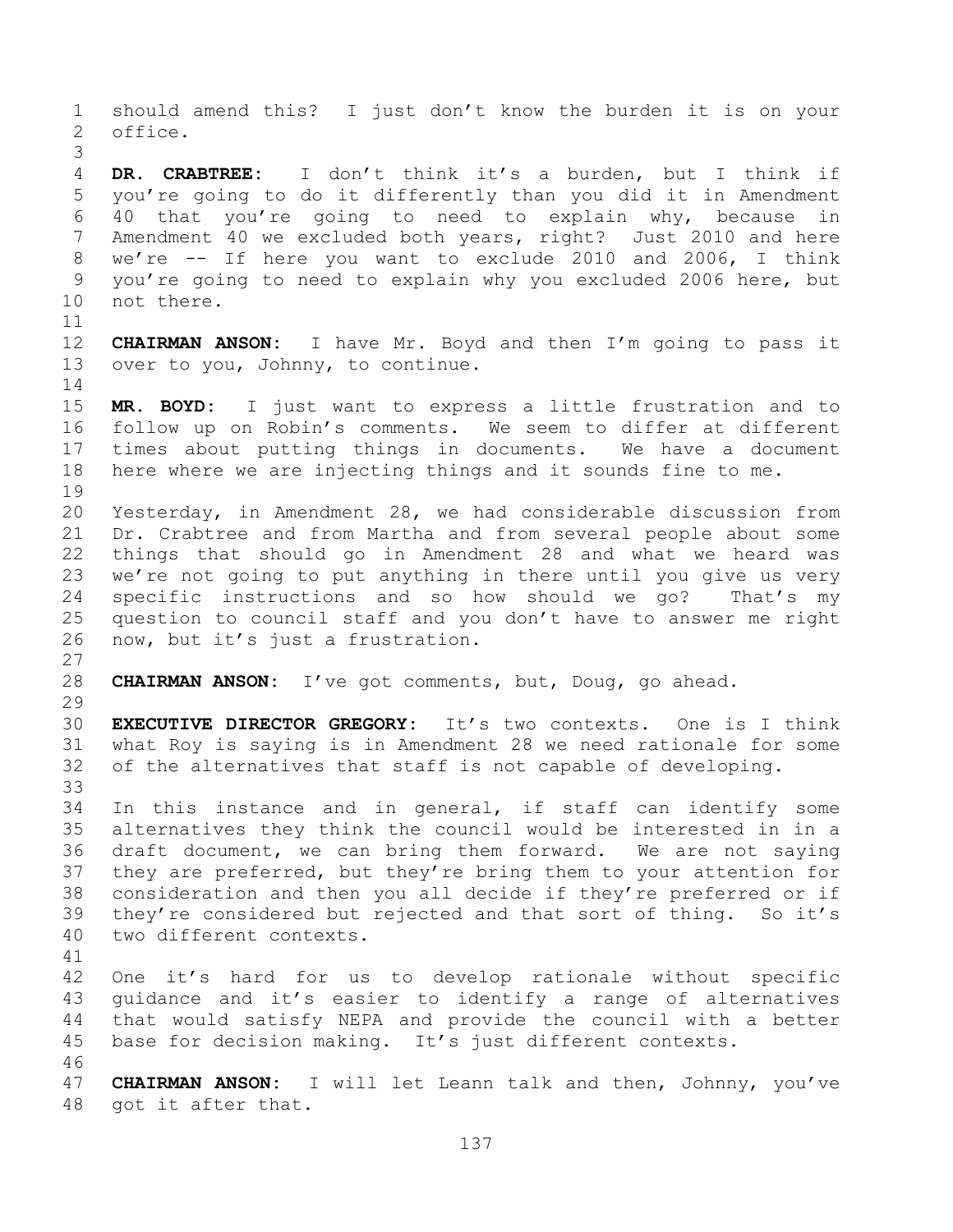**MS. BOSARGE:** Thank you and I did want to give specific instruction to staff to make sure that I get clarification on one thing in Alternative 2 when we come back with this document and this is mainly clarification because there seems to be confusion in Mississippi in the for-hire fleet. If Alternative 2 was selected, can you put some discussion in there that tells us that yes, the for-hire fleet would stay at federal level management and that as of right now, their percentage of the quota, of the recreational quota, that 42 percent or whatever it is, that's fleet-wide across the Gulf and that's what they have. We have not said that at the federal level we are going to hand Mississippi charterboats 4 percent of that. We haven't done that. We've got a lot of things that we're talking about, but as of right now, what we heard yesterday a lot was a twenty-day season across the Gulf for the whole for-hire -- That 66 percent of the season, twenty days or whatever. Make sure that that's very clear in there, so that they don't think that going with Alternative 2 still drills down to a state-level quota at this point for them, because it doesn't right now. It's just a for-hire Gulf-wide quota and we haven't figured out what to do with it. **DR. LASSETER:** If I may, the Alternative 2 there -- There's a little note at the bottom and so that table is based on your preferred allocation and this is also breaking down 57.7 percent of the recreational quota. Is this what you're getting at? **CHAIRMAN ANSON:** Can you all talk offline and see if -- **MS. BOSARGE:** If all of you all are okay with me giving her that direction. **CHAIRMAN ANSON:** Yes. Go ahead, Johnny. **MR. GREENE:** Committee members discussed how the boundary lines between regions would be used, as each region's regulations would be enforced upon landing. As an example, Dr. Crabtree said the lines are needed for closing parts of the EEZ should a state or region not have an approved conservation equivalency plan. Should I pause here before I move on? Then I will carry on. Revised Public Hearing Draft Amendment 28, Red Snapper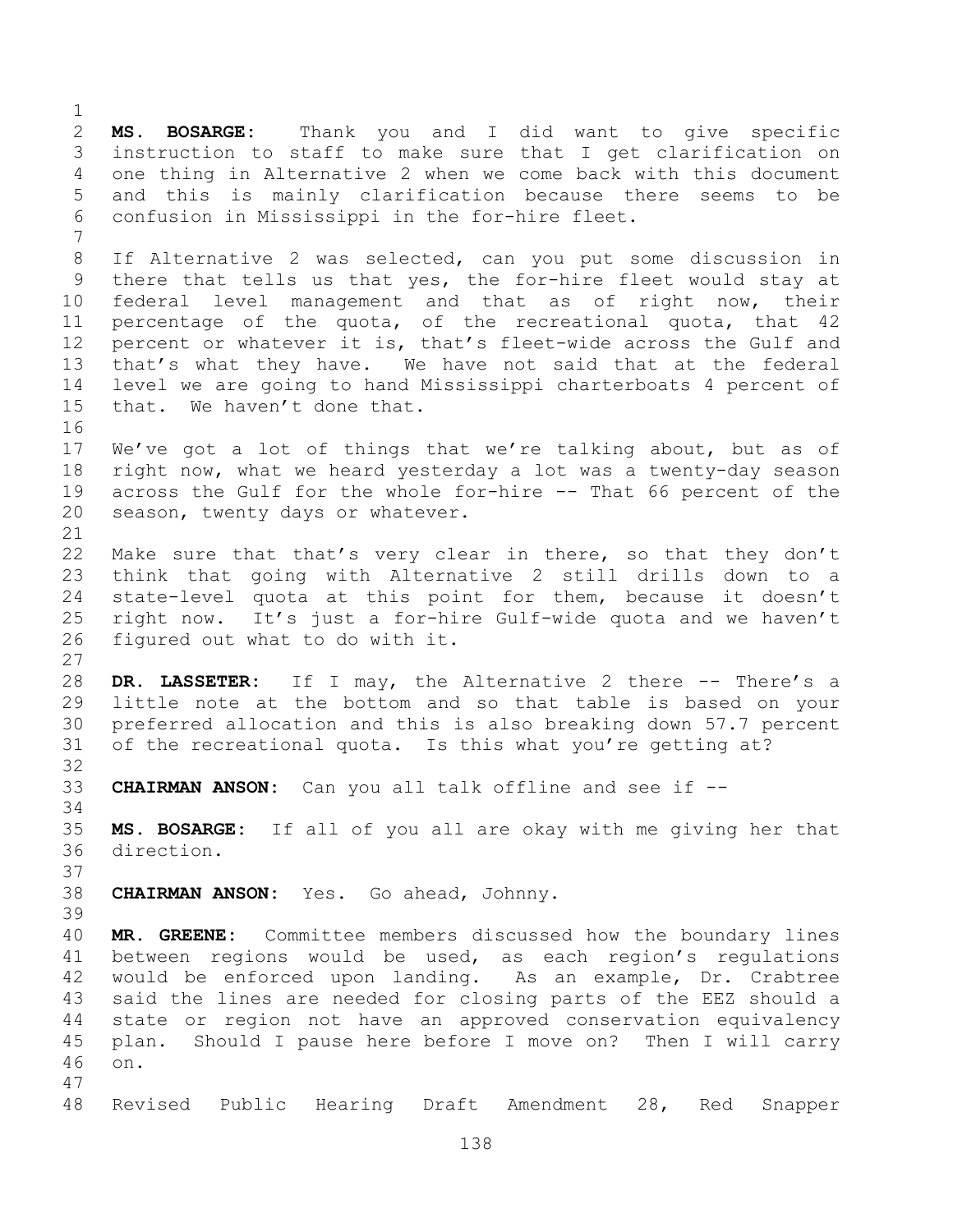Allocation, staff summarized the amendment, Tab B, Number 10, and discussed a potential timeline for taking final action. Staff noted that final action could be taken in June 2015 and indicated that the amendment will be updated to reflect the recent red snapper stock assessment. Dr. Crabtree recommended that the committee further discuss the purpose and need for this amendment and consider the role that the recalibration of recreational red snapper landings and the change in selectivity could play in reallocation discussions. The committee initiated preliminary discussions on these issues and staff noted that guidance from the council would be helpful to update the amendment. **MR. BOYD:** A question. At 9:15 or so or nine o'clock, we received a Strelcheck presentation and are we going to have another presentation this morning by Andy? **CHAIRMAN ANSON:** I wasn't planning on it. I thought it was just to add to the record. Dr. Crabtree, is that germane to any of the conversation or remaining items in the Reef Fish Report? **DR. CRABTREE:** Well, it depends on what you want to do and I haven't heard anything out of this council as to what do you want to do with Amendment 28. If you have specific questions, it might be germane, but I don't know what you want to do with it and so we need to give staff some guidance as to what we're going to do with this amendment and do you want to add something 29 or do you not or do you want to -- That's what I don't know. **MR. BOYD:** A follow-up. I would like for Andy to go ahead and give this presentation. I have tried to quickly go through it and I think it's important that this council might even hear again the specifics on the SPR calculations and some of the other issues, selectivity, that came out of yesterday's discussions. **DR. CRABTREE:** I think what this presentation tries to get out is the quota goes up and I think it tries to get at the details of recalibration and the details of the selectivity change and how that affected the TAC. Whether that's relevant to this now depends on where you guys are trying to go. **CHAIRMAN ANSON:** Andy, you're coming up to the podium and how long do you think you will need? Just a few minutes? Ten minutes? **MR. ANDY STRELCHECK:** I would say one to two minutes. I am not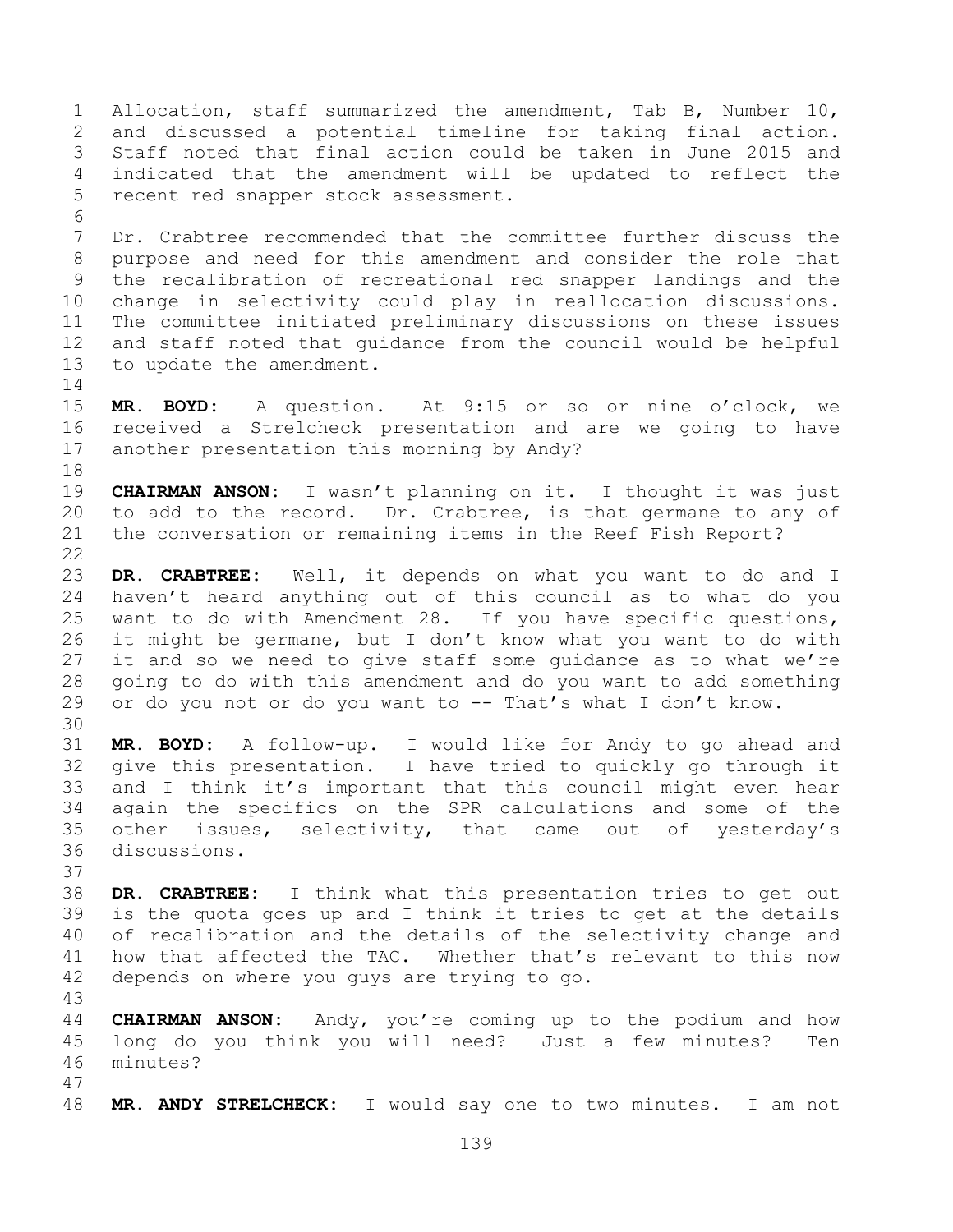going to give the whole presentation, but I just wanted to talk about a single slide in the presentation, because it's come up numerous times now during the meeting. If you go to Slide 4, I recognize this is somewhat hard to see. The time series goes out a fairly lengthy time period. Shannon Calay presented this at the Scientific and Statistical Committee meeting and what this is showing is the yields associated with the overfishing limit and so not your F rebuild level. They would be lower than this. If you take a look carefully at the graphics, the royal blue line, which is one of the lower lines, that's the SEDAR-31 base overfishing limit that was produced from the previous assessment. The red line, that's the new overfishing limit trend that's being produced from the current stock assessment 17 and so there was a change there and that's what you've seen obviously with the higher yield estimates that are now being generated from the current stock assessment. The question was what caused that change and what impacts did some of the changes that we've discussed on the record at the SSC meeting and obviously here at the council meeting, how did those influence that increased level of yield? Shannon took a look at removing the newly calibrated MRIP estimates and going back to the old MRIP estimates without the calibration, as well as not changing the selectivity, which were information she provided during her presentation on Monday. She looked at it from keeping one of those in, but taking the other out or removing both of them, but, as you can see, if you remove the calibrated estimates for MRIP and the selectivity estimates, it generates that light blue line and so that is essentially a comparable baseline run with the previous assessment, with those changes not taking place. You can see they're very close to in line with the previous assessment. However, if you modify one or both of those, those yield levels start going up and ultimately the difference between the base run, continuity run, and the approved run that was selected by the SSC is about two or two-and-a-half million pounds. That's all related to changes in the recreational selectivity function and the modification to the MRIP estimates. **CHAIRMAN ANSON:** All right and so any -- Does anybody have any comments to that or any questions for Andy?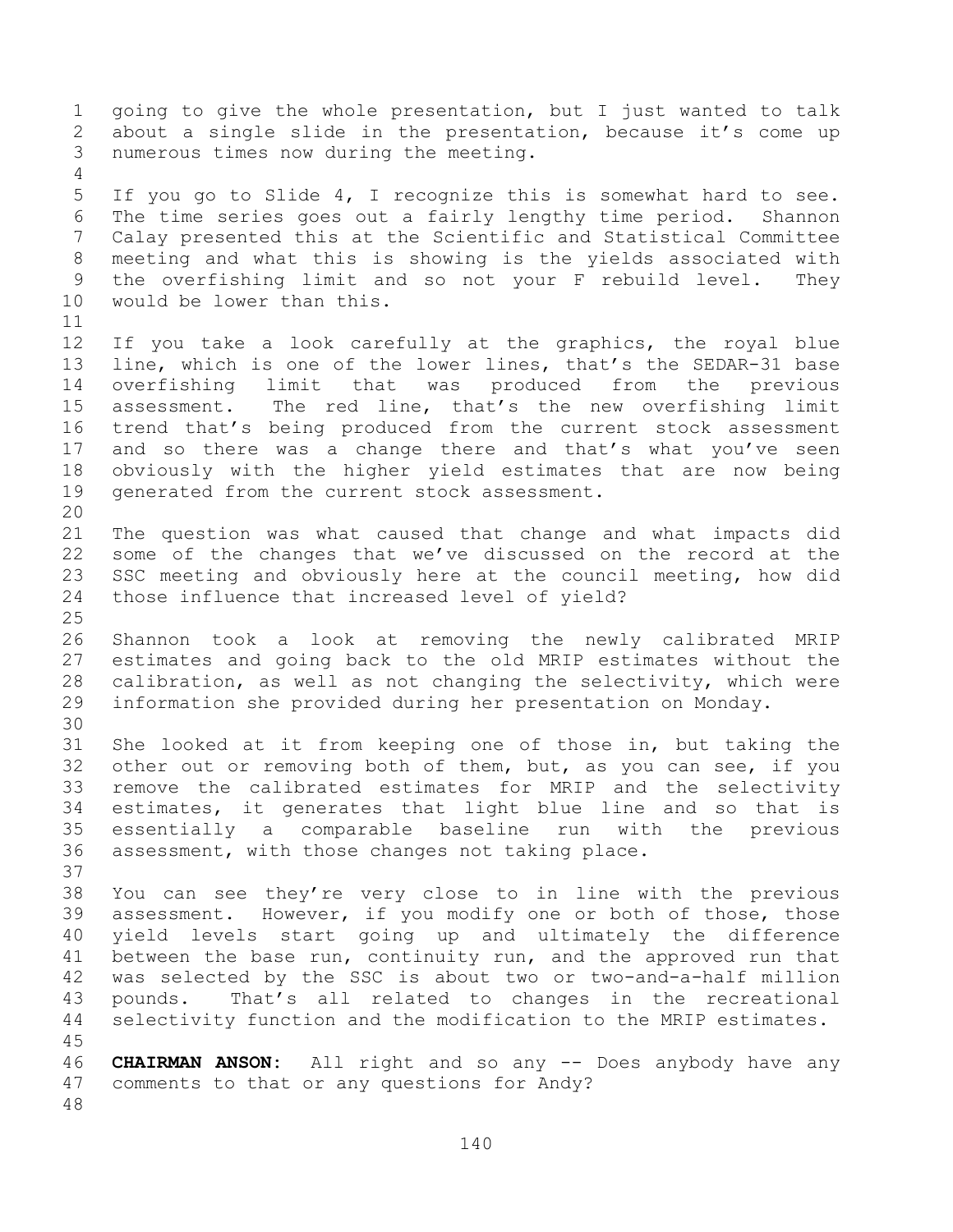**MR. BOYD:** Yes, I have. Based on the presentations yesterday and based on this, I have a motion, if staff would put that up for me. It's a two-part motion and I would like to change a little bit of what's on there. **The motion is in Action 1 of Amendment 28 to add two alternatives and they would be Alternative 8 is the increase in allowable harvest (due to the changes in recreational data) from the updated assessment will be allocated to the recreational fishery. The percentage increase for the recreational fishery should be that amount attributable to recalibration of MRIP catch estimates. This would result in an increase of, and I don't have that number of pounds, to the recreational fishery. Then Alternative 9 is the increase in allowable harvest (due to changes in recreational data) from the updated assessment will be allocated to the recreational fishery. The percentage increase in the recreational fishery should be that amount attributable to the recalibration of MRIP catch estimates and the change in size selectivity. This would result in an increase of, and I don't have the number of pounds and I will get Andy to put that in, for the recreational fishery.** That's my motion, Mr. Chairman. **CHAIRMAN ANSON:** We have a motion and is there a second for the motion? It's been seconded by Dr. Stunz. Is there discussion on the motion? **MR. PERRET:** If we approve this motion, do we have an opportunity to have our S&S Committee and our advisory panel and so on provide input to us prior to us giving final approval on something like this? **EXECUTIVE DIRECTOR GREGORY:** Yes, this is simply adding alternatives to the document for consideration and so an analysis will have to be done. **MR. PERRET:** So we will get a complete analysis by our advisory groups? **EXECUTIVE DIRECTOR GREGORY:** The IPT will do the analyses and that can be reviewed by the SSC at the next meeting. **MR. PERRET:** When is the next meeting? **EXECUTIVE DIRECTOR GREGORY:** It's usually three weeks before the council meeting and so it will be about the first of March. **MR. PERRET:** From a logistics standpoint, we should be able to get all of this done prior to the next meeting?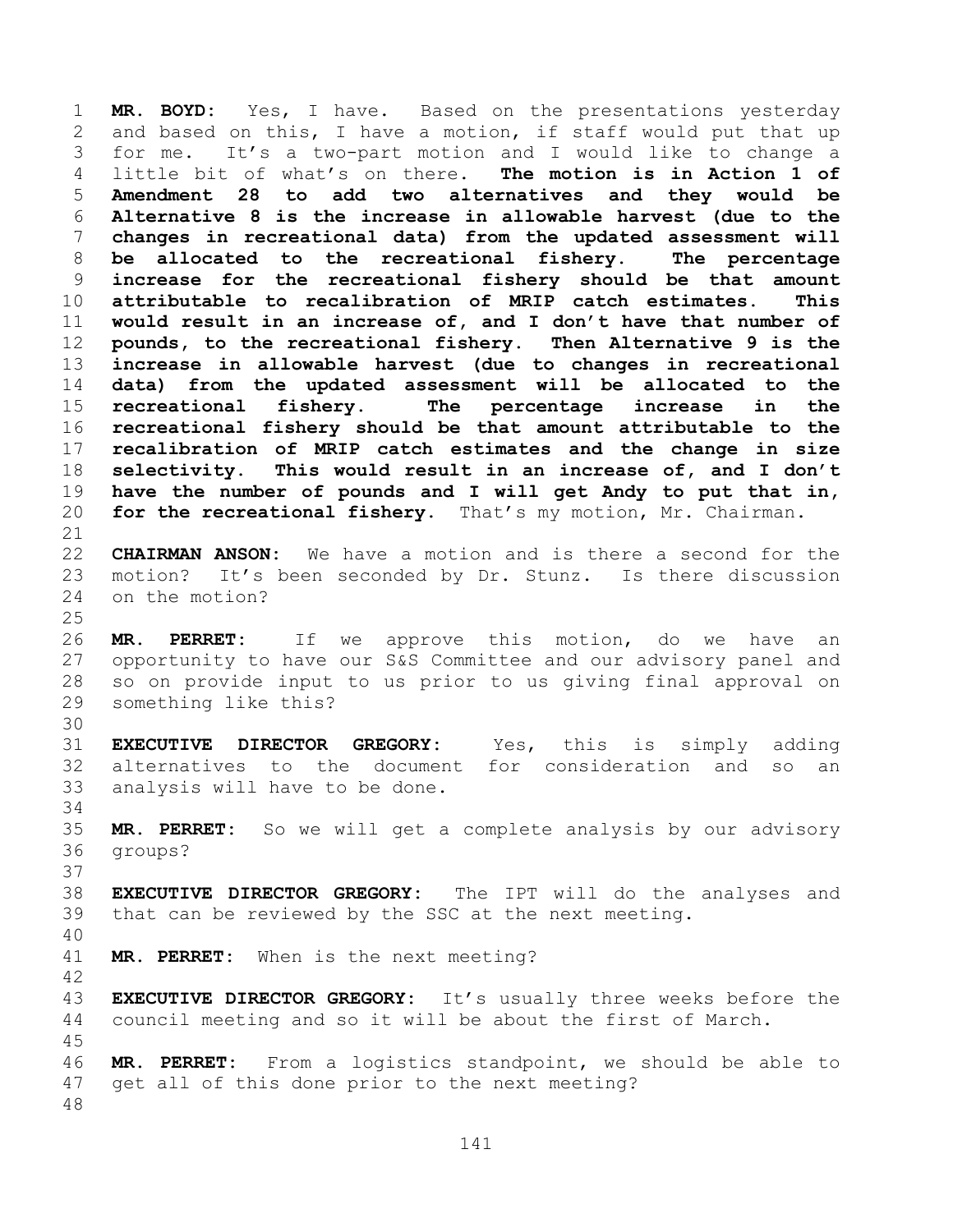**EXECUTIVE DIRECTOR GREGORY:** That I don't know. I don't know what's involved in doing the analyses. That would be up to the IPT and if they can't get it done within the next month, then it won't come back as a full analysis in March, but I am sure they will do the best they can to do that. **DR. STUNZ:** Just I speak in favor of this motion. The way I'm looking at it and understanding what Andy just presented, we had this fundamental change in the way the data was collected from MRIP, which obviously was incorporated in this last assessment that we saw, resulting in the two-million, and I'm trying to remember, but two-million-whatever-pounds that it was. In looking at this and, Andy, please correct me if I'm wrong or not in interpreting this right, but when you look at these sensitivity runs or whatever you want to call it, that overage in that assessment is largely due to the MRIP recalibration that's coming from this recreational sector. To me, it makes logical sense that that overage or increase in allocation or whatever we want to call it should go back to that sector that in fact is contributing to this assessment and those two-million pounds. **DR. CRABTREE:** Presumably, if we pass this motion, then staff will need to go in and revise the purpose and need to reflect that part of the purpose and need is to deal with the MRIP calibration and these other things and fundamental changes in the recreational fishery that are changing the TAC and all of that. I think staff would need to do that and then we can look at that language at the next meeting, because I would rather not try to hash that out right now. **CHAIRMAN ANSON:** Thank you. **MS. LEVY: Just a technical point. If we could change "recreational fishery" to "recreational sector" and it's not a big deal, but just to be precise.** Thank you. **CHAIRMAN ANSON:** Doug, do you approve of that change? **MR. BOYD: I have no problem with that. We need to change it in both of the alternatives. CHAIRMAN ANSON:** Dr. Stunz, that's good to you? Okay. Just making sure. Any other discussion on the motion? **MS. BOSARGE:** I am not opposed to looking at what Doug wants to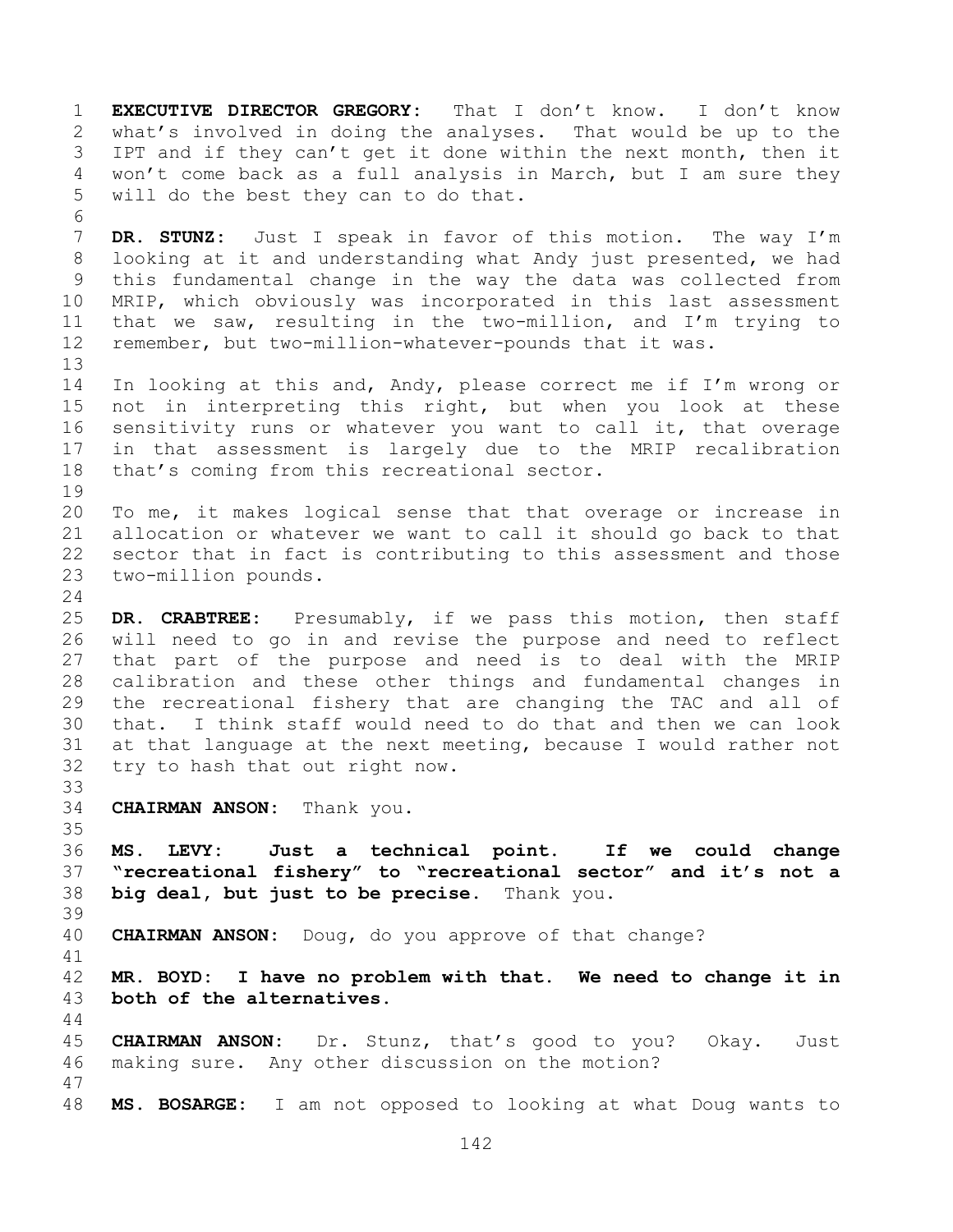look at right here. I think it's definitely something that we have to go back -- I mean that's all in this recalibration and we have to go back and examine the original allocations and how that goes back in time and how you hash all that out. Having said that, I don't think that it belongs in Amendment 28. If you put this alternative in with these other alternatives that we have in there right now, which is just a simple shift of 9 allocation, even if you change the purpose and need, you're looking at two fundamentally different things. You've got this first set of alternatives that are just shifting allocation, which was originally for stability and things of that nature. Then you've got these other alternatives that are going to follow it which are changing allocation based on how we originally allocated the fishery. In other words, those numbers have changed and so therefore you're going to go back and revamp them. To me, those two things don't belong together in a set of alternatives. You are looking at two different problems and solving two different problems. Now, I am not opposed to looking at this in a separate amendment and also because when you get into that, there's a whole lot more than just saying, okay, we recalibrated and all that was attributable to the recreational fishery and therefore, we're going to shift allocation in this manner. You will get into some of the same problems that we had in allocation within the recreational fishery in Amendment 40, where, when you start going back, in 2007 you constrained the commercial fishery and so now you're not comparing apples to apples before 2007. You see where there will more hurdles that will have to be hashed out and this is just going to get longer and longer and longer as far as the alternatives that are included in it. I would rather see this done in a separate amendment, where we can attack each one of those issues and come up with a good, strong foundation for how we're doing this. **MR. BOYD:** Leann, I understand what you're saying and I thought about that and I think in this document, unless counsel disagrees with me, is that you could have two preferred alternatives or you could have one. You could take one of these two new ones and make it the preferred and that's the document and there is no other discussion or you could have a preferred here that would add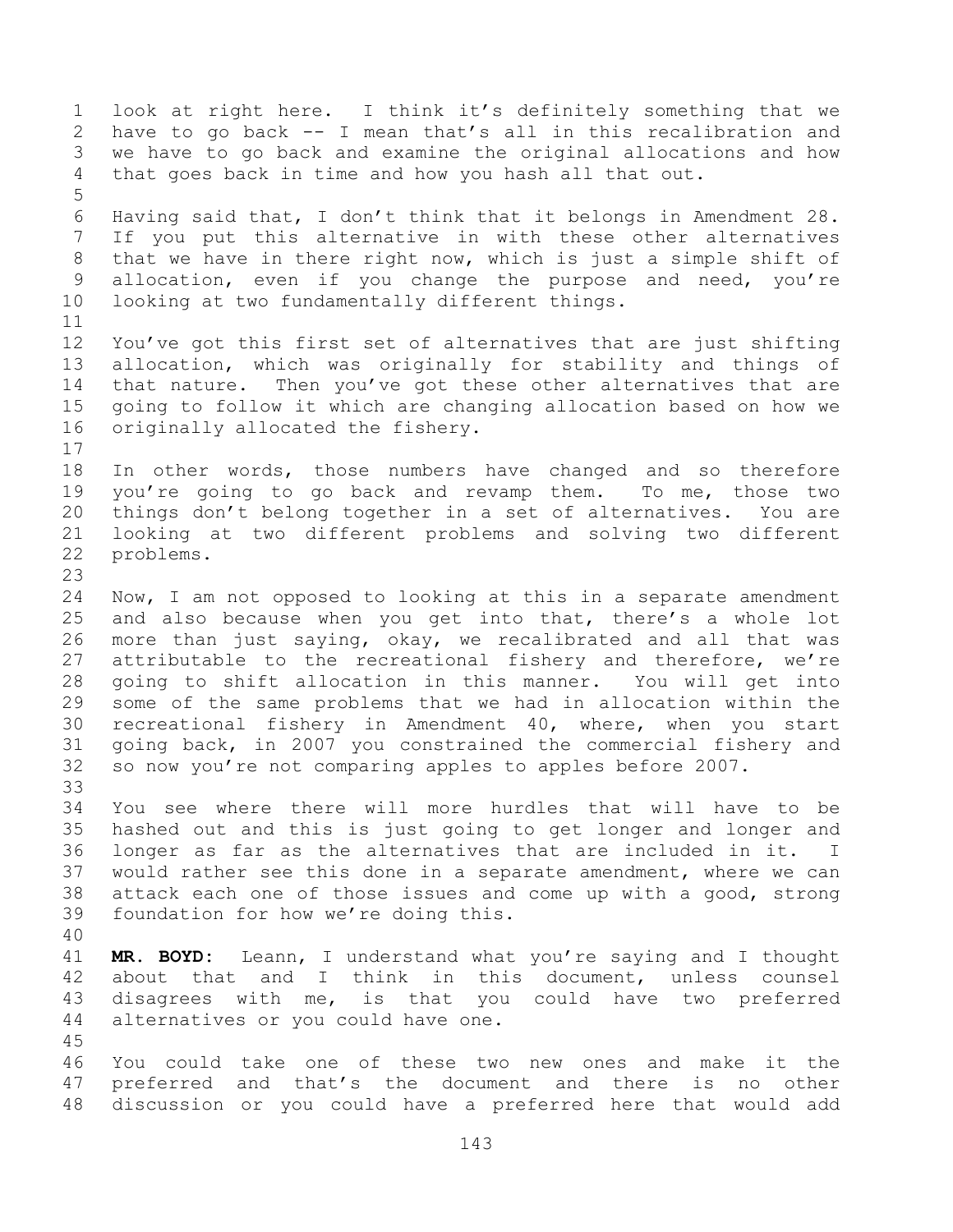just this overage that we're talking about or just this recalibration that we're talking about and you could go back and have another alternative that's no action in the rest of it or you could have the preferred alternative that we have now. I believe you could do two here. **DR. CRABTREE:** I am not sure about that, but my suggestion to you, and I understand the point Leann is making, but if we come in and work on the purpose and need, we may well find that some of these alternatives don't meet the purpose and need and we could pare this down to a more focused document. I don't know and that kind of comes down to what you're trying to do with it, but I am not sure I would want to see us split this into two separate amendments at this point, but what we've struggled with really has been the purpose and need and exactly what we're trying to achieve. It does seem me, to me, that this motion is more focused and it seems more definite in that you can calculate the number that are the X's now and put it in there and it does seem conceptually easier for me to wrap my hands around. The other alternatives in there have been much more general of reallocate some percentage of fish based on perceptions of net benefits and all of these, but we've never had a good way to know how much should we allocate and what exactly will it do. That's one of the problems, remember, that came out of the SSC in the economic study. It tended to indicate direction, but no one could really tell us how much and we had all of these arguments about what is marginal and all those kinds of things, but I think maybe, with some work on the purpose and need, when we come back in that we might be able to narrow down the number of alternatives that are in the document at that point. **MR. RIECHERS:** I know there's been a lot of attack on purpose and need and certainly that's an easy thing to attack. I would say that as we've looked back at our documents that sometimes our purpose and needs have not been as fleshed out as maybe they 40 should have been and maybe they're not here, but, quite frankly, this document started as a call for looking at reallocation. We have also had some past history with that on other species and it is a very difficult thing to look at, but we've said we're going to look at it and there's been a call and a policy for the councils to look at it. 

We have received the economic analysis in regards to where those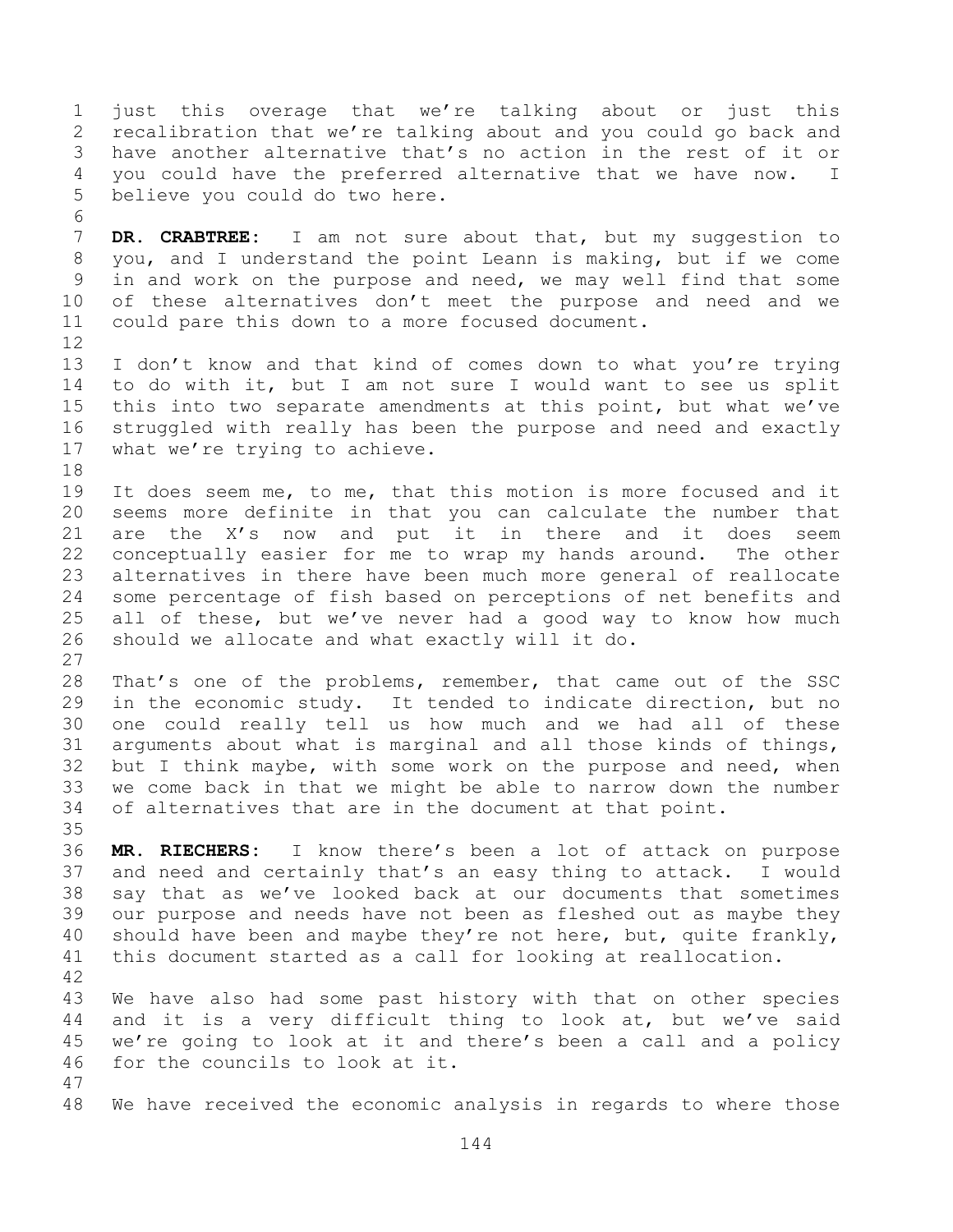additional pounds should -- Which direction they should go and so while the first suite of options there deal with various ways to do that, they actually have a purpose and the purpose was to reallocate from one sector to another based on the economic analysis that was brought before this council. Even though other folks keep saying there is no purpose and need, we did have an original purpose and need and that's part of it and it's achieving those net benefits, which may address, in this case, where we believe, from this point on, more of that harvest should go. We attempted to create some alternatives that did that in a fair and equitable manner, where both sides were benefitting some from those increases. There are certainly other percentages one could put in there, but we at least attempted to try to create some alternatives that would do that, in addition to those that just moved percentages. We've got a suite of alternatives that go about it in a different set of ways. **MR. WALKER:** I've got to speak against this, this recalibration. If you back up in the history, the red snapper fishery began in Pensacola, Florida and it was 100 percent commercial and it was 100 percent available for the nation to get 100 percent net benefit. Over the years, it's been -- They've come up with the allocations and a lot of these allocations -- I mean these recalibrations are based on the certainty and so forth and as you go back in time and as I have been offshore in the 1980s and the 1990s and 2000s, it was the -- You didn't see these recreational fishermen offshore. You saw a few charter boats and as time went on, you would see bigger boats and they started out in the twenty and twenty-five foot and then thirty and thirty-five and then on up and I see one going down the interstate last year that was the high thirties and it had five engines on the back of it. It's just evolved and the electronics and the things that have provided these calibrations, but in earlier years, we just didn't witness this recreational effort. We saw some charter effort that was offshore and like the range and they've had the improved weather conditions and the artificial reef program. At the same time, back in history, the commercial consumer and

 seafood supply access has been capped and weren't allowed to 47 grow and the charter for-hire, they have been capped, but there has been no constraints on other efforts and it's a shame that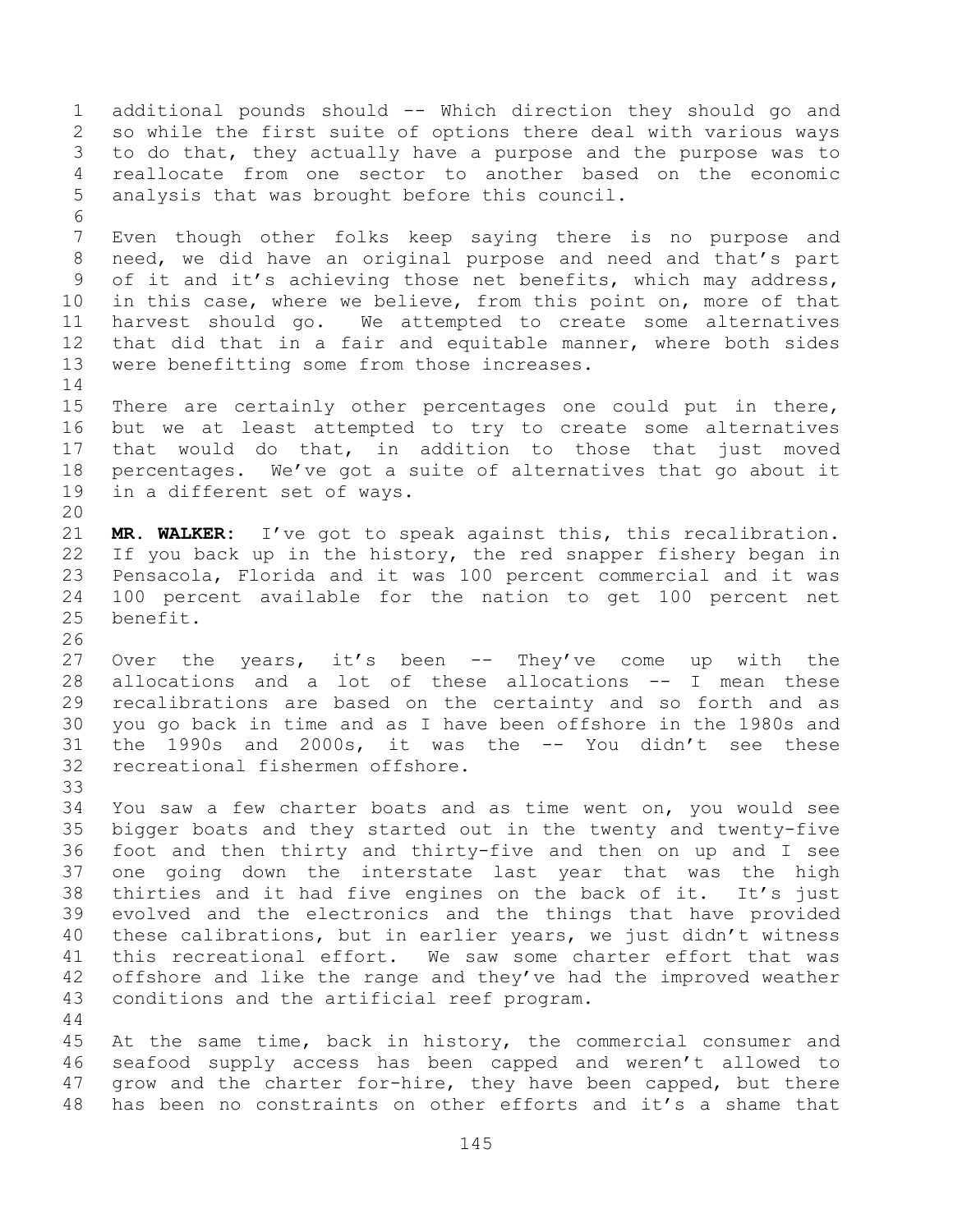something hasn't been done earlier in years and things continued to go on. As far as these uncertainties, I think the further you go back, it's -- It gets kind of weak, in my view, and more recent years, with the two fish bag limit, it's more accurate, I would say, in the more recent years. 9 The SESSC has said, over and over, that -- You know you just keep taking it and spinning the bottle and sending it back to the SSC and we're not getting from the SESSC what we want and let's consolidate these SSCs into one. This is just going on too long and the commercial industry has asked for closure and they want action. They are ready for someone to take action on this amendment. The calibration, it's weak, in my opinion, and the further you go back in history. Of course, if you go back to shortly after the Civil War, it would be pretty accurate. It's 100 percent commercial, but I would speak in opposition to adding this. **MR. BOYD:** Just a comment on that. If that same rationale was used in transportation today, we would still be on horseback and in covered wagons. **MR. PERRET:** I think if indeed the recreational data methodology was wrong that we should correct it and I agree with the attempt Mr. Boyd is going to do. I think that those fish should go to the recreational sector. My problem is putting it in 28. I am against 28 and this would go in 28. I can vote for this motion, but I am sure not going to vote for 28 unless I see some rationale to justify providing a sector with fish that have consistently not stayed within their allocation and that's the problem I have, is where this is going. I agree with you, Doug, on the motion, but I don't agree where it's going. **DR. CRABTREE:** I hear all the things you're talking about and I know Amendment 28 has become a really charged amendment, but I mean this motion is talking about an adjustment to the allocation and if you look at the title of Amendment 28, it is "Red Snapper Allocation". Now, as I said, you want to -- We're in a dilemma right now. Our allocations are mostly all based on our perception of what the historic mix in the fishery is and one of the problems with red snapper, and a number of other species, is those allocations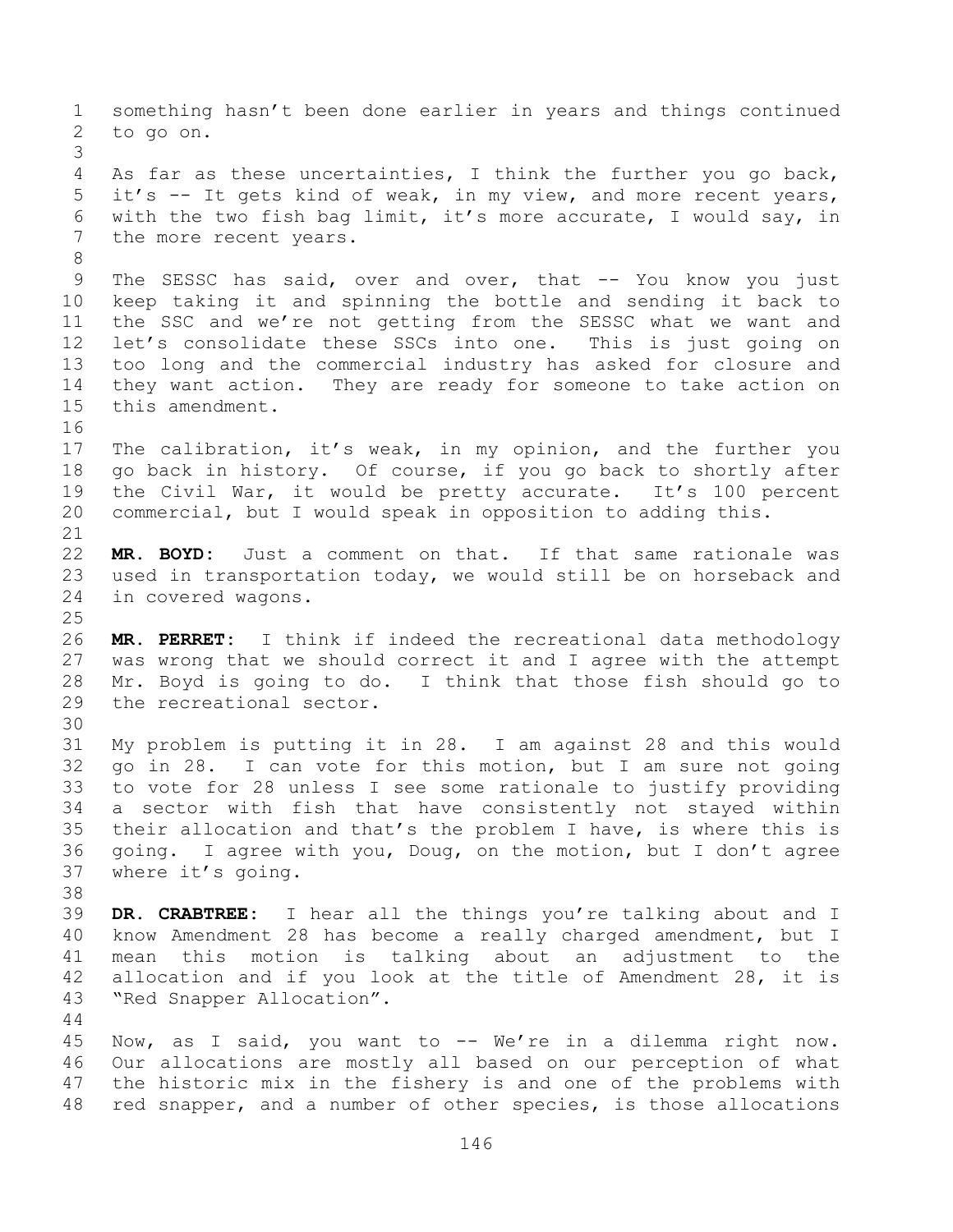were put in place in Amendment 1, way back in 1990, and they're based on a landings back from I think 1970 to 1986 and that's a problem for us now, because it's hard to correct all those landings that far back and even as David said, the world has changed. 

 I mean we've got bigger boats and bigger engines and populations have shifted and it gets harder and harder to know why the mix in the fishery thirty-five years ago really has any relevance in where we are today.

 Now, we have economic data, which I don't want to get into arguing about the economic data. People have interpreted it in very different ways and we have struggled with trying to figure out what that means to us and how we get there, but I think we do have to deal with the fact that if our allocations are based on the historical mix and our perception of what that historical mix is changes, because of new science on what the surveys mean, that's something I think that you have to deal with and take into account in some fashion or another.

 I don't know where else to put this at this point and so I think that's something you're going to have to sort out and I think there may well be good reasons for paring this amendment down next time, but these are difficult decisions and somewhere we need to find some better basis for deciding what the optimal allocation is other than what we think it looked like forty years ago, because I don't think anybody is really going to be happy with that kind of thing.

 **MR. PERRET:** Roy, I agree with you, but my problem with the current allocation document is that this potential reallocation is being done and fish are being moved from a segment whose hands were tied. They could not increase. We shut them down when they reached their quota and we're providing fish to a segment that consistently went over.

 If that sector had stayed within the allocation, I could be supportive for economic and social and all those other reasons, a changing world, to move fish over, just like I'm supportive of the king mackerel thing that we're looking at on a possible reallocation, but, saying that, I am not happy that the commercial sector of king mackerel fishermen have gone over and that's why I want accountability measures that if indeed we move fish over, I want them held accountable and I also want a provision that as the world changes, and we know it is, and as recreational fishing increases, if we move something over from the commercial side to the recreational side and then the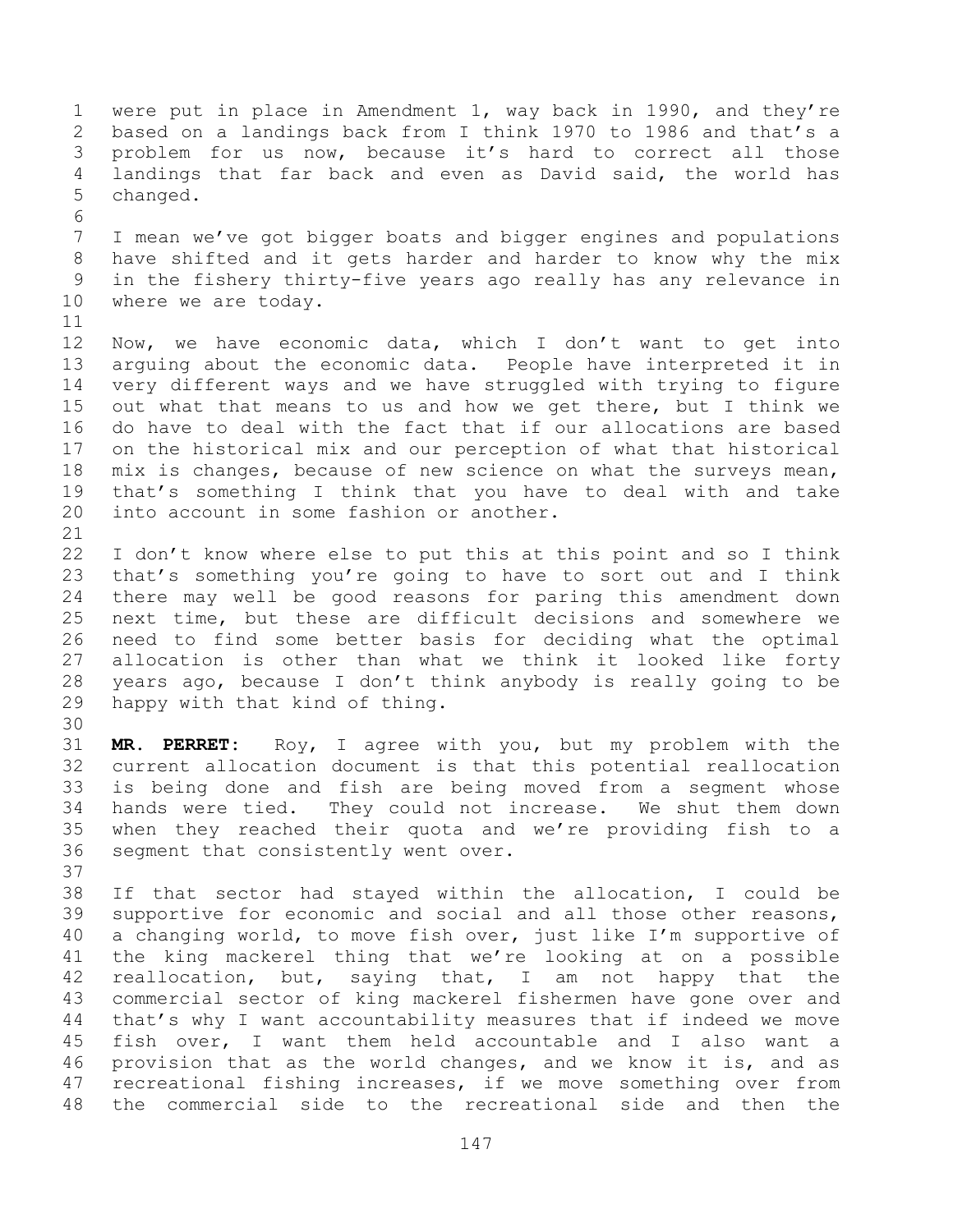recreational guys are being hammered because they're catching more fish, then we should allow for that switch or portion of it to go back where it came from.

 My problem is a sector that has consistently gone over and, in my opinion, we are rewarding them for that and that's my problem with reallocation of red snapper.

 **MR. PEARCE:** I understand all the arguments and I understand the fact that maybe the private recreational fisherman is catching more today than he did before. I understand that there's bigger boats with five engines on the back on them, like David said over here. I understand all of those things and the world does changes, but we have to be able to factor in the change on the other side of that world.

 All we can look at is the catch from the private recreational, but what about the fact that there are bigger planes and there are bigger trucks that haul seafood across this country to the people that own that fish in the Gulf?

 I mean those people need access as much as the recreational fisherman does and I think we're losing sight of the fact that there's more to this picture than just catching fish and there's more to this picture that this country deserves the right to have access to that product and so it deservedly should be just the same for the general public as it is for the private recreational fishermen and I'm not against the private recreational fishermen, but I am telling you those same accesses that they have increased, those accesses to that species and that fish, or whatever fish we're talking about, to the American public has expanded as well and why should we take their access away because they have expanded because another side of the fishery has expanded as well?

 I think it's hard to put all of this into perspective when you're looking at this one, because we can't measure that as well and we can't look at it as well, but we clearly know that fish is a center-of-the-plate protein in almost every restaurant now. 

 We clearly know that the planes and the trucks and the fish -- There is more access to that too now and how do we measure that and how do you take away from those people their access that they've worked for a long time and they get because technology has changed?

We've got better cooks and better chefs and better everything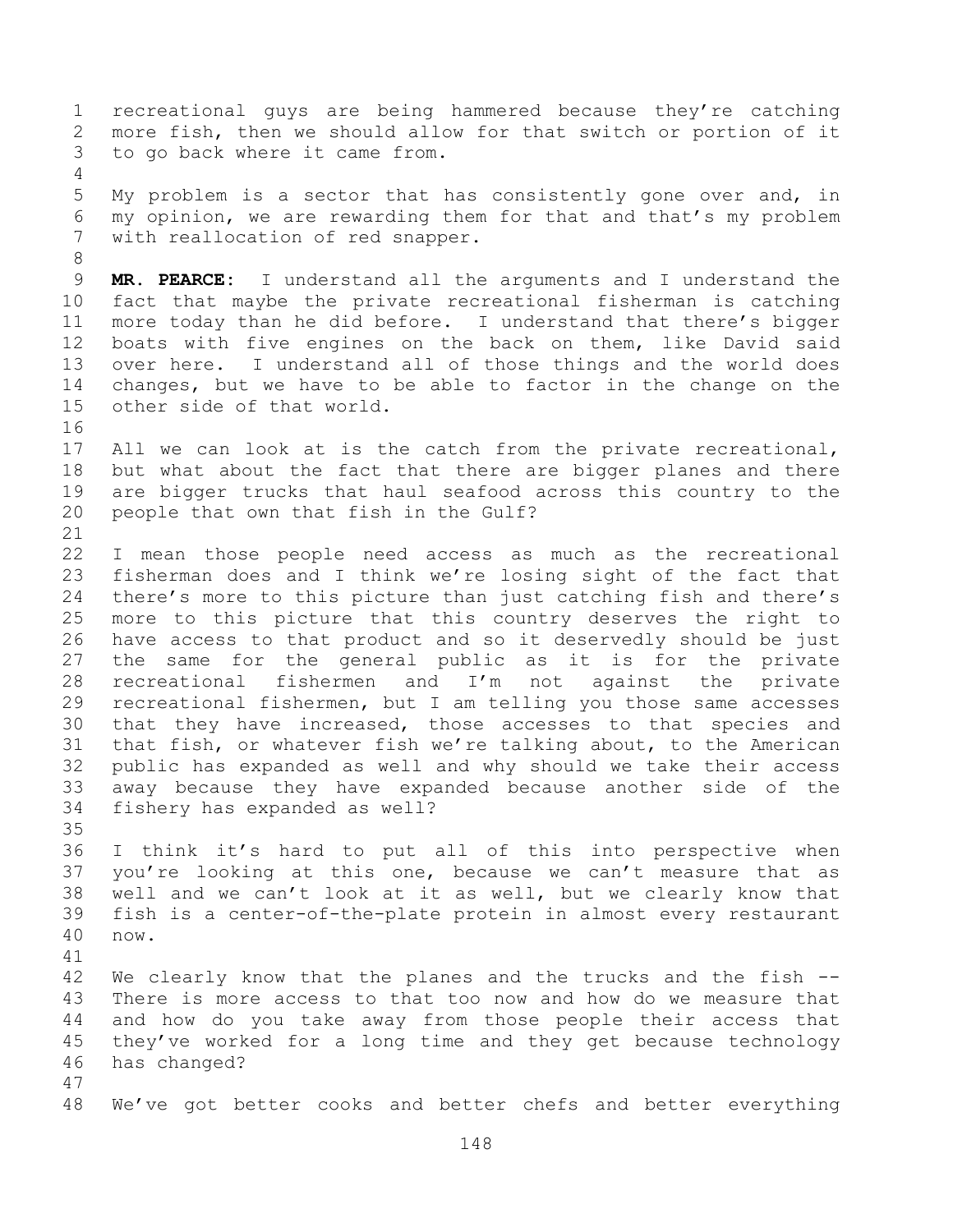and a lot of it is geared at fish. You can go to a restaurant today and I can promise you the center-of-the-plate protein is going to be fish. You've got shrimp and crab and those are good too, but the center-of-the-plate protein is always fish and so now we're going to be reallocating away from that center-of-the-plate protein and were going to be reallocating away from the citizens of this country that own that resource as much as you and I do without thinking about that their access has grown as well. We need to take that into consideration and we need to really think about that and it's very hard for me to do something without thinking about the other side. **CHAIRMAN ANSON:** I am going to add a point in here. First off, we need to be talking specific to the motion and I think the last couple of comments were maybe looking beyond the motion. We as a council are looked upon to evaluate allocations and to make decisions on them. I think it would be appropriate to have, to the extent practical, all of the available tools by which we would come up with that decision and so this particular motion looks at another way of looking at how to make or how to come to that decision and certainly we will have our discussions again on this much or this much or nothing and that's a decision. If there is any additional comments to be made, I want them to really focus on the merits of this motion and looking at the data or including this analysis and this data in our decision as to how we proceed in evaluating whether or not any reallocation needs to occur. Corky, to that, and can we keep it to this motion, please? **MR. PERRET:** Yes and I had council members tell me they could 37 not vote for sector separation because the specific percentages, et cetera, et cetera, was not provided in the motion. We don't have any idea what the pounds are going to be. Now, increase of X pounds to the recreational sector, I would have to assume that would be to the recreational sector for the coming season as well as in the future is what you're getting at and I agree with that, but we're being asked to vote on an issue that we have no idea what that's going to be. Again, I'm supportive of it if the new methodology is more accurate in providing the information to us, but I would like to have a number, to know what we're talking about.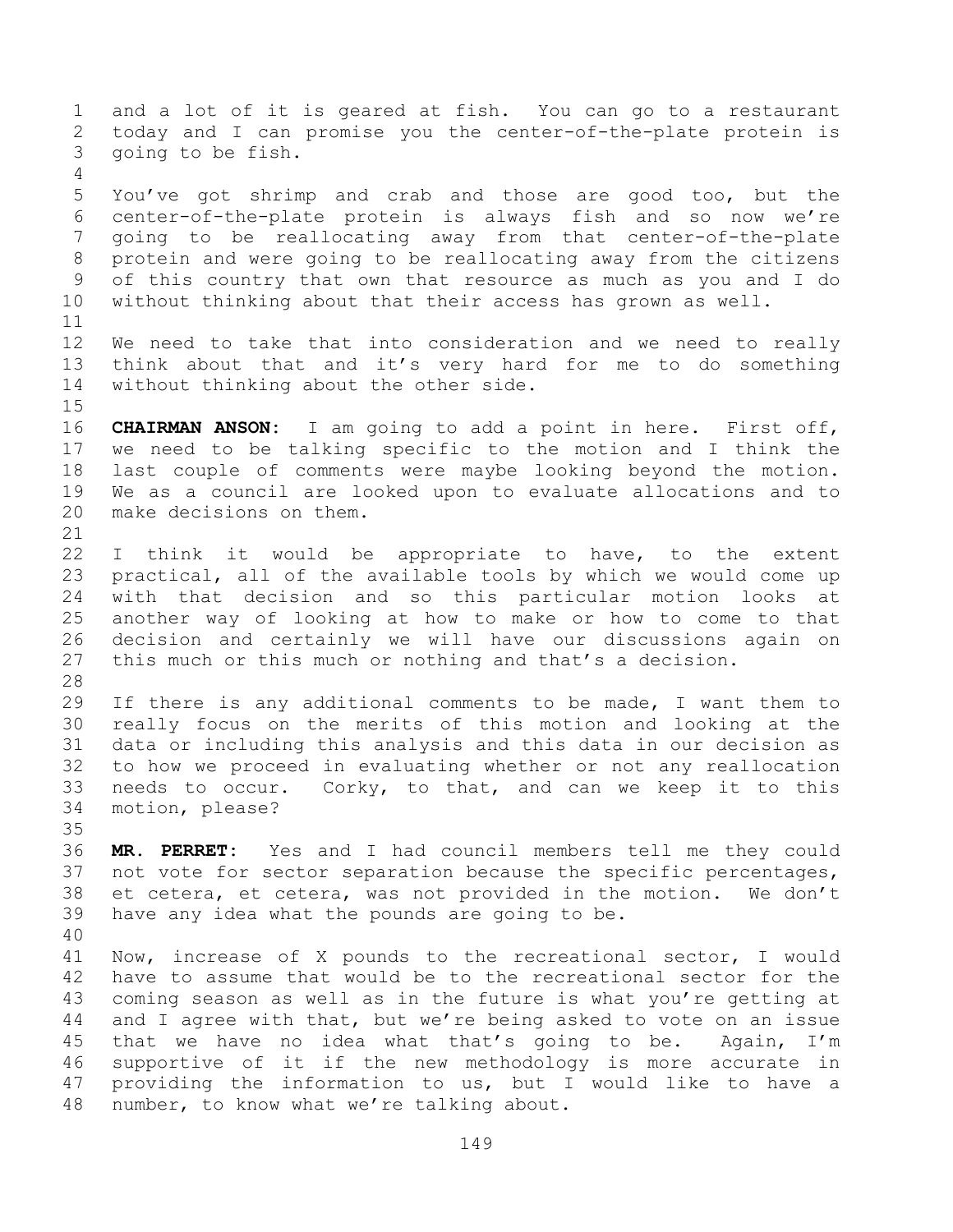**DR. CRABTREE:** Let's remember we're just adding an alternative for analysis and when this comes back to you, we will have numbers in there and a full analysis of it and so you're not deciding and you're not changing the preferred. We already have a preferred, but we're just adding another alternative to be analyzed. **CHAIRMAN ANSON:** Any other discussion? **MR. WILLIAMS:** A question for Doug Boyd, the maker of the motion. Doug, is this meant to be a one-time increase and would it have the effect of replacing those marginal increases in allocation, those 75/25 increases? In other words, are you planning to keep those in the document as well as this one-time increase? **MR. BOYD:** Yes and a while ago, I spoke to Leanne's question. I said that the council could make a decision to have one of these two alternatives as the only alternative and do a one-time increase and this would just be it and it would be there or they could choose to keep the other alternative of 75/25 or move to 100 percent to the recreational. I am not trying to tell you what to do. I am just saying with these two motions that I think there's been a change in the fundamental understanding of the catch ratios and there's been a fundamental understanding that the numbers we've dealt with over the past few years have been incorrect and we need to recognize that those numbers greatly affected the recreational industry. **CHAIRMAN ANSON:** It looks like we're ready to go. The motion is to have two new alternatives included in Amendment 28 and you've seen them up on the board. **MR. BOYD:** I would just say, to Corky's point, that yes, I wish I had numbers, Corky, but we got the presentations yesterday and I don't feel comfortable giving you a number at this point and I would hope that staff would have that in there when we come back. **CHAIRMAN ANSON:** Let's go ahead and take a vote and raise your hands again, please. **All those in favor to include the two alternatives in Amendment 28, please raise your hand. EXECUTIVE DIRECTOR GREGORY:** I've got one, two, three, four, five, six, seven, eight, nine, ten, eleven.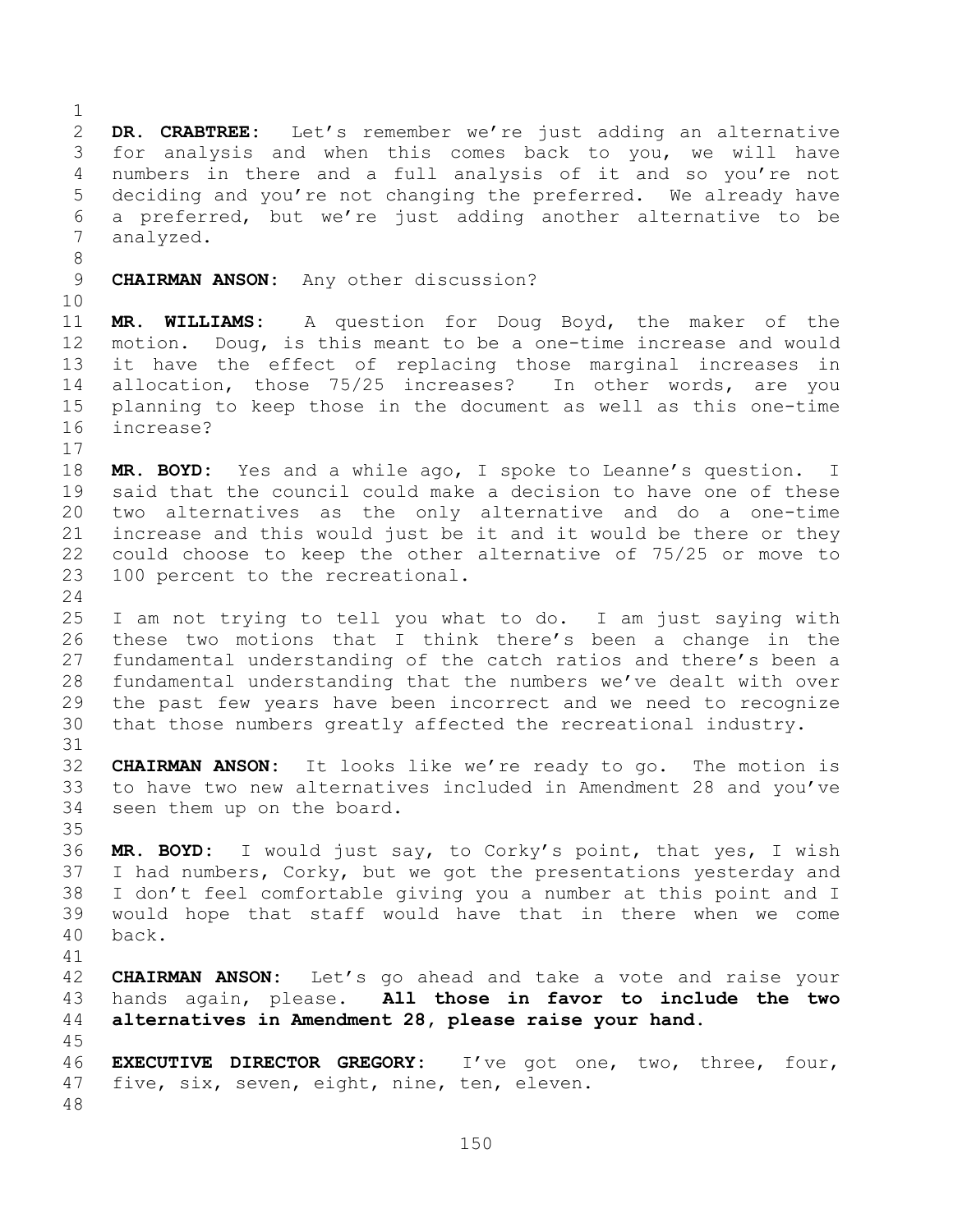**CHAIRMAN ANSON:** I think John raised his hand late. **All those opposed, for the record. EXECUTIVE DIRECTOR GREGORY:** One, two, three, four. **CHAIRMAN ANSON: Four opposed. The motion carries.** All right, Mr. Greene. I forgot and there might be something else. Go ahead, Martha. **MS. BADEMAN: Thank you and so to dovetail with our past motion and conversation, I would like to make a motion to revise the purpose and need of this action and I think Karen is going to put it up there, but I will read it. The purpose of this action is to reallocate in a fair and equitable manner red snapper resources between the commercial and recreational sector to increase the net benefits from red snapper fishing. The need for the proposed action is to base sector allocations on the best scientific information available and use the most appropriate allocation method to determine sector allocations while achieving optimum yield, particularly with respect to food production and recreational opportunities and rebuilding the red snapper stock. CHAIRMAN ANSON:** We have a motion to change the verbiage of the purpose and need in the current document and Martha just read it and it's on the board and do we have a second for the motion? **DR. LUCAS:** Second. **CHAIRMAN ANSON:** We have a second from Dr. Lucas. Any discussion on the motion? **MS. BOSARGE: Martha, for my peace of mind, would you be willing to put something in there, that first sentence, that says maybe to evaluate the allocation or evaluate reallocating, as opposed to saying we are going to reallocate? MS. BADEMAN: I can live with that. CHAIRMAN ANSON:** Dr. Lucas, are you fine with that, too? Okay. Any other discussion on the motion? **MR. GREENE:** Just a question. I don't remember a time when we have gone back in and redone a purpose and need to a process and now, maybe the staff has worked on it or whatever, but it seems like there was a need or a reason that we started this process and perhaps because it's taken so long that the need has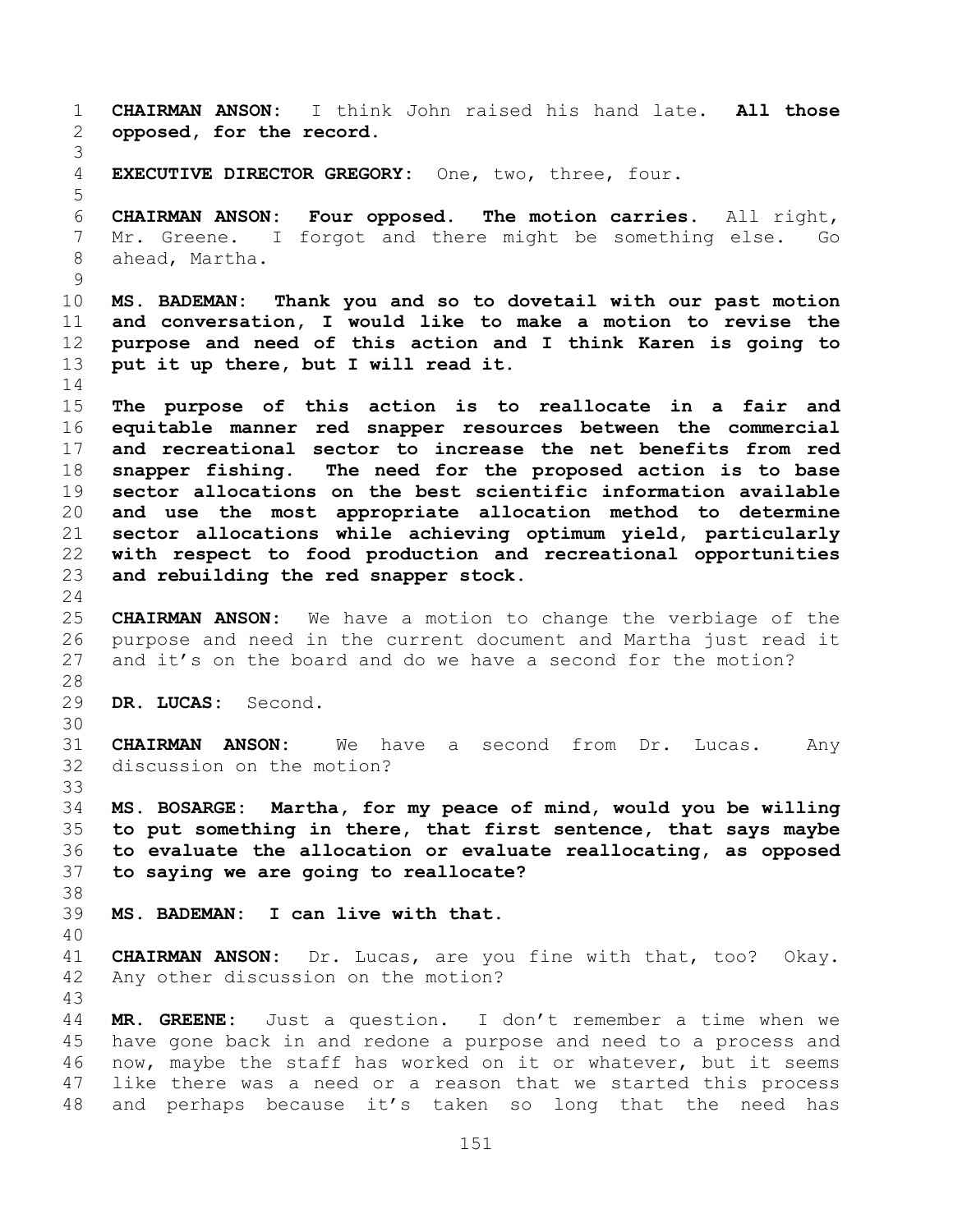changed, but I don't ever recall running into something like this before and is this common? **CHAIRMAN ANSON:** Doug, you can comment, but I don't recall many times it happening, but, as you stated, this has been a fairly long process and it's one that the council doesn't usually take up and so I think everyone had a hard time trying to wrap their minds around to get to an appropriate purpose and need and certainly at Reef Fish, counsel had recommended that we address the purpose and need portion of the document. **EXECUTIVE DIRECTOR GREGORY:** It's a reasonable thing to do. **MS. BADEMAN:** Just to that point, it happens. It happens on the South Atlantic sometimes and I think, at least in my mind, a lot of this was, in my mind, where the purpose and need was before. We did just add those alternatives that Doug had about the calibration stuff and I am trying to, out of the best scientific information available in there, to try to speak to that issue as well. That's kind of where I came from with this. **MR. WALKER:** My question is do we plan on sending this to the SESSC? **CHAIRMAN ANSON:** We had some discussion about the timing and whether or not the SSC would evaluate it and do you have an immediate answer to that, Doug? **EXECUTIVE DIRECTOR GREGORY:** If we do send it to them, it would be sequential. We would need the stock assessment people to estimate what those numbers are and what the impacts are and then the economists can give us -- In fact the economists on the IPT can give us the relative impacts and we can have those reviewed by the Socioeconomic SSC. **CHAIRMAN ANSON:** What do you think the timeline -- Would that be something we could bring it back the next meeting or is this a June revisit? **EXECUTIVE DIRECTOR GREGORY:** I would think for both SSCs that it would probably be a June revisit. I just don't know how long it will take to get those initial numbers. **MS. BOSARGE:** When I'm reading the first paragraph of this motion, to me it says we are evaluating reallocating for economic purposes and that's the way we have it structured right there, the syntax.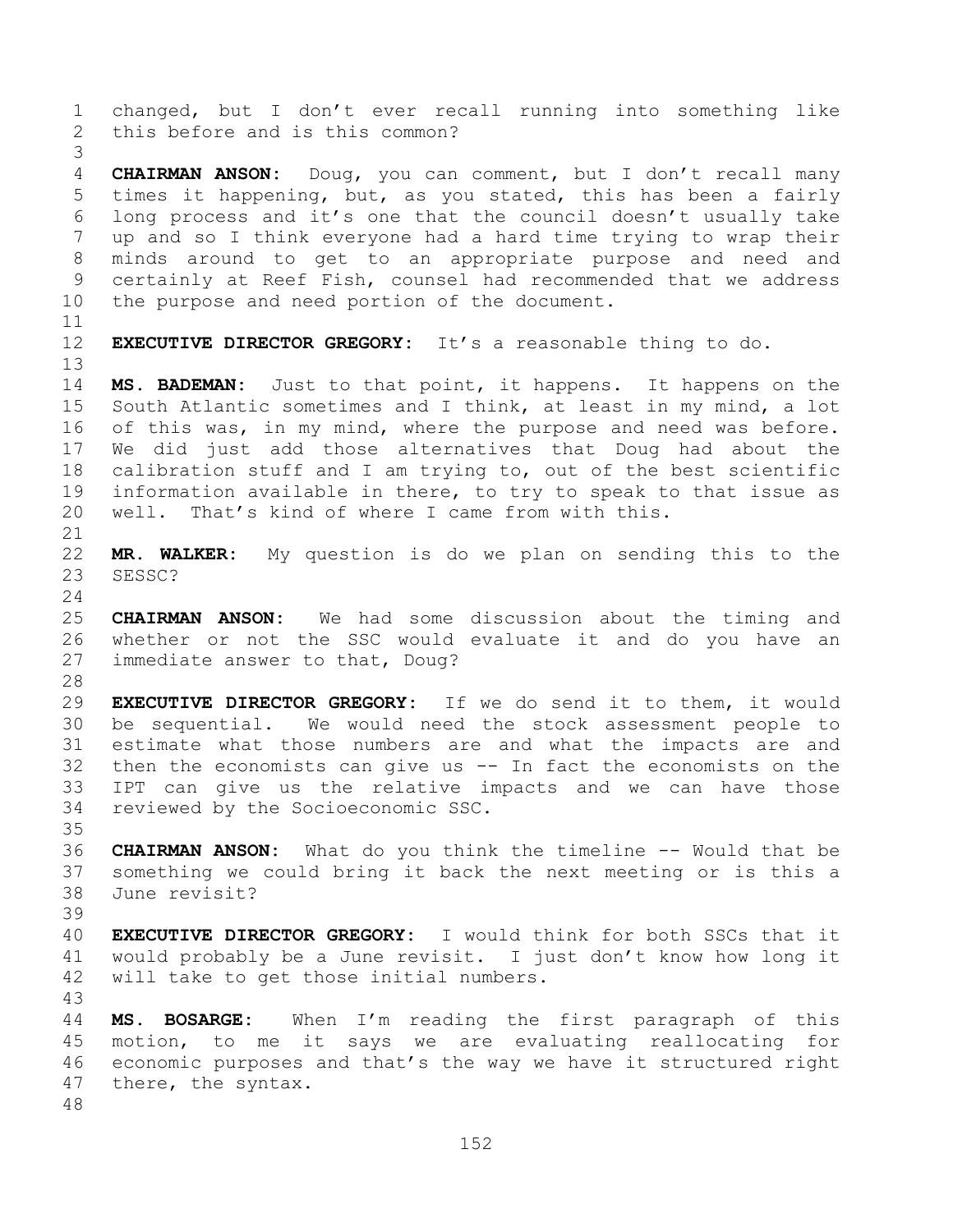To me, there is two things we evaluate when we look at allocation. We want to make sure it's fair and equitable and then we evaluate it on the basis of the net benefits. There is two things, two components, that we have to make sure are in line in our allocation, but the way this reads is that we're going to allocate it in a fair and equitable manner, the red snapper resources, between commercial and recreational to increase the net benefits from red snapper and so that is our purpose. It's economic. Our purpose is economic driven, in my mind in this, the way it's written right here. When we get into our debate, we are saying we are doing this to increase the net benefits. To me, it should read that we're going to evaluate the allocation to, number one, make sure it's fair and equitable between the two sectors and, number two, to make sure that we have maximized net benefits, based on that allocation between the two sectors. To me, this focuses too much on the economics the way it's reading right now. **MS. BADEMAN:** In my mind, net benefits go beyond economics, in my opinion, and I -- There is no mention of economics in there and I mean there is social factors and there certainly are economic factors, but its more than just efficiency, if that's 25 what you're trying to get at. As we all know, that's part of this, but it's not the sole driver. I don't know how to fix the wording to fix your problem there. **MS. LEVY:** I will make a suggestion and not to the wording, but that I guess that if the real motion is to modify the purpose and need to better reflect the best available scientific information and the MRIP calibration and new stock assessment information, to make the motion to give staff direction to look at those things and maybe come back with some suggestions as to what a modified purpose and need could be, because I think you can tell from the conversation that it sort of requires a lot of thought process in how you're articulating it. I don't know if you want to try to work out how to articulate it right now or give the direction and have staff go back and take that into account and then bring you something that you can consider and then tweak if you want to. **MR. PERRET:** Since I am against 28, I probably should keep my

 mouth shut, but I have said for many meetings that the purpose and need certainly needs some work. We heard Myron this morning talk about biology of the amberjack stock and spawning time and we hear Robin all the time talk about conservation and there is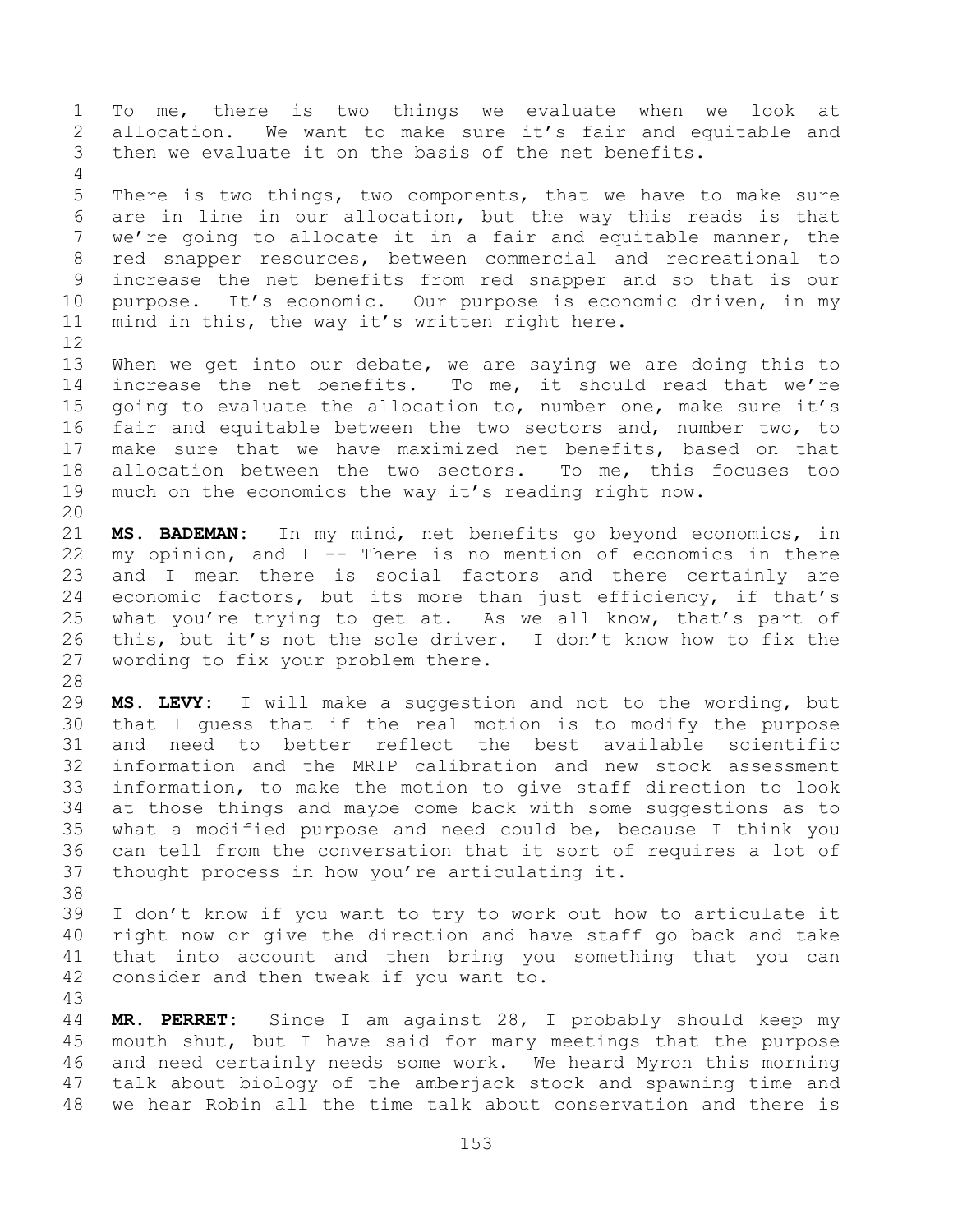nothing in this purpose and need that says one word about conservation. How is it going to improve the conservation of the red snapper stock, whether you give them all to one segment or all to the other? If I was supportive of this, I would put something to do with conservation in there and so I am giving you all a 8 suggestion. **CHAIRMAN ANSON:** Mara gave us some food for thought, so to speak, on how we might want to approach this, but we do have a motion on the board. **MR. RIECHERS:** I think Mara's suggestion is trying to get at the notion of us trying to edit a purpose and need with seventeen members around this table is obviously a difficult thing to do. I think what Martha has attempted to do was address some of the past concerns that we've been hearing, both from members of this council as well as members of the audience. I am in favor of voting this up, but I would also suggest that counsel -- The problem is that counsel has been hearing these discussions and certain members of the staff and I would suggest that yes, if you've got better suggestions as you go back and think and work through this, that we have those come back forward before us at the next meeting and I think if wording is even better still, then we adopt that. I think, as a whole, the umbrella of the notions are both in the past purpose and need as well as in this one, but certainly we can always craft those things a little bit better. **CHAIRMAN ANSON:** I would just say, Martha, you're the one that brought the motion forward and if that's a way forward and we -- I would hate to have this go out and then there's going to be some retooling and such and so we have multiple purpose and need statements, but I would leave that up to you and the rest of the council. **MS. BADEMAN:** I am comfortable if staff has -- If they look at this and they have suggestions on how to improve it, I am okay with that. I just wanted to get a starting place. **DR. ASSANE DIAGNE:** Essentially, if I understand this, we will be given the latitude of providing you suggestions for purpose and need the next time you see this, but our first reaction looking at this, based on the alternatives that you are considering, that you will add to the document, essentially,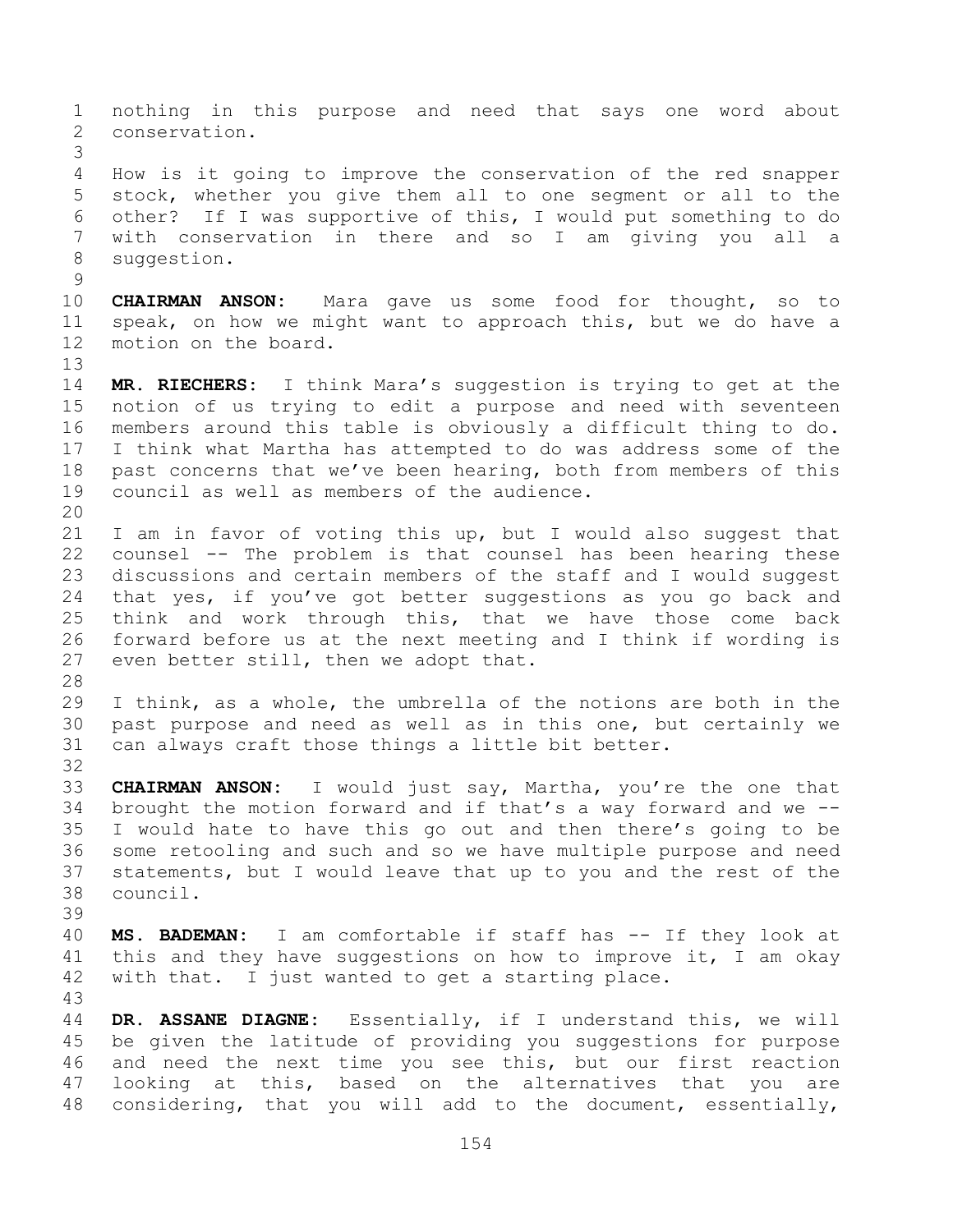fundamentally the purpose and need for this amendment really has nothing to do with net benefits and net benefits, in the understanding, are economic by nature, because if it is to reflect the best data that we have, the best scientific information and so forth, perhaps that is the direction that the IPT will be looking into in crafting the purpose and need.

 **CHAIRMAN ANSON:** Thank you and so we have a motion and it's been seconded and we've had discussion and so let's go ahead and vote this motion. The motion is on the board. **All those in favor signify by saying aye; all those opposed like sign. The motion carries.** Is there any other things related to Amendment 28 that needs to come up? Johnny, if you can carry on. 

 **MR. GREENE:** Report of the Ad Hoc For-Hire Red Snapper AP, staff summarized the report, Tab B, Number 11, and discussed the motions made by the AP. The **c**ommittee inquired about regional differences relative to the support for a one fish bag limit. It was noted that for-hire operators from Louisiana, Mississippi, and Texas generally opposed the bag limit reduction. The committee noted that due to section 407(d) of the Magnuson- Stevens Act, the for-hire component may not fully harvest its quota if a split season is in effect.

 In response, Jim Greene, Chair of the AP, indicated that for the for-hire component, accountability is more important than access to the resource. The committee discussed a motion to expand the for-hire management scoping document initiated in 2014, but the motion failed.

**CHAIRMAN ANSON:** Go ahead, Mr. Greene.

 **MR. GREENE:** As we went through this report on Tuesday at committee, I was kind of surprised that there wasn't very much conversation about it. Having attended and chaired that AP, there was a good mix of people who were there and there were a lot of ideas that were fleshed out and there were people who put down their differences and actually worked together and it was very surprising to me, actually. I was kind of in amazement, especially the later the meeting went.

 There was a lot of talk about what can we do this year and I think that kind of got everybody moving in a common direction. I think it would be a good idea to put this group back together as soon as we can notice it and get it back together. They were pretty specific in asking questions about how does that process work and it has to be noticed for twenty-one days, I believe was the answer, and they wanted to meet as soon as practically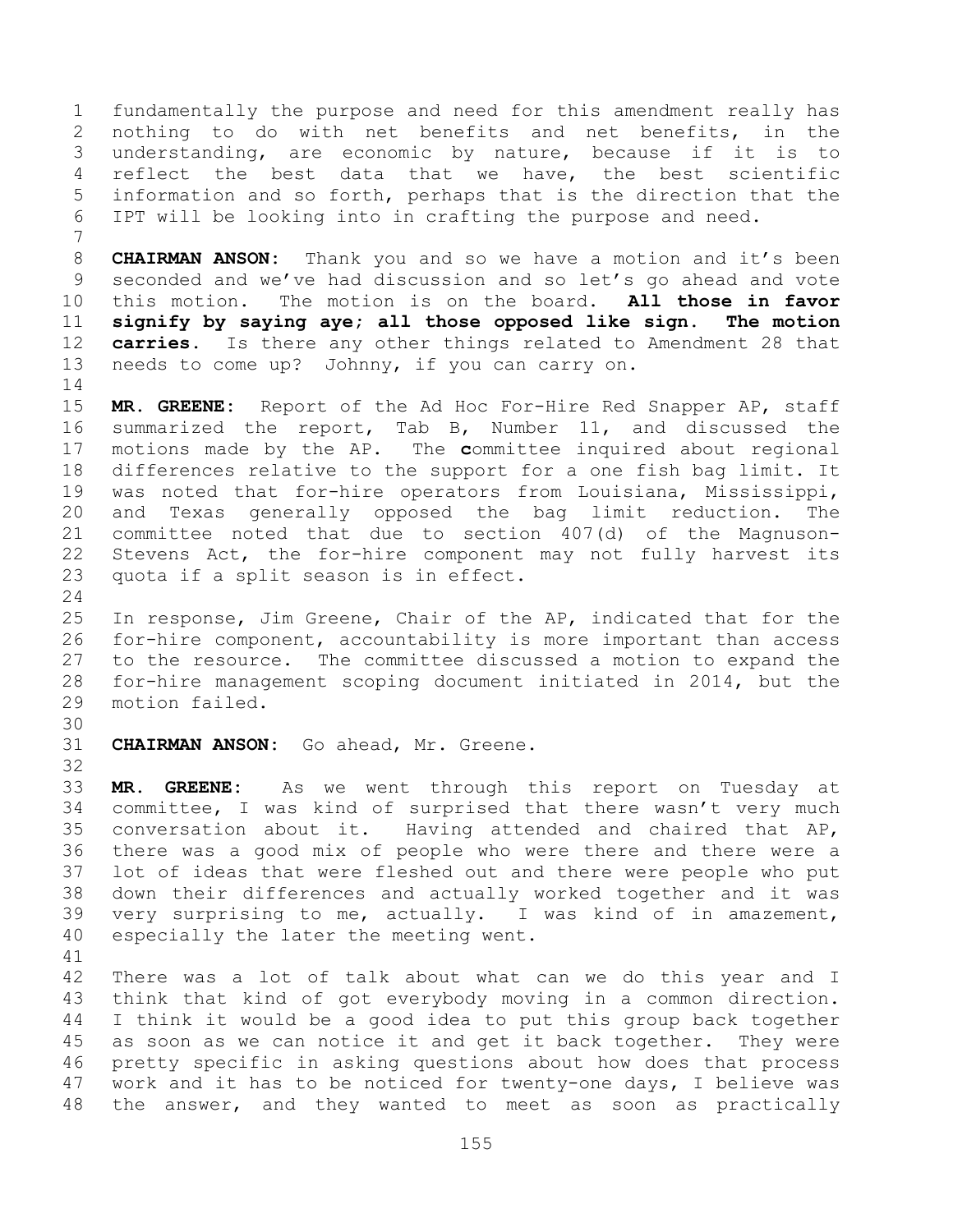possible after this. **With that, I would like to make a motion to convene the Ad Hoc Red Snapper For-Hire AP to provide recommendations to the council regarding the for-hire amendment. DR. DANA:** Second. **CHAIRMAN ANSON:** We have a motion to convene the Ad Hoc Red Snapper For-Hire AP to provide recommendations to the council regarding the for-hire amendment and it's been seconded by Dr. Dana and is there council discussion? **MR. GREENE:** I think it was a pretty good meeting and I think they covered a wide range of topics and I think that we should put them back together and see what happens and see if we can further flesh out some of these ideas. **MS. BADEMAN:** I attended that meeting also and I thought it was a really positive meeting. There were a lot of different personalities and views around the table and I thought that they came together and were pretty productive in the end. My question for you, Johnny, is the for-hire amendment that you were talking about, are you talking about the recommendations from this AP? I know we had talked about, in committee, adding that to some amendment that I can't remember the number now that no one really knew what it was and I'm not sure which for-hire amendment you're talking about in this motion. **MR. GREENE: In the report, they were talking about wanting to put an amendment together and so I would probably at this point just move to strike the words "regarding a for-hire amendment" and just leave it at that particular point for right now, if my seconder will agree. DR. DANA:** I agree. **MR. BOYD:** I would just like to comment that I was there also and just as an observer, I thought that the interaction was incredibly good and there were diametrically-opposed opinions, but everybody worked together and it was well done and well managed. **CHAIRMAN ANSON:** I take this motion that basically they're just going to -- As long as they come up with a majority vote on any

of the motions that come forward, they're going to come up with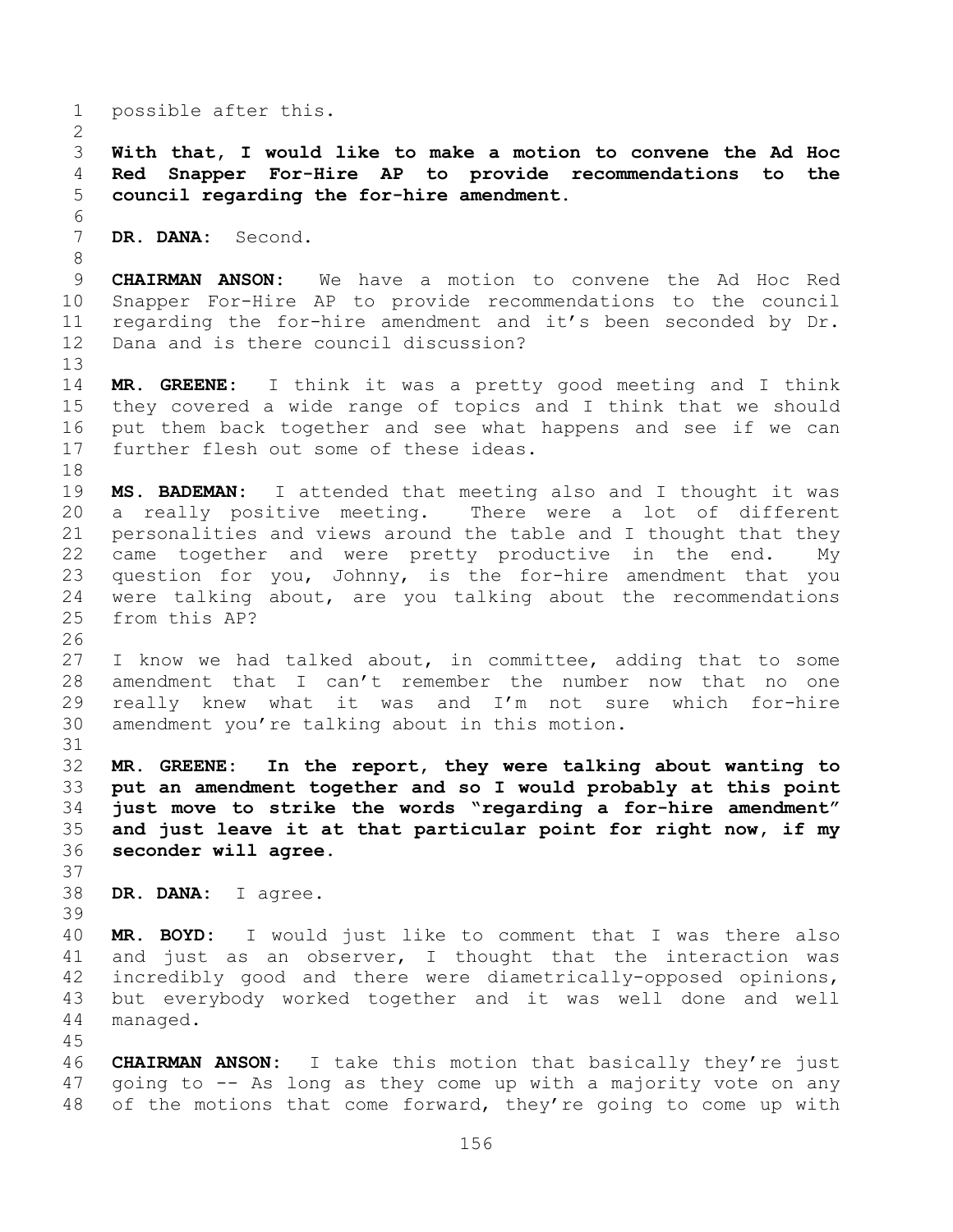anything under the sun and is that correct, Johnny? **MR. GREENE:** They were all over the place and they talked about stuff that I never even dreamed of as far as that goes and I thought I had really educated myself well on it and so there's no telling what you're going to come back with and I think that's kind of the beauty of this whole thing, is trying to get outside of the box and do something different. **DR. CRABTREE:** I am fine with convening this somehow. I guess one thing that has disappointed me is we have a remarkably successful headboat pilot project that's in its second year and it works great. It maintains them within their quota and they are economically doing much better and it provides flexibility and all of these things and we are in a position where it's going to lapse at the end of this year and it would probably take us two years to go through the whole process of putting in a program for that and we really haven't had much discussion about that, but we put this in place to try something and it's been a remarkably successful program and I think it's just a shame that we're not going anywhere with what's come out of that. **DR. DANA:** I am going to vote for this and not because we should be holding AP meetings for AP meetings sake, but because we have placed a three-year sunset on this particular initiative and while the last meeting, as I'm told, was productive, it was only two days and the first day was just organizational. We owe it to the expedited process or program to allow for this diverse group to come together and finalize their thoughts on how they would like the program to proceed. **MR. RIECHERS:** When it was first talked about in committee and there was an amendment process starting, I was less likely to support it. I will support this as it is. Certainly those individuals coming together and trying to come up with ideas that they can bring back to the council. I would hope that they focus though on those things that are executable in a manner, in a timely manner, that we'll actually be thinking about probably not even in June, but obviously the next season, and things that aren't going to require referendums and those sorts of things. Those are the kinds of things we need now and not things that are way down the road. **MR. WILLIAMS:** When are we considering this to meet, as soon as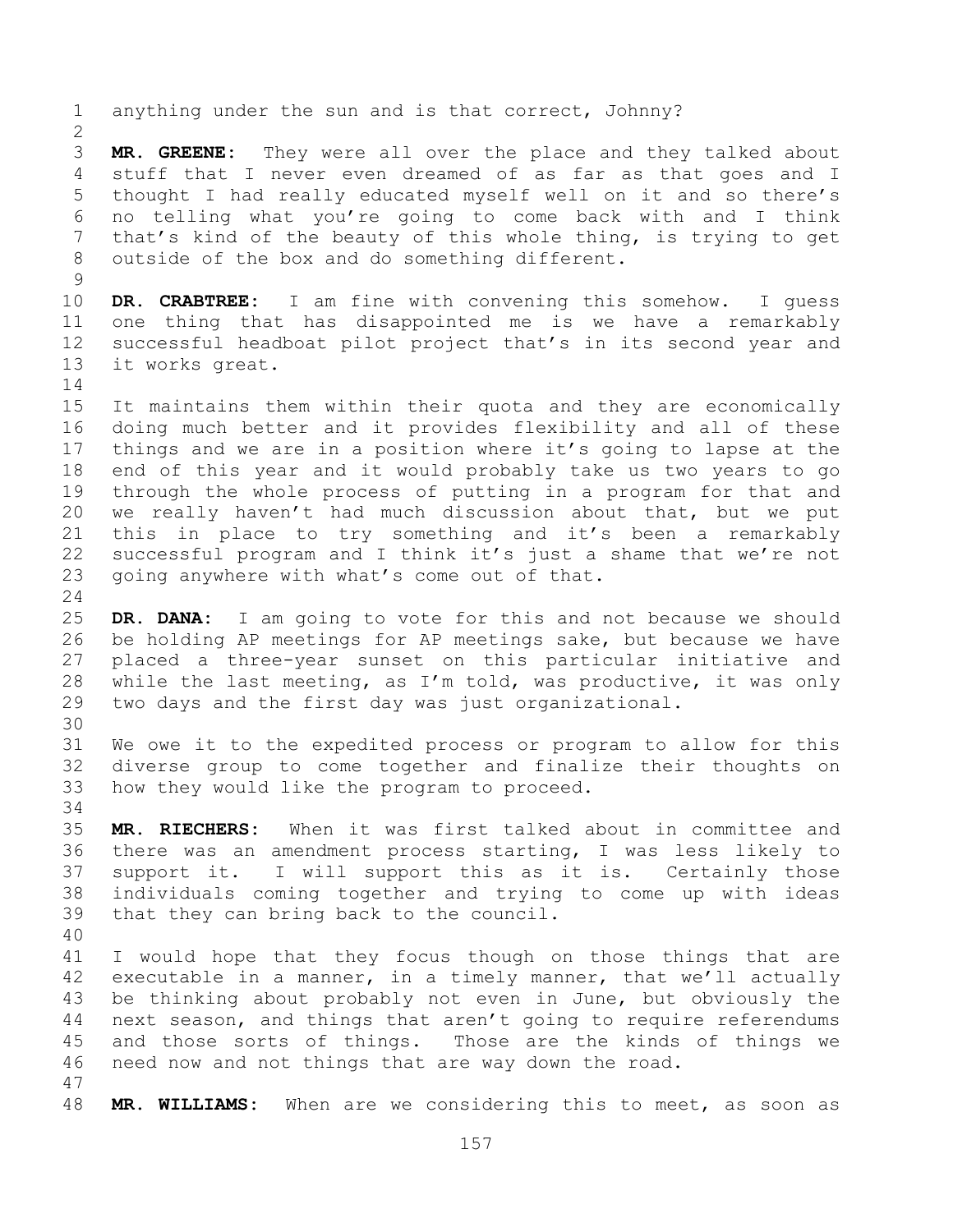we can? Could we also consider, or at least be understood by staff, that at least we give them one charge to make a recommendation as to what to do with the headboat program, because we had many recommendations yesterday that the headboat have their own advisory panel and that they be convened to come up with a plan themselves.

 I don't see how we could do that at this meeting. We would have to get applications and so on from people who wanted to be on it, but it's a relatively small universe, I think eighty boats or something like that, and they've got records back to 1990 of what they have captured and if there's some way to begin the process, specifically to ask this panel as to what their recommendation would be as to how to deal with the headboat program, I would like to do that. I don't know that it's necessary to stick this in the motion, but if staff would at least understand that I would like to see that as one of their charges.

 **DR. CRABTREE:** I think one of the recommendations that came out of their last meeting was that the council convene an ad hoc headboat red snapper and grouper AP and they -- They have already told us that we need to pull together a headboat AP to start looking at that and so I'm fine with doing this, but I guess after we dispense with this motion, the question is do we want to put together a headboat AP?

 **MR. PERRET:** Somebody said, and I think it was Robin and I agree with him, let's try and get doable things, something that's near-term and not long-term, and let's not kick it down the road. With that, I have not heard anybody in opposition and I call the question on the motion.

 **CHAIRMAN ANSON:** He called the question on the motion and so we will go ahead and vote. **All those in favor signify by saying aye to convene the Ad Hoc Red Snapper For-Hire AP to provide recommendations to the council; all those opposed like sign. The motion carries.**

 **MR. GREENE:** I would like to present another motion that the council convene the Ad Hoc Headboat Red Snapper and Grouper AP. 

**EXECUTIVE DIRECTOR GREGORY:** We would have to create one.

 **MR. GREENE:** I was understanding that there was one already in existence and did we -- I think, following on the heels of Dr. Crabtree's comment, I think that there is something there that needs to be done and if we do not have an ad hoc headboat red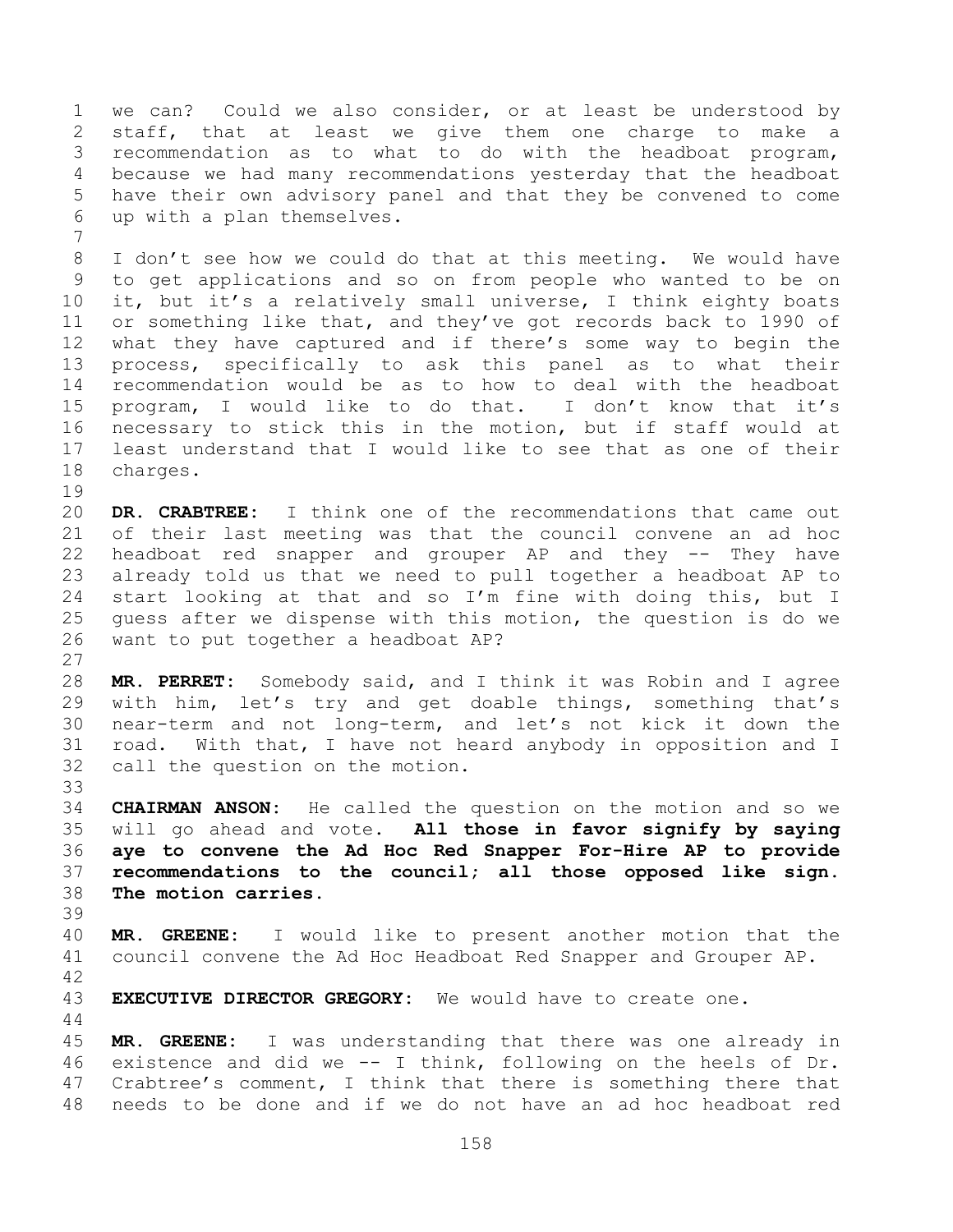snapper grouper type AP, then perhaps we need to put one together, but we've got three years to do anything within Amendment 40 context. However, as Dr. Crabtree noted, their EFP expires the end of this year and there is not anything to extend that. Now, I don't know if that's the proper avenue or if we should do something different and I will certainly take some guidance here. **CHAIRMAN ANSON:** I think we heard from the AP, the Red Snapper AP, that that was a recommendation, to convene a headboat advisory panel to look at that very issue, as Dr. Crabtree pointed out, and so I think Doug just told me that they are advertising or in the process of advertising right now and so I took that statement to mean that we can just add -- If we wanted to make a motion to create another headboat AP, ad hoc AP, that would look specifically at implementing this among the fleet and maybe with looking at what tweaks or changes need to be made would the charge to them and come back with the plan that we could then use to develop an amendment, that might be something that we could go toward. **MR. GREENE: Well then I think she's getting it up there now, that the council create an Ad Hoc Red Snapper Headboat and Grouper AP and I believe that would basically do what we're trying to accomplish here. CHAIRMAN ANSON:** I need a second. **MR. PERRET:** I second, but I've got a question. Johnny, why not just -- Never mind. Now it's all right. Thank you. **CHAIRMAN ANSON:** Do we need to give them a charge or let them know what they're doing or we just want to create one and then I guess we'll give them a charge once we create it? Is that the intent or do we need to do that, Doug? **EXECUTIVE DIRECTOR GREGORY:** It would be nice to have a charge that we can let people know what they're applying for to accomplish. We don't have a charge necessarily that we advertise for the existing APs, but when we create a new one, we develop a charge. What I heard Dr. Crabtree say is the charge was to evaluate the future or continuation of the current program. **MR. GREENE:** Yes, sir, that's correct. I mean I do agree that it has worked well and they stayed under quota last year and it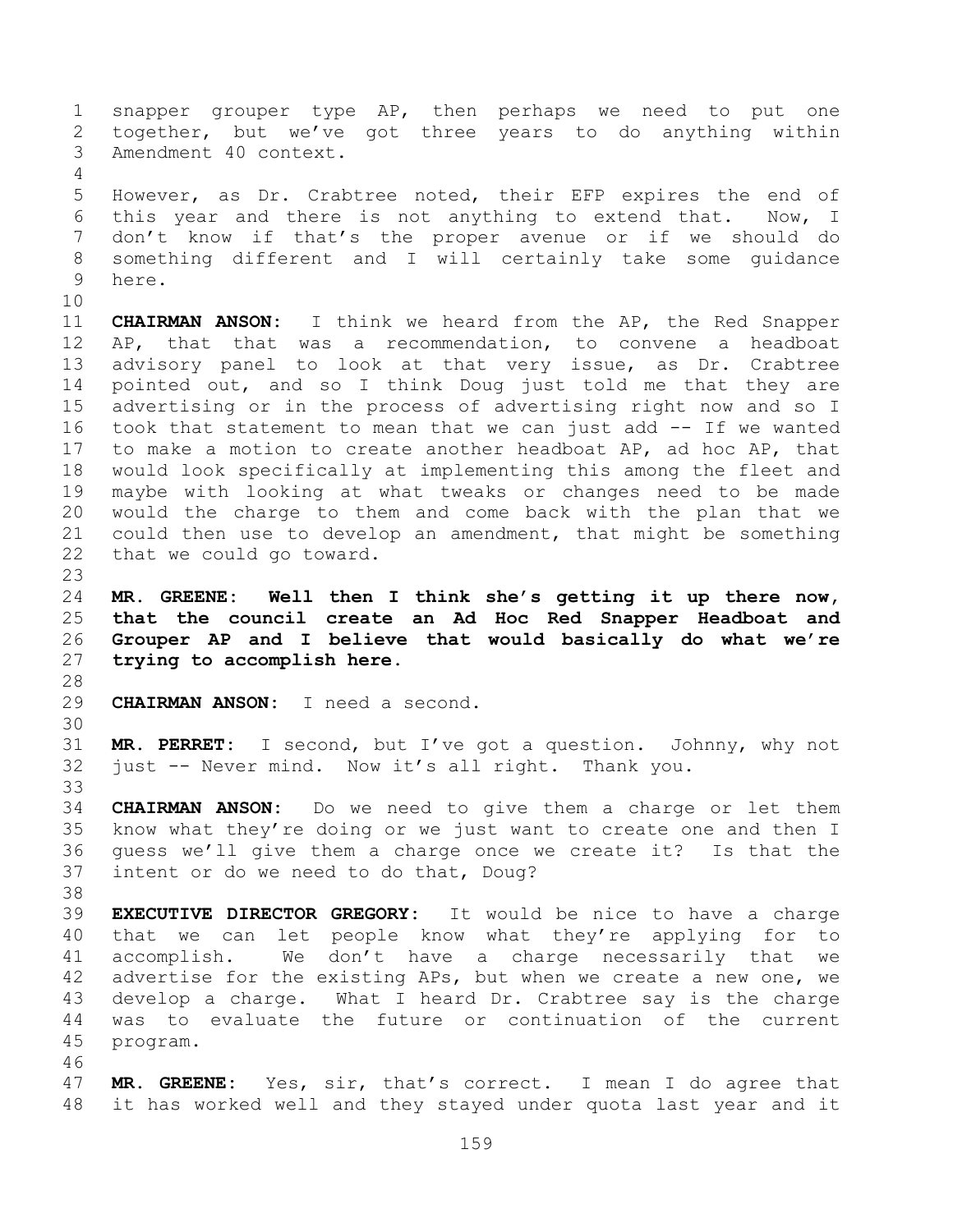seemed like it worked very well and it was a very small group of individuals and I think, just following on what Dr. Crabtree's comments were, it would be relevant, but if he or anything else would like to add to that, I certainly have no problem with it. **DR. DIAGNE:** Just a quick suggestion, perhaps. It could be a Headboat Reef Fish AP, for flexibility's sake. They may be looking at things surrounding red snapper and grouper and so if the maker of the motion agrees to just make it a Reef Fish Headboat AP. **MR. GREENE: I don't have a problem with that.** I just had put red snapper and grouper in there because that was what was in the other one, but I certainly have no issue at all with Reef Fish. **CHAIRMAN ANSON:** Corky, you were the seconder on the previous motion. **MR. PERRET:** That's fine. **CHAIRMAN ANSON:** That's fine, okay. **MR. BOYD:** I don't have any problem with the idea that Roy has, Dr. Crabtree has, of looking at some way to analyze how this EFP worked and if it's viable and if we should go forward with it. My problem is I don't want to create any more ad hoc APs or APs that we have to and we have two APs already in existence and one is the Reef Fish AP and one is the Red Snapper AP and couldn't this be given to those two committees, one of those two committees, and let them analyze it and bring it back to us? **CHAIRMAN ANSON:** It could. To that point? **MR. WILLIAMS:** Just to the point, we do have, I think under Reef Fish Amendment 1, there were all of the headboats that were required to report their landings and so we have landings data for this particular group of people and it's a relatively small group, eighty to a hundred boats or something like that. I don't know exactly what the number is, but I would hope we could get that group and that whoever we put on that group be a subset of that group, to come up with their own fishery management plan and that they be charged with doing that. In particular, some kind of regulations of how they would replace the expiring headboat collaborative that was assembled as an EFP and how we would replace that and I would like them

specifically to work on that problem.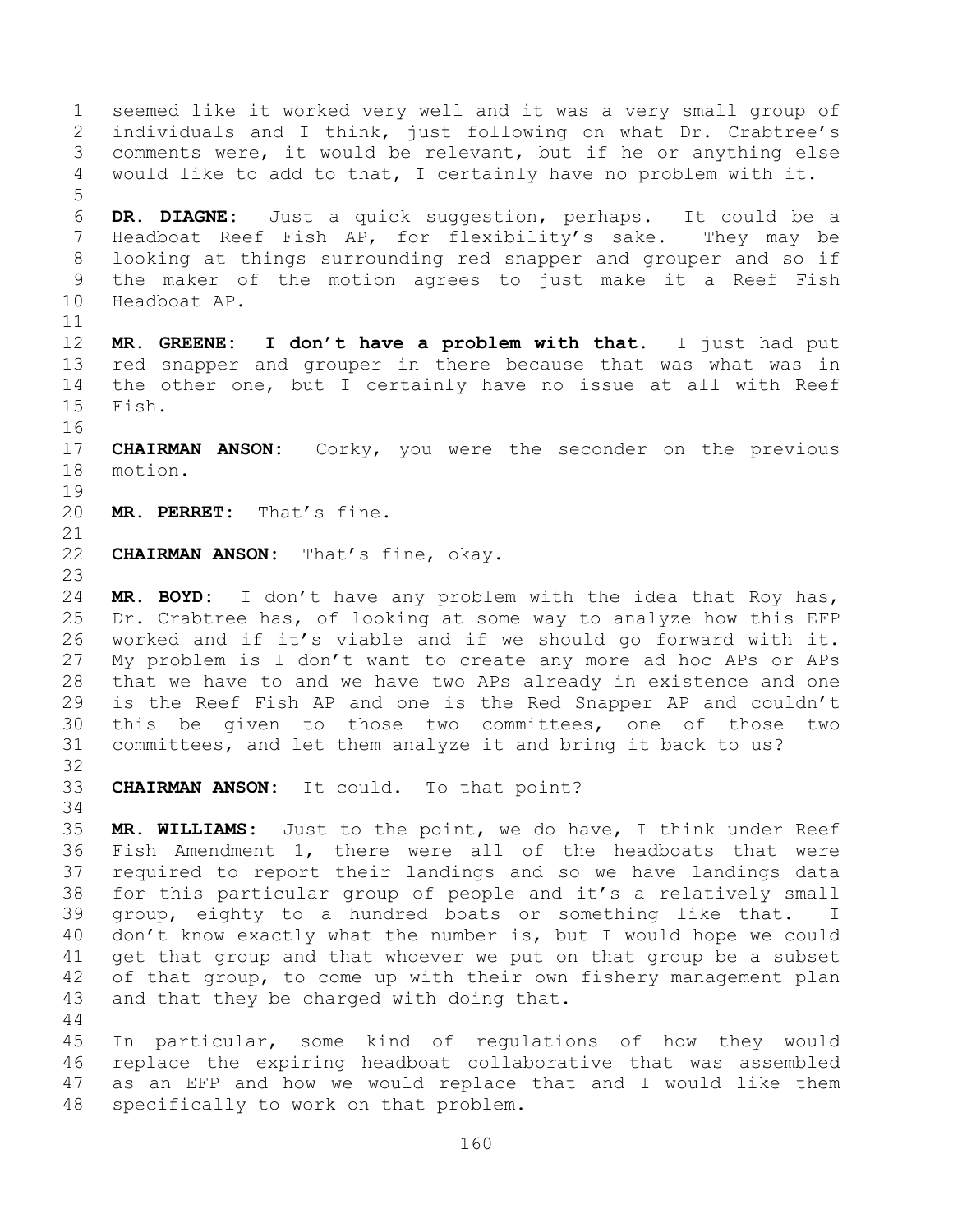**DR. CRABTREE:** I was going to essentially say what Roy Williams just said, that I think this needs to be a headboat group and the focus ought to be on the EFP and where do we go from there and what changes would need to be made to it and what program would replace it when it expires.

 **MR. RIECHERS:** I don't want to belabor the point, but I wonder whether we're getting a little bit ahead of ourselves, because while Dr. Crabtree has indicated and certainly we've had testimony from Mr. Boggs and Mr. Williams and others that the program is working well for them, we've got other headboat operators who weren't in the program and we probably need to hear some from them as well.

 We have law enforcement who was working with the program and we probably need to hear from them. I haven't seen the reports or any of the information surrounding that and kind of the report back on all of that EFP at this point in time and not that they can't get together and talk about their industry and certainly they can do that, but I think we also need to see some of that information come before this council, so that we can all have the benefit of seeing that information and what worked and what didn't work and see it in writing and have those conversations with our various interests in our various states and get a little better handle on that before we assume that the first thing we need to do is extend the EFP or find a way to extend that same program, because that may or may not be what we eventually want to do.

 **DR. CRABTREE:** I think those are some good points and I think we could certainly pull together a presentation reporting on the performance of the first year of the program for the next council meeting. I know Andy would do that and I don't want to put words in Mr. Boggs' mouth, but I am sure he would be willing to participate in that and we could review the program and the problems we've seen and all those sorts of things.

**CHAIRMAN ANSON:** Very good.

 **DR. DANA:** I am fine with the motion and I just want it clarified when it says the charge will be to evaluate the future and continuation of the current program, to me, the current program means the EFP and it doesn't mean perhaps expanding that to include all headboats. What I would want that AP to be considering is if it works and if it's the right thing to do, how does that include all of the charter boats? Sorry. Headboats.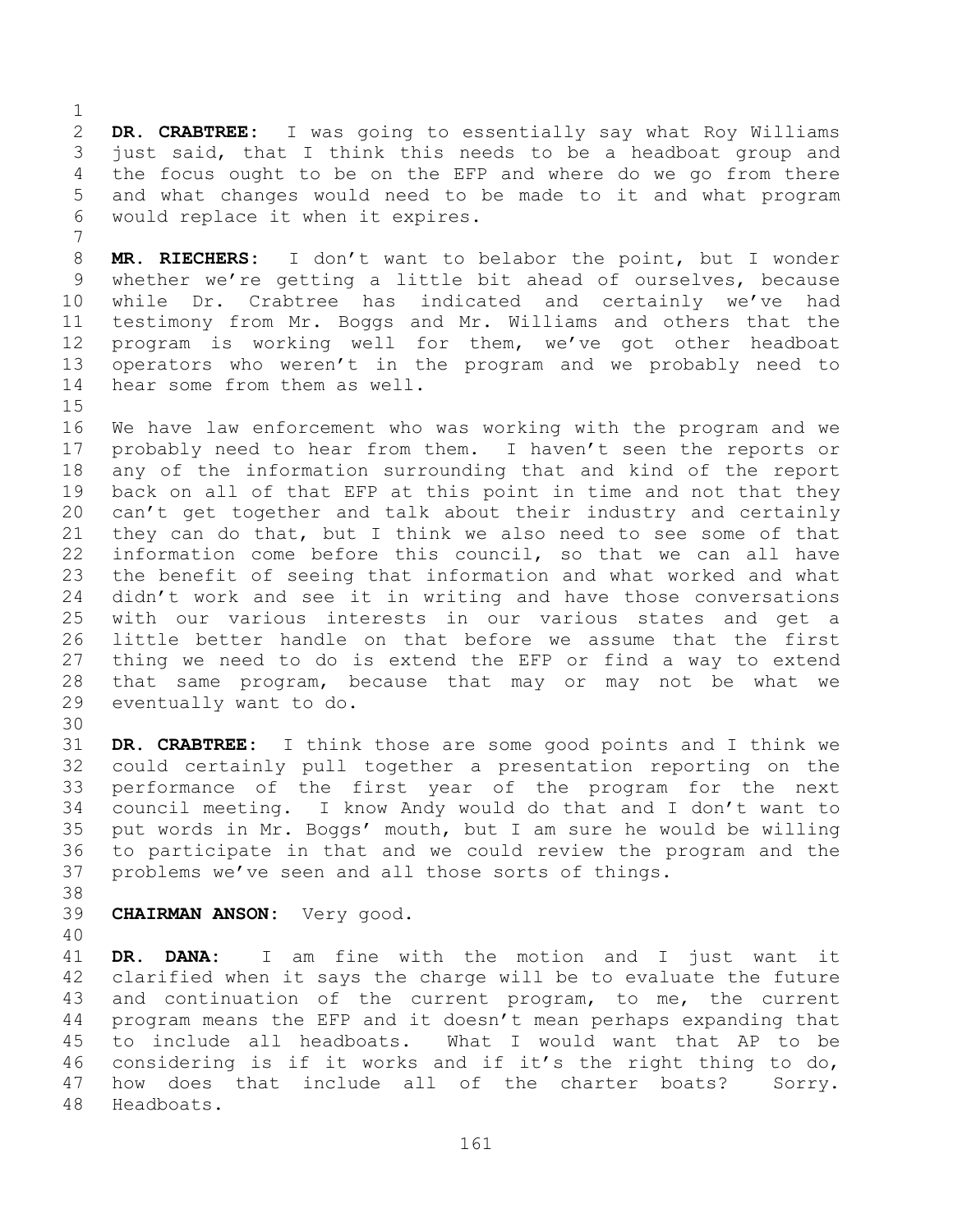**CHAIRMAN ANSON:** That's a good point, Dr. Dana, to make sure that it's clear in the motion that that is the intent and if Johnny agrees with that, in making it more clear. 

 **MR. GREENE:** I certainly don't have any problem with that at all and I think Dr. Dana is absolutely correct. **I mean I think that's the intent, is that the program is expiring and they've had some success with it and I haven't noted any issues and I've kept up with it rather well, I believe, but I think that perhaps we change it to "the current program with the intent of expanding towards full implementation for that industry." Or "full participation" perhaps.**

 **CHAIRMAN ANSON:** That would be to evaluate the EFP program and consider expanding to the full -- Consider the EFP program and consider the possibility of including it for full participation.

**MR. GREENE:** Yes, sir.

 **CHAIRMAN ANSON:** Who seconded the -- Dr. Dana, you seconded the motion. You didn't? Who -- Roy, did you? It was Corky. Corky, did you second? Corky says okay.

 **MR. RIECHERS:** What we're going to do is charge this group with creating an IFQ for the headboat fishery, as I understand it then, because that's what the EFP basically provided. When we were having them get together and talk about options and EFPs, I was more likely inclined to vote for the motion.

 In some respects, I don't know that I can support it in its current form. Again, I think we need to actually make sure we understand and I understand the people that are in the program like it quite well. I also have heard from those who are outside the program who may or may not like it if they were in it and can't say whether they would or wouldn't, but certainly

 had some issues with it as it was established in our state. I think what we need to do is make sure that we get the reports before us before we give them a full-blown charge and maybe we can have that at the next meeting. What I am going to maybe suggest, and certainly if we want to go ahead and try to create it, that we create the Headboat AP, because that's the first step, and then we work on charge after we've seen those reports, but that's just my suggestion and so I will vote no to the current motion, but if we would alter it in that way, I could at least accept that.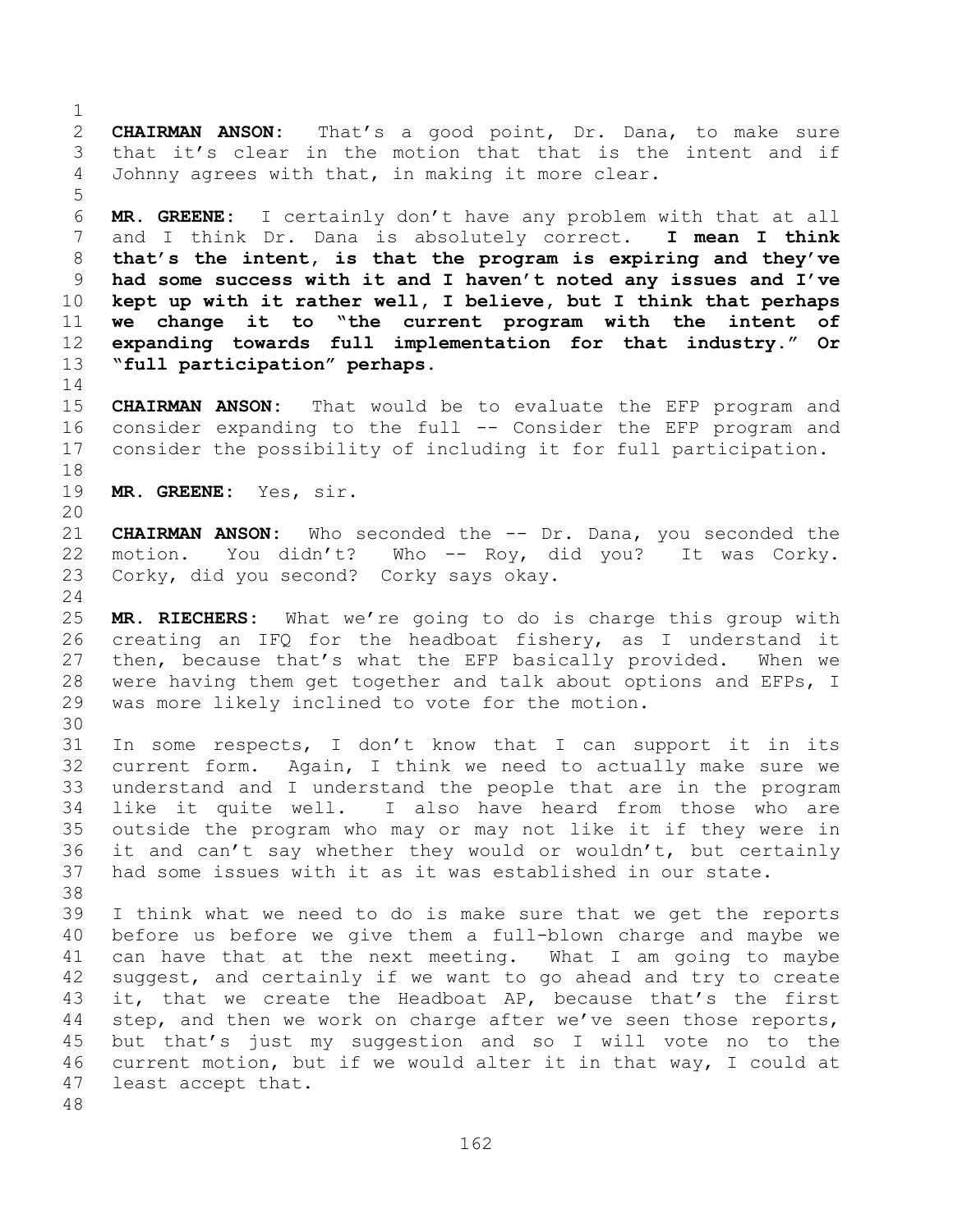**MR. FISCHER:** I would just ask Robin why doesn't he seek amending it? **MR. RIECHERS: Probably because I'm going to lose anyhow, Myron, and I just wasn't going to take up the time, if you really want to know the truth, but I will create a substitute motion that the council move to create an Ad Hoc Reef Fish Headboat AP and the charge will be subsequently determined after receiving the reports from National Marine Fisheries Service regarding the EFP. CHAIRMAN ANSON:** Do we have a second to the substitute motion? We have a second from Myron. **MR. FISCHER:** I agree with Robin's approach, because until we see the report, this may be a direction we don't want to go into. I think we're just a little too far ahead of ourselves creating a committee and giving them a charge before we even see a report. **MS. BADEMAN:** I'm okay with this motion and you know I kind of feel like no matter what comes out of this report and how you feel on this issue and potentially doing an IFQ in this fishery, we're going to need to come back and probably look at that charge before we get this group together, based on the results of the report, and edit it anyway and so why don't we just deal with it then? **MR. PERRET:** Talk about kicking the can down the road and do we have any idea when we would get this report? **DR. CRABTREE:** I think we can do something at the next council meeting. **MR. WILLIAMS:** That was really what I was going to say. It seems like, to me, that we would solicit applications for this Ad Hoc Reef Fish AP and we would have them at the next meeting and we would assemble that AP and we would also get the report from Dr. Crabtree's office and then we could give the AP a charge and so I'm okay with this motion too and I'm going to vote for it. **MS. BOSARGE:** Just a reminder that we did already receive a presentation on the headboat EFP and how it had been performing with all the numbers and the percentages and the feedback and what they had done. I think Randy Boggs presented it and it wasn't at the last meeting, but it might have been at the one

before that, but it gave a full summary of how they did and I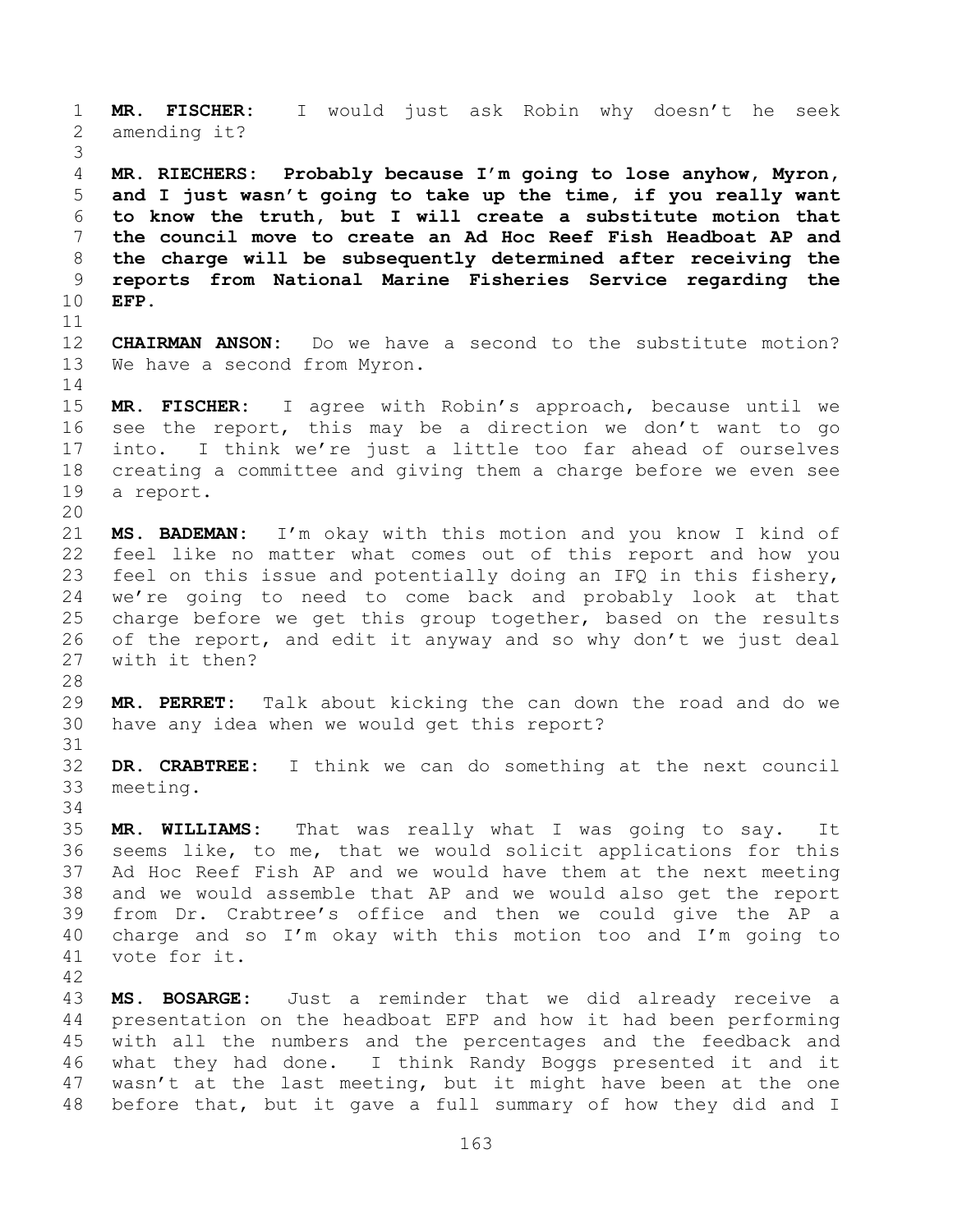think we have heard, maybe not in a report directly from law enforcement on only this, but we have heard from law enforcement off and on throughout this process as to how they feel about it and so I don't have a problem going ahead and giving that AP a charge and getting the ball rolling, since we are under a time constraint and if what they decide they want to do is implement that headboat program for the entire industry. I would rather move along with it and we can change it later if we need to, rather than just forming it and not moving forward with it.

 **CHAIRMAN ANSON:** As Doug stated earlier, they would prefer to have, when they go to send out solicitations for folks to apply to the various APs, they would like to have kind of generally what the topic of discussion would be or the charge would be for them and we may not get -- When we come back to the next meeting, we may not get a list of appropriate people, because we had not defined what it is that they would be potentially discussing and that would be talking about an EFP-type program for the entire headboat fishery.

 We can give them the specifics possibly at the next meeting, with a more fleshed-out report, but I think some general direction as to what they could be talking about would be helpful to pass on as we try to get participation or applications to the AP here that we're trying to form.

 **MR. WILLIAMS:** Well, I mean we do have some context here. The headboat EFP will expire in another year and, Robin, do you have any problem if staff puts our solicitation for a Headboat AP in the context of the EFP expiring and we are looking to figure out whether we want to do anything beyond that?

 **MR. RIECHERS:** Well, I mean you could also put in the charge that the EFP is expiring and we're considering regional management and how would that headboat and those headboat operators from each state work in the context of that? So I mean there's a lot of moving parts that we always have in this council and so I understand the EFP is expiring. That's part of the problem with trying to do fisheries management options with EFPs, because you have a temporary timeframe that they're done for and then they're going to expire. 

 The answer to your question, Roy, is I guess I wouldn't mind staff putting some sort of verbiage in regarding what the things 45 are to be considered, but I don't know that EFP is the only thing they should be considering at this point.

**CHAIRMAN ANSON:** Any other discussion? Let's go ahead and vote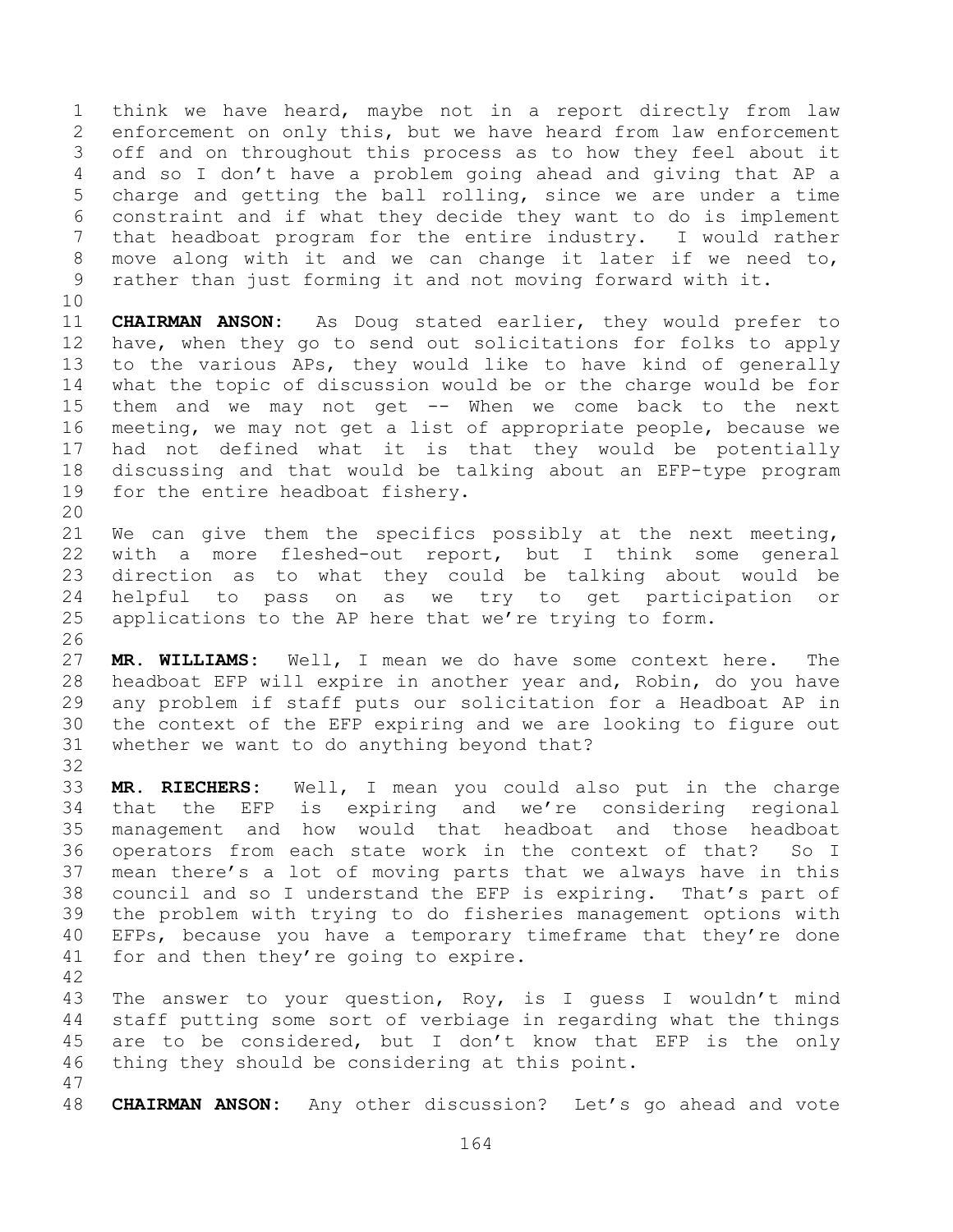on the substitute motion that the council create an Ad Hoc Reef Fish Headboat AP. The charge will be determined after the headboat EFP report is presented. **All those in favor signify by saying aye; all those opposed like sign. The motion carries.**  We are at 12:30 just about, Mr. Greene, and according to my stomach, it's time for lunch and so let's go ahead and take an hour break and we will pick up Reef Fish when we reconvene. Thank you. (Whereupon, the meeting recessed at 12:30 a.m., January 29, 2015.) - - - January 29, 2015 THURSDAY MORNING SESSION - - - The Full Council of the Gulf of Mexico Fishery Management Council reconvened at the Grand Hotel Marriott, Point Clear, Alabama, Thursday morning, January 29, 2015, and was called to order at 8:30 a.m. by Chairman Kevin Anson. **CHAIRMAN ANSON:** We are going to go ahead and restart the Reef Fish Committee, Mr. Greene. **MR. GREENE:** Yes, sir. I have a motion and just to bring everybody back up, we are still under Report of Ad Hoc For-Hire Red Snapper AP. We are pretty much at the bottom of the page and there's just going to be a couple more motions and then I guess we'll move on, or at least for me anyway. I could probably continue on with some more if you would like, but whenever you're ready, I will start with the motion. **The motion is to begin the development of an amendment considering a wide range of management approaches to improve the flexibility and accountability in the federal for-hire component. CHAIRMAN ANSON:** Is that your motion, Johnny? **MR. GREENE:** Yes, sir, that is correct. **CHAIRMAN ANSON:** Do we have a second to the motion?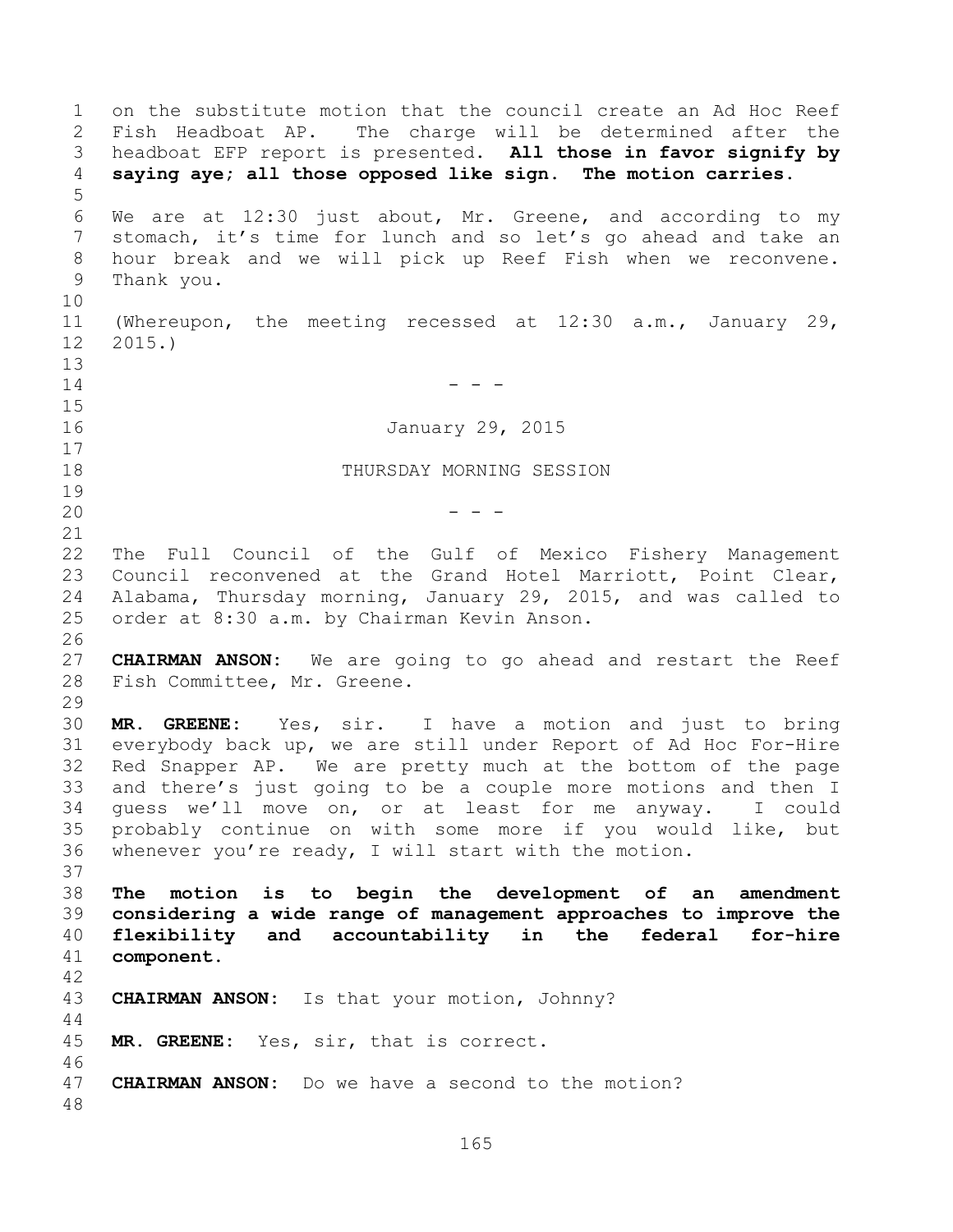**MR. WALKER:** I will second the motion.

 **CHAIRMAN ANSON:** It's seconded by David. Is there discussion on the motion?

 **MR. GREENE:** As you're all aware, we started the clock ticking with Amendment 40 and we only have a three-year sunset in which to work and so with that being said, we kind of have to start getting stuff together as quickly as possible to have any hope of trying to make anything happen within this three-year window what we have to operate.

 **MS. BADEMAN:** Johnny, I take it your intention here is to start with what the AP has come up with so far, those four ideas that they had?

 **MR. GREENE:** Yes, I figured we would just start with that and then if they come up with some other stuff, just kind of add to it. I kind of figured we would just get the staff working on this and as ideas are brought forward, then they can just be plugged in as it moves along. It will kind of have to be one of those work-in-progress type of things, to make sure that we get everything that is brought up by the AP and then if other people have interest or ideas, we can include them as well.

 **DR. DANA:** Essentially what this would be, given the expedited program, the three-year program that will sunset after that point -- This will be like a management plan to add some structure and make it as feasible as possible or successful or whatever?

**MR. GREENE:** Yes, ma'am. That's correct.

 **MR. RIECHERS:** Johnny, I am assuming that these ideas, this wide range of management approaches, will they also include options or as they meet, and, of course, we don't know when or if the sector separation amendment will be signed, but obviously these options and approaches can include things beyond what might be considered there and I guess I'm a little concerned that we're only considering the federal for-hire component, but I am just trying to get a notion of how broad the charge is. Are you confining it to Amendment 40 or are you trying to be broader or what's your goal here?

 **MR. GREENE:** At this particular point, we passed Amendment 40 and we have had a lot of discussion about that. In Amendment 40, it did speak exclusively to the federal for-hire component and I think at this point I'm just trying to grasp those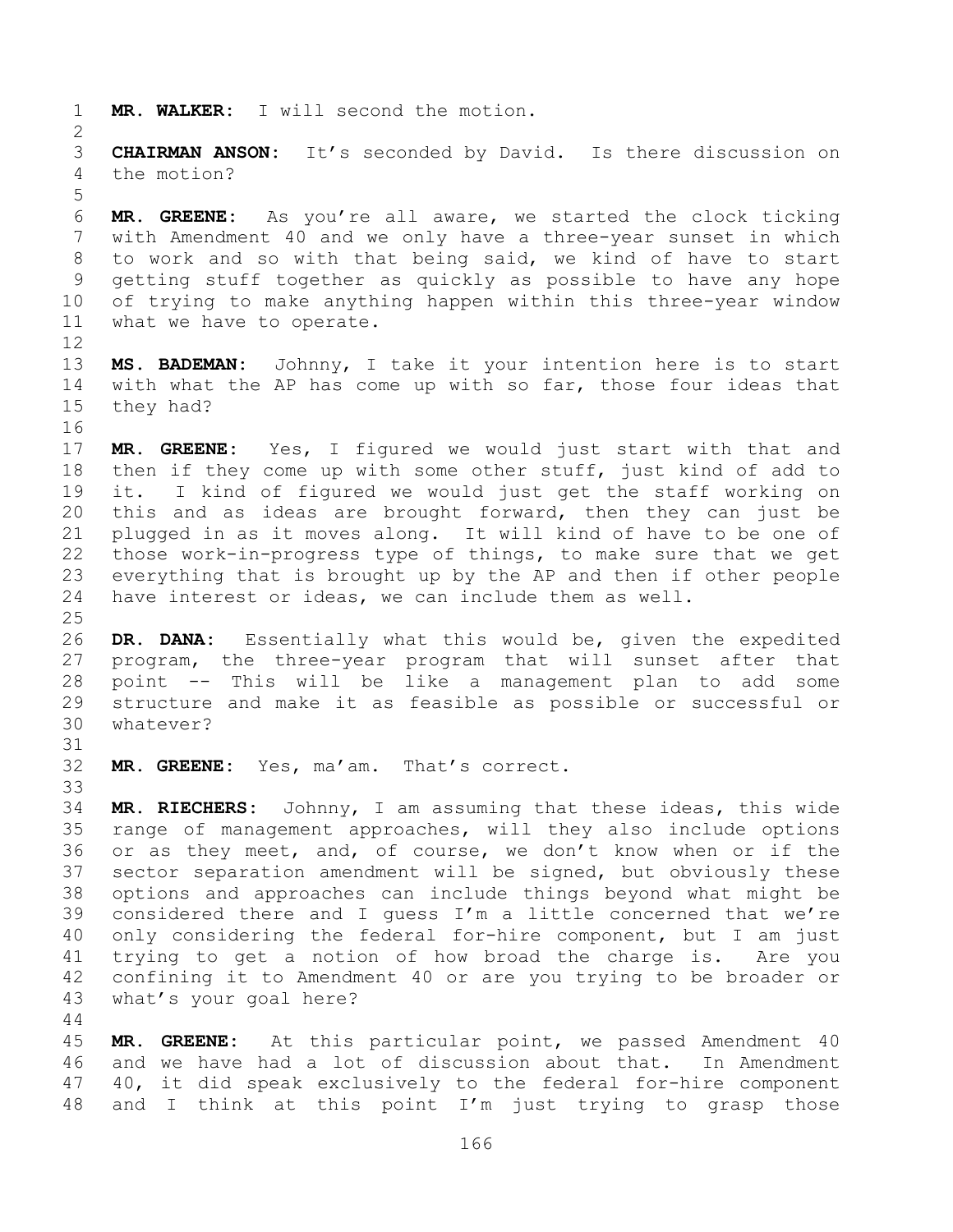particular items.

 Now, should Amendment 40 not be signed or whatever, then maybe some of this would be moot, but at this point, we just have a very small window of time in which to operate, as you all well know how long it takes to do stuff like this, and I am just trying to allow staff to have time to get something going, should there be additional good ideas come out of the next AP, but I would -- To answer the first part of the question, to take what they already came up with and insert that and them, depending on what comes out of the next AP, it would also be included as well.

- **MR. RIECHERS:** Well and I mean you heard me speak to your previous motion that I think set up the ad hoc and as we had done in committee, I think they were merged into one motion. At that point, I indicated I was going to have trouble supporting the development of an amendment at this point.
- 

- I think, again, we may be getting ahead of ourselves here, because we're asking staff to feed off something that the ad hoc is fixing to go work on and so I'm not certain whether I'm going to vote for or against the current motion. Good ideas can come from a host of different folks at different times and so I don't ever want to preclude people getting together and coming up with suggestions and certainly staff is part of that mix, but they can certainly do that as well, even without this motion.
- 

 Again, I am just -- As we indicated earlier, as they were split, it seems to me that we could get one moving and not necessarily go into a full amendment process yet, but I certainly appreciate the motion anyhow.

 **CHAIRMAN ANSON:** Johnny, just a point of clarification to me. You mentioned the sunset of the Amendment 40 and everything and so would this be ideas that would center on the notion that the for-hire sector would still remain as a separate sector or -- Obviously some things you can put in place now would still have carryover in the next and is it wide open? I am, I guess, a little concerned, just in light of the alternative approach and regional management that we've been trying to deal with now for the last couple of years.

 Albeit there might be some ideas that come out of it, but at least it might be a detractor and that's what I just would be concerned about, is that it would detract some of the focus with trying to go forward with regional management and trying to craft that and that would be as far as looking at the entire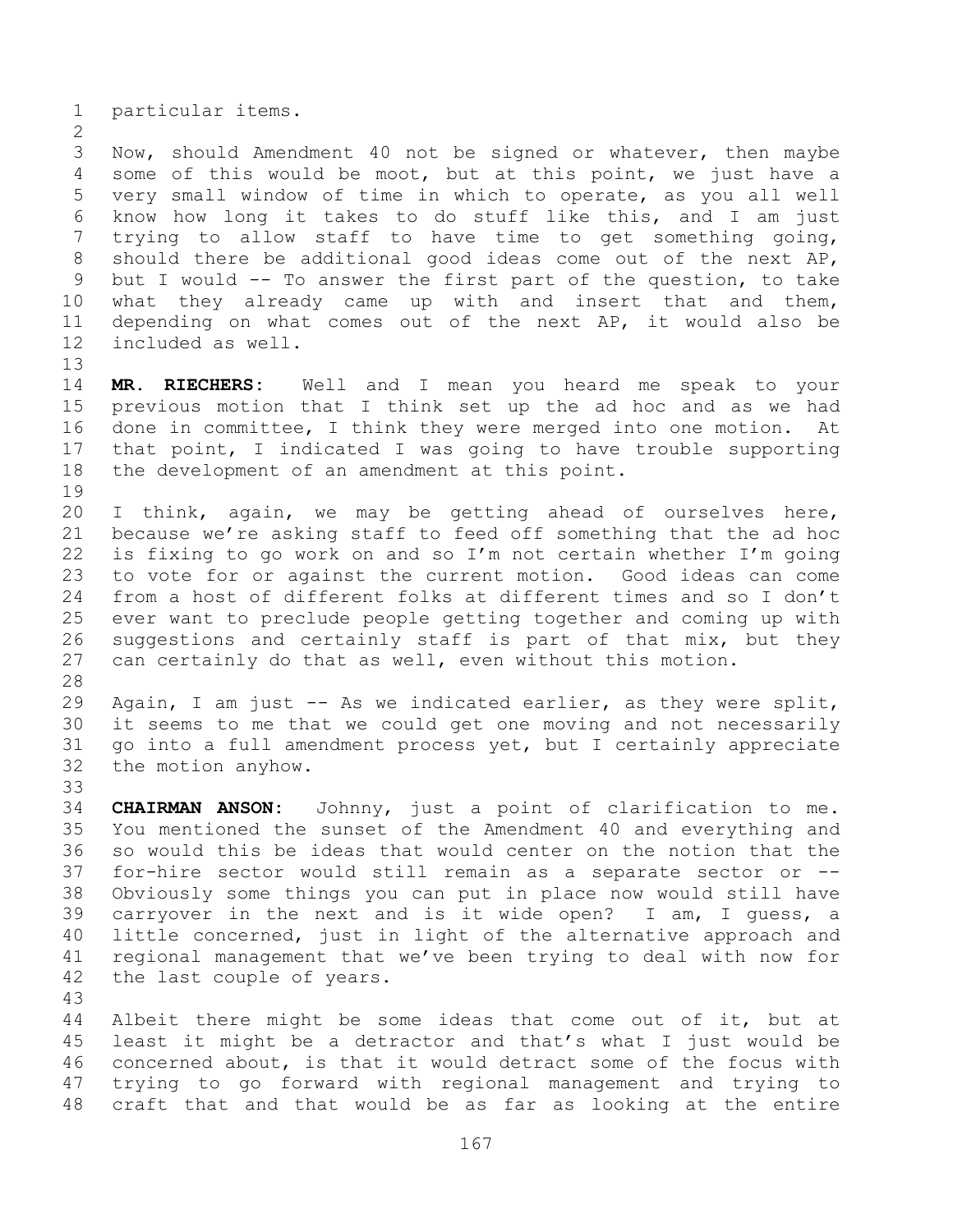recreational sector and the notion of flexibility and 2 accountability and all that stuff. **MR. GREENE:** Well, I mean you kind of answered the question for me, to a degree, because it has taken a couple of years to get Amendment 39 going and we don't have the luxury of that kind of time. I didn't want to be laser precise on telling them to do this, because then you and I and all of us get labeled as pushing anything and so I chose a wide range, because I figured if there are those ideas out there that someone has that they want to throw on the table, then I think we should look at that. We got some emails of some management plans by some various associations, plus there is other stuff out there. I just didn't want to limit it to a specific idea or a topic and I just wanted to let the staff develop the -- Begin the development of an amendment with that appropriate protocol and then just insert the ideas as they come up and present us what they have as the meetings come forward. **MR. BOYD:** At this point, I think I would speak against the motion, because we just created an Ad Hoc Headboat AP to look at what they deem were the successes of their particular EFP and we haven't heard from them yet. They are only 50 percent into their test, if you want to call it a test, and they have another 50 percent to go, another year, and they could run into problems and issues that we don't even know about today and we're also waiting to hear from an additional meeting, from one more meeting, of our charter for- hire AP and so I think I'm with whoever said it a while ago and I think we're a little premature on developing an amendment at this point. Thank you. **MR. WALKER:** I will speak in support of it. We have heard enough public comment that the council develop this and we need an FMP. These fishermen, charter boats, let them develop their FMP and let them come up with the ideas and there's nothing wrong with the council staff exploring all options. Anything is better than the alternatives and you already have witnessed for years what the alternatives will give you. I think it's time to be proactive and I would support it and I

 would like to see -- Let's get some work on it and get some ideas. There is a lot of idea out there that they could support and they could use and implement and it's their plan and let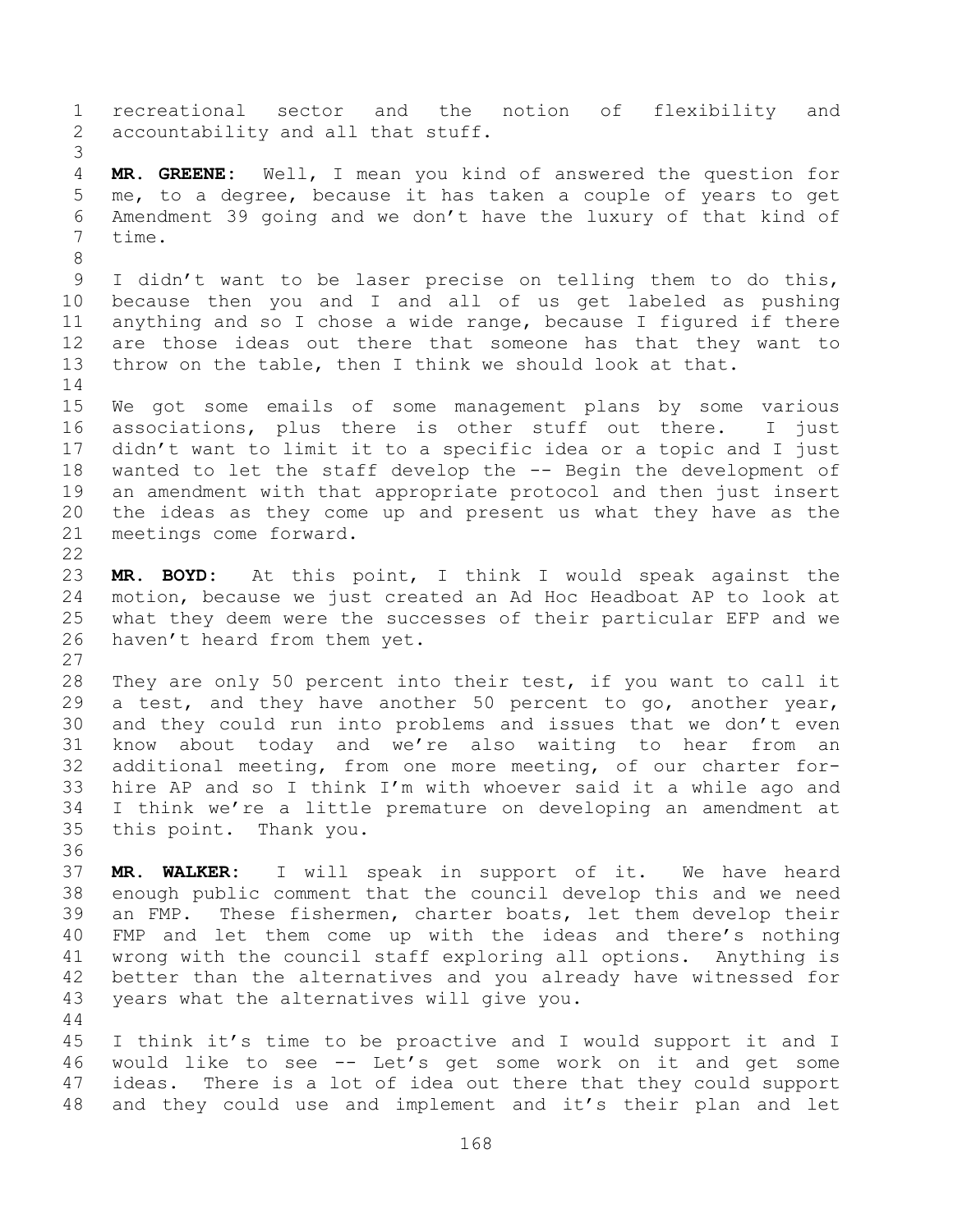them develop it. I think this is a good thing to start and it's a good idea. Let's get started. Let's be proactive. **MR. BOYD:** To that point, this doesn't say that the industry is going to develop a plan. It says develop an amendment that the council is going to consider and I don't think we have all the information we need yet and I think it's just premature. **MR. WALKER:** We've been discussing so many things that an amendment -- Yes, it's a plan, but you're going to take public comment and it's a long process and it takes a long time and we are just -- We hear it all the time, that we kick the can down the road. I would like to look at this plan. I would like to look at getting started with something. **MR. SANCHEZ:** I spoke against the sunset for this very reason. We are looking at a sunset and so we're under a time crunch and let's get going. **MS. BOSARGE:** When we passed our motion a minute ago to form the AP, we decided that we need to leave it vague and open-ended and now I see this as very open-ended and flexible and we don't want that now. Now we want specifics and that confuses me. As far as this, I will support this. I think that we do have the information we need to get started on this. We had an AP that met and they came up with a lot of options that were a wide range of management approaches for that sector, for that for- hire component. I think staff has what they need to get started and put it in the form of a document and let us flesh it out from there. I think some of these APs that are going to meet in the future will help to guide us with that, but I don't see any reason or rationale why we can't go ahead and get some of those ideas that have already been given to us and endorsed started in the form of a document. **MR. GREENE:** In the report when you read it, one motion that passed, and I will quote right off of it, is that the council consider management options such as angling management organizations made up of for-hire vessels, one part of which could feature dividing the for-hire into regional groups, a catch share program, a tag program, a days-at-sea program. I mean that's pretty much a wide-ranging set of management approaches. I mean it's just trying to capture all of those ideas and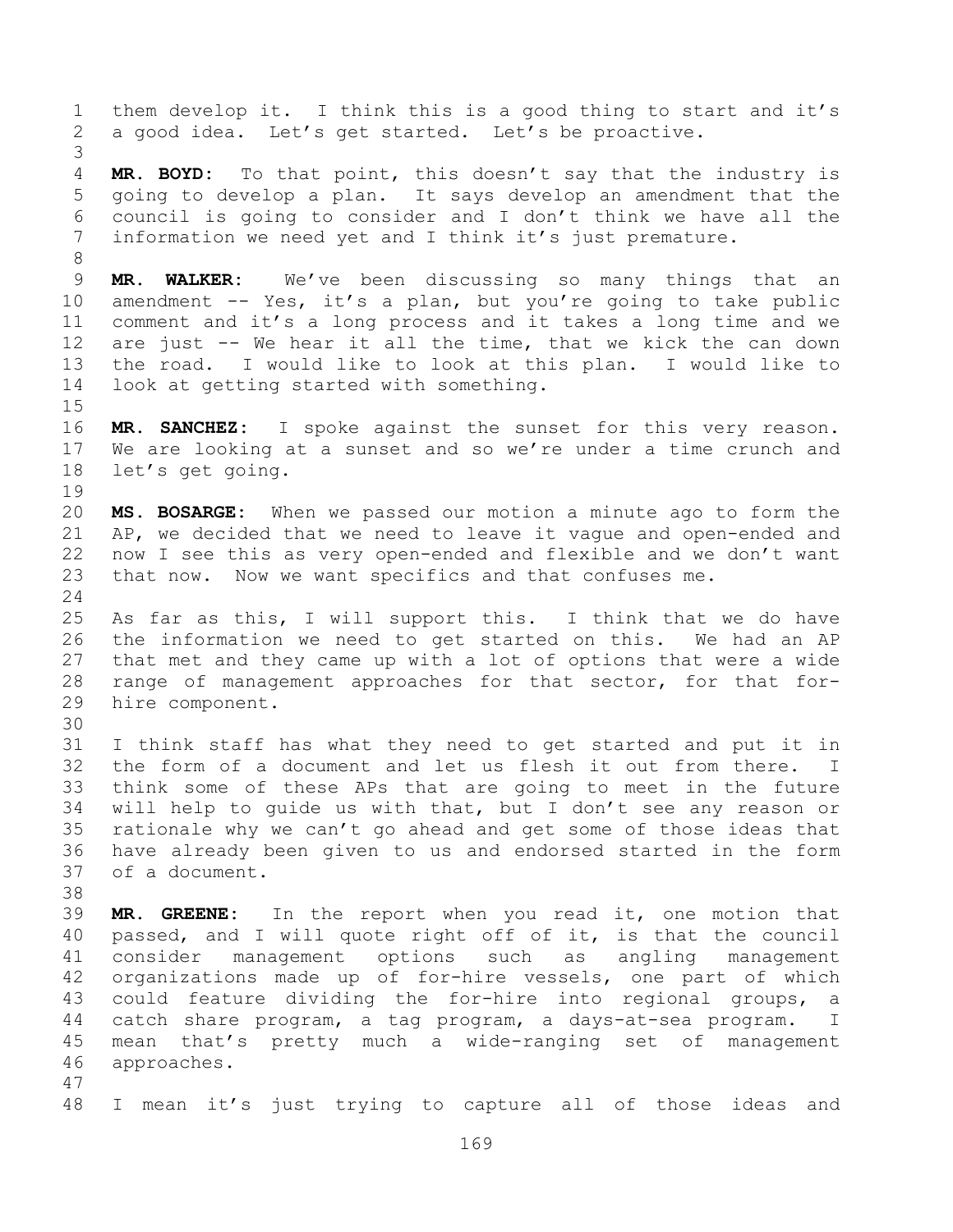building off of what went on earlier, as Ms. Bosarge suggested, is one of the reasons I did so, but it's just a very simple deal and we have to start somewhere and we know that three years is not much time in this process. **CHAIRMAN ANSON:** There is a motion on the board to begin the development of an amendment considering a wide range of management approaches to improve flexibility and accountability in the federal for-hire component. **All those in favor of the motion signify by saying aye; all those opposed like sign. The motion carries. MR. GREENE:** One more motion and it will be the same motion as the last, except you can just substitute the last few words with -- Instead of "charter for-hire component" as in "headboat component". **I will read it and it's to begin the development of an amendment considering a wide range of management approaches to improve flexibility and accountability in the federal headboat component. CHAIRMAN ANSON:** There is a motion on the board and do we have a second to the motion? **MS. BOSARGE:** Second. **CHAIRMAN ANSON:** It's been seconded by Ms. Bosarge. Johnny, do you want to talk about it first? **MR. GREENE:** Just going back to some of the comments that we made earlier before we broke for lunch about the success the program has had and as Ms. Dana pointed out, there is changes that need to be made and looked at. I understand that perhaps it's a little unorthodox to put all of this together at one time. However, time is a very sensitive thing here for a lot of these guys and they're businessmen trying to make a living and provide for their families and pay their taxes and do their jobs. I just feel that it's time to just get the stuff together and I don't know that staff would have a whole lot to put together at this point, but at least they will have a heads-up that it's coming and will do the best they can to accommodate it. **MS. BADEMAN:** I was just going to note that the previous motion didn't say "charter" and it just said "for-hire".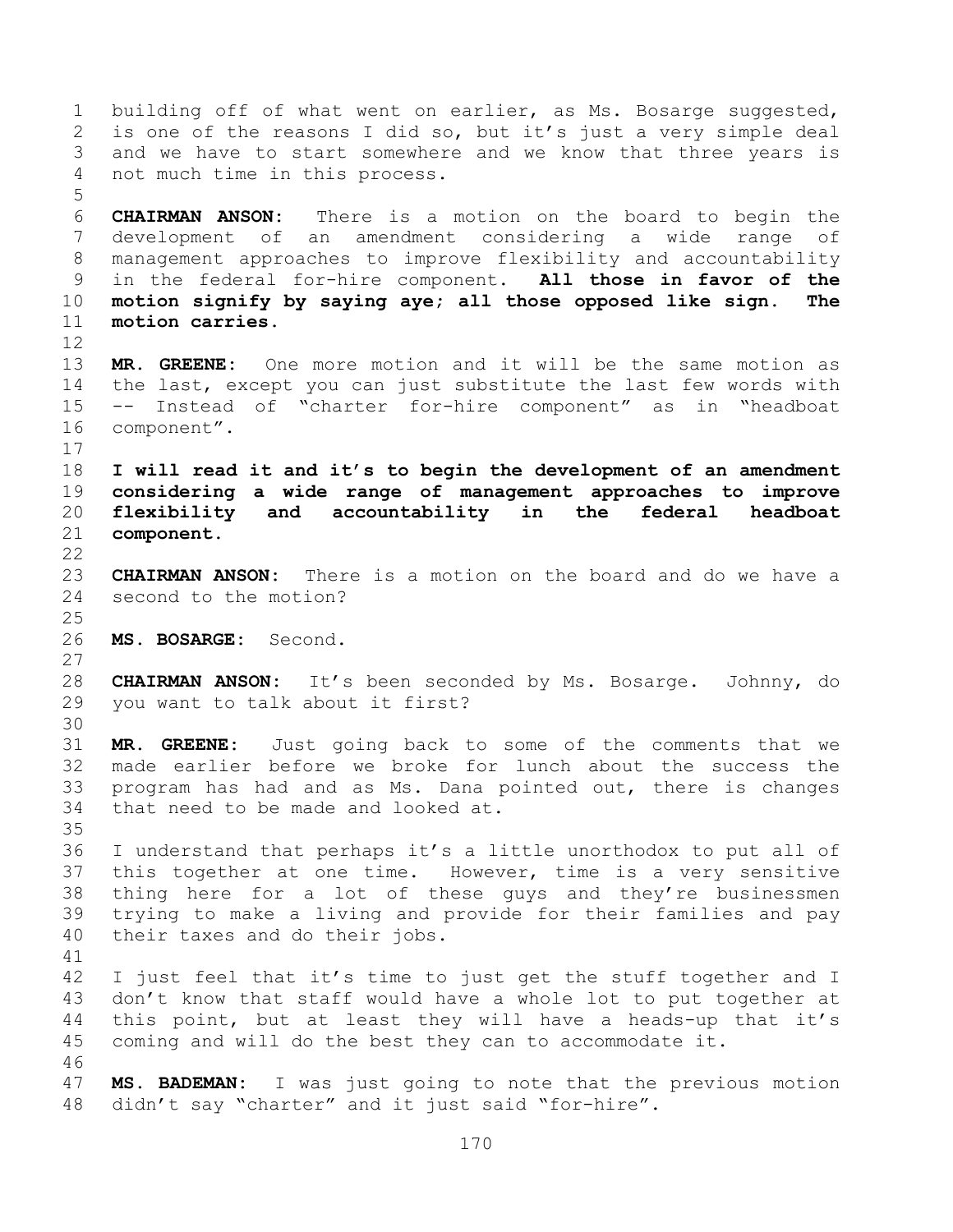**CHAIRMAN ANSON:** I thought, in the discussion and everything, I was under the impression it was for charter for the first one myself and unless I hear some or see some shakes of the head, I think everybody else had the same consideration. **MR. BOYD:** I thought it was for-hire, which is both components, the headboat and the charter for-hire. **CHAIRMAN ANSON:** Then, Johnny, as long as staff understands it's both then. **MS. LEVY:** Does that change anybody's -- First of all, does that change anybody's decision point, that we have one motion that's talking about an amendment just for charter and not headboats and we have another one now that we're talking about just headboats, realizing that we have one permit and one component quota for those two things. I don't know if it changes anybody's discussion point, but I wouldn't want to just change it to "charter" in that motion if there was some confusion and maybe we need to go back and specify that that's charter and revisit that motion or something. I am not exactly sure what we should do, but -- **CHAIRMAN ANSON:** The reason I was thinking it was charter is because we had just passed a motion developing an Ad Hoc Headboat AP to look at the EFP in the context of coming up with another plan or advice that might have been based solely on the EFP or something else. In my mind, they were given that charge and we were going to do it after we got some recommendations and so I just thought of it that way. **MS. BOSARGE:** I guess I was under the impression it was the charter for-hire component as well. Like you said, we established two separate APs and then this addressed the first AP and then it looks like we're going to address the second AP and maybe there was an oversight when it was typed up, but I thought Johnny said charter for-hire. **DR. LUCAS:** I thought we were going to do both of them in the same and I don't see why we can't do both of them in the same. **CHAIRMAN ANSON:** So I think that's what Mara was trying to get to, is if people felt like that would change their vote if having them combined when they previously thought it was just a separate thing and I don't -- I mean does that change people's votes on it? I mean do we want to call the question or call a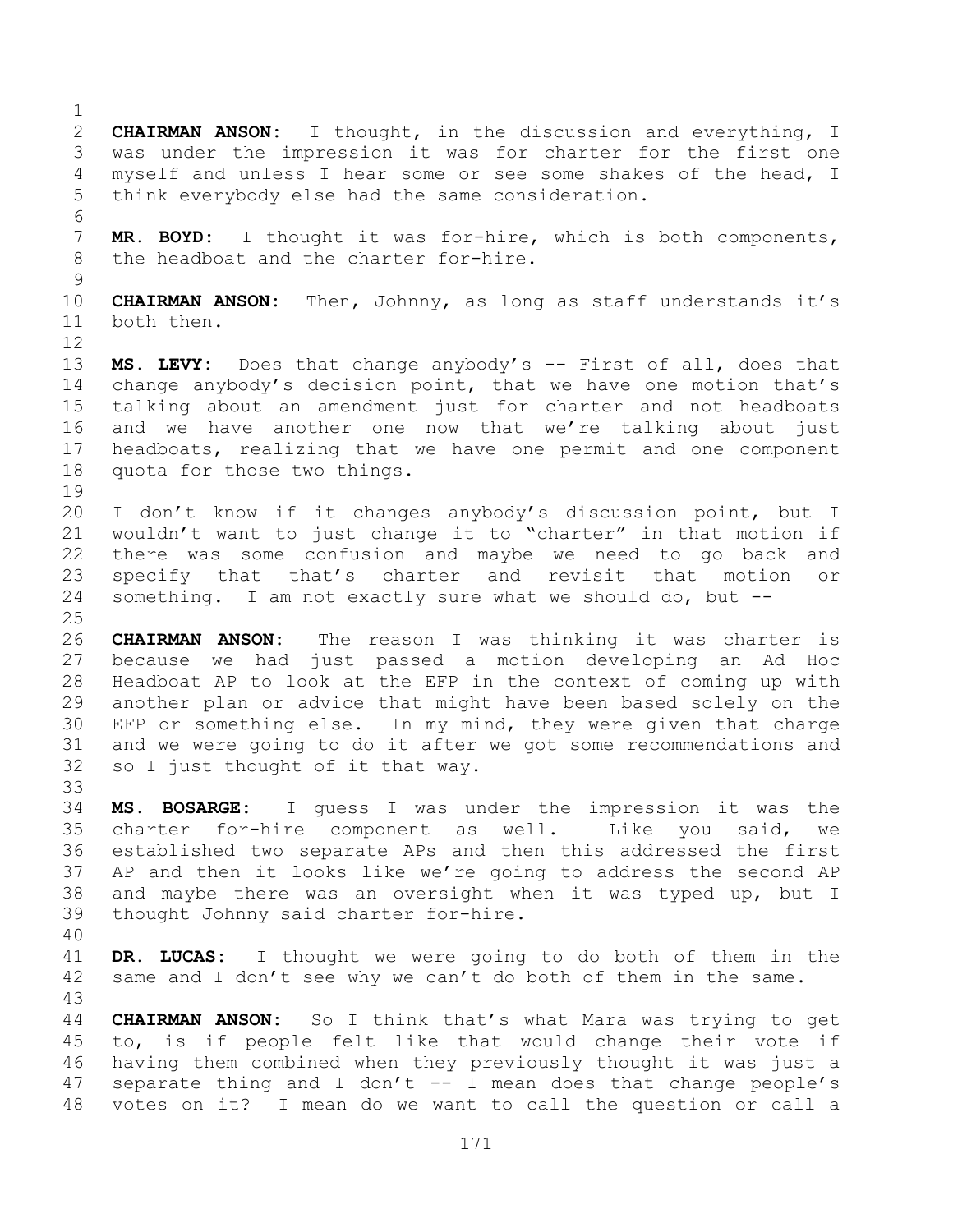reconsider or -- I mean we can do a couple of things here and so I'm just trying to dispatch this and Mara's point was to make sure everyone was clear on what they were voting. 

 If you were unclear and you feel like the first motion dealt just with charter boats and that were two separate entities and you thought it was charter that you were voting on the first one and having headboats now included in that, if that changed your mind, then -- I mean it doesn't appear to be a big deal to folks 10 and so we can go ahead with the second motion and then it's very clear, by the two, that both of them are going to go forward as development of an amendment and so I think we might as well just go with the second one, just to be clear, so we don't have to worry about editing and everything, is my opinion, and then we will have clear guidance and understanding. Any other comment? 

 So we have the motion and it's to begin the development of an amendment considering a wide range of management approaches to improve flexibility and accountability in the federal headboat component. **All those in favor of the motion signify by saying aye; all those opposed like sign. The motion carries.** Back to you, Mr. Greene. 

 **MR. GREENE:** That concludes that section and we will move on to Final Action Framework Action to Adjust Recreational For-Hire Red Snapper Management Measures. Staff summarized the alternatives in a draft framework action to adjust the red snapper bag limit on for-hire vessels, Tab B, Number 12(a).

 It was noted that there was no support for a reduced bag limit in the public comments received during the last one-and-a-half weeks since a video summary of the framework action was posted on the council website.

 A motion to make Alternative 2 the preferred alternative, set the red snapper bag limit at one fish per person per day in the for-hire industry, and make it contingent upon the approval and implementation of Amendment 40, failed by a vote of three to six. No other motions were made for this action.

 A supplemental action with alternatives to implement a split season for for-hire vessels was produced based on a recommendation by the Ad Hoc Red Snapper For-Hire AP, Tab B, Number 12(b). Committee members expressed concern that there was a lack of economic and other analyses on the impacts of the alternatives. No motions were made regarding split seasons. 

**DR. DANA:** I have a question about the motion on Alternative 2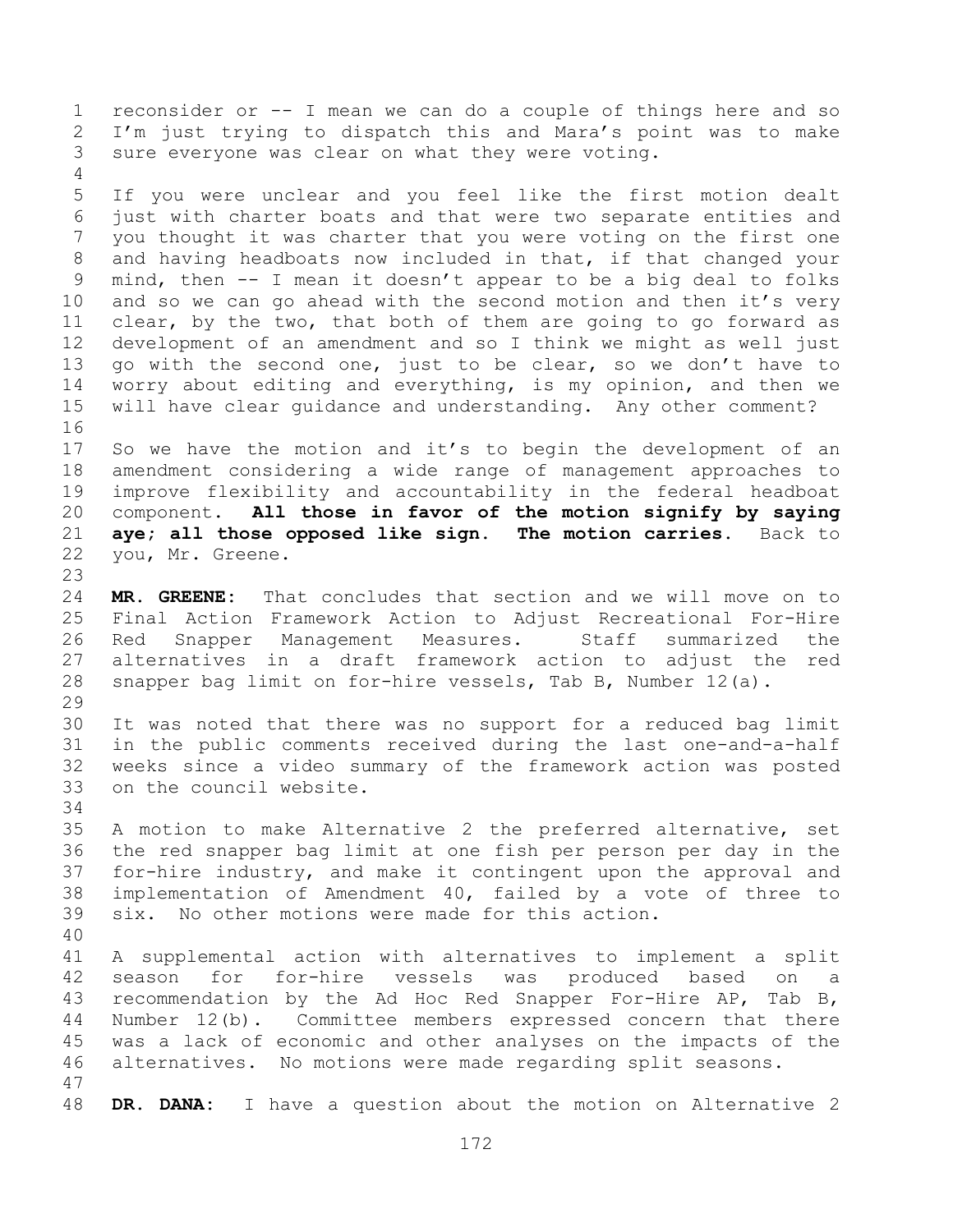to be the preferred alternative, set the red snapper bag limit at one fish per person per day in the for-hire fishery. We heard extensive testimony yesterday that there was sentiment for two fish versus the one fish per person and where does that stand at this point? **MS. BADEMAN:** This motion failed. **DR. DANA:** I am sorry and I have been told it failed and I misread. Sorry. **CHAIRMAN ANSON:** All right. Mr. Greene. **MR. GREENE:** Final Action Framework Action to Adjust the Recreational For-Hire Red Snapper Management Measures, staff summarized the alternatives in a draft work action to adjust the red snapper bag limit on the for-hire -- I am sorry. I picked up at the wrong spot. My apologies. Other Reef Fish SSC Summary, the SSC also reviewed the proposed SEDAR assessment schedule and recommended that a standard red snapper assessment be conducted in 2017. A standard assessment would allow new sources of information to be included, provided they were specified in the terms of reference. The SSC discussed alternative red snapper MSY proxies. There is a poor relationship between spawners and recruits, which makes it difficult to estimate the proper proxy for FMSY. Following a discussion over reproductive strategies and where red snapper fit in, the committee passed the following motion. **By a vote of six to zero, the committee recommends, and I so move, to remove red snapper SPR consideration from the status determination criteria document and request council staff develop a plan amendment to adjust the FSPR levels for red snapper to alternatives for: status quo, FSPR 24 percent, FSPR 22 percent, FMAX (FSPR 20 percent). The plan amendment should also determine the timeline for F Rebuild at each FSPR. CHAIRMAN ANSON:** We have a committee motion and is there any discussion on the motion? **MS. BOSARGE:** I wanted to have a little discussion on this. I like the motion. I like pulling this out and looking at it by itself, because I think it is very important, rather than having it in that other document, so that we can focus on it. What I wondered though, listening to the different presentations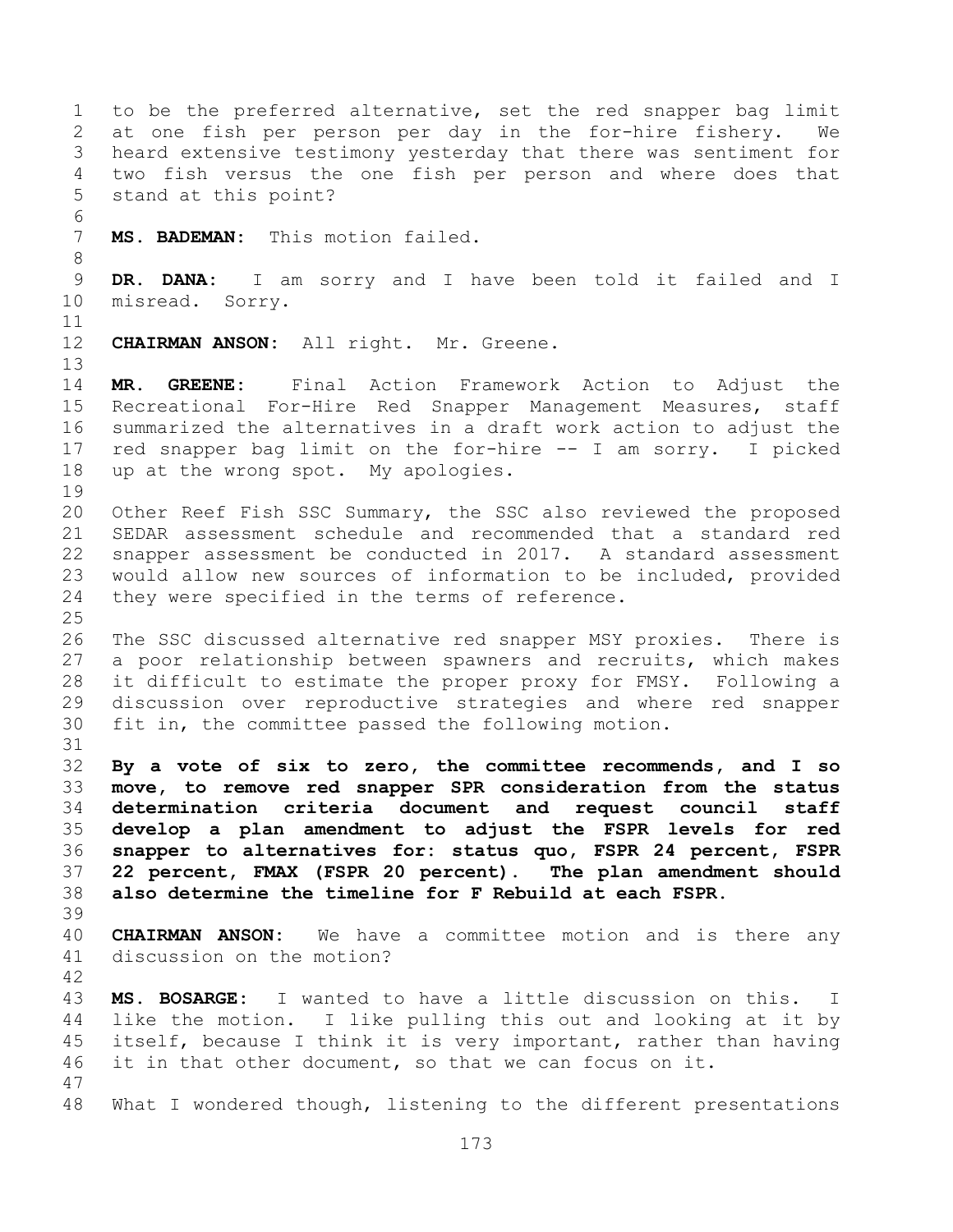that we were presented with over the week, the science seems to suggest that the possible range of SPRs is anywhere from 20 to 40 percent. Now, I don't feel like as a council we're moving upward in this and we're probably moving in the other direction, but to give us a range and allow us to see where we're at on that risk/reward tradeoff spectrum, can we not look at 40 to 20 and then obviously we're going in the 26 or down category there, but so that I understand where my risk profile is at right now, I feel like I need to see the entire spectrum, in order to determine how much more risk I want to take on in that direction and does that make sense? 

 **CHAIRMAN ANSON:** It does to me and yes, there were, as I recall, a couple of comments during public testimony relative to providing enough alternatives that provide you the wide range or spectrum of opportunities and alternatives.

 In one direction, that doesn't necessarily provide you a wide range and so potentially we could amend the motion or someone could amend the motion to include some additional numbers, but is there any other committee discussion?

 **MR. SANCHEZ:** I am not sure what adjusting or changes to SPR, given the ranges, would do to a thirty-year rebuilding, maybe forcing you into a much more stringent timeframe and without me fully understanding that, I am reluctant to go that route. 

 **DR. PONWITH:** Of course, this isn't to make the decision to change. It is to do the analysis so you can see what happens and it was based on -- My understanding is it was based on the outcome of the discussion that there is uncertainty with this and that it is an opportunity to take a look at the associated risks with each of these and from that standpoint, it certainly makes sense, to me, to bracket, so that you get a full range of the distribution and not that you're biasing a decision to any one or another, but when you can see a range, it makes it a little bit easier to understand that relationship.

 **MS. BOSARGE:** I am not sure, procedurally, how this would work, since this came out of committee, but I think it was Doug's motion and would you accept a friendly amendment to add in an SPR of 40, 30 and then go with the 26 and 24 and --

 **CHAIRMAN ANSON:** Leann, it's a committee motion and so probably a substitute motion to add maybe whatever numbers that you feel is appropriate and see if we can get a second. 

**MS. BOSARGE: Then I would like to make a substitute motion and,**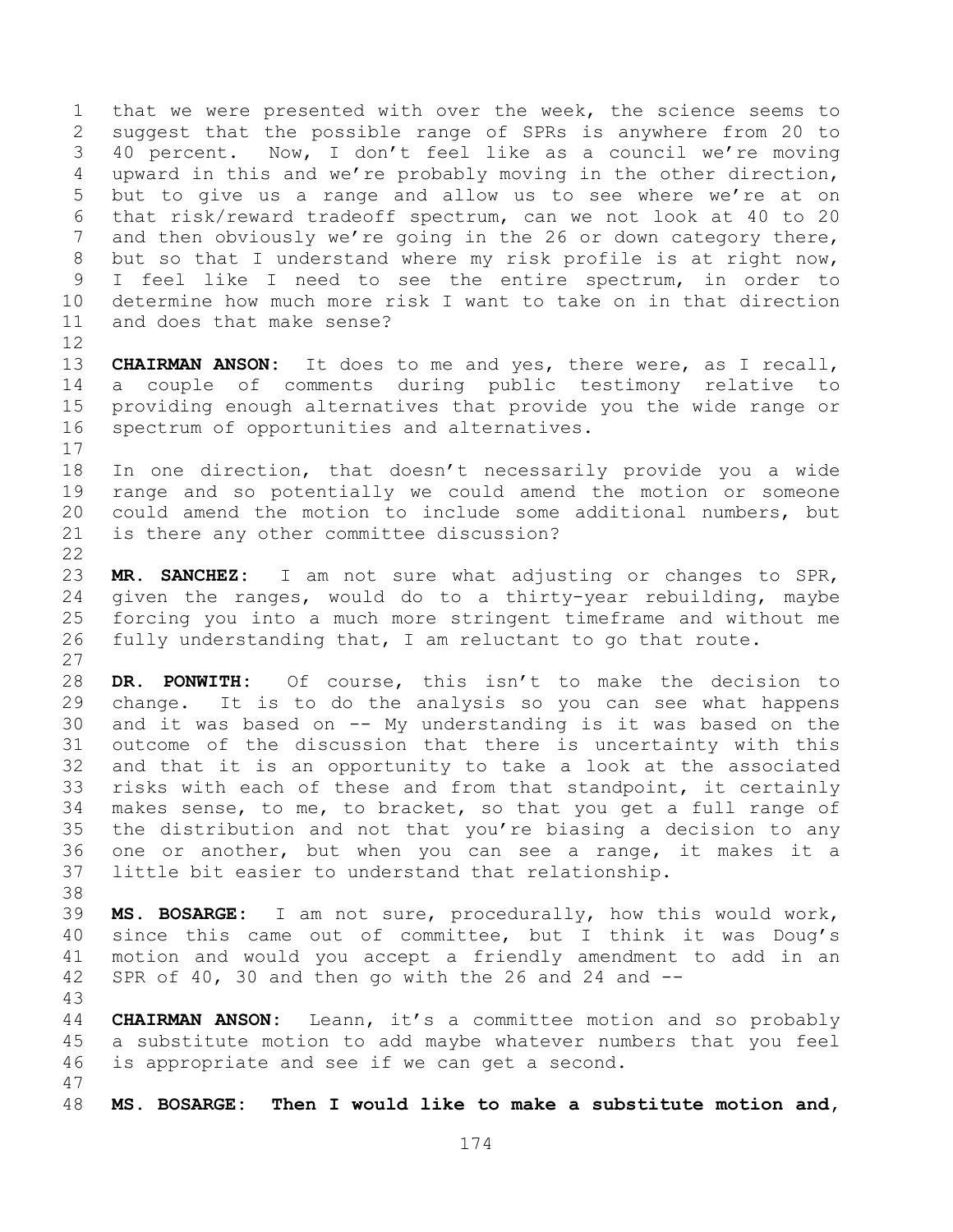**staff, you can copy and paste the motion that's on there and right before "status quo", put in an FSPR of 40, FSPR of 30". CHAIRMAN ANSON:** We're at FSPR 26 right now. **MS. BOSARGE:** You are going to have to put in -- You can take out status quo, if you want, and in between the 30 and the 24 percent, put an "FSPR of 26". Never mind. Legal says no. **CHAIRMAN ANSON:** Leann, I think that captures what you want and do we have a second for the motion? **MR. GREENE:** Second. **CHAIRMAN ANSON:** It's been seconded by Mr. Greene and is there any committee discussion on the motion? All right. **Any opposition to the motion? The motion carries. MS. LEVY:** I think that, and I'm not sure and so correct me if I'm wrong, but when we got messed up about where we were in the committee report, did we talk about the split season issue? If not, then at least we should get that in that that was part of the committee report. I am just raising it that we also had, in addition to the bag limit reduction, you looked at a split season. He read it? Okay. Sorry. I didn't hear it and I wanted to make sure it was out there. **CHAIRMAN ANSON:** Go ahead. **MR. GREENE:** Other Business, a committee member asked that an education session be scheduled at a future council meeting on SPR. Mr. Gregory replied that explaining SPR in layman's terms was difficult, but he would look into finding someone who could provide a seminar to the council on the topic. Mr. Chairman, this concludes my report. **CHAIRMAN ANSON:** Thank you, Mr. Greene. Myron. **MR. FISCHER:** Thank you, Mr. Chairman. We had a request from some of our field samplers that said if they could get an SPR for dummies, they would really like to attend and if it gets pushed down to the Key West meeting or something like that -- Randy is not here, but I will speak for him and I don't think we're sending them. If it's up on the northern Gulf, we would like to have our staff show up at these meetings and that would be a nice one for them to sit in on.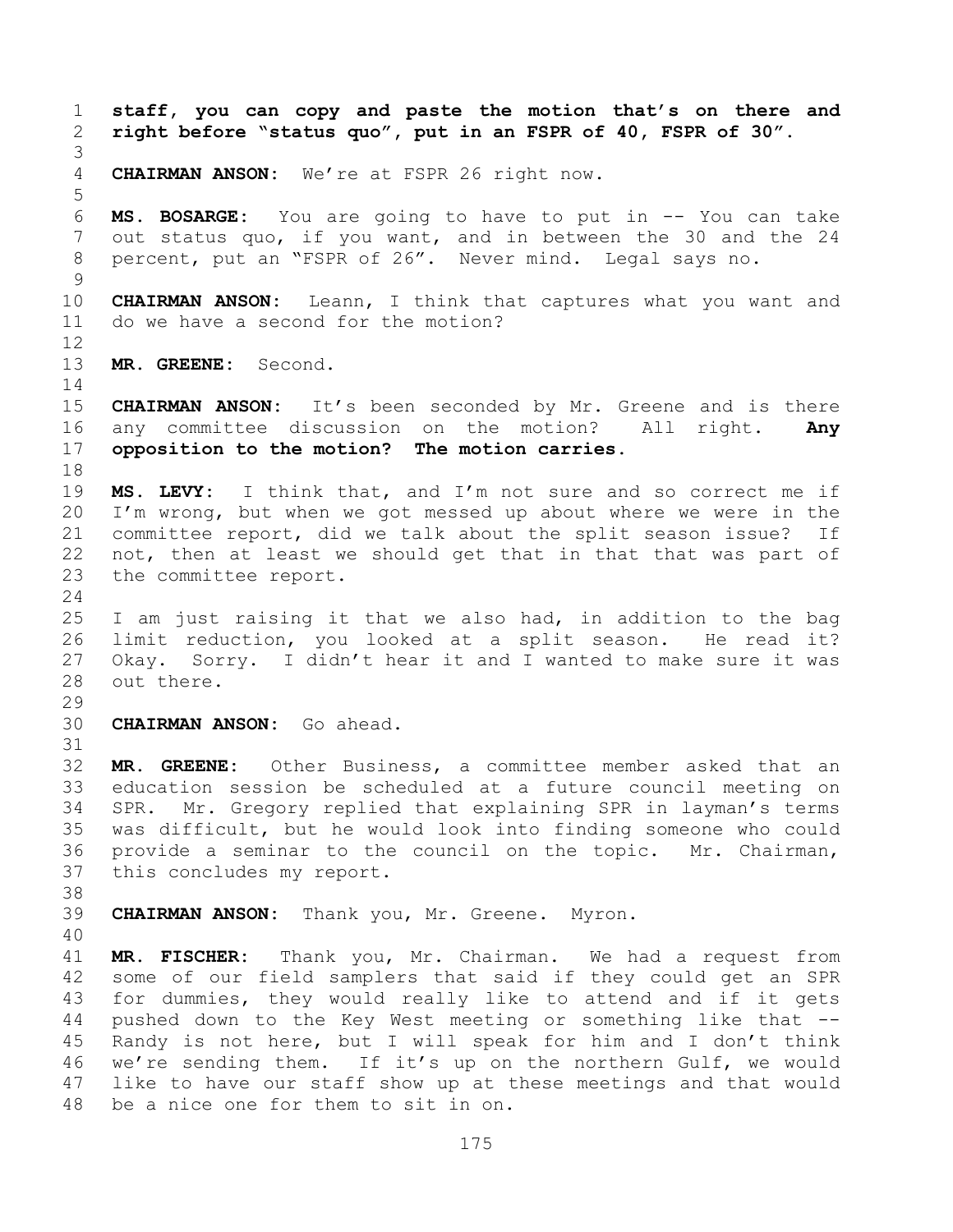**CHAIRMAN ANSON:** Just for a heads-up, I think Mr. Gregory said he would try to get something for the next meeting and is that correct, the April meeting, the March/April meeting? **EXECUTIVE DIRECTOR GREGORY:** We can, but we need to look at our schedule. We had a busy March/April meeting schedule even before today and so we'll see how everything shakes out. **CHAIRMAN ANSON:** Yes, we'll see. **MR. BOYD:** I might note that Myron didn't say for Doug. He said for dummies. **CHAIRMAN ANSON:** Right. To accommodate some staff travel plans, we are going to move Mackerel Committee in front of Data Collection and so the Mackerel Committee will be our next report and so, Dr. Dana, that's you. **MACKEREL MANAGEMENT COMMITTEE DR. DANA:** Thank you, Chairman Anson. The Mackerel Committee met on January 28, 2015 and was chaired by Pam Dana. We talked about the Coastal Migratory Pelagic Amendment Renumbering. Staff noted that the current list of CMP amendments had been renumbered and organized to move similar management changes along as efficiently as possible. CMP Amendment 24, tabled until 2016, will address Atlantic Spanish mackerel allocation shifts. CMP Amendment 26 will address Gulf and Atlantic King Mackerel ACLs, allocations, stock boundaries, and sale provisions and CMP Amendment 28 will address splitting the commercial king and Spanish mackerel fishing permits. SEDAR-38 Stock Assessment, ACL Control Rule Buffers, SEFSC staff presented the Gulf migratory group king mackerel stock assessment, Tab C, Numbers 4 and 4 (a). The assessment determined the fishery is not overfished or experiencing overfishing, with favorable reviews of the model. A substantial change in this assessment is the new winter mixing zone that has been reduced to the area south of the Florida Keys. This zone assumes a 50/50 mixing between the Gulf and Atlantic migratory groups. Recruitment has been declining in recent years and SEFSC staff recommended monitoring this trend in recruitment in the future.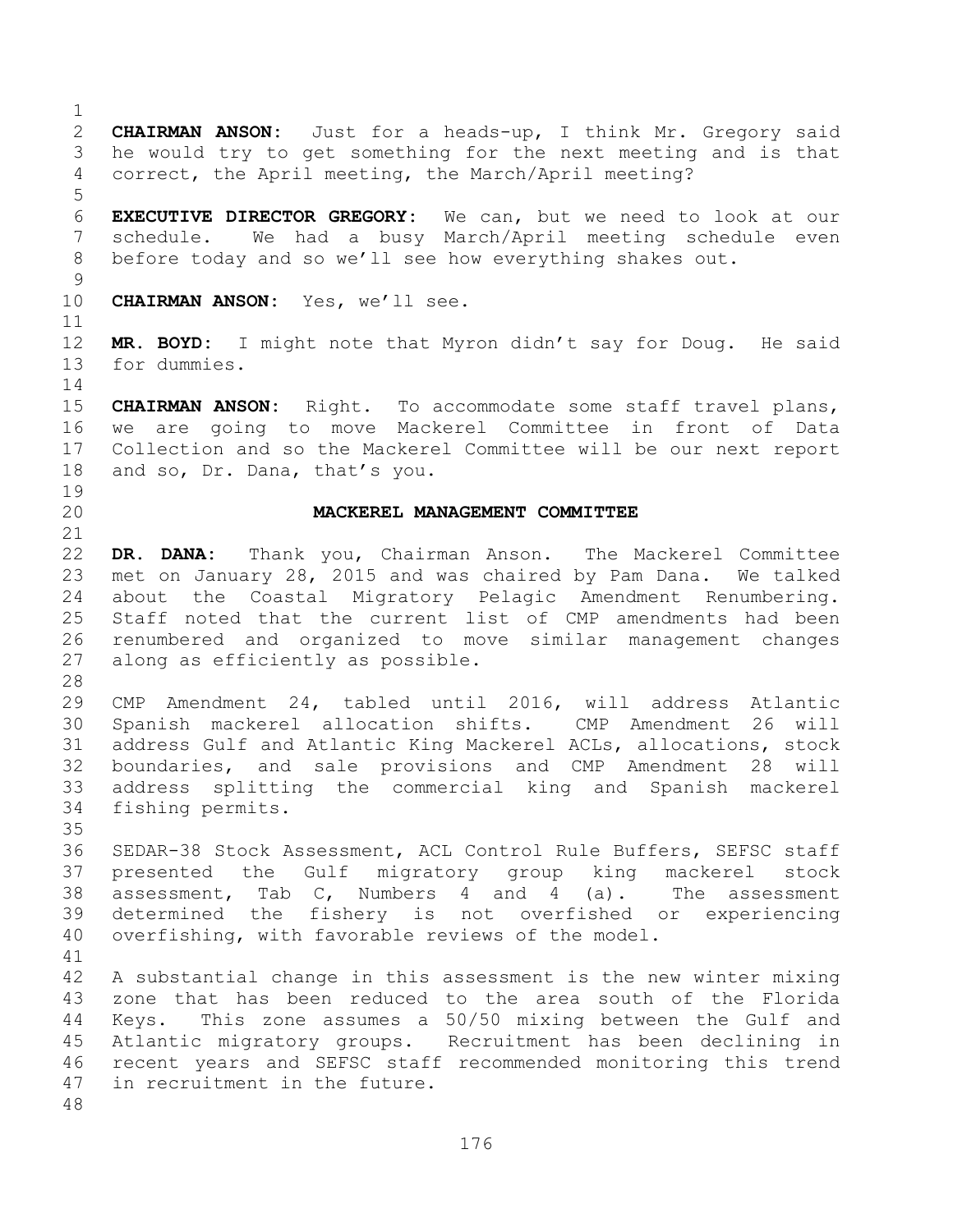Overall, the stock is perceived to be healthy and indicative of successful management strategy. The projected retained catch estimates increase in the first year of projections, 2015, and decrease thereafter to equilibrium levels. Council staff shared the results of running the SSC OFL and ABC recommendations through the council's ACL/ACT Control Rule, Tab C, Number 4(b), which indicated a necessity for a 9 percent buffer for the combined recreational and commercial fisheries between the ABC and the ACL. This should be addressed again at a later date, once the council has a better idea of how it wants to proceed with redeveloping the commercial zone allocations in the Gulf. We then moved to CMP Amendment 26 Scoping Document. Council staff reviewed the CMP 26 scoping document, Tab C, Number 5, which addresses Gulf and Atlantic King Mackerel ACLs, allocations, stock boundaries, and sale provisions. The ACLs can be increased in both migratory groups. The councils are also interested in exploring sector reallocations within their own regions. The Gulf Council also must revisit the commercial zone allocations for the Gulf migratory group of king mackerel, since the SEDAR-38 stock assessment determined that the current Florida East Coast Subzone was actually part of the Atlantic migratory group. This requires redistributing the percentage of the Gulf commercial quota voided by the loss of the Florida East Coast Subzone amongst the remaining Gulf commercial zones. The councils must also consider recognizing the new stock boundary and mixing zone from the SEDAR-38 stock assessment, which defines the new winter mixing zone as south of US 2 Highway 1 in Monroe County from the Dade/Monroe County line in the east to the council jurisdictional boundary in the west from November 1 through March 31. Also, the South Atlantic Council is interested in allowing bag limit sales of king mackerel in the Atlantic shark gillnet fishery, to permit a historic practice in this particular fishery. Lastly, committee members were interested in seeing sector- specific accountability measures developed for the king mackerel fishery. **The committee recommends, and I so move, to recommend that CMP Amendment 26 go out to scoping. CHAIRMAN ANSON:** We have a committee motion to recommend that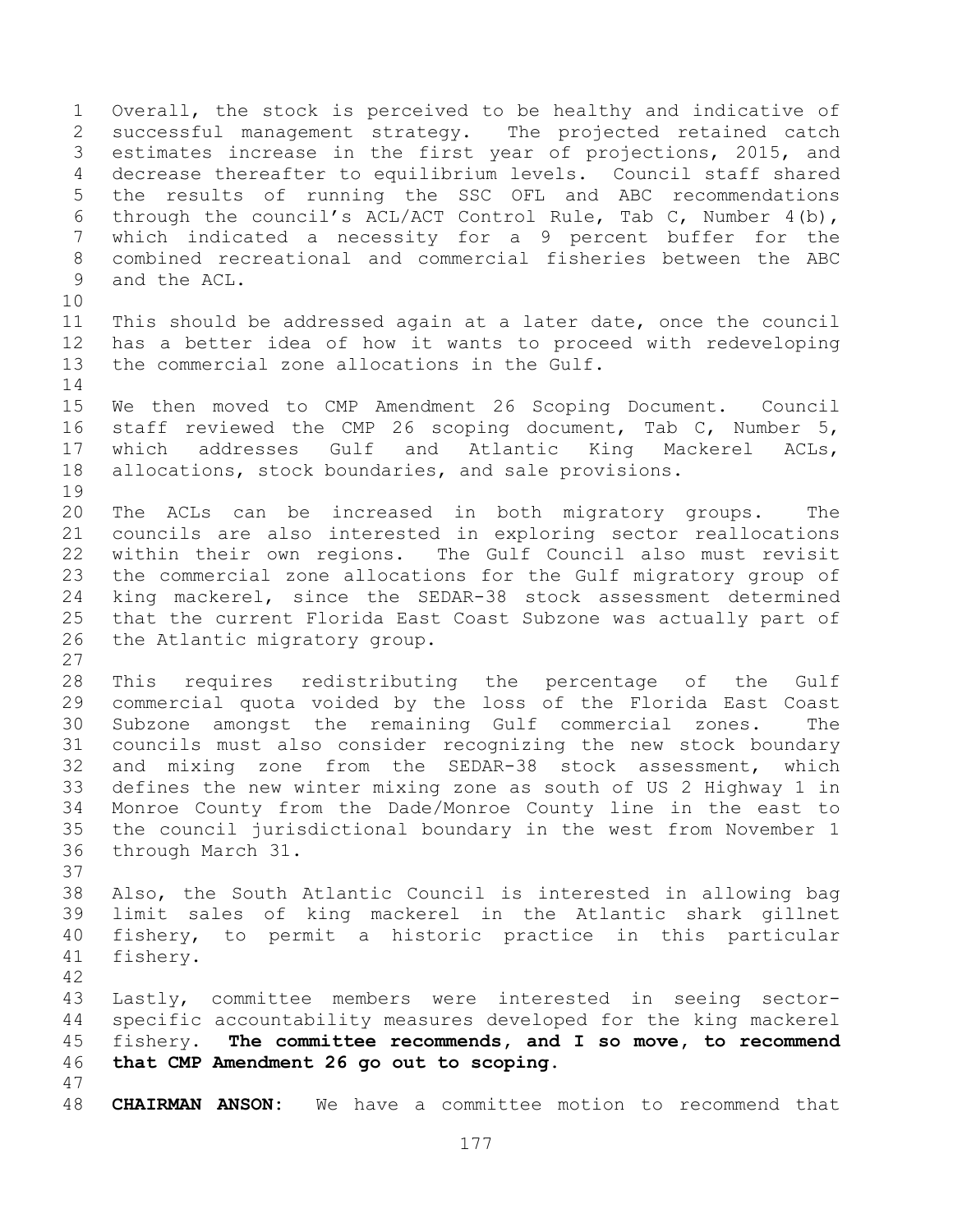Amendment 26 go out to scoping. Any discussion on the motion? **Any opposition to the motion? The motion carries. DR. DANA: The committee recommends, and I so move, to hold scoping meetings in the following locations: Port Aransas, Texas; Mobile, Alabama; Galveston, Texas; Panama City, Florida; Grand Isle, Louisiana; Tampa Bay, Florida; Biloxi, Mississippi; and Key West, Florida. CHAIRMAN ANSON:** It's a committee motion. You see the locations listed on the screen and is there any discussion? **MR. BOYD:** In consultation with Robin, I would like to add one more location on that and that's San Antonio, Texas. If we can do that, I would like to and I will give you rationale. **CHAIRMAN ANSON:** If you want to make a substitute motion and get a second, then we can discuss it. **MR. BOYD: I will make a substitute motion and if you just copy the motion and add San Antonio, Texas.** While they're doing that, my rationale is that some large percentage of the saltwater licenses are held by fishermen in San Antonio and one of the key fish that they fish for are mackerel and so I would like to hear from that group if we can and Robin and Lance are okay with it. **CHAIRMAN ANSON:** Lance indicates that he did second it and so do we have any other discussion? **MR. PERRET:** Lance added a San Antonio meeting a while back which I seconded for public hearing and I was just wondering if we had a good turnout at that meeting. It was on sector separation. **MR. LANCE ROBINSON:** Yes, we had a good turnout. **MR. PERRET:** I just wanted to know. We had one recently added and if we had a good turnout, then we ought to do it again, I guess. **MR. BOYD:** I would just say that I have chaired several meetings in Port Aransas where we've had zero people show up, just as a contrast. **CHAIRMAN ANSON:** Just making sure, Doug, but obviously we have funds to pay for one more scoping meeting?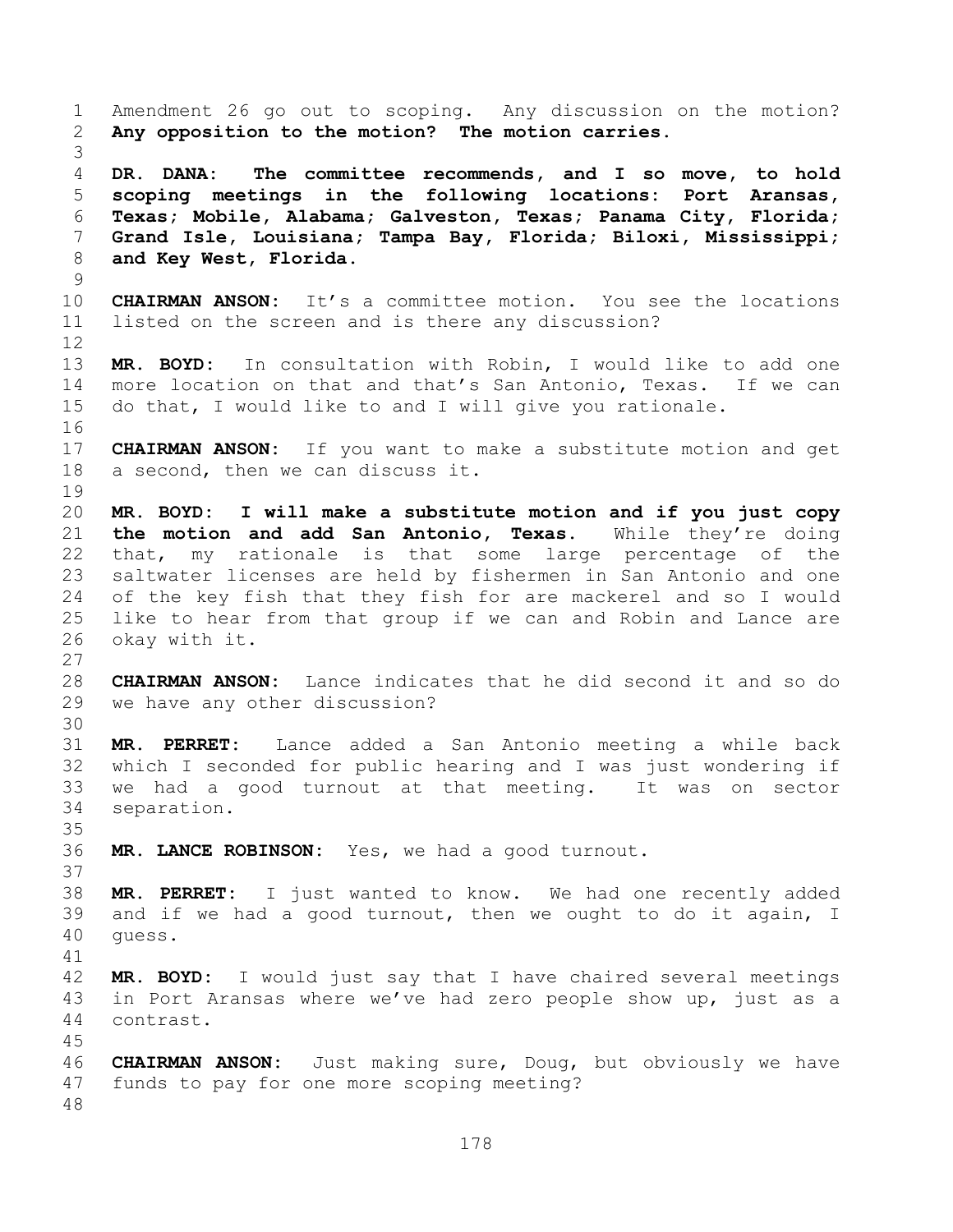**EXECUTIVE DIRECTOR GREGORY:** Funds are not as much of a constraint as time is, but yes, we have the funds. **CHAIRMAN ANSON:** Any other discussion on the substitute motion? Again, the substitute motion is proposed scoping hearing locations in Galveston, Port Aransas, and San Antonio, Texas; Mobile, Alabama; Biloxi, Mississippi; Kenner or Grand Isle, Louisiana; Key West, Tampa Bay, and Panama City, Florida. **Any opposition to the motion? Seeing no opposition, the motion carries. MR. FISCHER:** I think we just discussed that we would go with just Grand Isle and not the Grand Isle/Kenner. In the summary, it doesn't have Kenner listed in it, but it's on the board. **CHAIRMAN ANSON:** Thank you for catching that and I guess we can -- You're from Louisiana and so it will be all right. **DR. DANA:** Myron is correct. We did have Kenner yesterday put on there and it was just an omission on my part. **CHAIRMAN ANSON:** Myron, as long as you're happy that it's just going to be Grand Isle, Louisiana. **MR. FISCHER:** Grand Isle is good and it's where all the fishermen are, Grand Isle/Fourchon. **CHAIRMAN ANSON:** Okay. Very good. Dr. Dana. **DR. DANA:** Thank you, Chairman Anson. The committee then moved into CMP 28 Scoping Document. Council staff reviewed the CMP 28 Scoping Document, Tab C, Number 6, which addresses splitting the Gulf and Atlantic king and Spanish mackerel commercial fishing permits. The South Atlantic Council is interested in splitting the federal commercial permits for these species to facilitate more region-specific management of the Atlantic migratory group of mackerels. The South Atlantic Council wants to explore a two- for-one permit reduction system similar to the same system in place for their snapper grouper permits. Though the Gulf Council has not yet formally agreed to participate in CMP Amendment 28, the council has heard and voiced concerns in the past over Gulf-specific permit issues, including how to address increasing effort in the Western and Northern Gulf zones from traveling fishermen.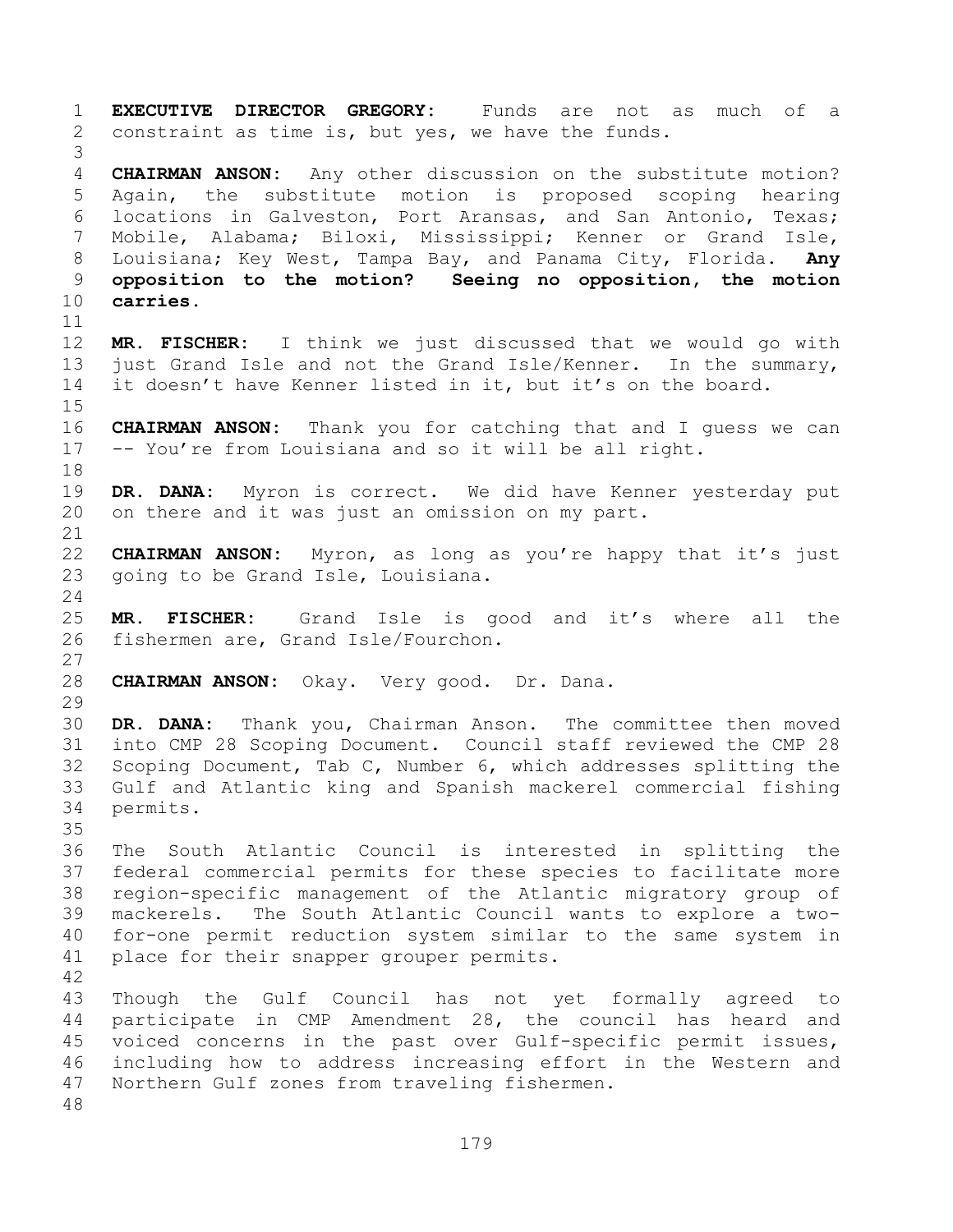Multiple options could be considered for how to determine which fishermen qualify for which permits and what qualification protocols would be necessary to achieve management goals. **The committee recommends, and I so move, to move forward with scoping hearings on CMP Amendment 28 at the same meetings as CMP Amendment 26. CHAIRMAN ANSON:** It's a committee motion. Any discussion on the

 motion? **Any opposition to the motion? The motion carries.** 

 **DR. DANA:** Staff then reviewed concerns presented by king mackerel gillnet fishery permit holders, Tab C, Number 7, and a summary of a meeting with those stakeholders and council members held January 12, 2015 in Key West, Florida, Tab C, Number 7(a).

 The gillnet industry is asking the council to consider raising the current trip limit from 25,000 pounds to 45,000 pounds. To accompany the increase in the trip limit, the industry has proposed accountability measures which would reduce the current and following year's quotas by the amount of each individual overage over the proposed trip limit. 

 The industry goal is to reduce the probability of fishermen getting fined due to accidental overages. Gillnet fishermen think that a 45,000-pound trip limit is highly unlikely to be met, making a trip limit overage that much less likely. Some fishermen suggested that a 35,000-pound trip limit would constitute a compromise between the current and requested trip limits.

 In reference to the council's request whether smaller nets could be used to reduce the amount of fish potentially caught in a single set, the fishermen noted that the fish can sometimes get strung out over large areas, requiring the larger nets to encircle and catch the fish.

 Fishermen also requested that the council consider removing latent permits that have no gillnet landings, revoking those gillnet endorsements.

 Fishermen supported creating a system whereby a fisherman suspecting themselves of being over the trip limit could call a NMFS port agent prior to landing their catch. The port agent would meet the fisherman at the dock and, if the fisherman was in fact over the trip limit, he would not be fined and the amount of catch over the trip limit would be excluded from his sale profits. Any profits from the sale of the landed fish over the trip limit would then be given to the proper authorities to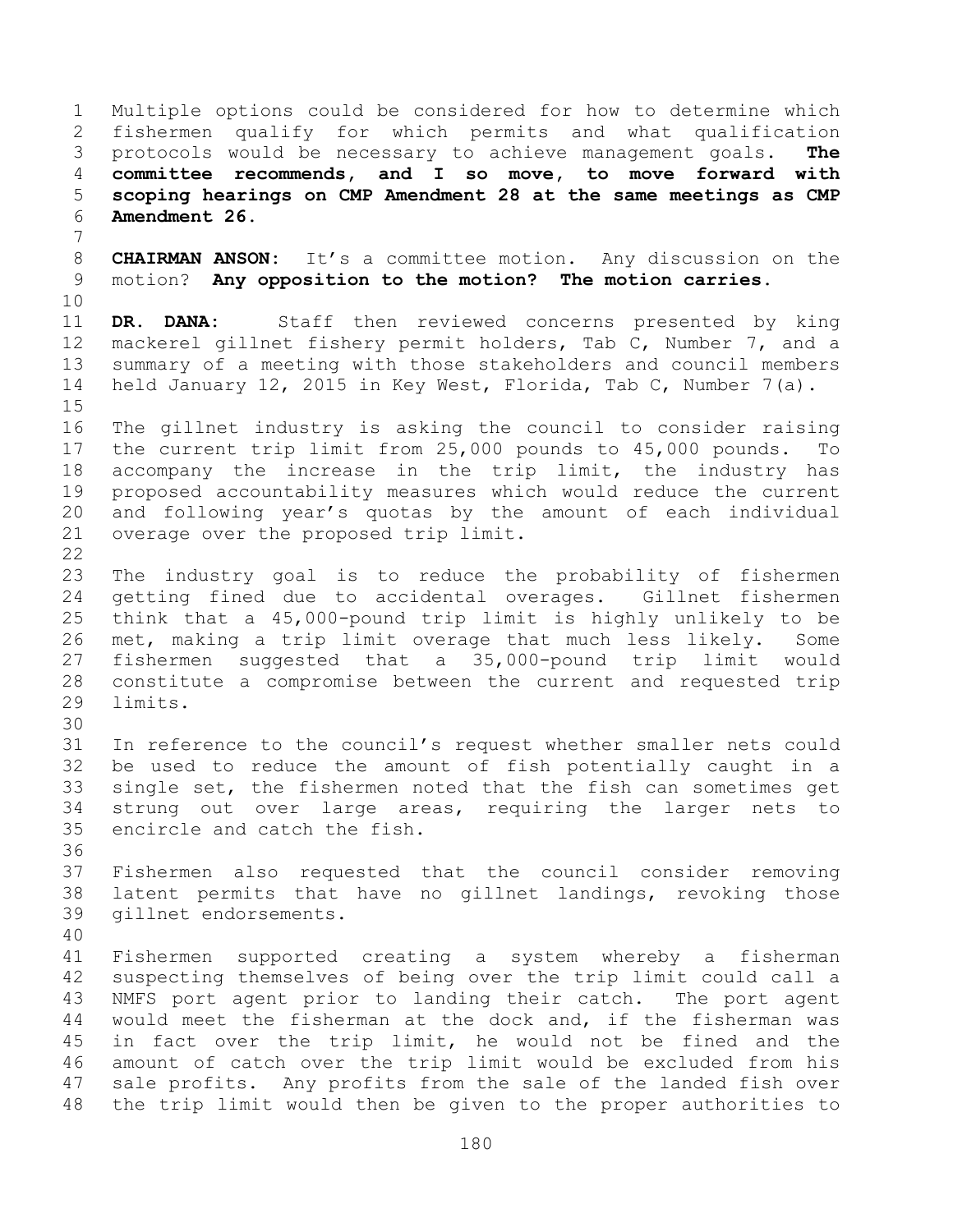go to the National Treasury or donated to charity. **The committee recommends, and I so move, to recommend that the council create a framework action plan to evaluate alternative gillnet trip limits and accountability measures and elimination of latent permits to minimize the potential for enforcement action due to accidental trip limit overages. CHAIRMAN ANSON:** We have a committee motion. Any discussion on the motion? **Any opposition to the motion? The motion is carried. DR. DANA:** Mr. Chairman, this concludes my report. **CHAIRMAN ANSON:** Thank you, Dr. Dana. That takes us to the next committee report, Data Collection, and Mr. Pearce. **DATA COLLECTION COMMITTEE MR. PEARCE:** Thank you, Mr. Chairman. The committee reviewed the technical subcommittee report for electronic charter boat reporting, Tab E, Number 4. If anyone has got any comments on that, now would be the time. Johnny, did you have any comments on this? I mean this is that technical report and did you have any  $-$  **MR. GREENE:** Well, we had talked about it earlier and I was trying to get to the report myself, but I mean I believe we passed a motion in committee and is that right? **MR. PEARCE:** Yes, we did. I will go to that. **After discussion, the committee recommends, and I so move, that the Data Committee direct staff to begin developing a plan amendment that would require electronic logbooks for the charter for-hire vessels in the Gulf and South Atlantic that considers the use of VMS and other recommendations from the joint council technical subcommittee report.** It's a committee motion. **CHAIRMAN ANSON:** We have a committee motion and is there any discussion on the motion? I guess, Johnny, since you brought up the other motion in Reef Fish relative to an amendment of flexibility and accountability, this kind of has some -- This also could be duplicative, I guess, and so I don't know if there's -- I don't want to put it all on you, but I just wanted to see if you have any thoughts on how these two could work together or be merged together. **MR. PEARCE:** Mr. Chairman, I think this is really not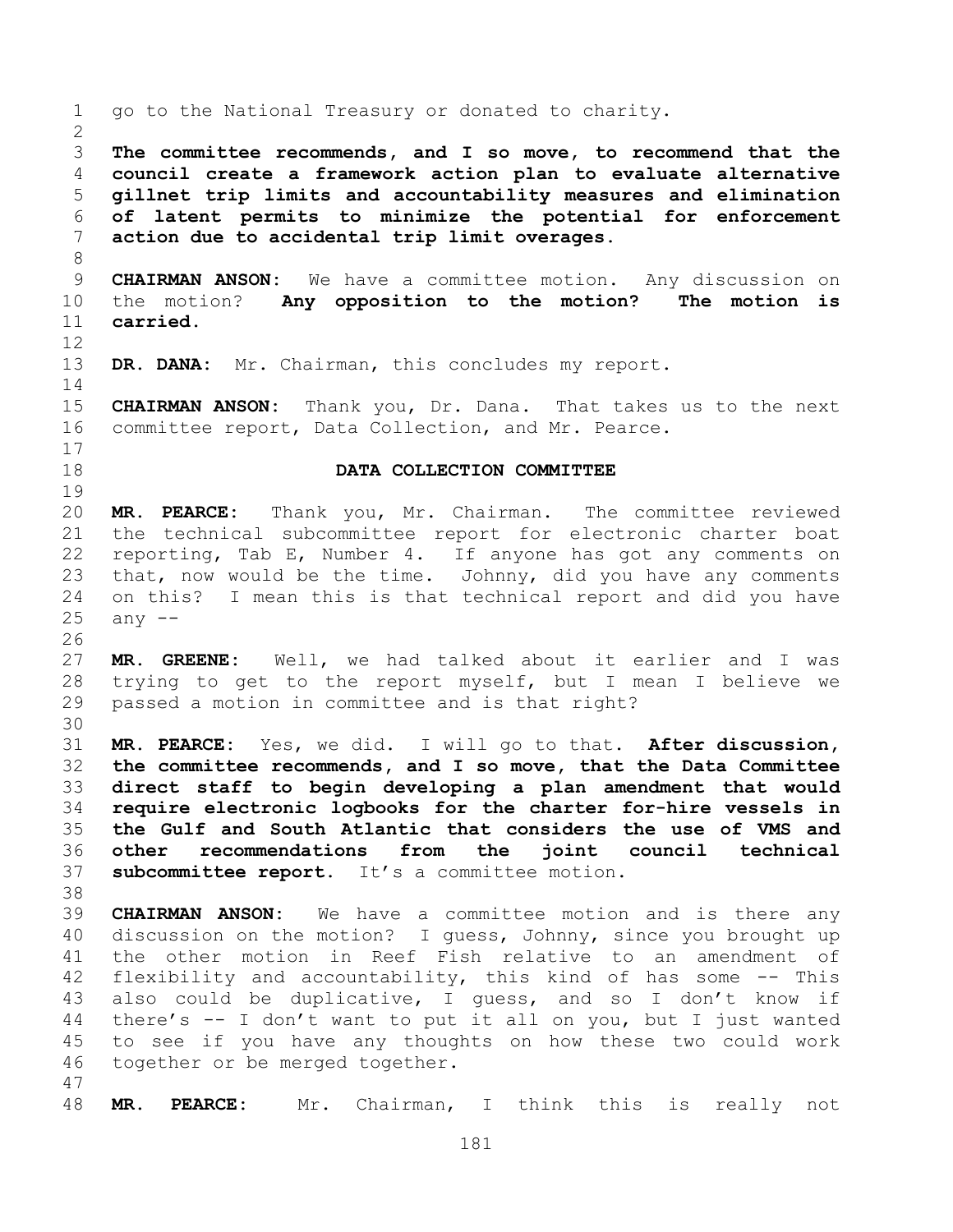duplicative, because this has got the Gulf and South Atlantic as well and I think I would like our gentleman from the Gulf and South Atlantic to let us know how he feels and if they're ready. **MR. BOWEN:** Thank you, sir. Yes, the South Atlantic Fishery Management Council is moving forward with electronic reporting. We have completed the dealer amendment that specifies weekly electronic reporting, the headboat amendment that specifies weekly electronic reporting for headboats, and we are working on an amendment to do the same for charter boats. We are also exploring a way to have commercial logbooks done electronically. **MR. PEARCE:** Does that help, Mr. Chairman? **CHAIRMAN ANSON:** Yes, it does. Again, relative to the accountability, which some people have couched that, in terms of data collection, as being accountable and not just the payback options and everything. I am just, again, trying to streamline the process, I guess, and make sure that staff isn't spending a lot of efforts in developing two documents I guess is all I was just concerned about. **MR. PEARCE:** I understand. **CHAIRMAN ANSON:** Staff or Doug, if you have any comments and if you understand that and it's all good to you, then I am just wasting time, but go ahead, Martha. **MS. BADEMAN:** I was just going to say I think this is a broader issue. I mean there's a lot of folks in Florida that have both permits and it would be silly for them to have two different electronic logbook procedures and one streamlined would make it easy. **CHAIRMAN ANSON:** Very good. **DR. FROESCHKE:** One thing to think about, I think the motion on the board that you have builds on the recommendations of the technical subcommittee, in that it was built as a replacement or recommended as a replacement for the current charter survey and part of the recommendations is that was supposed to be a multispecies fit and not designed for a single species or problem, whereas the previous motion, that's sort of the intent and so I see them as different and whether there is need or funding to do both of them I guess is a different problem, but it is a little bit uncertain on how to proceed, given two different charges.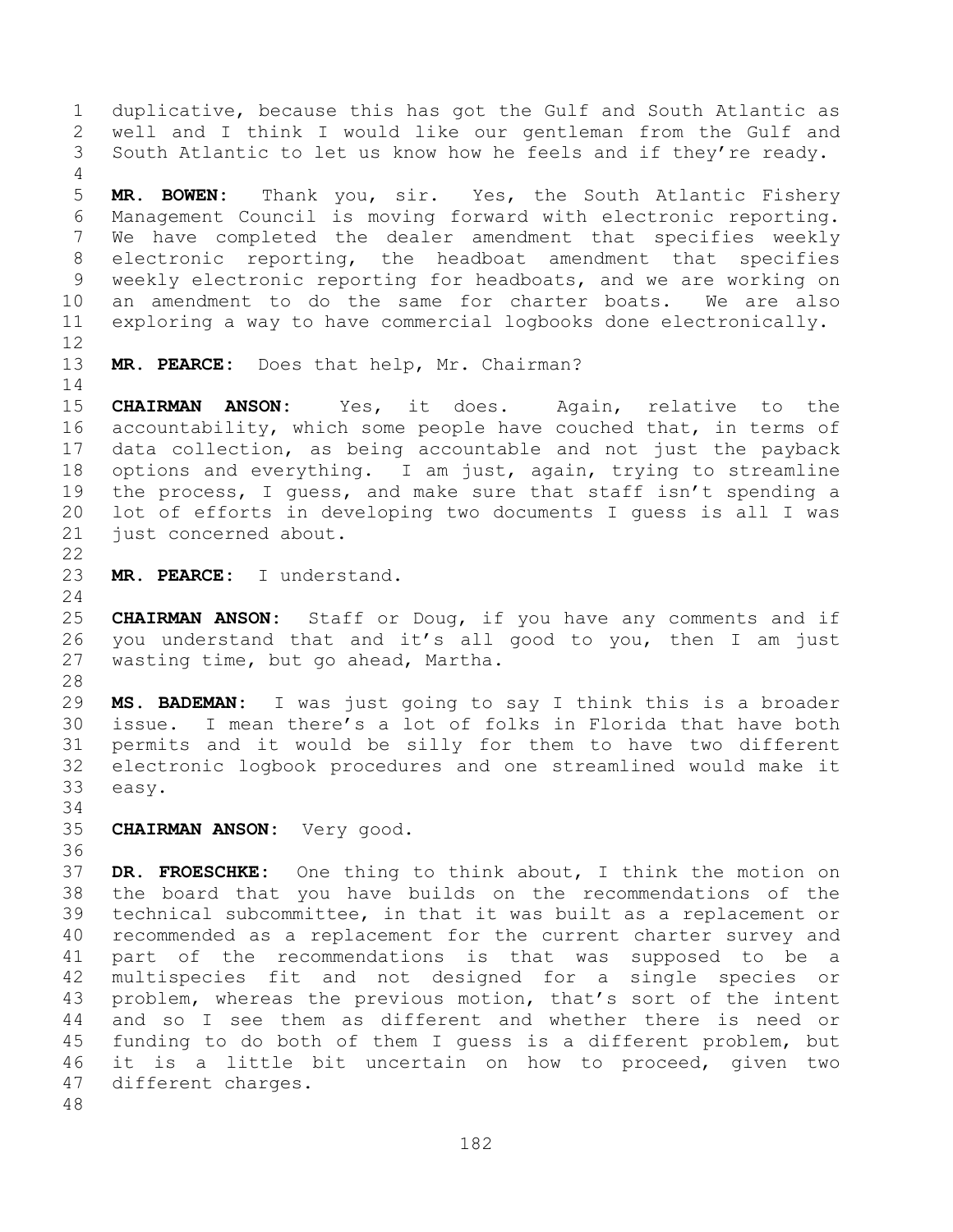**MR. PEARCE:** Mr. Chairman, we have a motion on the table. **CHAIRMAN ANSON:** Yes, we do, Mr. Pearce. Any other discussion on the motion? **Any opposition to the motion? The motion carries. MR. PEARCE:** Thank you, Mr. Chairman. The Data Collection Committee also received presentations regarding the EM/ER implementation plan, the MRIP calibration update, and the recent red snapper workshop. Mr. Chairman, this concludes my report in line with Doug Gregory's Paper Reduction Act. **CHAIRMAN ANSON:** Thank you, Mr. Pearce. **MR. GREENE:** I wasn't really sure where to jump in there with what was going on, but I mean I was -- Obviously with what we passed in Reef Fish and trying to figure out how this is all going to tie together has been rather uncertain, to me. I understand that we have a multi-council action here and that Martha is right and there will be people that are dealing with it on both aspects and I can understand that. I wasn't sure if something like this needed to stay in Data Collection or if it needed to go to the Reef Fish Committee, because that's where it's ultimately going, to my knowledge. I have had some question about that. Now, I didn't know where the South Atlantic was and if they were ramped up as much as what the Gulf seems and obviously with the Gulf having a three- year sunset on some of the stuff that we're doing and I would personally like to include this in the charter for-hire industry and to try to do something within a very small window of three years and incorporate this at the same time seems like it's a bit arduous, at best, to try to do that. I mean I understand the expense and I understand Martha's point about having boats dually permitted and I don't know if it would be better to just scale it back to just do something in the Gulf for one or two species quickly or whatever. I don't know, but obviously we've put that technical group together and it seems like that they have done what we've asked them to do and now it 42 seems like they're just kind of -- Everybody is kind of saying, okay, well now what? I guess my question is, okay, now what? Does this go to the Reef Fish Committee for some type of implementation or where do we go from here is my question.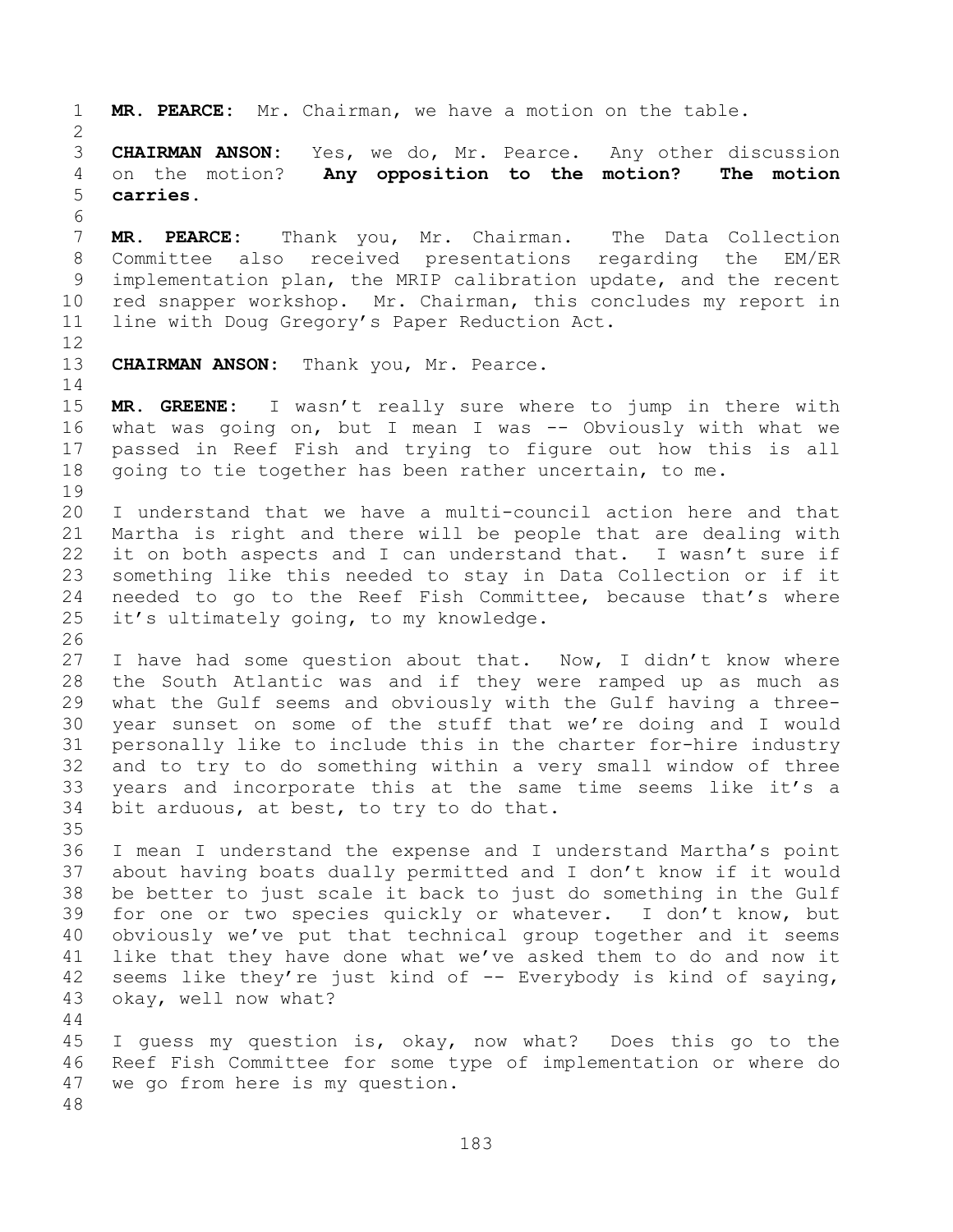**MR. PEARCE:** As Chairman of the Data Collection, this is, to me, clearly data collection and I do believe that we're going to be following the joint technical subcommittee committee report and I don't see any difference in one fish, two fish, three fish. I think that if you're getting everything in order to do reporting, it's just a matter of what that report says, basically, and what you report and what you don't report. I just think that we can move this as quickly now as we could have through Reef Fish and I don't see why it would go to Reef Fish. **MS. BADEMAN:** Just one more on this. I think in that technical group we also had HMS people on here as well and so I think this goes, again, not just beyond the Gulf and South Atlantic Council, but this whole other suite of species that's out there and so I think I would prefer Data Collection. **DR. CRABTREE:** Whatever committee you decide to do it, it seems to me you have two for-hire permits now, a CMP for-hire permit and a reef fish for-hire permit. You're going to want to modify both of those FMPs and require all of those for-hire permit holders to report. I assume we are going to require them to report everything they 25 catch, whether it's in these plans or not. CMP, of course, is a joint plan with the South Atlantic and so whether we're in 27 agreement or not -- We have separate permits, because ours is under a moratorium, but it will need to be a joint amendment with them to do that, but it does seem, to me, we want to have a general reporting requirement that's going to go on all of these for-hire vessels with either CMP permits or reef fish permits. **MR. GREENE:** I certainly understand all of those points and they're very good comments. It seems, to me, that the headboat collaborative has had real good success reporting almost daily within their industry. I realize it's twenty boats or whatever and it's worked very well and I mean why can't we -- I mean we put together a technical subcommittee and they came back and gave us recommendations, but yet, when you look at what the headboat collaborative has been able to pull off, it seems like you could almost just borrow the technology and the information they have and go that route. Without getting into a super long debate about it, it just seems like that has worked pretty well from the people I have talked to in that industry who have been reporting for twenty years now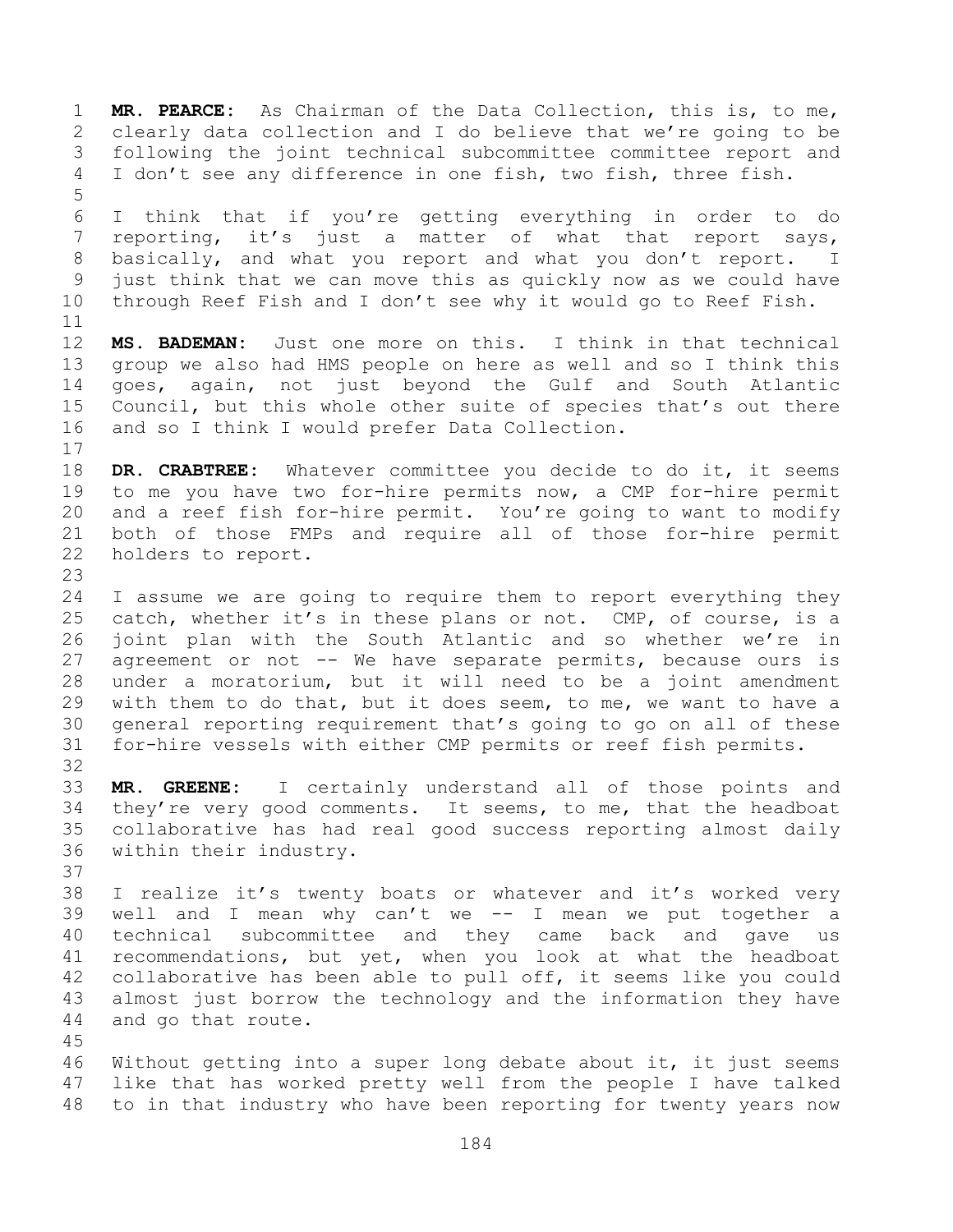with logbooks, with paper logbooks, and have now gone to electronic and so I'm just looking to build off of that. **MR. PEARCE:** I think I know what Johnny is saying and I think that will all be incorporated as we move down and I think, again, this is South Atlantic as well as us and so we've got to make this plan work for both of us and I think that's the direction we're heading and I'm sure when we begin the development of this plan that all of those things, the headboat and all, will be taken into consideration, how the reporting went around and everything. This is pretty much a really good move that we've been trying to do for a long time. **DR. PONWITH:** You know you can see from the electronic reporting and electronic monitoring policy from NOAA that this is the direction that we believe we need to go in, but there are caveats with that in terms of making sure that it's done in a way that's manageable and that we understand the costs to it. We also had our technical advisory committee put out their report and there are some very valuable findings in there to guide this process and my sense on this is that the worst thing we could do is little tiny stabs at this across this fishery or this geographic region. My sense on this is, with respect to the Data Collection Committee, is if you're going to embark on this, being mindful of all those caveats, that the best way to do it is go big and make sure you're taking into consideration the entire geography and multiple permits and then get advice from the subcomponents underneath there, rather than creating twelve tiny projects or programs that don't link to one another and end up having inefficiencies because of it. **EXECUTIVE DIRECTOR GREGORY:** Dr. Ponwith, given the direction the council wants to go, it seems to me the burden of doing this falls on the Science Center and what's the next steps and what can we do to help get this implemented as quickly as possible? **DR. PONWITH:** You know I actually disagree that the burden falls on the Science Center. We are a partner in data collection with the council and with the states and with the industry themselves and I view this as a very, very strong partnership to make this happen. The Science Center can't make this happen unilaterally. For one thing, the Science Center would have to stop an awful lot of what they're doing right now if we unilaterally had to foot the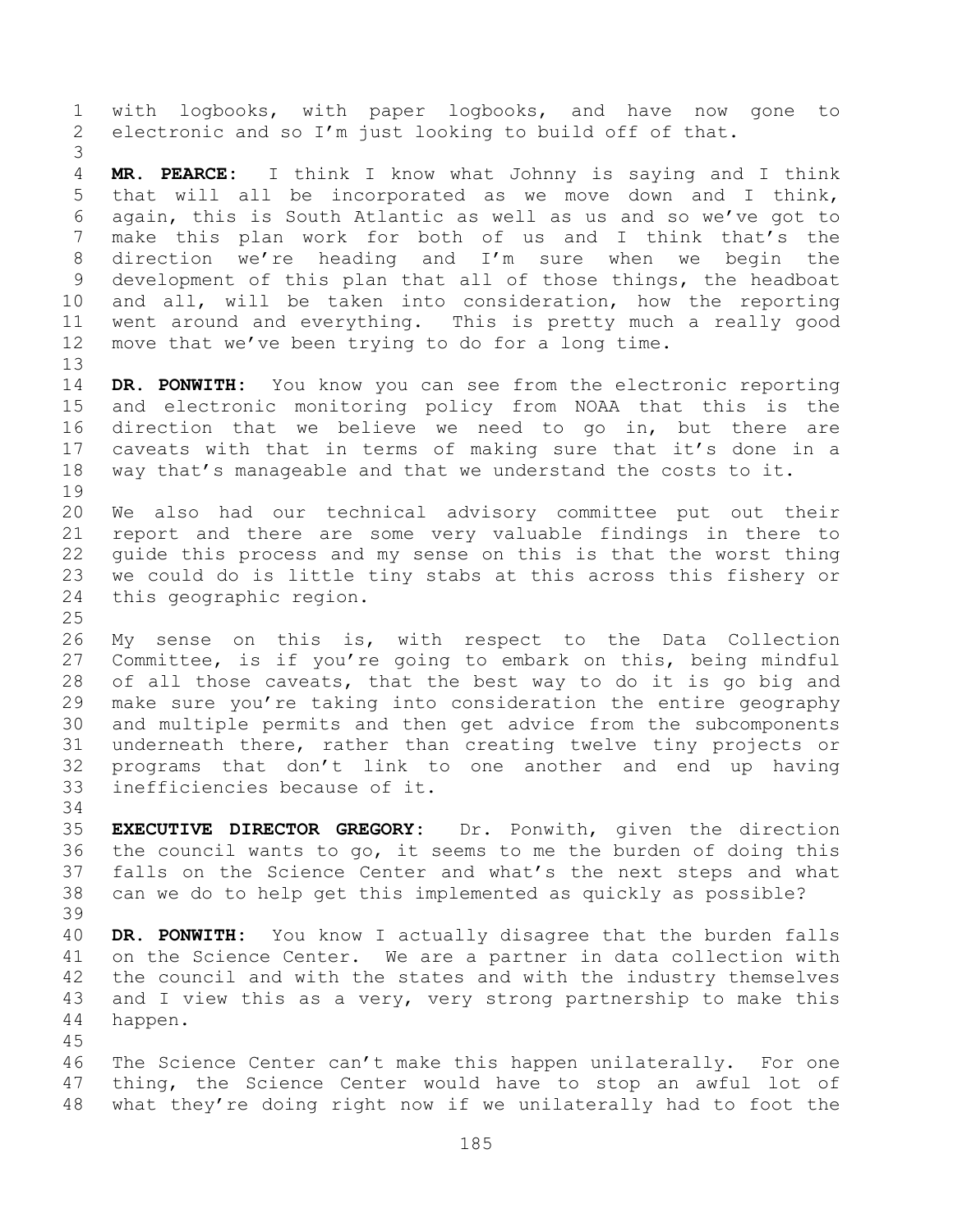bill for this and so I think the discussion is how do we set this up. The Science Center can create the technical, sort of the -- Let me explain one of the things that we're doing in the South Atlantic. The South Atlantic is interested in having electronic reporting for the vessels, switching to an electronic logbook for commercial vessels, and we're doing a pilot on that. What we've done was created sort of the minimum data requirements and here are the fields that we have to have and here is the level of precision we need for each of those fields and then gone to the commercial enterprises and said here are the data we need and you figure out how to write the software to create the system to collect those data. What I can envision is a similar thing. We would say these are the data that we need and this is an opportunity to engage with the industry and find out are there more data that we would like to amend that list by, given this is an opportunity for change, and then create the specs for what data we would collect, but then it's a matter of working together to figure out how to do that. Do we create those specs and then allow commercial enterprises to write software and then sell that software to the industry and we would have to engage with enforcement to understand if we make this mandatory, which would be my recommendation if you're 29 qoing to do it, if you make it mandatory, what are the best ways to make this enforceable and all the other aspects. Again, a very strong partnership will be required for this to be successful. **CHAIRMAN ANSON:** Harlon, do you have any comments? **MR. PEARCE:** Yes, I do. This has only been in the works for eight years that I know of and I would sure like to get something finished before my next two meetings and I get the hell off of this council, but I don't think anything -- We've done so much and moved so -- I mean I don't see the problem and, Bonnie, I know you keep throwing these roadblocks at us, but doggone it, just get it done. Just get it done. **DR. PONWITH:** I don't see anything I said just now as a roadblock. I was asked the question of what will it take to make this happen and this is a paragraph and it's very simple, a handful of words, and there's a lot that has to happen to go from this to that and it's going to take a partnership and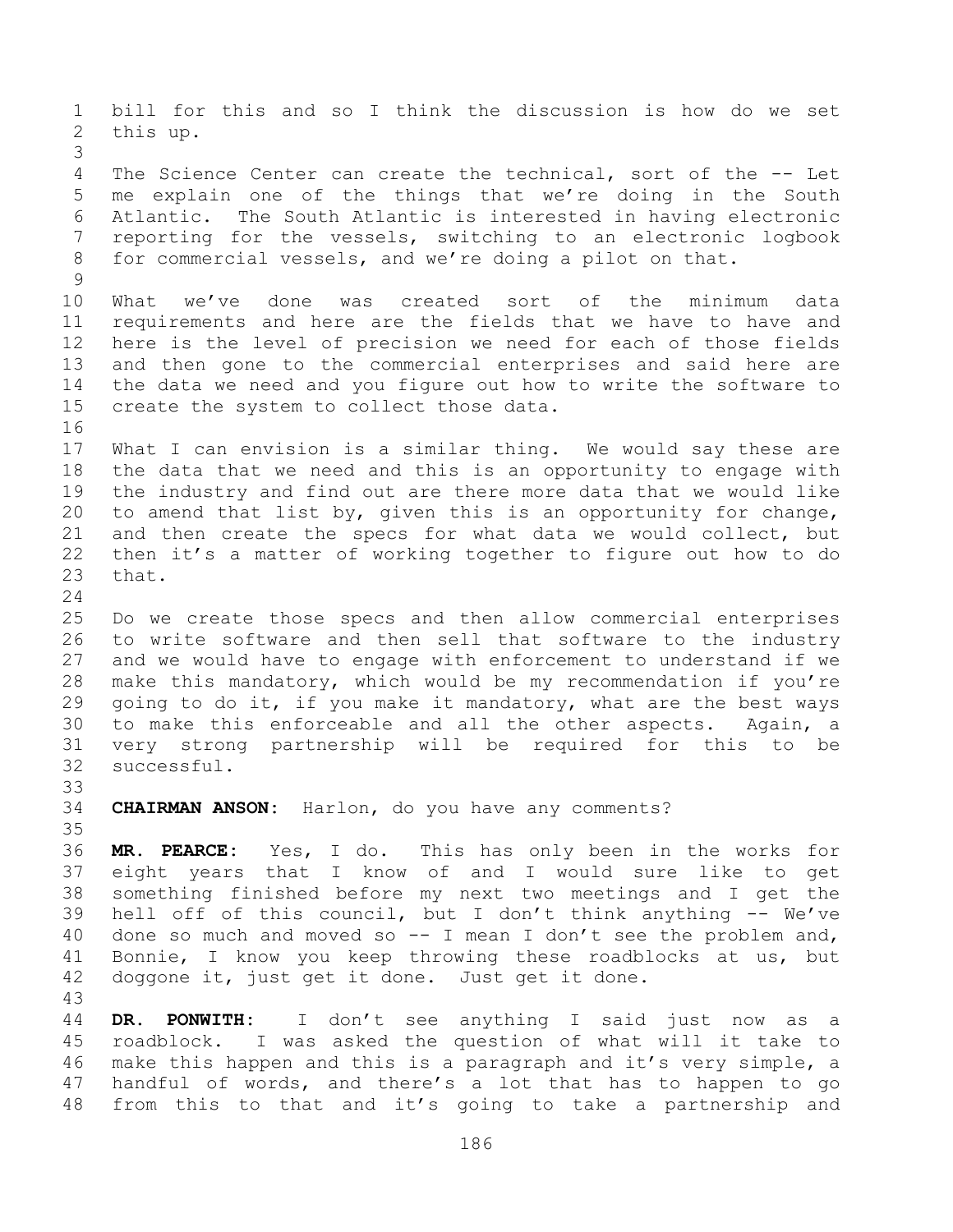that's all I'm saying.

 I can sketch out and I think that the technical report that you have in your hands right now does a very good job of sketching out all the things that have to happen. They are doable, but it just takes a partnership.

## **GULF SEDAR COMMITTEE**

 **CHAIRMAN ANSON:** All right. No other comments on that and so that will take us to the next committee report, Gulf SEDAR, and that will be presented by myself. This is Tab F. Staff reviewed the status of ongoing and planned stock assessments in the Gulf through 2017 and that was Tab I, Number 4.

 The committee was encouraged to consider which data-poor species, in addition to red drum, to assess in 2016. The Southeast Fisheries Science Center noted a change in effort estimation for MRIP, which would require Southeast Fisheries Science Center assessment scientists' time, and thereby possibly reduce the number of assessments which could be completed in the Gulf in a given year.

 The council stated that their 2016 priorities were currently the same and wanted to see more assessment slots in 2016 and beyond. The council decided to wait until the March 2015 meeting to determine which data-poor species would be assessed in 2016, giving the Science Center time to develop a list of species to include in the data-poor assessment and to provide better guidance on the potential impacts of the MRIP calibration effort on the assessment schedule. This concludes my report. Next would be Administrative Policy, Tab G, and Mr. Boyd.

 

## **ADMINISTRATIVE POLICY COMMITTEE**

 **MR. BOYD:** Thank you, Mr. Chairman. The Administrative Policy Committee met on Monday of this week and I too have an abbreviated report. Mr. Gregory has a Report Reduction Act in effect and so I'm going to read as little as possible here. 

 Staff reviewed the current structure of the Gulf Council SSC, indicating how it differs from other councils. An integration of the three major SSCs, Standing, Ecosystem, and Socioeconomic, into a single SSC is expected to provide improved scientific advice to the council.

 **The committee approved, and I so move on behalf of the committee, to integrate the three SSCs, which currently total**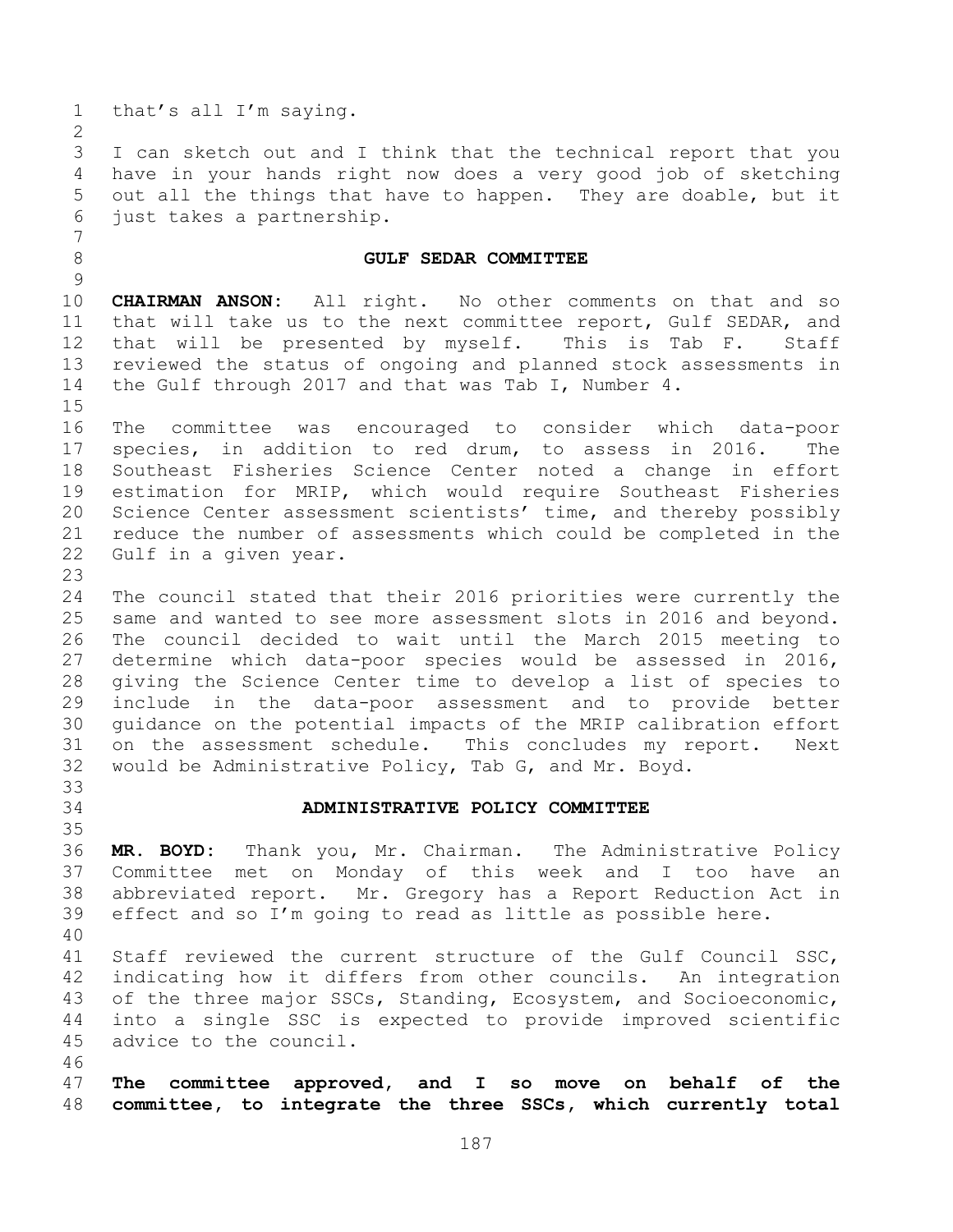**thirty-five members, into a single Standing SSC of eighteen individuals with the following approximate multidisciplinary structure: not less than seven stock assessment or quantitative biologists/ecologists; three ecosystem scientists; three economists; three quantitative anthropologists/sociologists; one environmentalist scientist; and one other scientist from one of the above disciplines or from some other field. That's a committee motion.**

 **CHAIRMAN ANSON:** Thank you, Mr. Boyd. We have a motion on the board and is there any discussion on the motion? 

 **MR. WALKER:** Well, with all these allocation issues and all of the social and economic and several of these have been brought up and it's been taken to the SESSC and they have reviewed these and it's come back to the council and I think it's extremely important to keep the SESSC. I don't see any reason to consolidate it.

 I have talked with some of the SSC members and they don't seem to disagree. It's kind of like having the Army lead the air strikes. I mean it's just -- They're not going to be interested, the biologists, as much so in the social and economics and I think you need to keep this separate and it's really important and it's important to a lot of people in this country to have these decisions and the council sends these to review and I think it's extremely important to keep the SESSC separate.

 **DR. CRABTREE:** I think, David, the next motion kind of addresses that, because it talks about a special Socioeconomic SSC, but I have a question on this list, because I wasn't here when you all did this, but what does an environmental scientist exactly mean? Do you mean a scientist who specializes in the environment or what do you mean?

 **EXECUTIVE DIRECTOR GREGORY:** More particular, it could be someone, a scientist, that works for an environmental organization, but we didn't want to label somebody as "NGO", because there's consulting firms and other aspects of that.

 **DR. CRABTREE:** Why do we want to do that? We don't generally set the SSC up to represent constituent groups. We set it up to have qualified scientists on it and we don't have a commercial scientist and a recreational scientist and I don't think we ought to have an environmentalist scientist either and we ought to have good scientists that represent the disciplines that we think we need to get the science advice.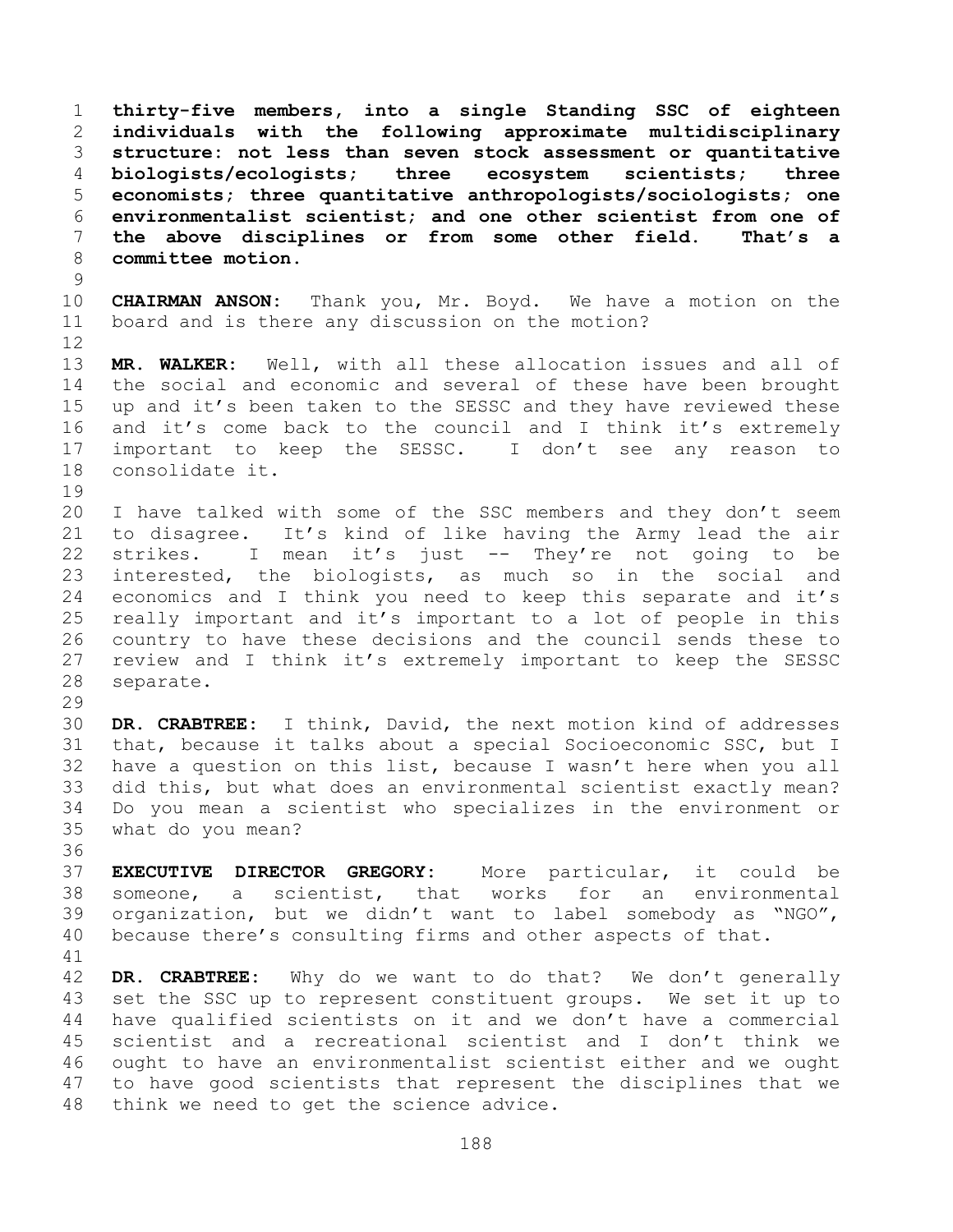**EXECUTIVE DIRECTOR GREGORY:** It would be easy just to do away with that term and just say two other scientists from the above disciplines or from some other field. **DR. CRABTREE:** I think that's a good change. **MR. PERRET:** So this motion is open to amendments, right? **CHAIRMAN ANSON:** That's correct. **MR. PERRET: I would move that we remove "environmental scientist" and, for the last bullet, instead of "one", put a "two" and at the end of "other scientists." We are going to have two qualified scientists from other fields and just two scientists and we don't need "from one of the above disciplines or from some other field". Just "two other scientists." CHAIRMAN ANSON:** They are making final edits. **MR. PERRET:** That's my amendment. **CHAIRMAN ANSON:** Corky, I think you wanted the last bullet -- **MR. PERRET: I want to delete "from one of the above disciplines or from some other field" and just leave it at "two other scientists."** Thank you. **CHAIRMAN ANSON:** That's your motion, Corky? Do we have a second to the substitute motion? **MR. BOYD:** I second. **CHAIRMAN ANSON:** All right. It's been seconded by Mr. Boyd and is there discussion? **MS. BOSARGE:** I have a question, because I was confused about this during the committee discussion as well and it has to do with the second motion that we're going to get to, like Dr. Crabtree said, but it affects my decision on this and so I need an answer. That Special Socioeconomic SSC that we have a motion to create, two economists, two anthropologists/sociologists, when we have economic or net benefit analysis or things of this nature that are typically evaluated in an economic manner, using that field of study, is that special SSC going to evaluate those on their own as someone that specializes in that and we get a report or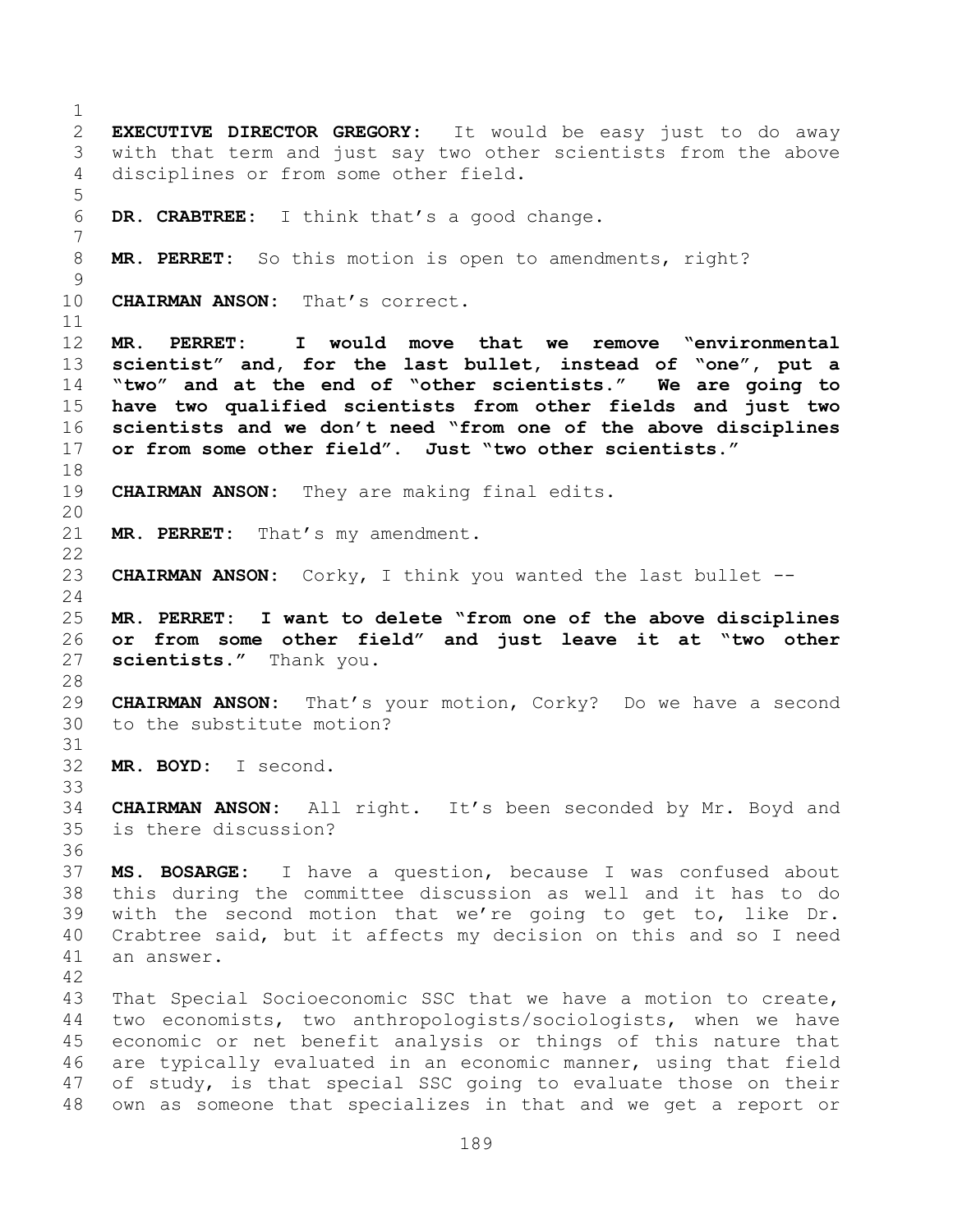have what we done here is going to create this eighteen or nineteen members now on a Standing SSC and when we have an economic issue, we pull those extra four people in, but we still have stock assessment people and this and that that are making decisions on or voting on motions that are economically driven? 

 **EXECUTIVE DIRECTOR GREGORY:** It's the latter. The full SSC votes on issues, along with the special SSC. They would be fully integrated. Now, what the specialists can do and what any of the disciplines there can do is go off and form a working group and address issues and come back and report to the full Standing SSC, but the full Standing SSC votes on the issues brought before it.

 **MS. BOSARGE:** Essentially the way it would work is we would have a working group of that special SSC and they would evaluate whatever the economic issue is and they would make motions in a report and then the full SSC would read that and make their decision based on that?

 **EXECUTIVE DIRECTOR GREGORY:** It could work that way or they could do it together as one meeting and have the discussion at the meeting and have a motion at the meeting, but the reason I was trying to get at least three of each discipline is to give them enough synergy to where they can address specific issues if they wanted to, but typically the SSC meets as a whole and votes as a whole, with the special SSC counting as a voting member of the Standing when they meet together.

**CHAIRMAN ANSON:** Any other discussion?

 **DR. STUNZ:** I've got a quick question for you, Doug. The red drum and the shrimp and all those, are those still active then and will still just function normally as I guess what we would have had here?

 **EXECUTIVE DIRECTOR GREGORY:** Right. There is no proposals here to change the structure of the special SSCs other than to limit their number to less than five.

 **DR. STUNZ:** Just one more follow-up question to that. Then kind of like Leann, the two motions that are going to follow this up, you have this Special Socioeconomic SSC and so one of those people will be one of the three on the Standing SSC or not necessarily or I guess I'm wondering, where do you get the continuity to carry it back to the main group that's going to vote on what happened on the Special Socioeconomic SSC?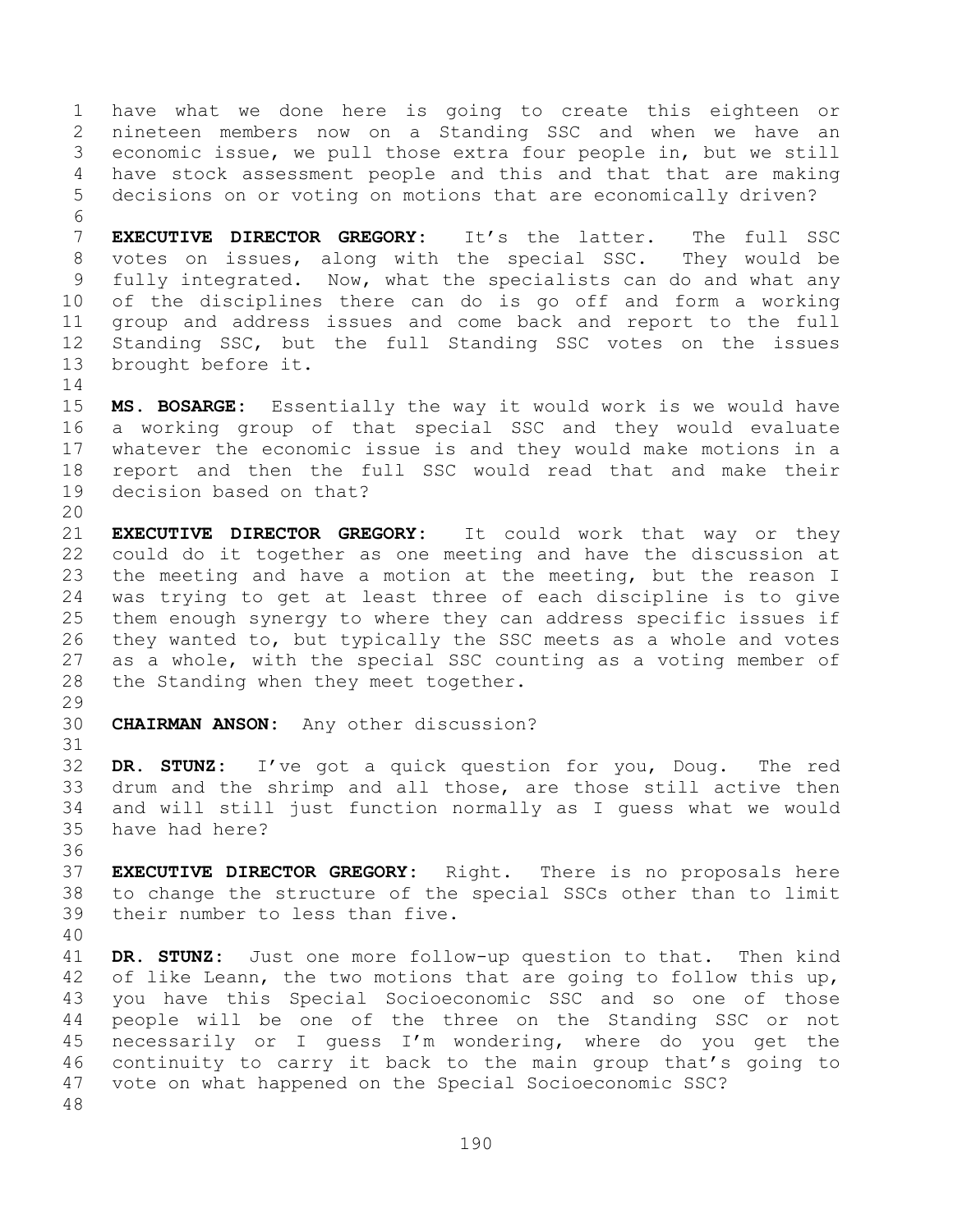**EXECUTIVE DIRECTOR GREGORY:** Okay and let's take an amendment that really requires input from economists and anthropologists. We would convene the Special Socioeconomic SSC with the standing SSC to address that and if it was red snapper, reef fish, we also convene the Reef Fish Special SSC and so we would have the two special SSCs meeting together with the Standing.

 Now, if there was something in-depth in particular that the three economists on the Standing SSC wanted to address as like a separate working group, like we're doing now with ecosystem and some of the shrimp issues, they can go do that on their own and come back to the full body if they want, but that's the normal way we've been operating. That's going to be an alternative structure that's available to us that we've just been exploring this year and it started with the ABC control rule. The SSC formed a special working group to develop that.

 **MS. BOSARGE:** One more question, because I'm not sure I understand all of the dynamics here. Will we actually be losing -- That's almost taking thirty-five of these members and cutting it in half, just about, when you cut it down to eighteen or nineteen maybe now on that motion, but are we losing half of that expertise? Are we really doing away with it and those people are going away or are they somewhere else in these little special SSCs down here somewhere?

 **EXECUTIVE DIRECTOR GREGORY:** No, they will be going away. The group that's going to not have as much representation, given the proposals I have here, is so many people on the Ecosystem SSC, but we've got three on the Standing that we will incorporate from the existing Ecosystem SSC and so yes, you're right that we're going to have half as many SSC members, not counting the specials, as we do now and I would urge you to go back to the beginning of the document I wrote to tell you a little history 35 of how these other SSCs got formed. They weren't formed by a specific motion or action by the council. They came into existence in a more round-about way.

 **CHAIRMAN ANSON:** Doug, we had some discussion obviously during the Administrative Policy Committee and kind of following up to David's concern regarding the number of economists that are available relative to other SSCs, was it mentioned or do you know how that, if this proposal were to go through, how it would compare as far as economists on other SSCs? Would it be equivalent or do they have two times as many economists as we would have? Do you have a sense of that?

**EXECUTIVE DIRECTOR GREGORY:** No, I don't. That was a question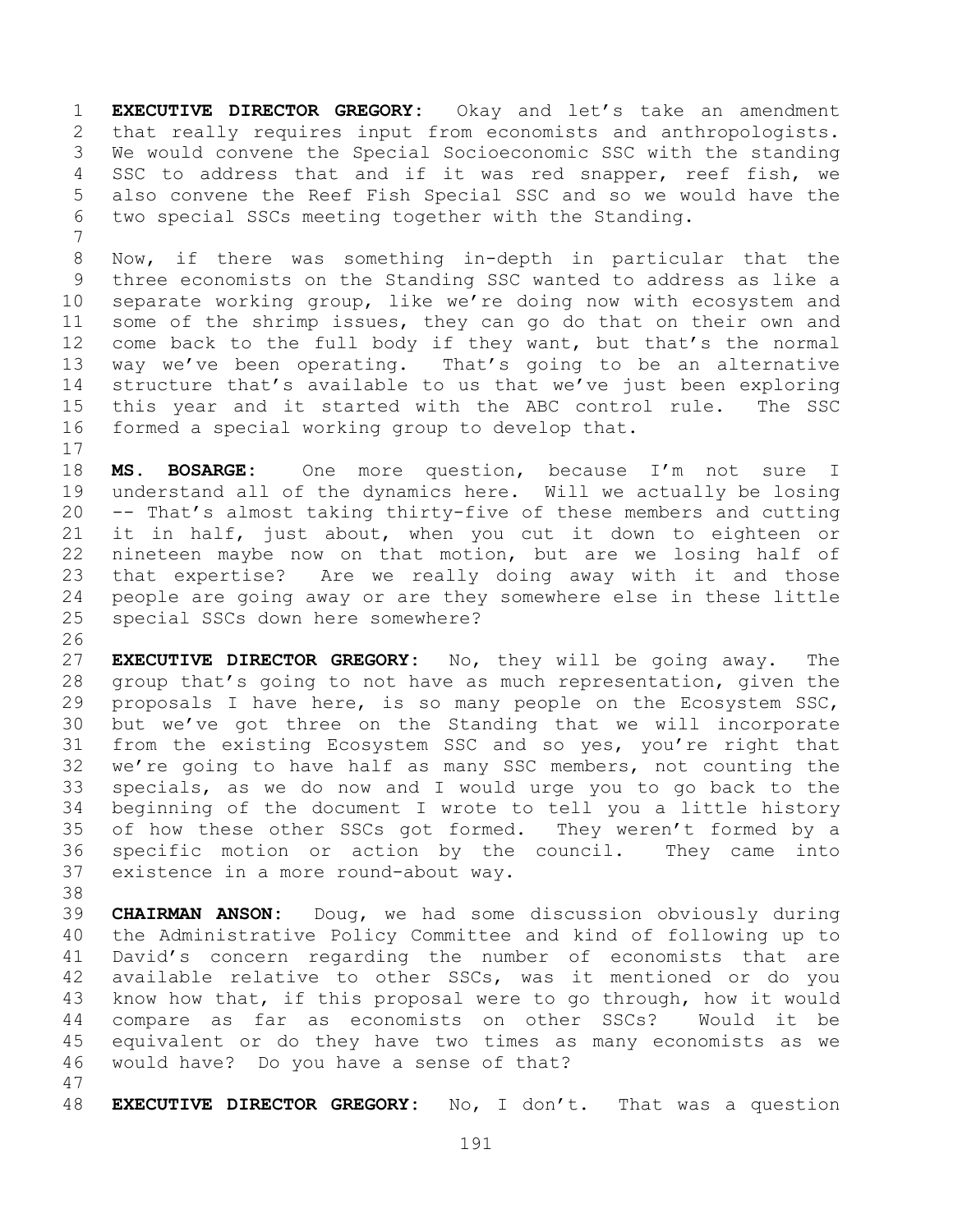that was asked in the committee and I was going to research that and provide it to the council after this meeting.

 **MR. PERRET:** Doug, having been around when we initially set it up, the council was in the process of developing fishery management plans and we had the Standing S&S and that committee was primarily made up of biologists and we had a department management representative and we had an attorney and we had a sociologist and economist and so on, but the special committees were set up because we were developing a shrimp plan and we were developing a reef fish plan and we were developing a mackerel plan and we were developing a groundfish plan and spiny lobster 13 and so on. That's how those special committees were set up, because those were the plans that were being developed.

 **MR. GREENE:** If we had a situation going on and we wanted to send something specifically to the economic group, do we have to -- Does everything go through the Standing SSC and then is relegated out? Would we get reports of the findings of each 20 working group back or is it everything goes to the Standing and<br>21 thev delegate it out and receive it back in and make a decision they delegate it out and receive it back in and make a decision and give it to back to us?

 **EXECUTIVE DIRECTOR GREGORY:** Right. The request would go to the SSC and then we would convene the Socioeconomic Special SSC in conjunction with the Standing and then they -- If they felt a special working group was needed to explore something in more detail, they would make that request of us.

 Now, this structure is pretty much what we have in our SOPPs and I will point out that we have not been following our SOPPs. Our SOPPs very clearly say that the Socioeconomic Panel is a subunit of the Standing SSC, but we have never treated them as such. We have always treated them as an independent SSC and so this is an attempt to -- I wasn't using the SOPPs as my rationale for this, but -- That's kind of the way the original Socioeconomic Advisory Panel was set up. They were designed to take the output from the stock assessment scientists and apply the economic data to the relative ABCs so the councils could see what the relative economic impacts of different management styles were or management actions.

 It was difficult to make that happen, because of just the way the process works with the stock assessments, but that was the original purpose of the Socioeconomic Advisory Panel and they became an SSC when Congress said that the council could pay SSCs 47 and the staff, at the time, said we've got these scientists over here and let's make them an SSC, so we can pay them too. That's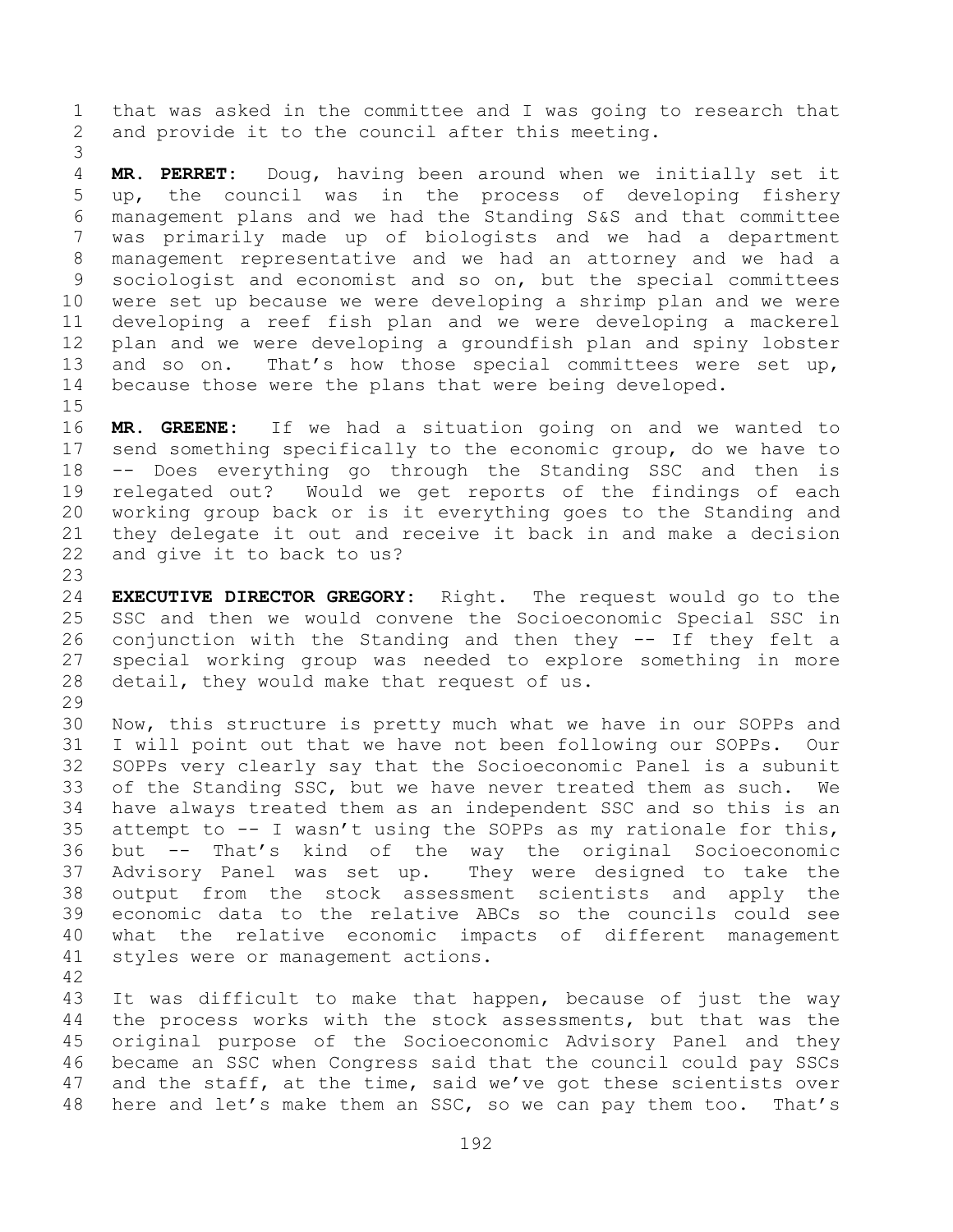how they became an SSC, but our SOPPs clearly say they are supposed to be a subunit of the Standing and this proposal would make that more functional.

 **MS. BOSARGE:** I think I would like a little more information on how many economists, because of what you just said, because it's such a priority for Congress right now. We have to take it into effect and I want to make sure that we have all the assets that we need to take it into account and I mean I want to make sure we have the assets we need to take it into account and so if we could get -- I don't really feel comfortable making a decision on this without knowing where we stand relative to the other councils on that, simply because these are very specialized, high-level career paths that we're looking at and I don't want to see us let this go before we realize that we might need it, people.

 **MR. WILLIAMS:** I think both Corky and David have made good points and I am starting to think that those special SSCs may have outlived their usefulness. He's right that they were set up to help create the original fishery management plans and I don't know what their utility is anymore.

 I mean one of our objections here is we've got so many members, seventy, but if we dropped the thirty-two special SSCs, we are dropping the eleven Ecosystem SSCs and if we retained our Standing and retained the Socioeconomic SSC, we would be down to twenty-seven members and I am looking and that's actually exactly what the South Atlantic Council has. They have eighteen members on their SSC and nine members on their Socioeconomic Panel.

 I am not prepared to make a motion, but I don't know. This whole thing seems a little clumsy with this Special Socioeconomic SSC. If I have to vote on it, I will probably vote against it, because I don't know, but it just seems real clumsy to me, but I question whether we really need those special SSCs anymore and if we need to cut back, maybe that's the place to cut back.

 **CHAIRMAN ANSON:** We have a motion specific to the Standing SSC and I understand the linkage of the special SSCs or these extra SSCs and the membership, but this one pertains particularly to the Standing SSC and so any other discussion on this motion? **All those in favor of the motion signify by saying aye; all those opposed like sign. The motion carries.** That was the substitute motion. All right, Mr. Boyd.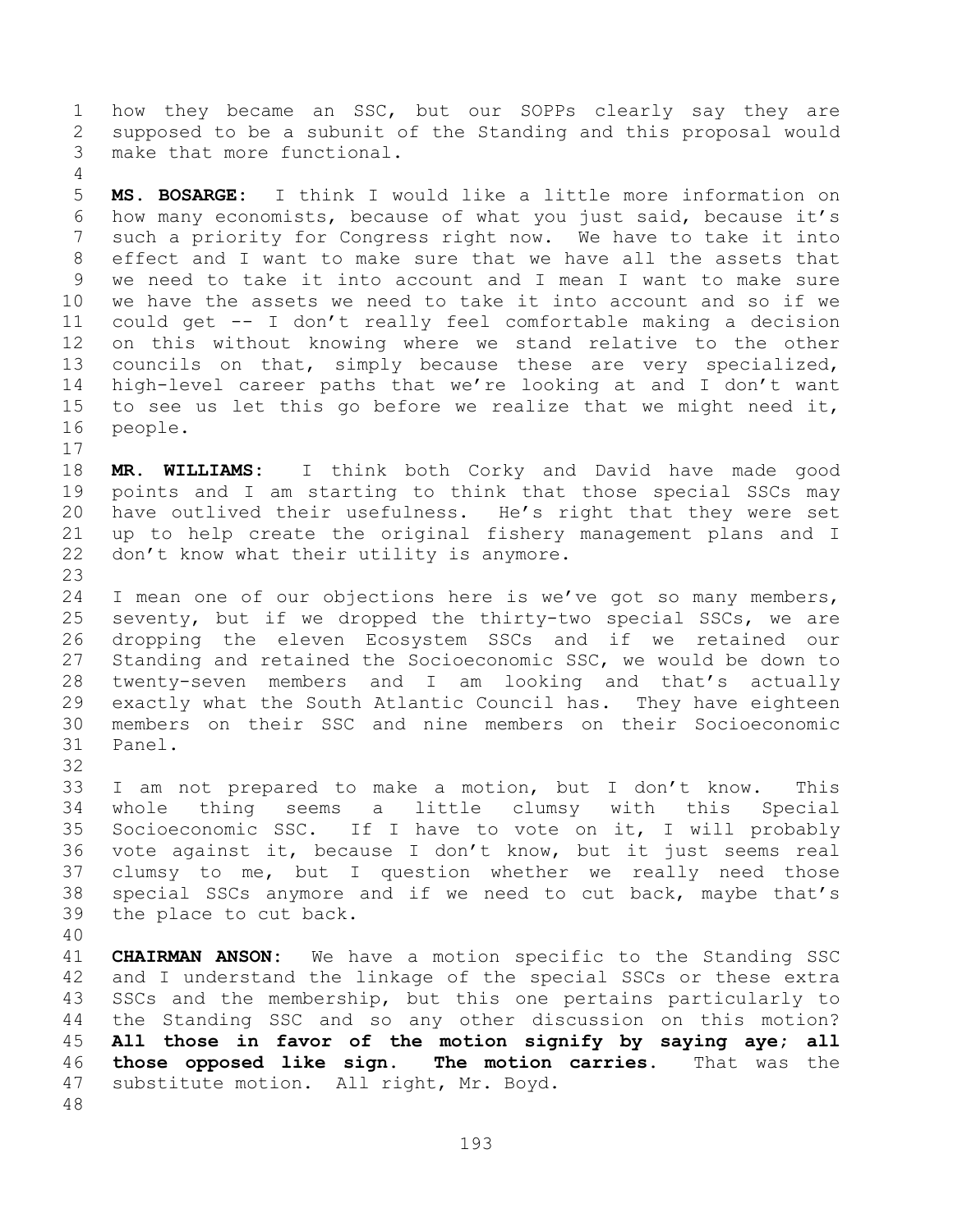**MR. BOYD:** I have a question. Did we pass the substitute motion? **CHAIRMAN ANSON:** Yes, that's what we were voting on, yes. **MR. BOYD:** All right. Let me find where I was. Staff was asked to provide the council with a similar breakdown of the scientists that currently serve on the Standing SSC. That was discussed just a minute ago. I am going to go to the next motion, which we've talked about briefly. **The committee approved and, on behalf of the committee, I so move to create a Special Socioeconomic SSC to be comprised of two economists and two anthropologists/sociologists.** That's a committee motion. **CHAIRMAN ANSON:** There is a motion from the committee to create a Special Socioeconomic SSC to be comprised of two economists and two anthropologists/sociologists. Any discussion on the motion? **MR. BOYD:** I just have a comment. I looked back at the makeup 23 of the Socioeconomic SSC and there is about ten active members, ten to twelve active members, on there and we have six on this newly-created SSC. We have three economists and three quantitative anthropologists/sociologists and so we've carried over at least 50 percent of the expertise into this and so, from my point of view, we don't really need to have a Special Socioeconomic SSC. We have that expertise that we've brought over and this body will be able to appoint those people that are going to be on that committee when we redo the SSC. Thank you. **CHAIRMAN ANSON:** Any other discussion? **MR. WALKER:** I am going to vote in favor of the motion. I keep trying to get through that I think it's important to the nation and its fisheries to have some social on it. We need the special social and economic and we've removed the SESSC and I think this is the only other option left and so I would support this. **DR. LUCAS:** I just have a general question for descriptive sakes. In the SSC that we just stood up, we have the quantitative anthropologists/sociologists and are you just specifying that -- There is no qualifier, I guess, in front of the Special Socioeconomic SSC and is there a reason for that?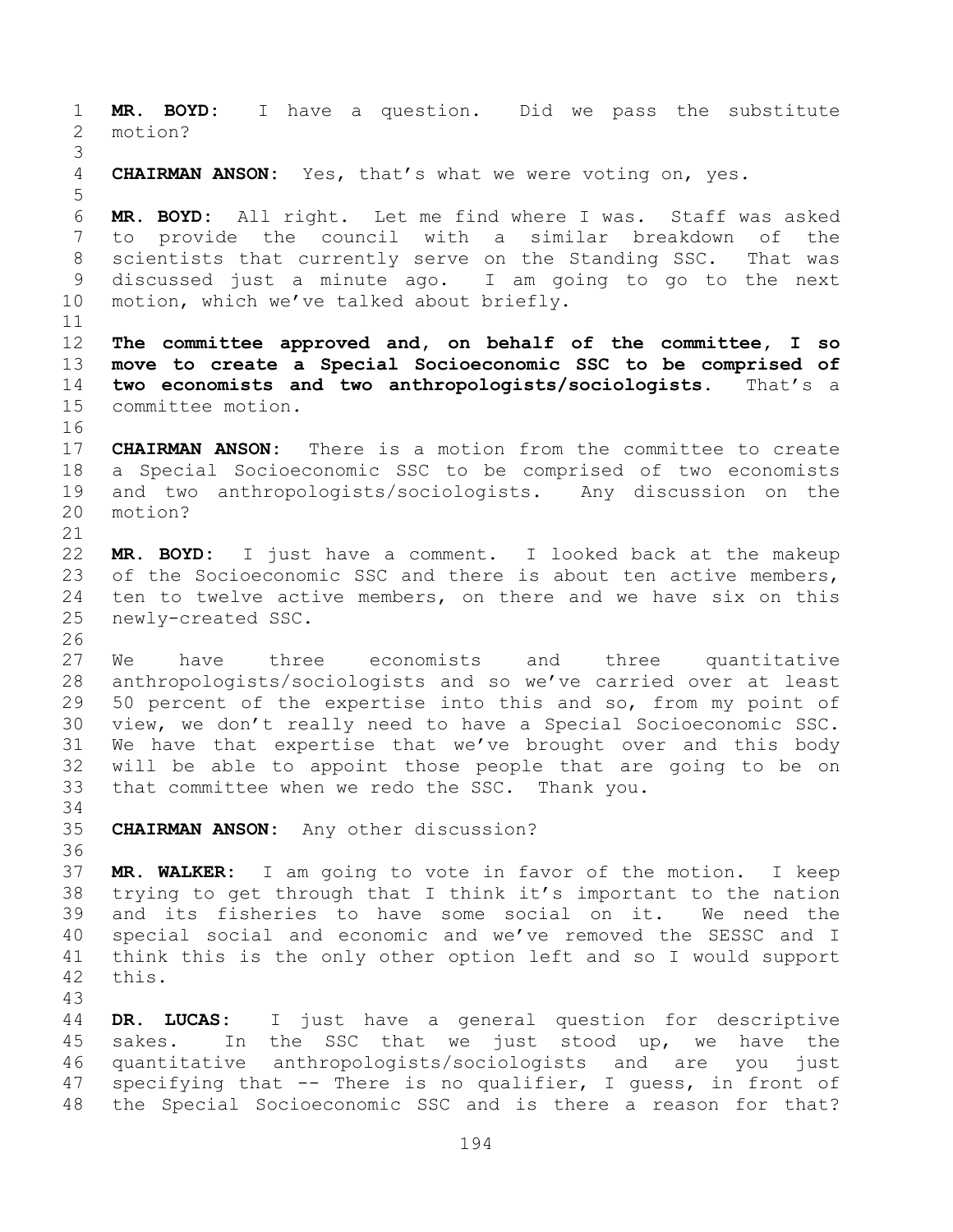Are you all just separating quantitative from --

 **EXECUTIVE DIRECTOR GREGORY:** Not particularly. When I discussed this with the Standing SSC at their last meeting, as some of the discussion here, the concern was about the efficiency of the meetings. Having people that are not familiar with stock assessments is sometimes -- They can't really contribute to the discussion and so the SSC was saying if we can track quantitative anthropologists to do so, but there was no other real intent with putting it there and leaving it off of here. We are pretty much going to be at the whim of who actually applies.

 **MS. BOSARGE:** I will just repeat what I said earlier about the fact that this is such a concern when it comes to Congress and to the politicians and they have made that clear to us, I believe, as a council. It's clear in the Act that this is very important, that the economics of the situation must be considered and not by itself and make a decision on it, but it has to be a big contributing factor.

 Now, in my mind, somebody that has a business background that has both a bachelors in accounting and in finance and an MBA -- I don't have an economics degree, but I have had a lot of economics classes and I would never put economics and then the rest of these sciences, your biologists and things like that, they're totally different, completely different, fields.

 To say that we really don't know how many economists are on these other SSCs throughout the rest of the nation and then to get rid of this too and so we're back to we have three economists and that's it and that's what we have, I think this has to be a focus for us and I think it is a very specialized science that a lot of those other people that are on that Standing SSC have no background in whatsoever and so I think this is very important to have this here as an option for us to go to and pull in when the SSC feels necessary.

 **MR. PERRET:** I want to support this motion for a number of reasons. One, historically I think the region had one economist and we developed all these fishery management plans and we had a tremendous lack of economic data and social data, boy, we were really lacking.

 The Act, Magnuson, was reauthorized sometime later and the biology and the maximum sustainable yield, as modified by relative social and economic and ecological factors, and so sociology and economics are extremely important in what we're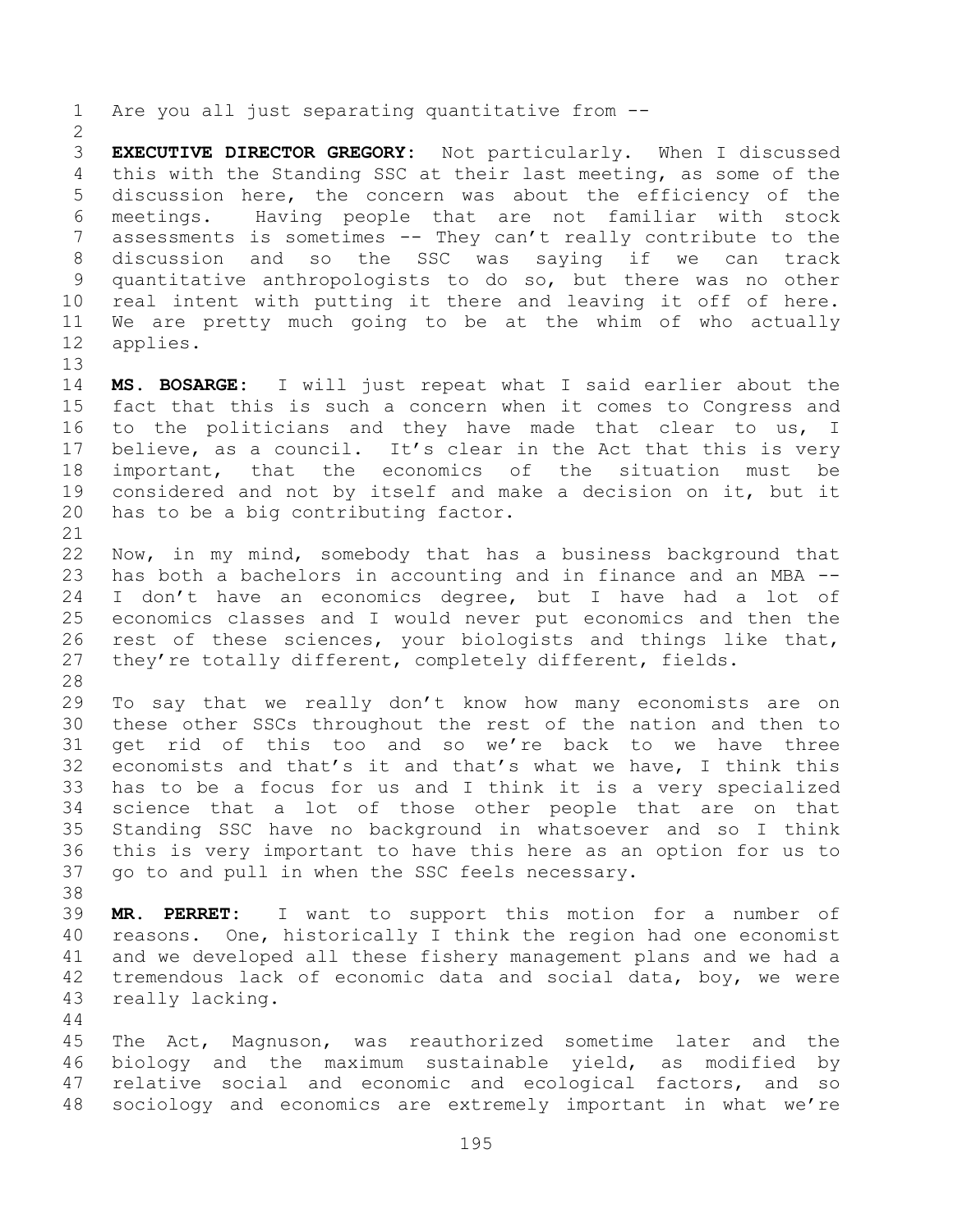dealing with today.

 Early on, it was one group of commercial fishermen versus another and who gets this share or that share and so on and so forth and now we've got it where it's a little more complicated with various constituencies within each user group, headboats and six-packs and true recs and commercial net and commercial this and commercial that.

 I think it's extremely important we keep social and economic scientists in this mix and I think this motion certainly helps us to do that. Thank you.

**CHAIRMAN ANSON:** Any other --

 **MR. GREENE:** The paragraph before this motion is a little concerning. It says the SSC expressed some concern about the potential loss of the existing socioeconomic expertise and staff suggested creation of a Special Socioeconomic SSC and my question is what was their concern about that? I sat through the committee and the whole deal and I must have missed it, but what was their concern that they were expressing?

 **EXECUTIVE DIRECTOR GREGORY:** At the Standing SSC, I gave a summary like I did in the committee here about the discussions I've had with the Ecosystem SSC and the Socioeconomic SSC and it was the Socioeconomic SSC that was most resistant to being integrated and I think we have two economists on our Standing SSC and one anthropologist now and I think in the discussion with them at the Standing meeting, I threw out the option and I said, well, you know we can always create a Special Socioeconomic SSC to capture more expertise if we need it and they thought that was a good idea.

 I actually developed that idea while talking to the Standing SSC about this restructuring and they were very particular about wanting more stock assessment people, because I think at the time I had four or six proposed. They wanted more, because there is a lot of work to be done with stock assessments.

 Each workshop has to have SSC representatives and some of the same people go to all of these workshops and they are getting tired.

 The discussion was -- The reason the quantitative come up with the anthropologists is economists are quantitative. Economists do understand models and modeling and particularly the ones that have been working in fisheries management, they are familiar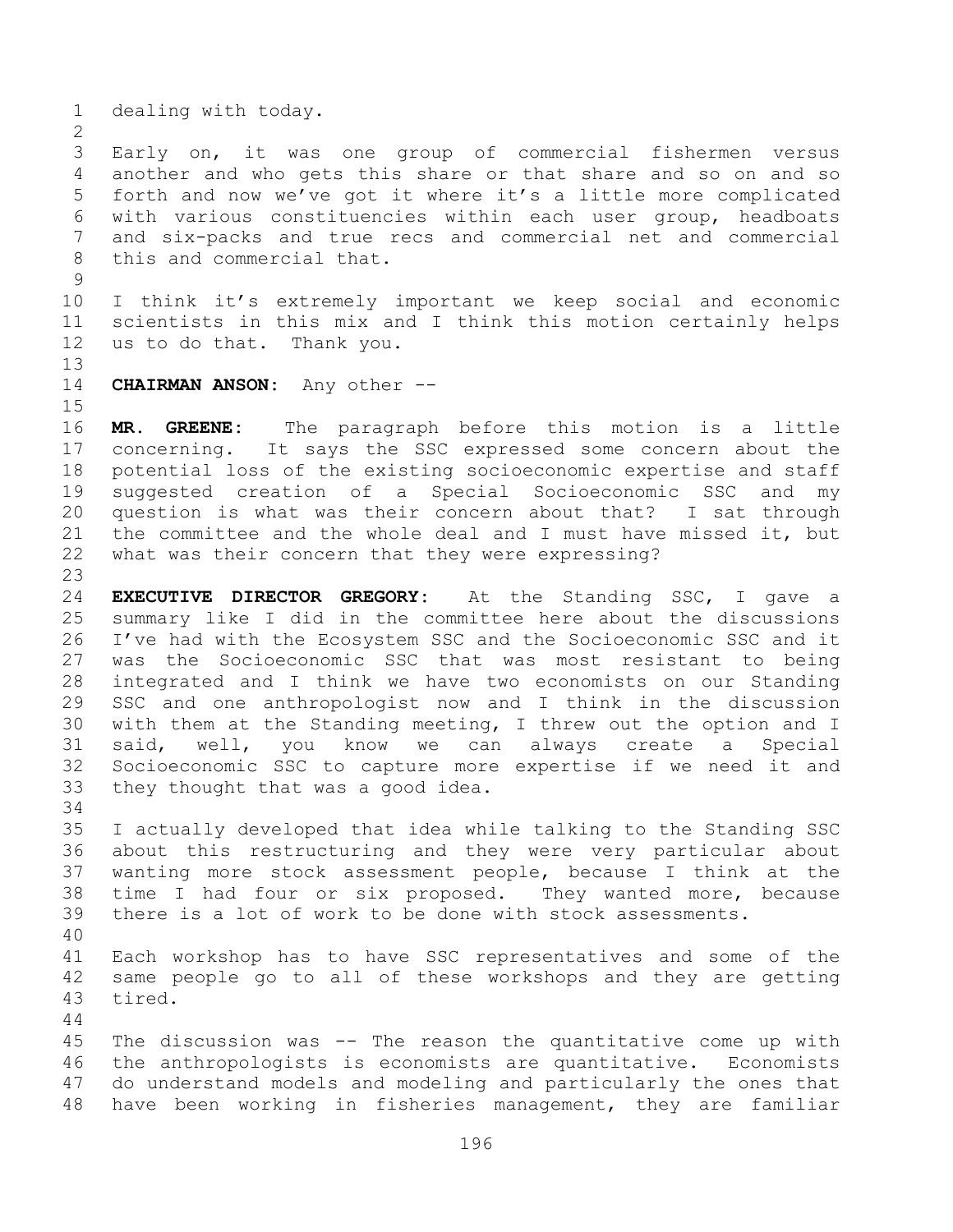with stock assessments and they've even gone the next step and developed bioeconomic models.

 For a long time, it was thought that was the direction that management analysis would go, is bioeconomics integrated into a model. It just hasn't proved to be effective, for one reason or the other, and so that's where that came from, in an attempt to try to maintain some of that structure that we have now, but not have it as a formal stand-alone group independent, but have it more of a subunit.

 **MR. WALKER:** It's the social part that concerns me. Not everyone lives on the Gulf Coast. I live up in inland Alabama a little ways and I can remember as a kid that we used to come down and I was too young to go fishing and my dad would bring us down or mom and they did not go fishing, but we all got an opportunity to go out and go to a seafood restaurant and have something to eat and have a social time and we had seafood and we had shrimp and we had crab and we had snapper and we had grouper.

 They all didn't come down here to go fishing. They all came down to the beach and enjoyed the sunshine and get out in the water and swim and go to amusement parks or golfing or whatever. Not everybody comes down here to -- I just think it's important for the rest of the nation that comes down here and when it's things like allocation and the access for the rest of the nation that comes down here, I think you've got to have something and social is a very important part for everyone in this nation, to have the opportunity to get out and enjoy the Gulf Coast when they come down here to.

 **MR. PERRET: Mr. Chairman, I would like to call the question on the motion.**

 **CHAIRMAN ANSON:** The question has been called on the motion and the motion is to create a Special Socioeconomic SSC to be comprised of two economists and two anthropologists/sociologists. **All those in favor of the motion signify by saying aye; all those opposed like sign. The motion carries.** Mr. Boyd.

 **MR. BOYD:** Thank you, Mr. Chairman. I have another motion. **The committee approved, and I so move on behalf of the committee, to limit the size of the Special SSCs to no more than five members each.** That's a committee motion.

**CHAIRMAN ANSON:** We have a committee motion.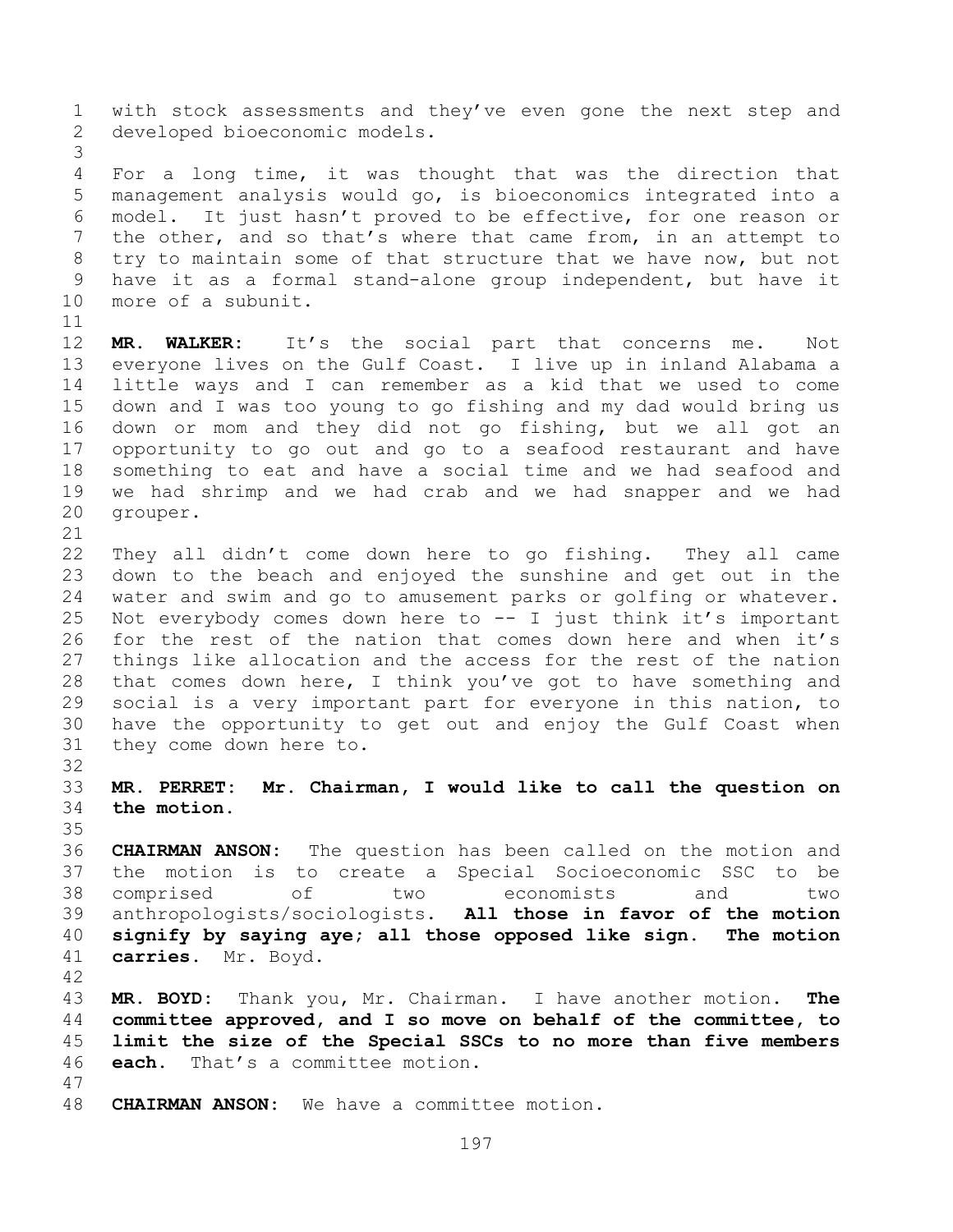**MR. WILLIAMS:** Doug Gregory, do you think the -- Do the members of the Special SSCs still come and contribute? Are they still a useful portion of the SSC or have they -- They have certainly outlived what they were created for originally, but I haven't been to an SSC meeting in over a decade and so I don't have any feeling for it.

- **EXECUTIVE DIRECTOR GREGORY:** It varies. Clearly the Reef Fish Special SSC has been more active than the others, but it depends on the individual. I think, like Mr. Perret said, the original purpose was to bring in species-specific expertise to the general discussion and some of them, I think by definition, are not quantitative or stock assessment types and so they tend not to participate in the stock assessment discussions as much.
- **MR. WILLIAMS:** Do we pay them the way we pay the SSC?
- **EXECUTIVE DIRECTOR GREGORY:** Yes.
- 

- **CHAIRMAN ANSON:** Any other discussion on the motion? **Any opposition to the motion? The motion carries.**
- **MR. BOYD:** Staff expressed that it would helpful to separate the appointment of the APs and SSCs, with the APs being appointed at the next council meeting and the SSC appointed in June, especially since the SSC applicants have to provide a Statement of Financial Interest forty-five days before they are appointed.
- **The committee approved, and I so move on behalf of the committee, to postpone selection of the SSC appointments until June of 2015, due to the forty-five-day lead time needed for SOFI's to be submitted and to reduce potential confusion and workload during the transition to staggered terms and the online application process.** That's a committee motion.
- **CHAIRMAN ANSON:** We have a motion on the board. Is there any discussion on the motion? **Any opposition to the motion? Seeing none, the motion carries.**
- 

- **MR. BOYD:** There was considerable discussion about the utility 42 of term limits and staggered terms as proposed by staff. Staff was requested to determine if the other councils had similar measures for their APs and so this discussion was postponed till the next council meeting.
- Staff noted that the future efforts of the Ad Hoc Private Recreational Data Collection AP are similar enough to our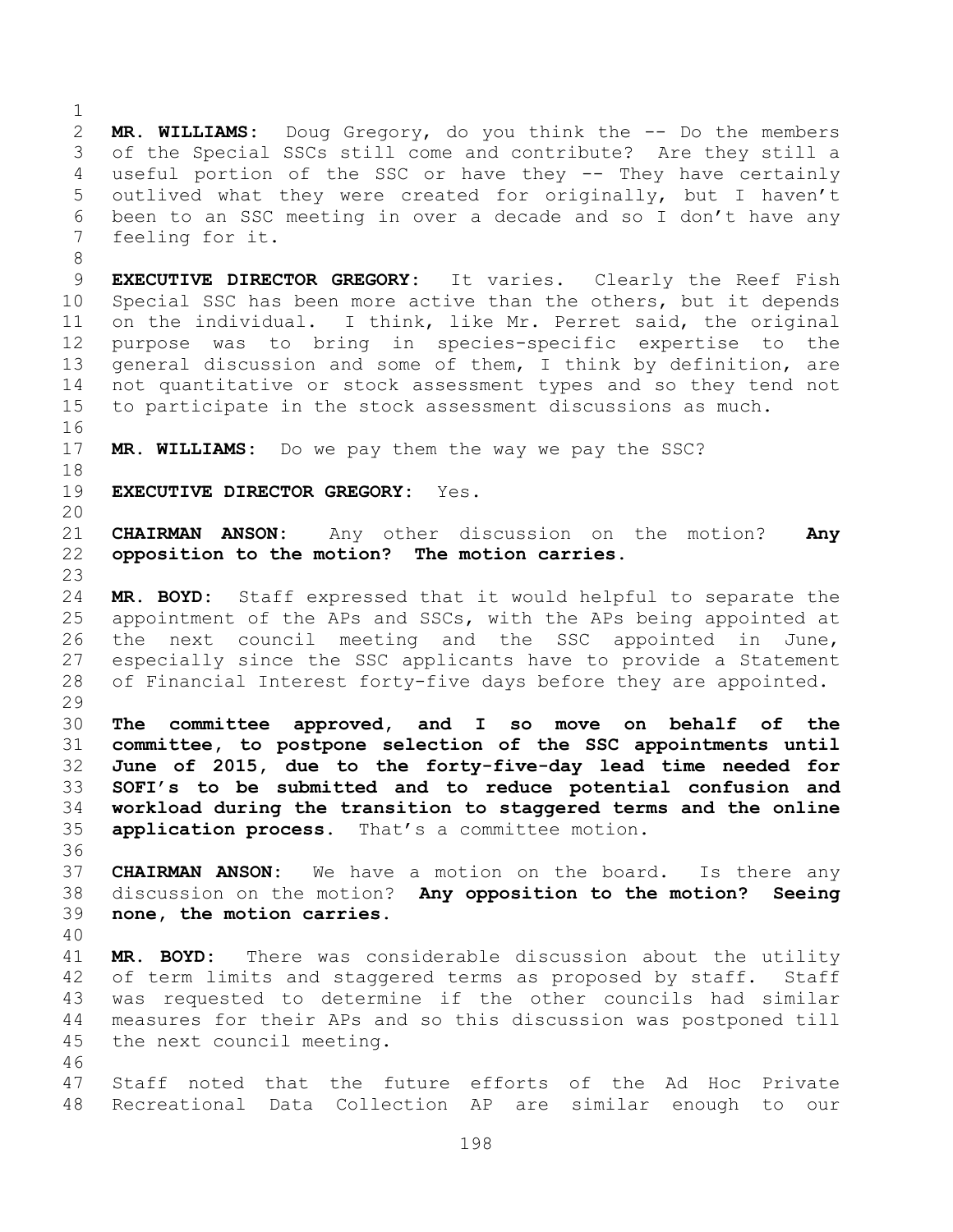Standing Data Collection AP that consolidation of the two would be a reasonable way forward. You have the other two processes in front of you and so I'm just going to skip to the next motion. **The committee approved, and I so move, to discontinue the Private Recreational Data Collection AP and integrate function into the Data Collection AP.** That's a committee motion. **CHAIRMAN ANSON:** It's a committee motion and is there any discussion on the motion? **Any opposition to the motion? The motion carries. MR. BOYD: The next motion that the committee considered and approved, and I so move, is that in the first council meeting of each year, the council evaluate each Ad Hoc Advisory Panel and if they deem the panel has completed its assignment, that the panel will be disbanded.** That's a committee motion. **CHAIRMAN ANSON:** All right. Any discussion on the motion? **Any opposition to the motion? The motion carries. MR. BOYD: The committee approved, and so I move, to eliminate the three state habitat APs.** Again, that's a committee motion. **CHAIRMAN ANSON:** Any discussion on the motion? **Any opposition to the motion? The motion carries. MR. BOYD:** During the rest of the meeting, Mr. Gregory reviewed the NMFS and NOAA comments on the 2012 SOPPs. Mr. Chairman, that completes my report. **CHAIRMAN ANSON:** Thank you, Mr. Boyd. That puts us to Other Business and, Mara, it's you and are you ready? **OTHER BUSINESS FINANCIAL DISCLOSURE REQUIREMENTS MS. LEVY:** Yes and I know you've all been waiting until the very end of the council meeting for this exciting presentation on Magnuson-Stevens Act Financial Disclosures and Recusals. **MR. BOYD:** I have one question for Dr. Crabtree that we may want to do before that, but I can wait until after and it's not relevant to Mara. **CHAIRMAN ANSON:** If it's not relevant, then maybe we might want to wait. Will this be about ten minutes?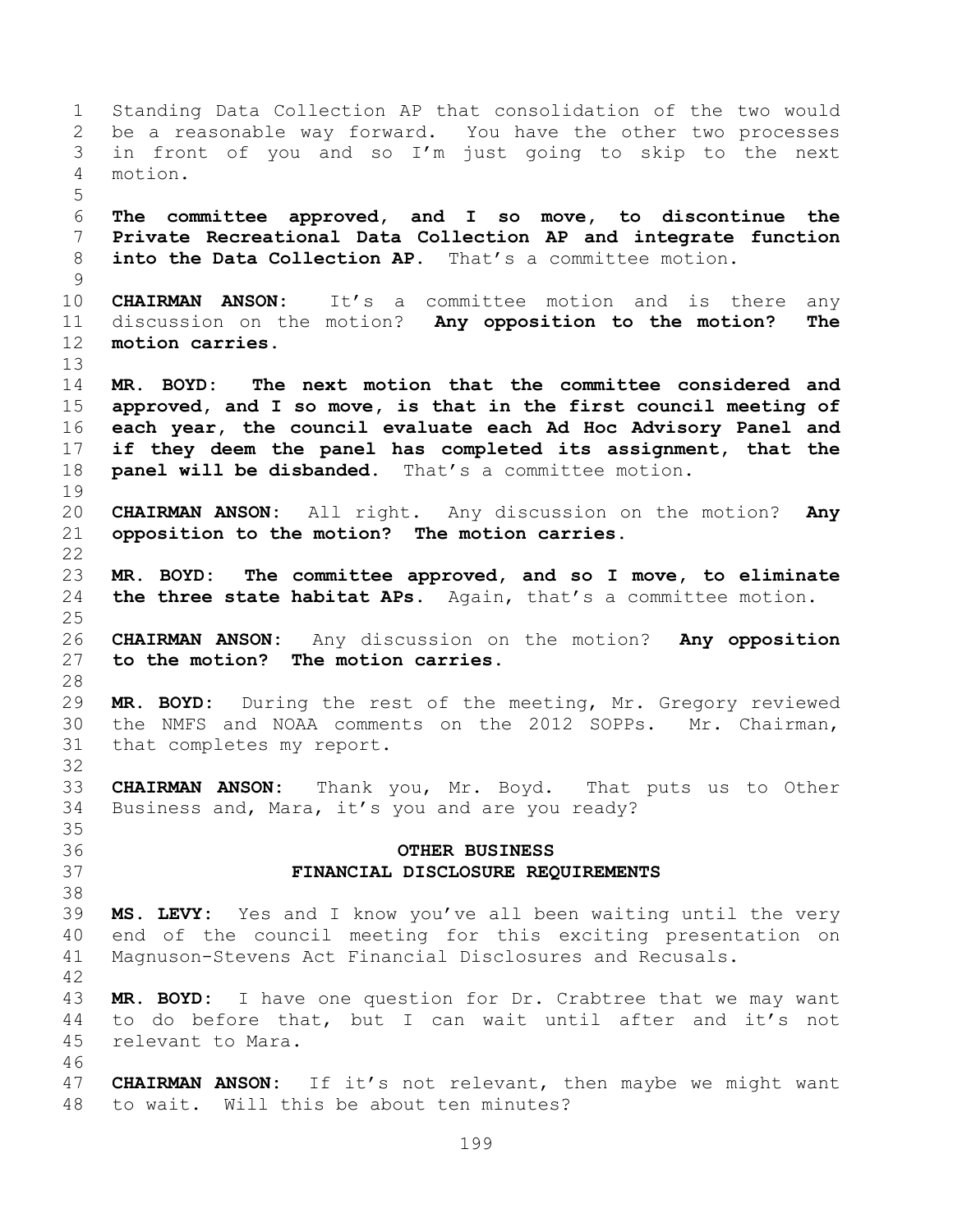**MS. LEVY:** Yes, not very long.

## **CHAIRMAN ANSON:** Okay.

 **MS. LEVY:** This is just a very brief presentation, like I said, on the Magnuson Act Financial Disclosure and Recusal Provisions. First, I just wanted to go over -- This is essentially just to give you all some information about what's required, very basic, and when reporting is due, so that we know that everybody is on the same page.

 This is a presentation and it's not specifically directed at you for any particular reason. The General Counsel Office for each region is going to do this at the first council meeting of each year, just to sort of make sure that everyone is refreshed and knows the requirements.

- What does the Magnuson-Stevens Act require? Each affected individual must disclose any relevant financial interest in any harvesting, processing, lobbying, advocacy, or marketing activity that is being or will be undertaken within any fishery over which the council concerned has jurisdiction or with respect to an individual or organization with a financial interest in such activity. I will talk a little bit more about where you can find out what the harvesting, processing, and all of that activity means.
- 

 The important thing to note here is who is an affected individual. This applies to all council members nominated by a Governor or appointed by the Secretary of Commerce and SSC members and so if you're actually nominated, you have to fill this out and then if you're appointed by the Secretary of Commerce, this applies to you. It doesn't apply to state directors or the Regional Administrator, those people that are automatically on the council. If anyone has any questions, you can feel free to ask now, during, or at the end.

 The next slide, where can I find more information on what interests must be disclosed, descriptions on activities considered to be harvesting, processing, lobbying, advocacy, or marketing can be found -- There is the regulatory site and so if you go to 50 CFR Section 600.235(a), it has a definition and a description of all the types of activities that this includes and that should be disclosed. 

 I think the big thing here is when in doubt, disclose it. If it's questionable, just put it on the form. This is all about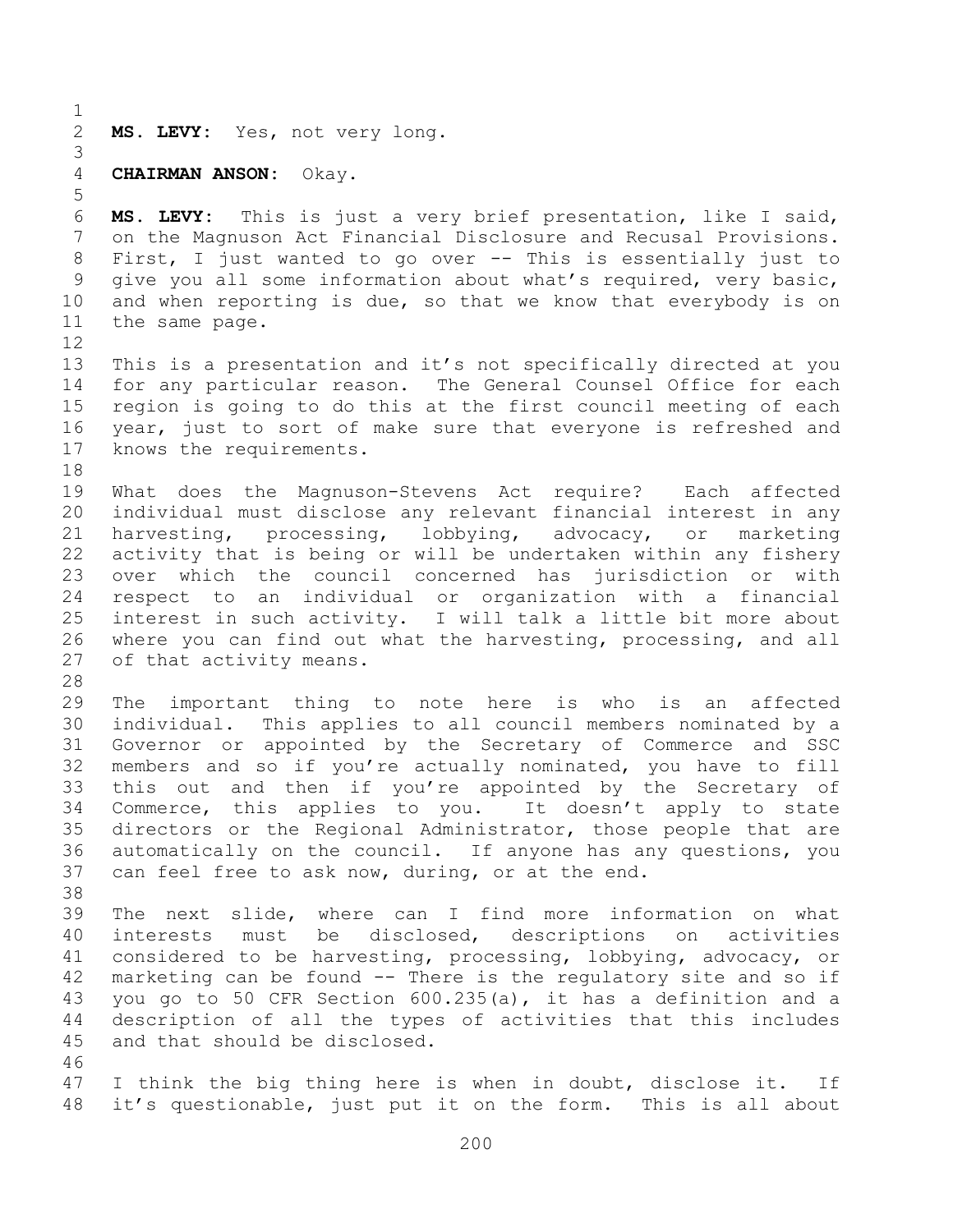transparency and so my recommendation is if you have a question and you really don't know, people in my office are always available to talk to you, but if you think it might be, then just disclose it. When do these disclosures have to be made? You make them annually and no later than February 1 of each year and this is regardless of whether you've had any changes and so if you have the exact same things to disclose each year, that's fine, but you have to fill out a new form each year. Then if anything changes during that year, then you need to fill an updated form within thirty days of that information and so if you have a new activity that requires disclosure, please go and get yourself a new form and fill it out and submit it so that we have it on record. Is the financial disclosure requirement confined to the interests of the affected individual? The answer is no. You are supposed to disclose things that are related to you, the affected individual, your spouse, minor child, or partner or any organization, other than the council, in which the individual is serving as an officer, director, trustee, partner, or employee. **MR. PERRET:** Even if it's a non-profit and it costs you money to attend the non-profit board activities and there is certainly no financial remuneration, but it should be disclosed? **MS. LEVY:** Correct. There is employment with, but then there is also just serving as an officer, director, trustee, or partner and so if you serve in any of those capacities, then you need to disclose that. It's not linked directly to your financial remuneration, but it's linked to the organization and what that organization does. **MR. PERRET:** It seems to me the whole title of "Financial Disclosure" should be just "Disclosure", because there sure is heck no finances involved in my case. **MS. LEVY:** Noted. What happens if an affected individual has a potential financial interest in a specific council matter? If that happens, that individual is not permitted to vote on a council decision that would have a significant and predictable effect on any financial interest held by the individual. There are also -- There is a description and definition of what significant and predictable effect on financial interest means and that's also in the regulations and if anybody has any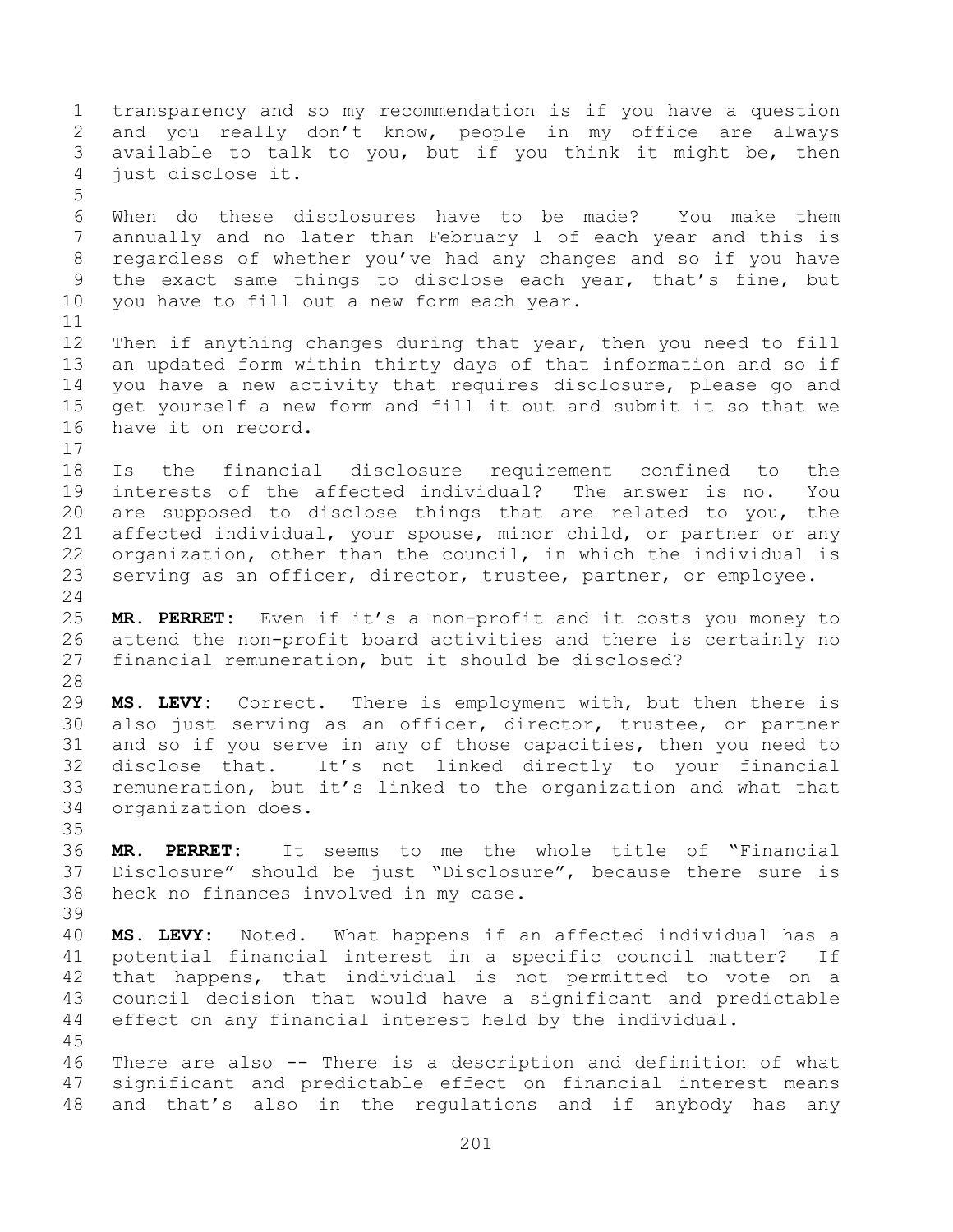questions about whether that applies to them, again, you can always contact my office, Department of Commerce Ethics. We don't expect you to sort of go this alone, but if there is a question in your mind, please reach out and ask. What steps must an affected individual take if he or she finds that a council decision could have a significant and predictable effect on any financial interest held by that individual? That's sort of what I was saying. Notify the NOAA General Counsel Attorney assigned to your council immediately to begin the process for determining whether a recusal is required. If you think this might apply to you, please reach out and let someone in my office know or me know and we can start looking into whether it actually is going to require some sort of recusal on a vote. Then, briefly, this just outlines the consequences for failing to comply with the Financial Disclosure Requirements. There are criminal and civil procedures in another statute related to conflict of interest and there is also prohibitions in the Magnuson Act if there's a knowing and willful failure to disclose and if there's a knowing vote on a council decision in violation of those provisions. It can also lead to removal from a council or SSC, as provided by the regulations. The last slide just has some websites where you can go find some more information about the Financial Disclosure Form and the requirement and, like I said before, my office is always available to answer questions and so please don't hesitate to contact me. The Department of Commerce Ethics has a hotline and an email address and they would also answer questions for you about this. Thanks for your time. **CHAIRMAN ANSON:** Thank you, Mara, for the presentation. Any questions to Mara? There is one other item that I didn't bring up earlier and I apologize and if I don't get too many dirty looks, Zack Bowen, our liaison representative from the South Atlantic Council, I had just asked him -- It's something that the South Atlantic Council does for the other liaisons, the federal agency liaisons, that attend their meeting, as well as the Gulf Council liaison. 

 They provide an opportunity and make it known that they certainly would like a report of sorts and so the times that I have been there, I have supplied a report, with council staff's help, and I do appreciate that. I asked the same of Zack and so, Zack, if you have some big things going on at the South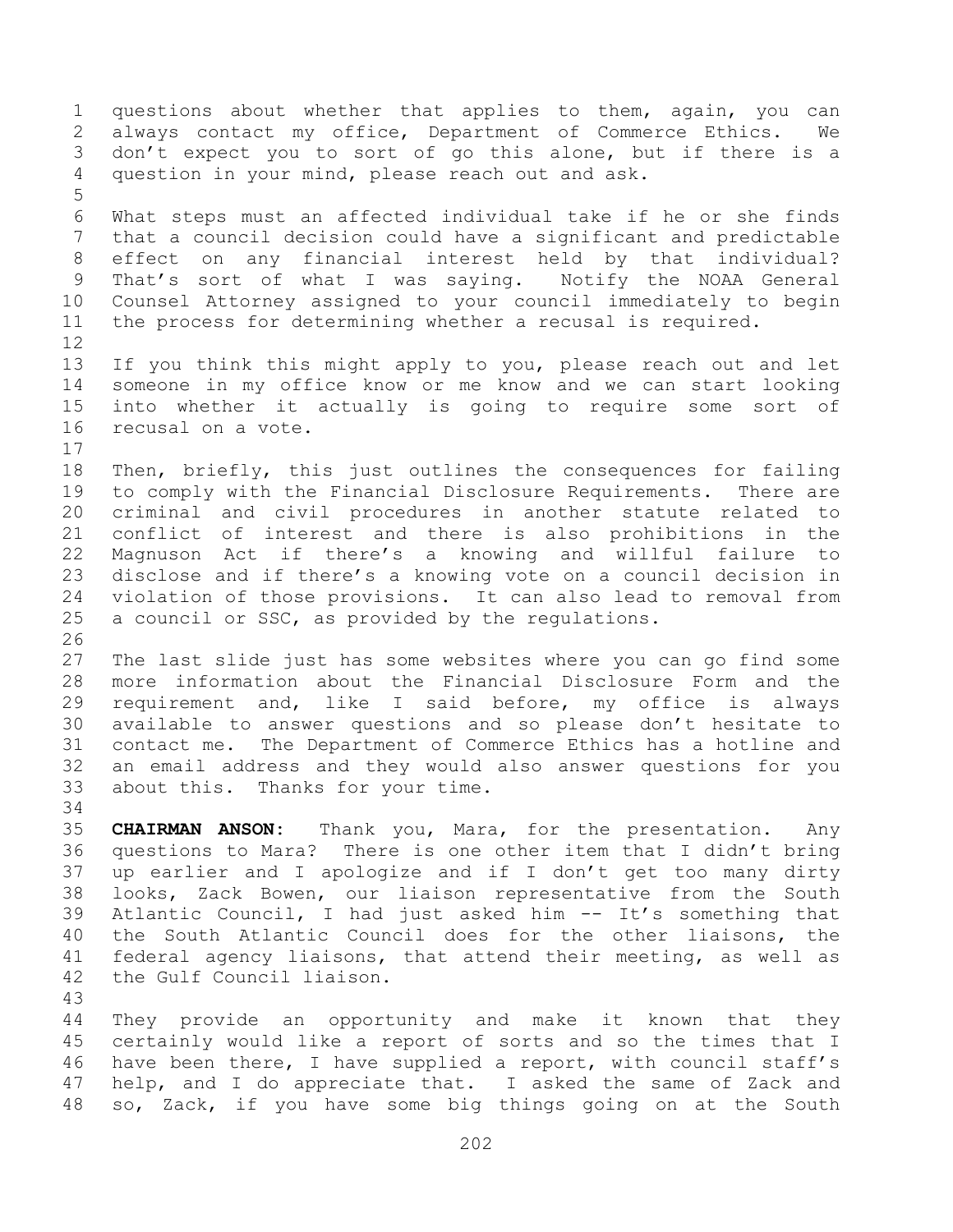Atlantic Council that you just want to pass on to the group and we certainly hope that your experience here was worth the trip and that you can take some ideas back to your respective council. **SAFMC LIAISON REPORT MR. BOWEN:** Thank you, Mr. Chairman. It has been enjoyable and educational and I really appreciate the hospitality that I have received from being here. It's my first chance to come, but I hope it's not my last. With that, I have sent Mr. Gregory the amendments overview and you can get them from there. I am going to go over a few and I know it's the end of the week and everybody is tired, but there is a couple that I have heard some topics on gag grouper this week and we have an amendment or had an amendment that I would like to review the overview on and just give everybody a verbal heads-up on it. Snapper Grouper Regulatory Amendment 22, gag and wreckfish, at our June 2014 meeting, the council approved development of Regulatory Amendment 22 to address adjustments to the ABC, ACL, and OY for gag and wreckfish, based on the results of the stock assessment for those two species. The amendment also contained an action to consider modifying the recreational bag limit. However, the council chose to take no action at this time and, just for your knowledge, the recreational bag limit for gag grouper is one per person at twenty-four inches minimum size length. The council reviewed the amendment at our September meeting and approved it for public hearings, which were held via webinar in fall of 2014. The council reviewed public hearing comments at our December 2014 meeting and approved the amendment for submission to the Secretary of Commerce. The second one I would like to verbally go over with you is Snapper Grouper Amendment 36, which is the spawning special management zones. Amendment 36 would specify a process for identifying spawning sites, aggregations for snapper grouper species, including speckled hind and warsaw grouper, based on the characteristics of sites important for spawning. Spawning SMZs would only consider prohibiting fishing for and/or possession of snapper grouper species. Fishing for all other species would be allowed. The amendment would also revise the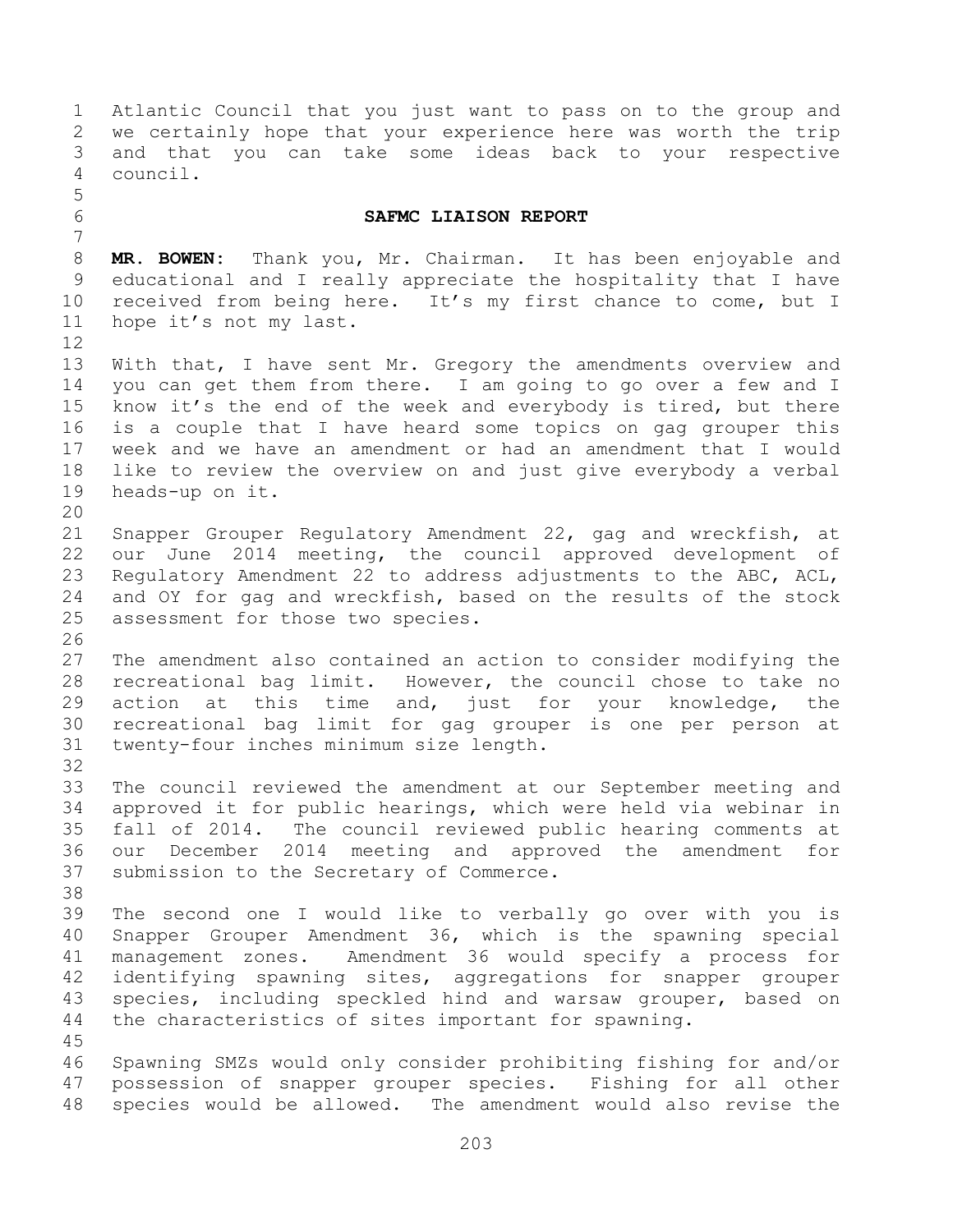boundary of the Charleston Deepwater Reef MPA and include an action to address transit and anchoring provisions within newly- designed spawning SMZs. The spawning SMZ approach would not make any changes to the existing MPAs in the South Atlantic. The council is developing a system management plan to specify the outreach, law enforcement, and monitoring and research projects necessary to effectively monitor and evaluate the existing MPAs. Then, of course, we have several joint amendments that you all are definitely fully aware of and that's about the two that I wanted to really go over. Thank you. **CHAIRMAN ANSON:** Thank you, Zack. With that, is there any other -- Yes, Doug. **MR. BOYD:** I have a question for Dr. Crabtree and just if you can help me. I read the two bulletins that came out and one says it seeks public comment on Amendment 40 and the other one says revised seeks public comment on Amendment 40 and I tried to correlate the two, to understand them, and really the only thing I can find is that it shortens the comment period and is that -- Can you explain those to me? I have had several people ask me and I can't explain it. One is dated January 20 and says the comment period ends March 17 and one is dated January 23 and says the comment period ends March 9. **DR. CRABTREE:** On plan amendments that have rules that are associated with them, there are always two different comment periods. The sixty-day comment period that started first is the comment period on the Notice of Availability and that's the comment period on the amendment itself and that's where you would logically comment as to whether you think the amendment should be approved or disapproved. The second comment period, which is a forty-five-day comment period, is a comment period on the proposed rule and on that, you would comment on does the proposed rule adequately implement what's in the amendment. We always have separate comment periods on the NOA and the proposed rule and that's required by the Magnuson-Stevens Act that you have a sixty-day comment period on the amendment and that is I think the Administrative Procedure Act that requires comment periods on proposed rules and so that's standard practice. We want to normally have those comment periods running concurrently and that doesn't always happen, but usually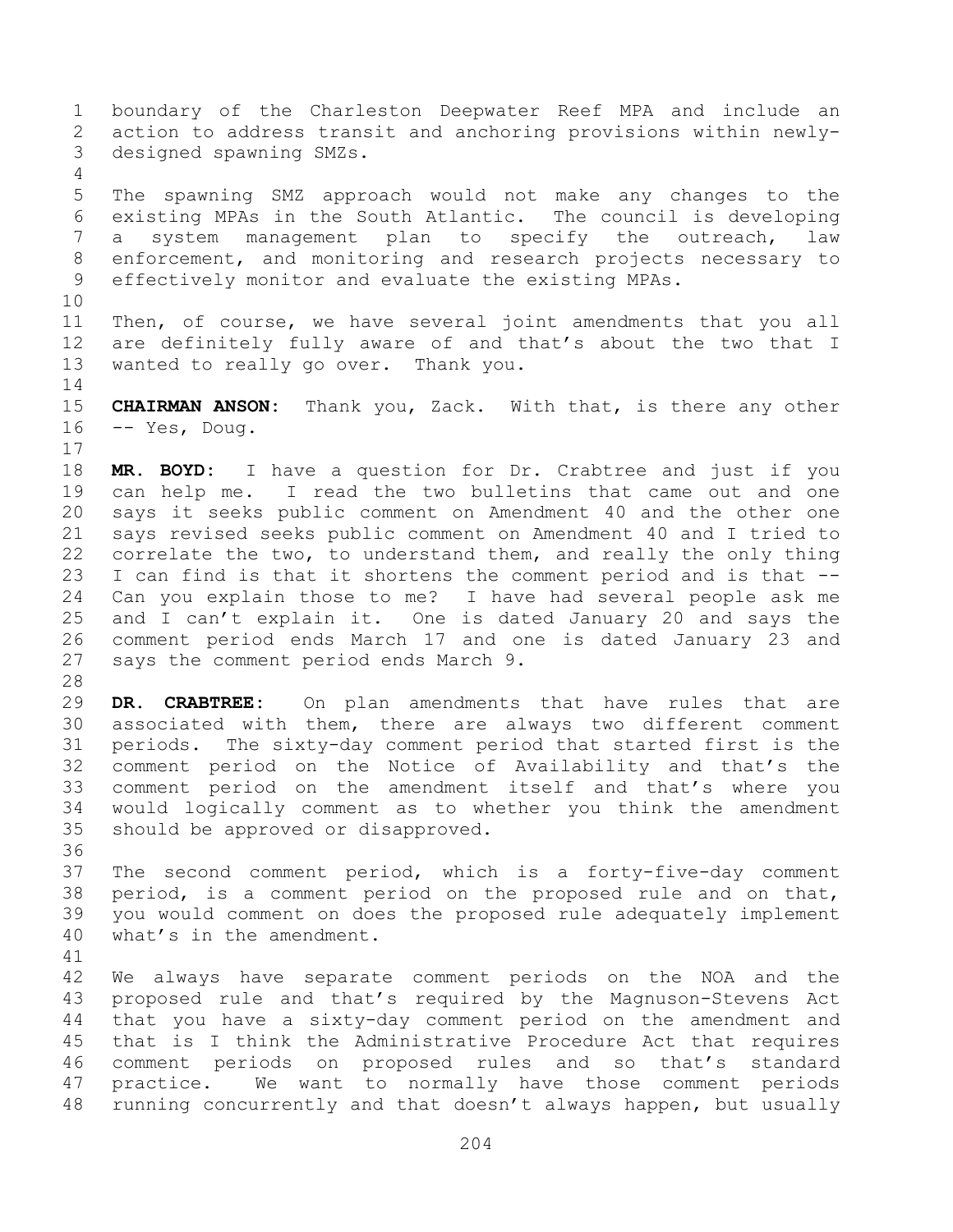it does.

## **SETTING OF COUNCIL CONFERENCE CALL EXECUTIVE DIRECTOR GREGORY:** I have got an announcement. The doodle poll is in and the conference call for the council will be the afternoon of Tuesday, March 3, from 1:00 to 4:00 P.M. Eastern Standard Time. We have twelve members that can attend and that's the most and that's counting Dr. Crabtree, who will be at the South Atlantic Fishery Management Council, but he assured me he or his designee can attend. It will be from 1:00 to 4:00 P.M. Eastern Standard Time on Tuesday, March 3. It's 12:00 to 3:00 Central Time. I have a question. Contact our office. We're going to do this by webinar and the easiest way for people to participate in that is to call up the webinar and register for it, but communicate only through the telephone and don't try to communicate through your computer, because you can get feedback from your speaker and your microphone. It would be easiest if you do it by telephone and there will be a telephone number with the webinar information that you can call in. Now, if you have a headphone system, then that would work okay with your computer, but if you don't have a headphone system, you start getting feedback and it messes up the webinar and we want this to go as smoothly as possible. **CHAIRMAN ANSON:** All right and thank you, everyone. Have a safe trip back and this concludes the council. Thank you. (Whereupon, the meeting adjourned at 3:28 p.m., January 29, 2015.) - - -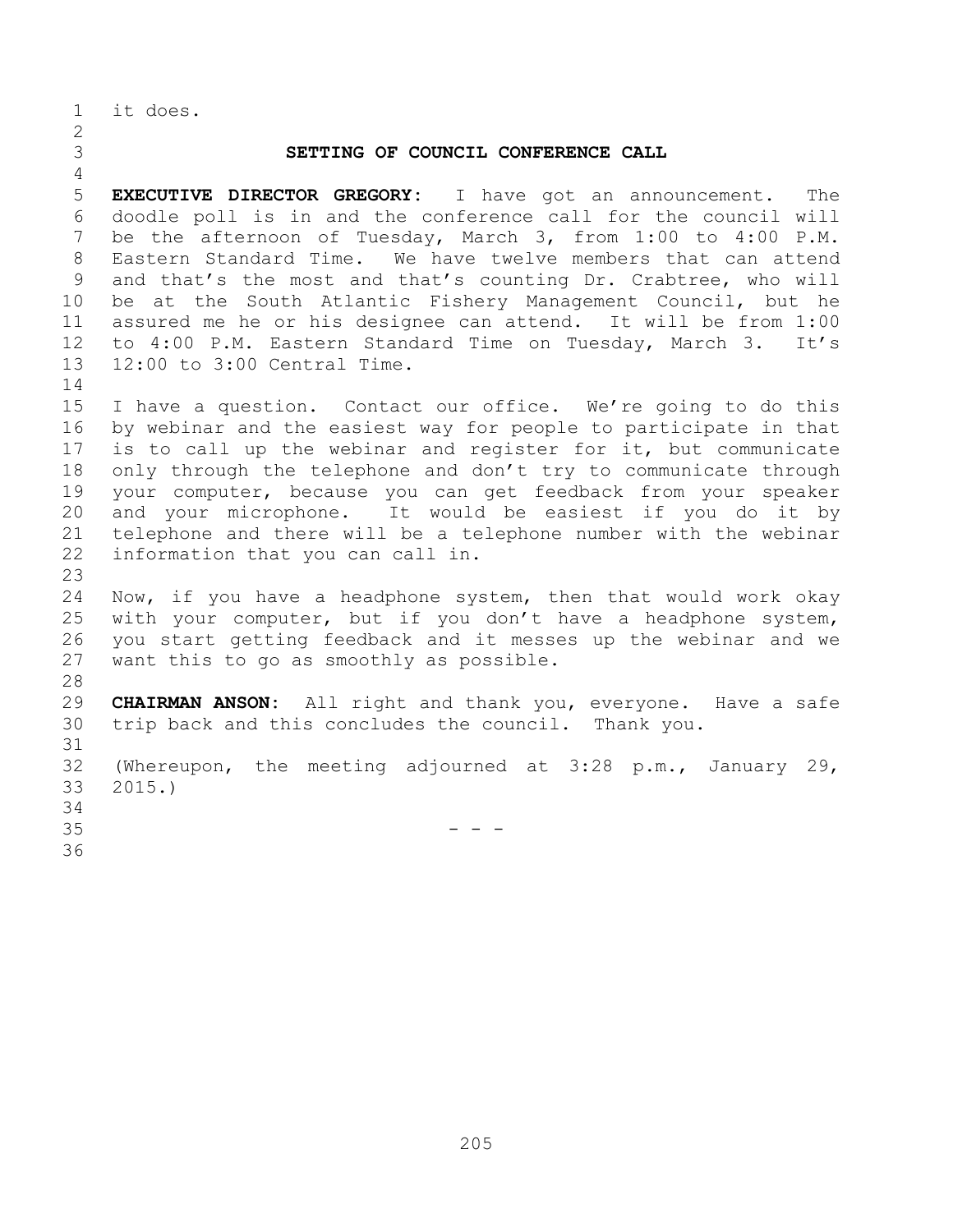| $\overline{2}$<br>3<br>$\overline{4}$<br>5<br>6<br>7<br>8<br>9<br>10<br>11<br>12<br>Briefing Regarding the NOAA Fisheries Climate Science<br>13<br>14<br>Discuss Council Member SEDAR Workshop for June 2015 |  |
|--------------------------------------------------------------------------------------------------------------------------------------------------------------------------------------------------------------|--|
|                                                                                                                                                                                                              |  |
|                                                                                                                                                                                                              |  |
|                                                                                                                                                                                                              |  |
|                                                                                                                                                                                                              |  |
|                                                                                                                                                                                                              |  |
|                                                                                                                                                                                                              |  |
|                                                                                                                                                                                                              |  |
|                                                                                                                                                                                                              |  |
|                                                                                                                                                                                                              |  |
|                                                                                                                                                                                                              |  |
|                                                                                                                                                                                                              |  |
|                                                                                                                                                                                                              |  |
| 15                                                                                                                                                                                                           |  |
| 16                                                                                                                                                                                                           |  |
| 17                                                                                                                                                                                                           |  |
| 18                                                                                                                                                                                                           |  |
| 19                                                                                                                                                                                                           |  |
| 20<br>Reef Fish Management Committee  92                                                                                                                                                                     |  |
| 21<br>Mackerel Management Committee 176                                                                                                                                                                      |  |
| 22<br>23                                                                                                                                                                                                     |  |
| 24                                                                                                                                                                                                           |  |
| Administrative Policy Committee  187<br>25                                                                                                                                                                   |  |
| 26                                                                                                                                                                                                           |  |
| Financial Disclosure Requirements 199<br>27                                                                                                                                                                  |  |
| 28                                                                                                                                                                                                           |  |
| 29<br>Setting of Council Conference Call 205                                                                                                                                                                 |  |
| 30                                                                                                                                                                                                           |  |
| 31                                                                                                                                                                                                           |  |
| 32                                                                                                                                                                                                           |  |
| 33                                                                                                                                                                                                           |  |
| 34                                                                                                                                                                                                           |  |
| 35<br>36<br>37                                                                                                                                                                                               |  |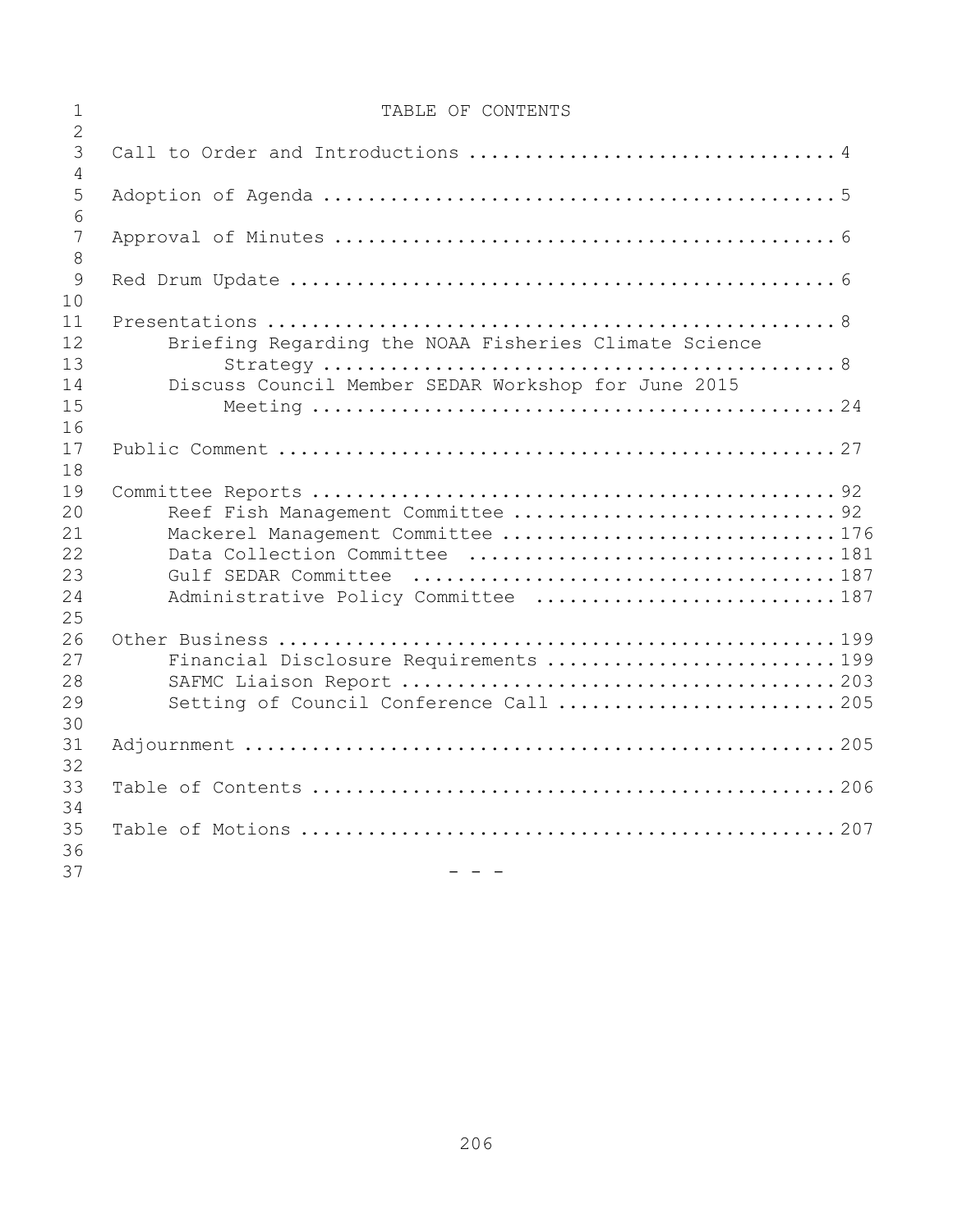1 TABLE OF MOTIONS PAGE 92: Motion to ask staff to prepare a framework action to increase the ACL for red snapper based on the ABC recommendations by the SSC, using the provisional 2014 estimates. The motion carried on page 93. PAGE 93: Motion to direct staff to begin a framework amendment to adjust ACL/ACT and the season options for gag. The motion carried on page 93. PAGE 93: Motion in Action 1 to remove suboptions 2(a) and 3(a) to considered but rejected. Suboption a is no ACT buffer, i.e., ABC equals ACL equals ACT; note this option would require modification of the accountability measures. The motion carried on page 94. PAGE 97: Motion in Action 3 to specify trip limit in pounds gutted weight and include whole weight in parentheses for each option. The motion carried on page 97. PAGE 101: Motion to write a thank-you letter to Rear Admiral Kevin Cook of the Coast Guard, copying the Secretary of Commerce and Executive Director of Texas Parks and Wildlife, thanking them for the enforcement actions relative to foreign fisheries off of Texas. The motion carried on page 102. PAGE 103: Motion to make Alternative 3 the preferred alternative. The motion carried on page 113. PAGE 118: Motion that Option b in Alternatives 3 and 4 that the recreational bag limit be set zero to four fish. The motion carried on page 119. PAGE 119: Motion that Option c in Alternatives 3 and 4 must establish a uniform minimum size limit of fifteen inches. The motion carried on page 123. PAGE 123: Motion to remove Option d, eliminating a maximum size limit, in Alternatives 2, 3, and 4. The motion carried on page 125. PAGE 141: The motion is in Action 1 of Amendment 28 to add two alternatives and they would be Alternative 8 is the increase in allowable harvest (due to the changes in recreational data) from the updated assessment will be allocated to the recreational sector. The percentage increase for the recreational fishery should be that amount attributable to recalibration of MRIP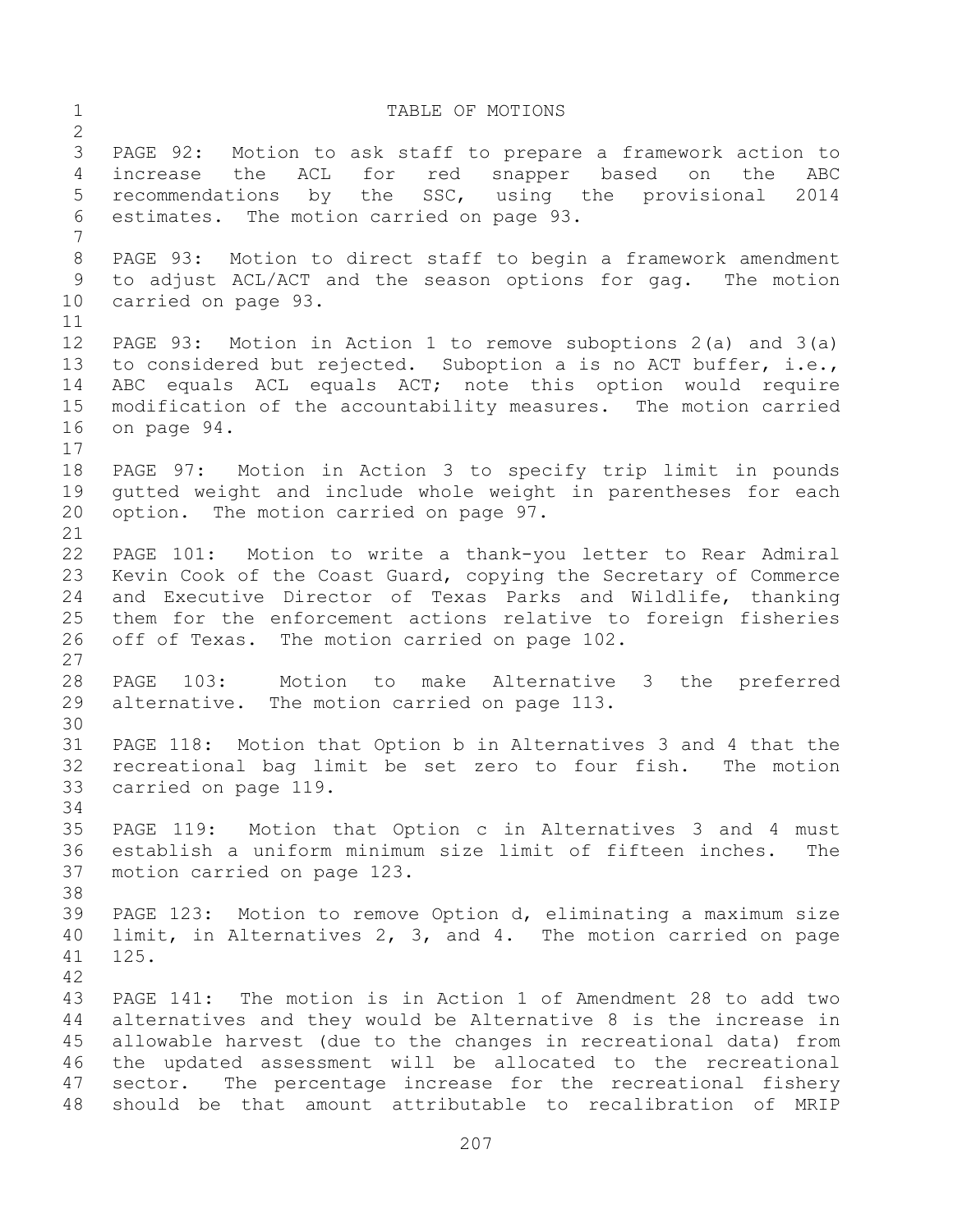catch estimates. This would result in an increase of XX pounds to the recreational fishery. Then Alternative 9 is the increase in allowable harvest (due to changes in recreational data) from the updated assessment will be allocated to the recreational sector. The percentage increase in the recreational fishery should be that amount attributable to the recalibration of MRIP catch estimates and the change in size selectivity. This would result in an increase of XX number of pounds. The motion carried on page 151. PAGE 151: Motion to revise the purpose and need in Amendment 28 to read: The purpose of this action is to evaluate reallocating in a fair and equitable manner red snapper resources between the commercial and recreational sector to increase the net benefits from red snapper fishing. The need for the proposed action is to base sector allocations on the best scientific information available and use the most appropriate allocation method to determine sector allocations while achieving optimum yield, particularly with respect to food production and recreational opportunities and rebuilding the red snapper stock. The motion carried on page 155. PAGE 156: Motion to convene the Ad Hoc Red Snapper For-Hire AP to provide recommendations to the council. The motion carried on page 158. PAGE 161: Motion that the council create an Ad Hoc Reef Fish Headboat AP. The charge will be determined after the headboat EFP report is presented. The motion carried on page 165. PAGE 165: Motion to begin the development of an amendment considering a wide range of management approaches to improve flexibility and accountability in the federal for-hire component. The motion carried on page 170. PAGE 170: Motion to begin the development of an amendment considering a wide range of management approaches to improve flexibility and accountability in the federal headboat component. The motion carried on page 172. PAGE 173: Motion to remove red snapper SPR consideration from the status determination criteria document and request council staff develop a plan amendment to adjust the FSPR levels for red snapper to alternatives for: FSPR 40 percent, FSPR 30 percent, status quo, FSPR 24 percent, FSPR 22 percent, FMAX (FSPR 20 percent). The plan amendment should also determine the timeline for F Rebuild at each FSPR. The motion carried on page 175.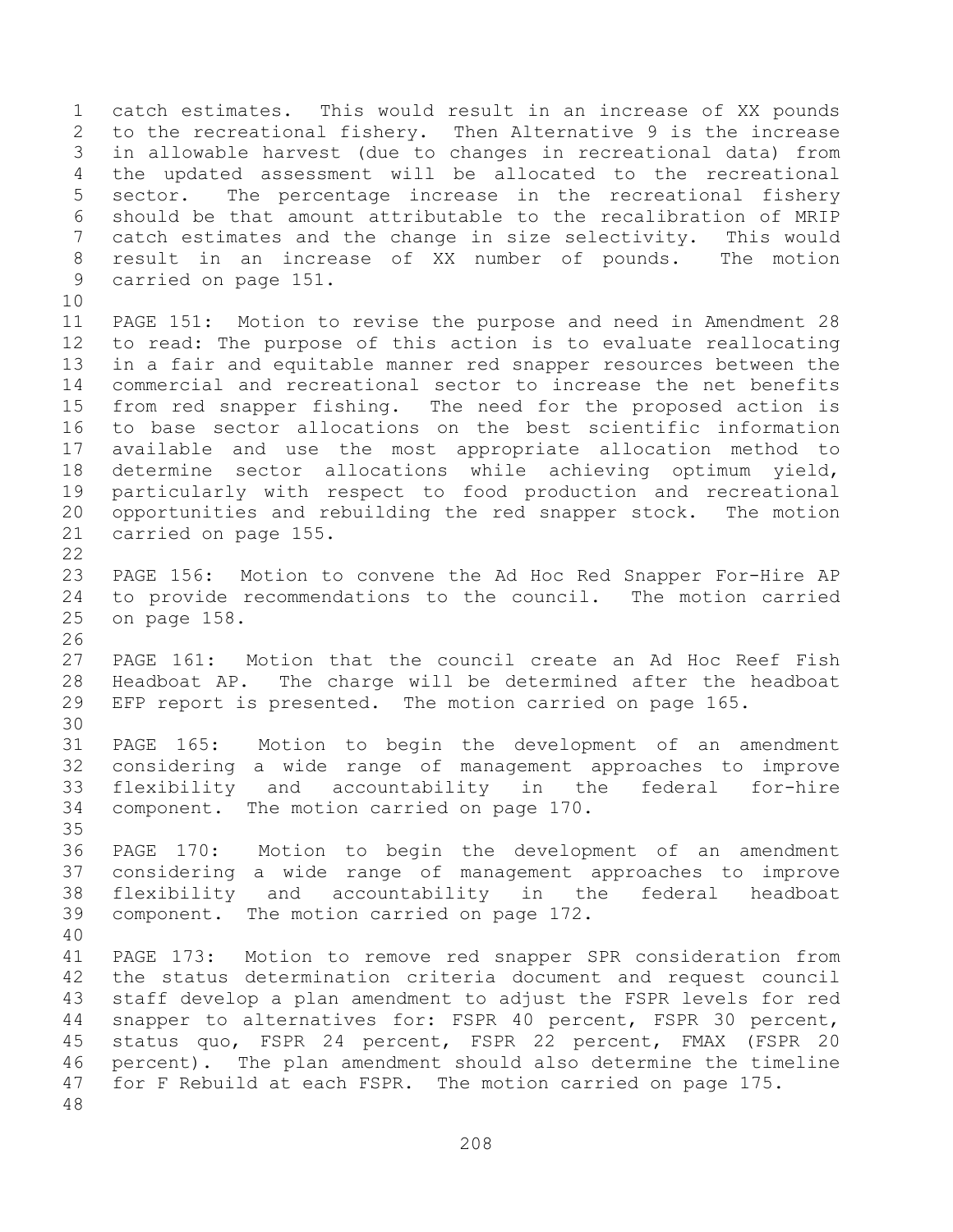PAGE 177: Motion to recommend that CMP Amendment 26 go out to scoping. The motion carried on page 178. PAGE 178: Motion to hold scoping hearings for CMP Amendment 26 in Galveston, Port Aransas, and San Antonio, Texas; Mobile, Alabama; Biloxi, Mississippi; Grand Isle, Louisiana; Key West, Tampa Bay, and Panama City, Florida. The motion carried on page 179. PAGE 180: Motion to move forward with scoping hearings on CMP Amendment 28 at the same meetings as CMP Amendment 26. The motion carried on page 180. PAGE 181: Motion to recommend that the council create a framework action plan to evaluate alternative gillnet trip limits and accountability measures and elimination of latent permits to minimize the potential for enforcement action due to accidental trip limit overages. The motion carried on page 181. PAGE 181: Motion that the Data Committee direct staff to begin developing a plan amendment that would require electronic logbooks for the charter for-hire vessels in the Gulf and South Atlantic that considers the use of VMS and other recommendations from the joint council technical subcommittee report. The motion carried on page 183. PAGE 187: Motion to integrate the three SSCs, which currently total thirty-five members, into a single Standing SSC of eighteen individuals with the following approximate multidisciplinary structure: not less than seven stock assessment or quantitative biologists/ecologists; three ecosystem scientists; three economists; three quantitative anthropologists/sociologists; one environmentalist scientist; and two other scientists. The motion carried on page 193. PAGE 194: Motion to create a Special Socioeconomic SSC to be comprised of two economists and two anthropologists/sociologists. The motion carried on page 197. PAGE 197: Motion to limit the size of the Special SSCs to no more than five members each. The motion carried on page 198. PAGE 198: Motion to postpone selection of the SSC appointments until June of 2015, due to the forty-five-day lead time needed for SOFI's to be submitted and to reduce potential confusion and workload during the transition to staggered terms and the online application process. The motion carried on page 198.